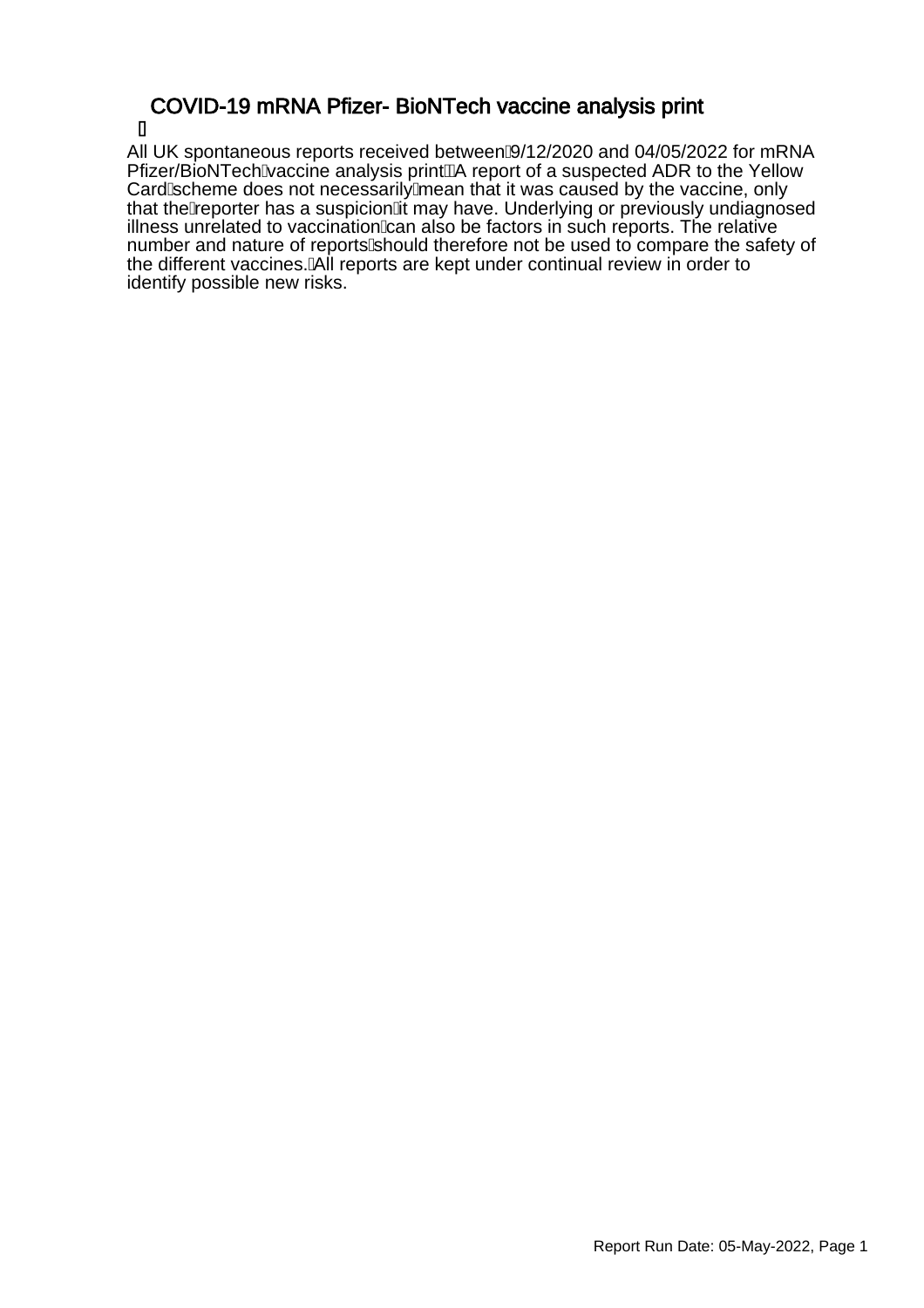### Name: COVID-19 mRNA Pfizer- BioNTech vaccine analysis print

| <b>Reaction Name</b>                           | <u>Total</u>   | <b>Fatal</b>     |
|------------------------------------------------|----------------|------------------|
| <b>Blood disorders</b>                         |                |                  |
| Anaemia deficiencies                           |                |                  |
| Anaemia folate deficiency                      | 1              | 0                |
| Anaemia vitamin B12 deficiency                 |                | $\overline{0}$   |
| Deficiency anaemia                             |                | $\mathbf 0$      |
| Iron deficiency anaemia                        | 8              | 0                |
| Pernicious anaemia                             | $\overline{2}$ | 0                |
| <b>Anaemias NEC</b>                            |                |                  |
| Anaemia                                        | 147            | $\mathbf 0$      |
| Anaemia macrocytic                             |                | $\mathbf 0$      |
| Anaemia megaloblastic                          |                | $\mathbf 0$      |
| Autoimmune anaemia                             | 3              | $\mathbf 0$      |
| Blood loss anaemia                             |                | $\mathbf 0$      |
| Microcytic anaemia                             |                | $\mathbf 0$      |
| Normocytic anaemia                             |                | $\overline{0}$   |
| Anaemias haemolytic NEC                        |                |                  |
| Coombs negative haemolytic anaemia             |                | 0                |
| Haemolytic anaemia                             |                | 0                |
| Anaemias haemolytic immune                     |                |                  |
| Autoimmune haemolytic anaemia                  | 19             | $\mathbf 0$      |
| Cold type haemolytic anaemia                   |                | $\pmb{0}$        |
| Evans syndrome                                 |                | $\mathbf 0$      |
| Warm autoimmune haemolytic anaemia             |                | $\overline{0}$   |
| Anaemias haemolytic mechanical factor          |                |                  |
| Microangiopathic haemolytic anaemia            | 1              | $\mathbf 0$      |
| <b>Bleeding tendencies</b>                     |                |                  |
| Haemorrhagic diathesis                         |                | 0                |
| Increased tendency to bruise                   | 55             | 0                |
| Spontaneous haematoma                          | 2              | $\overline{0}$   |
| <b>Coagulation factor deficiencies</b>         |                |                  |
| Acquired factor VIII deficiency                | 1              | 0                |
| Acquired haemophilia                           | 4              | 0                |
| Coagulopathies                                 |                |                  |
| Abnormal clotting factor                       | 4              | $\mathbf 0$      |
| Antiphospholipid syndrome                      | 6              | $\mathbf 0$      |
| Coagulopathy                                   | 31             | 1                |
| Disseminated intravascular coagulation         | 3              | $\overline{0}$   |
| Hypercoagulation                               | 4              | $\overline{0}$   |
| Thrombotic microangiopathy                     | $\overline{4}$ | $\overline{0}$   |
| <b>Eosinophilic disorders</b>                  |                |                  |
| Eosinophilia                                   | 12             | $\mathbf 0$      |
| <b>Haematological disorders</b>                |                |                  |
| <b>Blood disorder</b>                          | 7              | 0                |
| Bone marrow disorder                           |                |                  |
| Bone marrow oedema                             |                | $\overline{0}$   |
| Hypergammaglobulinaemia                        |                | 0                |
|                                                |                | $\mathbf 0$      |
| Hyperviscosity syndrome                        |                | $\pmb{0}$        |
| Mast cell activation syndrome                  | 13             | 0                |
| Methaemoglobinaemia                            | 1              | $\boldsymbol{0}$ |
| <b>Haemolyses NEC</b>                          |                |                  |
| Haemolysis                                     | 6              | $\mathbf 0$      |
| Intravascular haemolysis                       | 1              | 0                |
|                                                |                |                  |
| Jaundice acholuric<br><u> Leukocytoses NEC</u> | 1              | $\boldsymbol{0}$ |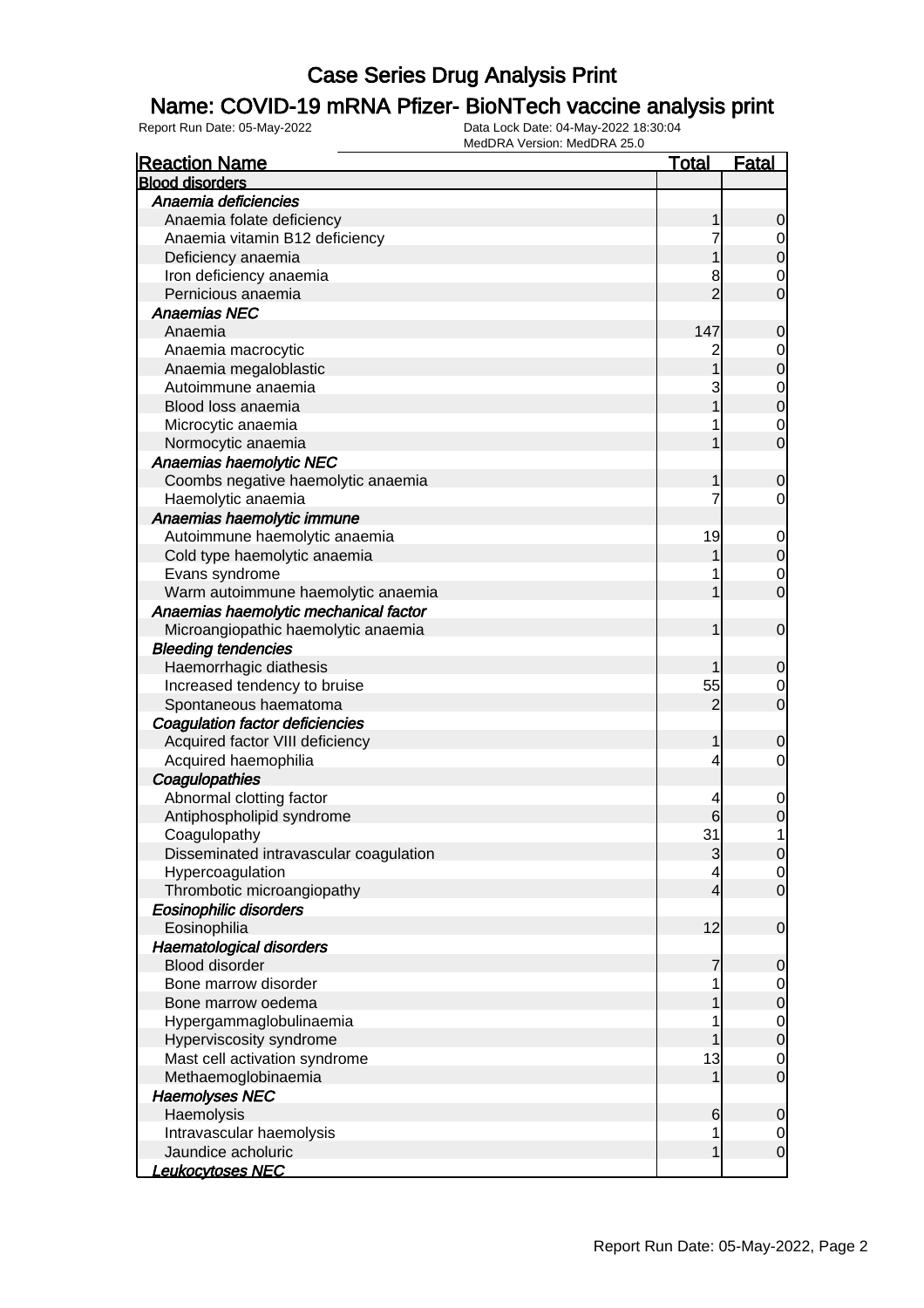### Name: COVID-19 mRNA Pfizer- BioNTech vaccine analysis print

| <b>Reaction Name</b>                             | <b>Total</b>   | <b>Fatal</b>     |
|--------------------------------------------------|----------------|------------------|
| Blood disorders cont'd<br><b>Blood disorders</b> |                |                  |
| Leukocytosis                                     | 3              | $\overline{0}$   |
| Lymphocytic infiltration                         | 1              | $\overline{0}$   |
| Lymphocytosis                                    | 6              | $\mathbf 0$      |
| Neutrophilia                                     | 12             | $\mathbf 0$      |
| Leukopenias NEC                                  |                |                  |
| Leukopenia                                       | 4              | 1                |
| Lymphopenia                                      | 4              | $\mathbf 0$      |
| Lymphatic system disorders NEC                   |                |                  |
| Abdominal lymphadenopathy                        | 4              | $\mathbf 0$      |
| Hilar lymphadenopathy                            | 3              | 0                |
| Lymph node pain                                  | 2280           | $\mathbf 0$      |
| Lymph node ulcer                                 |                | $\mathbf 0$      |
| Lymphadenitis                                    | 191            | $\mathbf 0$      |
| Lymphadenopathy                                  | 13749          | $\mathbf 0$      |
| Lymphadenopathy mediastinal                      |                | $\mathbf 0$      |
| Lymphatic disorder                               | 3              | $\mathbf 0$      |
| Lymphatic insufficiency                          |                | $\mathbf 0$      |
| Lymphoid tissue hyperplasia                      |                | $\mathbf 0$      |
| Necrotic lymphadenopathy                         | 4              | $\mathbf 0$      |
| Pseudolymphoma                                   | 12             | 0                |
| Retroperitoneal lymphadenopathy                  | $\overline{1}$ | $\overline{0}$   |
| Marrow depression and hypoplastic anaemias       |                |                  |
| Aplasia pure red cell                            | $\overline{c}$ | $\mathbf 0$      |
| Aplastic anaemia                                 | 1              | 1                |
| Hypoplastic anaemia                              | $\overline{c}$ | $\mathbf 0$      |
| Myelosuppression                                 | 1              | 0                |
| Pancytopenia                                     | 9              | $\mathbf 0$      |
| Neutropenias                                     |                |                  |
| Autoimmune neutropenia                           | 2              | 0                |
| Neutropenia                                      | 44             | $\mathbf 0$      |
| <b>Platelet disorders NEC</b>                    |                |                  |
| Platelet anisocytosis                            | 1              | $\mathbf 0$      |
| Platelet disorder                                | 4              | $\mathbf 0$      |
| Polycythaemia (excl rubra vera)                  |                |                  |
| Polycythaemia                                    | 3              | $\mathbf 0$      |
| Purpuras (excl thrombocytopenic)                 |                |                  |
| Purpura non-thrombocytopenic                     | 1              | $\mathbf 0$      |
| Red blood cell abnormal findings NEC             |                |                  |
| Macrocytosis                                     | $\overline{c}$ | 0                |
| Polychromasia                                    | $\frac{2}{2}$  | $\overline{0}$   |
| Red blood cell abnormality                       |                | $\mathbf 0$      |
| Spleen disorders                                 |                |                  |
| Spleen atrophy                                   | 1              | $\mathbf 0$      |
| Splenic infarction                               |                | $\overline{0}$   |
| Splenic lesion                                   |                | $\mathbf 0$      |
| Splenic thrombosis                               |                | $\overline{0}$   |
| Splenic vein thrombosis                          | $\frac{2}{2}$  | $\boldsymbol{0}$ |
| Splenomegaly                                     | 12             | $\mathbf 0$      |
| Thrombocytopenias                                |                |                  |
| Acquired amegakaryocytic thrombocytopenia        | 1              | $\mathbf 0$      |
| Immune thrombocytopenia                          | 86             | $\mathbf 0$      |
| Thrombocytopenia                                 | 241            | 1                |
| Thrombocytopenic purpura                         | 10             | $\overline{0}$   |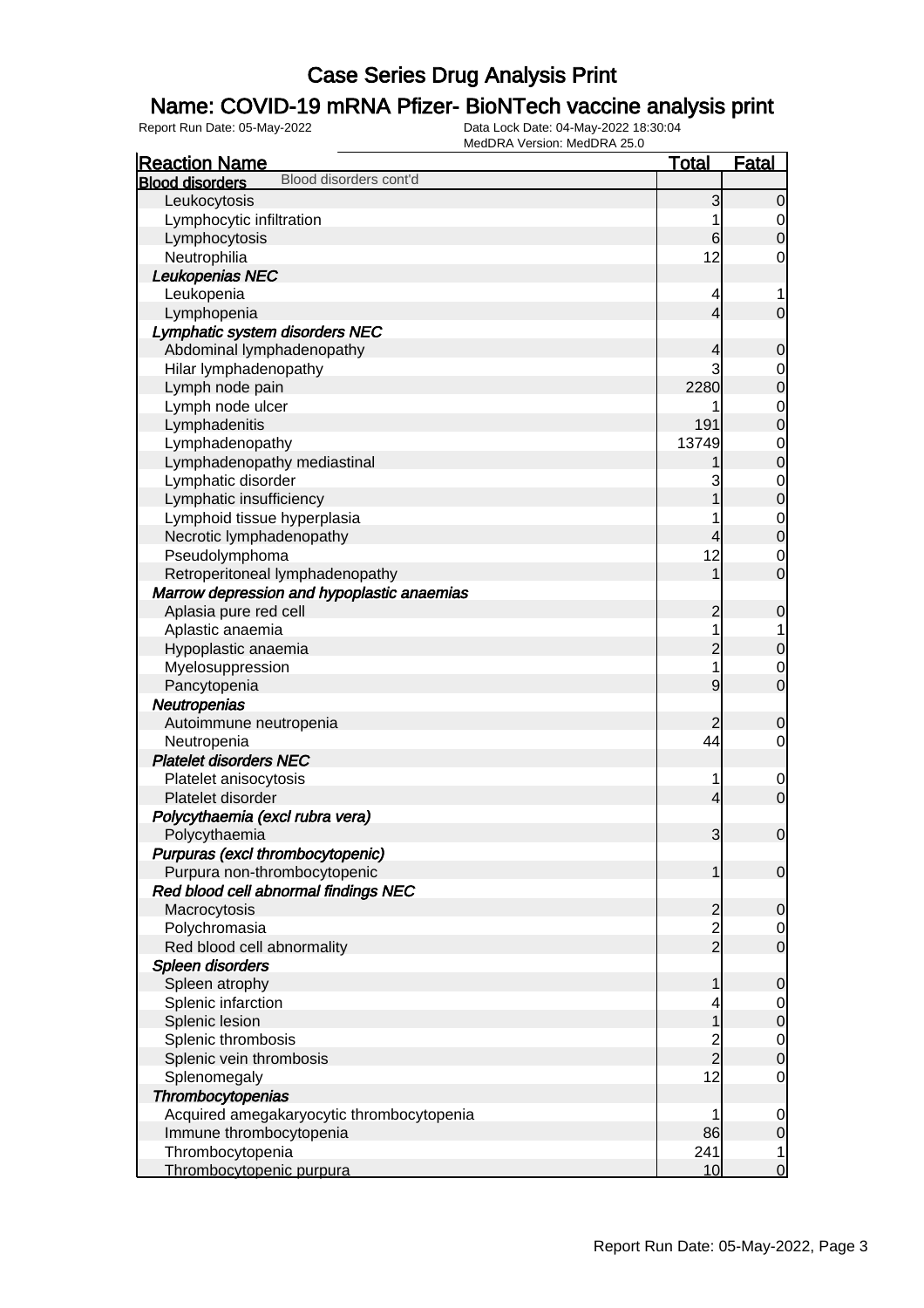#### Name: COVID-19 mRNA Pfizer- BioNTech vaccine analysis print

| <b>Reaction Name</b>                             | Total | Fatal |
|--------------------------------------------------|-------|-------|
| Blood disorders cont'd<br><b>Blood disorders</b> |       |       |
| Thrombotic thrombocytopenic purpura              |       | Οl    |
| <b>Thrombocytoses</b>                            |       |       |
| Thrombocytosis                                   |       | Οl    |
| <b>Blood disorders SOC TOTAL</b>                 | 17097 |       |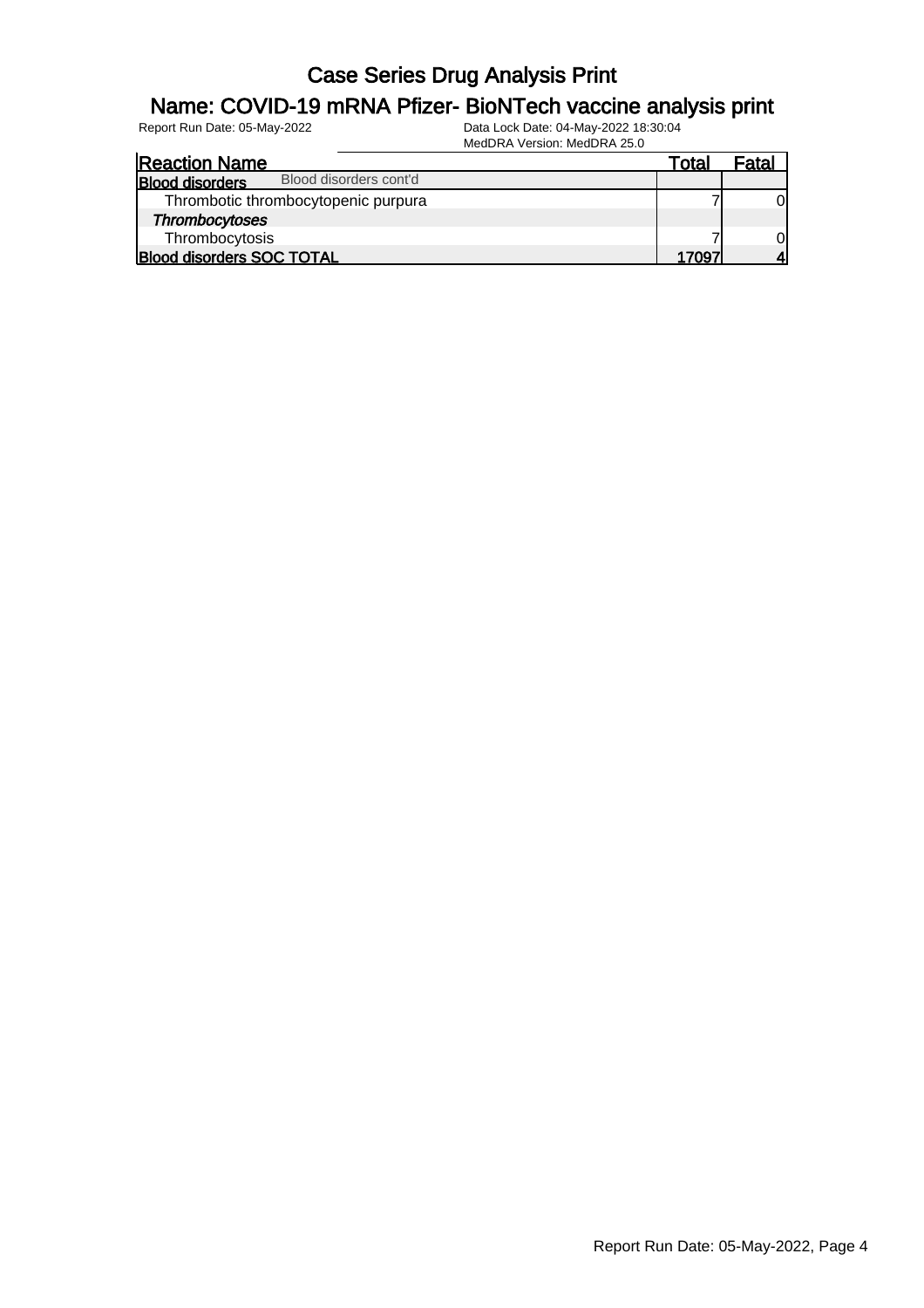### Name: COVID-19 mRNA Pfizer- BioNTech vaccine analysis print

| <b>Reaction Name</b>                       | <u>Total</u>    | <b>Fatal</b>            |
|--------------------------------------------|-----------------|-------------------------|
| <b>Cardiac disorders</b>                   |                 |                         |
| Aortic valvular disorders                  |                 |                         |
| Aortic valve incompetence                  | $\overline{c}$  | $\mathbf 0$             |
| <b>Cardiac conduction disorders</b>        |                 |                         |
| Atrioventricular block                     | 35              |                         |
| Atrioventricular block complete            | 3               |                         |
| Atrioventricular block first degree        | $\overline{2}$  | 0                       |
| Atrioventricular block second degree       | 5               | 0                       |
| Bundle branch block                        |                 | 0                       |
| Bundle branch block left                   | 6               | $\mathbf 0$             |
| Bundle branch block right                  | 5               | 0                       |
| <b>Trifascicular block</b>                 | 1               | 0                       |
| <b>Cardiac disorders NEC</b>               |                 |                         |
| Acute cardiac event                        | 7               | 0                       |
| Atrial thrombosis                          |                 | 0                       |
| Cardiac disorder                           | 103             | 3                       |
| Cardiac dysfunction                        | 2               | $\mathbf 0$             |
| Cardiac ventricular thrombosis             | $\overline{c}$  | $\mathbf 0$             |
| Cardiovascular deconditioning              |                 | $\mathbf 0$             |
| Cardiovascular disorder                    | 9               | $\mathbf 0$             |
| Intracardiac thrombus                      | 6               | 0                       |
| Cardiac hypertensive complications         |                 |                         |
| Hypertensive heart disease                 | 2               |                         |
| Cardiac infections and inflammations NEC   |                 |                         |
| Carditis                                   | 10              | 0                       |
| Cardiac neoplasms NEC                      |                 |                         |
| Pericardial cyst                           |                 | $\mathbf 0$             |
| Cardiac signs and symptoms NEC             |                 |                         |
| Cardiac discomfort                         | 39              | 0                       |
| Cardiovascular symptom                     | 4               | 0                       |
| Palpitations                               | 6211            |                         |
| Cardiac valve disorders NEC                |                 |                         |
| Cardiac valve disease                      | 4               | 0                       |
| Heart valve incompetence                   | 3               | 0                       |
| Cardiomyopathies                           |                 |                         |
| Cardiomyopathy                             | 17              |                         |
| Congestive cardiomyopathy                  | 8               | $\Omega$                |
| Stress cardiomyopathy                      | 3               | $\overline{0}$          |
| <b>Coronary artery disorders NEC</b>       |                 |                         |
| Arteriosclerosis coronary artery           | $\overline{2}$  | $\mathbf 0$             |
| Coronary artery disease                    | 10              | 3                       |
| Coronary artery dissection                 | 1               | $\mathbf 0$             |
| Coronary artery occlusion                  | 4               | 0                       |
| Coronary artery thrombosis                 | 8               | $\overline{2}$          |
| <b>Endocarditis NEC</b>                    |                 |                         |
| Endocarditis noninfective                  | 1               | 1                       |
| <b>Heart failures NEC</b>                  |                 |                         |
| Cardiac failure                            | 86              | 10                      |
| Cardiac failure acute                      | 6               |                         |
| Cardiac failure chronic                    |                 | 0                       |
| Cardiac failure congestive                 | $\frac{2}{7}$   | 4                       |
| Cardiogenic shock                          | $6\phantom{1}6$ | $\overline{\mathbf{c}}$ |
| Cardiopulmonary failure                    | 1               | 1                       |
| <u>Ischaemic coronary artery disorders</u> |                 |                         |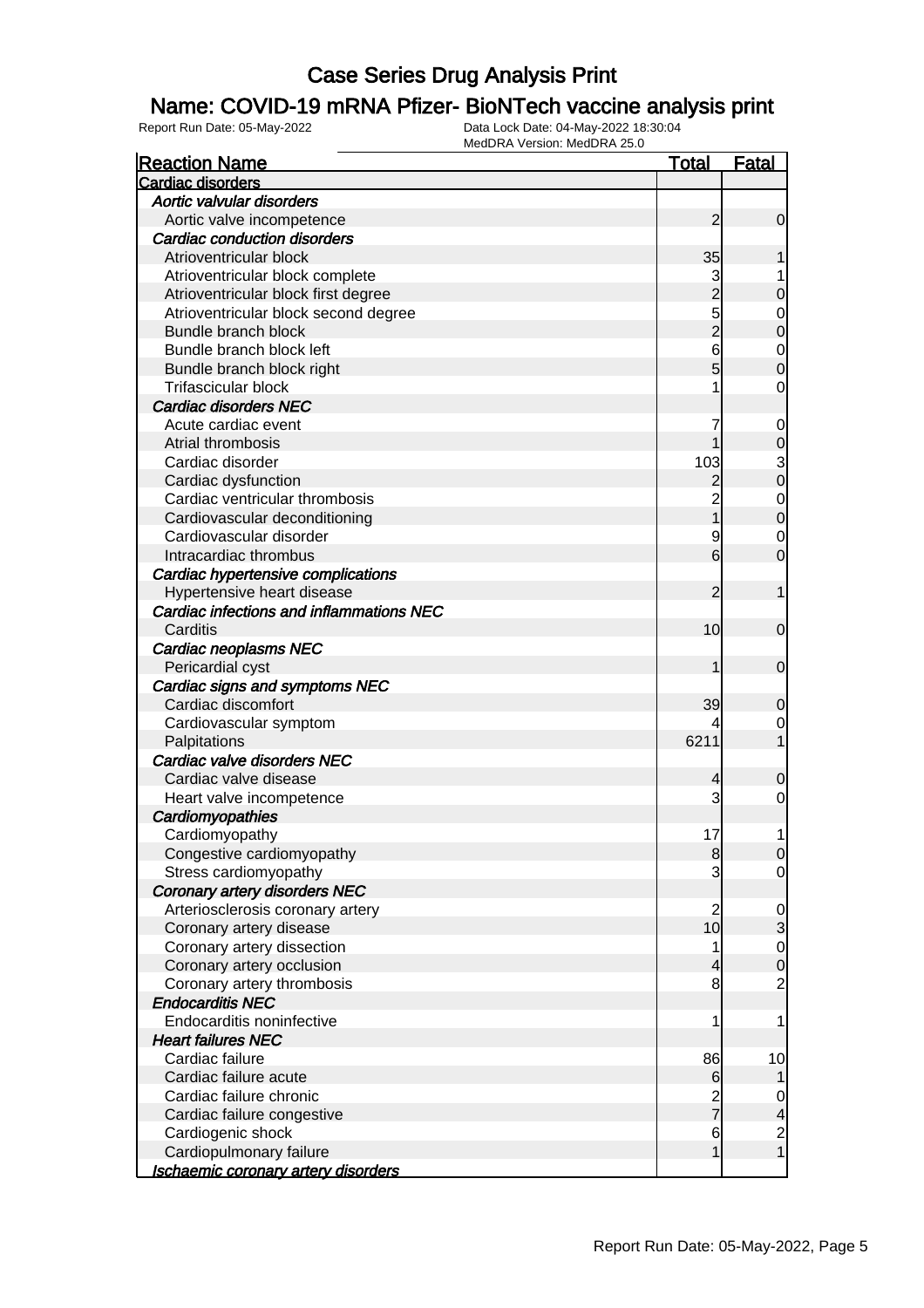### Name: COVID-19 mRNA Pfizer- BioNTech vaccine analysis print

| Cardiac disorders<br>Acute coronary syndrome<br>10<br>1<br>29<br>Acute myocardial infarction<br>3<br>339<br>Angina pectoris<br>Angina unstable<br>5<br>$\mathbf 0$<br>Arteriospasm coronary<br>4<br>$\mathbf 0$<br>3<br>Microvascular coronary artery disease<br>0<br>301<br>44<br>Myocardial infarction<br>11<br>Myocardial ischaemia<br>Left ventricular failures<br>Acute left ventricular failure<br>$\frac{2}{7}$<br>$\overline{\mathbf{c}}$<br>$\overline{2}$<br>Left ventricular failure<br>Mitral valvular disorders<br>Mitral valve incompetence<br>8<br>0<br>Mitral valve prolapse<br>1<br>0<br><b>Myocardial disorders NEC</b><br>Cardiac amyloidosis<br>1<br>$\mathbf 0$<br>Cardiac aneurysm<br>1<br>Cardiac ventricular scarring<br>$\frac{0}{3}$<br>56<br>Cardiomegaly<br><b>Dilatation ventricular</b><br>$\mathbf 0$<br>Left atrial dilatation<br>$\mathbf 0$<br>18<br>Left ventricular dysfunction<br>$\mathbf 0$<br>3<br>Left ventricular enlargement<br>$\mathbf 0$<br>$\overline{2}$<br>Left ventricular hypertrophy<br>$\mathbf 0$<br>$\overline{8}$<br>$\mathbf 0$<br>Myocardial fibrosis<br>Myocardial haemorrhage<br>$\mathbf 0$<br>24<br>$\mathbf 0$<br>Myocardial injury<br>Myocardial necrosis<br>1<br>$\mathbf 0$<br>$\mathbf 0$<br>Myocardial oedema<br>Myocardial rupture<br>$\mathbf 0$<br>1<br>$\mathbf 0$<br>Right atrial enlargement<br>Right ventricular dilatation<br>$\mathbf 0$<br>1<br>$\boldsymbol{0}$<br>Right ventricular dysfunction<br>2<br>1<br>Right ventricular enlargement<br>$\mathbf 0$<br>$\overline{0}$<br>Systolic dysfunction<br>1<br>Ventricular dysfunction<br>$\overline{0}$<br>$\begin{array}{c} 2 \\ 1 \end{array}$<br>Ventricular hypertrophy<br>$\overline{0}$<br>Ventricular hypokinesia<br>$\overline{0}$<br>Noninfectious myocarditis<br>Eosinophilic myocarditis<br>1<br>$\mathbf 0$<br>Hypersensitivity myocarditis<br>$\pmb{0}$<br>694<br>$\overline{\mathbf{c}}$<br>Myocarditis<br>$\overline{0}$<br>Myocarditis post infection<br>Myopericarditis<br>92<br>$\mathbf 0$<br>Noninfectious pericarditis<br>532<br>Pericarditis<br>$\overline{\mathbf{c}}$<br>Pericarditis constrictive<br>$\mathbf 0$<br>Pericarditis lupus<br>$\overline{0}$<br>$\mathbf 0$<br>Pleuropericarditis<br><b>Pericardial disorders NEC</b><br>Cardiac tamponade<br>$\overline{2}$<br>1 | <b>Reaction Name</b>     | <b>Total</b> | <b>Fatal</b> |
|--------------------------------------------------------------------------------------------------------------------------------------------------------------------------------------------------------------------------------------------------------------------------------------------------------------------------------------------------------------------------------------------------------------------------------------------------------------------------------------------------------------------------------------------------------------------------------------------------------------------------------------------------------------------------------------------------------------------------------------------------------------------------------------------------------------------------------------------------------------------------------------------------------------------------------------------------------------------------------------------------------------------------------------------------------------------------------------------------------------------------------------------------------------------------------------------------------------------------------------------------------------------------------------------------------------------------------------------------------------------------------------------------------------------------------------------------------------------------------------------------------------------------------------------------------------------------------------------------------------------------------------------------------------------------------------------------------------------------------------------------------------------------------------------------------------------------------------------------------------------------------------------------------------------------------------------------------------------------------------------------------------------------------------------------------------------------------------------------------------------------------------------------------------------------------------------------------------------------------------------------------------------------------------------------------------------------------------|--------------------------|--------------|--------------|
|                                                                                                                                                                                                                                                                                                                                                                                                                                                                                                                                                                                                                                                                                                                                                                                                                                                                                                                                                                                                                                                                                                                                                                                                                                                                                                                                                                                                                                                                                                                                                                                                                                                                                                                                                                                                                                                                                                                                                                                                                                                                                                                                                                                                                                                                                                                                      | Cardiac disorders cont'd |              |              |
|                                                                                                                                                                                                                                                                                                                                                                                                                                                                                                                                                                                                                                                                                                                                                                                                                                                                                                                                                                                                                                                                                                                                                                                                                                                                                                                                                                                                                                                                                                                                                                                                                                                                                                                                                                                                                                                                                                                                                                                                                                                                                                                                                                                                                                                                                                                                      |                          |              |              |
|                                                                                                                                                                                                                                                                                                                                                                                                                                                                                                                                                                                                                                                                                                                                                                                                                                                                                                                                                                                                                                                                                                                                                                                                                                                                                                                                                                                                                                                                                                                                                                                                                                                                                                                                                                                                                                                                                                                                                                                                                                                                                                                                                                                                                                                                                                                                      |                          |              |              |
|                                                                                                                                                                                                                                                                                                                                                                                                                                                                                                                                                                                                                                                                                                                                                                                                                                                                                                                                                                                                                                                                                                                                                                                                                                                                                                                                                                                                                                                                                                                                                                                                                                                                                                                                                                                                                                                                                                                                                                                                                                                                                                                                                                                                                                                                                                                                      |                          |              |              |
|                                                                                                                                                                                                                                                                                                                                                                                                                                                                                                                                                                                                                                                                                                                                                                                                                                                                                                                                                                                                                                                                                                                                                                                                                                                                                                                                                                                                                                                                                                                                                                                                                                                                                                                                                                                                                                                                                                                                                                                                                                                                                                                                                                                                                                                                                                                                      |                          |              |              |
|                                                                                                                                                                                                                                                                                                                                                                                                                                                                                                                                                                                                                                                                                                                                                                                                                                                                                                                                                                                                                                                                                                                                                                                                                                                                                                                                                                                                                                                                                                                                                                                                                                                                                                                                                                                                                                                                                                                                                                                                                                                                                                                                                                                                                                                                                                                                      |                          |              |              |
|                                                                                                                                                                                                                                                                                                                                                                                                                                                                                                                                                                                                                                                                                                                                                                                                                                                                                                                                                                                                                                                                                                                                                                                                                                                                                                                                                                                                                                                                                                                                                                                                                                                                                                                                                                                                                                                                                                                                                                                                                                                                                                                                                                                                                                                                                                                                      |                          |              |              |
|                                                                                                                                                                                                                                                                                                                                                                                                                                                                                                                                                                                                                                                                                                                                                                                                                                                                                                                                                                                                                                                                                                                                                                                                                                                                                                                                                                                                                                                                                                                                                                                                                                                                                                                                                                                                                                                                                                                                                                                                                                                                                                                                                                                                                                                                                                                                      |                          |              |              |
|                                                                                                                                                                                                                                                                                                                                                                                                                                                                                                                                                                                                                                                                                                                                                                                                                                                                                                                                                                                                                                                                                                                                                                                                                                                                                                                                                                                                                                                                                                                                                                                                                                                                                                                                                                                                                                                                                                                                                                                                                                                                                                                                                                                                                                                                                                                                      |                          |              |              |
|                                                                                                                                                                                                                                                                                                                                                                                                                                                                                                                                                                                                                                                                                                                                                                                                                                                                                                                                                                                                                                                                                                                                                                                                                                                                                                                                                                                                                                                                                                                                                                                                                                                                                                                                                                                                                                                                                                                                                                                                                                                                                                                                                                                                                                                                                                                                      |                          |              |              |
|                                                                                                                                                                                                                                                                                                                                                                                                                                                                                                                                                                                                                                                                                                                                                                                                                                                                                                                                                                                                                                                                                                                                                                                                                                                                                                                                                                                                                                                                                                                                                                                                                                                                                                                                                                                                                                                                                                                                                                                                                                                                                                                                                                                                                                                                                                                                      |                          |              |              |
|                                                                                                                                                                                                                                                                                                                                                                                                                                                                                                                                                                                                                                                                                                                                                                                                                                                                                                                                                                                                                                                                                                                                                                                                                                                                                                                                                                                                                                                                                                                                                                                                                                                                                                                                                                                                                                                                                                                                                                                                                                                                                                                                                                                                                                                                                                                                      |                          |              |              |
|                                                                                                                                                                                                                                                                                                                                                                                                                                                                                                                                                                                                                                                                                                                                                                                                                                                                                                                                                                                                                                                                                                                                                                                                                                                                                                                                                                                                                                                                                                                                                                                                                                                                                                                                                                                                                                                                                                                                                                                                                                                                                                                                                                                                                                                                                                                                      |                          |              |              |
|                                                                                                                                                                                                                                                                                                                                                                                                                                                                                                                                                                                                                                                                                                                                                                                                                                                                                                                                                                                                                                                                                                                                                                                                                                                                                                                                                                                                                                                                                                                                                                                                                                                                                                                                                                                                                                                                                                                                                                                                                                                                                                                                                                                                                                                                                                                                      |                          |              |              |
|                                                                                                                                                                                                                                                                                                                                                                                                                                                                                                                                                                                                                                                                                                                                                                                                                                                                                                                                                                                                                                                                                                                                                                                                                                                                                                                                                                                                                                                                                                                                                                                                                                                                                                                                                                                                                                                                                                                                                                                                                                                                                                                                                                                                                                                                                                                                      |                          |              |              |
|                                                                                                                                                                                                                                                                                                                                                                                                                                                                                                                                                                                                                                                                                                                                                                                                                                                                                                                                                                                                                                                                                                                                                                                                                                                                                                                                                                                                                                                                                                                                                                                                                                                                                                                                                                                                                                                                                                                                                                                                                                                                                                                                                                                                                                                                                                                                      |                          |              |              |
|                                                                                                                                                                                                                                                                                                                                                                                                                                                                                                                                                                                                                                                                                                                                                                                                                                                                                                                                                                                                                                                                                                                                                                                                                                                                                                                                                                                                                                                                                                                                                                                                                                                                                                                                                                                                                                                                                                                                                                                                                                                                                                                                                                                                                                                                                                                                      |                          |              |              |
|                                                                                                                                                                                                                                                                                                                                                                                                                                                                                                                                                                                                                                                                                                                                                                                                                                                                                                                                                                                                                                                                                                                                                                                                                                                                                                                                                                                                                                                                                                                                                                                                                                                                                                                                                                                                                                                                                                                                                                                                                                                                                                                                                                                                                                                                                                                                      |                          |              |              |
|                                                                                                                                                                                                                                                                                                                                                                                                                                                                                                                                                                                                                                                                                                                                                                                                                                                                                                                                                                                                                                                                                                                                                                                                                                                                                                                                                                                                                                                                                                                                                                                                                                                                                                                                                                                                                                                                                                                                                                                                                                                                                                                                                                                                                                                                                                                                      |                          |              |              |
|                                                                                                                                                                                                                                                                                                                                                                                                                                                                                                                                                                                                                                                                                                                                                                                                                                                                                                                                                                                                                                                                                                                                                                                                                                                                                                                                                                                                                                                                                                                                                                                                                                                                                                                                                                                                                                                                                                                                                                                                                                                                                                                                                                                                                                                                                                                                      |                          |              |              |
|                                                                                                                                                                                                                                                                                                                                                                                                                                                                                                                                                                                                                                                                                                                                                                                                                                                                                                                                                                                                                                                                                                                                                                                                                                                                                                                                                                                                                                                                                                                                                                                                                                                                                                                                                                                                                                                                                                                                                                                                                                                                                                                                                                                                                                                                                                                                      |                          |              |              |
|                                                                                                                                                                                                                                                                                                                                                                                                                                                                                                                                                                                                                                                                                                                                                                                                                                                                                                                                                                                                                                                                                                                                                                                                                                                                                                                                                                                                                                                                                                                                                                                                                                                                                                                                                                                                                                                                                                                                                                                                                                                                                                                                                                                                                                                                                                                                      |                          |              |              |
|                                                                                                                                                                                                                                                                                                                                                                                                                                                                                                                                                                                                                                                                                                                                                                                                                                                                                                                                                                                                                                                                                                                                                                                                                                                                                                                                                                                                                                                                                                                                                                                                                                                                                                                                                                                                                                                                                                                                                                                                                                                                                                                                                                                                                                                                                                                                      |                          |              |              |
|                                                                                                                                                                                                                                                                                                                                                                                                                                                                                                                                                                                                                                                                                                                                                                                                                                                                                                                                                                                                                                                                                                                                                                                                                                                                                                                                                                                                                                                                                                                                                                                                                                                                                                                                                                                                                                                                                                                                                                                                                                                                                                                                                                                                                                                                                                                                      |                          |              |              |
|                                                                                                                                                                                                                                                                                                                                                                                                                                                                                                                                                                                                                                                                                                                                                                                                                                                                                                                                                                                                                                                                                                                                                                                                                                                                                                                                                                                                                                                                                                                                                                                                                                                                                                                                                                                                                                                                                                                                                                                                                                                                                                                                                                                                                                                                                                                                      |                          |              |              |
|                                                                                                                                                                                                                                                                                                                                                                                                                                                                                                                                                                                                                                                                                                                                                                                                                                                                                                                                                                                                                                                                                                                                                                                                                                                                                                                                                                                                                                                                                                                                                                                                                                                                                                                                                                                                                                                                                                                                                                                                                                                                                                                                                                                                                                                                                                                                      |                          |              |              |
|                                                                                                                                                                                                                                                                                                                                                                                                                                                                                                                                                                                                                                                                                                                                                                                                                                                                                                                                                                                                                                                                                                                                                                                                                                                                                                                                                                                                                                                                                                                                                                                                                                                                                                                                                                                                                                                                                                                                                                                                                                                                                                                                                                                                                                                                                                                                      |                          |              |              |
|                                                                                                                                                                                                                                                                                                                                                                                                                                                                                                                                                                                                                                                                                                                                                                                                                                                                                                                                                                                                                                                                                                                                                                                                                                                                                                                                                                                                                                                                                                                                                                                                                                                                                                                                                                                                                                                                                                                                                                                                                                                                                                                                                                                                                                                                                                                                      |                          |              |              |
|                                                                                                                                                                                                                                                                                                                                                                                                                                                                                                                                                                                                                                                                                                                                                                                                                                                                                                                                                                                                                                                                                                                                                                                                                                                                                                                                                                                                                                                                                                                                                                                                                                                                                                                                                                                                                                                                                                                                                                                                                                                                                                                                                                                                                                                                                                                                      |                          |              |              |
|                                                                                                                                                                                                                                                                                                                                                                                                                                                                                                                                                                                                                                                                                                                                                                                                                                                                                                                                                                                                                                                                                                                                                                                                                                                                                                                                                                                                                                                                                                                                                                                                                                                                                                                                                                                                                                                                                                                                                                                                                                                                                                                                                                                                                                                                                                                                      |                          |              |              |
|                                                                                                                                                                                                                                                                                                                                                                                                                                                                                                                                                                                                                                                                                                                                                                                                                                                                                                                                                                                                                                                                                                                                                                                                                                                                                                                                                                                                                                                                                                                                                                                                                                                                                                                                                                                                                                                                                                                                                                                                                                                                                                                                                                                                                                                                                                                                      |                          |              |              |
|                                                                                                                                                                                                                                                                                                                                                                                                                                                                                                                                                                                                                                                                                                                                                                                                                                                                                                                                                                                                                                                                                                                                                                                                                                                                                                                                                                                                                                                                                                                                                                                                                                                                                                                                                                                                                                                                                                                                                                                                                                                                                                                                                                                                                                                                                                                                      |                          |              |              |
|                                                                                                                                                                                                                                                                                                                                                                                                                                                                                                                                                                                                                                                                                                                                                                                                                                                                                                                                                                                                                                                                                                                                                                                                                                                                                                                                                                                                                                                                                                                                                                                                                                                                                                                                                                                                                                                                                                                                                                                                                                                                                                                                                                                                                                                                                                                                      |                          |              |              |
|                                                                                                                                                                                                                                                                                                                                                                                                                                                                                                                                                                                                                                                                                                                                                                                                                                                                                                                                                                                                                                                                                                                                                                                                                                                                                                                                                                                                                                                                                                                                                                                                                                                                                                                                                                                                                                                                                                                                                                                                                                                                                                                                                                                                                                                                                                                                      |                          |              |              |
|                                                                                                                                                                                                                                                                                                                                                                                                                                                                                                                                                                                                                                                                                                                                                                                                                                                                                                                                                                                                                                                                                                                                                                                                                                                                                                                                                                                                                                                                                                                                                                                                                                                                                                                                                                                                                                                                                                                                                                                                                                                                                                                                                                                                                                                                                                                                      |                          |              |              |
|                                                                                                                                                                                                                                                                                                                                                                                                                                                                                                                                                                                                                                                                                                                                                                                                                                                                                                                                                                                                                                                                                                                                                                                                                                                                                                                                                                                                                                                                                                                                                                                                                                                                                                                                                                                                                                                                                                                                                                                                                                                                                                                                                                                                                                                                                                                                      |                          |              |              |
|                                                                                                                                                                                                                                                                                                                                                                                                                                                                                                                                                                                                                                                                                                                                                                                                                                                                                                                                                                                                                                                                                                                                                                                                                                                                                                                                                                                                                                                                                                                                                                                                                                                                                                                                                                                                                                                                                                                                                                                                                                                                                                                                                                                                                                                                                                                                      |                          |              |              |
|                                                                                                                                                                                                                                                                                                                                                                                                                                                                                                                                                                                                                                                                                                                                                                                                                                                                                                                                                                                                                                                                                                                                                                                                                                                                                                                                                                                                                                                                                                                                                                                                                                                                                                                                                                                                                                                                                                                                                                                                                                                                                                                                                                                                                                                                                                                                      |                          |              |              |
|                                                                                                                                                                                                                                                                                                                                                                                                                                                                                                                                                                                                                                                                                                                                                                                                                                                                                                                                                                                                                                                                                                                                                                                                                                                                                                                                                                                                                                                                                                                                                                                                                                                                                                                                                                                                                                                                                                                                                                                                                                                                                                                                                                                                                                                                                                                                      |                          |              |              |
|                                                                                                                                                                                                                                                                                                                                                                                                                                                                                                                                                                                                                                                                                                                                                                                                                                                                                                                                                                                                                                                                                                                                                                                                                                                                                                                                                                                                                                                                                                                                                                                                                                                                                                                                                                                                                                                                                                                                                                                                                                                                                                                                                                                                                                                                                                                                      |                          |              |              |
|                                                                                                                                                                                                                                                                                                                                                                                                                                                                                                                                                                                                                                                                                                                                                                                                                                                                                                                                                                                                                                                                                                                                                                                                                                                                                                                                                                                                                                                                                                                                                                                                                                                                                                                                                                                                                                                                                                                                                                                                                                                                                                                                                                                                                                                                                                                                      |                          |              |              |
|                                                                                                                                                                                                                                                                                                                                                                                                                                                                                                                                                                                                                                                                                                                                                                                                                                                                                                                                                                                                                                                                                                                                                                                                                                                                                                                                                                                                                                                                                                                                                                                                                                                                                                                                                                                                                                                                                                                                                                                                                                                                                                                                                                                                                                                                                                                                      |                          |              |              |
|                                                                                                                                                                                                                                                                                                                                                                                                                                                                                                                                                                                                                                                                                                                                                                                                                                                                                                                                                                                                                                                                                                                                                                                                                                                                                                                                                                                                                                                                                                                                                                                                                                                                                                                                                                                                                                                                                                                                                                                                                                                                                                                                                                                                                                                                                                                                      |                          |              |              |
|                                                                                                                                                                                                                                                                                                                                                                                                                                                                                                                                                                                                                                                                                                                                                                                                                                                                                                                                                                                                                                                                                                                                                                                                                                                                                                                                                                                                                                                                                                                                                                                                                                                                                                                                                                                                                                                                                                                                                                                                                                                                                                                                                                                                                                                                                                                                      |                          |              |              |
|                                                                                                                                                                                                                                                                                                                                                                                                                                                                                                                                                                                                                                                                                                                                                                                                                                                                                                                                                                                                                                                                                                                                                                                                                                                                                                                                                                                                                                                                                                                                                                                                                                                                                                                                                                                                                                                                                                                                                                                                                                                                                                                                                                                                                                                                                                                                      |                          |              |              |
|                                                                                                                                                                                                                                                                                                                                                                                                                                                                                                                                                                                                                                                                                                                                                                                                                                                                                                                                                                                                                                                                                                                                                                                                                                                                                                                                                                                                                                                                                                                                                                                                                                                                                                                                                                                                                                                                                                                                                                                                                                                                                                                                                                                                                                                                                                                                      |                          |              |              |
|                                                                                                                                                                                                                                                                                                                                                                                                                                                                                                                                                                                                                                                                                                                                                                                                                                                                                                                                                                                                                                                                                                                                                                                                                                                                                                                                                                                                                                                                                                                                                                                                                                                                                                                                                                                                                                                                                                                                                                                                                                                                                                                                                                                                                                                                                                                                      |                          |              |              |
|                                                                                                                                                                                                                                                                                                                                                                                                                                                                                                                                                                                                                                                                                                                                                                                                                                                                                                                                                                                                                                                                                                                                                                                                                                                                                                                                                                                                                                                                                                                                                                                                                                                                                                                                                                                                                                                                                                                                                                                                                                                                                                                                                                                                                                                                                                                                      |                          |              |              |
|                                                                                                                                                                                                                                                                                                                                                                                                                                                                                                                                                                                                                                                                                                                                                                                                                                                                                                                                                                                                                                                                                                                                                                                                                                                                                                                                                                                                                                                                                                                                                                                                                                                                                                                                                                                                                                                                                                                                                                                                                                                                                                                                                                                                                                                                                                                                      |                          |              |              |
|                                                                                                                                                                                                                                                                                                                                                                                                                                                                                                                                                                                                                                                                                                                                                                                                                                                                                                                                                                                                                                                                                                                                                                                                                                                                                                                                                                                                                                                                                                                                                                                                                                                                                                                                                                                                                                                                                                                                                                                                                                                                                                                                                                                                                                                                                                                                      |                          |              |              |
|                                                                                                                                                                                                                                                                                                                                                                                                                                                                                                                                                                                                                                                                                                                                                                                                                                                                                                                                                                                                                                                                                                                                                                                                                                                                                                                                                                                                                                                                                                                                                                                                                                                                                                                                                                                                                                                                                                                                                                                                                                                                                                                                                                                                                                                                                                                                      |                          |              |              |
|                                                                                                                                                                                                                                                                                                                                                                                                                                                                                                                                                                                                                                                                                                                                                                                                                                                                                                                                                                                                                                                                                                                                                                                                                                                                                                                                                                                                                                                                                                                                                                                                                                                                                                                                                                                                                                                                                                                                                                                                                                                                                                                                                                                                                                                                                                                                      |                          |              |              |
|                                                                                                                                                                                                                                                                                                                                                                                                                                                                                                                                                                                                                                                                                                                                                                                                                                                                                                                                                                                                                                                                                                                                                                                                                                                                                                                                                                                                                                                                                                                                                                                                                                                                                                                                                                                                                                                                                                                                                                                                                                                                                                                                                                                                                                                                                                                                      | Pericardial effusion     | 51           |              |
| $\overline{\mathbf{c}}$<br>$\overline{0}$<br>Pericardial fibrosis<br>1                                                                                                                                                                                                                                                                                                                                                                                                                                                                                                                                                                                                                                                                                                                                                                                                                                                                                                                                                                                                                                                                                                                                                                                                                                                                                                                                                                                                                                                                                                                                                                                                                                                                                                                                                                                                                                                                                                                                                                                                                                                                                                                                                                                                                                                               |                          |              |              |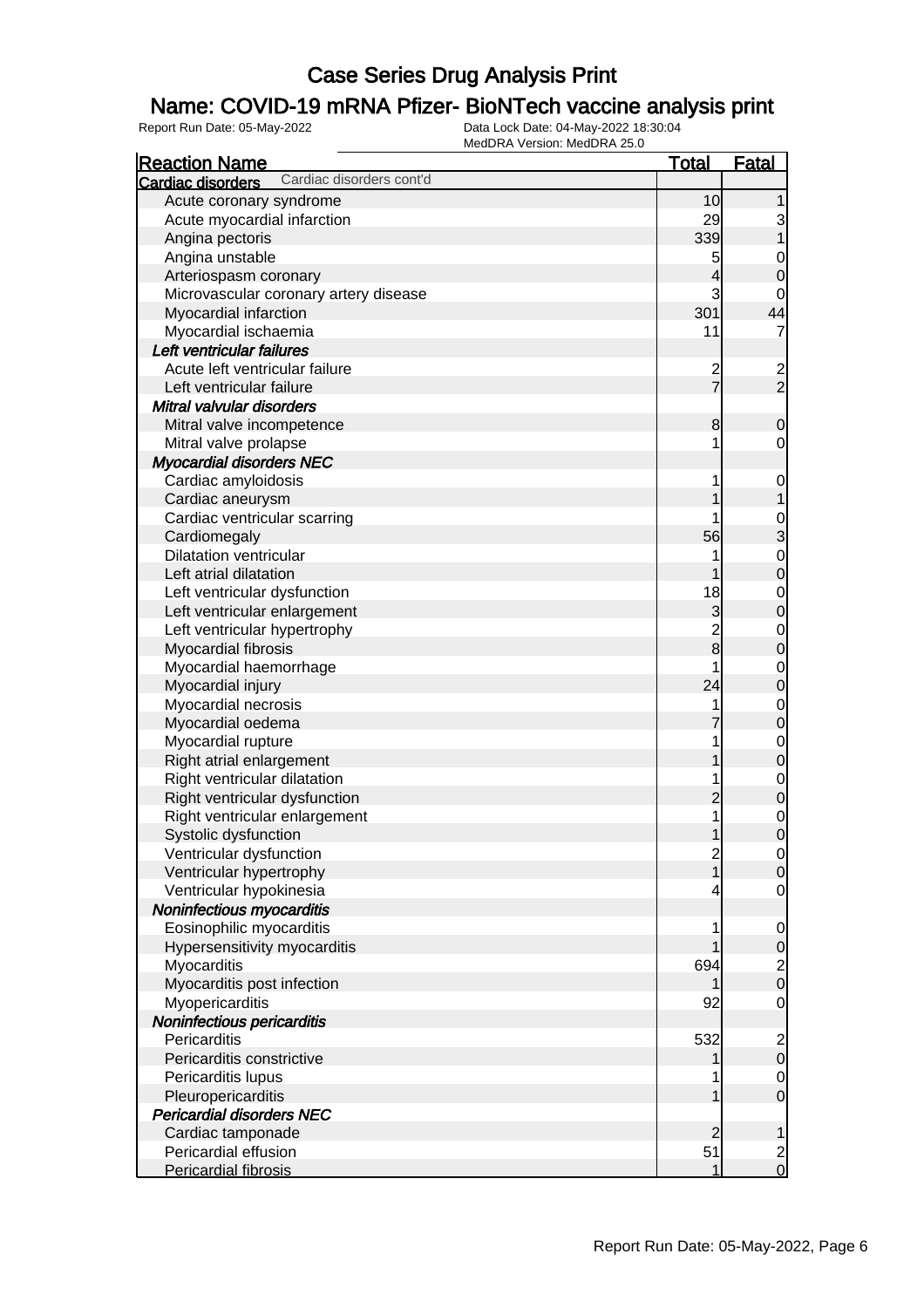### Name: COVID-19 mRNA Pfizer- BioNTech vaccine analysis print

| <b>Reaction Name</b>                                 | <b>Total</b>    | <b>Fatal</b>     |
|------------------------------------------------------|-----------------|------------------|
| Cardiac disorders cont'd<br><b>Cardiac disorders</b> |                 |                  |
| Pericardial haemorrhage                              | 4               | 3                |
| Pericardial rub                                      | $\overline{2}$  | $\mathbf 0$      |
| Rate and rhythm disorders NEC                        |                 |                  |
| Arrhythmia                                           | 189             |                  |
| Arrhythmia neonatal                                  |                 | $\mathbf 0$      |
| Bradycardia                                          | 79              | $\mathbf 0$      |
| Bradycardia foetal                                   | 2               | $\mathbf 0$      |
| Cardiac flutter                                      | 623             | $\mathbf 0$      |
| Extrasystoles                                        | 220             | $\mathbf 0$      |
| Heart alternation                                    | 3               | $\mathbf 0$      |
| Paroxysmal arrhythmia                                |                 | $\mathbf 0$      |
| Postural orthostatic tachycardia syndrome            | 43              | $\mathbf 0$      |
| Tachyarrhythmia                                      | 11              | $\mathbf 0$      |
| Tachycardia                                          | 2475            | $\mathbf 0$      |
| Tachycardia foetal                                   |                 | $\mathbf 0$      |
| Tachycardia paroxysmal                               |                 | $\mathbf 0$      |
| <b>Right ventricular failures</b>                    |                 |                  |
| Cor pulmonale                                        | 1               | $\mathbf 0$      |
| Right ventricular failure                            |                 | $\mathbf 0$      |
| Supraventricular arrhythmias                         |                 |                  |
| Arrhythmia supraventricular                          | 16              | $\mathbf 0$      |
| Atrial fibrillation                                  | 292             | 1                |
| <b>Atrial flutter</b>                                | 46              | $\mathbf 0$      |
| Atrial tachycardia                                   | 12              | $\mathbf 0$      |
| Nodal arrhythmia                                     |                 | $\mathbf 0$      |
| Sinus arrest                                         |                 | $\mathbf 0$      |
| Sinus arrhythmia                                     | 9               | $\mathbf 0$      |
| Sinus bradycardia                                    | 15              | $\mathbf 0$      |
| Sinus node dysfunction                               |                 | $\mathbf 0$      |
| Sinus tachycardia                                    | 86              | $\boldsymbol{0}$ |
| Supraventricular extrasystoles                       | 6               | $\mathbf 0$      |
| Supraventricular tachycardia                         | 51              | $\mathbf 0$      |
| Tricuspid valvular disorders                         |                 |                  |
| Tricuspid valve incompetence                         | 6               | $\mathbf 0$      |
| Ventricular arrhythmias and cardiac arrest           |                 |                  |
| Cardiac arrest                                       | 129             | 45               |
| Cardio-respiratory arrest                            | 1               |                  |
| Pulseless electrical activity                        |                 | $\boldsymbol{0}$ |
| Ventricular arrhythmia                               | $6\phantom{1}6$ | $\mathbf 0$      |
| Ventricular extrasystoles                            | 32              | $\mathbf 0$      |
| Ventricular fibrillation                             | 10              | 1                |
| Ventricular tachycardia                              | 17              | $\mathbf 0$      |
| <b>Cardiac disorders SOC TOTAL</b>                   | <u>13266 </u>   | <u> 155 </u>     |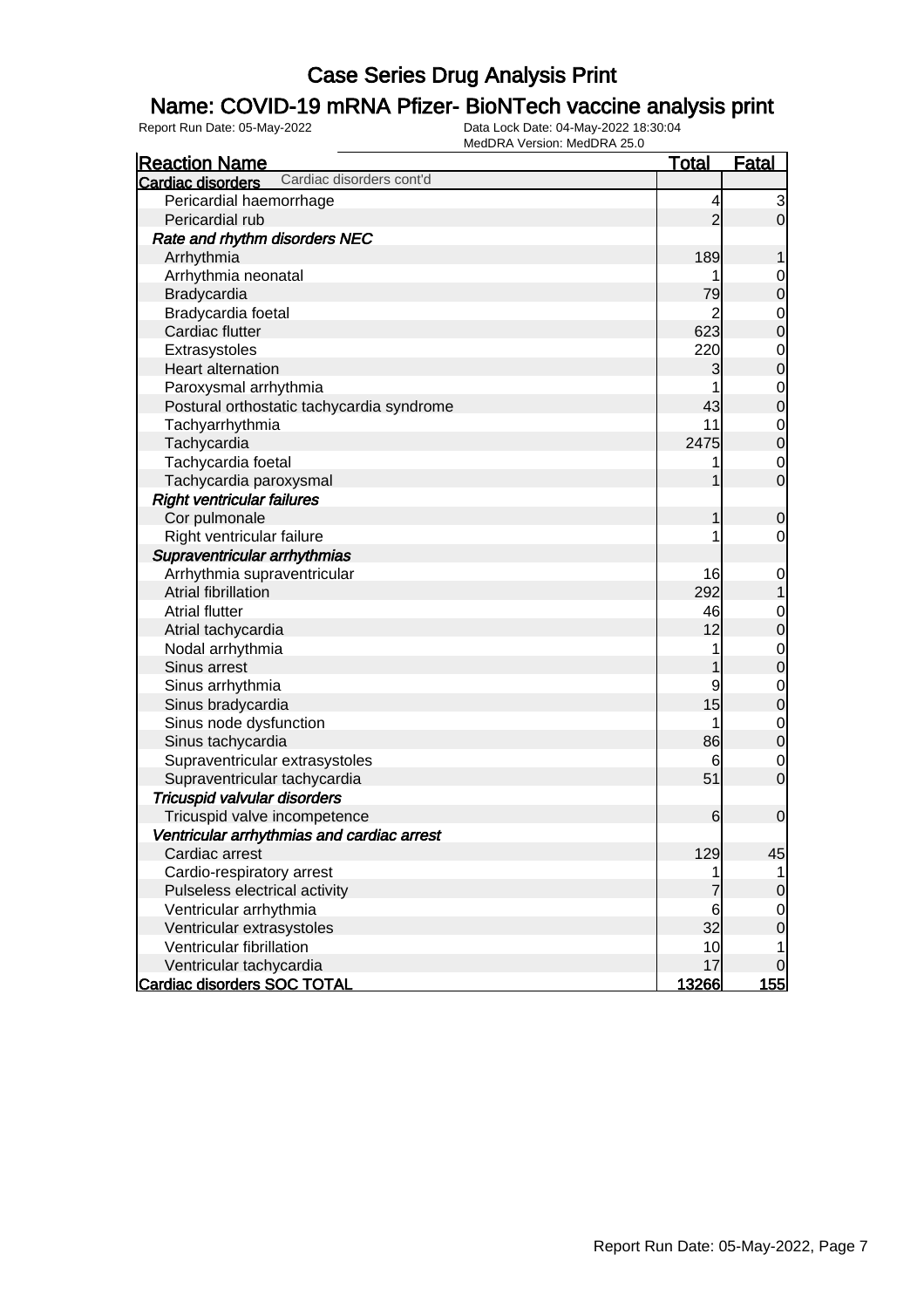### Name: COVID-19 mRNA Pfizer- BioNTech vaccine analysis print

| <b>Reaction Name</b>                                 | <b>Total</b>   | <b>Fatal</b>   |
|------------------------------------------------------|----------------|----------------|
| <b>Congenital disorders</b>                          |                |                |
| Autosomal chromosomal abnormalities                  |                |                |
| Trisomy 8                                            | 1              | $\mathbf 0$    |
| Cardiac disorders congenital NEC                     |                |                |
| Heart disease congenital                             | 19             | 0              |
| Cardiac hypoplasias congenital                       |                |                |
| Ventricular hypoplasia                               | 1              | $\mathbf 0$    |
| Cardiac septal defects congenital                    |                |                |
| Atrial septal defect                                 | 2              | 0              |
| Hypertrophic cardiomyopathy                          |                | 0              |
| Ventricular septal defect                            |                | $\mathbf 0$    |
| Cardiac valve disorders congenital                   |                |                |
| Bicuspid aortic valve                                | 3              | $\mathbf 0$    |
| Central nervous system disorders congenital NEC      |                |                |
| Spina bifida                                         | 2              |                |
| Syringomyelia                                        | 1              | 0              |
| Cerebellar disorders congenital                      |                |                |
| Arnold-Chiari malformation                           | 1              | 0              |
| Hereditary ataxia                                    | $\overline{2}$ | $\mathbf 0$    |
| Cerebral disorders congenital                        |                |                |
| Anencephaly                                          | $\overline{c}$ | $\mathbf 0$    |
| Cerebral palsy                                       | 4              | 0              |
| Congenital hydrocephalus                             | 1              | $\overline{0}$ |
| <b>Chromosomal abnormalities NEC</b>                 |                |                |
| Cytogenetic abnormality                              | 1              | $\mathbf 0$    |
| Coagulation disorders congenital                     |                |                |
| Factor IX deficiency                                 | 1              | 0              |
| Haemophilia                                          | $\overline{2}$ | 0              |
| <b>Congenital disorders NEC</b>                      |                |                |
| Congenital anomaly                                   | 1              | $\mathbf 0$    |
| Foetal malformation                                  |                | 0              |
| Heterotaxia                                          | 1              | $\mathbf 0$    |
| Connective tissue disorders congenital               |                |                |
| Ehlers-Danlos syndrome                               | 5              | 0              |
| Diaphragmatic disorders congenital                   |                |                |
| Congenital diaphragmatic hernia                      | 1              | 0              |
| Gastrointestinal tract disorders congenital NEC      |                |                |
| Gastroschisis                                        | 3              | $\mathbf 0$    |
| Genetic polymorphisms                                |                |                |
| Genetic polymorphism                                 | 1              | 0              |
| Great vessel disorders congenital                    |                |                |
| Congenital great vessel anomaly                      | 1              | 0              |
| Transposition of the great vessels                   |                | $\overline{0}$ |
| Haematological disorders congenital NEC              |                |                |
| Amegakaryocytic thrombocytopenia                     | 1              | 0              |
| Neonatal alloimmune thrombocytopenia                 |                | $\overline{0}$ |
| Haemoglobinopathies congenital                       |                |                |
| Congenital methaemoglobinaemia                       | 1              | 0              |
| Immune system abnormalities congenital               |                |                |
| Combined immunodeficiency                            | 1              | 0              |
| Inborn errors of lipid metabolism                    |                |                |
| Short-chain acyl-coenzyme A dehydrogenase deficiency | 1              | 0              |
| Inborn errors of metabolism NEC                      | 1              |                |
| Alpha-1 antitrypsin deficiency                       |                | $\Omega$       |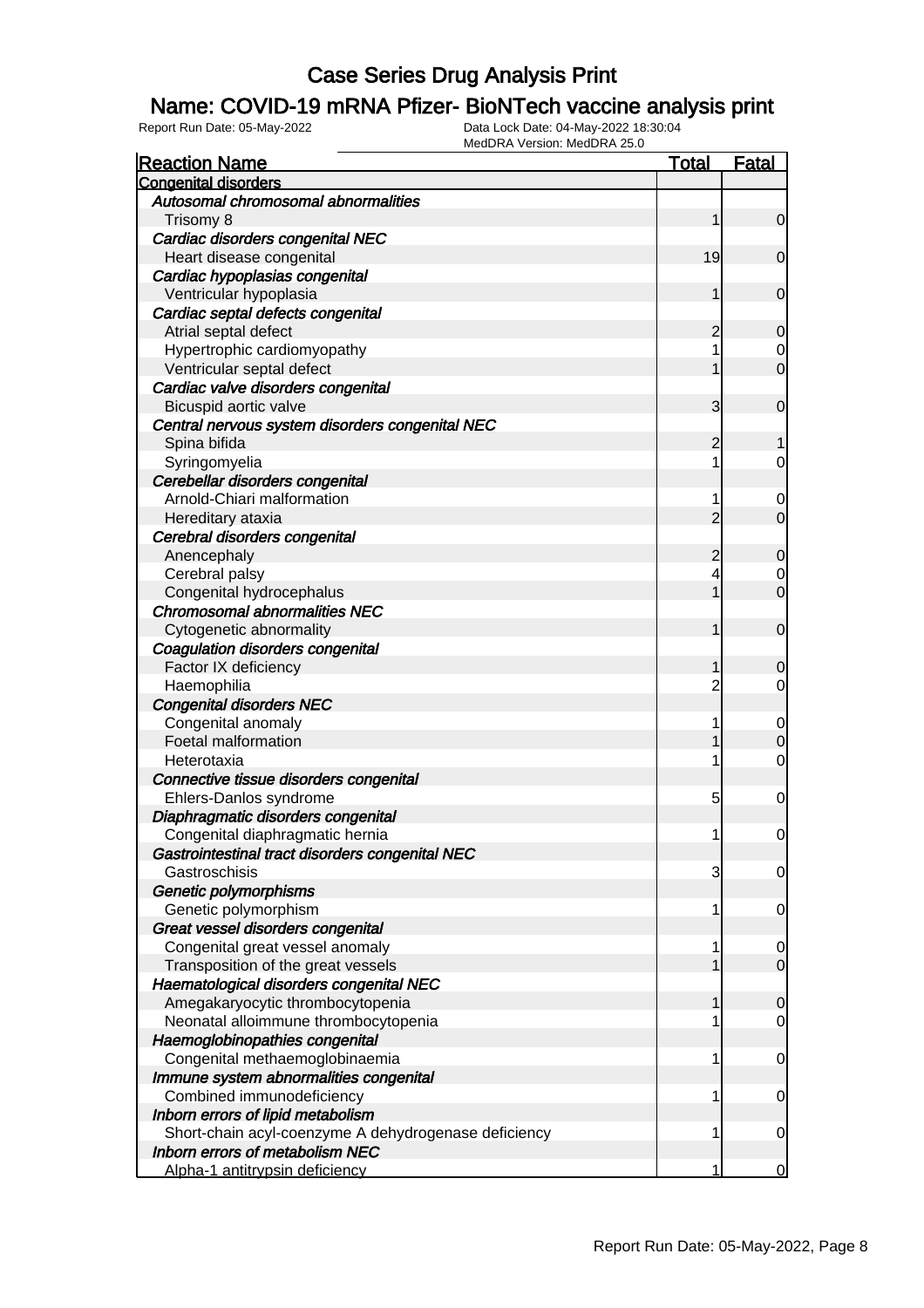### Name: COVID-19 mRNA Pfizer- BioNTech vaccine analysis print

| <b>Reaction Name</b>                                                | Total          | <b>Fatal</b>   |
|---------------------------------------------------------------------|----------------|----------------|
| Congenital disorders <sup>Congenital disorders cont'd</sup>         |                |                |
| Inborn errors of porphyrin metabolism                               |                |                |
| Porphyria                                                           | 1              | $\overline{0}$ |
| Lymphatic system disorders congenital                               |                |                |
| Cystic lymphangioma                                                 | 3              | $\overline{0}$ |
| Male reproductive tract disorders congenital                        |                |                |
| Cryptorchism                                                        | 1              | $\overline{0}$ |
| Micropenis                                                          | 4              | $\overline{0}$ |
| Penoscrotal fusion                                                  |                | $\mathbf 0$    |
| Phimosis                                                            |                | $\overline{0}$ |
| Musculoskeletal and connective tissue disorders of limbs congenital |                |                |
| Congenital musculoskeletal disorder of limbs                        | 1              | $\overline{0}$ |
| Developmental hip dysplasia                                         |                | $\overline{0}$ |
| Musculoskeletal and connective tissue disorders of skull congenital |                |                |
| Platybasia                                                          | 1              | $\overline{0}$ |
| Musculoskeletal and connective tissue disorders of spine congenital |                |                |
| <b>Block vertebra</b>                                               | 1              | 0              |
| Brachyolmia                                                         |                | $\overline{0}$ |
| Neurological disorders congenital NEC                               |                |                |
| Familial hemiplegic migraine                                        | 2              | $\overline{0}$ |
| Familial periodic paralysis                                         | 1              | $\overline{0}$ |
| Moebius II syndrome                                                 | 1              | $\overline{0}$ |
| Neurofibromatosis                                                   | 1              | $\mathbf 0$    |
| Tourette's disorder                                                 | 4              | $\overline{0}$ |
| Ocular disorders congenital NEC                                     |                |                |
| Colour blindness                                                    | 4              | $\overline{0}$ |
| Congenital eye disorder                                             |                | $\overline{0}$ |
| Palate disorders congenital                                         |                |                |
| Cleft lip and palate                                                | $\overline{c}$ | $\overline{0}$ |
| Peripheral nervous system disorders congenital NEC                  |                |                |
| Hereditary neuropathy with liability to pressure palsies            | 1              | 0              |
| Paroxysmal extreme pain disorder                                    |                | $\overline{0}$ |
| Pulmonary and bronchial disorders congenital                        |                |                |
| Congenital cystic lung                                              | 1              | $\overline{0}$ |
| Retinal disorders congenital                                        |                |                |
|                                                                     | 1              | $\overline{0}$ |
| Retinitis pigmentosa<br>Sex chromosomal abnormalities               |                |                |
|                                                                     | 1              | 0              |
| Turner's syndrome                                                   |                |                |
| Skin and subcutaneous tissue disorders congenital NEC               |                | $\overline{0}$ |
| Acral peeling skin syndrome                                         | 1              |                |
| Tongue disorders congenital                                         |                |                |
| Ankyloglossia congenital                                            | 1              | $\overline{0}$ |
| Vascular anomalies congenital NEC                                   |                |                |
| Congenital LUMBAR syndrome                                          |                | $\overline{0}$ |
| Venous disorders congenital                                         |                |                |
| Anomalous pulmonary venous connection                               |                | $\overline{0}$ |
| <b>Congenital disorders SOC TOTAL</b>                               | 107            | 1              |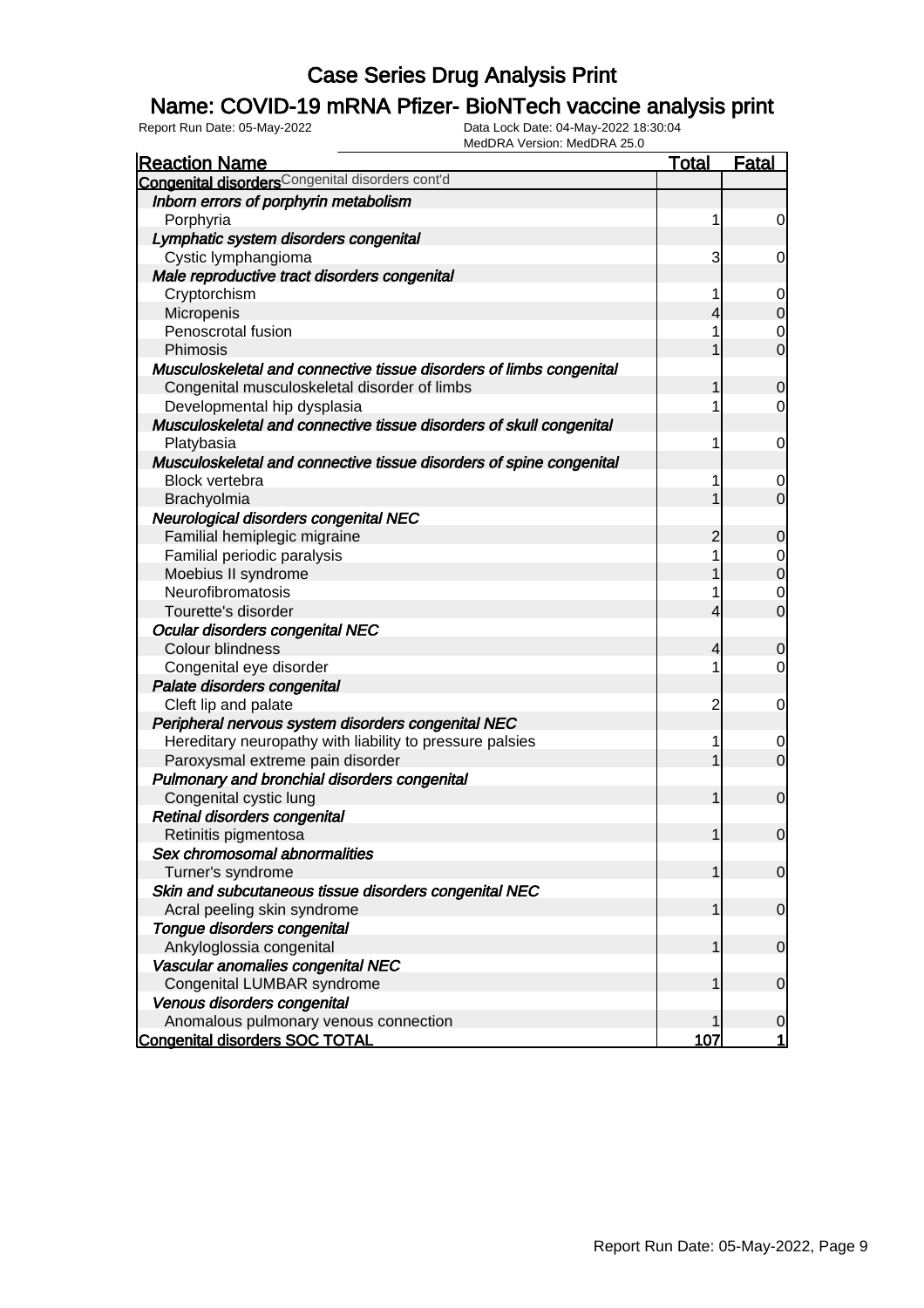### Name: COVID-19 mRNA Pfizer- BioNTech vaccine analysis print

| <b>Ear disorders NEC</b><br>Ear canal erythema<br>0<br>1<br>39<br>Ear congestion<br>0<br>Ear discomfort<br>107<br>$\mathbf 0$<br>Ear disorder<br>23<br>$\mathbf 0$<br>15<br>Ear haemorrhage<br>$\mathbf 0$<br>Ear inflammation<br>$\overline{2}$<br>$\mathbf 0$<br>1181<br>$\mathbf 0$<br>Ear pain<br>12<br>Ear pruritus<br>$\mathbf{0}$<br>39<br>$\mathbf 0$<br>Ear swelling<br>Otorrhoea<br>8<br>$\mathbf{0}$<br>$\mathbf{0}$<br>Ototoxicity<br>Paraesthesia ear<br>$\mathbf 0$<br>Eustachian tube disorders<br>Eustachian tube disorder<br>5<br>$\mathbf 0$<br>11<br>Eustachian tube dysfunction<br>$\mathbf 0$<br>Eustachian tube obstruction<br>7<br>$\mathbf 0$<br><b>External ear disorders NEC</b><br>Auricular swelling<br>2<br>$\mathbf 0$<br>12<br>$\pmb{0}$<br>Excessive cerumen production<br>External ear pain<br>6<br>$\mathbf 0$<br>$\overline{2}$<br>$\overline{0}$<br>Red ear syndrome<br><b>External ear infections and inflammations</b><br>Chondrodermatitis nodularis chronica helicis<br>1<br>$\mathbf 0$<br>$\overline{2}$<br>External ear inflammation<br>0<br><b>Hearing disorders NEC</b><br>Auditory disorder<br>6<br>$\mathbf 0$<br>$\overline{2}$<br>Diplacusis<br>$\mathbf 0$<br><b>Dysacusis</b><br>1<br>$\mathbf 0$<br><b>Hearing losses</b><br>Conductive deafness<br>$\mathbf 0$<br>306<br>Deafness<br>$\mathbf 0$<br>Deafness bilateral<br>12<br>$\mathbf 0$<br>27<br>$\mathbf 0$<br>Deafness neurosensory<br>10<br>0<br>Deafness transitory<br>Deafness unilateral<br>40<br>$\overline{0}$<br>231<br>Hypoacusis<br>$\overline{0}$<br>Mixed deafness<br>0<br>52<br>$\overline{0}$<br>Sudden hearing loss<br>Hyperacusia<br>Hyperacusis<br>79<br>0<br>Misophonia<br>3<br>$\mathbf 0$<br><b>Inner ear disorders NEC</b><br>Acute vestibular syndrome<br>$\overline{2}$<br>0<br>13<br>Inner ear disorder<br>0<br>Meniere's disease<br>16<br>0<br>15<br>Vestibular disorder<br>$\overline{0}$<br>Inner ear infections and inflammations<br>Autoimmune inner ear disease<br>1<br>0<br>11<br>Inner ear inflammation<br>$\boldsymbol{0}$<br>Inner ear signs and symptoms | <b>Reaction Name</b> | <u>Total</u> | <b>Fatal</b> |
|-------------------------------------------------------------------------------------------------------------------------------------------------------------------------------------------------------------------------------------------------------------------------------------------------------------------------------------------------------------------------------------------------------------------------------------------------------------------------------------------------------------------------------------------------------------------------------------------------------------------------------------------------------------------------------------------------------------------------------------------------------------------------------------------------------------------------------------------------------------------------------------------------------------------------------------------------------------------------------------------------------------------------------------------------------------------------------------------------------------------------------------------------------------------------------------------------------------------------------------------------------------------------------------------------------------------------------------------------------------------------------------------------------------------------------------------------------------------------------------------------------------------------------------------------------------------------------------------------------------------------------------------------------------------------------------------------------------------------------------------------------------------------------------------------------------------------------------------------------------------------------------------------------------------------------------------------------------------------------------------------------------------------------------------------------------------------------------------------------|----------------------|--------------|--------------|
|                                                                                                                                                                                                                                                                                                                                                                                                                                                                                                                                                                                                                                                                                                                                                                                                                                                                                                                                                                                                                                                                                                                                                                                                                                                                                                                                                                                                                                                                                                                                                                                                                                                                                                                                                                                                                                                                                                                                                                                                                                                                                                       | Ear disorders        |              |              |
|                                                                                                                                                                                                                                                                                                                                                                                                                                                                                                                                                                                                                                                                                                                                                                                                                                                                                                                                                                                                                                                                                                                                                                                                                                                                                                                                                                                                                                                                                                                                                                                                                                                                                                                                                                                                                                                                                                                                                                                                                                                                                                       |                      |              |              |
|                                                                                                                                                                                                                                                                                                                                                                                                                                                                                                                                                                                                                                                                                                                                                                                                                                                                                                                                                                                                                                                                                                                                                                                                                                                                                                                                                                                                                                                                                                                                                                                                                                                                                                                                                                                                                                                                                                                                                                                                                                                                                                       |                      |              |              |
|                                                                                                                                                                                                                                                                                                                                                                                                                                                                                                                                                                                                                                                                                                                                                                                                                                                                                                                                                                                                                                                                                                                                                                                                                                                                                                                                                                                                                                                                                                                                                                                                                                                                                                                                                                                                                                                                                                                                                                                                                                                                                                       |                      |              |              |
|                                                                                                                                                                                                                                                                                                                                                                                                                                                                                                                                                                                                                                                                                                                                                                                                                                                                                                                                                                                                                                                                                                                                                                                                                                                                                                                                                                                                                                                                                                                                                                                                                                                                                                                                                                                                                                                                                                                                                                                                                                                                                                       |                      |              |              |
|                                                                                                                                                                                                                                                                                                                                                                                                                                                                                                                                                                                                                                                                                                                                                                                                                                                                                                                                                                                                                                                                                                                                                                                                                                                                                                                                                                                                                                                                                                                                                                                                                                                                                                                                                                                                                                                                                                                                                                                                                                                                                                       |                      |              |              |
|                                                                                                                                                                                                                                                                                                                                                                                                                                                                                                                                                                                                                                                                                                                                                                                                                                                                                                                                                                                                                                                                                                                                                                                                                                                                                                                                                                                                                                                                                                                                                                                                                                                                                                                                                                                                                                                                                                                                                                                                                                                                                                       |                      |              |              |
|                                                                                                                                                                                                                                                                                                                                                                                                                                                                                                                                                                                                                                                                                                                                                                                                                                                                                                                                                                                                                                                                                                                                                                                                                                                                                                                                                                                                                                                                                                                                                                                                                                                                                                                                                                                                                                                                                                                                                                                                                                                                                                       |                      |              |              |
|                                                                                                                                                                                                                                                                                                                                                                                                                                                                                                                                                                                                                                                                                                                                                                                                                                                                                                                                                                                                                                                                                                                                                                                                                                                                                                                                                                                                                                                                                                                                                                                                                                                                                                                                                                                                                                                                                                                                                                                                                                                                                                       |                      |              |              |
|                                                                                                                                                                                                                                                                                                                                                                                                                                                                                                                                                                                                                                                                                                                                                                                                                                                                                                                                                                                                                                                                                                                                                                                                                                                                                                                                                                                                                                                                                                                                                                                                                                                                                                                                                                                                                                                                                                                                                                                                                                                                                                       |                      |              |              |
|                                                                                                                                                                                                                                                                                                                                                                                                                                                                                                                                                                                                                                                                                                                                                                                                                                                                                                                                                                                                                                                                                                                                                                                                                                                                                                                                                                                                                                                                                                                                                                                                                                                                                                                                                                                                                                                                                                                                                                                                                                                                                                       |                      |              |              |
|                                                                                                                                                                                                                                                                                                                                                                                                                                                                                                                                                                                                                                                                                                                                                                                                                                                                                                                                                                                                                                                                                                                                                                                                                                                                                                                                                                                                                                                                                                                                                                                                                                                                                                                                                                                                                                                                                                                                                                                                                                                                                                       |                      |              |              |
|                                                                                                                                                                                                                                                                                                                                                                                                                                                                                                                                                                                                                                                                                                                                                                                                                                                                                                                                                                                                                                                                                                                                                                                                                                                                                                                                                                                                                                                                                                                                                                                                                                                                                                                                                                                                                                                                                                                                                                                                                                                                                                       |                      |              |              |
|                                                                                                                                                                                                                                                                                                                                                                                                                                                                                                                                                                                                                                                                                                                                                                                                                                                                                                                                                                                                                                                                                                                                                                                                                                                                                                                                                                                                                                                                                                                                                                                                                                                                                                                                                                                                                                                                                                                                                                                                                                                                                                       |                      |              |              |
|                                                                                                                                                                                                                                                                                                                                                                                                                                                                                                                                                                                                                                                                                                                                                                                                                                                                                                                                                                                                                                                                                                                                                                                                                                                                                                                                                                                                                                                                                                                                                                                                                                                                                                                                                                                                                                                                                                                                                                                                                                                                                                       |                      |              |              |
|                                                                                                                                                                                                                                                                                                                                                                                                                                                                                                                                                                                                                                                                                                                                                                                                                                                                                                                                                                                                                                                                                                                                                                                                                                                                                                                                                                                                                                                                                                                                                                                                                                                                                                                                                                                                                                                                                                                                                                                                                                                                                                       |                      |              |              |
|                                                                                                                                                                                                                                                                                                                                                                                                                                                                                                                                                                                                                                                                                                                                                                                                                                                                                                                                                                                                                                                                                                                                                                                                                                                                                                                                                                                                                                                                                                                                                                                                                                                                                                                                                                                                                                                                                                                                                                                                                                                                                                       |                      |              |              |
|                                                                                                                                                                                                                                                                                                                                                                                                                                                                                                                                                                                                                                                                                                                                                                                                                                                                                                                                                                                                                                                                                                                                                                                                                                                                                                                                                                                                                                                                                                                                                                                                                                                                                                                                                                                                                                                                                                                                                                                                                                                                                                       |                      |              |              |
|                                                                                                                                                                                                                                                                                                                                                                                                                                                                                                                                                                                                                                                                                                                                                                                                                                                                                                                                                                                                                                                                                                                                                                                                                                                                                                                                                                                                                                                                                                                                                                                                                                                                                                                                                                                                                                                                                                                                                                                                                                                                                                       |                      |              |              |
|                                                                                                                                                                                                                                                                                                                                                                                                                                                                                                                                                                                                                                                                                                                                                                                                                                                                                                                                                                                                                                                                                                                                                                                                                                                                                                                                                                                                                                                                                                                                                                                                                                                                                                                                                                                                                                                                                                                                                                                                                                                                                                       |                      |              |              |
|                                                                                                                                                                                                                                                                                                                                                                                                                                                                                                                                                                                                                                                                                                                                                                                                                                                                                                                                                                                                                                                                                                                                                                                                                                                                                                                                                                                                                                                                                                                                                                                                                                                                                                                                                                                                                                                                                                                                                                                                                                                                                                       |                      |              |              |
|                                                                                                                                                                                                                                                                                                                                                                                                                                                                                                                                                                                                                                                                                                                                                                                                                                                                                                                                                                                                                                                                                                                                                                                                                                                                                                                                                                                                                                                                                                                                                                                                                                                                                                                                                                                                                                                                                                                                                                                                                                                                                                       |                      |              |              |
|                                                                                                                                                                                                                                                                                                                                                                                                                                                                                                                                                                                                                                                                                                                                                                                                                                                                                                                                                                                                                                                                                                                                                                                                                                                                                                                                                                                                                                                                                                                                                                                                                                                                                                                                                                                                                                                                                                                                                                                                                                                                                                       |                      |              |              |
|                                                                                                                                                                                                                                                                                                                                                                                                                                                                                                                                                                                                                                                                                                                                                                                                                                                                                                                                                                                                                                                                                                                                                                                                                                                                                                                                                                                                                                                                                                                                                                                                                                                                                                                                                                                                                                                                                                                                                                                                                                                                                                       |                      |              |              |
|                                                                                                                                                                                                                                                                                                                                                                                                                                                                                                                                                                                                                                                                                                                                                                                                                                                                                                                                                                                                                                                                                                                                                                                                                                                                                                                                                                                                                                                                                                                                                                                                                                                                                                                                                                                                                                                                                                                                                                                                                                                                                                       |                      |              |              |
|                                                                                                                                                                                                                                                                                                                                                                                                                                                                                                                                                                                                                                                                                                                                                                                                                                                                                                                                                                                                                                                                                                                                                                                                                                                                                                                                                                                                                                                                                                                                                                                                                                                                                                                                                                                                                                                                                                                                                                                                                                                                                                       |                      |              |              |
|                                                                                                                                                                                                                                                                                                                                                                                                                                                                                                                                                                                                                                                                                                                                                                                                                                                                                                                                                                                                                                                                                                                                                                                                                                                                                                                                                                                                                                                                                                                                                                                                                                                                                                                                                                                                                                                                                                                                                                                                                                                                                                       |                      |              |              |
|                                                                                                                                                                                                                                                                                                                                                                                                                                                                                                                                                                                                                                                                                                                                                                                                                                                                                                                                                                                                                                                                                                                                                                                                                                                                                                                                                                                                                                                                                                                                                                                                                                                                                                                                                                                                                                                                                                                                                                                                                                                                                                       |                      |              |              |
|                                                                                                                                                                                                                                                                                                                                                                                                                                                                                                                                                                                                                                                                                                                                                                                                                                                                                                                                                                                                                                                                                                                                                                                                                                                                                                                                                                                                                                                                                                                                                                                                                                                                                                                                                                                                                                                                                                                                                                                                                                                                                                       |                      |              |              |
|                                                                                                                                                                                                                                                                                                                                                                                                                                                                                                                                                                                                                                                                                                                                                                                                                                                                                                                                                                                                                                                                                                                                                                                                                                                                                                                                                                                                                                                                                                                                                                                                                                                                                                                                                                                                                                                                                                                                                                                                                                                                                                       |                      |              |              |
|                                                                                                                                                                                                                                                                                                                                                                                                                                                                                                                                                                                                                                                                                                                                                                                                                                                                                                                                                                                                                                                                                                                                                                                                                                                                                                                                                                                                                                                                                                                                                                                                                                                                                                                                                                                                                                                                                                                                                                                                                                                                                                       |                      |              |              |
|                                                                                                                                                                                                                                                                                                                                                                                                                                                                                                                                                                                                                                                                                                                                                                                                                                                                                                                                                                                                                                                                                                                                                                                                                                                                                                                                                                                                                                                                                                                                                                                                                                                                                                                                                                                                                                                                                                                                                                                                                                                                                                       |                      |              |              |
|                                                                                                                                                                                                                                                                                                                                                                                                                                                                                                                                                                                                                                                                                                                                                                                                                                                                                                                                                                                                                                                                                                                                                                                                                                                                                                                                                                                                                                                                                                                                                                                                                                                                                                                                                                                                                                                                                                                                                                                                                                                                                                       |                      |              |              |
|                                                                                                                                                                                                                                                                                                                                                                                                                                                                                                                                                                                                                                                                                                                                                                                                                                                                                                                                                                                                                                                                                                                                                                                                                                                                                                                                                                                                                                                                                                                                                                                                                                                                                                                                                                                                                                                                                                                                                                                                                                                                                                       |                      |              |              |
|                                                                                                                                                                                                                                                                                                                                                                                                                                                                                                                                                                                                                                                                                                                                                                                                                                                                                                                                                                                                                                                                                                                                                                                                                                                                                                                                                                                                                                                                                                                                                                                                                                                                                                                                                                                                                                                                                                                                                                                                                                                                                                       |                      |              |              |
|                                                                                                                                                                                                                                                                                                                                                                                                                                                                                                                                                                                                                                                                                                                                                                                                                                                                                                                                                                                                                                                                                                                                                                                                                                                                                                                                                                                                                                                                                                                                                                                                                                                                                                                                                                                                                                                                                                                                                                                                                                                                                                       |                      |              |              |
|                                                                                                                                                                                                                                                                                                                                                                                                                                                                                                                                                                                                                                                                                                                                                                                                                                                                                                                                                                                                                                                                                                                                                                                                                                                                                                                                                                                                                                                                                                                                                                                                                                                                                                                                                                                                                                                                                                                                                                                                                                                                                                       |                      |              |              |
|                                                                                                                                                                                                                                                                                                                                                                                                                                                                                                                                                                                                                                                                                                                                                                                                                                                                                                                                                                                                                                                                                                                                                                                                                                                                                                                                                                                                                                                                                                                                                                                                                                                                                                                                                                                                                                                                                                                                                                                                                                                                                                       |                      |              |              |
|                                                                                                                                                                                                                                                                                                                                                                                                                                                                                                                                                                                                                                                                                                                                                                                                                                                                                                                                                                                                                                                                                                                                                                                                                                                                                                                                                                                                                                                                                                                                                                                                                                                                                                                                                                                                                                                                                                                                                                                                                                                                                                       |                      |              |              |
|                                                                                                                                                                                                                                                                                                                                                                                                                                                                                                                                                                                                                                                                                                                                                                                                                                                                                                                                                                                                                                                                                                                                                                                                                                                                                                                                                                                                                                                                                                                                                                                                                                                                                                                                                                                                                                                                                                                                                                                                                                                                                                       |                      |              |              |
|                                                                                                                                                                                                                                                                                                                                                                                                                                                                                                                                                                                                                                                                                                                                                                                                                                                                                                                                                                                                                                                                                                                                                                                                                                                                                                                                                                                                                                                                                                                                                                                                                                                                                                                                                                                                                                                                                                                                                                                                                                                                                                       |                      |              |              |
|                                                                                                                                                                                                                                                                                                                                                                                                                                                                                                                                                                                                                                                                                                                                                                                                                                                                                                                                                                                                                                                                                                                                                                                                                                                                                                                                                                                                                                                                                                                                                                                                                                                                                                                                                                                                                                                                                                                                                                                                                                                                                                       |                      |              |              |
|                                                                                                                                                                                                                                                                                                                                                                                                                                                                                                                                                                                                                                                                                                                                                                                                                                                                                                                                                                                                                                                                                                                                                                                                                                                                                                                                                                                                                                                                                                                                                                                                                                                                                                                                                                                                                                                                                                                                                                                                                                                                                                       |                      |              |              |
|                                                                                                                                                                                                                                                                                                                                                                                                                                                                                                                                                                                                                                                                                                                                                                                                                                                                                                                                                                                                                                                                                                                                                                                                                                                                                                                                                                                                                                                                                                                                                                                                                                                                                                                                                                                                                                                                                                                                                                                                                                                                                                       |                      |              |              |
|                                                                                                                                                                                                                                                                                                                                                                                                                                                                                                                                                                                                                                                                                                                                                                                                                                                                                                                                                                                                                                                                                                                                                                                                                                                                                                                                                                                                                                                                                                                                                                                                                                                                                                                                                                                                                                                                                                                                                                                                                                                                                                       |                      |              |              |
|                                                                                                                                                                                                                                                                                                                                                                                                                                                                                                                                                                                                                                                                                                                                                                                                                                                                                                                                                                                                                                                                                                                                                                                                                                                                                                                                                                                                                                                                                                                                                                                                                                                                                                                                                                                                                                                                                                                                                                                                                                                                                                       |                      |              |              |
|                                                                                                                                                                                                                                                                                                                                                                                                                                                                                                                                                                                                                                                                                                                                                                                                                                                                                                                                                                                                                                                                                                                                                                                                                                                                                                                                                                                                                                                                                                                                                                                                                                                                                                                                                                                                                                                                                                                                                                                                                                                                                                       |                      |              |              |
|                                                                                                                                                                                                                                                                                                                                                                                                                                                                                                                                                                                                                                                                                                                                                                                                                                                                                                                                                                                                                                                                                                                                                                                                                                                                                                                                                                                                                                                                                                                                                                                                                                                                                                                                                                                                                                                                                                                                                                                                                                                                                                       |                      |              |              |
|                                                                                                                                                                                                                                                                                                                                                                                                                                                                                                                                                                                                                                                                                                                                                                                                                                                                                                                                                                                                                                                                                                                                                                                                                                                                                                                                                                                                                                                                                                                                                                                                                                                                                                                                                                                                                                                                                                                                                                                                                                                                                                       |                      |              |              |
|                                                                                                                                                                                                                                                                                                                                                                                                                                                                                                                                                                                                                                                                                                                                                                                                                                                                                                                                                                                                                                                                                                                                                                                                                                                                                                                                                                                                                                                                                                                                                                                                                                                                                                                                                                                                                                                                                                                                                                                                                                                                                                       |                      |              |              |
|                                                                                                                                                                                                                                                                                                                                                                                                                                                                                                                                                                                                                                                                                                                                                                                                                                                                                                                                                                                                                                                                                                                                                                                                                                                                                                                                                                                                                                                                                                                                                                                                                                                                                                                                                                                                                                                                                                                                                                                                                                                                                                       |                      |              |              |
|                                                                                                                                                                                                                                                                                                                                                                                                                                                                                                                                                                                                                                                                                                                                                                                                                                                                                                                                                                                                                                                                                                                                                                                                                                                                                                                                                                                                                                                                                                                                                                                                                                                                                                                                                                                                                                                                                                                                                                                                                                                                                                       |                      |              |              |
|                                                                                                                                                                                                                                                                                                                                                                                                                                                                                                                                                                                                                                                                                                                                                                                                                                                                                                                                                                                                                                                                                                                                                                                                                                                                                                                                                                                                                                                                                                                                                                                                                                                                                                                                                                                                                                                                                                                                                                                                                                                                                                       |                      |              |              |
| Motion sickness                                                                                                                                                                                                                                                                                                                                                                                                                                                                                                                                                                                                                                                                                                                                                                                                                                                                                                                                                                                                                                                                                                                                                                                                                                                                                                                                                                                                                                                                                                                                                                                                                                                                                                                                                                                                                                                                                                                                                                                                                                                                                       |                      |              |              |
| 70<br>$\mathbf 0$<br>1<br>$\overline{0}$<br>Phobic postural vertigo                                                                                                                                                                                                                                                                                                                                                                                                                                                                                                                                                                                                                                                                                                                                                                                                                                                                                                                                                                                                                                                                                                                                                                                                                                                                                                                                                                                                                                                                                                                                                                                                                                                                                                                                                                                                                                                                                                                                                                                                                                   |                      |              |              |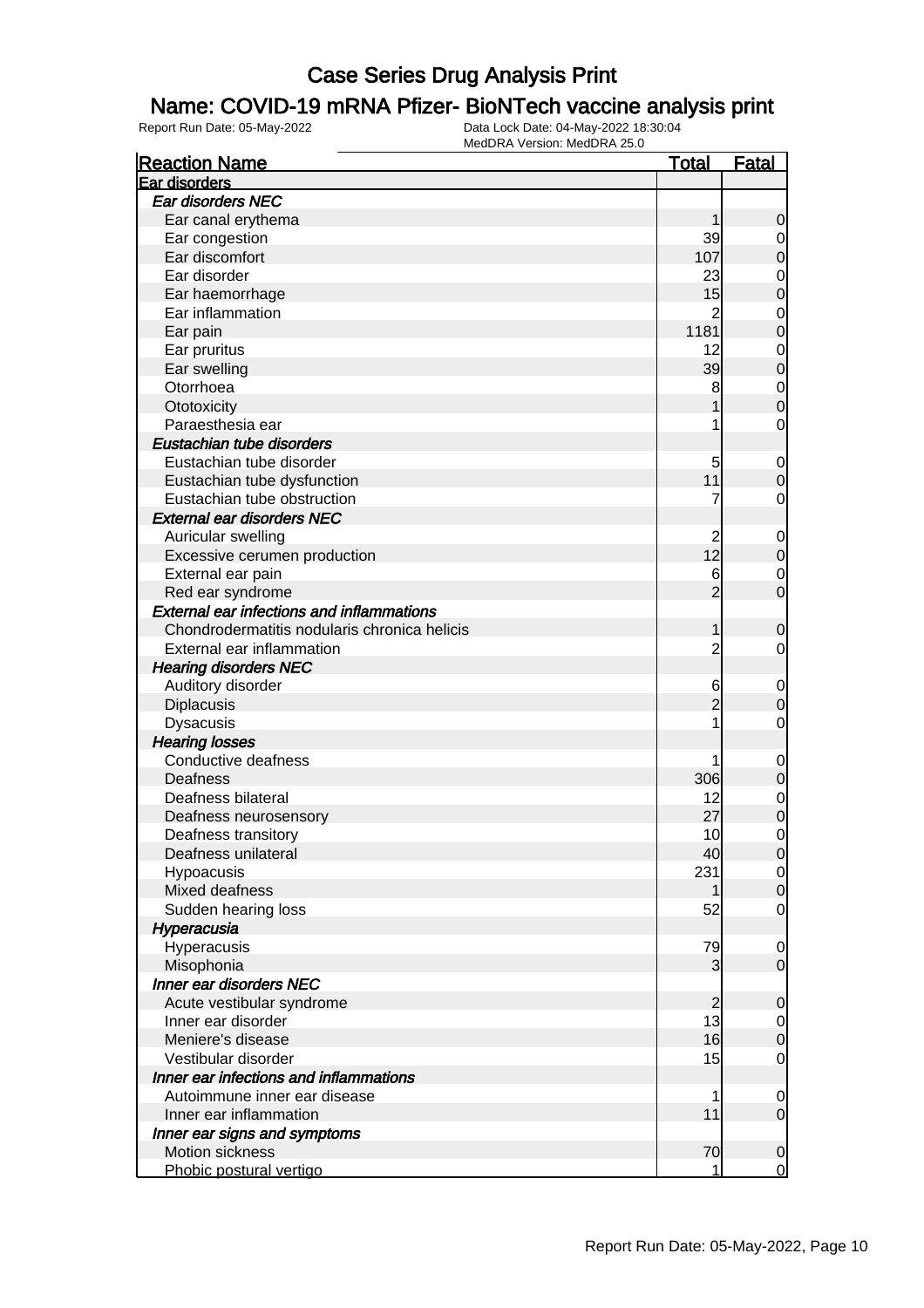#### Name: COVID-19 mRNA Pfizer- BioNTech vaccine analysis print

| <b>Reaction Name</b>                          | Total | Fatal          |
|-----------------------------------------------|-------|----------------|
| Ear disorders cont'd<br>Ear disorders         |       |                |
| <b>Tinnitus</b>                               | 2527  | <sup>O</sup>   |
| Vertigo                                       | 1674  | 0              |
| Vertigo labyrinthine                          | 13    | $\overline{0}$ |
| Vertigo positional                            | 88    | 0l             |
| <b>Mastoid disorders</b>                      |       |                |
| Mastoid effusion                              |       | 0l             |
| Middle ear disorders NEC                      |       |                |
| Middle ear disorder                           | 3     | 0l             |
| Middle ear effusion                           |       | 0l             |
| Middle ear infections and inflammations       |       |                |
| Middle ear inflammation                       |       | <sup>O</sup>   |
| Tympanic membrane disorders (excl infections) |       |                |
| Tympanic membrane perforation                 |       | 0l             |
| <b>Ear disorders SOC TOTAL</b>                | 6689  |                |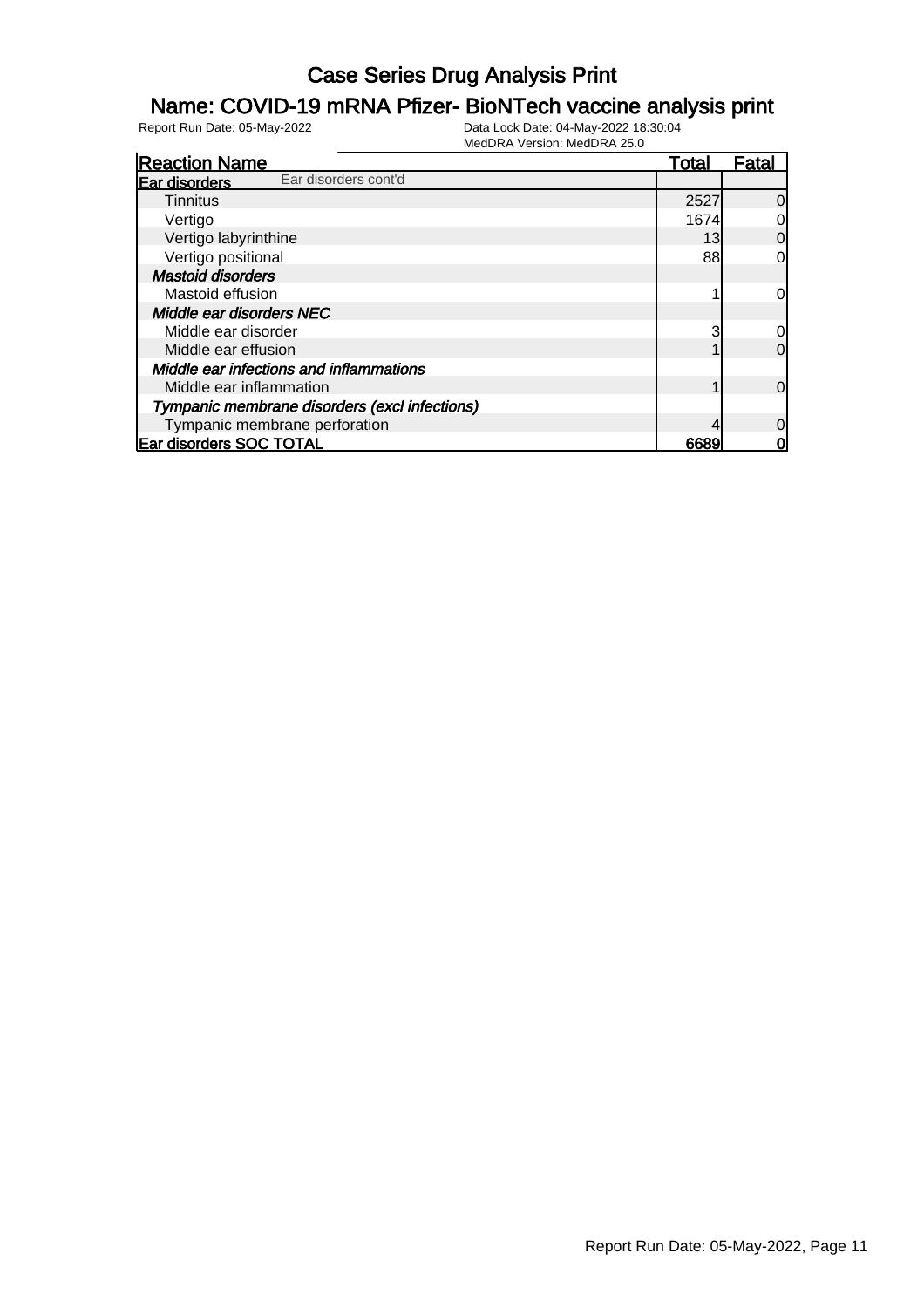#### Name: COVID-19 mRNA Pfizer- BioNTech vaccine analysis print

| <b>Reaction Name</b>                            | <b>Total</b>   | <b>Fatal</b>     |
|-------------------------------------------------|----------------|------------------|
| <b>Endocrine disorders</b>                      |                |                  |
| Acute and chronic thyroiditis                   |                |                  |
| Autoimmune thyroiditis                          | 4              | $\mathbf 0$      |
| Thyroiditis                                     | 24             | 0                |
| Thyroiditis acute                               | 4              | $\boldsymbol{0}$ |
| Thyroiditis subacute                            | 9              | 0                |
| <b>Adrenal cortical hypofunctions</b>           |                |                  |
| Addison's disease                               | 3              | 0                |
| Adrenal insufficiency                           | 3              | $\mathbf 0$      |
| Adrenocortical insufficiency acute              | 16             | 0                |
| <b>Adrenal gland disorders NEC</b>              |                |                  |
| Adrenal disorder                                | 3              | $\mathbf 0$      |
| Adrenal haemorrhage                             | 3              | $\boldsymbol{0}$ |
| Adrenal mass                                    |                | $\mathbf 0$      |
| Anterior pituitary hyperfunction                |                |                  |
| Pituitary-dependent Cushing's syndrome          | 1              | 0                |
| Anterior pituitary hypofunction                 |                |                  |
| Hypopituitarism                                 | $\overline{c}$ | 0                |
| Luteal phase deficiency                         |                | $\overline{0}$   |
| Endocrine abnormalities of gonadal function NEC |                |                  |
| Oestrogen deficiency                            | 1              | $\mathbf 0$      |
| <b>Endocrine abnormalities of puberty</b>       |                |                  |
| Delayed menarche                                | 5              | $\mathbf 0$      |
| Premature menarche                              | 21             | 0                |
| Female gonadal function disorders               |                |                  |
| Anovulatory cycle                               | 68             | 0                |
| Ovulation delayed                               | 35             | $\overline{0}$   |
| Male gonadal function disorders                 |                |                  |
| Androgen deficiency                             | 1              | $\mathbf 0$      |
| <b>Thyroid disorders NEC</b>                    |                |                  |
| Autoimmune thyroid disorder                     |                | $\mathbf 0$      |
| Goitre                                          | 17             | 0                |
| Thyroid disorder                                | 15             | $\mathbf 0$      |
| Thyroid mass                                    | 2              | 0                |
| Thyroid pain                                    | 12             | $\mathbf 0$      |
| <b>Thyroid hyperfunction disorders</b>          |                |                  |
| Basedow's disease                               | 14             | $\overline{0}$   |
| Hyperthyroidism                                 | 57             | $\overline{0}$   |
| Primary hyperthyroidism                         | 1              | $\mathbf 0$      |
| Thyrotoxic crisis                               | 6              | $\mathbf 0$      |
| <b>Thyroid hypofunction disorders</b>           |                |                  |
| Autoimmune hypothyroidism                       | 1              | $\mathbf 0$      |
| Hypothyroidic goitre                            |                | $\mathbf 0$      |
| Hypothyroidism                                  | 47             | $\overline{0}$   |
| Immune-mediated hypothyroidism                  | 1              | $\boldsymbol{0}$ |
| Myxoedema                                       |                | $\mathbf 0$      |
| <b>Thyroid neoplasms</b>                        |                |                  |
| Thyroid cyst                                    | 1              | $\mathbf 0$      |
| <b>Endocrine disorders SOC TOTAL</b>            | 382            | $\bf{0}$         |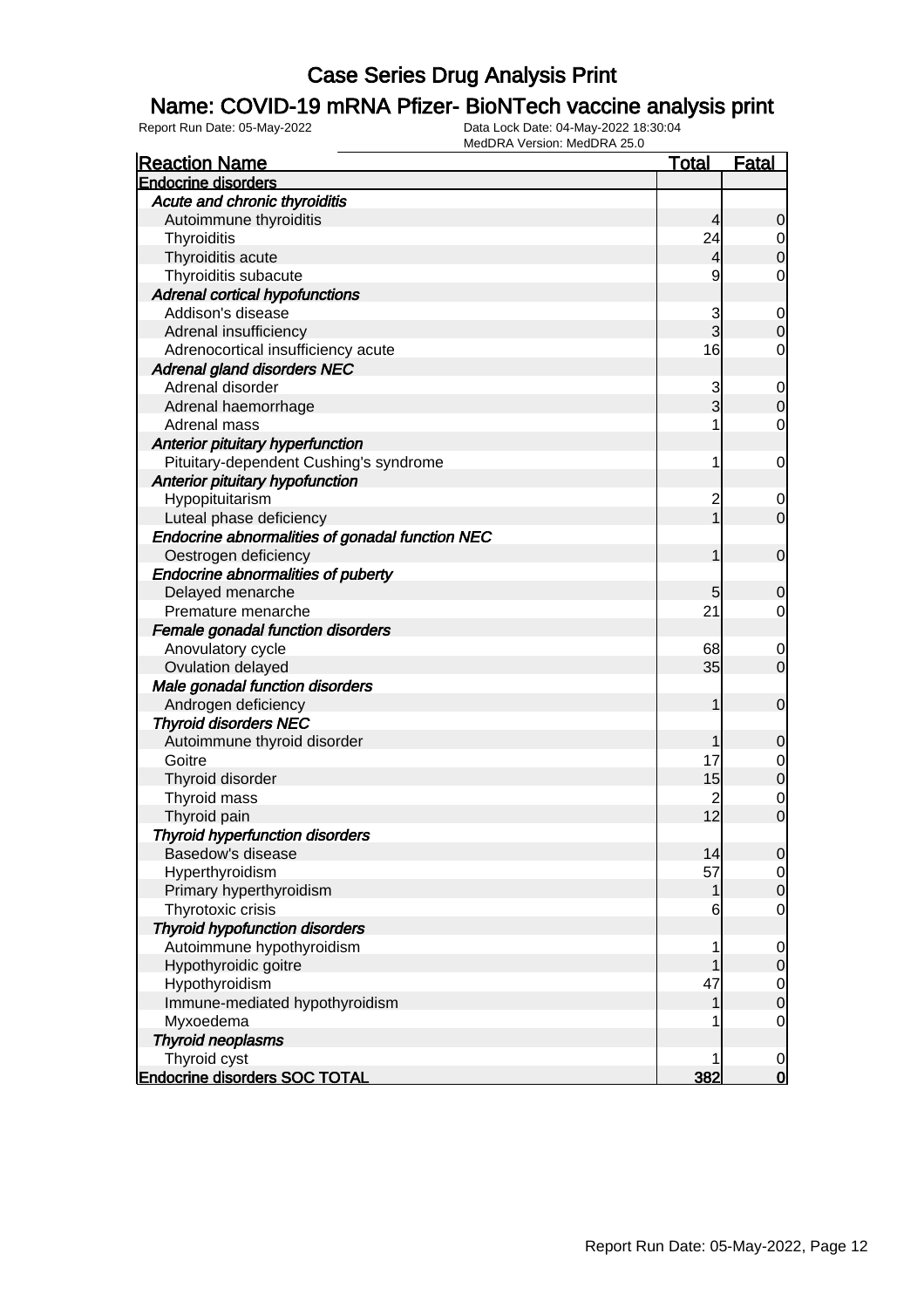#### Name: COVID-19 mRNA Pfizer- BioNTech vaccine analysis print

| <b>Reaction Name</b>                                              | <b>Total</b>   | <b>Fatal</b>   |
|-------------------------------------------------------------------|----------------|----------------|
| Eve disorders                                                     |                |                |
| Amblyopic vision impairment                                       |                |                |
| Amblyopia                                                         | 7              | $\overline{0}$ |
| Anterior chamber bleeding and vascular disorders                  |                |                |
| Spontaneous hyphaema                                              |                | $\overline{0}$ |
| <b>Cataract conditions</b>                                        |                |                |
| Cataract                                                          | 17             | $\overline{0}$ |
| Choroid and vitreous haemorrhages and vascular disorders          |                |                |
| Choroidal haemorrhage                                             | 1              | $\mathbf 0$    |
| Choroidal neovascularisation                                      |                | 0              |
| Vitreous haemorrhage                                              | 4              | $\overline{0}$ |
| Choroid and vitreous structural change, deposit and degeneration  |                |                |
| Vitreous detachment                                               | 21             | $\mathbf 0$    |
| Vitreous floaters                                                 | 122            | $\overline{0}$ |
| Colour blindness (incl acquired)                                  |                |                |
| Colour blindness acquired                                         |                | 0              |
| Dyschromatopsia                                                   | 15             | $\overline{0}$ |
| Conjunctival and corneal bleeding and vascular disorders          |                |                |
| Conjunctival haemorrhage                                          | 52             | $\mathbf 0$    |
| Scleral haemorrhage                                               |                | $\overline{0}$ |
| Conjunctival infections, irritations and inflammations            |                |                |
| Conjunctival hyperaemia                                           | 2              | 0              |
| Conjunctival irritation                                           |                | $\mathbf 0$    |
| Conjunctival oedema                                               | 3              | $\mathbf 0$    |
| Conjunctival ulcer                                                |                | $\mathbf 0$    |
| Conjunctivitis allergic                                           | 2              | $\overline{0}$ |
| Corneal infections, oedemas and inflammations                     |                |                |
| Corneal oedema                                                    | 3              | 0              |
| Keratitis                                                         | $\overline{7}$ | $\mathbf 0$    |
| <b>Ulcerative keratitis</b>                                       | 5              | $\mathbf 0$    |
| Corneal structural change, deposit and degeneration               |                |                |
| Corneal scar                                                      | 1              | 0              |
| <b>Eyelid movement disorders</b>                                  |                |                |
| Blepharospasm                                                     | 172            | 0              |
| Excessive eye blinking                                            | 6              | $\mathbf 0$    |
| Eyelid function disorder                                          | 3              | $\overline{0}$ |
| Eyelid myokymia                                                   | 4              | $\overline{0}$ |
| Eyelid ptosis                                                     | 52             | $\overline{0}$ |
| Paralytic lagophthalmos                                           | $\overline{2}$ | $\overline{0}$ |
| Glaucomas (excl congenital)                                       |                |                |
| Angle closure glaucoma                                            | $\overline{2}$ | $\mathbf 0$    |
| Glaucoma                                                          | 8              | $\overline{0}$ |
| Ocular hypertension                                               |                | $\overline{0}$ |
| Iris and ciliary body structural change, deposit and degeneration |                |                |
| Eye colour change                                                 | 3              | $\mathbf 0$    |
| Iris and uveal tract infections, irritations and inflammations    |                |                |
| Autoimmune uveitis                                                | 3              | $\mathbf 0$    |
| Iridocyclitis                                                     | 21             | $\overline{0}$ |
| Iritis                                                            | 13             | $\mathbf 0$    |
| <b>Uveitis</b>                                                    | 57             | $\overline{0}$ |
| Vogt-Koyanagi-Harada disease                                      | 1              | $\overline{0}$ |
| <b>Lacrimation disorders</b>                                      |                |                |
| Dry eye                                                           | 179            | $\mathbf 0$    |
| Lacrimation increased                                             | 169            | $\overline{0}$ |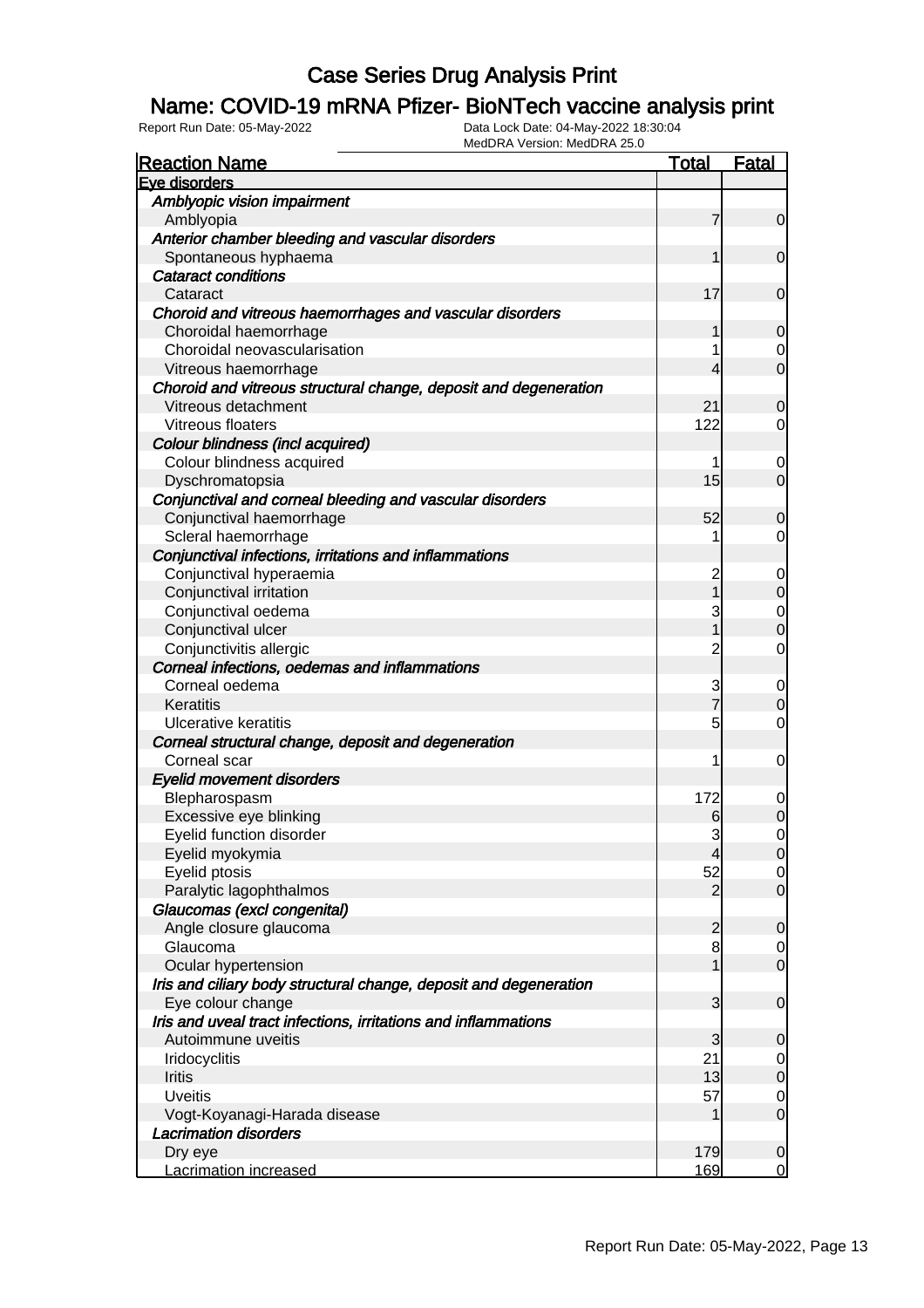### Name: COVID-19 mRNA Pfizer- BioNTech vaccine analysis print

| <b>Reaction Name</b>                                             | <u>Total</u>    | <u>Fatal</u>                         |
|------------------------------------------------------------------|-----------------|--------------------------------------|
| Eye disorders cont'd<br>Eye disorders                            |                 |                                      |
| Lid bleeding and vascular disorders                              |                 |                                      |
| Eyelid bleeding                                                  | 1               | 0                                    |
| Lid, lash and lacrimal infections, irritations and inflammations |                 |                                      |
| <b>Blepharitis</b>                                               | 20              | $\mathbf 0$                          |
| <b>Blepharitis allergic</b>                                      |                 | $\mathbf 0$                          |
| Chalazion                                                        | 7               | $\begin{matrix}0\\0\end{matrix}$     |
| Eczema eyelids                                                   | 11              |                                      |
| Erythema of eyelid                                               | 11              | $\begin{matrix}0\\0\end{matrix}$     |
| Eyelid cyst                                                      | 7               |                                      |
| Eyelid irritation                                                | 4               | $\begin{matrix}0\\0\end{matrix}$     |
| Eyelid margin crusting                                           | 5               |                                      |
| Eyelid oedema                                                    | 15              | $\begin{matrix}0\\0\end{matrix}$     |
| Eyelid rash                                                      | 20              |                                      |
| Meibomian gland dysfunction                                      | 1               | $\begin{matrix}0\\0\end{matrix}$     |
| Swelling of eyelid                                               | 146             |                                      |
| Swollen tear duct                                                | 2               | 0                                    |
| Lid, lash and lacrimal structural disorders                      |                 |                                      |
| Dacryostenosis acquired                                          | $\overline{c}$  | $\mathbf 0$                          |
| Dermatochalasis                                                  |                 | $\boldsymbol{0}$                     |
| Ectropion                                                        |                 | $\begin{matrix}0\\0\end{matrix}$     |
| Eyelash changes                                                  |                 |                                      |
| Eyelid exfoliation                                               | 3               | $\begin{matrix}0\\0\end{matrix}$     |
| Eyelid skin dryness                                              | $\overline{2}$  |                                      |
| Eyelid thickening                                                | 1               | $\begin{matrix}0\\0\end{matrix}$     |
| Floppy eyelid syndrome                                           |                 |                                      |
| Growth of eyelashes                                              | 3               | $\begin{matrix}0\\0\end{matrix}$     |
| Lacrimal gland enlargement                                       |                 |                                      |
| Lagophthalmos                                                    | 4               | $\mathbf 0$                          |
| Ocular bleeding and vascular disorders NEC                       |                 |                                      |
| Eye haematoma                                                    | 4               | $\mathbf 0$                          |
| Eye haemorrhage                                                  | 39              | $\mathbf 0$                          |
| Ocular vascular disorder                                         | $\overline{c}$  | $\mathbf 0$                          |
| Ophthalmic vein thrombosis                                       |                 | $\overline{0}$                       |
| <b>Ocular disorders NEC</b>                                      |                 |                                      |
| Dark circles under eyes                                          | 10              | $\mathbf 0$                          |
| Eye disorder                                                     | 44              | 이                                    |
| Eye oedema                                                       | 19              | $\overline{0}$                       |
| Eye pain                                                         | 1310            | $\begin{matrix} 0 \\ 0 \end{matrix}$ |
| Eye swelling                                                     | 661             |                                      |
| Eye symptom                                                      | 10              | $\begin{matrix} 0 \\ 0 \end{matrix}$ |
| Eye ulcer                                                        | 6               |                                      |
| Eyelid disorder                                                  | 17              | $\begin{matrix} 0 \\ 0 \end{matrix}$ |
| Eyelid pain                                                      | 16              |                                      |
| Eyelids pruritus                                                 | 8               | $\begin{matrix} 0 \\ 0 \end{matrix}$ |
| Ocular discomfort                                                | 35              |                                      |
| Periorbital oedema                                               | 21              | $\begin{matrix} 0 \\ 0 \end{matrix}$ |
| Periorbital pain                                                 | $5\overline{)}$ |                                      |
| Periorbital swelling                                             | 133             | $\begin{matrix}0\\0\end{matrix}$     |
| Retinal disorder                                                 | $\overline{2}$  |                                      |
| Vitreous disorder                                                |                 | $\mathbf 0$                          |
| Ocular infections, inflammations and associated manifestations   |                 |                                      |
| Eye allergy                                                      | 22              | $\mathbf 0$                          |
| Eye discharge                                                    | 34              | $\overline{O}$                       |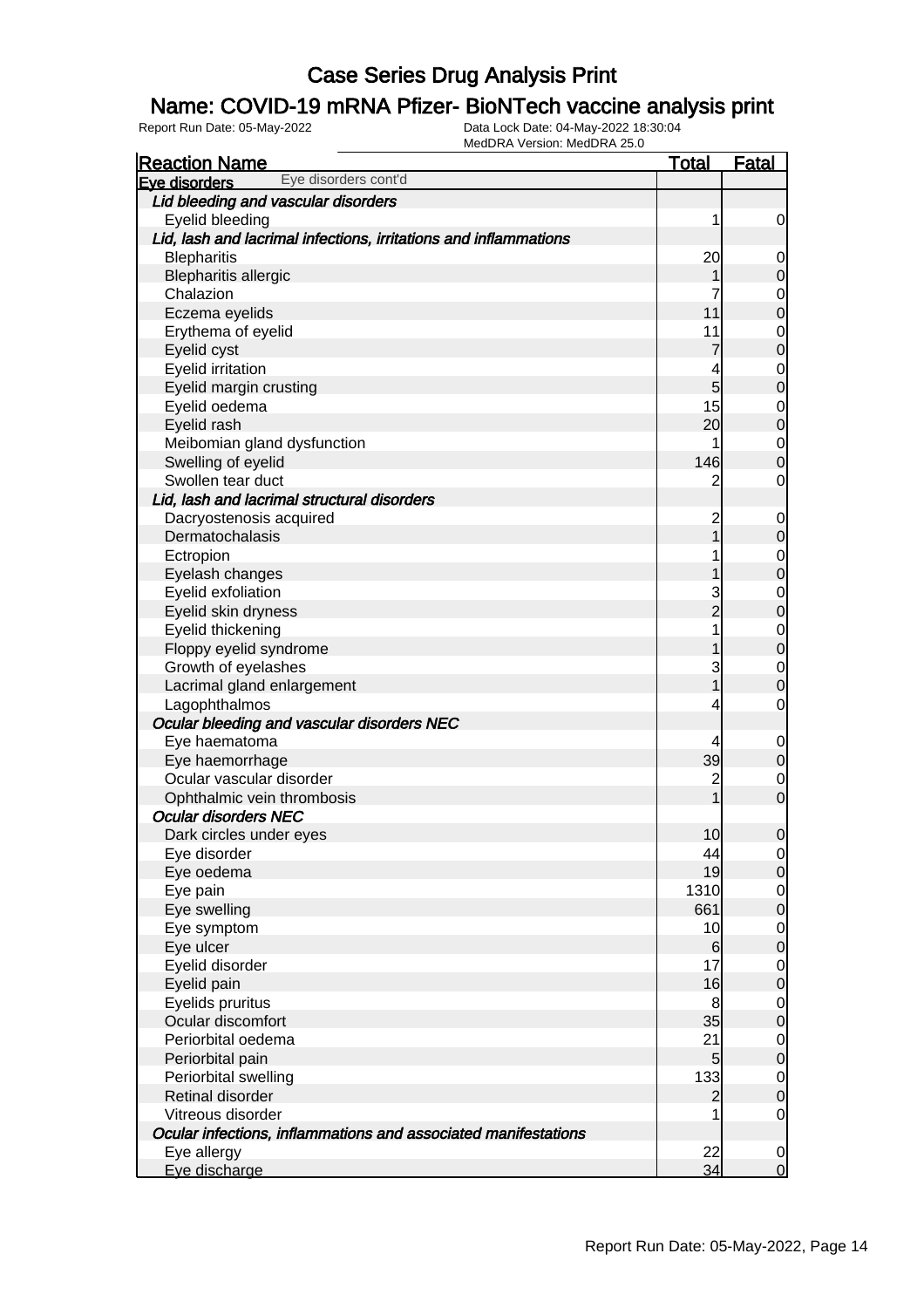### Name: COVID-19 mRNA Pfizer- BioNTech vaccine analysis print

| <b>Reaction Name</b>                                       | <b>Total</b>   | <b>Fatal</b>     |
|------------------------------------------------------------|----------------|------------------|
| Eye disorders cont'd<br>Eve disorders                      |                |                  |
| Eye inflammation                                           | 40             | 0                |
| Eye irritation                                             | 107            | 0                |
| Eye pruritus                                               | 286            | 0                |
| Limbal swelling                                            |                | $\overline{0}$   |
| Ocular hyperaemia                                          | 269            | 0                |
| Ocular nerve and muscle disorders                          |                |                  |
| Binocular eye movement disorder                            |                | $\mathbf 0$      |
| Extraocular muscle disorder                                |                | $\mathbf 0$      |
| Eye movement disorder                                      | 44             | $\mathbf 0$      |
| Gaze palsy                                                 | 3              | $\pmb{0}$        |
| Ocular myasthenia                                          |                | $\mathbf 0$      |
| Ophthalmoplegia                                            | 8              | $\mathbf 0$      |
| <b>Strabismus</b>                                          | 10             | $\mathbf 0$      |
| <b>Ocular sensation disorders</b>                          |                |                  |
| Abnormal sensation in eye                                  | 24             | 0                |
| Asthenopia                                                 | 174            | $\mathbf 0$      |
| Eye paraesthesia                                           | 2              | $\mathbf 0$      |
| Eyelid sensory disorder                                    | 3              | $\boldsymbol{0}$ |
| Foreign body sensation in eyes                             | 19             | $\mathbf 0$      |
| Hypoaesthesia eye                                          | 18             | $\mathbf 0$      |
| Photophobia                                                | 529            | $\mathbf 0$      |
| <b>Optic disc abnormalities NEC</b>                        |                |                  |
| Papilloedema                                               | 8              | $\mathbf 0$      |
| Optic nerve bleeding and vascular disorders                |                |                  |
| Optic disc haemorrhage                                     | 1              | 0                |
| Optic ischaemic neuropathy                                 | 4              | $\mathbf 0$      |
| Orbital infections, inflammations and irritations          |                |                  |
| Parophthalmia                                              | 1              | $\mathbf 0$      |
| Orbital structural change, deposit and degeneration        |                |                  |
| Orbital oedema                                             | $\overline{2}$ | $\mathbf 0$      |
| <b>Pupil disorders</b>                                     |                |                  |
| Anisocoria                                                 | 15             | 0                |
| <b>Miosis</b>                                              | 2              | $\mathbf 0$      |
| <b>Mydriasis</b>                                           | 24             | $\mathbf 0$      |
| Pupil fixed                                                | 4              | $\mathbf 0$      |
| Pupillary disorder                                         | 1              | $\overline{0}$   |
| Refractive and accommodative disorders                     |                |                  |
| Accommodation disorder                                     | 1              | 0                |
| Altered visual depth perception                            | 5              | $\overline{0}$   |
| Astigmatism                                                | 3              | $\mathbf 0$      |
| Hypermetropia                                              | 4              | 0                |
| Myopia                                                     | $\overline{4}$ | $\mathbf 0$      |
| Retinal bleeding and vascular disorders (excl retinopathy) |                |                  |
| Papillophlebitis                                           | 1              | $\mathbf 0$      |
| Retinal artery occlusion                                   | 18             | 0                |
| Retinal artery thrombosis                                  | $\overline{a}$ | $\mathbf 0$      |
| Retinal haemorrhage                                        | 12             | 0                |
| Retinal ischaemia                                          | 1              | $\mathbf 0$      |
| Retinal vascular thrombosis                                |                | $\overline{0}$   |
| Retinal vein occlusion                                     | 48             | $\mathbf 0$      |
| Retinal vein thrombosis                                    | 2              | $\overline{0}$   |
| Retinal structural change, deposit and degeneration        |                |                  |
| Age-related macular degeneration                           | 1              | 0                |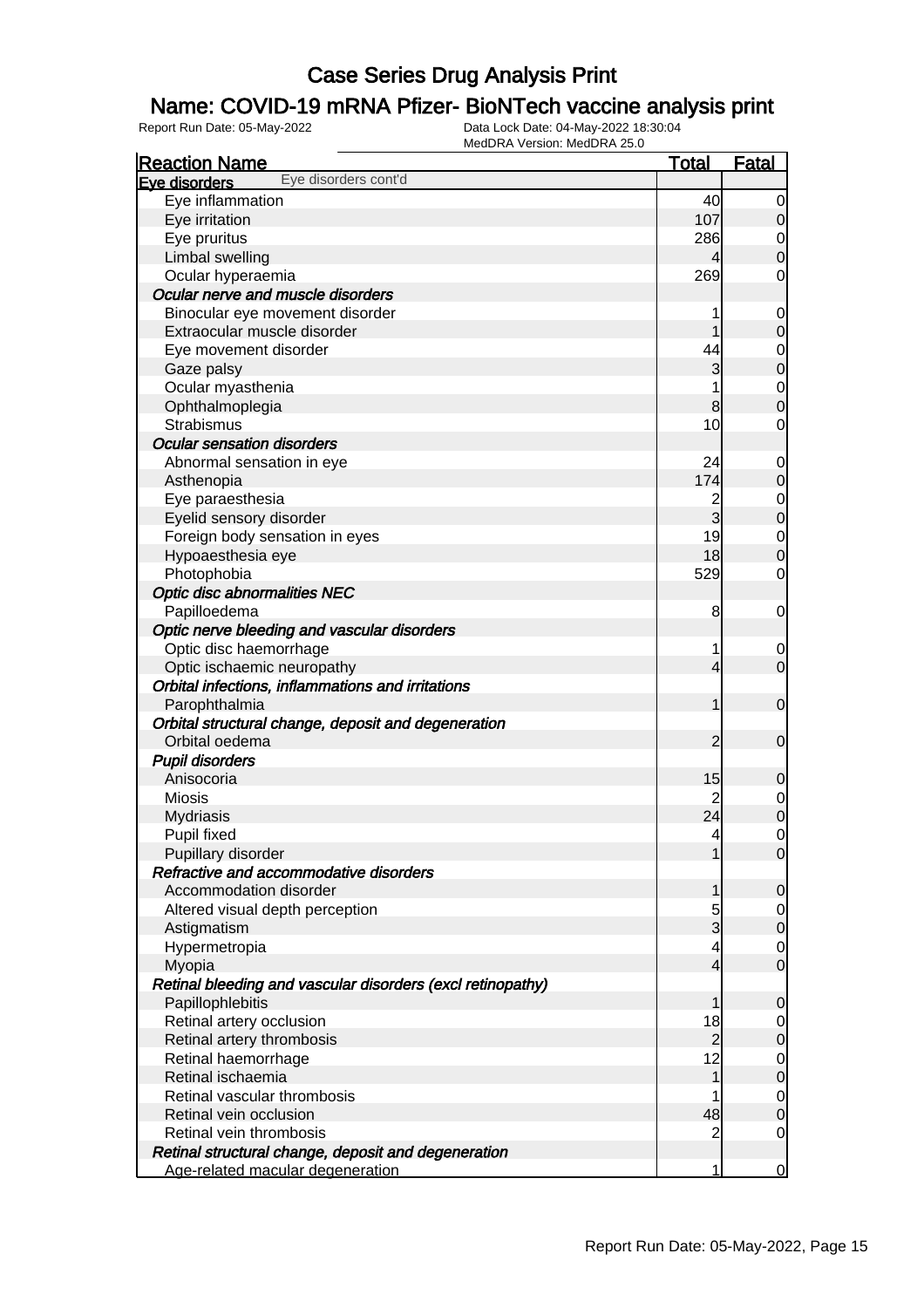### Name: COVID-19 mRNA Pfizer- BioNTech vaccine analysis print

| <b>Reaction Name</b>                                       | <b>Total</b>            | <b>Fatal</b>                         |
|------------------------------------------------------------|-------------------------|--------------------------------------|
| Eye disorders cont'd<br>Eye disorders                      |                         |                                      |
| Chorioretinal disorder                                     | 1                       | $\overline{0}$                       |
| Epiretinal membrane                                        |                         | 0                                    |
| Macular degeneration                                       | 4                       | $\overline{0}$                       |
| Macular hole                                               | 3                       | $\mathbf 0$                          |
| Macular rupture                                            | 1                       | $\overline{0}$                       |
| Maculopathy                                                |                         | $\mathbf 0$                          |
| Neovascular age-related macular degeneration               | 3                       | $\overline{0}$                       |
| Retinal degeneration                                       | 1                       | $\mathbf 0$                          |
| Retinal detachment                                         | 8                       | $\overline{0}$                       |
| <b>Retinal tear</b>                                        | 3                       | $\mathbf 0$                          |
| <b>Retinal toxicity</b>                                    | $\overline{3}$          | $\overline{0}$                       |
| Retinal, choroid and vitreous infections and inflammations |                         |                                      |
| Birdshot chorioretinopathy                                 | $\overline{2}$          | $\boldsymbol{0}$                     |
| Choroiditis                                                | 1                       | $\mathbf 0$                          |
| Cystoid macular oedema                                     |                         | $\overline{0}$                       |
| Macular oedema                                             | 7                       | $\mathbf 0$                          |
| Retinal oedema                                             | $\overline{2}$          | $\overline{0}$                       |
| Retinal vasculitis                                         | 3                       | 0                                    |
| <b>Retinopathies NEC</b>                                   |                         |                                      |
| Acute macular neuroretinopathy                             | 3                       | $\mathbf 0$                          |
| Central serous chorioretinopathy                           | $\bf{8}$                | $\mathbf 0$                          |
| <b>Retinal exudates</b>                                    | 3                       | $\mathbf 0$                          |
| Retinopathy                                                | 4                       | $\overline{0}$                       |
| Scleral infections, irritations and inflammations          |                         |                                      |
| Episcleritis                                               | $\overline{9}$          | $\mathbf 0$                          |
| <b>Scleritis</b>                                           | 6                       | 0                                    |
| Scleral structural change, deposit and degeneration        |                         |                                      |
| Scleral discolouration                                     | $\overline{2}$          | $\mathbf 0$                          |
| Structural change, deposit and degeneration of eye NEC     |                         |                                      |
| Endocrine ophthalmopathy                                   | $\overline{\mathbf{c}}$ | $\mathbf 0$                          |
| Exophthalmos                                               | $\overline{\mathbf{4}}$ | $\overline{0}$                       |
| <b>Visual colour distortions</b>                           |                         |                                      |
| Chloropsia                                                 | $\overline{2}$          | $\mathbf 0$                          |
| Chromatopsia                                               | 1                       | $\mathbf 0$                          |
| Cyanopsia                                                  | $5\overline{)}$         | $\overline{0}$                       |
| Erythropsia                                                | $\overline{c}$          | $\overline{0}$                       |
| Xanthopsia                                                 |                         | $\overline{0}$                       |
| <b>Visual disorders NEC</b>                                |                         |                                      |
| Charles Bonnet syndrome                                    | $\overline{2}$          | $\mathbf 0$                          |
| Diplopia                                                   | 190                     |                                      |
| Dysmetropsia                                               |                         | $\begin{matrix} 0 \\ 0 \end{matrix}$ |
| Glare                                                      |                         |                                      |
| Halo vision                                                | 10                      | $\begin{matrix} 0 \\ 0 \end{matrix}$ |
| Heteronymous diplopia                                      | 1                       |                                      |
| Metamorphopsia                                             | 25                      | $\begin{matrix} 0 \\ 0 \end{matrix}$ |
| Oscillopsia                                                | 3                       |                                      |
| Photopsia                                                  | 168                     | $\begin{matrix} 0 \\ 0 \end{matrix}$ |
| Scintillating scotoma                                      | 4                       |                                      |
| Vision blurred                                             | 1460                    | $\begin{matrix} 0 \\ 0 \end{matrix}$ |
| Visual brightness                                          | 3                       | $\boldsymbol{0}$                     |
| Visual snow syndrome                                       | 8                       | $\overline{0}$                       |
| <b>Visual field disorders</b>                              |                         |                                      |
| Visual field defect                                        | 41                      | $\overline{0}$                       |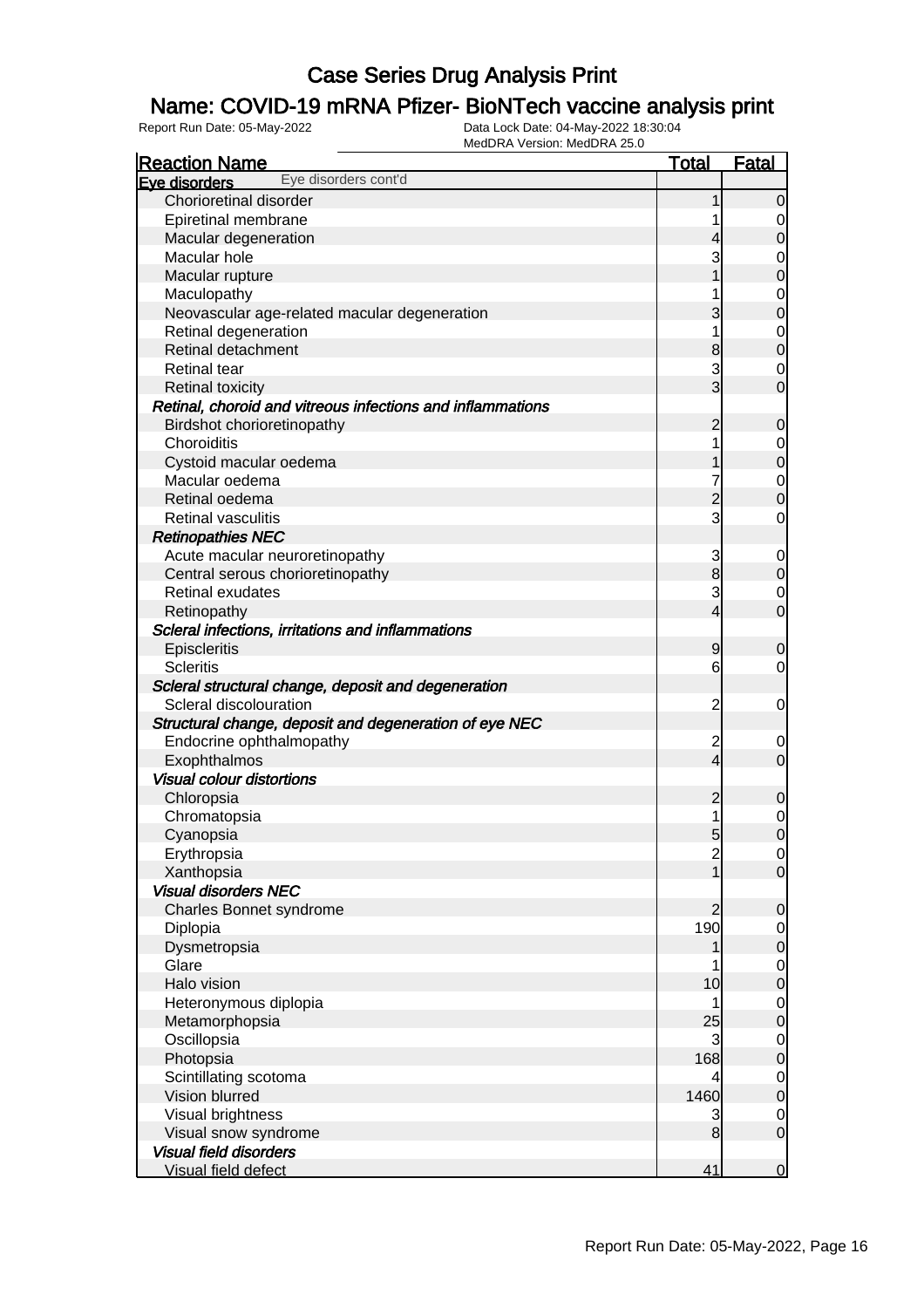#### Name: COVID-19 mRNA Pfizer- BioNTech vaccine analysis print

| <b>Reaction Name</b>                                    | Total | Fatal          |
|---------------------------------------------------------|-------|----------------|
| Eye disorders cont'd<br>Eve disorders                   |       |                |
| Visual impairment and blindness (excl colour blindness) |       |                |
| Amaurosis fugax                                         |       | $\overline{0}$ |
| <b>Blindness</b>                                        | 166   | $\overline{0}$ |
| <b>Blindness cortical</b>                               |       | $\overline{0}$ |
| <b>Blindness transient</b>                              | 21    | $\overline{0}$ |
| <b>Blindness unilateral</b>                             | 20    | $\overline{0}$ |
| Central vision loss                                     | 6     | $\overline{0}$ |
| Sudden visual loss                                      | 5     | $\overline{0}$ |
| Visual acuity reduced                                   | 30    | $\overline{0}$ |
| Visual acuity reduced transiently                       |       | $\overline{0}$ |
| Visual impairment                                       | 472   | 0l             |
| Visual pathway disorders                                |       |                |
| Optic nerve disorder                                    |       | $\overline{0}$ |
| <b>Eve disorders SOC TOTAL</b>                          | 8084  | 0              |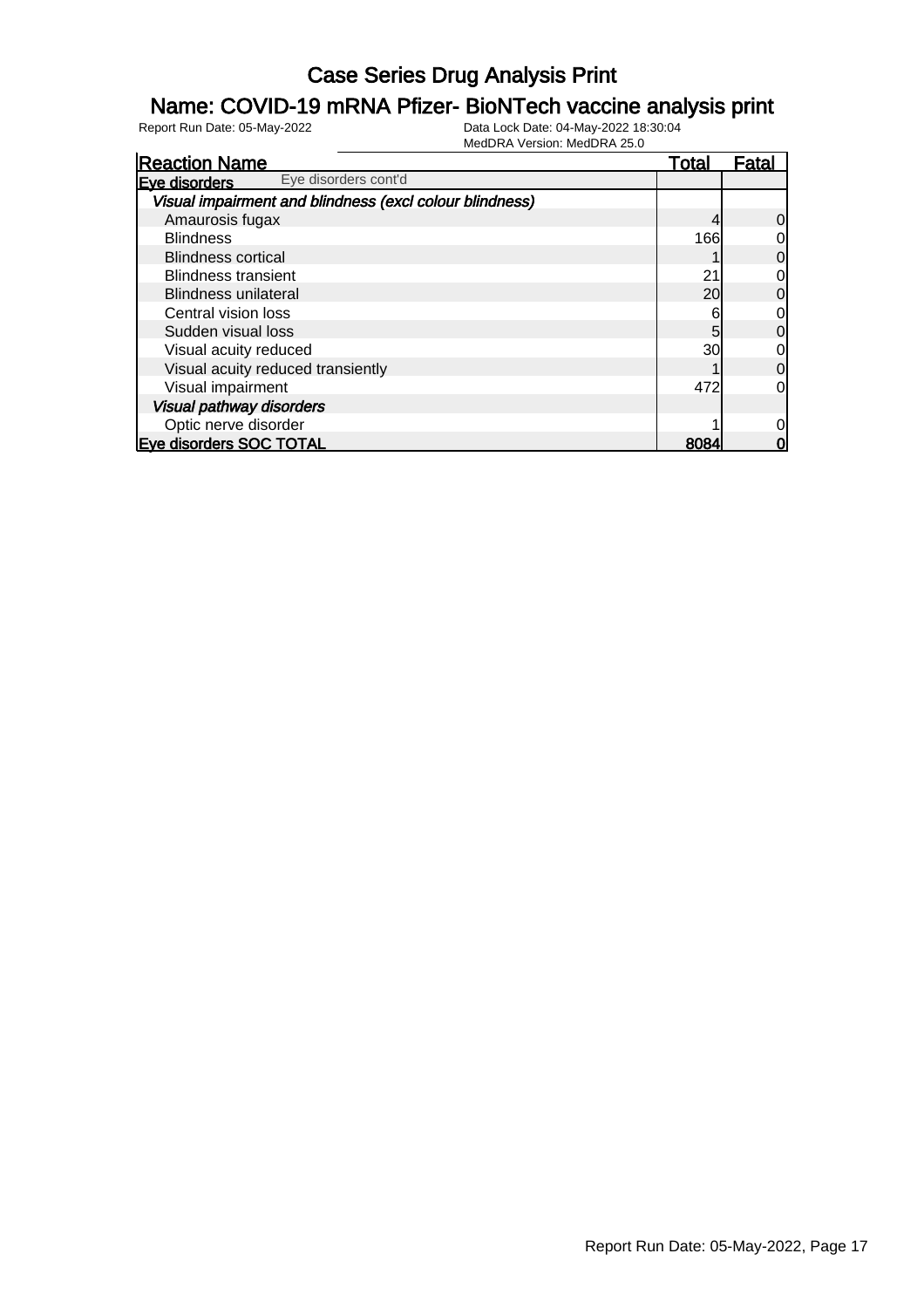#### Name: COVID-19 mRNA Pfizer- BioNTech vaccine analysis print

| <b>Reaction Name</b>                                | <b>Total</b>   | <b>Fatal</b>     |
|-----------------------------------------------------|----------------|------------------|
| <b>Gastrointestinal disorders</b>                   |                |                  |
| Abdominal findings abnormal                         |                |                  |
| Abdominal mass                                      | $\overline{2}$ | $\mathbf 0$      |
| Gastrointestinal sounds abnormal                    | 18             | $\overline{0}$   |
| <b>Abdominal hernias NEC</b>                        |                |                  |
| Abdominal hernia                                    | $\overline{c}$ | 0                |
| <b>Abdominal wall conditions NEC</b>                |                |                  |
| Abdominal wall haematoma                            | $\overline{c}$ | 0                |
| Acute and chronic pancreatitis                      |                |                  |
| Alcoholic pancreatitis                              |                | 0                |
| Autoimmune pancreatitis                             |                | $\mathbf 0$      |
| Obstructive pancreatitis                            |                | 0                |
| Pancreatitis                                        | 19             | $\mathbf 0$      |
| Pancreatitis acute                                  | 17             | 1                |
| Pancreatitis chronic                                |                | $\mathbf 0$      |
| Pancreatitis necrotising                            | 2              | 0                |
| Anal and rectal disorders NEC                       |                |                  |
| Anal fissure                                        | $\overline{c}$ | 0                |
| Anal sphincter atony                                |                | $\boldsymbol{0}$ |
| Rectal prolapse                                     |                | 0                |
| Anal and rectal pains                               |                |                  |
| Proctalgia                                          | 15             | 0                |
| Anal and rectal signs and symptoms                  |                |                  |
| Anal blister                                        |                | 0                |
| Anal eczema                                         |                | $\mathbf 0$      |
| Anal erythema                                       |                | 0                |
| Anal hypoaesthesia                                  | $\overline{c}$ | $\mathbf 0$      |
| Anal pruritus                                       | $\overline{c}$ | 0                |
| Anal rash                                           |                | $\mathbf 0$      |
| Anal spasm                                          |                | 0                |
| Anorectal discomfort                                | 5              | $\mathbf 0$      |
| Anorectal swelling                                  |                | $\mathbf 0$      |
| Rectal discharge                                    | $\overline{2}$ | $\mathbf 0$      |
| Rectal tenesmus                                     | 1              | 0                |
| Anal and rectal ulcers and perforation              |                |                  |
| Anal ulcer                                          | 1              | 0                |
| <b>Benign oral cavity neoplasms</b>                 |                |                  |
| Mouth cyst                                          | 6              | $\overline{0}$   |
| Tongue cyst                                         | 4              | $\mathbf 0$      |
| Tongue polyp                                        | $\overline{c}$ | $\overline{0}$   |
| Colitis (excl infective)                            |                |                  |
| Autoimmune colitis                                  | $\overline{c}$ | $\mathbf 0$      |
| Colitis                                             | 60             |                  |
| Colitis ischaemic                                   | 1              | $\mathbf 0$      |
| Colitis microscopic                                 | 3              | $\boldsymbol{0}$ |
| Colitis ulcerative                                  | 82             | $\overline{0}$   |
| Crohn's disease                                     | 52             | $\boldsymbol{0}$ |
| Eosinophilic colitis                                | 1              | $\mathbf 0$      |
| Inflammatory bowel disease                          | 12             | $\mathbf 0$      |
| Dental and periodontal infections and inflammations |                |                  |
| Dental caries                                       | $\overline{2}$ | $\mathbf 0$      |
| Periodontal inflammation                            |                | 0                |
| Dental developmental disorders and anomalies        |                |                  |
| <b>Tooth impacted</b>                               | 1              | 0                |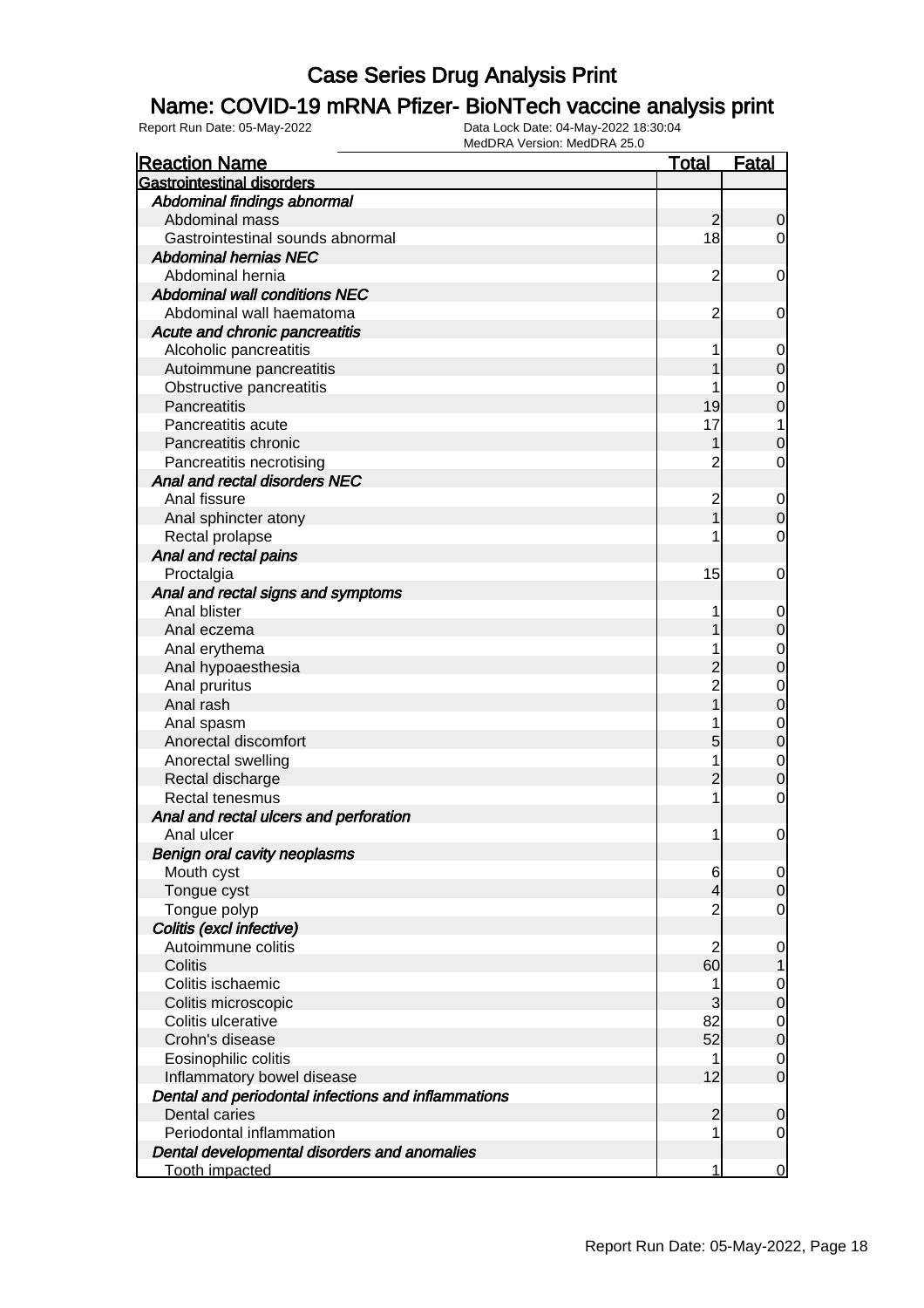### Name: COVID-19 mRNA Pfizer- BioNTech vaccine analysis print

| <b>Reaction Name</b>                                                 | <u>Total</u>            | <b>Fatal</b>     |
|----------------------------------------------------------------------|-------------------------|------------------|
| Gastrointestinal disordersointestinal disorders cont'd               |                         |                  |
| <b>Dental disorders NEC</b>                                          |                         |                  |
| Loose tooth                                                          | 5                       | 0                |
| Malpositioned teeth                                                  | $\overline{2}$          | 0                |
| Periodontal disease                                                  |                         | 0                |
| <b>Teeth brittle</b>                                                 | 3                       | $\mathbf 0$      |
| Teething                                                             | 9                       | $\mathbf 0$      |
| Tooth disorder                                                       |                         | $\mathbf 0$      |
| Tooth erosion                                                        |                         | 0                |
| Tooth socket haemorrhage                                             |                         | 0                |
| Dental pain and sensation disorders                                  |                         |                  |
| Dental discomfort                                                    |                         | $\mathbf 0$      |
| Dental paraesthesia                                                  | 14                      | 0                |
| Hyperaesthesia teeth                                                 | 39                      | $\mathbf 0$      |
| Toothache                                                            | 196                     | 0                |
| Dental surface disorders                                             |                         |                  |
| Tooth discolouration                                                 | 10                      | 0                |
| Diaphragmatic hernias                                                |                         |                  |
| Hiatus hernia                                                        | 8                       | 0                |
| Diarrhoea (excl infective)                                           |                         |                  |
| Diarrhoea                                                            | 6137                    | 0                |
| Diarrhoea haemorrhagic                                               | 27                      | $\mathbf 0$      |
| <b>Diverticula</b>                                                   |                         |                  |
| Diverticulum                                                         | 7                       | 0                |
| Diverticulum intestinal                                              |                         | 0                |
| Duodenal and small intestinal stenosis and obstruction               |                         |                  |
| Small intestinal obstruction                                         |                         | $\mathbf 0$      |
|                                                                      | 4                       |                  |
| <b>Duodenal ulcers and perforation</b><br>Duodenal ulcer haemorrhage |                         |                  |
|                                                                      | 3                       | 0<br>$\mathbf 0$ |
| Duodenal ulcer perforation                                           |                         |                  |
| Dyspeptic signs and symptoms                                         | 547                     |                  |
| Dyspepsia                                                            |                         | 0                |
| Epigastric discomfort<br>Eructation                                  | 15<br>64                | 0                |
| <b>Faecal abnormalities NEC</b>                                      |                         | $\mathbf 0$      |
| Abnormal faeces                                                      |                         |                  |
| Faecaloma                                                            | 23                      | $\mathbf 0$      |
|                                                                      | 7                       | $\overline{0}$   |
| Faeces discoloured                                                   | 63                      | $\mathbf 0$      |
| Faeces hard                                                          | $\overline{\mathbf{c}}$ | $\overline{0}$   |
| Faeces pale                                                          | $\overline{5}$          | $\mathbf 0$      |
| Faeces soft                                                          | 13                      | $\mathbf 0$      |
| Mucous stools                                                        | 12                      | $\mathbf 0$      |
| Flatulence, bloating and distension                                  |                         |                  |
| Abdominal distension                                                 | 604                     | $\mathbf 0$      |
| Aerophagia                                                           |                         | 0                |
| Flatulence                                                           | 202                     | $\mathbf 0$      |
| Gastric and oesophageal haemorrhages                                 |                         |                  |
| Gastric haemorrhage                                                  | 5                       | 1                |
| Mallory-Weiss syndrome                                               |                         | 0                |
| Oesophageal varices haemorrhage                                      |                         | $\mathbf 0$      |
| Gastric ulcers and perforation                                       |                         |                  |
| Gastric ulcer                                                        | 7                       | $\mathbf 0$      |
| Gastritis (excl infective)                                           |                         |                  |
| Chronic gastritis                                                    | 4                       | $\mathbf 0$      |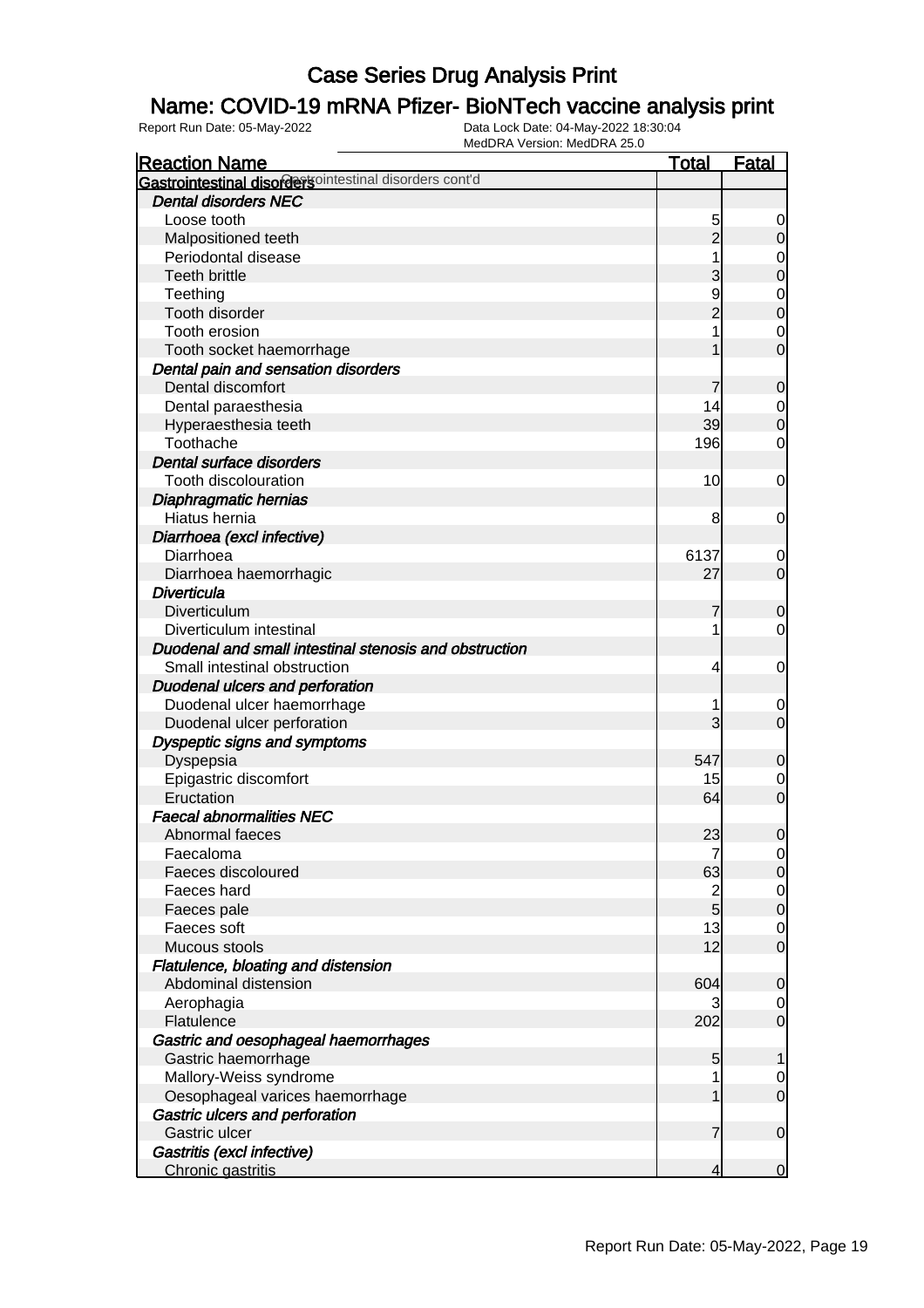### Name: COVID-19 mRNA Pfizer- BioNTech vaccine analysis print

| <b>Reaction Name</b>                                         | <b>Total</b>        | <b>Fatal</b>                  |
|--------------------------------------------------------------|---------------------|-------------------------------|
| Gastrointestinal disordersointestinal disorders cont'd       |                     |                               |
| Gastritis                                                    | 72                  | 0                             |
| Reflux gastritis                                             | 8                   | $\overline{0}$                |
| Gastrointestinal and abdominal pains (excl oral and throat)  |                     |                               |
| Abdominal migraine                                           | $\overline{2}$      | 0                             |
| Abdominal pain                                               | 1708                | 0                             |
| Abdominal pain lower                                         | 154                 | $\mathbf 0$                   |
| Abdominal pain upper                                         | 2827                | 0                             |
| Abdominal rigidity                                           | 27                  | $\boldsymbol{0}$              |
| Abdominal tenderness                                         | 15                  | $\mathbf 0$                   |
| Gastrointestinal pain                                        | 168                 | $\mathbf 0$                   |
| Oesophageal pain                                             | 14                  | 0                             |
| Gastrointestinal atonic and hypomotility disorders NEC       |                     |                               |
| Constipation                                                 | 280                 | 0                             |
| Duodenogastric reflux                                        | 4                   | $\mathbf 0$                   |
| Gastric dilatation                                           | 8                   | 0                             |
| Gastrooesophageal reflux disease                             | 197                 | $\boldsymbol{0}$              |
| Impaired gastric emptying                                    | 10                  | $\overline{0}$                |
| Infrequent bowel movements                                   | 3                   | $\boldsymbol{0}$              |
| Intestinal dilatation                                        |                     | 0                             |
| Intestinal pseudo-obstruction                                | $\overline{2}$      | $\mathbf 0$                   |
| <b>Gastrointestinal disorders NEC</b>                        |                     |                               |
| Appendicolith                                                | 1                   | $\mathbf 0$                   |
| Appendix disorder                                            | $\overline{c}$      | 0                             |
| Food poisoning                                               | $\overline{7}$      | $\mathbf 0$                   |
| Functional gastrointestinal disorder                         | 11                  | $\mathbf 0$                   |
| Gastric disorder                                             | 10                  | $\boldsymbol{0}$              |
| Gastrointestinal disorder                                    | 31                  | 0                             |
| Stomach mass                                                 | 4                   | $\mathbf 0$                   |
| Gastrointestinal dyskinetic disorders                        |                     |                               |
| Bowel movement irregularity                                  | $\overline{9}$      | $\mathbf 0$                   |
| Change of bowel habit                                        | 13                  | $\mathbf 0$                   |
| Dyschezia                                                    | 4                   | $\mathbf 0$                   |
| Gastrointestinal motility disorder                           | 4                   | $\mathbf 0$                   |
| Oesophageal achalasia                                        | 1                   | $\mathbf 0$                   |
| <b>Gastrointestinal fistulae</b>                             |                     |                               |
| Diverticular fistula                                         | $\overline{2}$      | $\overline{0}$                |
| Gastrointestinal inflammatory disorders NEC                  |                     |                               |
| Appendicitis noninfective                                    | 1                   | $\mathbf 0$                   |
| Duodenitis                                                   |                     | 0                             |
| <b>Enteritis</b>                                             | $6 \,$              | $\mathbf 0$                   |
| Epiploic appendagitis                                        |                     | $\overline{0}$                |
| Gastrointestinal inflammation                                | $\frac{2}{5}$       | $\mathbf 0$                   |
| Gastrointestinal tract irritation                            | 1                   | $\mathbf 0$                   |
| Intestinal angioedema                                        | $\overline{2}$      | $\mathbf 0$                   |
| Gastrointestinal mucosal dystrophies and secretion disorders |                     |                               |
| Barrett's oesophagus                                         | $\overline{2}$      | $\mathbf 0$                   |
| Hyperchlorhydria                                             | 4                   | $\mathbf 0$                   |
| Gastrointestinal signs and symptoms NEC                      |                     |                               |
| Abdominal discomfort                                         | 711                 | 0                             |
| Abdominal symptom                                            |                     |                               |
| Acute abdomen                                                | $\overline{c}$<br>8 | $\mathbf 0$                   |
| Anal incontinence                                            | 23                  | $\overline{0}$<br>$\mathbf 0$ |
| <b>Breath odour</b>                                          | 22                  | $\mathbf 0$                   |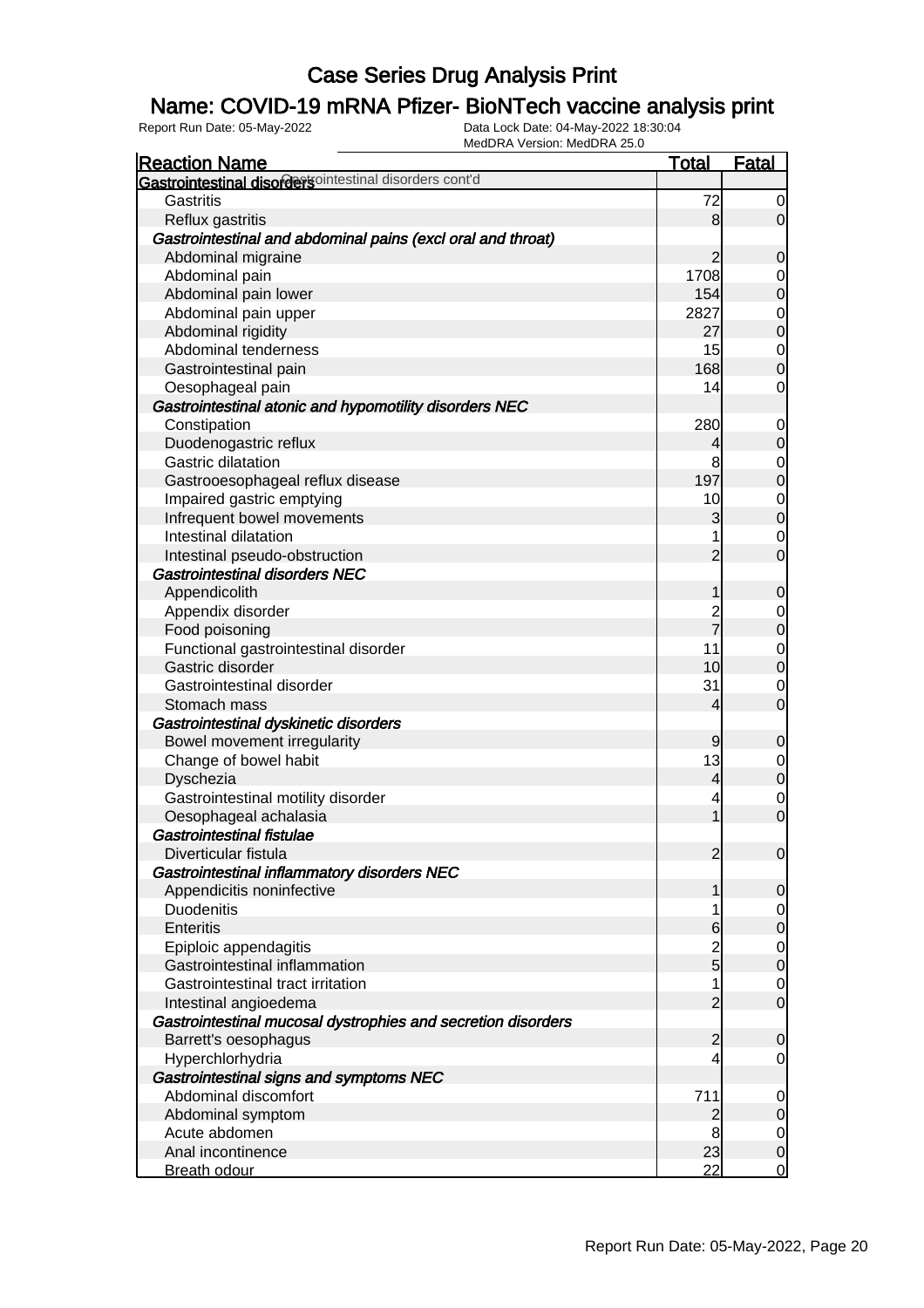### Name: COVID-19 mRNA Pfizer- BioNTech vaccine analysis print

| <b>Reaction Name</b>                                         | <b>Total</b>   | <b>Fatal</b>               |
|--------------------------------------------------------------|----------------|----------------------------|
| Gastrointestinal disordersointestinal disorders cont'd       |                |                            |
| Dysphagia                                                    | 246            | $\overline{2}$             |
| Gastrointestinal wall thickening                             |                | $\mathbf 0$                |
| Malignant dysphagia                                          |                | $\overline{0}$             |
| Odynophagia                                                  | 48             | 0                          |
| Gastrointestinal spastic and hypermotility disorders         |                |                            |
| Cardiospasm                                                  |                | $\mathbf 0$                |
| Defaecation urgency                                          | 12             | 0                          |
| Frequent bowel movements                                     | 34             | $\mathbf 0$                |
| Gastrointestinal hypermotility                               |                | $\pmb{0}$                  |
| Irritable bowel syndrome                                     | 106            | $\mathbf 0$                |
| Oesophageal spasm                                            | 5              | $\mathbf 0$                |
| Pylorospasm                                                  |                | $\mathbf 0$                |
| Gastrointestinal stenosis and obstruction NEC                |                |                            |
| <b>Ileus</b>                                                 |                | $\mathbf 0$                |
| Intestinal obstruction                                       | $\frac{2}{8}$  | $\mathbf 0$                |
| Neonatal intestinal obstruction                              |                |                            |
| <b>Volvulus</b>                                              |                | $\mathbf 0$<br>$\mathbf 0$ |
| Gastrointestinal vascular malformations                      |                |                            |
|                                                              | 11             |                            |
| Gastric antral vascular ectasia                              |                | $\mathbf 0$                |
| Gastrointestinal vascular occlusion and infarction           |                |                            |
| Intestinal ischaemia                                         | $\overline{9}$ | $\overline{2}$             |
| Mesenteric vein thrombosis                                   | 10             | $\mathbf 0$                |
| <b>Omental infarction</b>                                    |                | $\boldsymbol{0}$           |
| Thrombosis mesenteric vessel                                 | 2              | $\mathbf 0$                |
| Visceral venous thrombosis                                   |                | $\overline{0}$             |
| Gingival disorders, signs and symptoms NEC                   |                |                            |
| Gingival blister                                             | 13             | $\mathbf 0$                |
| Gingival discomfort                                          | 8              | $\mathbf 0$                |
| Gingival disorder                                            | 5              | $\boldsymbol{0}$           |
| Gingival erythema                                            | $\overline{c}$ | $\mathbf 0$                |
| Gingival hypertrophy                                         |                | $\mathbf 0$                |
| Gingival oedema                                              | $\overline{2}$ | $\mathbf 0$                |
| Gingival pain                                                | 138            | $\boldsymbol{0}$           |
| Gingival pruritus                                            | $\overline{c}$ | $\mathbf 0$                |
| Gingival recession                                           | $\mathbf{1}$   | $\overline{0}$             |
| Gingival swelling                                            | 43             | $\overline{0}$             |
| Gingival ulceration                                          | 3              | $\overline{0}$             |
| Gingivitis ulcerative                                        |                | $\overline{0}$             |
| Noninfective gingivitis                                      | 14             | $\mathbf 0$                |
| Gingival haemorrhages                                        |                |                            |
| Gingival bleeding                                            | 85             | $\mathbf 0$                |
| Haemorrhoids and gastrointestinal varices (excl oesophageal) |                |                            |
| <b>Gastric varices</b>                                       | 1              | 0                          |
| Haemorrhoidal haemorrhage                                    |                | $\overline{0}$             |
| Haemorrhoids                                                 | 35             | 1                          |
| Haemorrhoids thrombosed                                      |                | $\mathbf 0$                |
| Inguinal hernias                                             |                |                            |
| Inguinal hernia                                              | 1              | $\mathbf 0$                |
| Intestinal haemorrhages                                      |                |                            |
| Anal haemorrhage                                             | 23             | 1                          |
| Intestinal haemorrhage                                       | 1              | $\mathbf 0$                |
| Rectal haemorrhage                                           | 84             | $\overline{0}$             |
| Small intestinal haemorrhage                                 | 5 <sup>1</sup> | $\mathbf 0$                |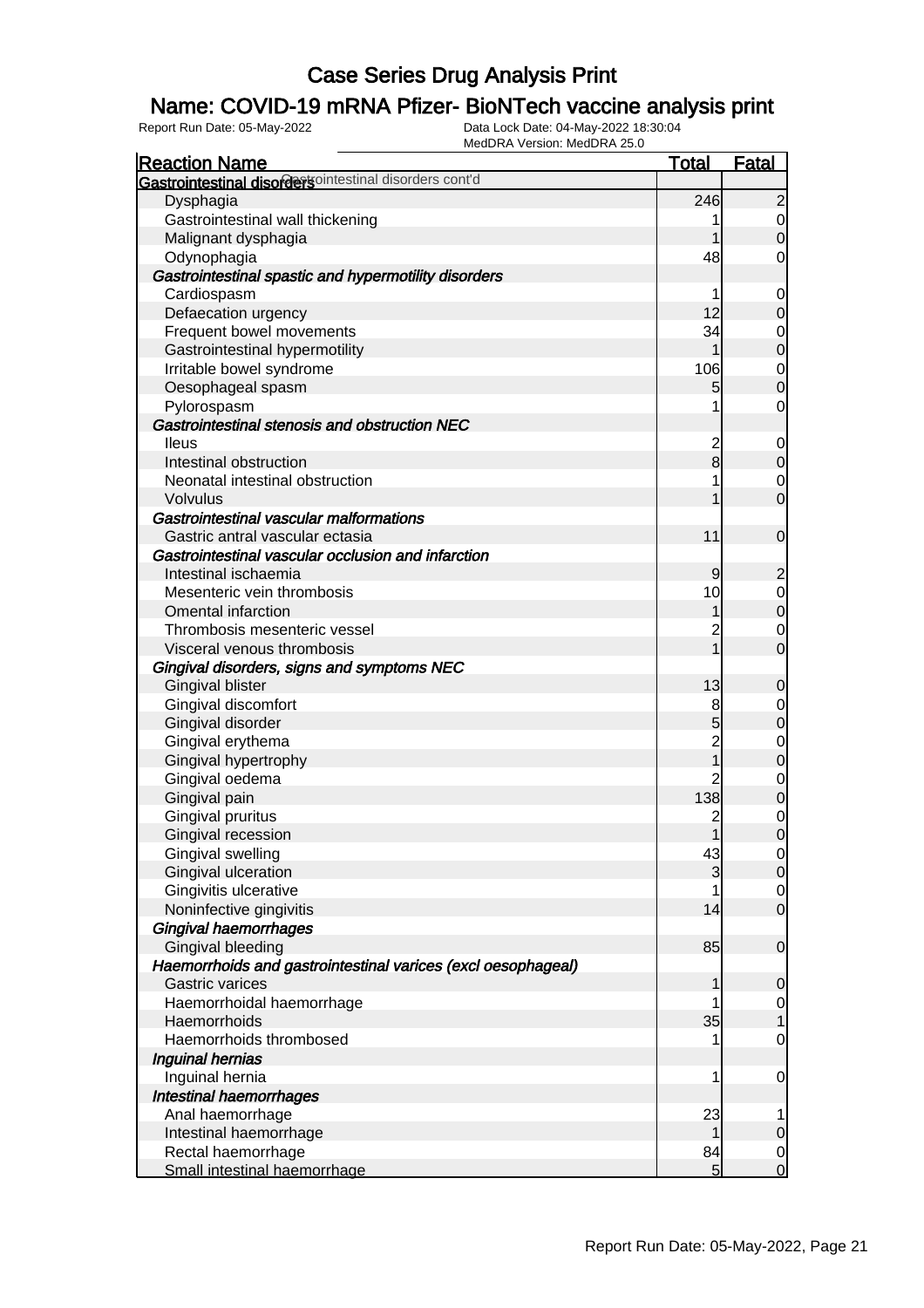### Name: COVID-19 mRNA Pfizer- BioNTech vaccine analysis print

| <b>Reaction Name</b>                                   | <b>Total</b>   | <b>Fatal</b>     |
|--------------------------------------------------------|----------------|------------------|
| Gastrointestinal disordersointestinal disorders cont'd |                |                  |
| Intestinal ulcers and perforation NEC                  |                |                  |
| Intestinal perforation                                 | 6              | $\overline{c}$   |
| Large intestinal ulcer                                 |                | $\mathbf 0$      |
| Large intestinal ulcer haemorrhage                     |                | $\mathbf 0$      |
| Large intestine perforation                            |                | $\mathbf 0$      |
| Large intestinal stenosis and obstruction              |                |                  |
| Large intestinal obstruction                           | $\overline{c}$ | $\overline{c}$   |
| <b>Malabsorption syndromes</b>                         |                |                  |
| Bile acid malabsorption                                | 5              | 0                |
| Coeliac disease                                        | 14             | $\mathbf 0$      |
| Malabsorption                                          |                | 0                |
| Steatorrhoea                                           | 4              | $\mathbf 0$      |
| Nausea and vomiting symptoms                           |                |                  |
| Cyclic vomiting syndrome                               |                | $\mathbf 0$      |
| Discoloured vomit                                      | 13             | $\mathbf 0$      |
| Infantile vomiting                                     |                | $\boldsymbol{0}$ |
| Nausea                                                 | 15397          | $\mathbf 0$      |
| Regurgitation                                          |                | $\mathbf 0$      |
| Retching                                               | 116            | $\mathbf 0$      |
| Vomiting                                               | 5251           |                  |
| Vomiting projectile                                    | 76             | $\mathbf 0$      |
| Non-mechanical ileus                                   |                |                  |
| lleus paralytic                                        | $\overline{c}$ | $\mathbf 0$      |
| Non-site specific gastrointestinal haemorrhages        |                |                  |
| Gastrointestinal haemorrhage                           | 19             |                  |
| Haematemesis                                           | 41             | $\overline{c}$   |
| Haematochezia                                          | 61             | $\mathbf 0$      |
| Melaena                                                | 11             | $\mathbf 0$      |
| Upper gastrointestinal haemorrhage                     | 14             | 1                |
| Oesophageal disorders NEC                              |                |                  |
| Oesophageal disorder                                   | 1              | $\mathbf 0$      |
| Oesophageal stenosis and obstruction                   |                |                  |
| Oesophageal stenosis                                   | 3              | $\mathbf 0$      |
| Oesophagitis (excl infective)                          |                |                  |
| Eosinophilic oesophagitis                              | $\overline{2}$ | 0                |
| Oesophagitis                                           | 6              | $\overline{0}$   |
| Oral dryness and saliva altered                        |                |                  |
| Aptyalism                                              | 5              | $\mathbf 0$      |
| Dry mouth                                              | 547            | $\overline{0}$   |
| Lip dry                                                | 49             | $\mathbf 0$      |
| Saliva altered                                         | 8              | $\overline{0}$   |
| Salivary hypersecretion                                | 55             | $\mathbf 0$      |
| Oral soft tissue disorders NEC                         |                |                  |
| Angina bullosa haemorrhagica                           | 1              | $\mathbf 0$      |
| Chapped lips                                           | 28             | 0                |
| <b>Cheilitis</b>                                       | 31             | $\mathbf 0$      |
| Enlarged uvula                                         | 15             | $\mathbf 0$      |
| Leukoplakia oral                                       | $\overline{c}$ | $\pmb{0}$        |
| Lip blister                                            | 36             | $\mathbf 0$      |
| Lip disorder                                           | $\overline{7}$ | $\pmb{0}$        |
| Oral disorder                                          | 22             | $\overline{0}$   |
| Oral lichen planus                                     | 16             | $\mathbf 0$      |
| Oral mucosal hypertrophy                               | 1              | $\overline{0}$   |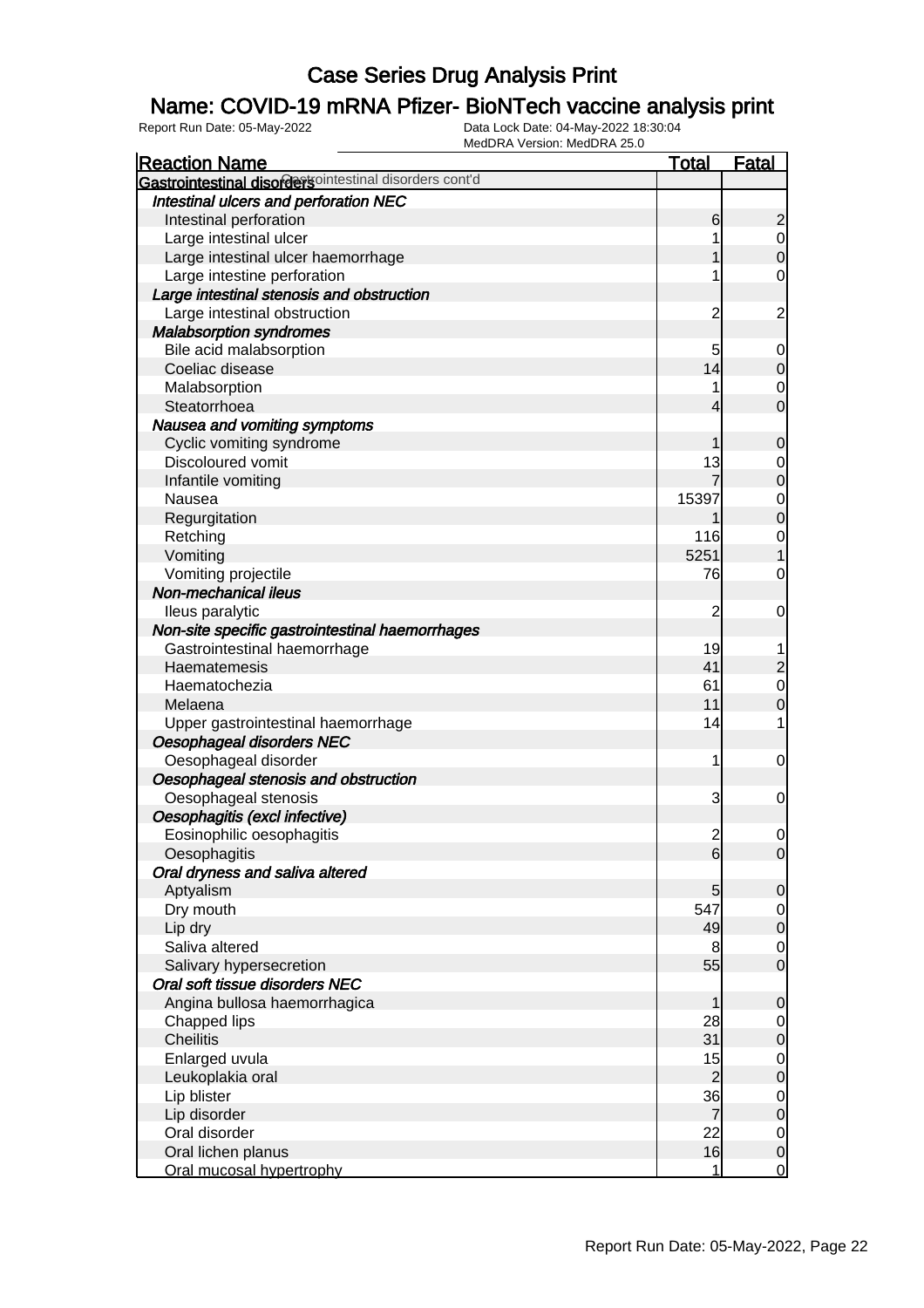### Name: COVID-19 mRNA Pfizer- BioNTech vaccine analysis print

| <b>Reaction Name</b>                                    | <u>Total</u>   | <b>Fatal</b>        |
|---------------------------------------------------------|----------------|---------------------|
| Gastrointestinal disordersointestinal disorders cont'd  |                |                     |
| Oral papule                                             | 1              | 0                   |
| <b>Uvulitis</b>                                         | 7              | 0                   |
| Oral soft tissue haemorrhages                           |                |                     |
| Lip haemorrhage                                         | 2              | $\mathbf 0$         |
| Mouth haemorrhage                                       | 23             | 0                   |
| Oral blood blister                                      | 19             | $\mathbf 0$         |
| Oral purpura                                            | 2              | $\overline{0}$      |
| Oral soft tissue infections                             |                |                     |
| Angular cheilitis                                       | 4              | $\mathbf 0$         |
|                                                         |                |                     |
| Oral soft tissue signs and symptoms<br>Anaesthesia oral |                |                     |
|                                                         | 3              | 0                   |
| Burning mouth syndrome                                  |                | $\mathbf 0$         |
| Coating in mouth                                        |                | $\boldsymbol{0}$    |
| Hypoaesthesia oral                                      | 521            | $\mathbf 0$         |
| Lip discolouration                                      | 10             | $\mathbf 0$         |
| Lip erythema                                            | 4              | $\mathbf 0$         |
| Lip exfoliation                                         | 6              | $\mathbf 0$         |
| Lip pain                                                | 67             | $\mathbf 0$         |
| Lip pruritus                                            | 18             | $\mathbf 0$         |
| Lip scab                                                |                | $\mathbf 0$         |
| Oral discomfort                                         | 91             | $\mathbf 0$         |
| Oral dysaesthesia                                       | 1              | $\mathbf 0$         |
| Oral mucosal blistering                                 | 18             | $\mathbf 0$         |
| Oral mucosal discolouration                             | $\overline{c}$ | $\mathbf 0$         |
| Oral mucosal eruption                                   | 21             | $\mathbf 0$         |
| Oral mucosal erythema                                   | 9              | $\mathbf 0$         |
| Oral mucosal exfoliation                                | 10             | $\mathbf 0$         |
| Oral mucosal roughening                                 | 3              | $\mathbf 0$         |
| Oral mucosal scab                                       | $\overline{2}$ | $\mathbf 0$         |
| Oral pain                                               | 191            | $\mathbf 0$         |
| Oral pruritus                                           | 24             | $\mathbf 0$         |
| Paraesthesia oral                                       | 975            | $\mathbf 0$         |
| Pigmentation lip                                        |                | $\mathbf{0}$        |
| Oral soft tissue swelling and oedema                    |                |                     |
| Lip oedema                                              | $\overline{4}$ | $\mathbf 0$         |
| Lip swelling                                            | 902            | $\overline{0}$      |
| Mouth swelling                                          | 120            | $\mathsf{O}\xspace$ |
| Oedema mouth                                            | 4              | $\mathbf 0$         |
| Palatal oedema                                          | 4              | $\boldsymbol{0}$    |
| Palatal swelling                                        | 5              | 0                   |
| <b>Pancreatic disorders NEC</b>                         |                |                     |
| Pancreatic disorder                                     | $\overline{c}$ | $\mathbf 0$         |
| Pancreatic failure                                      | 1              | $\mathbf 0$         |
| Pancreatic mass                                         | 1              | $\mathbf 0$         |
| Peptic ulcers and perforation                           |                |                     |
| Peptic ulcer                                            | 1              | 0                   |
| Peptic ulcer haemorrhage                                | 14             | $\mathbf 0$         |
| Peritoneal and retroperitoneal disorders                |                |                     |
| <b>Ascites</b>                                          | 3              | 0                   |
| Peritoneal disorder                                     |                | 0                   |
| Peritoneal and retroperitoneal fibrosis and adhesions   |                |                     |
| Abdominal adhesions                                     | $\overline{c}$ | $\mathbf 0$         |
| Peritoneal and retroperitoneal haemorrhages             |                |                     |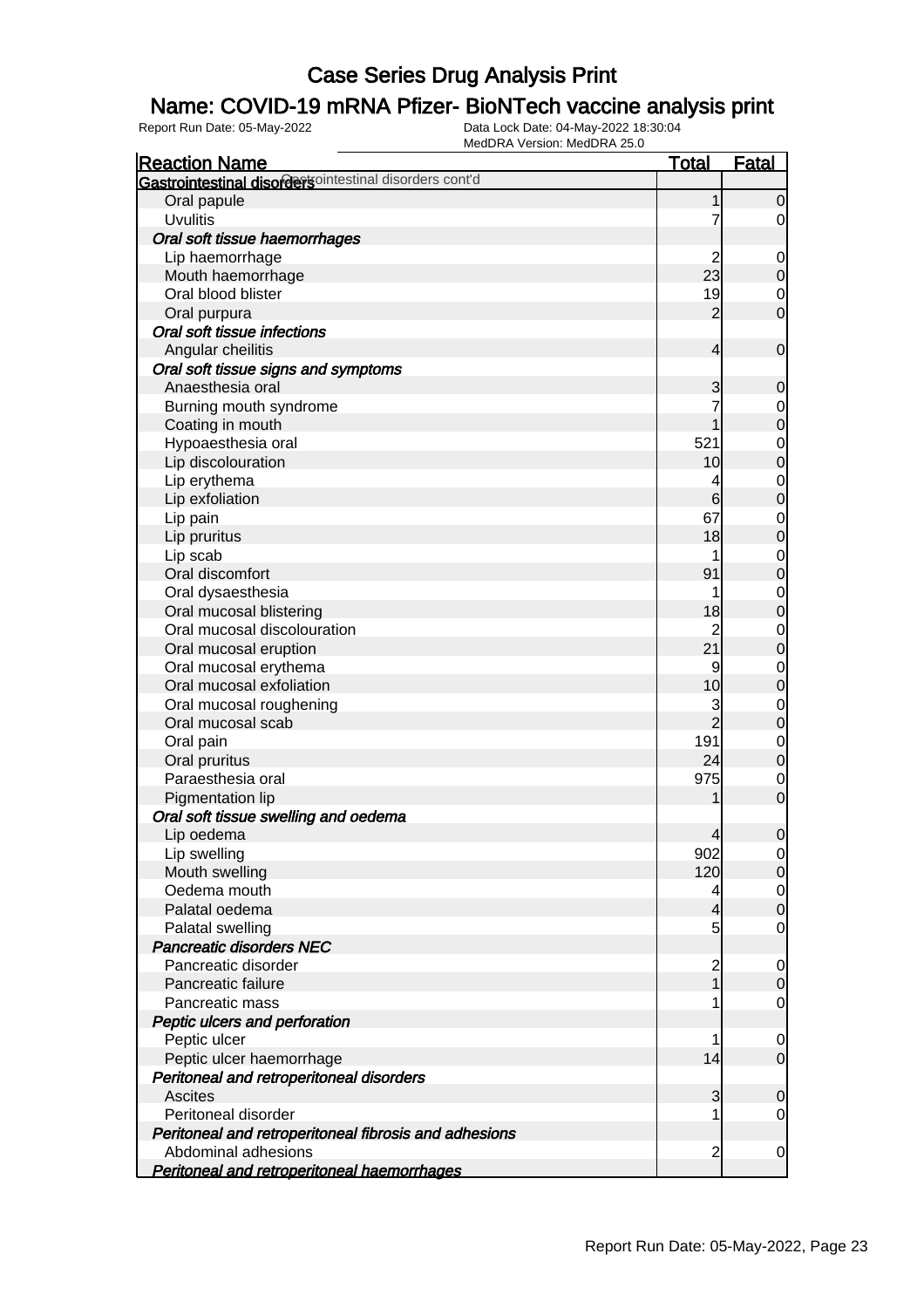### Name: COVID-19 mRNA Pfizer- BioNTech vaccine analysis print

| Gastrointestinal disordersointestinal disorders cont'd<br>Haemoperitoneum<br>1<br>0<br>Retroperitoneal haematoma<br>0<br>Retroperitoneal haemorrhage<br>2<br>1<br><b>Rectal inflammations NEC</b><br><b>Proctitis</b><br>4<br>0<br>Proctitis ulcerative<br>$\overline{0}$<br><b>Salivary gland disorders NEC</b><br>Salivary gland disorder<br>0<br>Salivary gland mucocoele<br>0<br>13<br>$\overline{0}$<br>Salivary gland pain<br>Salivary gland enlargements<br>12<br>Parotid gland enlargement<br>$\mathbf 0$<br>Salivary gland enlargement<br>5<br>0<br>$\overline{0}$<br>Submaxillary gland enlargement<br>Salivary gland infections and inflammations<br>Noninfective sialoadenitis<br>$\overline{2}$<br>$\mathbf 0$<br><b>Stomatitis and ulceration</b><br>60<br>Aphthous ulcer<br>0<br>23<br>Lip ulceration<br>$\mathbf 0$<br>Mouth ulceration<br>492<br>$\mathbf 0$<br>Oral mucosa erosion<br>$\mathbf 0$<br>Palatal ulcer<br>$\overline{0}$<br>69<br>$\mathbf 0$<br><b>Stomatitis</b><br><b>Tongue disorders</b><br><b>Glossitis</b><br>23<br>$\mathbf 0$<br>Hypertrophy of tongue papillae<br>$\overline{c}$<br>$\mathbf 0$<br>4<br>Plicated tongue<br>$\mathbf 0$<br>45<br>Tongue disorder<br>$\boldsymbol{0}$<br>8<br>Tongue geographic<br>$\mathbf{0}$<br>3<br>$\mathbf{0}$<br>Tongue haemorrhage<br>34<br>Tongue ulceration<br>$\mathbf 0$<br>$\mathbf 0$<br>Trichoglossia<br>4<br>Tongue signs and symptoms<br>Glossodynia<br>233<br>0<br>Scalloped tongue<br>5<br>0<br>Stiff tongue<br>$\overline{4}$<br>$\overline{0}$ |
|-------------------------------------------------------------------------------------------------------------------------------------------------------------------------------------------------------------------------------------------------------------------------------------------------------------------------------------------------------------------------------------------------------------------------------------------------------------------------------------------------------------------------------------------------------------------------------------------------------------------------------------------------------------------------------------------------------------------------------------------------------------------------------------------------------------------------------------------------------------------------------------------------------------------------------------------------------------------------------------------------------------------------------------------------------------------------------------------------------------------------------------------------------------------------------------------------------------------------------------------------------------------------------------------------------------------------------------------------------------------------------------------------------------------------------------------------------------------------------------------------------------------------------------------|
|                                                                                                                                                                                                                                                                                                                                                                                                                                                                                                                                                                                                                                                                                                                                                                                                                                                                                                                                                                                                                                                                                                                                                                                                                                                                                                                                                                                                                                                                                                                                           |
|                                                                                                                                                                                                                                                                                                                                                                                                                                                                                                                                                                                                                                                                                                                                                                                                                                                                                                                                                                                                                                                                                                                                                                                                                                                                                                                                                                                                                                                                                                                                           |
|                                                                                                                                                                                                                                                                                                                                                                                                                                                                                                                                                                                                                                                                                                                                                                                                                                                                                                                                                                                                                                                                                                                                                                                                                                                                                                                                                                                                                                                                                                                                           |
|                                                                                                                                                                                                                                                                                                                                                                                                                                                                                                                                                                                                                                                                                                                                                                                                                                                                                                                                                                                                                                                                                                                                                                                                                                                                                                                                                                                                                                                                                                                                           |
|                                                                                                                                                                                                                                                                                                                                                                                                                                                                                                                                                                                                                                                                                                                                                                                                                                                                                                                                                                                                                                                                                                                                                                                                                                                                                                                                                                                                                                                                                                                                           |
|                                                                                                                                                                                                                                                                                                                                                                                                                                                                                                                                                                                                                                                                                                                                                                                                                                                                                                                                                                                                                                                                                                                                                                                                                                                                                                                                                                                                                                                                                                                                           |
|                                                                                                                                                                                                                                                                                                                                                                                                                                                                                                                                                                                                                                                                                                                                                                                                                                                                                                                                                                                                                                                                                                                                                                                                                                                                                                                                                                                                                                                                                                                                           |
|                                                                                                                                                                                                                                                                                                                                                                                                                                                                                                                                                                                                                                                                                                                                                                                                                                                                                                                                                                                                                                                                                                                                                                                                                                                                                                                                                                                                                                                                                                                                           |
|                                                                                                                                                                                                                                                                                                                                                                                                                                                                                                                                                                                                                                                                                                                                                                                                                                                                                                                                                                                                                                                                                                                                                                                                                                                                                                                                                                                                                                                                                                                                           |
|                                                                                                                                                                                                                                                                                                                                                                                                                                                                                                                                                                                                                                                                                                                                                                                                                                                                                                                                                                                                                                                                                                                                                                                                                                                                                                                                                                                                                                                                                                                                           |
|                                                                                                                                                                                                                                                                                                                                                                                                                                                                                                                                                                                                                                                                                                                                                                                                                                                                                                                                                                                                                                                                                                                                                                                                                                                                                                                                                                                                                                                                                                                                           |
|                                                                                                                                                                                                                                                                                                                                                                                                                                                                                                                                                                                                                                                                                                                                                                                                                                                                                                                                                                                                                                                                                                                                                                                                                                                                                                                                                                                                                                                                                                                                           |
|                                                                                                                                                                                                                                                                                                                                                                                                                                                                                                                                                                                                                                                                                                                                                                                                                                                                                                                                                                                                                                                                                                                                                                                                                                                                                                                                                                                                                                                                                                                                           |
|                                                                                                                                                                                                                                                                                                                                                                                                                                                                                                                                                                                                                                                                                                                                                                                                                                                                                                                                                                                                                                                                                                                                                                                                                                                                                                                                                                                                                                                                                                                                           |
|                                                                                                                                                                                                                                                                                                                                                                                                                                                                                                                                                                                                                                                                                                                                                                                                                                                                                                                                                                                                                                                                                                                                                                                                                                                                                                                                                                                                                                                                                                                                           |
|                                                                                                                                                                                                                                                                                                                                                                                                                                                                                                                                                                                                                                                                                                                                                                                                                                                                                                                                                                                                                                                                                                                                                                                                                                                                                                                                                                                                                                                                                                                                           |
|                                                                                                                                                                                                                                                                                                                                                                                                                                                                                                                                                                                                                                                                                                                                                                                                                                                                                                                                                                                                                                                                                                                                                                                                                                                                                                                                                                                                                                                                                                                                           |
|                                                                                                                                                                                                                                                                                                                                                                                                                                                                                                                                                                                                                                                                                                                                                                                                                                                                                                                                                                                                                                                                                                                                                                                                                                                                                                                                                                                                                                                                                                                                           |
|                                                                                                                                                                                                                                                                                                                                                                                                                                                                                                                                                                                                                                                                                                                                                                                                                                                                                                                                                                                                                                                                                                                                                                                                                                                                                                                                                                                                                                                                                                                                           |
|                                                                                                                                                                                                                                                                                                                                                                                                                                                                                                                                                                                                                                                                                                                                                                                                                                                                                                                                                                                                                                                                                                                                                                                                                                                                                                                                                                                                                                                                                                                                           |
|                                                                                                                                                                                                                                                                                                                                                                                                                                                                                                                                                                                                                                                                                                                                                                                                                                                                                                                                                                                                                                                                                                                                                                                                                                                                                                                                                                                                                                                                                                                                           |
|                                                                                                                                                                                                                                                                                                                                                                                                                                                                                                                                                                                                                                                                                                                                                                                                                                                                                                                                                                                                                                                                                                                                                                                                                                                                                                                                                                                                                                                                                                                                           |
|                                                                                                                                                                                                                                                                                                                                                                                                                                                                                                                                                                                                                                                                                                                                                                                                                                                                                                                                                                                                                                                                                                                                                                                                                                                                                                                                                                                                                                                                                                                                           |
|                                                                                                                                                                                                                                                                                                                                                                                                                                                                                                                                                                                                                                                                                                                                                                                                                                                                                                                                                                                                                                                                                                                                                                                                                                                                                                                                                                                                                                                                                                                                           |
|                                                                                                                                                                                                                                                                                                                                                                                                                                                                                                                                                                                                                                                                                                                                                                                                                                                                                                                                                                                                                                                                                                                                                                                                                                                                                                                                                                                                                                                                                                                                           |
|                                                                                                                                                                                                                                                                                                                                                                                                                                                                                                                                                                                                                                                                                                                                                                                                                                                                                                                                                                                                                                                                                                                                                                                                                                                                                                                                                                                                                                                                                                                                           |
|                                                                                                                                                                                                                                                                                                                                                                                                                                                                                                                                                                                                                                                                                                                                                                                                                                                                                                                                                                                                                                                                                                                                                                                                                                                                                                                                                                                                                                                                                                                                           |
|                                                                                                                                                                                                                                                                                                                                                                                                                                                                                                                                                                                                                                                                                                                                                                                                                                                                                                                                                                                                                                                                                                                                                                                                                                                                                                                                                                                                                                                                                                                                           |
|                                                                                                                                                                                                                                                                                                                                                                                                                                                                                                                                                                                                                                                                                                                                                                                                                                                                                                                                                                                                                                                                                                                                                                                                                                                                                                                                                                                                                                                                                                                                           |
|                                                                                                                                                                                                                                                                                                                                                                                                                                                                                                                                                                                                                                                                                                                                                                                                                                                                                                                                                                                                                                                                                                                                                                                                                                                                                                                                                                                                                                                                                                                                           |
|                                                                                                                                                                                                                                                                                                                                                                                                                                                                                                                                                                                                                                                                                                                                                                                                                                                                                                                                                                                                                                                                                                                                                                                                                                                                                                                                                                                                                                                                                                                                           |
|                                                                                                                                                                                                                                                                                                                                                                                                                                                                                                                                                                                                                                                                                                                                                                                                                                                                                                                                                                                                                                                                                                                                                                                                                                                                                                                                                                                                                                                                                                                                           |
|                                                                                                                                                                                                                                                                                                                                                                                                                                                                                                                                                                                                                                                                                                                                                                                                                                                                                                                                                                                                                                                                                                                                                                                                                                                                                                                                                                                                                                                                                                                                           |
|                                                                                                                                                                                                                                                                                                                                                                                                                                                                                                                                                                                                                                                                                                                                                                                                                                                                                                                                                                                                                                                                                                                                                                                                                                                                                                                                                                                                                                                                                                                                           |
|                                                                                                                                                                                                                                                                                                                                                                                                                                                                                                                                                                                                                                                                                                                                                                                                                                                                                                                                                                                                                                                                                                                                                                                                                                                                                                                                                                                                                                                                                                                                           |
|                                                                                                                                                                                                                                                                                                                                                                                                                                                                                                                                                                                                                                                                                                                                                                                                                                                                                                                                                                                                                                                                                                                                                                                                                                                                                                                                                                                                                                                                                                                                           |
|                                                                                                                                                                                                                                                                                                                                                                                                                                                                                                                                                                                                                                                                                                                                                                                                                                                                                                                                                                                                                                                                                                                                                                                                                                                                                                                                                                                                                                                                                                                                           |
|                                                                                                                                                                                                                                                                                                                                                                                                                                                                                                                                                                                                                                                                                                                                                                                                                                                                                                                                                                                                                                                                                                                                                                                                                                                                                                                                                                                                                                                                                                                                           |
| 559<br>Swollen tongue<br>$\overline{0}$                                                                                                                                                                                                                                                                                                                                                                                                                                                                                                                                                                                                                                                                                                                                                                                                                                                                                                                                                                                                                                                                                                                                                                                                                                                                                                                                                                                                                                                                                                   |
| Tongue blistering<br>19<br>$\mathbf 0$                                                                                                                                                                                                                                                                                                                                                                                                                                                                                                                                                                                                                                                                                                                                                                                                                                                                                                                                                                                                                                                                                                                                                                                                                                                                                                                                                                                                                                                                                                    |
| Tongue coated<br>20<br>$\overline{0}$                                                                                                                                                                                                                                                                                                                                                                                                                                                                                                                                                                                                                                                                                                                                                                                                                                                                                                                                                                                                                                                                                                                                                                                                                                                                                                                                                                                                                                                                                                     |
| 40<br>Tongue discolouration<br>$\boldsymbol{0}$                                                                                                                                                                                                                                                                                                                                                                                                                                                                                                                                                                                                                                                                                                                                                                                                                                                                                                                                                                                                                                                                                                                                                                                                                                                                                                                                                                                                                                                                                           |
| 46<br>Tongue discomfort<br>$\mathbf 0$                                                                                                                                                                                                                                                                                                                                                                                                                                                                                                                                                                                                                                                                                                                                                                                                                                                                                                                                                                                                                                                                                                                                                                                                                                                                                                                                                                                                                                                                                                    |
| Tongue dry<br>16<br>$\boldsymbol{0}$                                                                                                                                                                                                                                                                                                                                                                                                                                                                                                                                                                                                                                                                                                                                                                                                                                                                                                                                                                                                                                                                                                                                                                                                                                                                                                                                                                                                                                                                                                      |
| Tongue eruption<br>11<br>$\mathbf 0$                                                                                                                                                                                                                                                                                                                                                                                                                                                                                                                                                                                                                                                                                                                                                                                                                                                                                                                                                                                                                                                                                                                                                                                                                                                                                                                                                                                                                                                                                                      |
| Tongue erythema<br>13<br>$\boldsymbol{0}$                                                                                                                                                                                                                                                                                                                                                                                                                                                                                                                                                                                                                                                                                                                                                                                                                                                                                                                                                                                                                                                                                                                                                                                                                                                                                                                                                                                                                                                                                                 |
| Tongue exfoliation<br>$\mathbf 0$                                                                                                                                                                                                                                                                                                                                                                                                                                                                                                                                                                                                                                                                                                                                                                                                                                                                                                                                                                                                                                                                                                                                                                                                                                                                                                                                                                                                                                                                                                         |
| $\frac{2}{8}$<br>Tongue movement disturbance<br>$\mathbf 0$                                                                                                                                                                                                                                                                                                                                                                                                                                                                                                                                                                                                                                                                                                                                                                                                                                                                                                                                                                                                                                                                                                                                                                                                                                                                                                                                                                                                                                                                               |
| Tongue oedema<br>24<br>$\overline{0}$                                                                                                                                                                                                                                                                                                                                                                                                                                                                                                                                                                                                                                                                                                                                                                                                                                                                                                                                                                                                                                                                                                                                                                                                                                                                                                                                                                                                                                                                                                     |
| $\overline{c}$<br>Tongue pruritus<br>$\mathbf 0$                                                                                                                                                                                                                                                                                                                                                                                                                                                                                                                                                                                                                                                                                                                                                                                                                                                                                                                                                                                                                                                                                                                                                                                                                                                                                                                                                                                                                                                                                          |
| 5<br>Tongue rough<br>$\overline{0}$                                                                                                                                                                                                                                                                                                                                                                                                                                                                                                                                                                                                                                                                                                                                                                                                                                                                                                                                                                                                                                                                                                                                                                                                                                                                                                                                                                                                                                                                                                       |
| 12<br>Tongue spasm<br>$\mathbf 0$                                                                                                                                                                                                                                                                                                                                                                                                                                                                                                                                                                                                                                                                                                                                                                                                                                                                                                                                                                                                                                                                                                                                                                                                                                                                                                                                                                                                                                                                                                         |
|                                                                                                                                                                                                                                                                                                                                                                                                                                                                                                                                                                                                                                                                                                                                                                                                                                                                                                                                                                                                                                                                                                                                                                                                                                                                                                                                                                                                                                                                                                                                           |
| <b>Tooth missing</b><br><b>Tooth loss</b><br>6                                                                                                                                                                                                                                                                                                                                                                                                                                                                                                                                                                                                                                                                                                                                                                                                                                                                                                                                                                                                                                                                                                                                                                                                                                                                                                                                                                                                                                                                                            |
| $\mathbf 0$<br>42582<br><u> 19</u><br>Gastrointestinal disorders SOC TOTAL                                                                                                                                                                                                                                                                                                                                                                                                                                                                                                                                                                                                                                                                                                                                                                                                                                                                                                                                                                                                                                                                                                                                                                                                                                                                                                                                                                                                                                                                |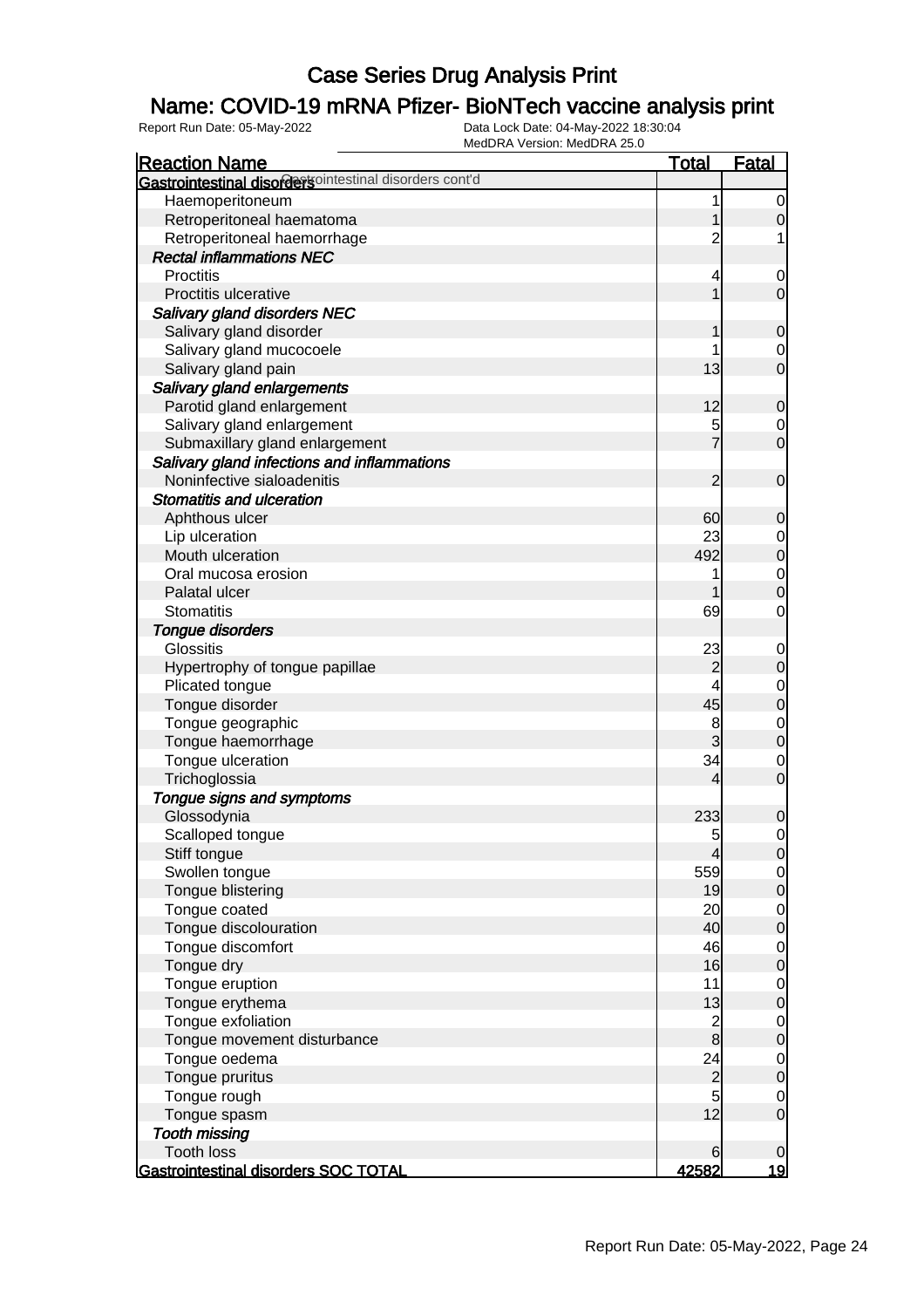### Name: COVID-19 mRNA Pfizer- BioNTech vaccine analysis print

| <b>Reaction Name</b>                          | <u>Total</u>    | <u>Fatal</u>   |
|-----------------------------------------------|-----------------|----------------|
| General disorders                             |                 |                |
| <b>Administration site reactions NEC</b>      |                 |                |
| Administration site bruise                    | 9               | 0              |
| Administration site erythema                  | 4               | 0              |
| Administration site extravasation             |                 | 0              |
| Administration site haematoma                 |                 | $\mathbf 0$    |
| Administration site inflammation              |                 | 0              |
| Administration site irritation                |                 | $\mathbf 0$    |
| Administration site joint discomfort          |                 | 0              |
| Administration site joint movement impairment |                 | $\mathbf 0$    |
| Administration site joint pain                |                 | 0              |
| Administration site nerve damage              |                 | $\mathbf 0$    |
| Administration site pain                      | 21              | 0              |
| Administration site rash                      | 5               | $\mathbf 0$    |
| Administration site reaction                  |                 | 0              |
| Administration site swelling                  | 5               | $\mathbf 0$    |
| Administration site urticaria                 | $\overline{c}$  | 0              |
| Administration site warmth                    | $\overline{2}$  | $\mathbf 0$    |
| Puncture site bruise                          | 43              | 0              |
| Puncture site pain                            | 9               | $\mathbf 0$    |
| Puncture site reaction                        |                 | 0              |
| Puncture site swelling                        |                 | $\mathbf 0$    |
| Vessel puncture site bruise                   | $\overline{2}$  | $\overline{0}$ |
| Vessel puncture site erythema                 |                 | $\mathbf 0$    |
| Vessel puncture site pain                     |                 | 0              |
| Adverse effect absent                         |                 |                |
| No adverse event                              | 9               | $\mathbf 0$    |
| Application and instillation site reactions   |                 |                |
| Application site acne                         |                 | 0              |
| Application site bruise                       | 12              | $\mathbf 0$    |
| Application site burn                         |                 | 0              |
| Application site dryness                      | 2               | $\mathbf 0$    |
| Application site erythema                     | 18              | 0              |
| Application site haemorrhage                  | 1               | $\mathbf 0$    |
| Application site hypoaesthesia                |                 | 0              |
| Application site irritation                   | 1               | 0              |
| Application site joint erythema               |                 | $\Omega$       |
| Application site joint pain                   |                 | $\overline{0}$ |
| Application site mass                         |                 | $\mathbf 0$    |
| Application site odour                        | $\overline{c}$  | $\mathbf 0$    |
| Application site pain                         | 12 <sup>2</sup> | $\mathbf 0$    |
| Application site pruritus                     | 4               | $\mathbf 0$    |
| Application site rash                         | $\overline{2}$  | $\mathbf 0$    |
| Application site reaction                     | 1               | $\mathbf 0$    |
| Application site swelling                     | 2               | $\mathbf 0$    |
| Application site vesicles                     | 7               | $\mathbf 0$    |
| Application site warmth                       |                 | $\overline{0}$ |
| Instillation site warmth                      | 9               | $\mathbf 0$    |
| <b>Asthenic conditions</b>                    |                 |                |
| Asthenia                                      | 2427            | $\mathbf 0$    |
| Chronic fatigue syndrome                      | 87              | $\mathbf 0$    |
| Decreased activity                            | 10              | $\overline{0}$ |
| Fatigue                                       | 26235           | $\mathbf 1$    |
| <b>Malaise</b>                                | 5940            | $\mathbf{1}$   |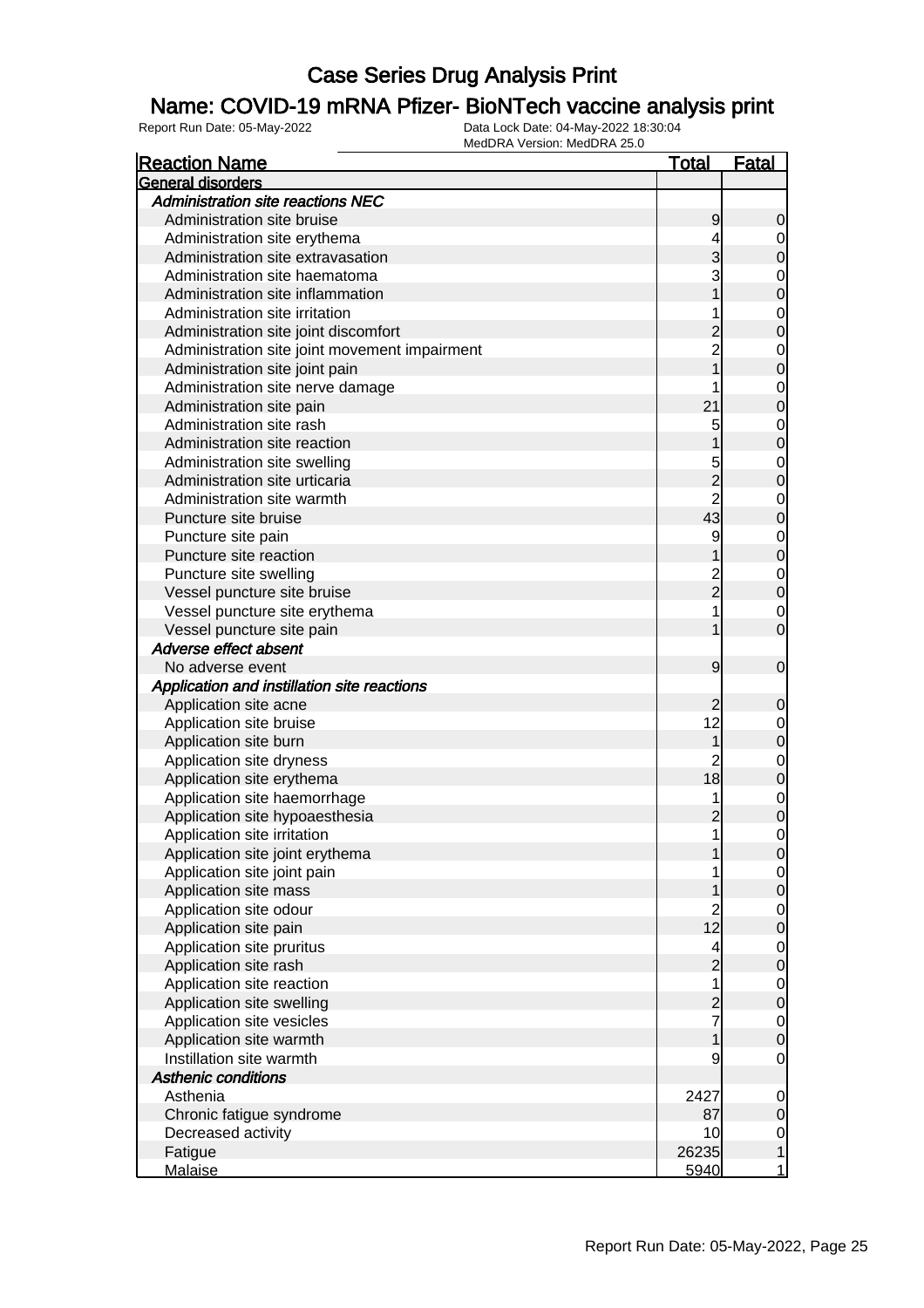### Name: COVID-19 mRNA Pfizer- BioNTech vaccine analysis print

| <b>Reaction Name</b>                                | <b>Total</b>   | <b>Fatal</b>     |
|-----------------------------------------------------|----------------|------------------|
| General disorders cont'd<br>General disorders       |                |                  |
| Sluggishness                                        | 19             | $\Omega$         |
| <b>Body temperature altered</b>                     |                |                  |
| Hyperthermia                                        | 7              | 0                |
| Hyperthermia malignant                              | 1              | $\mathbf 0$      |
| Hypothermia                                         | 27             | 0                |
| Temperature regulation disorder                     | 15             | 0                |
| Breast complications associated with device         |                |                  |
| Breast implant palpable                             | 1              | $\mathbf 0$      |
| Capsular contracture associated with breast implant | $\overline{2}$ | $\mathbf 0$      |
| Cardiac complications associated with device        |                |                  |
| Prosthetic cardiac valve thrombosis                 | 2              | $\mathbf 0$      |
| Complications associated with device NEC            |                |                  |
| Capsular contracture associated with implant        |                | 0                |
| Complication of device removal                      | 3              | $\mathbf 0$      |
| Injury associated with device                       | 5              | 0                |
| Medical device pain                                 |                | $\mathbf 0$      |
| Medical device site swelling                        |                | 0                |
| Phantom shocks                                      | $\overline{2}$ | 0                |
| Death and sudden death                              |                |                  |
| Brain death                                         | 3              | H                |
| Cardiac death                                       | 3              |                  |
| Clinical death                                      |                |                  |
| Death                                               | 195            | 19               |
| Sudden cardiac death                                |                |                  |
| Sudden death                                        | 28             | 28               |
| Febrile disorders                                   |                |                  |
| Hyperpyrexia                                        | 10             | 0                |
| Pyrexia                                             | 16979          | 0                |
| <b>Feelings and sensations NEC</b>                  |                |                  |
| Chills                                              | 10552          | $\mathbf 0$      |
| Feeling abnormal                                    | 1853           | 0                |
| Feeling cold                                        | 1381           | $\mathbf 0$      |
| Feeling drunk                                       | 83             | $\boldsymbol{0}$ |
| Feeling hot                                         | 1312           | $\mathbf 0$      |
| Feeling jittery                                     | 34             | $\mathbf{0}$     |
| Feeling of body temperature change                  | 370            | $\overline{0}$   |
| Feeling of relaxation                               | 3              | $\mathbf 0$      |
| Hangover                                            | 85             | $\overline{0}$   |
| Hunger                                              | 51             | $\mathbf 0$      |
| Sensation of blood flow                             | 5              | $\mathbf 0$      |
| Sensation of foreign body                           | 64             | $\mathbf 0$      |
| Sense of oppression                                 |                | $\mathbf 0$      |
| Temperature intolerance                             | 55             | $\mathbf 0$      |
| <b>Thirst</b>                                       | 383            | $\mathbf 0$      |
| Thirst decreased                                    |                | $\mathbf 0$      |
| <b>Fibrosis NEC</b>                                 |                |                  |
| <b>Fibrosis</b>                                     | 1              | $\mathbf 0$      |
| Gait disturbances                                   |                |                  |
| Gait deviation                                      |                | 0                |
| Gait disturbance                                    | 294            | $\mathbf 0$      |
| Gait inability                                      | 117            | $\mathbf 0$      |
| Loss of control of legs                             | 29             | $\mathbf 0$      |
| <b>General signs and symptoms NEC</b>               |                |                  |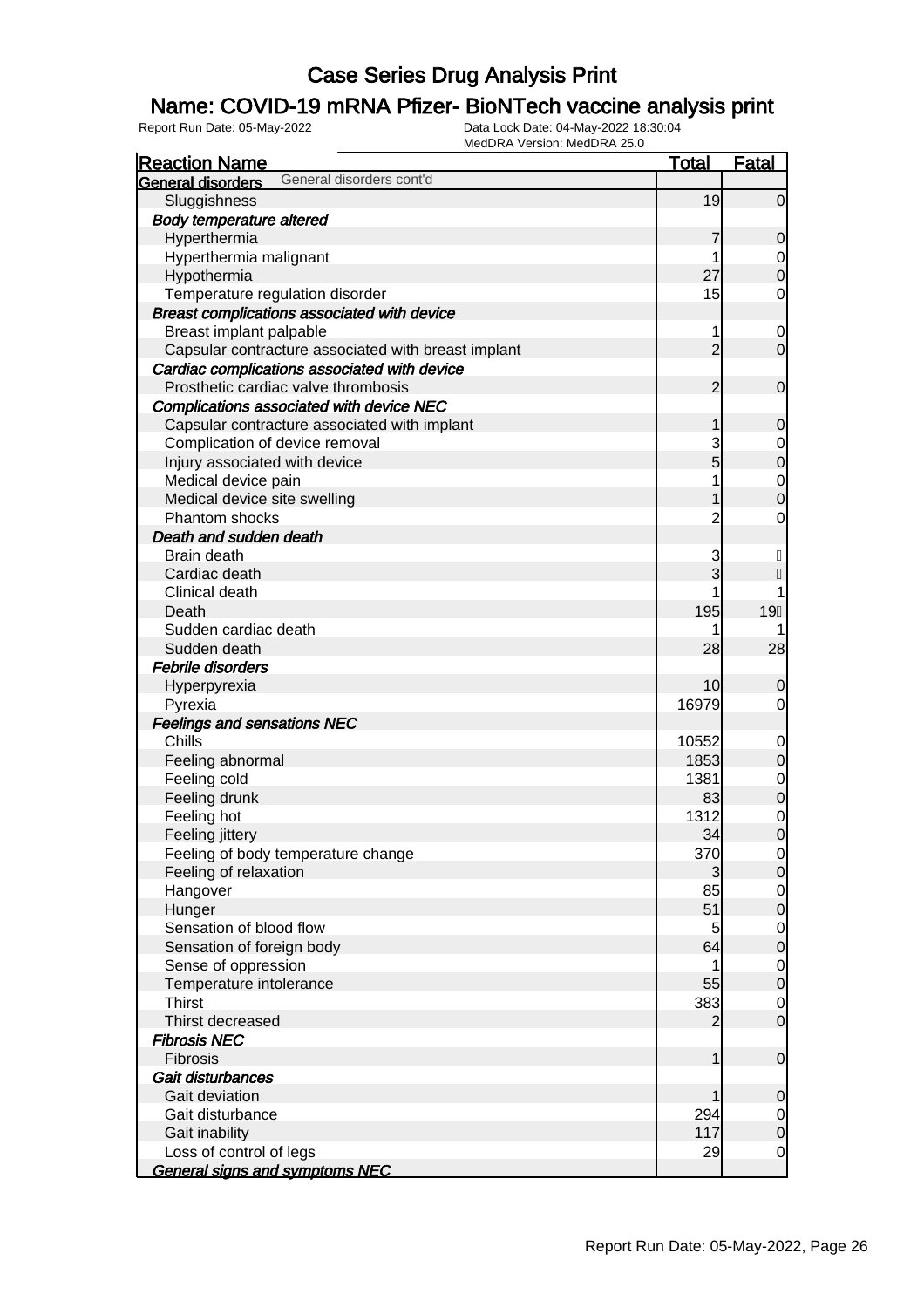### Name: COVID-19 mRNA Pfizer- BioNTech vaccine analysis print

| <b>Reaction Name</b>                          | <b>Total</b>            | <b>Fatal</b>     |
|-----------------------------------------------|-------------------------|------------------|
| General disorders cont'd<br>General disorders |                         |                  |
| Adhesion                                      | $\overline{c}$          | 0                |
| Chronic disease                               |                         | $\mathbf 0$      |
| Concomitant disease progression               |                         | 1                |
| Condition aggravated                          | 360                     | $\mathbf 0$      |
| Crepitations                                  |                         | $\mathbf 0$      |
| Crying                                        | 169                     | $\mathbf 0$      |
| Deformity                                     | $\mathbf 2$             | $\mathbf 0$      |
| Developmental delay                           |                         | $\mathbf 0$      |
| Discharge                                     | 12                      | $\mathbf 0$      |
| Disease progression                           | $\overline{2}$          | $\mathbf 0$      |
| Disease recurrence                            | 32                      | $\mathbf 0$      |
| Effusion                                      | $\overline{3}$          | $\mathbf 0$      |
| Energy increased                              | 27                      | $\mathbf 0$      |
| Exercise tolerance decreased                  | 44                      | $\mathbf 0$      |
| Exercise tolerance increased                  | $\overline{c}$          | $\mathbf 0$      |
| Fat tissue increased                          |                         | $\mathbf 0$      |
| Foaming at mouth                              | 3                       | $\mathbf 0$      |
| General physical health deterioration         | 17                      | $\overline{c}$   |
| General symptom                               | 3                       | $\mathbf 0$      |
| Glassy eyes                                   | 8                       | $\mathbf 0$      |
| High-pitched crying                           | 3                       | $\mathbf 0$      |
| <b>Illness</b>                                | 2282                    | $\mathbf 0$      |
| Induration                                    | 18                      | $\mathbf 0$      |
| Influenza like illness                        | 2699                    | $\mathbf 0$      |
| Irritability postvaccinal                     | 2                       | $\mathbf 0$      |
| Local reaction                                | 93                      | $\mathbf 0$      |
| Moaning                                       | 4                       | $\mathbf 0$      |
| Multiple organ dysfunction syndrome           | 13                      | 5                |
| Nonspecific reaction                          | $\overline{c}$          | $\mathbf 0$      |
| Organ failure                                 | 4                       | $\overline{c}$   |
| Perforation                                   | 2                       | $\mathbf 0$      |
| Peripheral swelling                           | 4459                    | $\mathbf 0$      |
| Physical deconditioning                       | $\overline{\mathbf{c}}$ | $\mathbf 0$      |
| Pre-existing condition improved               | 9                       | $\mathbf 0$      |
| Prolapse                                      | 1                       | $\mathbf{0}$     |
| Screaming                                     | 24                      | $\mathbf 0$      |
| Secretion discharge                           | 26                      | $\mathbf 0$      |
| <b>Stenosis</b>                               | 1                       | $\mathbf 0$      |
| Swelling                                      | 3598                    | $\mathbf 0$      |
| Swelling face                                 | 987                     | $\mathbf 0$      |
| Symptom recurrence                            |                         | $\mathbf 0$      |
| <b>Terminal state</b>                         |                         | $\mathbf 0$      |
| <b>Tissue irritation</b>                      |                         | $\overline{0}$   |
| Tissue rupture                                |                         | $\mathbf 0$      |
| <b>Healing abnormal NEC</b>                   |                         |                  |
| Impaired healing                              | 7                       | $\mathbf 0$      |
| Implant and catheter site reactions           |                         |                  |
| Implant site discolouration                   | $\overline{c}$          | $\mathbf 0$      |
| Implant site pain                             | 3                       | 0                |
| Implant site rash                             |                         | $\mathbf 0$      |
| Implant site reaction                         |                         | $\overline{0}$   |
| Implant site swelling                         | $\overline{2}$          | $\boldsymbol{0}$ |
| Implant site urticaria                        | 1                       | $\overline{0}$   |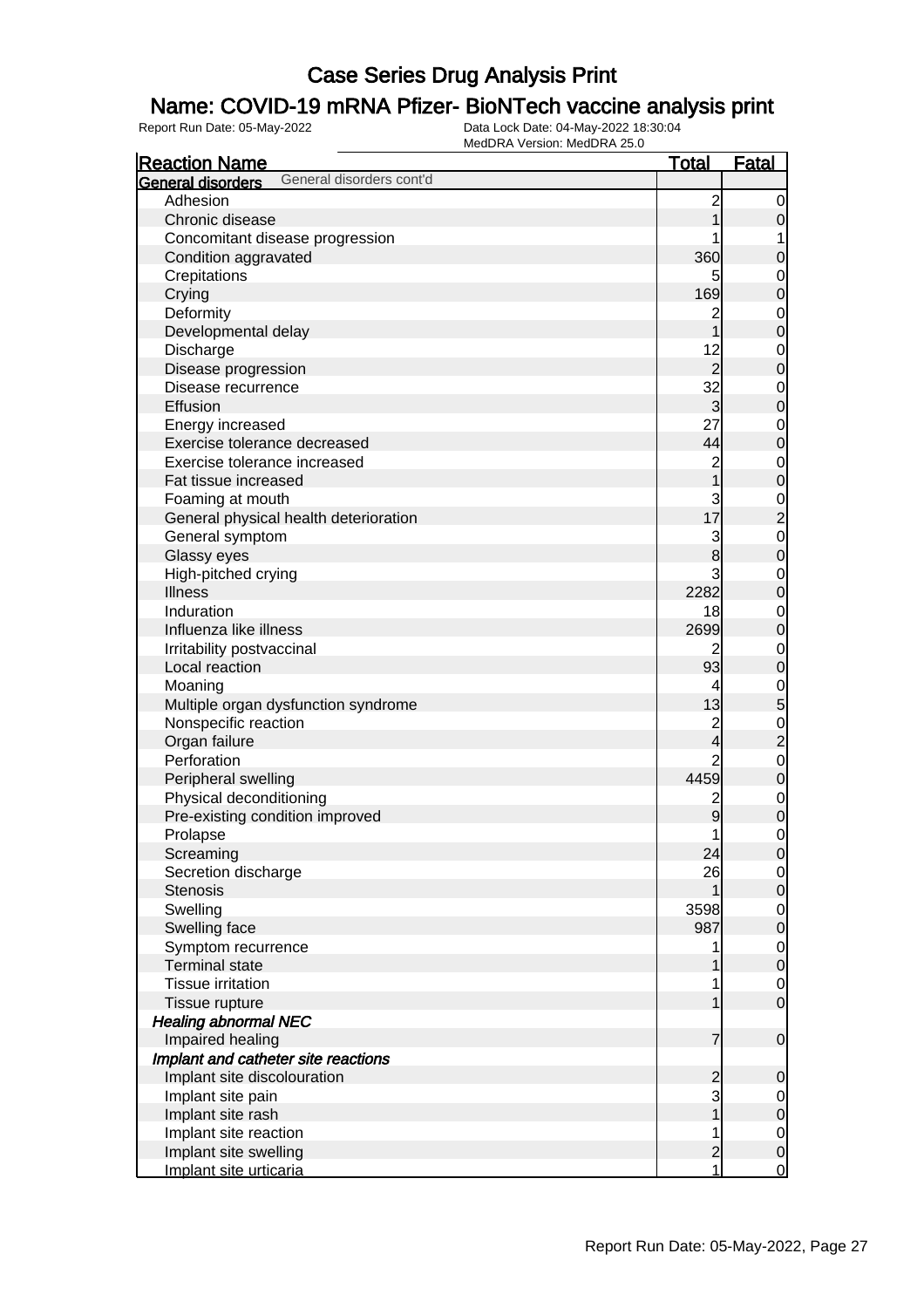### Name: COVID-19 mRNA Pfizer- BioNTech vaccine analysis print

| <b>Reaction Name</b>                          | <u>Total</u>                           | <b>Fatal</b>                         |
|-----------------------------------------------|----------------------------------------|--------------------------------------|
| General disorders cont'd<br>General disorders |                                        |                                      |
| Implant site warmth                           | 3                                      | $\overline{0}$                       |
| <b>Inflammations</b>                          |                                        |                                      |
| Chronic inflammatory response syndrome        |                                        | $\mathbf 0$                          |
| Foreign body reaction                         |                                        | $\boldsymbol{0}$                     |
| Granuloma                                     |                                        | $\mathbf 0$                          |
| Inflammation                                  | 661                                    |                                      |
| Papillitis                                    |                                        | $\begin{matrix} 0 \\ 0 \end{matrix}$ |
| Scar inflammation                             |                                        |                                      |
| <b>Serositis</b>                              |                                        | $\begin{matrix}0\\0\end{matrix}$     |
| Soft tissue inflammation                      |                                        | $\mathbf{0}$                         |
| Systemic inflammatory response syndrome       | 6                                      | $\overline{0}$                       |
| Infusion site reactions                       |                                        |                                      |
| Infusion site coldness                        |                                        | $\mathbf 0$                          |
| Infusion site discolouration                  |                                        | $\overline{0}$                       |
| Infusion site joint effusion                  |                                        | $\overline{0}$                       |
| Infusion site joint pain                      |                                        |                                      |
| Infusion site mass                            |                                        | $\begin{matrix} 0 \\ 0 \end{matrix}$ |
| Infusion site nerve damage                    |                                        |                                      |
| Infusion site pain                            | 5                                      | $\begin{matrix}0\\0\end{matrix}$     |
| Infusion site pruritus                        | 3                                      |                                      |
| Infusion site swelling                        | $\overline{2}$                         | $\begin{matrix}0\\0\end{matrix}$     |
| Infusion site urticaria                       |                                        | $\mathbf{0}$                         |
| Infusion site warmth                          | $\overline{2}$                         | $\overline{0}$                       |
| Injection site reactions                      |                                        |                                      |
| Injected limb mobility decreased              | 38                                     | $\mathbf 0$                          |
| Injection site bruising                       | 73                                     | $\overline{0}$                       |
| Injection site coldness                       | 1                                      | $\mathbf 0$                          |
| Injection site cyst                           | 3                                      |                                      |
| Injection site discolouration                 | $\overline{5}$                         | $\begin{matrix} 0 \\ 0 \end{matrix}$ |
| Injection site discomfort                     | 10                                     |                                      |
| Injection site eczema                         |                                        | $\begin{matrix} 0 \\ 0 \end{matrix}$ |
| Injection site erythema                       | 443                                    |                                      |
| Injection site extravasation                  |                                        | $\begin{matrix}0\\0\end{matrix}$     |
| Injection site haematoma                      | 2                                      |                                      |
| Injection site haemorrhage                    | 10                                     | $\begin{matrix} 0 \\ 0 \end{matrix}$ |
| Injection site hypersensitivity               |                                        | $\overline{0}$                       |
| Injection site hypoaesthesia                  | $\begin{array}{c} 3 \\ 17 \end{array}$ | $\overline{O}$                       |
| Injection site indentation                    | 10                                     | $\overline{0}$                       |
| Injection site induration                     | $\overline{4}$                         | $\mathbf 0$                          |
| Injection site inflammation                   | 50                                     | $\overline{0}$                       |
| Injection site injury                         |                                        | $\mathbf 0$                          |
| Injection site irritation                     | $\begin{array}{c} 2 \\ 2 \end{array}$  | $\overline{0}$                       |
| Injection site joint discomfort               |                                        | $\mathbf 0$                          |
| Injection site joint erythema                 | 4                                      | $\overline{0}$                       |
| Injection site joint movement impairment      |                                        | $\pmb{0}$                            |
| Injection site joint pain                     | 15                                     | $\overline{0}$                       |
| Injection site lymphadenopathy                | 1                                      | $\pmb{0}$                            |
| Injection site macule                         |                                        | $\overline{0}$                       |
| Injection site mass                           | 643                                    | $\pmb{0}$                            |
| Injection site movement impairment            |                                        | $\overline{0}$                       |
| Injection site muscle weakness                |                                        | $\mathbf 0$                          |
| Injection site necrosis                       | 4                                      | $\overline{0}$                       |
| Injection site nerve damage                   | 1                                      | $\overline{0}$                       |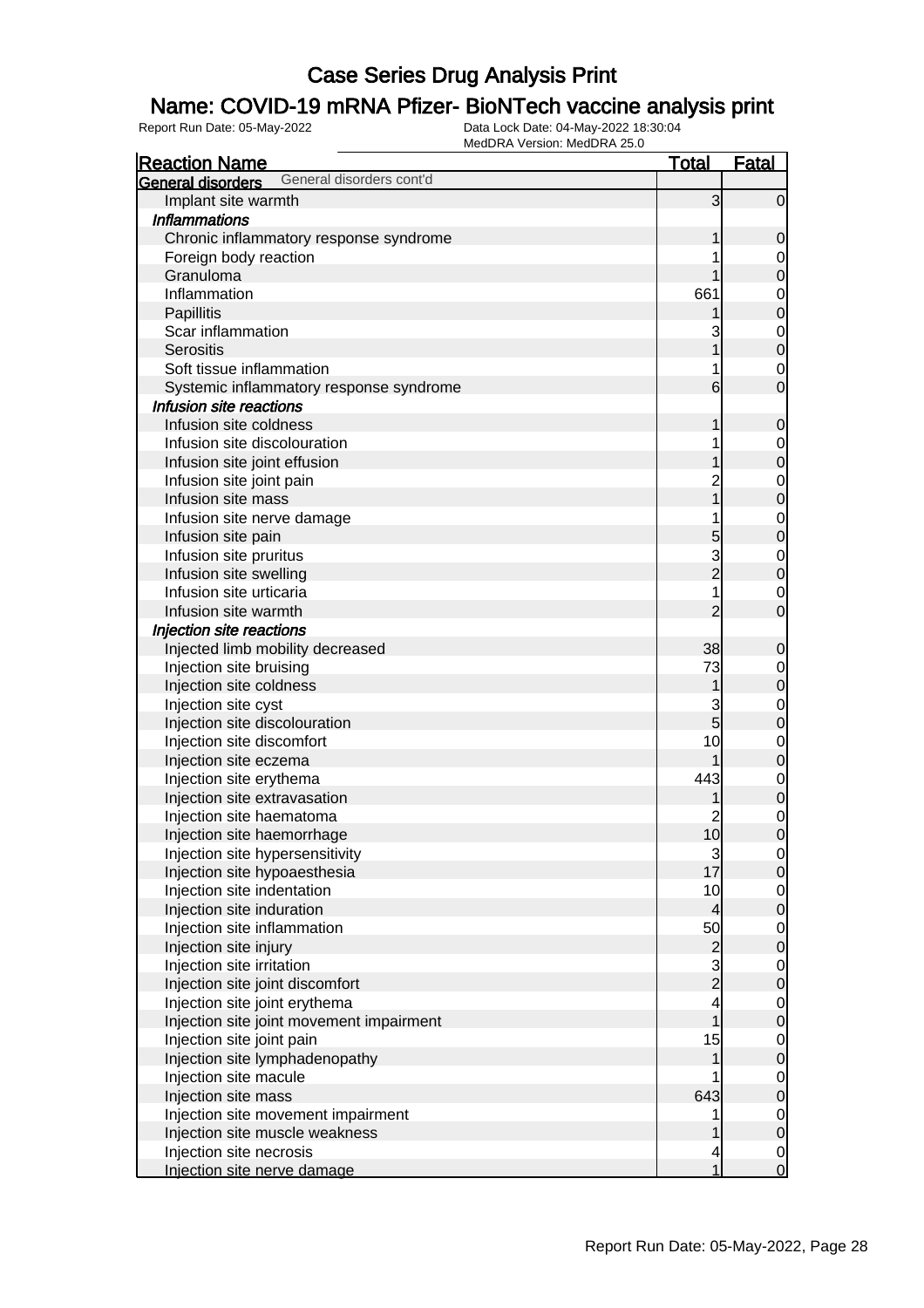### Name: COVID-19 mRNA Pfizer- BioNTech vaccine analysis print

| <b>Reaction Name</b>                          | <u>Total</u>  | <b>Fatal</b>     |
|-----------------------------------------------|---------------|------------------|
| General disorders cont'd<br>General disorders |               |                  |
| Injection site nodule                         | 1             | $\mathbf 0$      |
| Injection site oedema                         | 19            | $\mathbf 0$      |
| Injection site pain                           | 3219          | $\mathbf 0$      |
| Injection site pallor                         |               | $\mathbf 0$      |
| Injection site paraesthesia                   | 15            | $\mathbf 0$      |
| Injection site pruritus                       | 248           | $\overline{0}$   |
| Injection site rash                           | 205           | $\mathbf 0$      |
| Injection site reaction                       | 58            | $\mathbf 0$      |
| Injection site scab                           | 4             | $\mathbf 0$      |
| Injection site scar                           | 4             | $\overline{0}$   |
| Injection site swelling                       | 352           | $\mathbf 0$      |
| Injection site urticaria                      | 36            | $\mathbf 0$      |
| Injection site vesicles                       | 10            | $\mathbf 0$      |
| Injection site warmth                         | 210           | $\overline{0}$   |
| <b>Interactions</b>                           |               |                  |
| Alcohol interaction                           | 5             | $\mathbf 0$      |
| Drug interaction                              | 32            | $\mathbf 0$      |
| Inhibitory drug interaction                   | 3             | $\overline{0}$   |
| <b>Mass conditions NEC</b>                    |               |                  |
| Cyst                                          | 59            | $\mathbf 0$      |
| Mass                                          | 90            | $\mathbf 0$      |
| Nodule                                        | 45            | $\overline{0}$   |
| Mucosal findings abnormal                     |               |                  |
| Mucosa vesicle                                | 1             | $\mathbf 0$      |
| Mucosal dryness                               | 1             | $\mathbf 0$      |
| Mucosal haemorrhage                           | 10            | $\mathbf 0$      |
| Mucosal inflammation                          | 3             | $\mathbf{0}$     |
| Mucosal ulceration                            |               | $\overline{0}$   |
| Oedema mucosal                                |               | $\mathbf 0$      |
| Polyp                                         | $\frac{2}{5}$ | $\overline{0}$   |
| <b>Necrosis NEC</b>                           |               |                  |
| Fat necrosis                                  | 4             | $\mathbf 0$      |
| <b>Necrosis</b>                               | 5             | $\mathbf 0$      |
| Oedema NEC                                    |               |                  |
| Face oedema                                   | 36            | 0                |
| Generalised oedema                            | 6             | $\overline{0}$   |
| Localised oedema                              | 21            | $\overline{0}$   |
| Oedema                                        | 95            | $\mathbf 0$      |
| Oedema peripheral                             | 104           | $\mathbf 0$      |
| Pain and discomfort NEC                       |               |                  |
| Axillary pain                                 | 4073          | $\mathbf 0$      |
| Breakthrough pain                             |               | $\boldsymbol{0}$ |
| Chest discomfort                              | 2089          | $\mathbf 0$      |
| Chest pain                                    | 6864          | $\mathbf 0$      |
| Discomfort                                    | 587           | $\mathbf 0$      |
| <b>Facial discomfort</b>                      | 21            | $\mathbf 0$      |
| Facial pain                                   | 239           | $\mathbf 0$      |
| First bite syndrome                           |               | $\mathbf 0$      |
| Inflammatory pain                             | 21            | $\mathbf 0$      |
| Non-cardiac chest pain                        | 36            | $\boldsymbol{0}$ |
| Pain                                          | 10159         | $\mathbf 0$      |
| Suprapubic pain                               |               | $\mathbf 0$      |
| <b>Tenderness</b>                             | 744           | <u>o</u>         |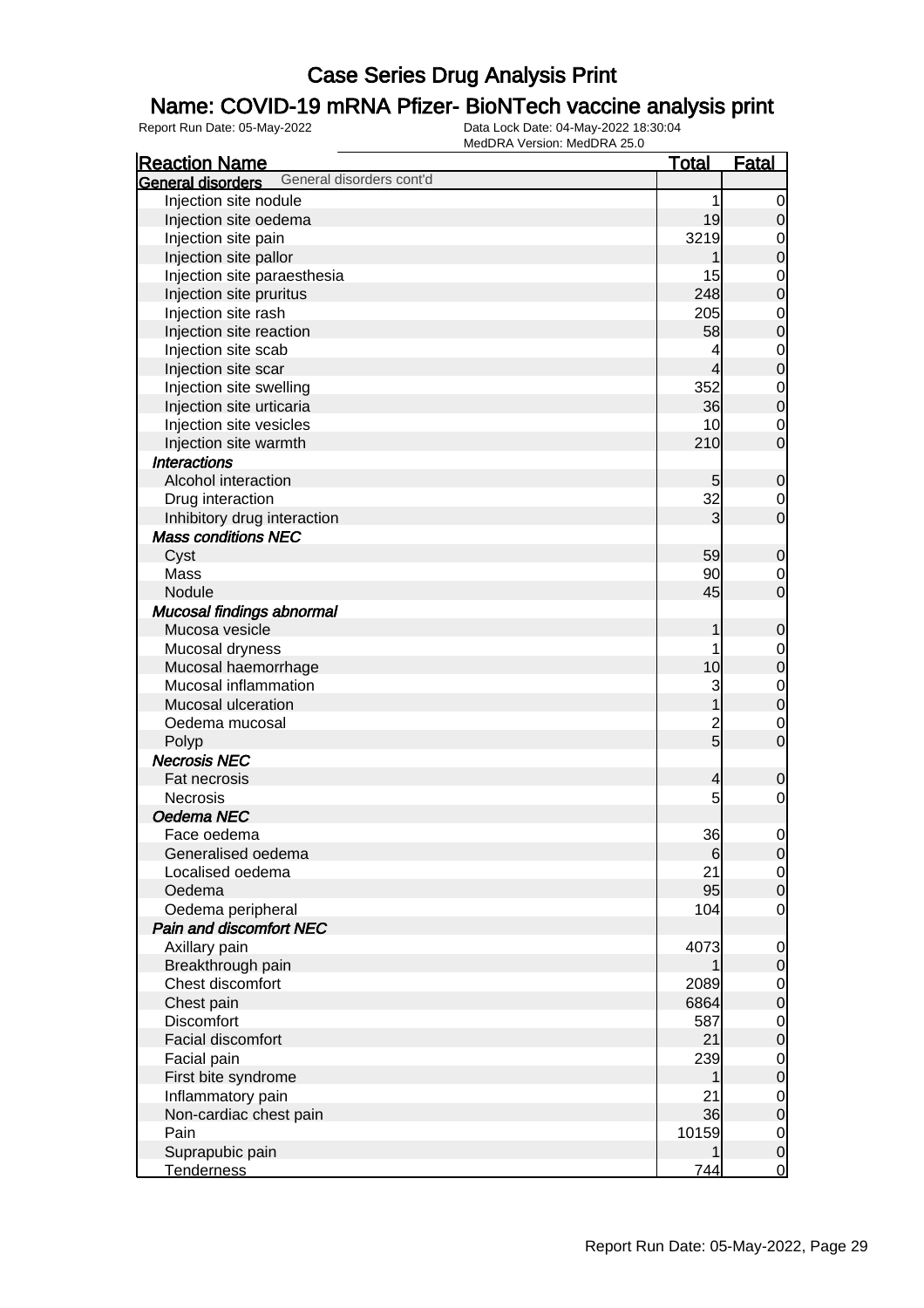### Name: COVID-19 mRNA Pfizer- BioNTech vaccine analysis print

| <b>Reaction Name</b>                                 | <b>Total</b>    | <b>Fatal</b>                     |
|------------------------------------------------------|-----------------|----------------------------------|
| General disorders cont'd<br><b>General disorders</b> |                 |                                  |
| Visceral pain                                        | $\overline{2}$  | $\overline{0}$                   |
| Therapeutic and nontherapeutic responses             |                 |                                  |
| Adverse drug reaction                                | 22              | 0                                |
| Adverse food reaction                                | 3               | $\mathbf 0$                      |
| Adverse reaction                                     | $\overline{2}$  | $\overline{0}$                   |
| Drug ineffective                                     | 553             |                                  |
| Drug intolerance                                     | 4               | $\begin{matrix}0\\0\end{matrix}$ |
| Drug resistance                                      | 1               |                                  |
| Immediate post-injection reaction                    | 5               | $\begin{matrix}0\\0\end{matrix}$ |
| Inadequate analgesia                                 | 9               |                                  |
| No reaction on previous exposure to drug             | 26              | $\begin{matrix}0\\0\end{matrix}$ |
| Product intolerance                                  | 1               |                                  |
| Therapeutic product effect decreased                 |                 | $\begin{matrix}0\\0\end{matrix}$ |
| Therapeutic product effect delayed                   | $\overline{2}$  |                                  |
| Therapeutic product effect increased                 | 1               | $\begin{matrix}0\\0\end{matrix}$ |
| Therapeutic product ineffective                      | 3               |                                  |
| Therapeutic response decreased                       | $\overline{2}$  | $\begin{matrix}0\\0\end{matrix}$ |
| Therapeutic response unexpected                      | 99              |                                  |
| Therapy non-responder                                |                 | $\begin{matrix}0\\0\end{matrix}$ |
| <b>Treatment failure</b>                             | 12              | $\mathbf 0$                      |
| Vaccination failure                                  | 113             | $\overline{0}$                   |
| <b>Trophic disorders</b>                             |                 |                                  |
| Abnormal organ growth                                |                 | 0                                |
| Atrophy                                              | 3               |                                  |
| Calcinosis                                           | $\overline{2}$  | $0\atop 0$                       |
| Hyperplasia                                          | 1               | $\mathbf{0}$                     |
| Hypertrophy                                          |                 | $\overline{0}$                   |
| <b>Ulcers NEC</b>                                    |                 |                                  |
| Ulcer                                                | 39              | 0                                |
| Ulcer haemorrhage                                    | 1               | $\mathbf 0$                      |
| Vaccination site reactions                           |                 |                                  |
| Extensive swelling of vaccinated limb                | 25              | $\mathbf{0}$                     |
| Shoulder injury related to vaccine administration    | 69              | $\pmb{0}$                        |
| Vaccination site anaesthesia                         |                 | $\mathbf{0}$                     |
| Vaccination site bruising                            | 144             | $\overline{0}$                   |
| Vaccination site coldness                            | 4               | $\overline{0}$                   |
| Vaccination site cyst                                | 7               | $\overline{0}$                   |
| Vaccination site dermatitis                          | 2               | $\overline{0}$                   |
| Vaccination site discharge                           |                 | $\overline{0}$                   |
| Vaccination site discolouration                      | 17              | $\overline{0}$                   |
| Vaccination site discomfort                          | 54              | $\overline{0}$                   |
| Vaccination site dryness                             | $\overline{c}$  | $\overline{0}$                   |
| Vaccination site eczema                              |                 | $\overline{0}$                   |
| Vaccination site erythema                            | 685             | $\overline{0}$                   |
| Vaccination site granuloma                           | 5               | $\overline{0}$                   |
| Vaccination site haematoma                           |                 | $\mathbf 0$                      |
| Vaccination site haemorrhage                         | 34              | $\mathbf 0$                      |
| Vaccination site hypersensitivity                    | 5               | $\mathbf 0$                      |
| Vaccination site hypoaesthesia                       | 20 <sup>1</sup> | $\overline{0}$                   |
| Vaccination site induration                          | 82              | $\mathbf 0$                      |
| Vaccination site inflammation                        | 66              | $\overline{0}$                   |
| Vaccination site injury                              | 1               | $\mathbf 0$                      |
| Vaccination site irritation                          | 16              | $\mathbf 0$                      |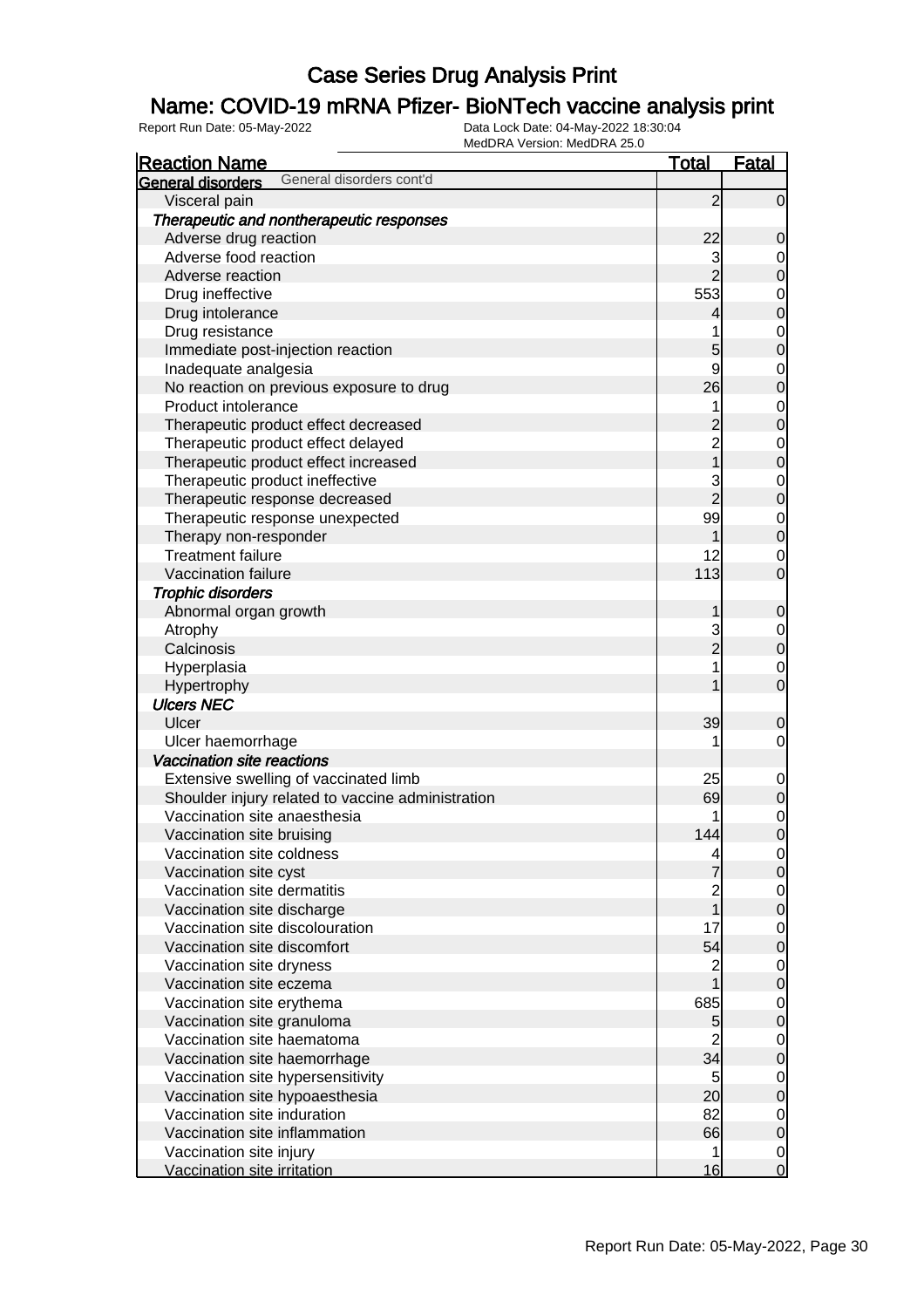### Name: COVID-19 mRNA Pfizer- BioNTech vaccine analysis print

| <b>Reaction Name</b>                                 | <b>Total</b> | <b>Fatal</b>                     |
|------------------------------------------------------|--------------|----------------------------------|
| General disorders cont'd<br><b>General disorders</b> |              |                                  |
| Vaccination site joint discomfort                    | 3            | 0                                |
| Vaccination site joint erythema                      | 12           | $\mathbf 0$                      |
| Vaccination site joint inflammation                  | 1            | $\mathbf 0$                      |
| Vaccination site joint movement impairment           | 22           | $\overline{0}$                   |
| Vaccination site joint pain                          | 35           | $\mathbf{0}$                     |
| Vaccination site joint swelling                      | 4            | $\overline{0}$                   |
| Vaccination site joint warmth                        |              | $\mathbf{0}$                     |
| Vaccination site lymphadenopathy                     | 8            | $\overline{0}$                   |
| Vaccination site macule                              |              | $\mathbf 0$                      |
| Vaccination site mass                                | 340          | $\overline{0}$                   |
| Vaccination site movement impairment                 | 97           | $\mathbf 0$                      |
| Vaccination site necrosis                            |              | $\overline{0}$                   |
| Vaccination site nerve damage                        |              | $\begin{matrix}0\\0\end{matrix}$ |
| Vaccination site nodule                              | 6            |                                  |
| Vaccination site oedema                              |              | $\mathbf{0}$                     |
| Vaccination site pain                                | 2421         | $\overline{0}$                   |
| Vaccination site papule                              | 2            | $\mathbf{0}$                     |
| Vaccination site paraesthesia                        | 10           | $\overline{0}$                   |
| Vaccination site phlebitis                           |              | $\mathbf 0$                      |
| Vaccination site photosensitivity reaction           |              | $\overline{0}$                   |
| Vaccination site pruritus                            | 190          | $\mathbf 0$                      |
| Vaccination site rash                                | 155          | $\overline{0}$                   |
| Vaccination site reaction                            | 37           | $\mathbf{0}$                     |
| Vaccination site scab                                | 3            | $\overline{0}$                   |
| Vaccination site scar                                |              | $\mathbf{0}$                     |
| Vaccination site swelling                            | 659          | $\overline{0}$                   |
| Vaccination site thrombosis                          | 1            | $\mathbf{0}$                     |
| Vaccination site ulcer                               | 3            | $\overline{0}$                   |
| Vaccination site urticaria                           | 11           | $\mathbf{0}$                     |
| Vaccination site vesicles                            | 13           | $\overline{0}$                   |
| Vaccination site warmth                              | 305          | $\mathbf 0$                      |
| Vascular complications associated with device        |              |                                  |
| Vascular stent thrombosis                            |              | $\mathbf 0$                      |
| Withdrawal and rebound effects                       |              |                                  |
| Drug withdrawal syndrome                             |              | 0                                |
| Withdrawal syndrome                                  | 48           |                                  |
| <b>General disorders SOC TOTAL</b>                   | 122192       | $2I$ H                           |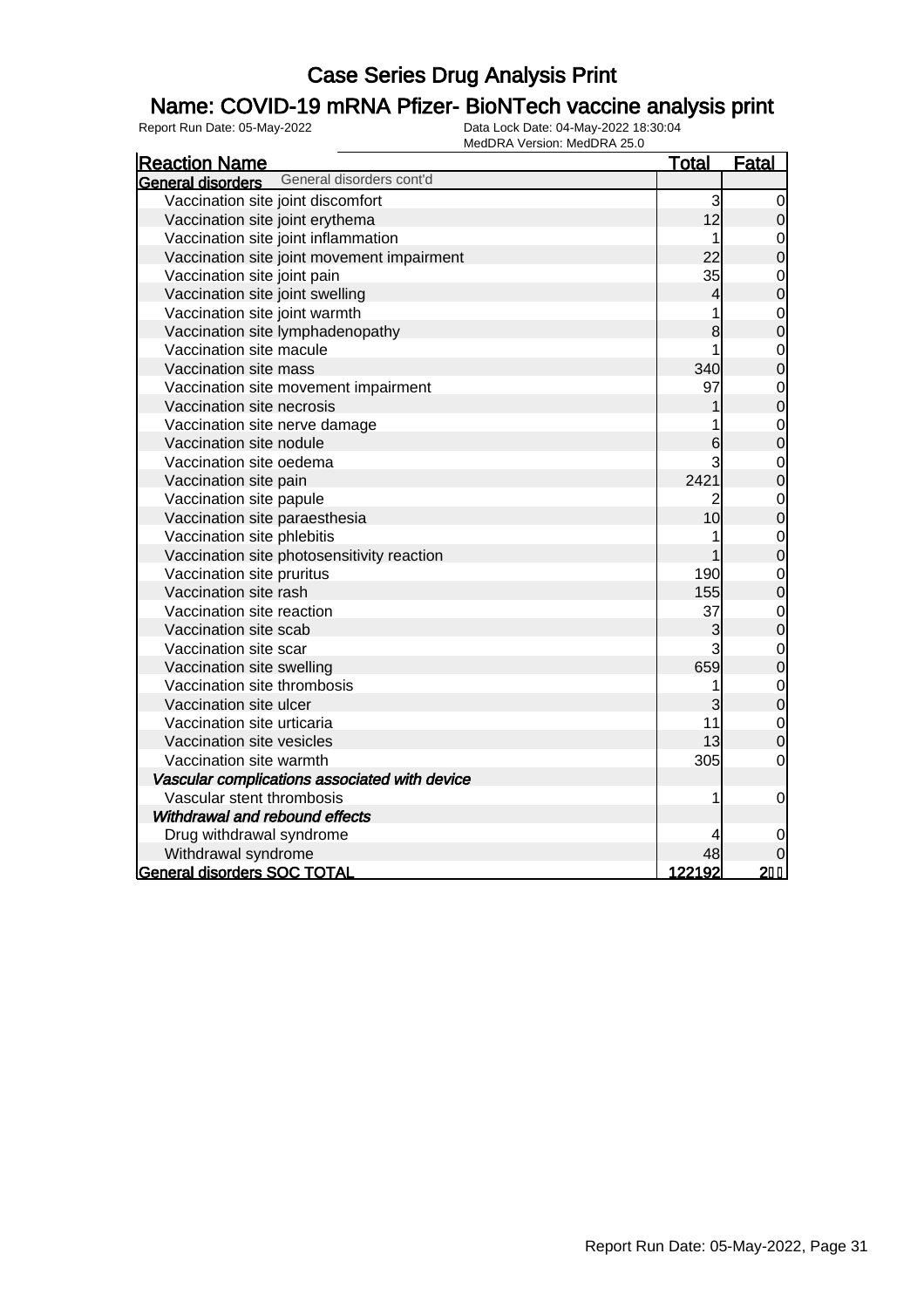### Name: COVID-19 mRNA Pfizer- BioNTech vaccine analysis print

| <b>Reaction Name</b>                             | <u>Total</u>            | <b>Fatal</b>     |
|--------------------------------------------------|-------------------------|------------------|
| <b>Hepatic disorders</b>                         |                         |                  |
| <b>Bile duct infections and inflammations</b>    |                         |                  |
| <b>Biliary colic</b>                             | 19                      | 0                |
| Cholangitis                                      |                         | 0                |
| <b>Cholecystitis and cholelithiasis</b>          |                         |                  |
| Cholecystitis                                    | 4                       | $\mathbf 0$      |
| Cholecystitis acute                              | $\overline{2}$          | 0                |
| Cholelithiasis                                   | 13                      | 0                |
| <b>Cholestasis and jaundice</b>                  |                         |                  |
| Cholestasis                                      | 2                       | $\mathbf 0$      |
| Cholestasis of pregnancy                         |                         | $\mathbf 0$      |
| Jaundice                                         | 29                      | $\mathbf 0$      |
| Jaundice cholestatic                             | 10                      | 0                |
| Ocular icterus                                   | $\overline{c}$          | $\mathbf 0$      |
| Gallbladder disorders NEC                        |                         |                  |
| Gallbladder disorder                             | 4                       | $\mathbf 0$      |
| Gallbladder enlargement                          |                         | 0                |
| Hepatic and hepatobiliary disorders NEC          |                         |                  |
| Hepatic cyst                                     |                         | $\overline{0}$   |
| <b>Hepatic lesion</b>                            |                         | $\mathbf 0$      |
| Liver disorder                                   | 17                      | $\overline{0}$   |
| Hepatic enzymes and function abnormalities       |                         |                  |
| Hepatic function abnormal                        | 9                       | 0                |
| Hypertransaminasaemia                            | 5                       | 0                |
| <b>Hepatic failure and associated disorders</b>  |                         |                  |
| Acute hepatic failure                            | $\overline{\mathbf{c}}$ | $\boldsymbol{0}$ |
| Hepatic failure                                  | $\overline{2}$          | 1                |
| <b>Hepatic fibrosis and cirrhosis</b>            |                         |                  |
| Hepatic cirrhosis                                | 2                       | $\mathbf 0$      |
| <b>Hepatic vascular disorders</b>                |                         |                  |
| Congestive hepatopathy                           | 2                       | 0                |
| Hepatic artery embolism                          | 1                       | $\mathbf 0$      |
| Hepatic haemorrhage                              |                         | $\mathbf 0$      |
| Hepatic vein thrombosis                          | 5                       | $\mathbf 0$      |
| Portal vein thrombosis                           | 8                       | $\mathbf 0$      |
| Portosplenomesenteric venous thrombosis          | 1                       | 0                |
| <b>Hepatobiliary signs and symptoms</b>          |                         |                  |
| Hepatic pain                                     | 36                      | $\overline{0}$   |
| Hepatomegaly                                     | 7                       | $\overline{0}$   |
| Liver tenderness                                 | 3                       | $\mathbf 0$      |
| Hepatocellular damage and hepatitis NEC          |                         |                  |
| Autoimmune hepatitis                             | 16                      | $\mathbf 0$      |
| Drug-induced liver injury                        | 3                       | $\mathbf 0$      |
| Hepatic steatosis                                | 5                       | $\mathbf 0$      |
| Hepatitis                                        | 17                      | $\mathbf 0$      |
| Hepatitis acute                                  | 3                       | $\mathbf 0$      |
| Hepatitis toxic                                  | $\overline{2}$          | $\mathbf 0$      |
| Hepatotoxicity                                   |                         | $\mathbf 0$      |
| Immune-mediated hepatic disorder                 |                         | $\mathbf 0$      |
| Liver injury                                     | 28                      | $\mathbf 0$      |
| Obstructive bile duct disorders (excl neoplasms) |                         |                  |
| Bile duct stenosis                               | 1                       | $\mathbf 0$      |
| <b>Hepatic disorders SOC TOTAL</b>               | 269                     | $\overline{1}$   |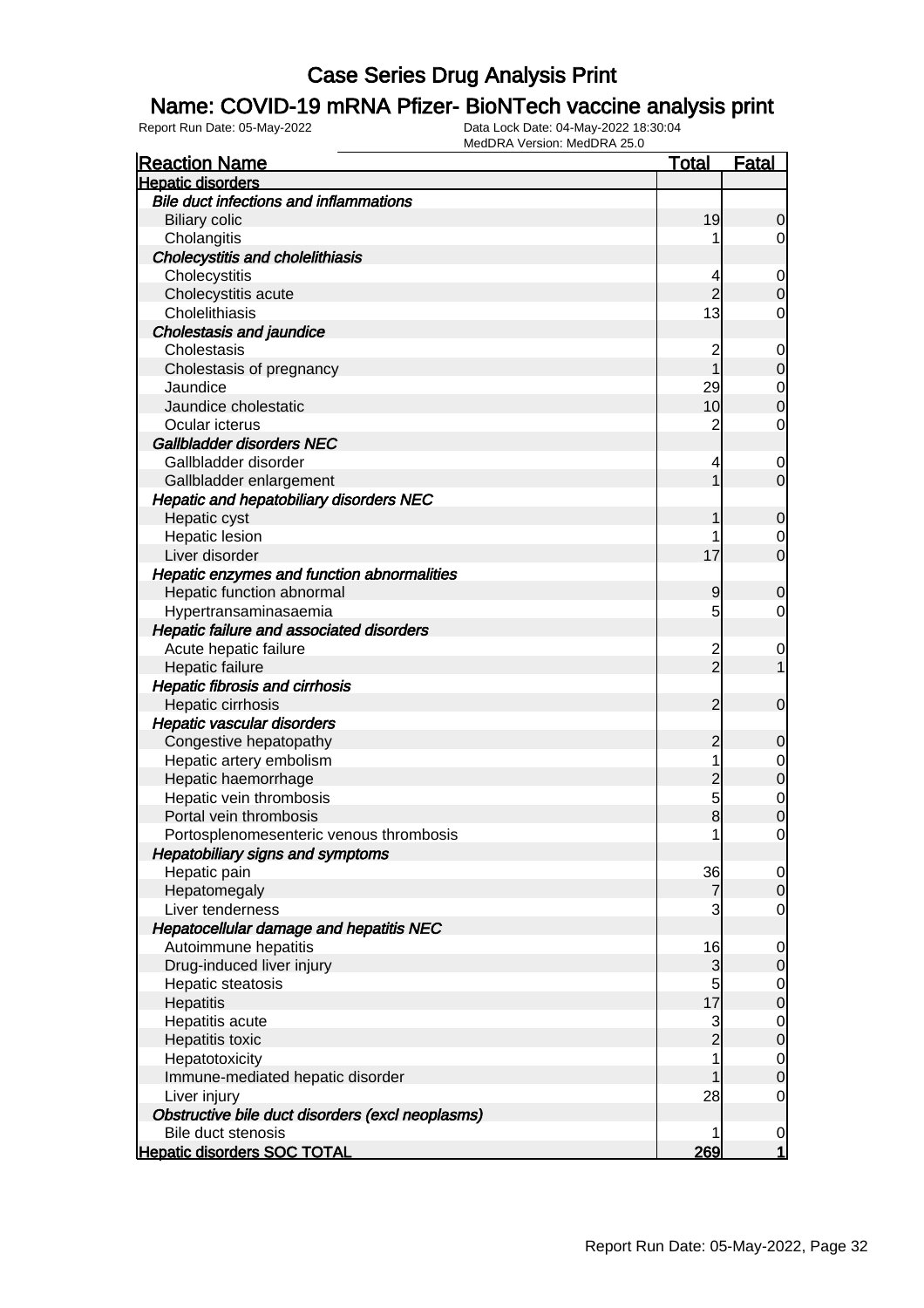#### Name: COVID-19 mRNA Pfizer- BioNTech vaccine analysis print

| <b>Reaction Name</b>                                                 | <b>Total</b>   | <b>Fatal</b>   |
|----------------------------------------------------------------------|----------------|----------------|
| Immune system disorders                                              |                |                |
| Acute and chronic sarcoidosis                                        |                |                |
| Loefgren syndrome                                                    | 1              | 0              |
| Sarcoidosis                                                          | 20             | $\overline{0}$ |
| <b>Allergic conditions NEC</b>                                       |                |                |
| Allergic oedema                                                      | 19             | $\mathbf 0$    |
| Allergy to animal                                                    | $\overline{c}$ | $\mathbf 0$    |
| Allergy to arthropod bite                                            |                | $\mathbf 0$    |
| Allergy to arthropod sting                                           | $\overline{c}$ | $\mathbf 0$    |
| Allergy to metals                                                    | 3              | $\mathbf 0$    |
| Allergy to sting                                                     |                | $\mathbf 0$    |
| Hypersensitivity                                                     | 1175           | $\mathbf 0$    |
| Infusion related hypersensitivity reaction                           | 3              | $\mathbf 0$    |
| Mite allergy                                                         | $\overline{2}$ | $\mathbf 0$    |
| Multiple allergies                                                   | 17             | $\mathbf 0$    |
| Serum sickness                                                       | 3              | $\mathbf 0$    |
| Serum sickness-like reaction                                         | 6              | $\pmb{0}$      |
|                                                                      |                | $\mathbf 0$    |
| Type I hypersensitivity<br>Type III immune complex mediated reaction |                | $\mathbf 0$    |
|                                                                      | 4              | $\mathbf 0$    |
| Type IV hypersensitivity reaction                                    |                |                |
| Allergies to foods, food additives, drugs and other chemicals        |                |                |
| Allergic reaction to excipient                                       |                | $\mathbf 0$    |
| Allergy to chemicals                                                 | 7              | $\mathbf 0$    |
| Allergy to vaccine                                                   | 49             | 0              |
| Contrast media reaction                                              | $\overline{2}$ | $\mathbf 0$    |
| Drug hypersensitivity                                                | 43             | $\mathbf 0$    |
| Food allergy                                                         | 46             | $\mathbf 0$    |
| Milk allergy                                                         | 3              | $\mathbf 0$    |
| Oral allergy syndrome                                                | 3              | $\mathbf 0$    |
| Polymers allergy                                                     |                | $\mathbf 0$    |
| Reaction to colouring                                                | 1              | $\mathbf 0$    |
| Reaction to excipient                                                | 11             | $\mathbf 0$    |
| Reaction to preservatives                                            | 5              | $\mathbf 0$    |
| Rubber sensitivity                                                   | 1              | $\mathbf 0$    |
| Smoke sensitivity                                                    | 1              | $\mathbf 0$    |
| Anaphylactic and anaphylactoid responses                             |                |                |
| Anaphylactic reaction                                                | 567            | $\overline{2}$ |
| Anaphylactic shock                                                   | 66             | $\overline{0}$ |
| Anaphylactoid reaction                                               | 25             | $\mathbf 0$    |
| Anaphylactoid shock                                                  | 4              | $\mathbf 0$    |
| <b>Atopic disorders</b>                                              |                |                |
| Atopy                                                                | 3              | $\mathbf 0$    |
| Seasonal allergy                                                     | 115            | $\overline{0}$ |
| Autoimmune disorders NEC                                             |                |                |
| Autoimmune disorder                                                  | 58             | $\mathbf 0$    |
| <b>Autoinflammatory diseases</b>                                     |                |                |
| Autoinflammatory disease                                             | 1              | $\mathbf 0$    |
| Immune and associated conditions NEC                                 |                |                |
| Anamnestic reaction                                                  |                | $\mathbf 0$    |
| Bacille Calmette-Guerin scar reactivation                            | 67             | $\overline{0}$ |
| Cytokine release syndrome                                            | 1              | $\mathbf 0$    |
| Cytokine storm                                                       |                | $\overline{0}$ |
| Decreased immune responsiveness                                      | 4              | $\mathbf 0$    |
| Graft versus host disease                                            | $\overline{2}$ | $\overline{0}$ |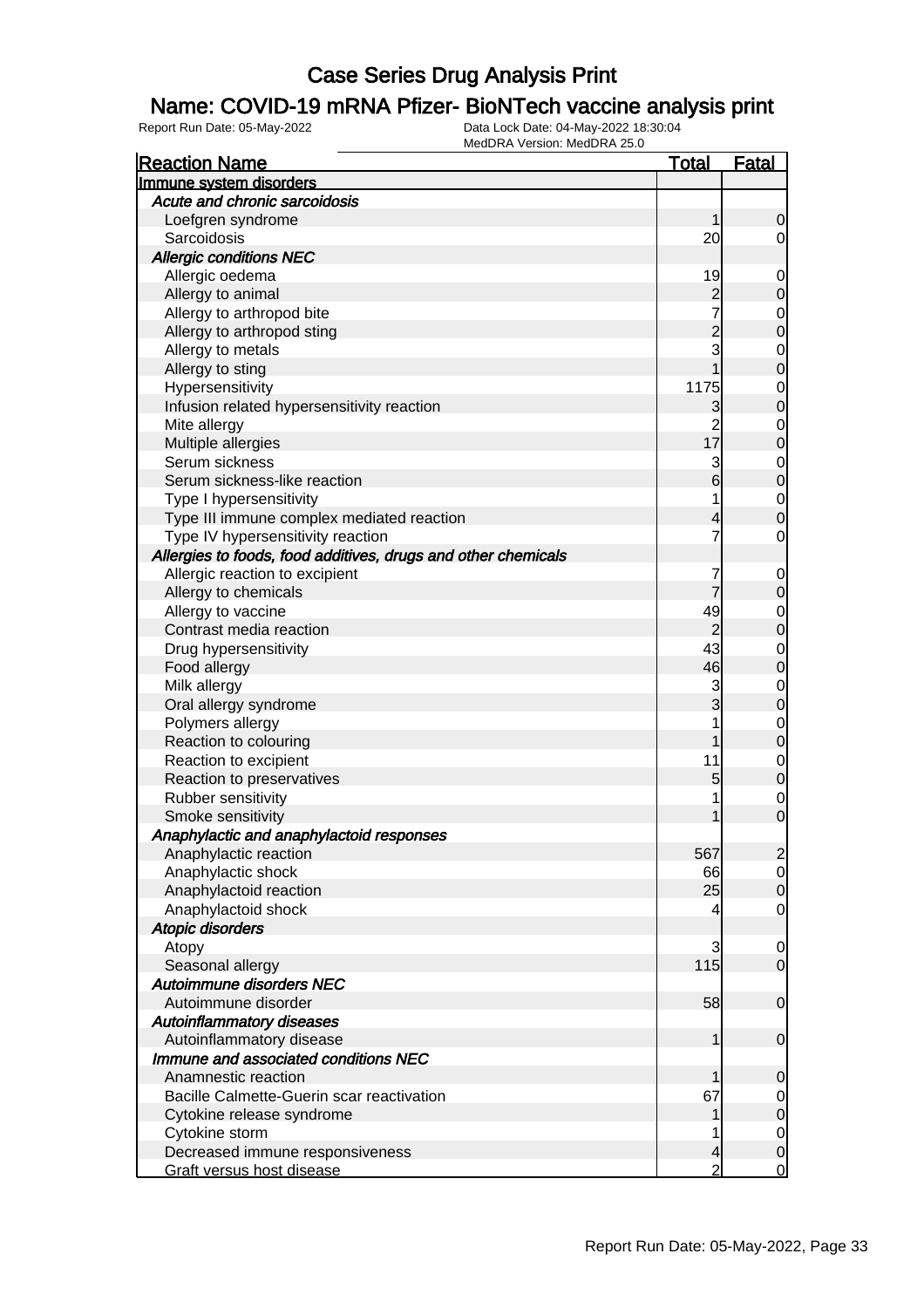### Name: COVID-19 mRNA Pfizer- BioNTech vaccine analysis print

| <b>Reaction Name</b>                              | <u>Total</u> | Fatal          |
|---------------------------------------------------|--------------|----------------|
| Immune system disorderune system disorders cont'd |              |                |
| Haemophagocytic lymphohistiocytosis               |              | $\overline{0}$ |
| Immune reconstitution inflammatory syndrome       |              | $\overline{0}$ |
| Immune system disorder                            | 39           | $\overline{0}$ |
| Immune-mediated adverse reaction                  |              | $\overline{0}$ |
| Immunisation reaction                             | 57           | $\overline{0}$ |
| Multisystem inflammatory syndrome in children     |              | $\overline{0}$ |
| Sensitisation                                     | 9            | $\overline{0}$ |
| Systemic immune activation                        |              | $\overline{0}$ |
| Immunodeficiency disorders NEC                    |              |                |
| Hypogammaglobulinaemia                            |              | $\overline{O}$ |
| Immunodeficiency                                  |              | $\overline{0}$ |
| Immunosuppression                                 |              | $\overline{0}$ |
| <b>Transplant rejections</b>                      |              |                |
| Corneal graft rejection                           | 10           | $\overline{0}$ |
| Kidney transplant rejection                       |              | $\overline{0}$ |
| Solid organ transplant rejection                  |              | $\overline{O}$ |
| Transplant rejection                              |              | $\overline{0}$ |
| Immune system disorders SOC TOTAL                 | 2520         | $\overline{2}$ |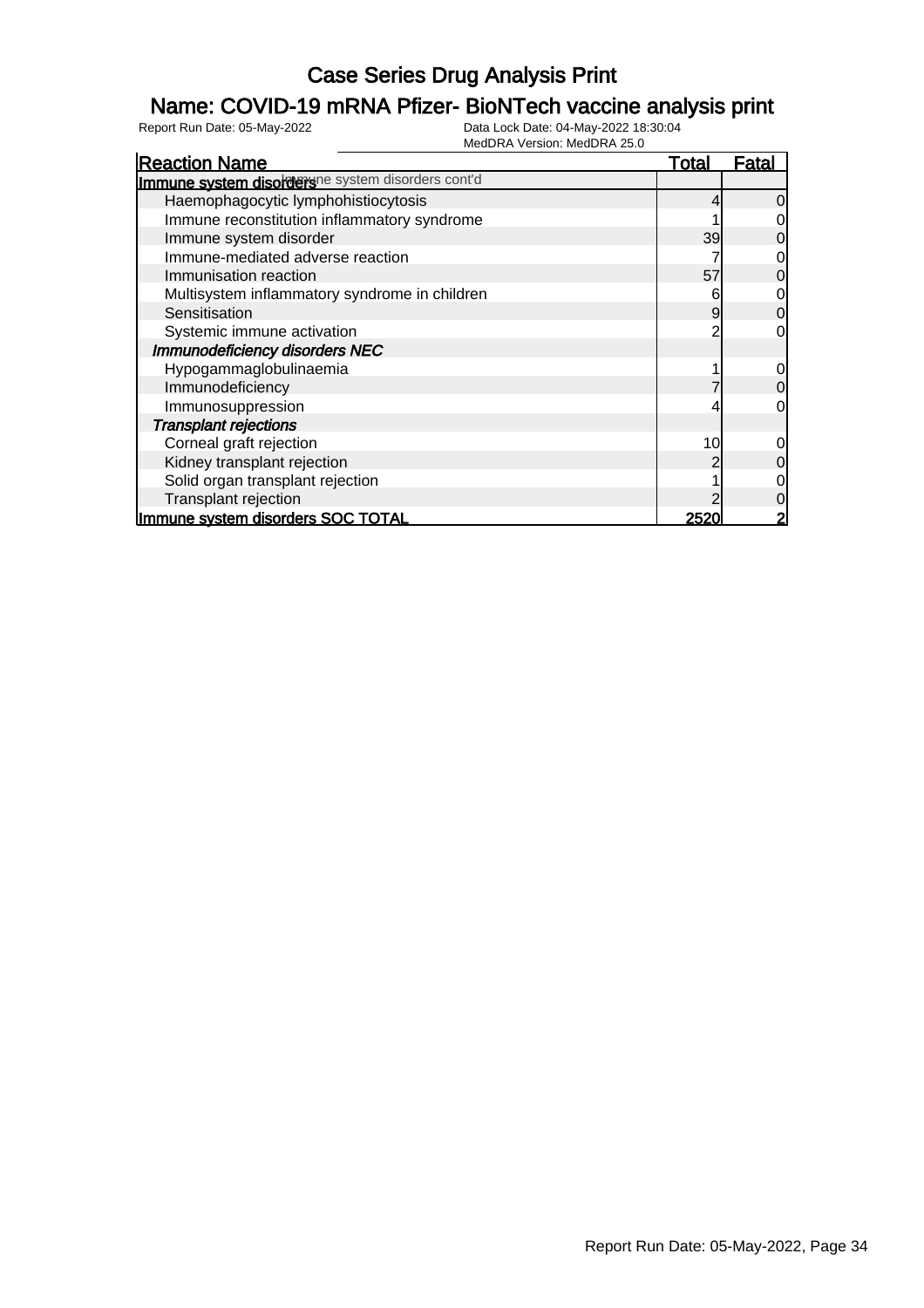#### Name: COVID-19 mRNA Pfizer- BioNTech vaccine analysis print

| <b>Reaction Name</b>                      | <u>Total</u>   | <b>Fatal</b>               |
|-------------------------------------------|----------------|----------------------------|
| <b>Infections</b>                         |                |                            |
| Abdominal and gastrointestinal infections |                |                            |
| Abdominal abscess                         | 3              | 0                          |
| Abdominal infection                       |                | $\mathbf 0$                |
| Anal abscess                              | 3              | 0                          |
| Anorectal infection                       |                | $\mathbf 0$                |
| Appendicitis                              | 50             | $\mathbf 0$                |
| Appendicitis perforated                   | 7              | $\mathbf 0$                |
| Complicated appendicitis                  |                | $\mathbf 0$                |
| Diarrhoea infectious                      |                | $\mathbf 0$                |
| <b>Diverticulitis</b>                     | 18             | $\mathbf 0$                |
| <b>Dysentery</b>                          |                | $\mathbf 0$                |
| Gastric infection                         |                | $\mathbf 0$                |
| Gastroenteritis                           | 34             | $\mathbf 0$                |
| Gastrointestinal infection                |                | $\mathbf 0$                |
| Mesenteric abscess                        |                | $\mathbf 0$                |
| Peritonitis                               | 3              |                            |
| Rectal abscess                            |                | 0                          |
| <b>Adenoviral infections</b>              |                |                            |
| Adenoviral conjunctivitis                 | 1              | $\mathbf 0$                |
| Adenovirus infection                      |                | $\mathbf 0$                |
| Aspergillus infections                    |                |                            |
| Bronchopulmonary aspergillosis            |                | $\mathbf 0$                |
| <b>Bacterial infections NEC</b>           |                |                            |
| Abscess bacterial                         |                |                            |
| Administration site cellulitis            |                | 0                          |
| Arthritis bacterial                       | 4              | $\mathbf 0$<br>$\mathbf 0$ |
| <b>Bacterial colitis</b>                  |                |                            |
| <b>Bacterial diarrhoea</b>                |                | $\mathbf 0$<br>$\mathbf 0$ |
| <b>Bacterial infection</b>                | 17             |                            |
|                                           |                | $\mathbf 0$                |
| <b>Bacterial sepsis</b>                   |                | $\mathbf 0$                |
| Bacterial vaginosis                       | 205            | $\mathbf 0$                |
| Cellulitis<br>Cellulitis orbital          |                | $\mathbf 0$                |
|                                           | $\mathbf 2$    | $\mathbf 0$                |
| Conjunctivitis bacterial                  |                | $\mathbf 0$                |
| Ear infection bacterial                   | 1              | 0                          |
| External ear cellulitis                   | 1              | 0                          |
| <b>Folliculitis</b>                       | 20             | $\overline{0}$             |
| Gangrene                                  | $\overline{c}$ | $\mathsf{O}\xspace$        |
| Gastrointestinal bacterial overgrowth     |                | $\mathbf 0$                |
| Injection site cellulitis                 |                | $\mathbf 0$                |
| Meningitis bacterial                      | 3              | $\mathbf 0$                |
| Myocarditis bacterial                     |                | $\mathbf 0$                |
| Paronychia                                | $\frac{3}{3}$  | $\mathbf 0$                |
| Perichondritis                            |                | $\mathbf 0$                |
| Periorbital cellulitis                    | $\frac{3}{3}$  | $\mathbf 0$                |
| Pneumonia bacterial                       |                | $\mathbf 0$                |
| Sinusitis bacterial                       | $\frac{2}{4}$  | $\mathbf 0$                |
| Skin bacterial infection                  |                | $\mathbf 0$                |
| Small intestine gangrene                  | 1              | $\mathbf 0$                |
| <b>Tonsillitis bacterial</b>              | 3              | $\mathbf 0$                |
| Urinary tract infection bacterial         |                | $\mathbf 0$                |
| Vaccination site cellulitis               | 21             | $\pmb{0}$                  |
| Zoonotic bacterial infection              | 1              | $\mathbf{1}$               |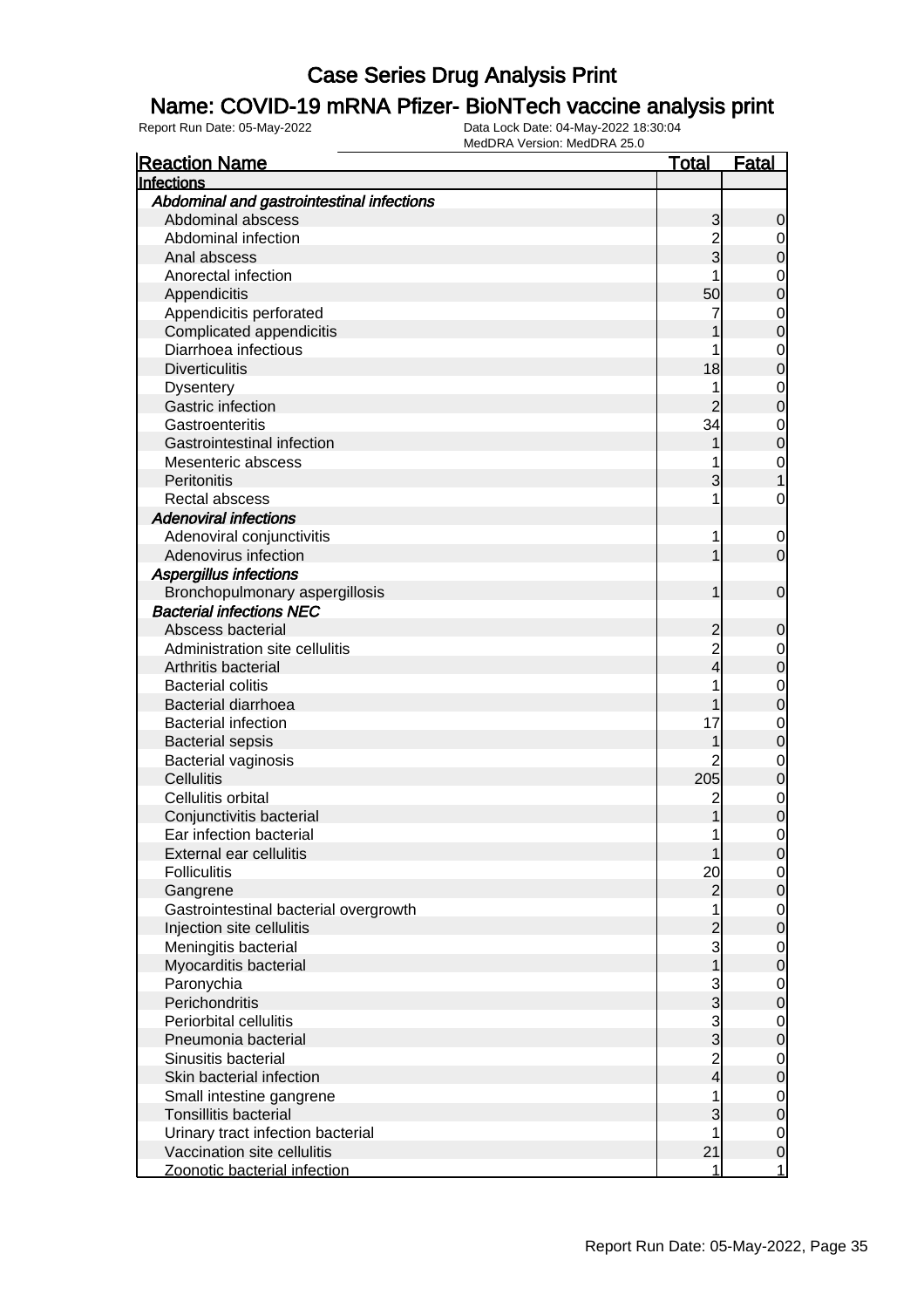### Name: COVID-19 mRNA Pfizer- BioNTech vaccine analysis print

| <b>Reaction Name</b>                         | <b>Total</b>            | <b>Fatal</b>     |
|----------------------------------------------|-------------------------|------------------|
| Infections cont'd<br>Infections              |                         |                  |
| <b>Bartonella infections</b>                 |                         |                  |
| Cat scratch disease                          | 1                       | 0                |
| <b>Bone and joint infections</b>             |                         |                  |
| Abscess jaw                                  |                         | 0                |
| Arthritis infective                          | 3                       | $\mathbf 0$      |
| Intervertebral discitis                      |                         | $\mathbf 0$      |
| Osteomyelitis                                | 3                       | $\mathbf 0$      |
| Osteomyelitis acute                          | $\overline{2}$          | $\mathbf 0$      |
| Osteomyelitis chronic                        |                         | $\overline{0}$   |
| <b>Bordetella infections</b>                 |                         |                  |
| Pertussis                                    | 1                       | $\mathbf 0$      |
| <b>Borrelial infections</b>                  |                         |                  |
| Lyme disease                                 | 4                       | $\mathbf 0$      |
| Relapsing fever                              |                         | 0                |
| <b>Breast infections</b>                     |                         |                  |
| <b>Breast abscess</b>                        | 3                       | 0                |
| <b>Mastitis</b>                              | 87                      | $\mathbf 0$      |
| <b>Caliciviral infections</b>                |                         |                  |
| Gastroenteritis norovirus                    | 3                       | $\mathbf 0$      |
| <b>Campylobacter infections</b>              |                         |                  |
| Campylobacter gastroenteritis                | 1                       | $\mathbf 0$      |
| Campylobacter infection                      |                         | 0                |
| Candida infections                           |                         |                  |
| Anal candidiasis                             | 3                       | $\mathbf 0$      |
| Balanitis candida                            |                         | $\mathbf 0$      |
| Candida infection                            | 75                      | $\mathbf 0$      |
| Oral candidiasis                             | 42                      | $\mathbf 0$      |
| Respiratory moniliasis                       |                         | $\mathbf 0$      |
| Skin candida                                 | 2                       | $\mathbf 0$      |
| Systemic candida                             |                         | $\mathbf 0$      |
| Urinary tract candidiasis                    |                         | $\mathbf 0$      |
| Vulvovaginal candidiasis                     | 56                      | 0                |
| <b>Cardiac infections</b>                    |                         |                  |
| Cardiac infection                            |                         | $\mathbf 0$      |
| Cardiac valve vegetation                     | 1                       | $\boldsymbol{0}$ |
| Endocarditis                                 | $\overline{\mathbf{c}}$ | $\overline{0}$   |
| Myocarditis infectious                       |                         | $\overline{0}$   |
| Myocarditis septic                           |                         | $\overline{0}$   |
| Pericarditis infective                       | 3                       | $\mathbf 0$      |
| Central nervous system and spinal infections |                         |                  |
| <b>Brain abscess</b>                         | $\overline{2}$          | $\mathbf 0$      |
| <b>CNS</b> ventriculitis                     |                         | 0                |
| Cavernous sinus thrombosis                   |                         | $\mathbf 0$      |
| Encephalitis                                 | 23                      | $\overline{0}$   |
| Encephalomyelitis                            | 1                       | $\boldsymbol{0}$ |
| Meningitis                                   | 11                      | $\overline{0}$   |
| Meningitis aseptic                           | 3                       | $\boldsymbol{0}$ |
| <b>Myelitis</b>                              | 14                      | $\overline{0}$   |
| Subdural abscess                             | 1                       | $\mathbf 0$      |
| Clostridia infections                        |                         |                  |
| Clostridium difficile infection              | $\overline{2}$          | $\mathbf 0$      |
| <b>Coronavirus infections</b>                |                         |                  |
| <b>Asymptomatic COVID-19</b>                 | 21                      | $\mathbf 0$      |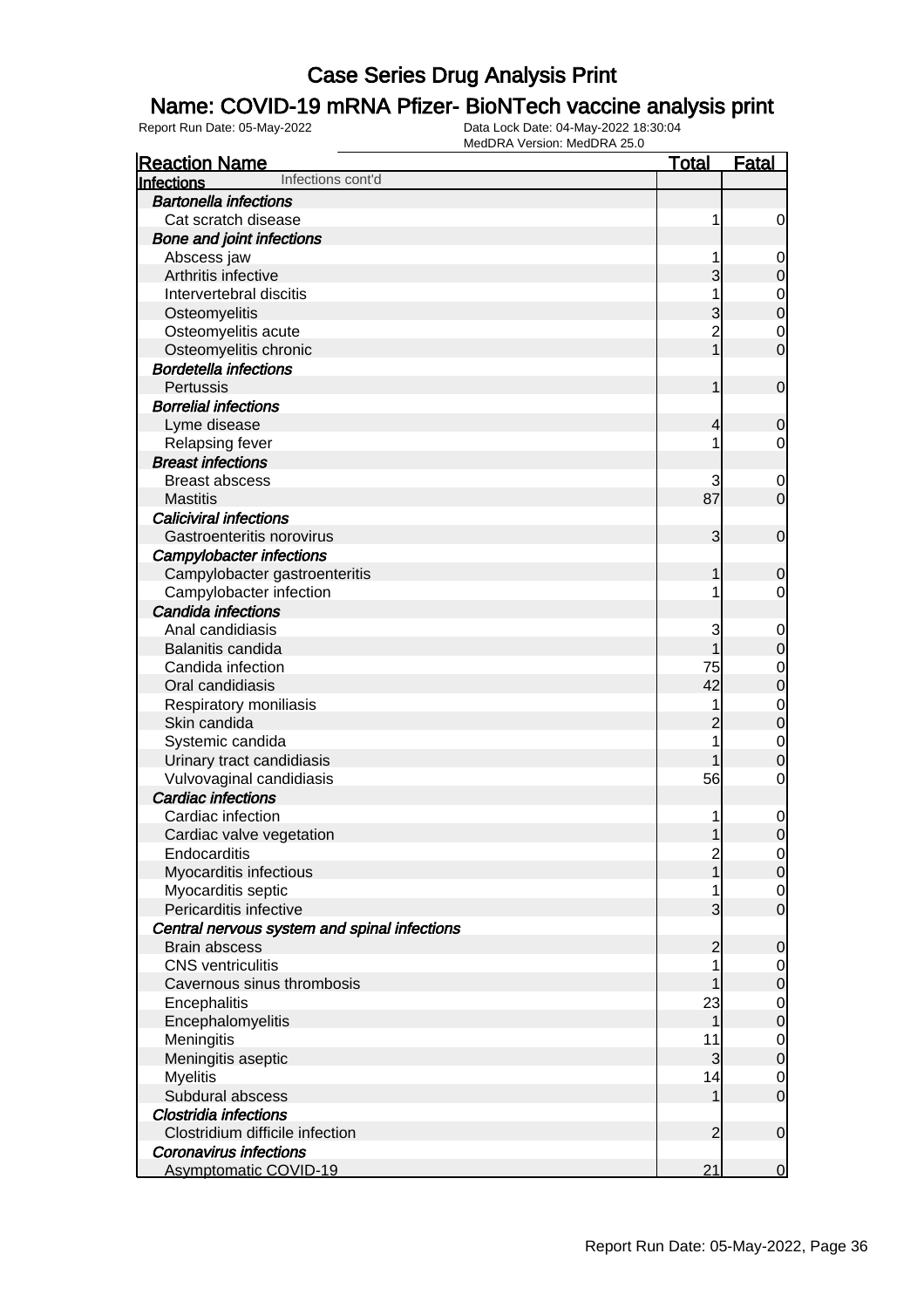### Name: COVID-19 mRNA Pfizer- BioNTech vaccine analysis print

| <b>Reaction Name</b>                      | <b>Total</b>   | <b>Fatal</b>     |
|-------------------------------------------|----------------|------------------|
| Infections cont'd<br>Infections           |                |                  |
| COVID-19                                  | 2845           | 42               |
| COVID-19 pneumonia                        | 53             | 15               |
| Coronavirus infection                     | 7              | 0                |
| Post-acute COVID-19 syndrome              | 12             | $\boldsymbol{0}$ |
| Severe acute respiratory syndrome         | 4              | 0                |
| Suspected COVID-19                        | 102            | 4                |
| Corynebacteria infections                 |                |                  |
| Diphtheria                                | $\overline{2}$ | $\mathbf 0$      |
| Coxiella infections                       |                |                  |
| Q fever                                   | 13             | $\mathbf 0$      |
| <b>Cytomegaloviral infections</b>         |                |                  |
| Cytomegalovirus colitis                   | 1              | $\mathbf 0$      |
| Cytomegalovirus infection                 | $\overline{c}$ | 0                |
| Cytomegalovirus syndrome                  | 1              | $\overline{0}$   |
| Dental and oral soft tissue infections    |                |                  |
| Abscess oral                              | 6              | $\mathbf 0$      |
| Gingival abscess                          |                | 0                |
| Gingivitis                                | 15             | $\boldsymbol{0}$ |
| Oral infection                            |                | 0                |
| Parotitis                                 | 15             | $\boldsymbol{0}$ |
| Pericoronitis                             | 3              | $\mathbf 0$      |
| Periodontitis                             |                | $\boldsymbol{0}$ |
| Pulpitis dental                           |                | $\mathbf 0$      |
| Sialoadenitis                             | $\frac{2}{3}$  | $\boldsymbol{0}$ |
| Tongue abscess                            |                | $\mathbf 0$      |
| Tooth abscess                             | 8              | $\mathbf 0$      |
| Tooth infection                           | 10             | 0                |
| <b>Ear infections</b>                     |                |                  |
| Ear infection                             | 104            | 0                |
| Labyrinthitis                             | 116            | $\boldsymbol{0}$ |
| Mastoiditis                               |                | 0                |
| Otitis externa                            | 7              | $\boldsymbol{0}$ |
| Otitis media                              | 4              | $\mathbf 0$      |
| Otitis media acute                        |                | $\mathbf 0$      |
| Otitis media chronic                      | 5              | $\mathbf 0$      |
| <b>Ectoparasitic infestations</b>         |                |                  |
| Acarodermatitis                           | 6              | $\overline{0}$   |
| Bed bug infestation                       |                | $\mathbf 0$      |
| Demodicidosis                             |                | 0                |
| <b>Epstein-Barr viral infections</b>      |                |                  |
| Epstein-Barr virus infection              | 5              | 0                |
| Epstein-Barr virus infection reactivation | $\overline{2}$ | $\mathbf 0$      |
| Infectious mononucleosis                  | 31             | $\overline{0}$   |
| <b>Escherichia infections</b>             |                |                  |
| Escherichia bacteraemia                   | 1              | 0                |
| Escherichia infection                     |                | $\overline{0}$   |
| Eye and eyelid infections                 |                |                  |
| Conjunctivitis                            | 88             | $\mathbf 0$      |
| Eye abscess                               | 1              | 0                |
| Eye infection                             | 30             | $\mathbf 0$      |
| Eye infection intraocular                 | 1              | $\overline{0}$   |
| Eyelid boil                               | $\overline{a}$ | $\mathbf 0$      |
| <b>Eyelid infection</b>                   | $\overline{2}$ | $\mathbf 0$      |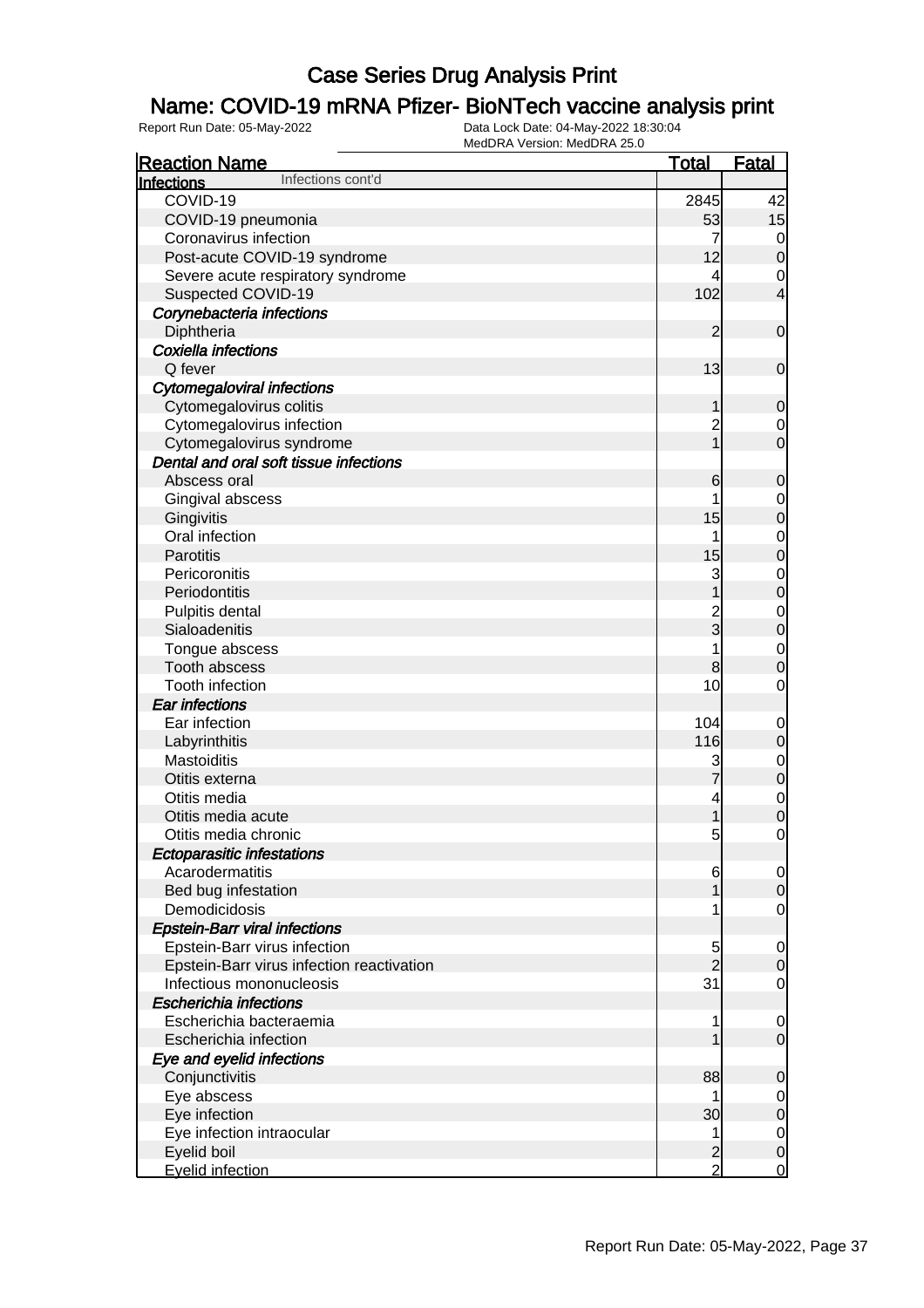### Name: COVID-19 mRNA Pfizer- BioNTech vaccine analysis print

| <b>Reaction Name</b>                       | <u>Total</u>   | <b>Fatal</b>                         |
|--------------------------------------------|----------------|--------------------------------------|
| Infections cont'd<br>Infections            |                |                                      |
| Hordeolum                                  | 30             | $\overline{0}$                       |
| Keratouveitis                              |                | $\overline{0}$                       |
| Orbital infection                          |                | $\overline{0}$                       |
| Periorbital infection                      | $\overline{2}$ | $\mathbf 0$                          |
| Female reproductive tract infections       |                |                                      |
| Bartholin's abscess                        | 1              | $\mathbf{0}$                         |
| <b>Bartholinitis</b>                       |                | $\overline{0}$                       |
| Endometritis                               | 3              |                                      |
| Fallopian tube abscess                     |                | $\begin{matrix}0\\0\end{matrix}$     |
| <b>Funisitis</b>                           |                |                                      |
| Ovarian abscess                            |                | $\begin{matrix}0\\0\end{matrix}$     |
| Pelvic inflammatory disease                | $\overline{c}$ |                                      |
| Vaginal infection                          | 3              | $\begin{matrix}0\\0\end{matrix}$     |
| Vulval abscess                             |                |                                      |
| <b>Vulvitis</b>                            |                | $\begin{matrix} 0 \\ 0 \end{matrix}$ |
| <b>Fungal infections NEC</b>               |                |                                      |
| Fungal infection                           | 20             | $\mathbf 0$                          |
| Fungal skin infection                      | 5              |                                      |
| Mycotoxicosis                              |                | $\begin{matrix}0\\0\end{matrix}$     |
| Myocarditis mycotic                        | $\overline{c}$ |                                      |
| Onychomycosis                              | $\frac{1}{3}$  | $\begin{matrix}0\\0\end{matrix}$     |
| Oral fungal infection                      |                |                                      |
| Pneumonia fungal                           | $\frac{2}{2}$  | $\begin{matrix}0\\0\end{matrix}$     |
|                                            | $\overline{2}$ |                                      |
| Severe asthma with fungal sensitisation    | $\overline{8}$ | $\begin{matrix} 0 \\ 0 \end{matrix}$ |
| Vulvovaginal mycotic infection             |                |                                      |
| <b>Hepatitis virus infections</b>          |                |                                      |
| <b>Hepatitis A</b>                         | 2              | 0                                    |
| <b>Hepatitis E</b>                         | 1              | $\mathbf 0$                          |
| <b>Hepatobiliary and spleen infections</b> |                |                                      |
| <b>Biliary sepsis</b>                      | 3              | $\mathbf{0}$                         |
| Cholecystitis infective                    | $\overline{2}$ | $\mathbf 0$                          |
| Hepatic infection                          | 1              | $\mathbf 0$                          |
| <b>Herpes viral infections</b>             |                |                                      |
| Eczema herpeticum                          |                | $\mathbf{0}$                         |
| <b>Genital herpes</b>                      | 97             | $\overline{0}$                       |
| Genital herpes simplex                     | 6              | $\overline{0}$                       |
| Genital herpes zoster                      |                | 0                                    |
| Herpes ophthalmic                          | 3              | $\overline{0}$                       |
| Herpes simplex                             | 35             | $\mathbf 0$                          |
| Herpes simplex encephalitis                | 1              | $\mathbf{1}$                         |
| Herpes simplex reactivation                | 3              | $\mathbf 0$                          |
| Herpes virus infection                     | 13             | $\overline{0}$                       |
| Herpes zoster                              | 1653           | $\pmb{0}$                            |
| Herpes zoster disseminated                 | 1              | $\overline{0}$                       |
| Herpes zoster meningoencephalitis          |                | $\pmb{0}$                            |
| Herpes zoster oticus                       | 17             | $\overline{0}$                       |
| Herpes zoster reactivation                 | 5              | $\boldsymbol{0}$                     |
| Meningitis herpes                          |                | $\overline{0}$                       |
| Nasal herpes                               | 5              | $\mathbf 0$                          |
| Ophthalmic herpes simplex                  | 3              | $\overline{0}$                       |
| Ophthalmic herpes zoster                   | 5              | $\mathbf 0$                          |
| Oral herpes                                | 342            | $\overline{0}$                       |
| Varicella                                  | 37             | $\overline{0}$                       |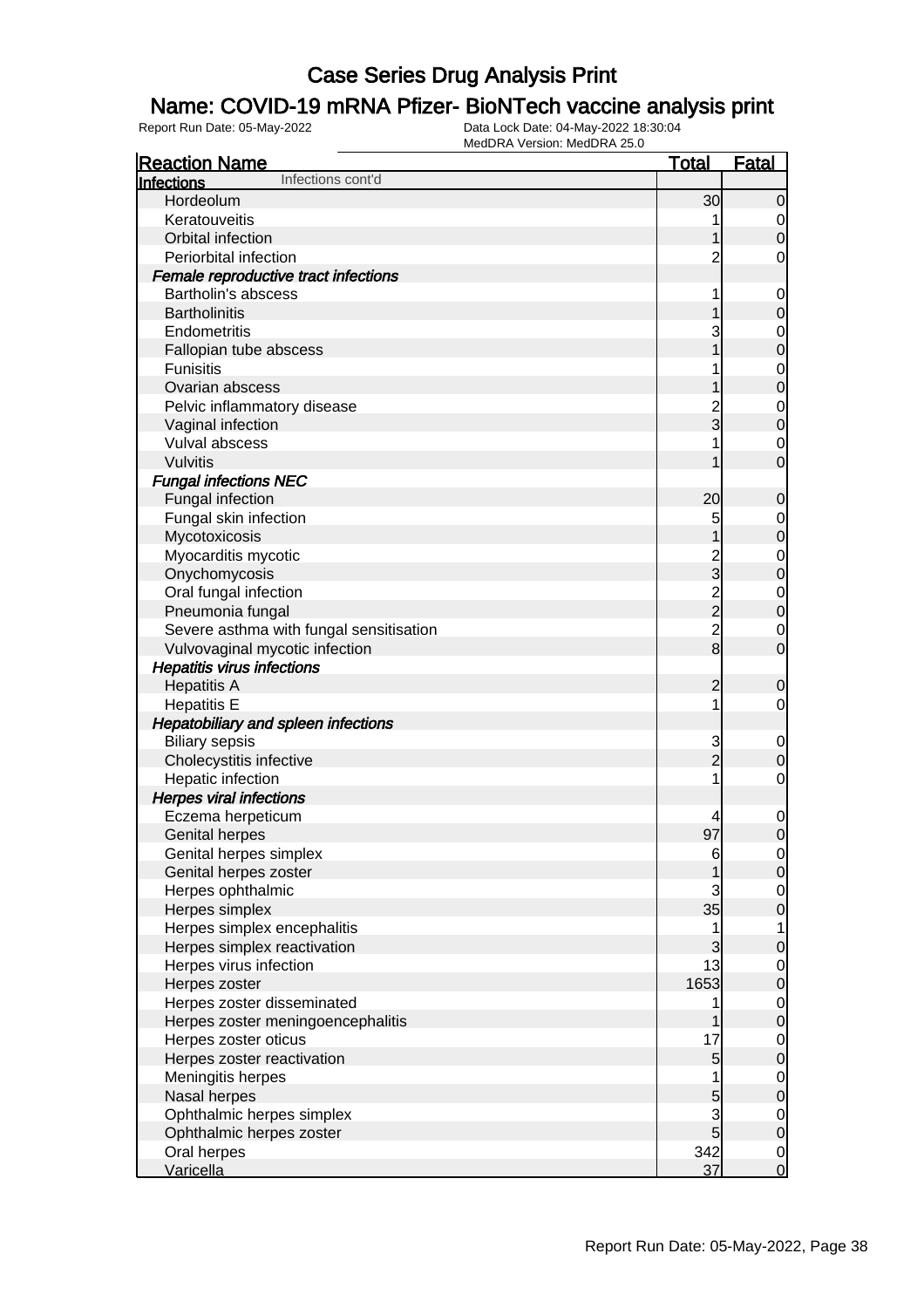### Name: COVID-19 mRNA Pfizer- BioNTech vaccine analysis print

| <b>Reaction Name</b>                        | <b>Total</b>   | <b>Fatal</b>   |
|---------------------------------------------|----------------|----------------|
| Infections cont'd<br>Infections             |                |                |
| Varicella zoster virus infection            | 5              | $\overline{0}$ |
| <b>Infections NEC</b>                       |                |                |
| Abscess                                     | 40             | 0              |
| Abscess limb                                | 9              | $\mathbf 0$    |
| Abscess soft tissue                         |                | $\mathbf 0$    |
| Catheter site infection                     |                | $\mathbf 0$    |
| <b>Genital abscess</b>                      |                | $\mathbf 0$    |
| Groin abscess                               | 2<br>2         | $\mathbf 0$    |
| Groin infection                             |                | $\mathbf 0$    |
| Infected bite                               | 3              | $\mathbf 0$    |
| Infected cyst                               | $\overline{2}$ | $\mathbf 0$    |
| Infection                                   | 289            | $\mathbf 0$    |
| Infection susceptibility increased          | 2              | $\mathbf 0$    |
| Injection site abscess                      |                | $\mathbf 0$    |
| Injection site infection                    | 5              | $\mathbf 0$    |
| Localised infection                         | 41             | $\mathbf 0$    |
| Lymph gland infection                       | 19             | $\mathbf 0$    |
| Lymph node abscess                          |                | $\mathbf 0$    |
| Opportunistic infection                     |                | $\mathbf 0$    |
| Pathogen resistance                         |                | $\mathbf 0$    |
| Purulent discharge                          |                | $\mathbf 0$    |
| Respiratory tract infection                 | 15             | $\mathbf 0$    |
| Superinfection                              |                | $\mathbf 0$    |
| Vaccination site abscess                    | 12             | $\mathbf 0$    |
| Vaccination site infection                  | 13             | $\mathbf 0$    |
| Vaccine breakthrough infection              | 23             | $\mathbf 0$    |
| Vestibulitis                                |                | $\mathbf 0$    |
| Wound infection                             | $\frac{2}{2}$  | $\overline{0}$ |
| <b>Infectious transmissions</b>             |                |                |
| Nosocomial infection                        | 1              | $\mathbf 0$    |
| Secondary transmission                      | 8              | 0              |
| Vaccine virus shedding                      |                | $\overline{0}$ |
| Influenza viral infections                  |                |                |
| H1N1 influenza                              |                | 0              |
| Influenza                                   | 1811           | 0              |
| <b>Klebsiella infections</b>                |                |                |
| Klebsiella infection                        | 1              | 0              |
| Lower respiratory tract and lung infections |                |                |
| <b>Bronchitis</b>                           | 28             | 0              |
| Infectious pleural effusion                 |                | $\overline{0}$ |
| Lower respiratory tract infection           | 307            | 10             |
| Pneumonia                                   | 180            | 17             |
| Pneumonia aspiration                        | 11             | 7              |
| Sputum purulent                             |                | $\mathbf 0$    |
| Male reproductive tract infections          |                |                |
| Epididymitis                                | 10             | $\mathbf 0$    |
| Orchitis                                    | 6              | 0              |
| Prostate infection                          | $\overline{2}$ | $\mathbf 0$    |
| Molluscum contagiosum viral infections      |                |                |
| Molluscum contagiosum                       | 1              | $\mathbf 0$    |
| <b>Mumps viral infections</b>               |                |                |
| <b>Mumps</b>                                | $\overline{9}$ | $\mathbf 0$    |
| <b>Muscle and soft tissue infections</b>    |                |                |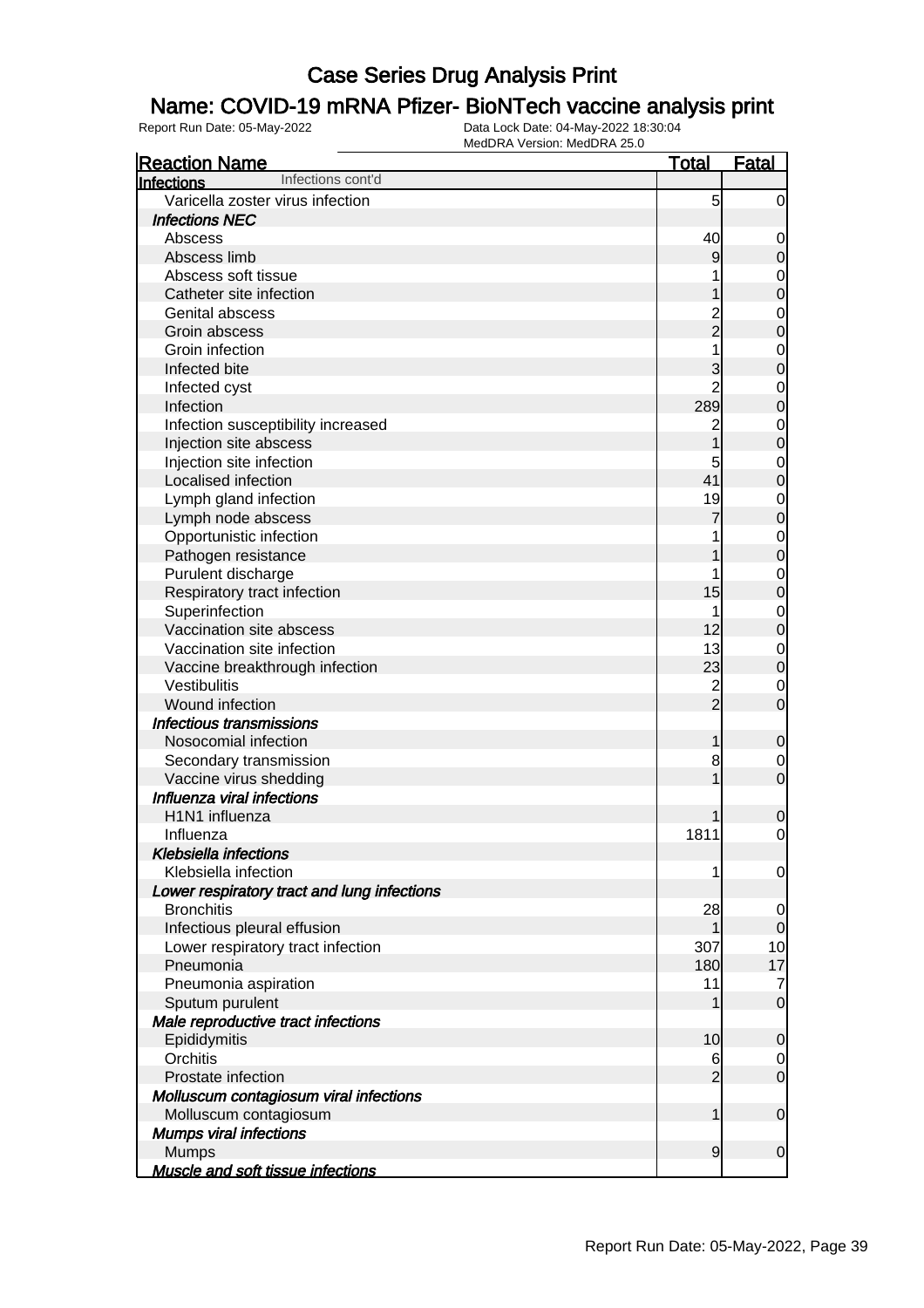### Name: COVID-19 mRNA Pfizer- BioNTech vaccine analysis print

| <b>Reaction Name</b>                            | <b>Total</b>   | <b>Fatal</b>     |
|-------------------------------------------------|----------------|------------------|
| Infections cont'd<br>Infections                 |                |                  |
| Abscess neck                                    |                | $\overline{0}$   |
| Infective tenosynovitis                         |                | 0                |
| Necrotising fasciitis                           | $\overline{c}$ | $\boldsymbol{0}$ |
| Psoas abscess                                   |                | $\mathbf 0$      |
| Soft tissue infection                           | 2              | $\overline{0}$   |
| Neisseria infections                            |                |                  |
| Gonorrhoea                                      | 1              | 0                |
| Meningococcal bacteraemia                       |                | 0                |
| Meningococcal infection                         |                | $\mathbf 0$      |
| <b>Orthopox viral infections</b>                |                |                  |
| Smallpox                                        | 1              | $\mathbf 0$      |
| Vaccinia virus infection                        | $\overline{c}$ | 0                |
| <b>Plasmodia infections</b>                     |                |                  |
| Malaria                                         | $\overline{c}$ | $\mathbf 0$      |
| <b>Pneumocystis infections</b>                  |                |                  |
| Pneumocystis jirovecii pneumonia                | $\overline{c}$ | 0                |
| <b>Pseudomonal infections</b>                   |                |                  |
| Pseudomonas infection                           | 1              | 0                |
| <b>Retroviral infections</b>                    |                |                  |
| Acquired immunodeficiency syndrome              |                | $\mathbf 0$      |
| <b>HIV</b> infection                            | $\overline{c}$ | $\mathbf 0$      |
| Persistent generalised lymphadenopathy          | 1              | $\mathbf 0$      |
| <b>Rhinoviral infections</b>                    |                |                  |
| Rhinovirus infection                            | 1              | $\mathbf 0$      |
| <b>Rotaviral infections</b>                     |                |                  |
| Gastroenteritis rotavirus                       | 1              | 0                |
| <b>Rubeola viral infections</b>                 |                |                  |
| <b>Measles</b>                                  | 5              | 0                |
| Salmonella infections                           |                |                  |
| Typhoid fever                                   | 1              | 0                |
| Sepsis, bacteraemia, viraemia and fungaemia NEC |                |                  |
| Neutropenic sepsis                              |                |                  |
| Sepsis                                          | 73             | 11               |
| Sepsis syndrome                                 |                | 0                |
| Septic rash                                     | $\frac{2}{3}$  | $\boldsymbol{0}$ |
| Septic shock                                    | 6              | 1                |
| Urosepsis                                       | 6              | $\overline{0}$   |
| Skin structures and soft tissue infections      |                |                  |
| Abscess sweat gland                             | 1              | $\mathbf 0$      |
| Acne pustular                                   |                | $\overline{0}$   |
| <b>Blister infected</b>                         |                | $\mathbf 0$      |
| Dermatitis infected                             | 3              | $\overline{0}$   |
| Eczema infected                                 |                | $\boldsymbol{0}$ |
| Impetigo                                        | 11             | $\overline{0}$   |
| Infected skin ulcer                             | 4              | $\mathbf 0$      |
| Injection site pustule                          |                | $\overline{0}$   |
| Nail infection                                  | $\frac{3}{2}$  | $\boldsymbol{0}$ |
| Pustule                                         | 21             | $\mathbf 0$      |
| Pyoderma                                        | 1              | $\mathbf 0$      |
| Rash pustular                                   | 12             | $\overline{0}$   |
| Skin infection                                  | 34             | $\mathbf 0$      |
| Subcutaneous abscess                            | 12             | $\overline{0}$   |
| Sweat gland infection                           | 1              | $\overline{0}$   |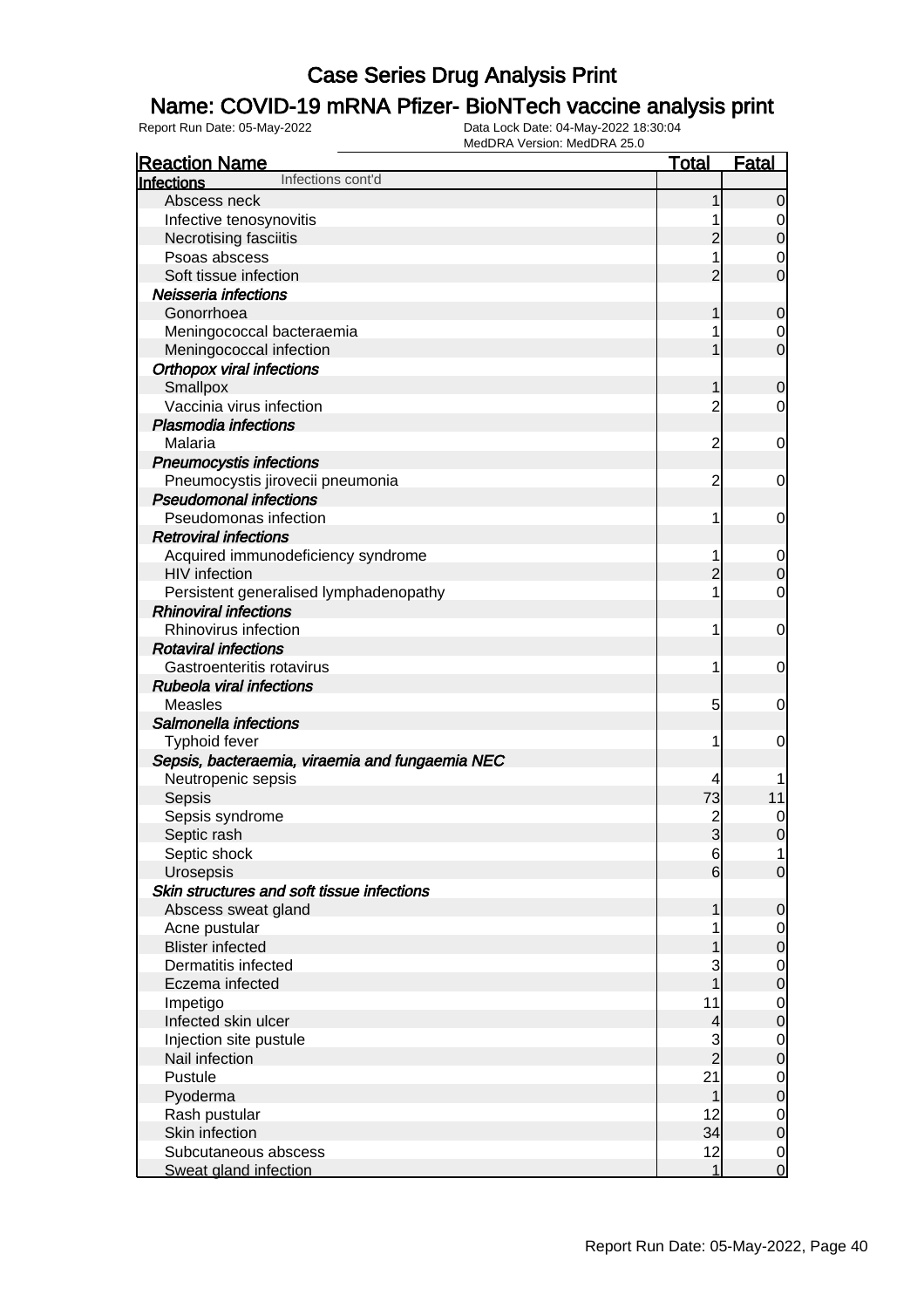### Name: COVID-19 mRNA Pfizer- BioNTech vaccine analysis print

| <b>Reaction Name</b>                                         | <b>Total</b>   | <b>Fatal</b>     |
|--------------------------------------------------------------|----------------|------------------|
| Infections cont'd<br>Infections                              |                |                  |
| Vaccination site pustule                                     | 4              | $\overline{0}$   |
| Staphylococcal infections                                    |                |                  |
| Furuncle                                                     | 46             | 1                |
| Pneumonia staphylococcal                                     |                | 0                |
| Septic arthritis staphylococcal                              |                | 0                |
| Staphylococcal abscess                                       |                | $\mathbf 0$      |
| Staphylococcal infection                                     | 5              | 0                |
| Staphylococcal sepsis                                        |                | 0                |
| <b>Streptococcal infections</b>                              |                |                  |
| Meningitis pneumococcal                                      | 1              | 0                |
| Pharyngitis streptococcal                                    | 8              | 0                |
| Pneumonia pneumococcal                                       |                | $\mathbf 0$      |
| Scarlet fever                                                |                | $\mathbf 0$      |
| Streptococcal abscess                                        |                | $\mathbf 0$      |
| Streptococcal endocarditis                                   |                | $\mathbf 0$      |
| Streptococcal infection                                      | 2              | 0                |
| Streptococcal sepsis                                         |                | 0                |
| <b>Tinea infections</b>                                      |                |                  |
| Body tinea                                                   | 6              | $\mathbf 0$      |
| Tinea capitis                                                |                | $\mathbf 0$      |
| Tinea infection                                              |                | $\mathbf 0$      |
| Tinea pedis                                                  | 3              | $\mathbf 0$      |
| Tinea versicolour                                            | 4              | $\mathbf 0$      |
| <b>Toxoplasma infections</b>                                 |                |                  |
| Toxoplasmosis                                                | 1              | $\mathbf 0$      |
|                                                              |                |                  |
| Treponema infections<br>Syphilis                             | $\overline{c}$ | $\mathbf 0$      |
|                                                              |                |                  |
| <b>Trypanosomal infections</b>                               |                |                  |
| African trypanosomiasis<br><b>Tuberculous infections</b>     | 4              | $\mathbf 0$      |
| Disseminated Bacillus Calmette-Guerin infection              |                |                  |
|                                                              |                | $\mathbf 0$      |
| Lymph node tuberculosis                                      |                | $\mathbf 0$      |
| Pulmonary tuberculosis<br><b>Tuberculosis</b>                |                | $\mathbf 0$      |
|                                                              |                | $\mathbf 0$      |
| Tuberculosis of central nervous system                       | 1              | 0                |
| <b>Upper respiratory tract infections</b><br>Acute sinusitis |                |                  |
|                                                              | 5              | $\overline{0}$   |
| Chronic sinusitis                                            | 6              | $\mathbf 0$      |
| Croup infectious                                             |                | $\overline{0}$   |
| Epiglottitis                                                 |                | $\mathbf 0$      |
| Laryngitis                                                   | 35             | $\mathbf 0$      |
| Nasopharyngitis                                              | 1186           | 1                |
| Peritonsillar abscess                                        | 6              | $\mathbf 0$      |
| Pharyngitis                                                  | 39             | $\boldsymbol{0}$ |
| <b>Rhinitis</b>                                              | 57             | $\mathbf 0$      |
| <b>Sinusitis</b>                                             | 209            | $\mathbf 0$      |
| <b>Tonsillitis</b>                                           | 145            | $\mathbf 0$      |
| <b>Tracheitis</b>                                            | 5              | $\boldsymbol{0}$ |
| Tracheostomy infection                                       |                | $\mathbf 0$      |
| Upper respiratory tract infection                            | 12             | $\mathbf 0$      |
| <b>Urinary tract infections</b>                              |                |                  |
| Cystitis                                                     | 86             | $\mathbf 0$      |
| Kidney infection                                             | 56             | $\mathbf 0$      |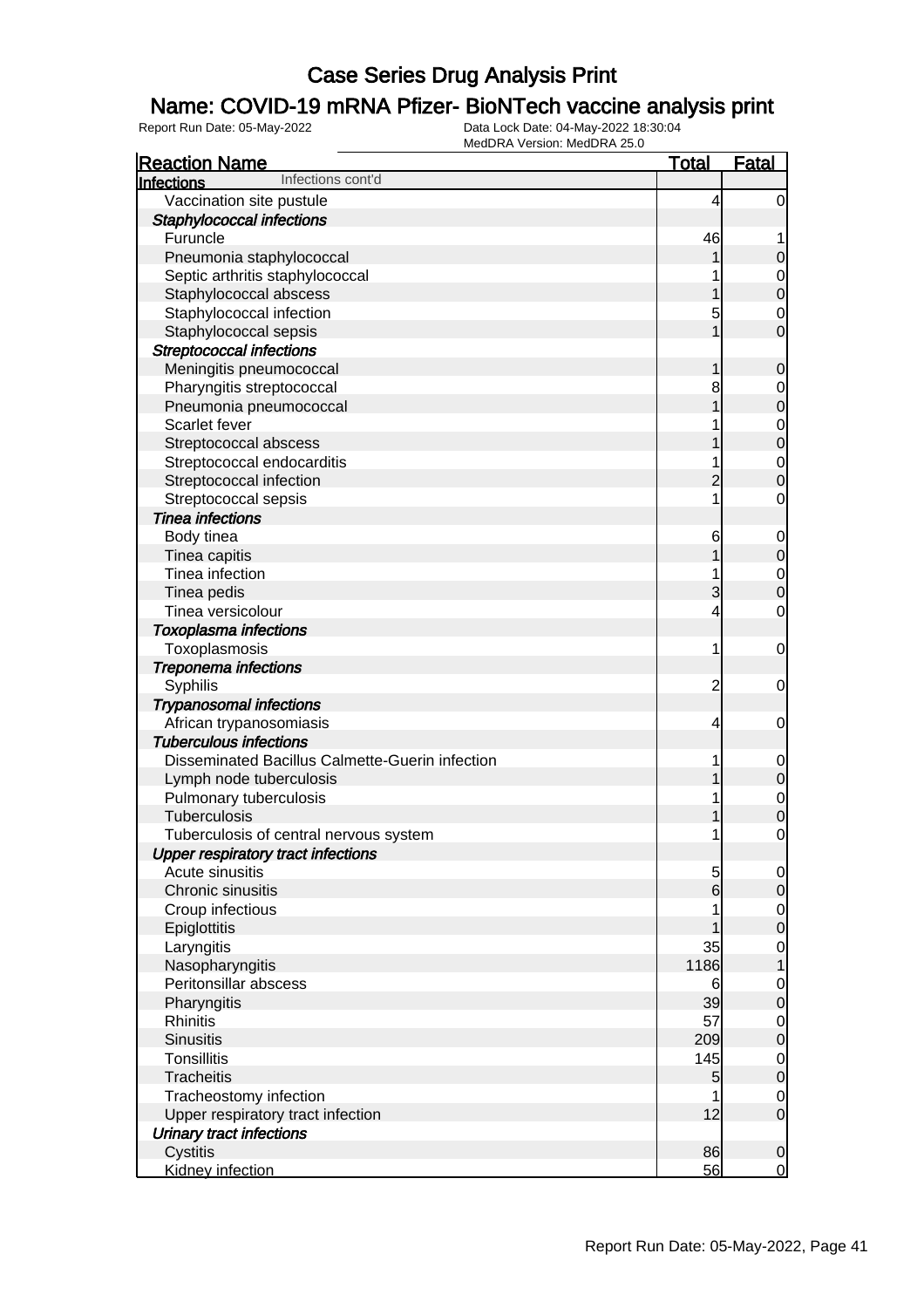### Name: COVID-19 mRNA Pfizer- BioNTech vaccine analysis print

| <b>Reaction Name</b>            | <u>Total</u>   | Fatal                                           |
|---------------------------------|----------------|-------------------------------------------------|
| Infections cont'd<br>Infections |                |                                                 |
| Pyelonephritis                  | 3              | $\mathbf 0$                                     |
| <b>Urethritis</b>               |                | $\mathbf 0$                                     |
| Urinary tract infection         | 223            | $\overline{0}$                                  |
| <b>Vascular infections</b>      |                |                                                 |
| Haematoma infection             | 1              | $\mathbf 0$                                     |
| Infected lymphocele             | 2<br>1         | $\begin{matrix}0\\0\end{matrix}$                |
| Infusion site infection         |                |                                                 |
| Lymphangitis                    | 14             | $\mathbf 0$                                     |
| <b>Viral infections NEC</b>     |                |                                                 |
| Arthritis viral                 | 1              | $\mathbf 0$                                     |
| Conjunctivitis viral            | $\overline{c}$ | $\mathbf 0$                                     |
| Ear infection viral             | 1              | $\mathbf 0$                                     |
| Encephalitis viral              | 6              | $\mathbf 1$                                     |
| Eye infection viral             | $\overline{c}$ | $\mathbf 0$                                     |
| Gastroenteritis viral           | 34             | $\overline{0}$                                  |
| Hepatitis viral                 | 3              | $\mathbf 0$                                     |
| Meningitis viral                | 9              | $\mathbf 0$                                     |
| Meningoencephalitis viral       |                | $\mathbf{0}$                                    |
| Oral viral infection            |                | $\overline{0}$                                  |
| Pleurisy viral                  |                |                                                 |
| Pneumonia viral                 | 2<br>5         | $\begin{array}{c} 0 \\ 2 \\ 0 \\ 0 \end{array}$ |
| Post viral fatigue syndrome     | 61             |                                                 |
| Sweating fever                  | 127            |                                                 |
| Vestibular neuronitis           | 35             |                                                 |
| Viral diarrhoea                 | $\overline{c}$ | $\begin{matrix}0\\0\end{matrix}$                |
| Viral infection                 | 67             | $\mathbf 0$                                     |
| Viral labyrinthitis             | 4              | $\overline{0}$                                  |
| Viral myocarditis               | 4              | $\mathbf 0$                                     |
| Viral pericarditis              | 3              | $\overline{0}$                                  |
| Viral pharyngitis               | 24             | $\mathbf 0$                                     |
| Viral rash                      | 69             | $\mathbf 0$                                     |
| Viral sinusitis                 |                | $\mathbf 0$                                     |
| Viral tonsillitis               | $\overline{2}$ | $\overline{0}$                                  |
| <b>Infections SOC TOTAL</b>     | 12462          | <u> 116</u>                                     |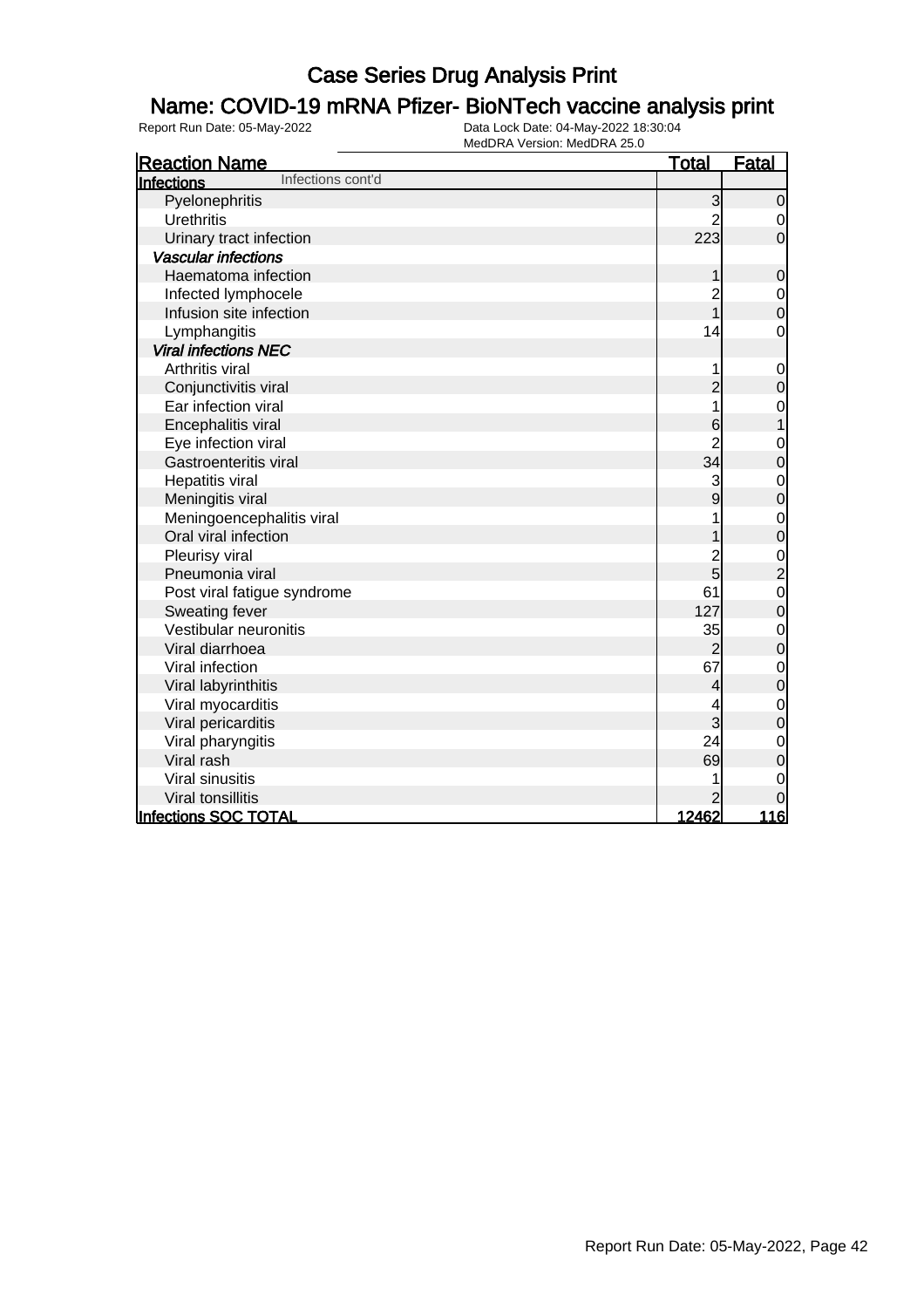#### Name: COVID-19 mRNA Pfizer- BioNTech vaccine analysis print

| <b>Reaction Name</b>                            | <u>Total</u>   | <b>Fatal</b>     |
|-------------------------------------------------|----------------|------------------|
| <b>Injuries</b>                                 |                |                  |
| Abdominal and gastrointestinal injuries NEC     |                |                  |
| Gallbladder injury                              | 1              | 0                |
| Liver contusion                                 |                | 0                |
| Mouth injury                                    | 3              | 0                |
| Oral contusion                                  | 5              | 0                |
| Oral mucosal scar                               |                | 0                |
| Palate injury                                   |                | $\mathbf 0$      |
| Rectal injury                                   |                | 0                |
| Splenic rupture                                 |                | $\mathbf 0$      |
| Tongue injury                                   | 2              | $\mathbf 0$      |
| Tooth fracture                                  |                | $\mathbf 0$      |
| Tooth injury                                    |                | 0                |
| Accidental exposures to product                 |                |                  |
| Accidental exposure to product                  | 21             | $\mathbf 0$      |
| Anaesthetic and allied procedural complications |                |                  |
| Airway complication of anaesthesia              | 2              | 0                |
| Delayed recovery from anaesthesia               | 3              | 0                |
| Atmospheric pressure injuries                   |                |                  |
| <b>Barotitis media</b>                          | 1              | $\mathbf 0$      |
| Barotrauma                                      | 2              | 0                |
| Hypobarism                                      | $\overline{2}$ | $\mathbf 0$      |
| <b>Bone and joint injuries NEC</b>              |                |                  |
| Bursa injury                                    | 3              | $\mathbf 0$      |
| Joint injury                                    | 12             | 0                |
| Meniscus injury                                 | $\overline{2}$ | $\mathbf 0$      |
| Cardiac and vascular procedural complications   |                |                  |
| Ischaemic contracture of the left ventricle     | 1              | $\mathbf 0$      |
| Shunt blood flow excessive                      |                | 0                |
| Vascular pseudoaneurysm                         | 1              | $\mathbf 0$      |
| Cardiovascular injuries                         |                |                  |
| Vascular injury                                 | 9              | 0                |
| <b>Cerebral injuries NEC</b>                    |                |                  |
| <b>Brain contusion</b>                          | 4              | 0                |
| <b>Brain herniation</b>                         | $\overline{c}$ | 0                |
| Concussion                                      | 5              | 0                |
| Craniocerebral injury                           | 1              | $\overline{0}$   |
| Subarachnoid haematoma                          |                | $\overline{0}$   |
| Subdural haematoma                              | 6              | $\boldsymbol{0}$ |
| Subdural haemorrhage                            |                | $\mathbf 0$      |
| Traumatic intracranial haemorrhage              |                | 1                |
| <b>Chemical injuries</b>                        |                |                  |
| Chemical burn                                   | 1              | 0                |
| Chemical burn of skin                           | 9              | $\overline{0}$   |
| Chemical cystitis                               | $\overline{2}$ | $\mathbf 0$      |
| Chest and respiratory tract injuries NEC        |                |                  |
| <b>Bronchial injury</b>                         | 1              | 0                |
| Chest crushing                                  | 15             | $\overline{0}$   |
| Foreign body in throat                          | $\overline{2}$ | $\mathbf 0$      |
| Traumatic lung injury                           |                | $\mathbf 0$      |
| Conditions caused by cold                       |                |                  |
| Chillblains                                     | 75             | $\overline{0}$   |
| Cold shock response                             | 1              | $\mathbf 0$      |
| <b>Frostbite</b>                                | 1              | $\overline{0}$   |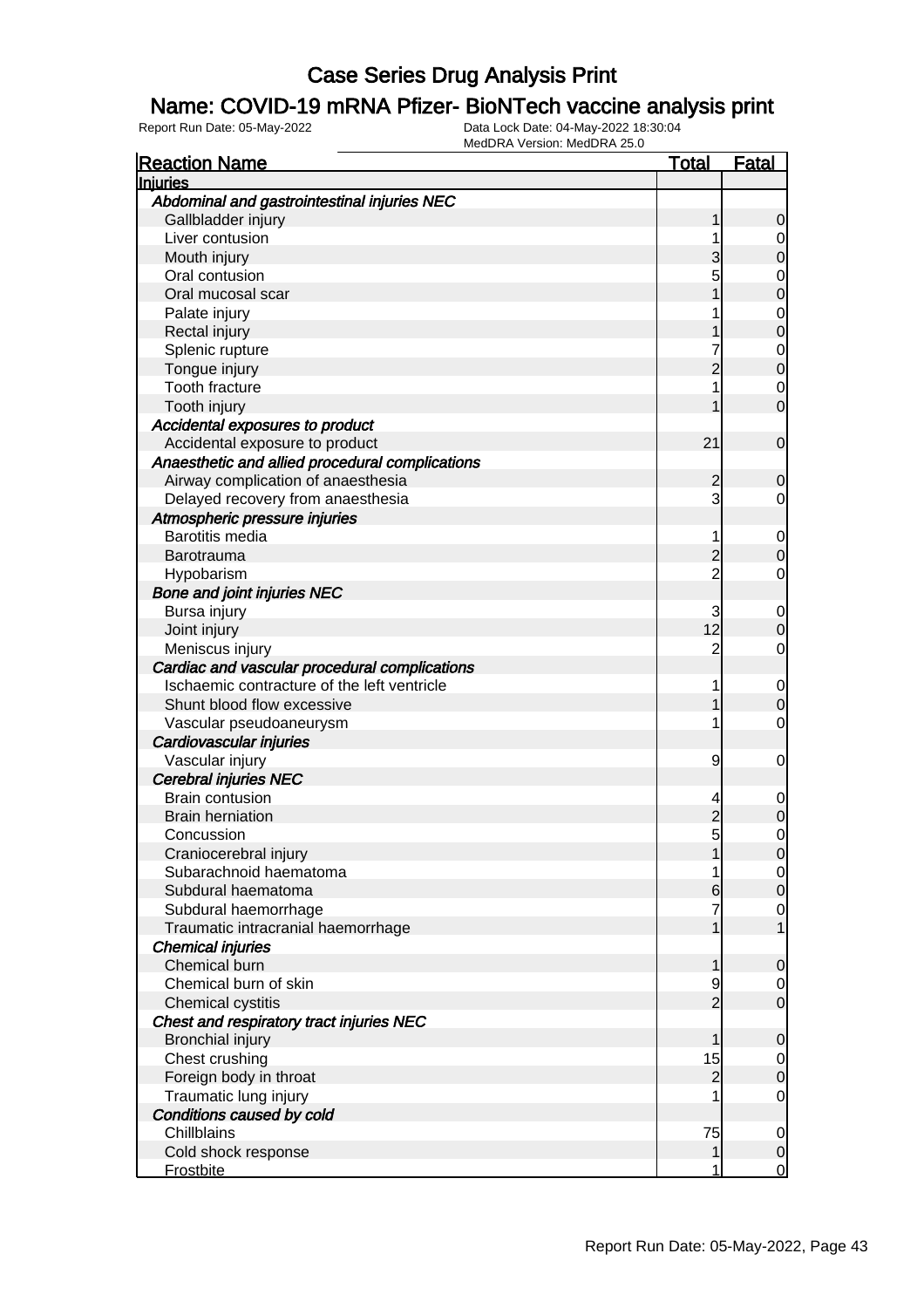### Name: COVID-19 mRNA Pfizer- BioNTech vaccine analysis print

| <b>Reaction Name</b>                                            | <u>Total</u>   | <b>Fatal</b>     |
|-----------------------------------------------------------------|----------------|------------------|
| Injuries cont'd<br><b>Injuries</b>                              |                |                  |
| Cranial nerve injuries                                          |                |                  |
| Illrd nerve injury                                              | 1              | $\overline{0}$   |
| Vth nerve injury                                                |                | $\overline{0}$   |
| Ear injuries NEC                                                |                |                  |
| Deafness traumatic                                              |                | 0                |
| Ear injury                                                      | 2              | 0                |
| Exposures associated with pregnancy, delivery and lactation     |                |                  |
| Exposure during pregnancy                                       | 10             | 0                |
| Exposure via breast milk                                        | 155            | 0                |
| Foetal exposure during pregnancy                                | 72             | 0                |
| Foetal exposure timing unspecified                              |                | 0                |
| Maternal exposure before pregnancy                              | 30             | 0                |
| Maternal exposure during breast feeding                         | 2021           | 0                |
| Maternal exposure during pregnancy                              | 1094           | 0                |
| Maternal exposure timing unspecified                            | 15             | 0                |
| Paternal exposure before pregnancy                              | 3              | 0                |
| <b>Exposures to agents or circumstances NEC</b>                 |                |                  |
| Exposure to SARS-CoV-2                                          | 3              | 0                |
| Exposure to vaccinated person                                   | 4              | $\mathbf 0$      |
| Eye and ear procedural complications                            |                |                  |
| Toxic anterior segment syndrome                                 | 1              | 0                |
| Eye injuries NEC                                                |                |                  |
| Corneal abrasion                                                |                |                  |
|                                                                 | 18             | 0                |
| Eye contusion                                                   |                | 0                |
| Eye injury                                                      | 33             | 0                |
| Foreign body in eye                                             | 4              | $\mathbf 0$      |
| Injury corneal                                                  |                | $\mathbf 0$      |
| Periorbital haematoma                                           | 1              | 0                |
| Retinal injury                                                  | 2              | 0                |
| Superficial injury of eye                                       | 1              | 0                |
| Foetal and neonatal conditions associated with product exposure |                |                  |
| Intoxication by breast feeding                                  | 1              | 0                |
| <b>Fractures and dislocations NEC</b>                           |                |                  |
| Fracture                                                        | 3              | $\mathbf 0$      |
| Joint dislocation                                               | 4              | 0                |
| Multiple fractures                                              | 1              | 0                |
| Gastrointestinal and hepatobiliary procedural complications     |                |                  |
| Post procedural constipation                                    | 1              | $\overline{0}$   |
| Postoperative ileus                                             |                | $\mathbf 0$      |
| Procedural nausea                                               | 11             | $\overline{0}$   |
| Procedural vomiting                                             | $\overline{2}$ | $\mathbf 0$      |
| Heat injuries (excl thermal burns)                              |                |                  |
| Heat cramps                                                     | $\overline{c}$ | 0                |
| Heat exhaustion                                                 | 3              | $\overline{0}$   |
| <b>Heat illness</b>                                             | $\frac{1}{2}$  | $\mathbf 0$      |
| Heat oedema                                                     | 14             | $\overline{0}$   |
| Heat stroke                                                     | 3              | $\boldsymbol{0}$ |
| Intentional product use issues                                  |                |                  |
| Intentional dose omission                                       | 1              | 0                |
| Intentional product use issue                                   | 1              | 0                |
| Limb fractures and dislocations                                 |                |                  |
| Ankle fracture                                                  | 1              | $\mathbf 0$      |
| <b>Atypical femur fracture</b>                                  | 1              | $\mathbf 0$      |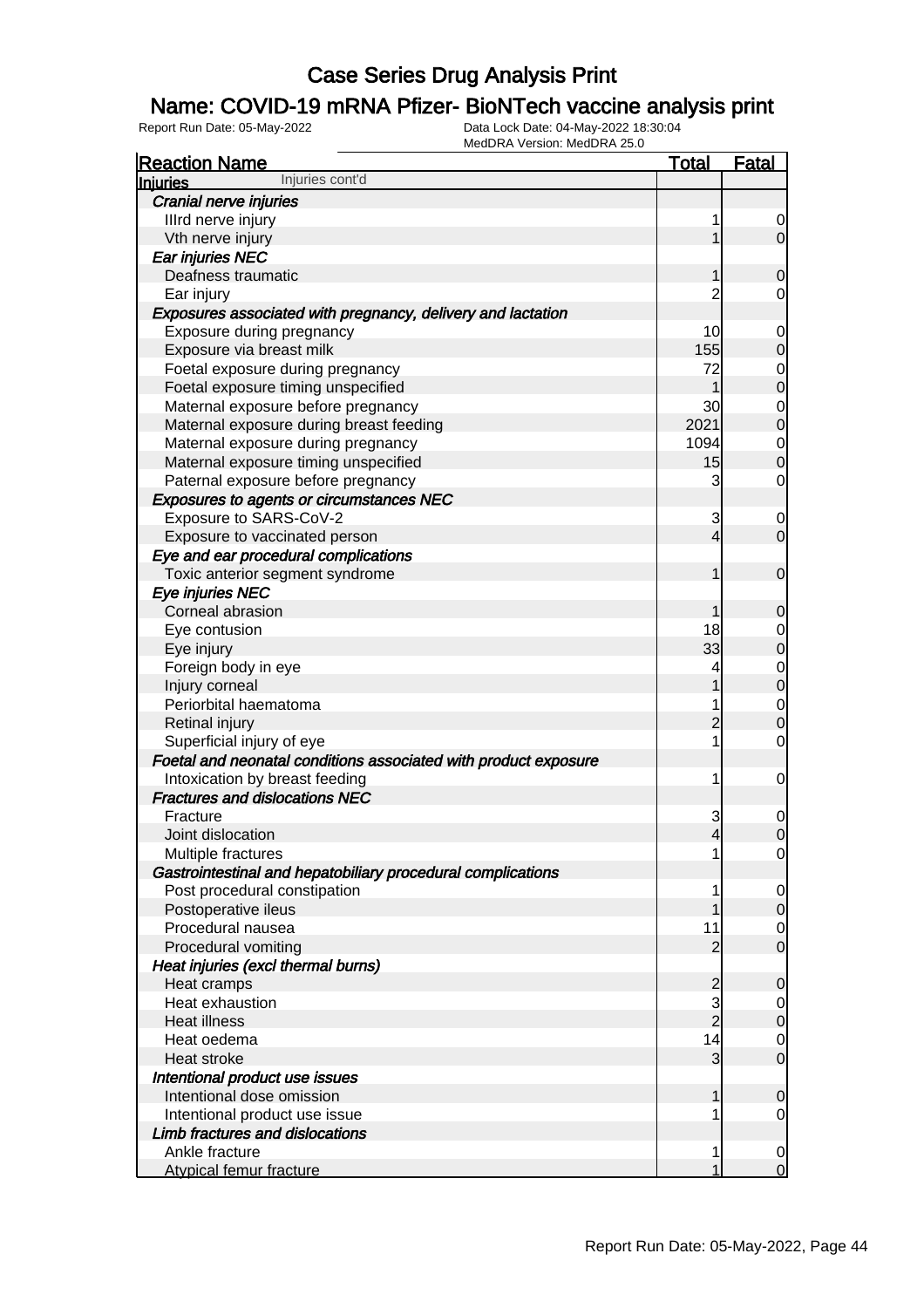### Name: COVID-19 mRNA Pfizer- BioNTech vaccine analysis print

| <b>Reaction Name</b>                                               | <b>Total</b>   | <b>Fatal</b>     |
|--------------------------------------------------------------------|----------------|------------------|
| Injuries cont'd<br><b>Injuries</b>                                 |                |                  |
| Clavicle fracture                                                  | 27             | $\overline{0}$   |
| Femoral neck fracture                                              |                | 0                |
| Femur fracture                                                     |                | $\mathbf 0$      |
| Fibula fracture                                                    |                | $\mathbf 0$      |
| Hip fracture                                                       |                | $\mathbf 0$      |
| Lower limb fracture                                                |                | $\overline{0}$   |
| Tibia fracture                                                     |                | $\mathbf 0$      |
| Upper limb fracture                                                |                | $\overline{0}$   |
| Wrist fracture                                                     |                | $\mathbf 0$      |
| Medication errors, product use errors and issues NEC               |                |                  |
| Circumstance or information capable of leading to medication error | 2              | $\mathbf 0$      |
| Device difficult to use                                            |                | $\mathbf 0$      |
| Dose calculation error                                             |                | $\mathbf 0$      |
| Inadequate aseptic technique in use of product                     |                | $\overline{0}$   |
| Medication error                                                   | 75             | $\mathbf 0$      |
| Prescription drug used without a prescription                      | 3              | $\overline{0}$   |
| Product use complaint                                              |                | $\mathbf 0$      |
| Product use issue                                                  | 34             | $\overline{0}$   |
| Vaccination error                                                  | 6              | $\mathbf 0$      |
| Wrong dose                                                         | 4              | $\overline{0}$   |
| Wrong drug                                                         | 11             | $\mathbf 0$      |
| Wrong schedule                                                     |                | 0                |
| Wrong technique in product usage process                           | 10             | 0                |
| Muscle, tendon and ligament injuries                               |                |                  |
| Epicondylitis                                                      | 25             | $\mathbf 0$      |
| Ligament injury                                                    | 2              | $\mathbf 0$      |
| Ligament sprain                                                    | 11             | $\mathbf{0}$     |
| Mallet finger                                                      |                | $\overline{0}$   |
| Muscle hernia                                                      |                | $\mathbf 0$      |
| Muscle injury                                                      | 43             | $\overline{0}$   |
| Muscle rupture                                                     | 10             | $\mathbf 0$      |
| Muscle strain                                                      | 38             | $\overline{0}$   |
| Post-traumatic neck syndrome                                       | 3              | $\mathbf{0}$     |
| Tendon injury                                                      | 7              | $\overline{0}$   |
| Tendon rupture                                                     | 26             | $\mathbf{0}$     |
| Musculoskeletal procedural complications                           |                |                  |
| Periprosthetic osteolysis                                          | 1              | $\overline{0}$   |
| Post laminectomy syndrome                                          |                | $\overline{0}$   |
| Nerve injuries NEC                                                 |                |                  |
| Nerve injury                                                       | 119            | $\mathbf 0$      |
| Neurological and psychiatric procedural complications              |                |                  |
| Post lumbar puncture syndrome                                      |                | 0                |
| Post procedural stroke                                             |                | $\overline{0}$   |
| Procedural dizziness                                               | 13             | $\mathbf 0$      |
| Non-occupational environmental exposures                           |                |                  |
| Exposure to extreme temperature                                    | 2              | $\mathbf 0$      |
| Non-site specific injuries NEC                                     |                |                  |
| Accident                                                           | 2              | $\mathbf 0$      |
| Animal scratch                                                     | 1              | $\overline{0}$   |
| Arthropod bite                                                     | 11             | $\boldsymbol{0}$ |
| Arthropod sting                                                    | 6              | $\mathbf 0$      |
| <b>Bite</b>                                                        |                | $\pmb{0}$        |
| Bone contusion                                                     | $\overline{2}$ | $\mathbf 0$      |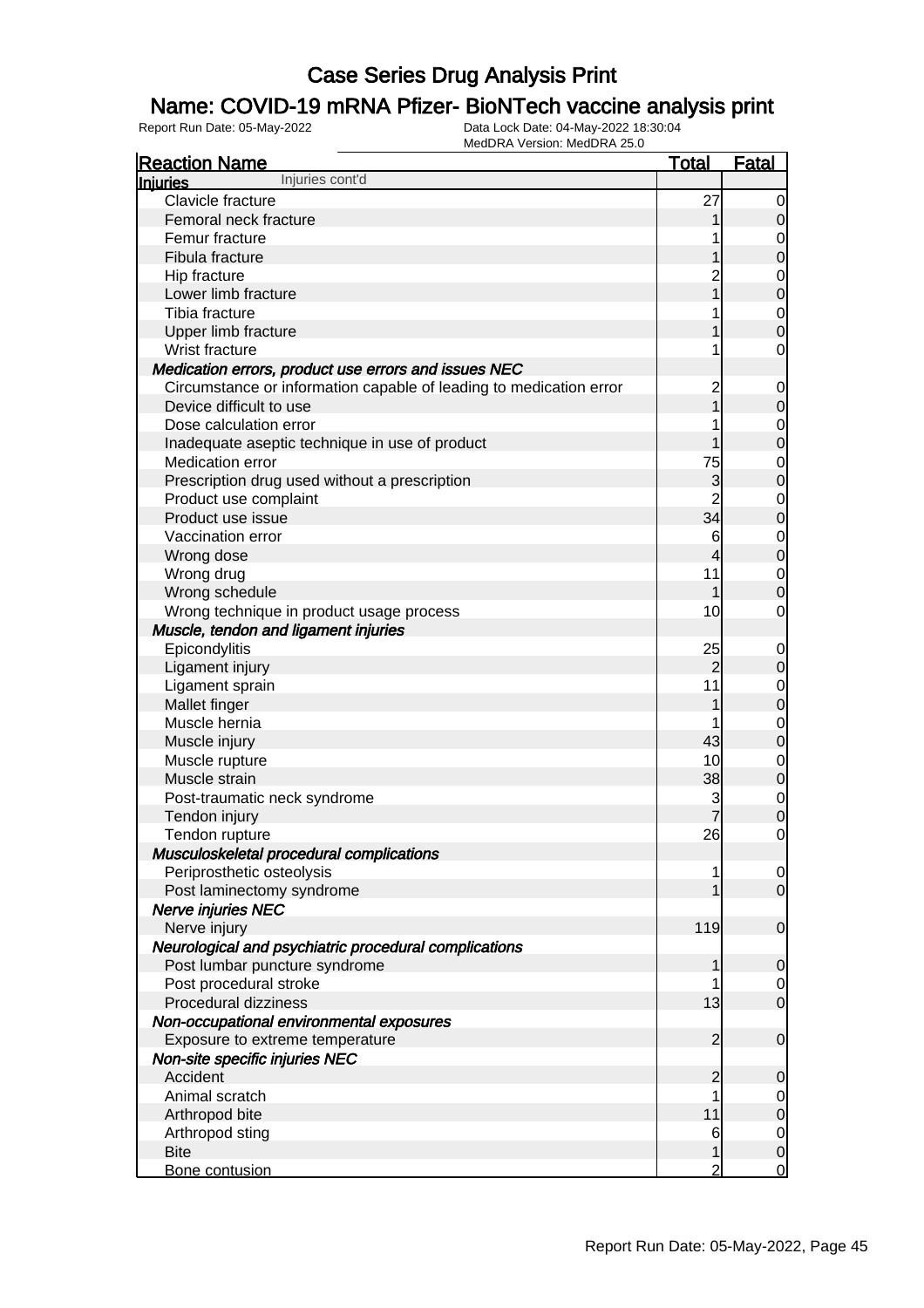### Name: COVID-19 mRNA Pfizer- BioNTech vaccine analysis print

| <b>Reaction Name</b>                            | <b>Total</b>    | <b>Fatal</b>   |
|-------------------------------------------------|-----------------|----------------|
| Injuries cont'd<br><b>Injuries</b>              |                 |                |
| Crush injury                                    | 1               | $\overline{0}$ |
| Electric shock                                  | 20              | 0              |
| Fall                                            | 219             | $\mathbf 0$    |
| Foreign body                                    | 6               | 0              |
| Injury                                          | 14              | 0              |
| Multiple injuries                               | $\overline{c}$  | $\mathbf 0$    |
| Nervous system injury                           | $\frac{1}{2}$   | $\mathbf 0$    |
| Post concussion syndrome                        | $\overline{2}$  | $\mathbf 0$    |
| Traumatic haematoma                             |                 | $\mathbf 0$    |
| Wound                                           |                 | $\mathbf 0$    |
| Wound complication                              | 12              | $\mathbf 0$    |
| Wound haematoma                                 | 1               | $\mathbf 0$    |
| Wound haemorrhage                               | 3               | 0              |
| Wound secretion                                 |                 | $\mathbf 0$    |
| Non-site specific procedural complications      |                 |                |
| Administration related reaction                 | 1               | $\mathbf 0$    |
| Anastomotic leak                                |                 | $\mathbf 0$    |
| Incision site pain                              | 3               | $\mathbf 0$    |
| Infusion related reaction                       | 8               | $\mathbf 0$    |
| Injection related reaction                      | 68              | $\mathbf 0$    |
| Post procedural complication                    | 5               | $\mathbf 0$    |
| Post procedural erythema                        |                 | $\mathbf{0}$   |
| Post procedural inflammation                    |                 | $\mathbf 0$    |
| Post procedural pruritus                        |                 | $\mathbf 0$    |
| Procedural pain                                 |                 | 0              |
| Seroma                                          | 1               | $\mathbf 0$    |
| <b>Occupational exposures</b>                   |                 |                |
| Occupational exposure to SARS-CoV-2             | 1               | $\mathbf 0$    |
| Occupational exposure to product                |                 | $\mathbf 0$    |
| Off label uses                                  |                 |                |
| Off label use                                   | 496             | $\mathbf 0$    |
| <b>Overdoses NEC</b>                            |                 |                |
| Intentional overdose                            |                 | 0              |
| Overdose                                        | 56              | 0              |
| Pathways and sources of exposure                |                 |                |
| Exposure via contaminated device                | 1               | $\overline{0}$ |
| Exposure via unknown route                      |                 | $\overline{0}$ |
| <b>Pelvic fractures and dislocations</b>        |                 |                |
| Pelvic fracture                                 | 1               | $\mathbf 0$    |
| Peripheral nerve injuries                       |                 |                |
| Axillary nerve injury                           | 1               | 0              |
| <b>Brachial plexus injury</b>                   |                 | 0              |
| Radial nerve injury                             |                 | $\mathbf 0$    |
| Sciatic nerve injury                            | $\frac{2}{2}$   | 0              |
| Ulnar nerve injury                              | $\overline{6}$  | $\mathbf 0$    |
| Poisoning and toxicity                          |                 |                |
| Alcohol poisoning                               | 1               | 0              |
| Poisoning                                       | 14              | 0              |
| Toxicity to various agents                      | $5\overline{)}$ | $\mathbf 0$    |
| <b>Product administration errors and issues</b> |                 |                |
| Accidental overdose                             | 8               | 0              |
| Contraindicated product administered            | $\mathbf{3}$    | 0              |
| Duplicate therapy error                         | 1               | $\overline{0}$ |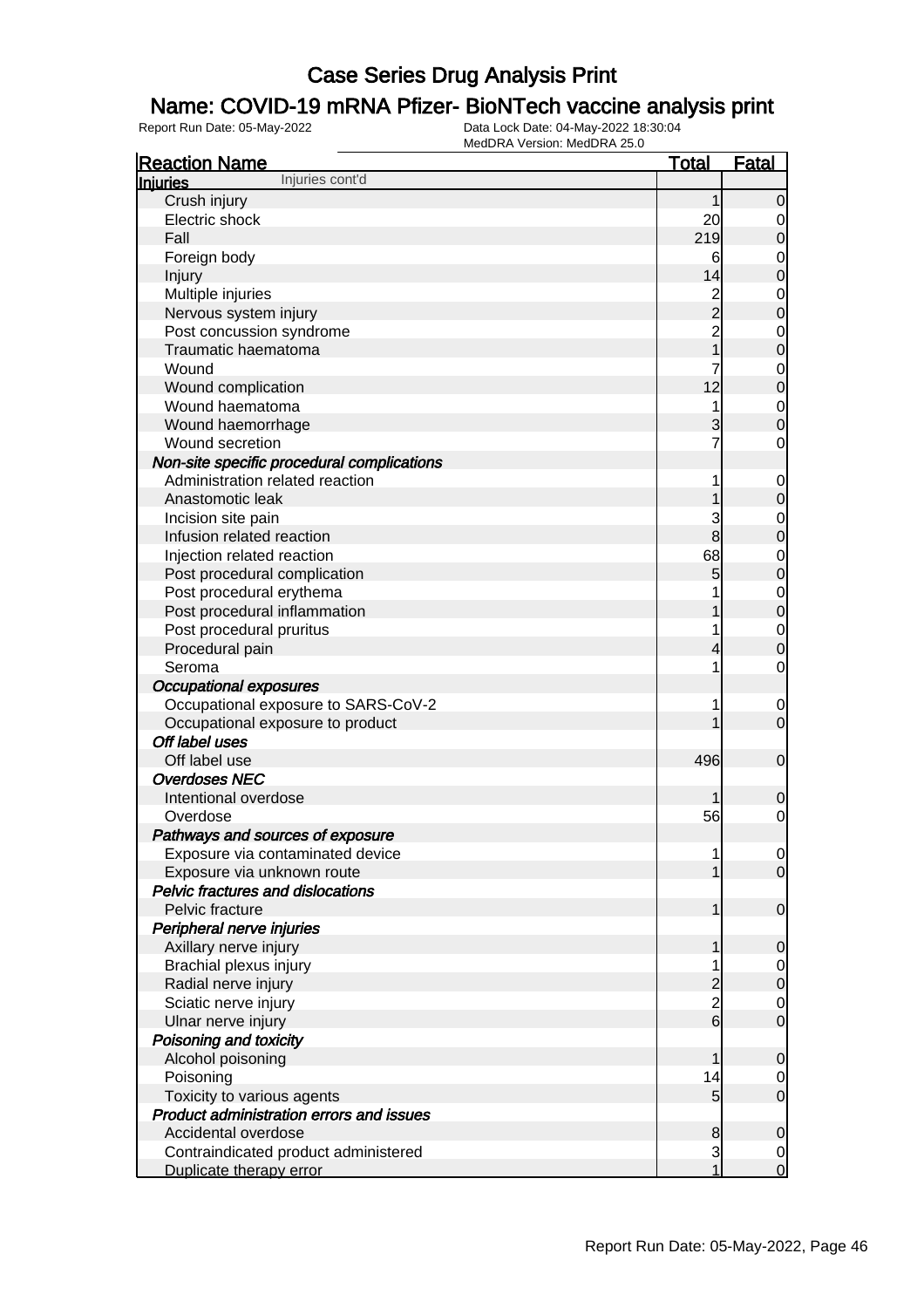### Name: COVID-19 mRNA Pfizer- BioNTech vaccine analysis print

| <b>Reaction Name</b>                                   | <b>Total</b>   | <b>Fatal</b>                         |
|--------------------------------------------------------|----------------|--------------------------------------|
| Injuries cont'd<br><b>Injuries</b>                     |                |                                      |
| Expired product administered                           | 14             | $\overline{0}$                       |
| Inappropriate schedule of product administration       | 741            | $\overline{0}$                       |
| Incomplete course of vaccination                       | 2              | 0                                    |
| Incorrect dose administered                            | 63             | $\mathbf 0$                          |
| Incorrect drug administration rate                     |                | $\mathbf 0$                          |
| Incorrect product formulation administered             | $\overline{2}$ | $\overline{0}$                       |
| Incorrect route of product administration              | 12             | $\mathbf 0$                          |
| Lack of vaccination site rotation                      | 1              | $\overline{0}$                       |
| Poor quality product administered                      |                | $\overline{0}$                       |
| Product administered at inappropriate site             | 24             | $\overline{0}$                       |
| Product administered to patient of inappropriate age   | 3              | $\overline{0}$                       |
| Product administration error                           | 22             | $\mathbf 0$                          |
| Product dose omission issue                            | 6              | $\mathbf 0$                          |
| Wrong product administered                             | 20             | $\mathbf 0$                          |
| <b>Product confusion errors and issues</b>             |                |                                      |
| Product dosage form confusion                          | 1              | $\mathbf 0$                          |
| Product label confusion                                | 6              | 0                                    |
| Product packaging confusion                            | $\overline{2}$ | $\overline{O}$                       |
| Product dispensing errors and issues                   |                |                                      |
| Product dispensing error                               | 4              | $\mathbf 0$                          |
| Product monitoring errors and issues                   |                |                                      |
| Drug monitoring procedure incorrectly performed        |                | $\mathbf 0$                          |
| Product preparation errors and issues                  |                |                                      |
| Product preparation error                              | 3              | $\mathbf 0$                          |
| Product preparation issue                              | 6              | $\overline{0}$                       |
| Product prescribing errors and issues                  |                |                                      |
| Contraindicated product prescribed                     |                | 0                                    |
| Product prescribing error                              | $\frac{2}{2}$  | $\overline{0}$                       |
| Product selection errors and issues                    |                |                                      |
| Product selection error                                | $\overline{2}$ | $\mathbf 0$                          |
| <b>Radiation injuries</b>                              |                |                                      |
| Sunburn                                                | 24             | $\mathbf 0$                          |
| Renal and urinary tract injuries NEC                   |                |                                      |
| <b>Bladder injury</b>                                  |                | $\mathbf 0$                          |
| Foreign body in urogenital tract                       | 1              | $\mathbf 0$                          |
| Reproductive system and breast injuries                |                |                                      |
| <b>Breast injury</b>                                   | 1              | $\overline{0}$                       |
| Cervix injury                                          |                | $\mathbf 0$                          |
| Penile contusion                                       |                |                                      |
| Penis injury                                           | $\overline{2}$ | $\begin{matrix} 0 \\ 0 \end{matrix}$ |
| Uterine rupture                                        |                | $\overline{0}$                       |
| Reproductive tract and breast procedural complications |                |                                      |
| Failed in vitro fertilisation                          | 1              | $\mathbf 0$                          |
| Site specific injuries NEC                             |                |                                      |
| Back injury                                            | 4              | $\overline{0}$                       |
| Face crushing                                          | 3              | $\pmb{0}$                            |
| Face injury                                            |                | $\overline{0}$                       |
| Head injury                                            | 36             | $\overline{0}$                       |
| Limb crushing injury                                   | 4              | $\overline{0}$                       |
| Limb injury                                            | 204            | $\overline{0}$                       |
| Nasal injury                                           | $\overline{c}$ | $\overline{0}$                       |
| Neck crushing                                          | 1              | $\overline{0}$                       |
| Neck injury                                            | 1              | $\overline{0}$                       |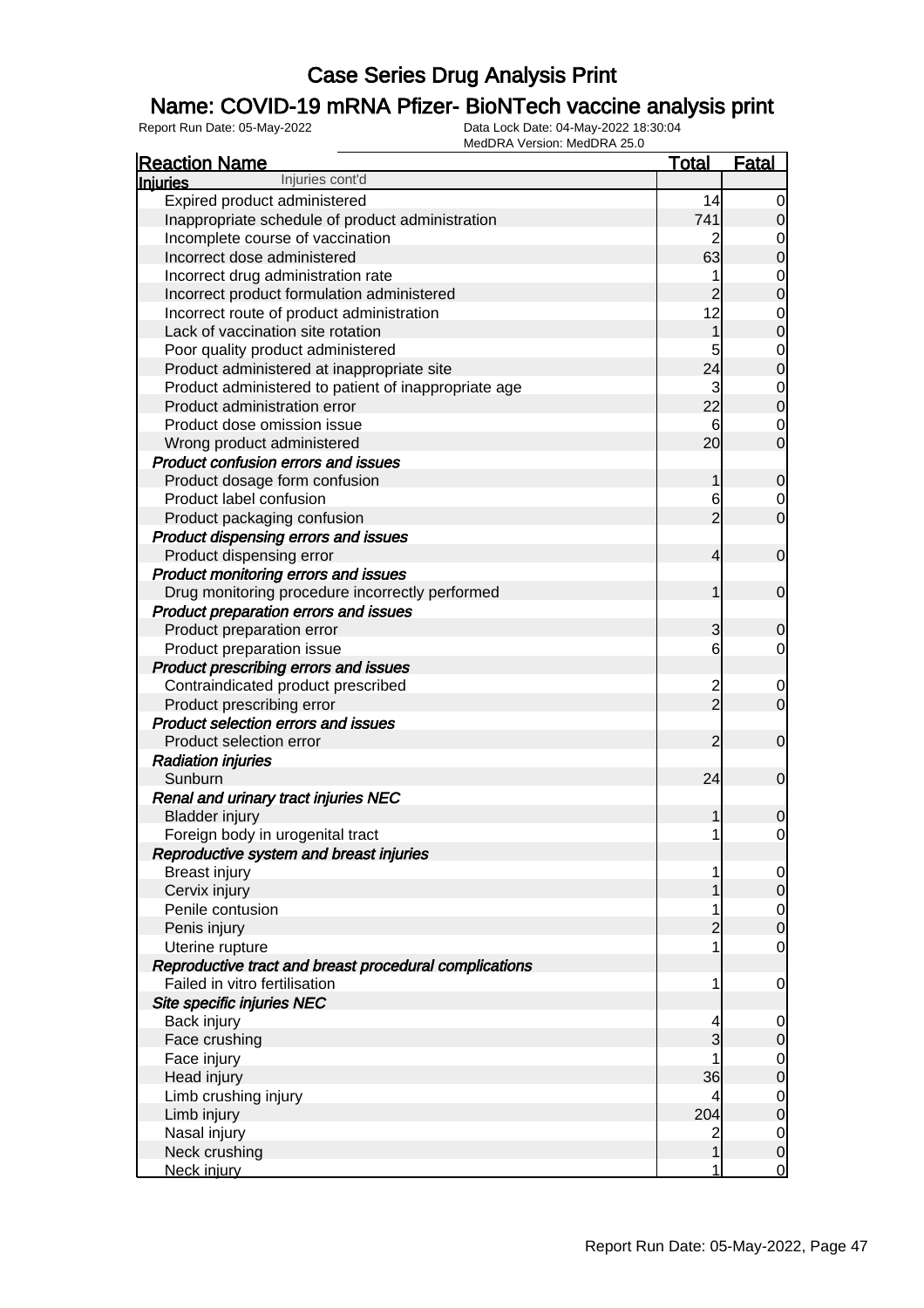### Name: COVID-19 mRNA Pfizer- BioNTech vaccine analysis print

| <b>Reaction Name</b>                                    | <b>Total</b>             | <b>Fatal</b>     |
|---------------------------------------------------------|--------------------------|------------------|
| Injuries cont'd<br><b>Injuries</b>                      |                          |                  |
| Pharyngeal contusion                                    | 1                        | $\overline{0}$   |
| Site specific procedural complications NEC              |                          |                  |
| Axillary web syndrome                                   | 3                        | $\mathbf 0$      |
| <b>Skin injuries NEC</b>                                |                          |                  |
| Contusion                                               | 1395                     | 0                |
| Hair injury                                             | 2                        | 0                |
| Nail avulsion                                           | 1                        | $\mathbf 0$      |
| Scar                                                    | 37                       | $\mathbf 0$      |
| Scratch                                                 | 9                        | $\boldsymbol{0}$ |
| Skin abrasion                                           | 7                        | $\mathbf 0$      |
| Skin injury                                             | 5                        | $\boldsymbol{0}$ |
| Skin laceration                                         | 4                        | $\mathbf 0$      |
| Skin wound                                              | 3                        | $\boldsymbol{0}$ |
| Splinter                                                |                          | 0                |
| Subcutaneous haematoma                                  | $\overline{2}$           | $\mathbf 0$      |
| Skin procedural complications                           |                          |                  |
| Dermal filler overcorrection                            | 1                        | $\mathbf 0$      |
| Recall phenomenon                                       |                          | 0                |
| Skull fractures, facial bone fractures and dislocations |                          |                  |
| Facial bones fracture                                   |                          | 0                |
| Fractured skull depressed                               |                          | $\mathbf 0$      |
| Spinal cord injuries NEC                                |                          |                  |
| Spinal cord injury cervical                             |                          | $\mathbf 0$      |
| Spinal fractures and dislocations                       |                          |                  |
| Spinal compression fracture                             | 1                        | 0                |
| Spinal fracture                                         | 4                        | 0                |
| Stoma complications                                     |                          |                  |
| Gastrointestinal stoma complication                     | $\overline{c}$           | $\mathbf 0$      |
| Stoma site discharge                                    |                          | $\mathbf 0$      |
| Stoma site extravasation                                |                          | 0                |
| Stoma site haemorrhage                                  |                          | $\overline{0}$   |
| <b>Thermal burns</b>                                    |                          |                  |
| Airway burns                                            | 1                        | $\mathbf 0$      |
| Burn oesophageal                                        |                          | $\mathbf 0$      |
| Burn of internal organs                                 | $\overline{\mathcal{L}}$ | $\mathbf 0$      |
| Burn oral cavity                                        | 5                        | $\overline{0}$   |
| Burns second degree                                     | 3                        | $\mathbf 0$      |
| Burns third degree                                      |                          | $\overline{0}$   |
| Cold burn                                               |                          | $\mathbf 0$      |
| Thermal burn                                            | 28                       | $\overline{0}$   |
| Thermal burns of eye                                    | 17                       | $\mathbf 0$      |
| <b>Underdoses NEC</b>                                   |                          |                  |
| Underdose                                               | 6                        | $\mathbf 0$      |
| Vaccination related complications                       |                          |                  |
| Adverse event following immunisation                    |                          | $\mathbf 0$      |
| Post vaccination syndrome                               |                          | $\overline{0}$   |
| Injuries SOC TOTAL                                      | 8045                     | 1                |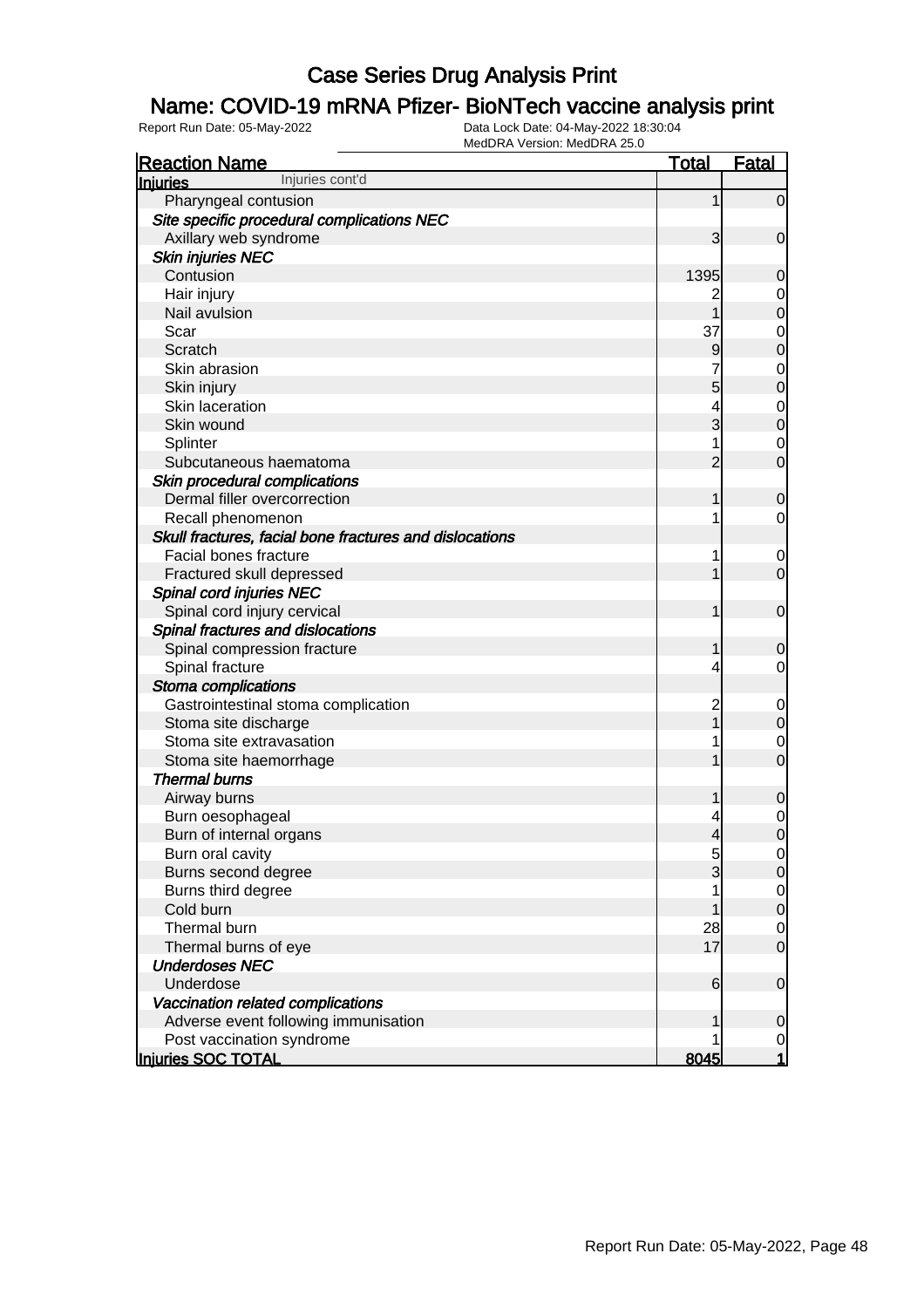### Name: COVID-19 mRNA Pfizer- BioNTech vaccine analysis print

| <b>Reaction Name</b>                                     | <b>Total</b>    | <b>Fatal</b>                     |
|----------------------------------------------------------|-----------------|----------------------------------|
| Investigations                                           |                 |                                  |
| <b>Adrenal cortex tests</b>                              |                 |                                  |
| Cortisol decreased                                       | $5\overline{)}$ | $\overline{0}$                   |
| Adrenal medulla tests                                    |                 |                                  |
| Epinephrine                                              |                 | 0                                |
| Epinephrine abnormal                                     |                 | 0                                |
| Epinephrine increased                                    |                 | $\overline{0}$                   |
| Auditory and vestibular diagnostic procedures            |                 |                                  |
| Acoustic stimulation tests                               | 5               | $\mathbf 0$                      |
| Audiogram abnormal                                       |                 | $\mathbf 0$                      |
| Weber tuning fork test abnormal                          |                 | $\overline{0}$                   |
| <b>Autoimmunity analyses</b>                             |                 |                                  |
| Antineutrophil cytoplasmic antibody positive             |                 | $\mathbf 0$                      |
| Antinuclear antibody                                     | 3               | $\mathbf{0}$                     |
| Antinuclear antibody increased                           |                 | $\overline{0}$                   |
| Antinuclear antibody positive                            |                 | $\begin{matrix}0\\0\end{matrix}$ |
| Beta-2 glycoprotein antibody positive                    |                 |                                  |
| Cardiolipin antibody positive                            |                 | $\begin{matrix}0\\0\end{matrix}$ |
| Rheumatoid factor                                        | 3               |                                  |
| Rheumatoid factor increased                              | $\overline{2}$  | $\mathbf 0$                      |
| Rheumatoid factor positive                               |                 | $\overline{0}$                   |
| Bacteria identification and serology (excl mycobacteria) |                 |                                  |
| Bacterial test positive                                  | 1               | $\mathbf 0$                      |
| <b>Blood counts NEC</b>                                  |                 |                                  |
| Full blood count                                         | 7               | 0                                |
| Full blood count abnormal                                | 3               | $\mathbf 0$                      |
| Blood gas and acid base analyses                         |                 |                                  |
| Acid base balance abnormal                               | 1               | $\mathbf{0}$                     |
| Blood lactic acid                                        | 4               | $\mathbf 0$                      |
| Blood lactic acid decreased                              |                 | $\mathbf{0}$                     |
| Blood lactic acid increased                              | 5               | $\overline{0}$                   |
| Blood pH                                                 |                 |                                  |
| Blood pH abnormal                                        |                 | $\begin{matrix}0\\0\end{matrix}$ |
| Blood pH increased                                       | 12              | $\mathbf{0}$                     |
| Oxygen consumption                                       | 1               | $\overline{0}$                   |
| Oxygen consumption decreased                             | $\overline{c}$  | $\mathbf 0$                      |
| Oxygen saturation                                        | 12              | 0                                |
| Oxygen saturation abnormal                               | $\overline{2}$  | $\overline{0}$                   |
| Oxygen saturation decreased                              | 101             | $\overline{0}$                   |
| PCO2 increased                                           |                 | $\overline{0}$                   |
| PO2 decreased                                            |                 | $\mathbf 0$                      |
| Venous oxygen saturation decreased                       |                 | $\mathbf 0$                      |
| Blood grouping and cross-matching analyses               |                 |                                  |
| Rhesus antigen positive                                  | 1               | $\overline{0}$                   |
| Bone marrow and immune tissue histopathology procedures  |                 |                                  |
| Aspiration bone marrow                                   | 1               | $\overline{0}$                   |
| Biopsy lymph gland                                       | $\overline{2}$  | $\overline{0}$                   |
| Bone marrow and immune tissue imaging procedures         |                 |                                  |
| Lymph nodes scan abnormal                                | 1               | $\mathbf 0$                      |
| Scan lymph nodes                                         | 4               | $\overline{0}$                   |
| Carbohydrate tolerance analyses (incl diabetes)          |                 |                                  |
| Blood glucose                                            | 12              | $\overline{0}$                   |
| Blood glucose abnormal                                   | 15              | $\mathbf 0$                      |
| Blood glucose decreased                                  | 38              | $\overline{0}$                   |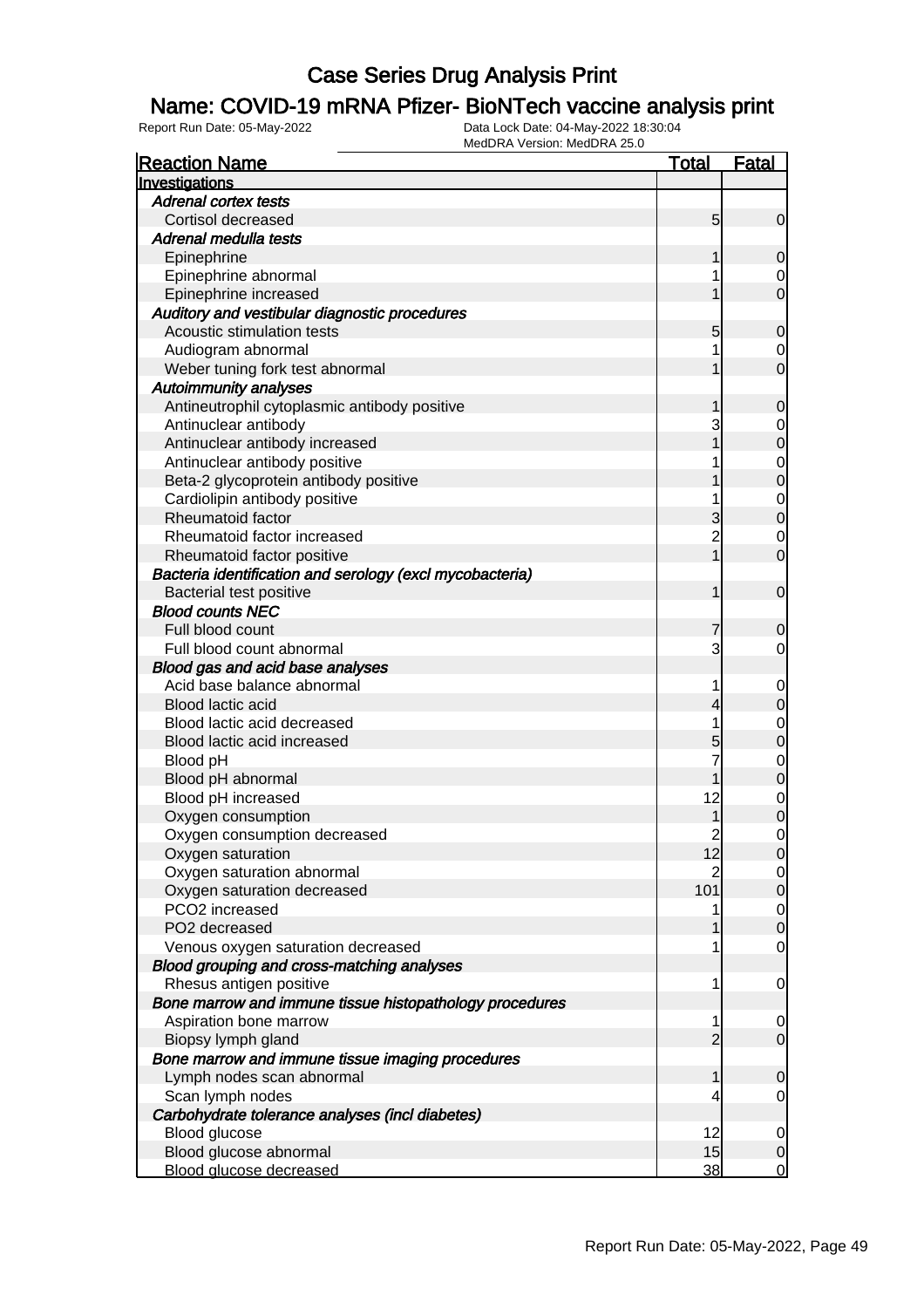### Name: COVID-19 mRNA Pfizer- BioNTech vaccine analysis print

| <b>Reaction Name</b>                                    | <b>Total</b>        | <b>Fatal</b>               |
|---------------------------------------------------------|---------------------|----------------------------|
| Investigations cont'd<br>Investigations                 |                     |                            |
| Blood glucose fluctuation                               | 17                  | $\overline{0}$             |
| Blood glucose increased                                 | 115                 | 0                          |
| Blood glucose normal                                    |                     | 0                          |
| Glycosylated haemoglobin increased                      |                     | 0                          |
| Cardiac auscultatory investigations                     |                     |                            |
| Cardiac murmur                                          | 50                  |                            |
| Heart sounds                                            | 10                  | $\mathbf 0$<br>$\mathbf 0$ |
| Heart sounds abnormal                                   | 6                   | 0                          |
| Cardiac function diagnostic procedures                  |                     |                            |
| Cardiac monitoring                                      |                     | 0                          |
| Cardiac output                                          |                     | $\mathbf 0$                |
| Central venous pressure                                 |                     |                            |
| Echocardiogram                                          |                     | 0<br>$\mathbf 0$           |
| Ejection fraction decreased                             |                     |                            |
| Myocardial strain imaging                               | 3<br>$\overline{2}$ | $\mathbf 0$<br>$\mathbf 0$ |
|                                                         |                     |                            |
| Right atrial volume abnormal<br>Stroke volume decreased |                     | 0<br>$\overline{0}$        |
|                                                         |                     |                            |
| Cardiac imaging procedures                              |                     |                            |
| Catheterisation cardiac                                 |                     | 0                          |
| Magnetic resonance imaging heart                        |                     | 0                          |
| Scan myocardial perfusion abnormal                      |                     | $\overline{0}$             |
| Cell marker analyses                                    |                     |                            |
| Carbohydrate antigen 15-3 increased                     |                     | 0                          |
| Carcinoembryonic antigen increased                      |                     | 0                          |
| HLA-B*27 positive                                       |                     | 0                          |
| Prostatic specific antigen increased                    |                     | 0                          |
| Central nervous system imaging procedures               |                     |                            |
| Computerised tomogram head                              | 10                  | $\mathbf 0$                |
| Magnetic resonance imaging head                         | 12                  | $\mathbf 0$                |
| Magnetic resonance imaging head abnormal                | $\overline{2}$      | 0                          |
| Cerebrospinal fluid tests (excl microbiology)           |                     |                            |
| CSF pressure                                            | 1                   | $\mathbf 0$                |
| CSF protein increased                                   |                     | $\overline{0}$             |
| <b>Chemistry analyses NEC</b>                           |                     |                            |
| Histamine abnormal                                      | 1                   | $\mathbf 0$                |
| Histamine level                                         |                     | $\overline{0}$             |
| Histamine level increased                               |                     | $\overline{0}$             |
| Inflammatory marker decreased                           |                     | $\overline{0}$             |
| Inflammatory marker increased                           | 5                   | $\mathbf 0$                |
| Inflammatory marker test                                |                     | $\overline{0}$             |
| Renin                                                   |                     | $\overline{0}$             |
| <b>Cholesterol analyses</b>                             |                     |                            |
| Blood cholesterol increased                             | 13                  | 0                          |
| Remnant-like lipoprotein particles                      |                     | 0                          |
| Coagulation and bleeding analyses                       |                     |                            |
| ADAMTS13 activity decreased                             |                     | $\mathbf 0$                |
| Activated partial thromboplastin time prolonged         | 15                  | $\mathbf 0$                |
| Activated partial thromboplastin time shortened         |                     | $\mathbf 0$                |
| <b>Bleeding time</b>                                    |                     | $\boldsymbol{0}$           |
| Bleeding time abnormal                                  |                     | $\overline{0}$             |
| Bleeding time prolonged                                 | 11                  | $\mathbf 0$                |
| Blood thromboplastin                                    | 1                   | $\overline{0}$             |
| Clot retraction                                         | 1                   | $\overline{1}$             |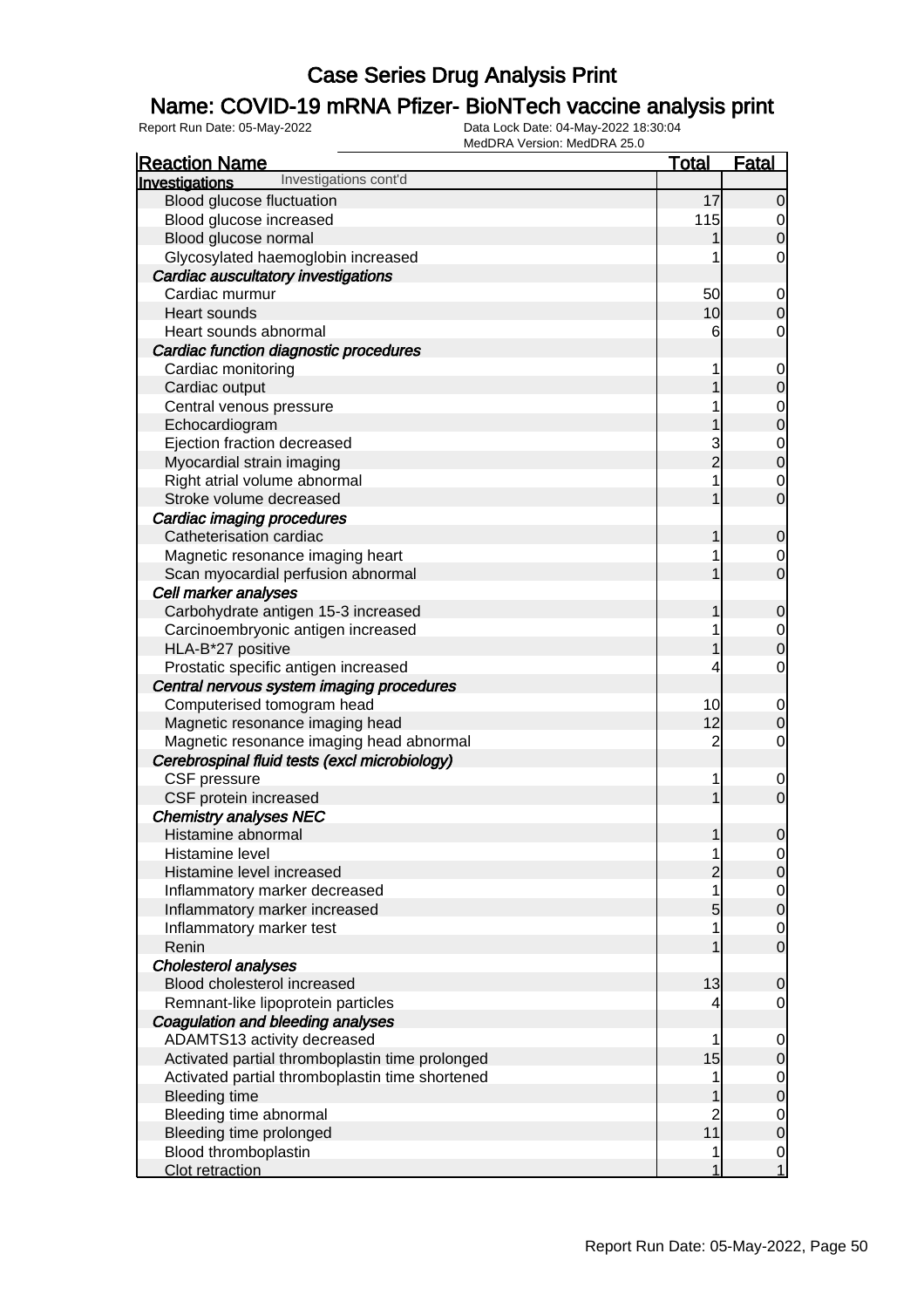### Name: COVID-19 mRNA Pfizer- BioNTech vaccine analysis print

| <b>Reaction Name</b>                                   | <b>Total</b>    | Fatal                         |
|--------------------------------------------------------|-----------------|-------------------------------|
| Investigations cont'd<br>Investigations                |                 |                               |
| Coagulation factor VIII level decreased                | 1               | 0                             |
| Coagulation time prolonged                             | 9               | $\boldsymbol{0}$              |
| Coagulation time shortened                             | 4               | $\mathbf 0$                   |
| Fibrin D dimer increased                               | 26              | $\mathbf 0$                   |
| International normalised ratio abnormal                | 9               | $\mathbf 0$                   |
| International normalised ratio decreased               | 22              | $\mathbf 0$                   |
| International normalised ratio fluctuation             | 3               | $\mathbf 0$                   |
| International normalised ratio increased               | 53              | $\mathbf 0$                   |
| Platelet factor 4                                      |                 | $\mathbf{0}$                  |
| Prothrombin time prolonged                             |                 | $\overline{0}$                |
| Prothrombin time shortened                             |                 | $\mathbf 0$                   |
| Digestive enzymes                                      |                 |                               |
| Amylase increased                                      | 1               | 0                             |
| <b>ECG</b> investigations                              |                 |                               |
| Electrocardiogram                                      | 5               | 0                             |
| Electrocardiogram QRS complex prolonged                |                 | $\boldsymbol{0}$              |
| Electrocardiogram QT prolonged                         | 11              |                               |
| Electrocardiogram ST segment depression                | $\overline{2}$  | $\mathbf 0$<br>$\overline{0}$ |
|                                                        | 12              |                               |
| Electrocardiogram ST segment elevation                 | $\overline{c}$  | $\mathbf 0$                   |
| Electrocardiogram ST-T segment abnormal                |                 | $\overline{0}$                |
| Electrocardiogram T wave inversion                     | 6               | $\mathbf 0$                   |
| Electrocardiogram abnormal                             | 25              | $\overline{0}$                |
| Electrocardiogram change                               | 1               | $\mathbf{0}$                  |
| Electrocardiogram normal                               | 3               | $\overline{0}$                |
| Electrocardiogram repolarisation abnormality           |                 | $\mathbf 0$                   |
| QRS axis abnormal                                      |                 | $\overline{0}$                |
| <b>Endocrine analyses and imaging NEC</b>              |                 |                               |
| Hormone level abnormal                                 | 86              | $\mathbf 0$                   |
| <b>Faecal analyses NEC</b>                             |                 |                               |
| Faecal calprotectin                                    | $\overline{c}$  | $\mathbf 0$                   |
| Faecal calprotectin increased                          | 4               | $\mathbf 0$                   |
| <b>Fertility analyses</b>                              |                 |                               |
| Infertility tests                                      | 1               | $\mathbf 0$                   |
| Semen analysis abnormal                                |                 | $\overline{0}$                |
| Semen volume increased                                 | 1               | $\mathbf 0$                   |
| Sperm concentration                                    | $\overline{c}$  | $\overline{0}$                |
| Sperm concentration decreased                          | $\overline{c}$  | $\overline{0}$                |
| Spermatozoa abnormal                                   |                 | $\mathbf 0$                   |
| Foetal and neonatal diagnostic procedures              |                 |                               |
| Foetal heart rate abnormal                             | $5\overline{)}$ | $\overline{c}$                |
| Foetal heart rate increased                            |                 | $\overline{0}$                |
| Foetal monitoring                                      |                 | $\mathbf 0$                   |
| Foetal non-stress test                                 |                 | $\mathbf 0$                   |
| Gastrointestinal and abdominal imaging procedures      |                 |                               |
| Computerised tomogram abdomen                          | 1               | $\overline{0}$                |
| Sigmoidoscopy abnormal                                 |                 | $\overline{0}$                |
| X-ray with contrast upper gastrointestinal tract       |                 | $\overline{0}$                |
| Gastrointestinal function diagnostic procedures        |                 |                               |
| Gastric pH decreased                                   | 4               | 0                             |
| Gastrointestinal, pancreatic and APUD hormone analyses |                 |                               |
| <b>Blood insulin</b>                                   | 2               | 0                             |
| Blood insulin decreased                                | 1               | $\overline{0}$                |
| <u>Gene analyses</u>                                   |                 |                               |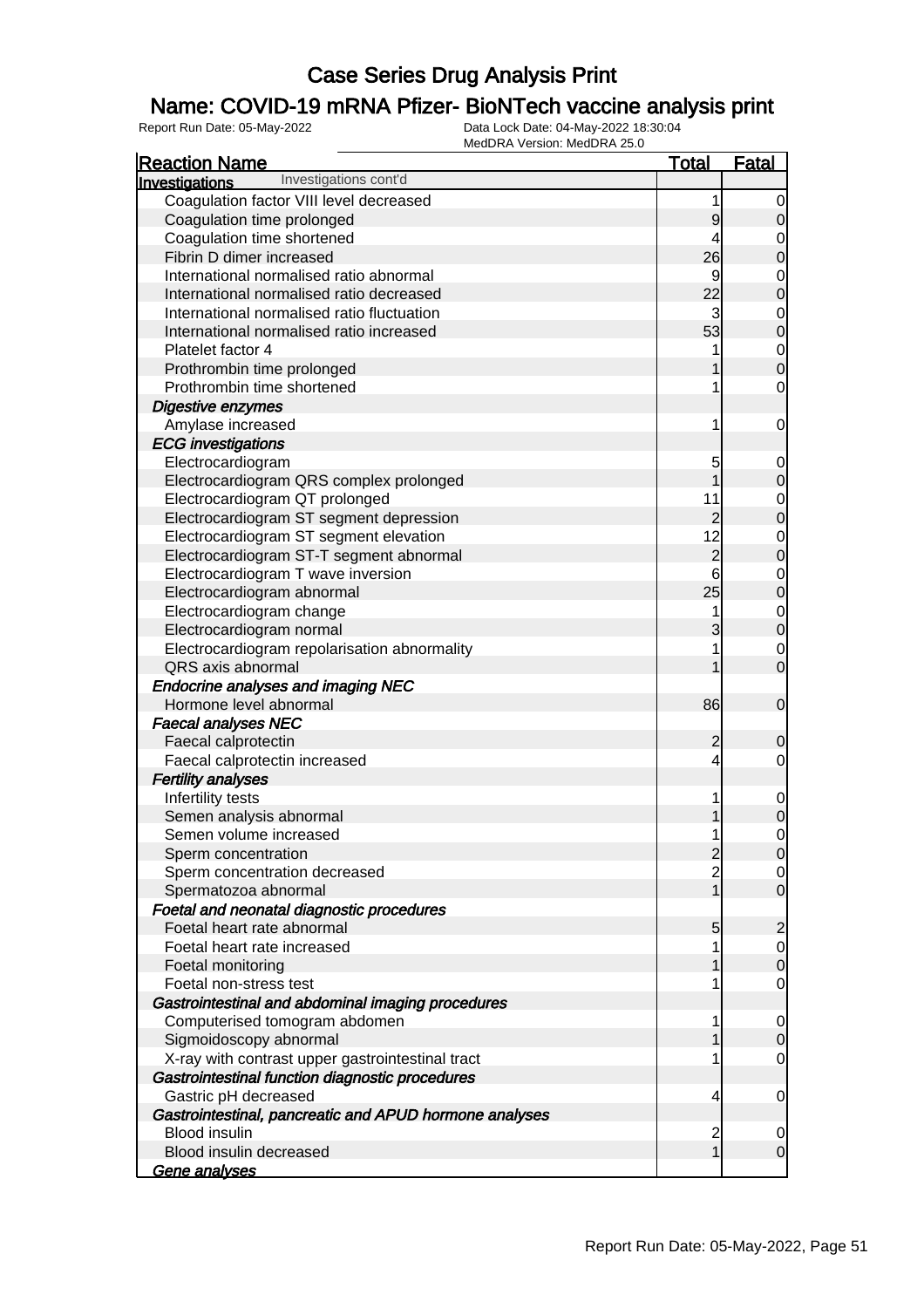### Name: COVID-19 mRNA Pfizer- BioNTech vaccine analysis print

| <b>Reaction Name</b>                         | <u>Total</u>            | <b>Fatal</b>                         |
|----------------------------------------------|-------------------------|--------------------------------------|
| Investigations cont'd<br>Investigations      |                         |                                      |
| <b>EGFR</b> status assay                     | 1                       | $\overline{0}$                       |
| <b>Haematological analyses NEC</b>           |                         |                                      |
| Blood viscosity abnormal                     |                         | $\mathbf 0$                          |
| Blood viscosity decreased                    |                         |                                      |
| Blood viscosity increased                    |                         | $\begin{matrix} 0 \\ 0 \end{matrix}$ |
| Plasma viscosity                             |                         |                                      |
| Plasma viscosity abnormal                    |                         | $\begin{matrix} 0 \\ 0 \end{matrix}$ |
| Red blood cell sedimentation rate increased  | 8                       | $\mathbf 0$                          |
| Heart rate and pulse investigations          |                         |                                      |
| Carotid pulse                                | 2                       | $\mathbf{0}$                         |
| Carotid pulse abnormal                       |                         | $\overline{0}$                       |
| Heart rate                                   | 597                     |                                      |
| Heart rate abnormal                          | 80                      | $0\atop 0$                           |
| Heart rate decreased                         | 107                     |                                      |
| Heart rate increased                         | 1209                    | $\begin{matrix}0\\0\end{matrix}$     |
| Heart rate irregular                         | 298                     |                                      |
| Heart rate normal                            |                         | $\begin{matrix}0\\0\end{matrix}$     |
| Heart rate variability decreased             |                         |                                      |
| Heart rate variability increased             |                         | $\begin{matrix}0\\0\end{matrix}$     |
| Maximum heart rate                           | 5                       |                                      |
| Maximum heart rate increased                 | $\overline{2}$          | $0\atop 0$                           |
| Pulse abnormal                               | 24                      |                                      |
| Pulse absent                                 | 1                       | $\begin{matrix}0\\0\end{matrix}$     |
| Pulse pressure increased                     | 3                       |                                      |
| Radial pulse abnormal                        | 1                       | $\begin{matrix} 0 \\ 0 \end{matrix}$ |
| Sinus rhythm                                 | 8                       | $\mathbf 0$                          |
| Hepatobiliary function diagnostic procedures |                         |                                      |
| Alanine aminotransferase increased           | 28                      | $\mathbf{0}$                         |
| Aspartate aminotransferase                   |                         | $\mathbf 0$                          |
| Aspartate aminotransferase abnormal          |                         |                                      |
| Aspartate aminotransferase increased         | 2                       | $\begin{matrix}0\\0\end{matrix}$     |
| Blood bilirubin increased                    |                         |                                      |
| Gamma-glutamyltransferase                    | 1                       | $\begin{matrix}0\\0\end{matrix}$     |
| Gamma-glutamyltransferase increased          | 5                       |                                      |
| Hepatic enzyme                               | 1                       | $\begin{matrix} 0 \\ 0 \end{matrix}$ |
| Hepatic enzyme increased                     | 10                      | 0                                    |
| Liver function test                          | 1                       | 0                                    |
| Liver function test abnormal                 | 36                      | $\overline{0}$                       |
| Liver function test increased                | 30 <sub>l</sub>         | $\overline{O}$                       |
| <b>Hepatobiliary imaging procedures</b>      |                         |                                      |
| Computerised tomogram liver                  | 1                       | $\mathbf 0$                          |
| Liver scan                                   | 1                       | $\overline{0}$                       |
| Imaging procedures NEC                       |                         |                                      |
| Computerised tomogram                        | 4                       | $\overline{0}$                       |
| Magnetic resonance imaging                   | $6\overline{6}$         | $\overline{0}$                       |
| Magnetic resonance imaging abnormal          | 1                       | $\overline{0}$                       |
| Scan                                         | $\overline{c}$          | $\mathbf 0$                          |
| X-ray                                        | $\overline{2}$          | $\overline{0}$                       |
| Immune response protein analyses NEC         |                         |                                      |
| Cytokine test                                | 1                       | $\overline{0}$                       |
| Immunoglobulin analyses                      |                         |                                      |
| Blood immunoglobulin E increased             | $\overline{\mathbf{c}}$ | $\overline{0}$                       |
| Blood immunoglobulin G increased             | $\overline{1}$          | $\overline{0}$                       |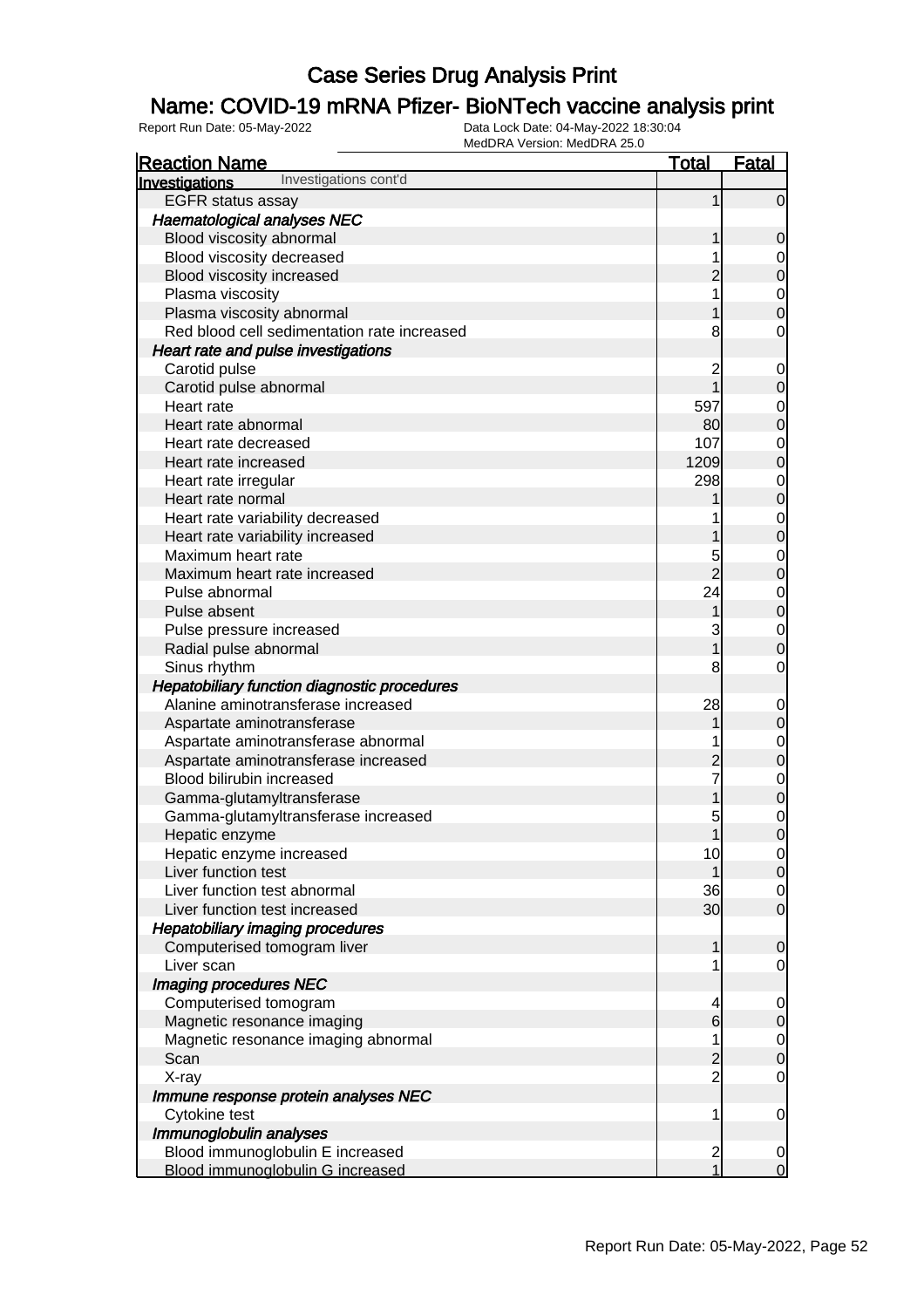### Name: COVID-19 mRNA Pfizer- BioNTech vaccine analysis print

| <b>Reaction Name</b>                                          | <b>Total</b>   | <b>Fatal</b>     |
|---------------------------------------------------------------|----------------|------------------|
| Investigations cont'd<br><b>Investigations</b>                |                |                  |
| Blood immunoglobulin M                                        | 1              | 0                |
| Blood immunoglobulin M increased                              | $\overline{2}$ | $\overline{0}$   |
| Immunology analyses NEC                                       |                |                  |
| Antibody test                                                 | 4              | 0                |
| Antibody test positive                                        |                | 0                |
| Immunology test                                               | 13             | $\overline{0}$   |
| <b>Immunology skin tests NEC</b>                              |                |                  |
| Allergy alert test                                            | $\overline{c}$ | $\mathbf 0$      |
| Allergy alert test positive                                   |                | 0                |
| Skin test positive                                            | $\overline{2}$ | $\mathbf 0$      |
| <b>Investigations NEC</b>                                     |                |                  |
| <b>Blood test</b>                                             | 27             | $\mathbf 0$      |
| Blood test abnormal                                           | 48             | 0                |
| False positive investigation result                           |                | $\mathbf 0$      |
| Laboratory test                                               |                | 0                |
| Polymerase chain reaction                                     |                | $\boldsymbol{0}$ |
| Polymerase chain reaction positive                            | 33             | $\mathbf 0$      |
| Quality of life decreased                                     |                | $\boldsymbol{0}$ |
| Systemic lupus erythematosus disease activity index increased |                | $\mathbf 0$      |
| <b>Metabolism tests NEC</b>                                   |                |                  |
| Blood ketone body                                             | 3              | 0                |
| Blood ketone body increased                                   |                | $\mathbf 0$      |
| Blood ketone body present                                     |                | 0                |
| Blood uric acid increased                                     | 3              | $\mathbf 0$      |
| Brain natriuretic peptide increased                           |                | $\mathbf 0$      |
| N-terminal prohormone brain natriuretic peptide increased     |                | $\boldsymbol{0}$ |
| Ubiquinone                                                    |                | $\mathbf 0$      |
| Urine ketone body                                             |                | $\mathbf 0$      |
| Urine ketone body present                                     | 1              | $\mathbf 0$      |
| Microbiology and serology tests NEC                           |                |                  |
| Culture negative                                              | 1              | $\mathbf 0$      |
| Culture urine                                                 |                | $\mathbf 0$      |
| Nasopharyngeal swab                                           |                | $\mathbf 0$      |
| Vaccine induced antibody absent                               |                | $\mathbf 0$      |
| Mineral and electrolyte analyses                              |                |                  |
| Blood calcium increased                                       |                | $\overline{0}$   |
| Blood copper increased                                        |                | 0                |
| <b>Blood</b> iron                                             | 4              | $\boldsymbol{0}$ |
| Blood iron decreased                                          | 13             | 0                |
| Blood iron increased                                          |                | $\mathbf 0$      |
| Blood magnesium decreased                                     |                | $\mathbf 0$      |
| Blood phosphorus decreased                                    |                | $\boldsymbol{0}$ |
| Blood phosphorus increased                                    |                | 0                |
| Blood potassium abnormal                                      |                | $\boldsymbol{0}$ |
| Blood potassium decreased                                     | 5              | 0                |
| Blood potassium increased                                     | 3              | $\boldsymbol{0}$ |
| Blood sodium decreased                                        | 11             | $\mathbf 0$      |
| Serum ferritin                                                |                | $\boldsymbol{0}$ |
| Serum ferritin decreased                                      | 5              | $\mathbf 0$      |
| Serum ferritin increased                                      | $\overline{c}$ | $\boldsymbol{0}$ |
| Sweat test                                                    | $\frac{2}{2}$  | 0                |
| Urine copper                                                  |                | $\mathbf 0$      |
| Musculoskeletal and soft tissue histopathology procedures     |                |                  |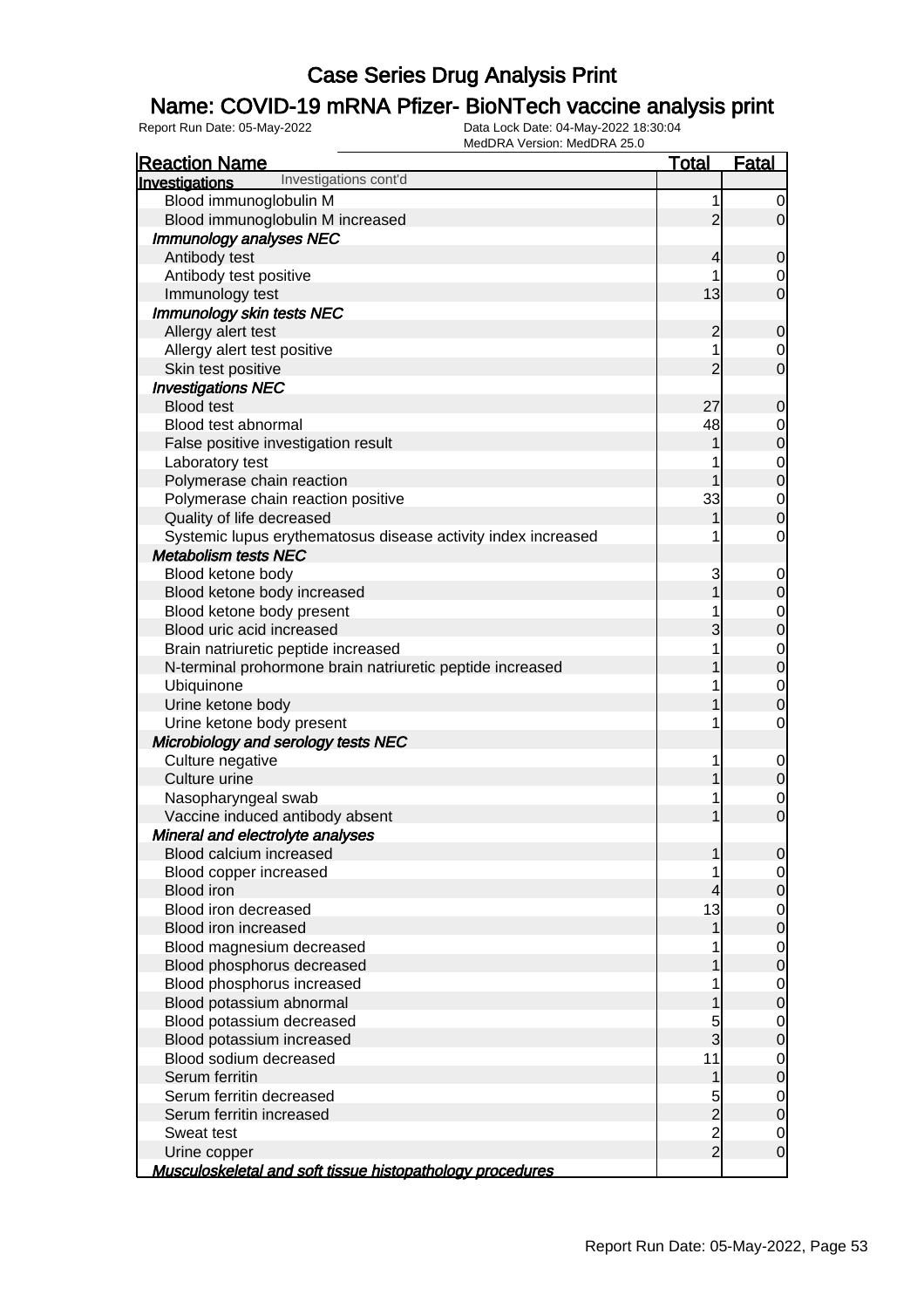### Name: COVID-19 mRNA Pfizer- BioNTech vaccine analysis print

| <b>Reaction Name</b>                                    | <u>Total</u>            | <u>Fatal</u>                         |
|---------------------------------------------------------|-------------------------|--------------------------------------|
| Investigations cont'd<br>Investigations                 |                         |                                      |
| Biopsy bone                                             | 1                       | $\overline{0}$                       |
| Musculoskeletal and soft tissue imaging procedures      |                         |                                      |
| Skull X-ray                                             | 6                       | $\overline{0}$                       |
| Musculoskeletal and soft tissue tests NEC               |                         |                                      |
| Swollen joint count                                     | 1                       | $\overline{0}$                       |
| Swollen joint count increased                           | 1                       | 0                                    |
| Mycobacteria identification and serology                |                         |                                      |
| Tuberculin test positive                                | 1                       | $\mathbf 0$                          |
| Neurologic diagnostic procedures                        |                         |                                      |
| <b>Balance test</b>                                     | 1                       | $\overline{0}$                       |
| Coma scale abnormal                                     | 5                       | $\mathbf 0$                          |
| Hoover's sign of leg paresis                            | 1                       |                                      |
| Joint position sense decreased                          |                         | $\begin{matrix}0\\0\end{matrix}$     |
| Lumbar puncture                                         | 6                       |                                      |
| Magnetic resonance neurography                          |                         | $\begin{matrix}0\\0\end{matrix}$     |
| Nerve conduction studies                                |                         |                                      |
| Pain threshold decreased                                |                         | $\begin{matrix}0\\0\end{matrix}$     |
| Sensory level                                           | $\overline{c}$          |                                      |
| Temperature perception test abnormal                    |                         | $\begin{matrix}0\\0\end{matrix}$     |
| Temperature perception test increased                   | 1                       | $\mathbf 0$                          |
| Ophthalmic function diagnostic procedures               |                         |                                      |
| Corneal reflex decreased                                | 1                       | $\mathbf 0$                          |
| Intraocular pressure increased                          | 9                       | $\boldsymbol{0}$                     |
| Intraocular pressure test                               | 3                       | $\mathbf{0}$                         |
| Pupil dilation procedure                                |                         | $\overline{0}$                       |
| Visual acuity tests                                     | 1                       | $\mathbf 0$                          |
| Physical examination procedures and organ system status |                         |                                      |
| Body temperature                                        | 299                     | $\mathbf 0$                          |
| Body temperature abnormal                               | 55                      | $\boldsymbol{0}$                     |
| Body temperature decreased                              | 47                      |                                      |
| Body temperature fluctuation                            | 69                      | $\begin{matrix}0\\0\end{matrix}$     |
| Body temperature increased                              | 535                     |                                      |
| Body temperature normal                                 |                         | $\begin{matrix} 0 \\ 0 \end{matrix}$ |
| Breath sounds abnormal                                  | $\overline{c}$          |                                      |
| General physical condition abnormal                     | $\overline{1}$          | $\begin{matrix} 0 \\ 0 \end{matrix}$ |
| Grip strength                                           | 3                       | $\overline{0}$                       |
| Grip strength decreased                                 | 27                      | $\overline{0}$                       |
| Gynaecological examination                              | 1                       | $\overline{0}$                       |
| Head lag                                                | 9                       | $\pmb{0}$                            |
| Intelligence test                                       | 1                       | $\overline{0}$                       |
| Lymph node palpable                                     | 45                      | $\mathbf 0$                          |
| Male genital examination abnormal                       | 1                       | $\mathbf 0$                          |
| <b>Menstruation normal</b>                              | 4                       | $\mathsf{O}\xspace$                  |
| Muscle strength abnormal                                | 5                       | $\overline{0}$                       |
| Ophthalmological examination                            | 3                       | $\boldsymbol{0}$                     |
| Orthopaedic examination                                 | 1                       | $\overline{0}$                       |
| Palpatory finding abnormal                              | $\overline{\mathbf{c}}$ | $\boldsymbol{0}$                     |
| Product residue present                                 | $\frac{2}{2}$           | $\overline{0}$                       |
| Psoriasis area severity index decreased                 |                         | $\mathbf 0$                          |
| Psoriasis area severity index increased                 | 1                       | $\overline{0}$                       |
| Respiratory rate                                        | 9                       | $\mathbf 0$                          |
| Respiratory rate decreased                              | 28                      | $\overline{0}$                       |
| Respiratory rate increased                              | 49                      | $\overline{O}$                       |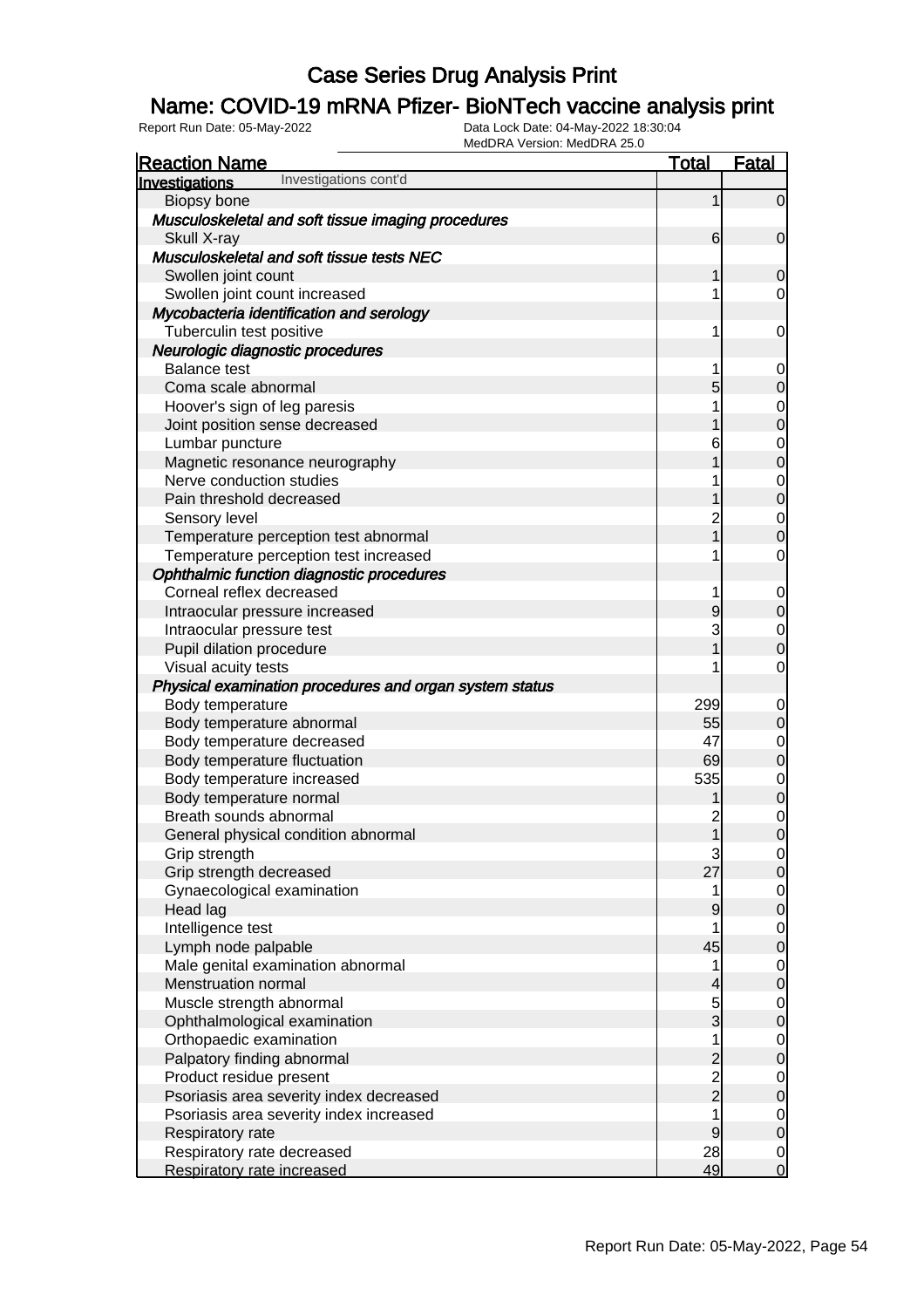### Name: COVID-19 mRNA Pfizer- BioNTech vaccine analysis print

| Investigations cont'd<br>Investigations<br>Skin temperature<br>48<br>$\overline{0}$<br>Temperature difference of extremities<br>13<br>$\overline{0}$<br>Weight<br>$\overline{0}$<br>$\overline{0}$<br>Weight abnormal<br>Weight decreased<br>138<br>$\mathbf 0$<br>$\overline{0}$<br>53<br>Weight increased<br>Pituitary analyses anterior<br>Blood corticotrophin<br>$\mathbf 0$<br>1<br>Blood follicle stimulating hormone increased<br>3<br>$\boldsymbol{0}$<br>3<br>$\overline{0}$<br>Blood growth hormone<br>3<br>Blood prolactin<br>$\begin{matrix} 0 \\ 0 \end{matrix}$<br>Blood prolactin increased<br>4<br>Blood thyroid stimulating hormone decreased<br>$\mathbf 0$<br>$\overline{0}$<br>11<br>Blood thyroid stimulating hormone increased<br><b>Platelet analyses</b><br>Mean platelet volume decreased<br>$\mathbf 0$<br>1<br>Mean platelet volume increased<br>$\mathbf{0}$<br>$\overline{0}$<br>3<br>Platelet count<br>Platelet count abnormal<br>$\mathbf{0}$<br>$\overline{0}$<br>88<br>Platelet count decreased<br>$\mathbf 0$<br>6<br>Platelet count increased<br><b>Protein analyses NEC</b><br>Alpha 1 globulin decreased<br>$\mathbf 0$<br>Alpha 2 globulin decreased<br>$\mathbf 0$<br>C-reactive protein increased<br>32<br>$\mathbf 0$<br>Red blood cell analyses<br>Haematocrit<br>$\mathbf{0}$<br>$\mathbf 0$<br>Haematocrit decreased<br>$\mathbf{0}$<br>Haematocrit increased<br>$\overline{0}$<br>16<br>Haemoglobin decreased<br>Haemoglobin increased<br>$\overline{c}$<br>$\begin{matrix}0\\0\end{matrix}$<br>Red blood cell count decreased<br>Red blood cell count increased<br>$\begin{matrix}0\\0\end{matrix}$<br>1<br>Red blood cell rouleaux formation present<br><b>Renal function analyses</b><br>Blood creatine decreased<br>1<br>$\overline{0}$<br><b>Blood creatinine</b><br>$\overline{c}$<br>이<br>1<br>$\mathsf{O}$<br>Blood creatinine decreased |
|------------------------------------------------------------------------------------------------------------------------------------------------------------------------------------------------------------------------------------------------------------------------------------------------------------------------------------------------------------------------------------------------------------------------------------------------------------------------------------------------------------------------------------------------------------------------------------------------------------------------------------------------------------------------------------------------------------------------------------------------------------------------------------------------------------------------------------------------------------------------------------------------------------------------------------------------------------------------------------------------------------------------------------------------------------------------------------------------------------------------------------------------------------------------------------------------------------------------------------------------------------------------------------------------------------------------------------------------------------------------------------------------------------------------------------------------------------------------------------------------------------------------------------------------------------------------------------------------------------------------------------------------------------------------------------------------------------------------------------------------------------------------------------------------------------------------------------------------------------------------------------------------|
|                                                                                                                                                                                                                                                                                                                                                                                                                                                                                                                                                                                                                                                                                                                                                                                                                                                                                                                                                                                                                                                                                                                                                                                                                                                                                                                                                                                                                                                                                                                                                                                                                                                                                                                                                                                                                                                                                                |
|                                                                                                                                                                                                                                                                                                                                                                                                                                                                                                                                                                                                                                                                                                                                                                                                                                                                                                                                                                                                                                                                                                                                                                                                                                                                                                                                                                                                                                                                                                                                                                                                                                                                                                                                                                                                                                                                                                |
|                                                                                                                                                                                                                                                                                                                                                                                                                                                                                                                                                                                                                                                                                                                                                                                                                                                                                                                                                                                                                                                                                                                                                                                                                                                                                                                                                                                                                                                                                                                                                                                                                                                                                                                                                                                                                                                                                                |
|                                                                                                                                                                                                                                                                                                                                                                                                                                                                                                                                                                                                                                                                                                                                                                                                                                                                                                                                                                                                                                                                                                                                                                                                                                                                                                                                                                                                                                                                                                                                                                                                                                                                                                                                                                                                                                                                                                |
|                                                                                                                                                                                                                                                                                                                                                                                                                                                                                                                                                                                                                                                                                                                                                                                                                                                                                                                                                                                                                                                                                                                                                                                                                                                                                                                                                                                                                                                                                                                                                                                                                                                                                                                                                                                                                                                                                                |
|                                                                                                                                                                                                                                                                                                                                                                                                                                                                                                                                                                                                                                                                                                                                                                                                                                                                                                                                                                                                                                                                                                                                                                                                                                                                                                                                                                                                                                                                                                                                                                                                                                                                                                                                                                                                                                                                                                |
|                                                                                                                                                                                                                                                                                                                                                                                                                                                                                                                                                                                                                                                                                                                                                                                                                                                                                                                                                                                                                                                                                                                                                                                                                                                                                                                                                                                                                                                                                                                                                                                                                                                                                                                                                                                                                                                                                                |
|                                                                                                                                                                                                                                                                                                                                                                                                                                                                                                                                                                                                                                                                                                                                                                                                                                                                                                                                                                                                                                                                                                                                                                                                                                                                                                                                                                                                                                                                                                                                                                                                                                                                                                                                                                                                                                                                                                |
|                                                                                                                                                                                                                                                                                                                                                                                                                                                                                                                                                                                                                                                                                                                                                                                                                                                                                                                                                                                                                                                                                                                                                                                                                                                                                                                                                                                                                                                                                                                                                                                                                                                                                                                                                                                                                                                                                                |
|                                                                                                                                                                                                                                                                                                                                                                                                                                                                                                                                                                                                                                                                                                                                                                                                                                                                                                                                                                                                                                                                                                                                                                                                                                                                                                                                                                                                                                                                                                                                                                                                                                                                                                                                                                                                                                                                                                |
|                                                                                                                                                                                                                                                                                                                                                                                                                                                                                                                                                                                                                                                                                                                                                                                                                                                                                                                                                                                                                                                                                                                                                                                                                                                                                                                                                                                                                                                                                                                                                                                                                                                                                                                                                                                                                                                                                                |
|                                                                                                                                                                                                                                                                                                                                                                                                                                                                                                                                                                                                                                                                                                                                                                                                                                                                                                                                                                                                                                                                                                                                                                                                                                                                                                                                                                                                                                                                                                                                                                                                                                                                                                                                                                                                                                                                                                |
|                                                                                                                                                                                                                                                                                                                                                                                                                                                                                                                                                                                                                                                                                                                                                                                                                                                                                                                                                                                                                                                                                                                                                                                                                                                                                                                                                                                                                                                                                                                                                                                                                                                                                                                                                                                                                                                                                                |
|                                                                                                                                                                                                                                                                                                                                                                                                                                                                                                                                                                                                                                                                                                                                                                                                                                                                                                                                                                                                                                                                                                                                                                                                                                                                                                                                                                                                                                                                                                                                                                                                                                                                                                                                                                                                                                                                                                |
|                                                                                                                                                                                                                                                                                                                                                                                                                                                                                                                                                                                                                                                                                                                                                                                                                                                                                                                                                                                                                                                                                                                                                                                                                                                                                                                                                                                                                                                                                                                                                                                                                                                                                                                                                                                                                                                                                                |
|                                                                                                                                                                                                                                                                                                                                                                                                                                                                                                                                                                                                                                                                                                                                                                                                                                                                                                                                                                                                                                                                                                                                                                                                                                                                                                                                                                                                                                                                                                                                                                                                                                                                                                                                                                                                                                                                                                |
|                                                                                                                                                                                                                                                                                                                                                                                                                                                                                                                                                                                                                                                                                                                                                                                                                                                                                                                                                                                                                                                                                                                                                                                                                                                                                                                                                                                                                                                                                                                                                                                                                                                                                                                                                                                                                                                                                                |
|                                                                                                                                                                                                                                                                                                                                                                                                                                                                                                                                                                                                                                                                                                                                                                                                                                                                                                                                                                                                                                                                                                                                                                                                                                                                                                                                                                                                                                                                                                                                                                                                                                                                                                                                                                                                                                                                                                |
|                                                                                                                                                                                                                                                                                                                                                                                                                                                                                                                                                                                                                                                                                                                                                                                                                                                                                                                                                                                                                                                                                                                                                                                                                                                                                                                                                                                                                                                                                                                                                                                                                                                                                                                                                                                                                                                                                                |
|                                                                                                                                                                                                                                                                                                                                                                                                                                                                                                                                                                                                                                                                                                                                                                                                                                                                                                                                                                                                                                                                                                                                                                                                                                                                                                                                                                                                                                                                                                                                                                                                                                                                                                                                                                                                                                                                                                |
|                                                                                                                                                                                                                                                                                                                                                                                                                                                                                                                                                                                                                                                                                                                                                                                                                                                                                                                                                                                                                                                                                                                                                                                                                                                                                                                                                                                                                                                                                                                                                                                                                                                                                                                                                                                                                                                                                                |
|                                                                                                                                                                                                                                                                                                                                                                                                                                                                                                                                                                                                                                                                                                                                                                                                                                                                                                                                                                                                                                                                                                                                                                                                                                                                                                                                                                                                                                                                                                                                                                                                                                                                                                                                                                                                                                                                                                |
|                                                                                                                                                                                                                                                                                                                                                                                                                                                                                                                                                                                                                                                                                                                                                                                                                                                                                                                                                                                                                                                                                                                                                                                                                                                                                                                                                                                                                                                                                                                                                                                                                                                                                                                                                                                                                                                                                                |
|                                                                                                                                                                                                                                                                                                                                                                                                                                                                                                                                                                                                                                                                                                                                                                                                                                                                                                                                                                                                                                                                                                                                                                                                                                                                                                                                                                                                                                                                                                                                                                                                                                                                                                                                                                                                                                                                                                |
|                                                                                                                                                                                                                                                                                                                                                                                                                                                                                                                                                                                                                                                                                                                                                                                                                                                                                                                                                                                                                                                                                                                                                                                                                                                                                                                                                                                                                                                                                                                                                                                                                                                                                                                                                                                                                                                                                                |
|                                                                                                                                                                                                                                                                                                                                                                                                                                                                                                                                                                                                                                                                                                                                                                                                                                                                                                                                                                                                                                                                                                                                                                                                                                                                                                                                                                                                                                                                                                                                                                                                                                                                                                                                                                                                                                                                                                |
|                                                                                                                                                                                                                                                                                                                                                                                                                                                                                                                                                                                                                                                                                                                                                                                                                                                                                                                                                                                                                                                                                                                                                                                                                                                                                                                                                                                                                                                                                                                                                                                                                                                                                                                                                                                                                                                                                                |
|                                                                                                                                                                                                                                                                                                                                                                                                                                                                                                                                                                                                                                                                                                                                                                                                                                                                                                                                                                                                                                                                                                                                                                                                                                                                                                                                                                                                                                                                                                                                                                                                                                                                                                                                                                                                                                                                                                |
|                                                                                                                                                                                                                                                                                                                                                                                                                                                                                                                                                                                                                                                                                                                                                                                                                                                                                                                                                                                                                                                                                                                                                                                                                                                                                                                                                                                                                                                                                                                                                                                                                                                                                                                                                                                                                                                                                                |
|                                                                                                                                                                                                                                                                                                                                                                                                                                                                                                                                                                                                                                                                                                                                                                                                                                                                                                                                                                                                                                                                                                                                                                                                                                                                                                                                                                                                                                                                                                                                                                                                                                                                                                                                                                                                                                                                                                |
|                                                                                                                                                                                                                                                                                                                                                                                                                                                                                                                                                                                                                                                                                                                                                                                                                                                                                                                                                                                                                                                                                                                                                                                                                                                                                                                                                                                                                                                                                                                                                                                                                                                                                                                                                                                                                                                                                                |
|                                                                                                                                                                                                                                                                                                                                                                                                                                                                                                                                                                                                                                                                                                                                                                                                                                                                                                                                                                                                                                                                                                                                                                                                                                                                                                                                                                                                                                                                                                                                                                                                                                                                                                                                                                                                                                                                                                |
|                                                                                                                                                                                                                                                                                                                                                                                                                                                                                                                                                                                                                                                                                                                                                                                                                                                                                                                                                                                                                                                                                                                                                                                                                                                                                                                                                                                                                                                                                                                                                                                                                                                                                                                                                                                                                                                                                                |
|                                                                                                                                                                                                                                                                                                                                                                                                                                                                                                                                                                                                                                                                                                                                                                                                                                                                                                                                                                                                                                                                                                                                                                                                                                                                                                                                                                                                                                                                                                                                                                                                                                                                                                                                                                                                                                                                                                |
|                                                                                                                                                                                                                                                                                                                                                                                                                                                                                                                                                                                                                                                                                                                                                                                                                                                                                                                                                                                                                                                                                                                                                                                                                                                                                                                                                                                                                                                                                                                                                                                                                                                                                                                                                                                                                                                                                                |
|                                                                                                                                                                                                                                                                                                                                                                                                                                                                                                                                                                                                                                                                                                                                                                                                                                                                                                                                                                                                                                                                                                                                                                                                                                                                                                                                                                                                                                                                                                                                                                                                                                                                                                                                                                                                                                                                                                |
|                                                                                                                                                                                                                                                                                                                                                                                                                                                                                                                                                                                                                                                                                                                                                                                                                                                                                                                                                                                                                                                                                                                                                                                                                                                                                                                                                                                                                                                                                                                                                                                                                                                                                                                                                                                                                                                                                                |
|                                                                                                                                                                                                                                                                                                                                                                                                                                                                                                                                                                                                                                                                                                                                                                                                                                                                                                                                                                                                                                                                                                                                                                                                                                                                                                                                                                                                                                                                                                                                                                                                                                                                                                                                                                                                                                                                                                |
|                                                                                                                                                                                                                                                                                                                                                                                                                                                                                                                                                                                                                                                                                                                                                                                                                                                                                                                                                                                                                                                                                                                                                                                                                                                                                                                                                                                                                                                                                                                                                                                                                                                                                                                                                                                                                                                                                                |
| Blood creatinine increased<br>5<br>$\overline{0}$                                                                                                                                                                                                                                                                                                                                                                                                                                                                                                                                                                                                                                                                                                                                                                                                                                                                                                                                                                                                                                                                                                                                                                                                                                                                                                                                                                                                                                                                                                                                                                                                                                                                                                                                                                                                                                              |
| $\overline{0}$<br>Glomerular filtration rate decreased<br>$\overline{4}$                                                                                                                                                                                                                                                                                                                                                                                                                                                                                                                                                                                                                                                                                                                                                                                                                                                                                                                                                                                                                                                                                                                                                                                                                                                                                                                                                                                                                                                                                                                                                                                                                                                                                                                                                                                                                       |
| Glomerular filtration rate increased<br>$\mathbf 0$                                                                                                                                                                                                                                                                                                                                                                                                                                                                                                                                                                                                                                                                                                                                                                                                                                                                                                                                                                                                                                                                                                                                                                                                                                                                                                                                                                                                                                                                                                                                                                                                                                                                                                                                                                                                                                            |
| Reproductive hormone analyses                                                                                                                                                                                                                                                                                                                                                                                                                                                                                                                                                                                                                                                                                                                                                                                                                                                                                                                                                                                                                                                                                                                                                                                                                                                                                                                                                                                                                                                                                                                                                                                                                                                                                                                                                                                                                                                                  |
| Blood oestrogen<br>$\mathbf 0$                                                                                                                                                                                                                                                                                                                                                                                                                                                                                                                                                                                                                                                                                                                                                                                                                                                                                                                                                                                                                                                                                                                                                                                                                                                                                                                                                                                                                                                                                                                                                                                                                                                                                                                                                                                                                                                                 |
| $\frac{2}{2}$<br>Blood oestrogen decreased<br>$\pmb{0}$                                                                                                                                                                                                                                                                                                                                                                                                                                                                                                                                                                                                                                                                                                                                                                                                                                                                                                                                                                                                                                                                                                                                                                                                                                                                                                                                                                                                                                                                                                                                                                                                                                                                                                                                                                                                                                        |
| Blood testosterone decreased                                                                                                                                                                                                                                                                                                                                                                                                                                                                                                                                                                                                                                                                                                                                                                                                                                                                                                                                                                                                                                                                                                                                                                                                                                                                                                                                                                                                                                                                                                                                                                                                                                                                                                                                                                                                                                                                   |
| $\frac{2}{2}$<br>$\boldsymbol{0}$<br>$\boldsymbol{0}$<br>Blood testosterone increased                                                                                                                                                                                                                                                                                                                                                                                                                                                                                                                                                                                                                                                                                                                                                                                                                                                                                                                                                                                                                                                                                                                                                                                                                                                                                                                                                                                                                                                                                                                                                                                                                                                                                                                                                                                                          |
| 9                                                                                                                                                                                                                                                                                                                                                                                                                                                                                                                                                                                                                                                                                                                                                                                                                                                                                                                                                                                                                                                                                                                                                                                                                                                                                                                                                                                                                                                                                                                                                                                                                                                                                                                                                                                                                                                                                              |
| False negative pregnancy test<br>$\boldsymbol{0}$<br>3<br>$\mathbf 0$<br>Female sex hormone level                                                                                                                                                                                                                                                                                                                                                                                                                                                                                                                                                                                                                                                                                                                                                                                                                                                                                                                                                                                                                                                                                                                                                                                                                                                                                                                                                                                                                                                                                                                                                                                                                                                                                                                                                                                              |
|                                                                                                                                                                                                                                                                                                                                                                                                                                                                                                                                                                                                                                                                                                                                                                                                                                                                                                                                                                                                                                                                                                                                                                                                                                                                                                                                                                                                                                                                                                                                                                                                                                                                                                                                                                                                                                                                                                |
| Human chorionic gonadotropin increased<br>$\boldsymbol{0}$<br>18                                                                                                                                                                                                                                                                                                                                                                                                                                                                                                                                                                                                                                                                                                                                                                                                                                                                                                                                                                                                                                                                                                                                                                                                                                                                                                                                                                                                                                                                                                                                                                                                                                                                                                                                                                                                                               |
| $\mathbf 0$<br>Pregnancy test<br>1                                                                                                                                                                                                                                                                                                                                                                                                                                                                                                                                                                                                                                                                                                                                                                                                                                                                                                                                                                                                                                                                                                                                                                                                                                                                                                                                                                                                                                                                                                                                                                                                                                                                                                                                                                                                                                                             |
| Pregnancy test false positive<br>$\boldsymbol{0}$<br>$\mathbf 0$                                                                                                                                                                                                                                                                                                                                                                                                                                                                                                                                                                                                                                                                                                                                                                                                                                                                                                                                                                                                                                                                                                                                                                                                                                                                                                                                                                                                                                                                                                                                                                                                                                                                                                                                                                                                                               |
| Pregnancy test positive<br>Progesterone decreased<br>$\overline{0}$                                                                                                                                                                                                                                                                                                                                                                                                                                                                                                                                                                                                                                                                                                                                                                                                                                                                                                                                                                                                                                                                                                                                                                                                                                                                                                                                                                                                                                                                                                                                                                                                                                                                                                                                                                                                                            |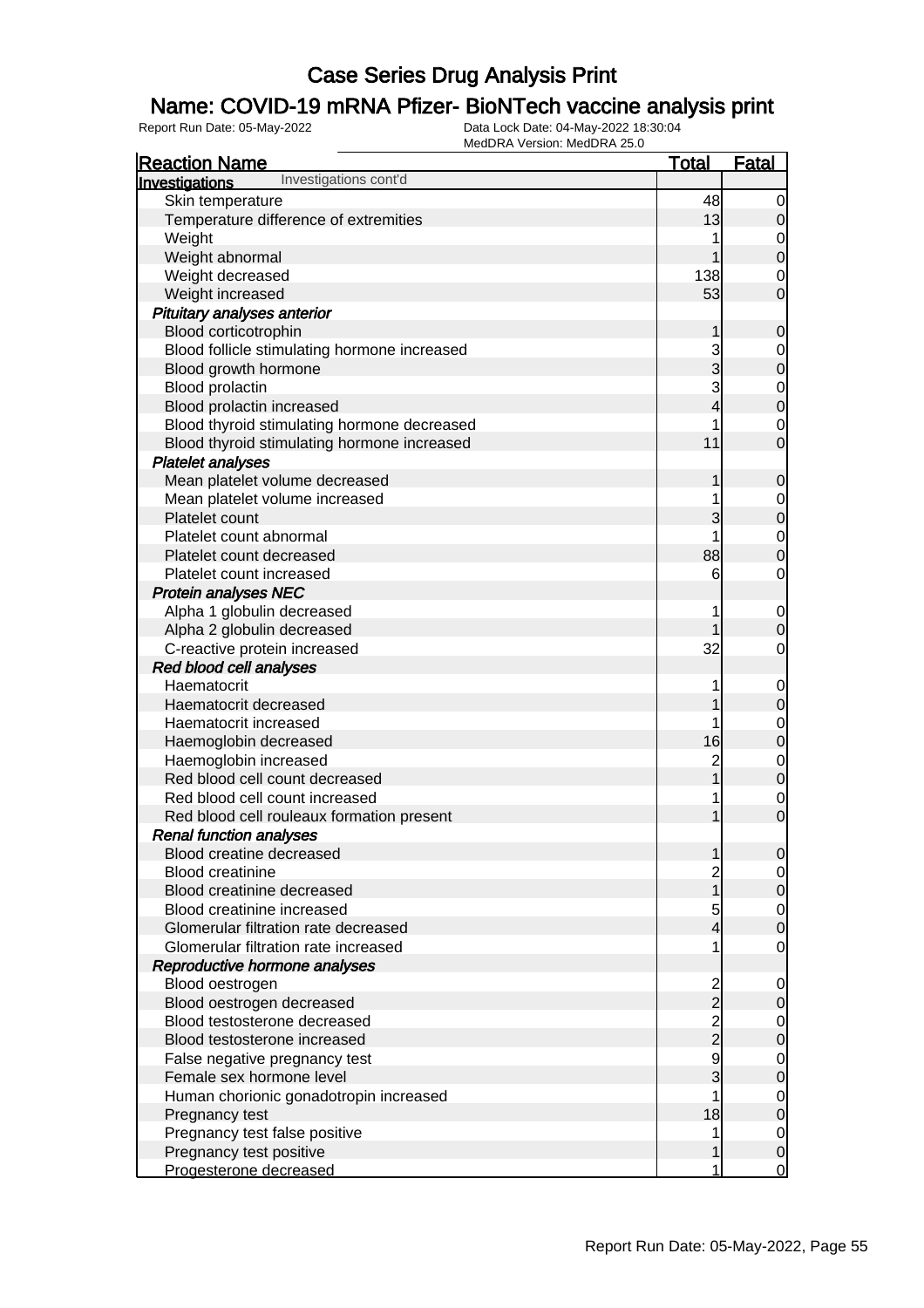### Name: COVID-19 mRNA Pfizer- BioNTech vaccine analysis print

| <b>Reaction Name</b>                                     | <u>Total</u>            | <u>Fatal</u>                         |
|----------------------------------------------------------|-------------------------|--------------------------------------|
| Investigations cont'd<br><b>Investigations</b>           |                         |                                      |
| Reproductive organ and breast histopathology procedures  |                         |                                      |
| <b>Biopsy breast</b>                                     | $\overline{\mathbf{c}}$ | $\begin{matrix} 0 \\ 0 \end{matrix}$ |
| Biopsy endometrium                                       | 1                       |                                      |
| Smear cervix                                             | 3                       | $\overline{0}$                       |
| Reproductive organ and breast imaging procedures         |                         |                                      |
| Breast scan                                              | 1                       | $\overline{0}$                       |
| Hysteroscopy                                             | $\overline{2}$          | $\overline{0}$                       |
| Respiratory and pulmonary function diagnostic procedures |                         |                                      |
| Airway peak pressure increased                           | 1                       | $\mathbf 0$                          |
| Forced expiratory volume                                 | 1                       | $\begin{matrix}0\\0\end{matrix}$     |
| Forced expiratory volume increased                       | 3                       |                                      |
| Fractional exhaled nitric oxide normal                   | 1                       | $\begin{matrix}0\\0\end{matrix}$     |
| Maximal voluntary ventilation                            | $\overline{c}$          |                                      |
| Peak expiratory flow rate                                | $\frac{2}{6}$           | $\begin{matrix}0\\0\end{matrix}$     |
| Peak expiratory flow rate decreased                      |                         |                                      |
| Pulmonary function test                                  | 3                       | $\begin{matrix}0\\0\end{matrix}$     |
| Spirometry abnormal                                      | 1                       |                                      |
| Total lung capacity decreased                            | 4                       | $\begin{matrix}0\\0\end{matrix}$     |
| Vital capacity                                           | 1                       |                                      |
| Respiratory tract and thoracic histopathology procedures |                         |                                      |
| Sputum abnormal                                          | 3                       | $\mathbf 0$                          |
| Respiratory tract and thoracic imaging procedures        |                         |                                      |
| Chest X-ray                                              | 19                      | $\mathbf 0$                          |
| Chest X-ray abnormal                                     | 1                       | $\begin{matrix}0\\0\end{matrix}$     |
| Chest X-ray normal                                       |                         |                                      |
| Chest scan                                               | $\frac{2}{2}$           | $\begin{matrix} 0 \\ 0 \end{matrix}$ |
| Computerised tomogram thorax                             |                         |                                      |
| Ventilation/perfusion scan                               | $\overline{2}$          | $\overline{0}$                       |
| Skeletal and cardiac muscle analyses                     |                         |                                      |
| Blood creatine phosphokinase increased                   | 12                      | $0\atop 0$                           |
| Muscle enzyme                                            | 1                       |                                      |
| Myocardial necrosis marker                               | 1                       | $\begin{matrix}0\\0\end{matrix}$     |
| Myocardial necrosis marker increased                     | 3                       |                                      |
| Troponin I increased                                     | $\frac{2}{2}$           | $\begin{matrix} 0 \\ 0 \end{matrix}$ |
| Troponin T increased                                     |                         |                                      |
| Troponin increased                                       | 29                      | $\overline{0}$                       |
| Therapeutic drug monitoring analyses                     |                         |                                      |
| Analgesic drug level                                     | 9                       | $\begin{matrix} 0 \\ 0 \end{matrix}$ |
| Anticoagulation drug level above therapeutic             | 1                       |                                      |
| Anticoagulation drug level below therapeutic             | 5                       | $\begin{matrix} 0 \\ 0 \end{matrix}$ |
| Anticoagulation drug level increased                     |                         |                                      |
| Drug level decreased                                     | 1                       | $\mathbf 0$                          |
| <b>Thyroid analyses</b>                                  |                         |                                      |
| Anti-thyroid antibody                                    | 1                       | $\overline{0}$                       |
| Thyroid function test abnormal                           |                         | $\overline{0}$                       |
| Thyroxine                                                | 1                       | $\begin{matrix} 0 \\ 0 \end{matrix}$ |
| Thyroxine decreased                                      |                         |                                      |
| Thyroxine free increased                                 | $\frac{2}{1}$           | $\begin{matrix} 0 \\ 0 \end{matrix}$ |
| Tri-iodothyronine                                        |                         |                                      |
| Tri-iodothyronine decreased                              | 5                       | $\mathbf 0$                          |
| Tissue enzyme analyses NEC                               |                         |                                      |
| Blood alkaline phosphatase abnormal                      | 1                       | $\begin{matrix} 0 \\ 0 \end{matrix}$ |
| Blood alkaline phosphatase increased                     | 6                       |                                      |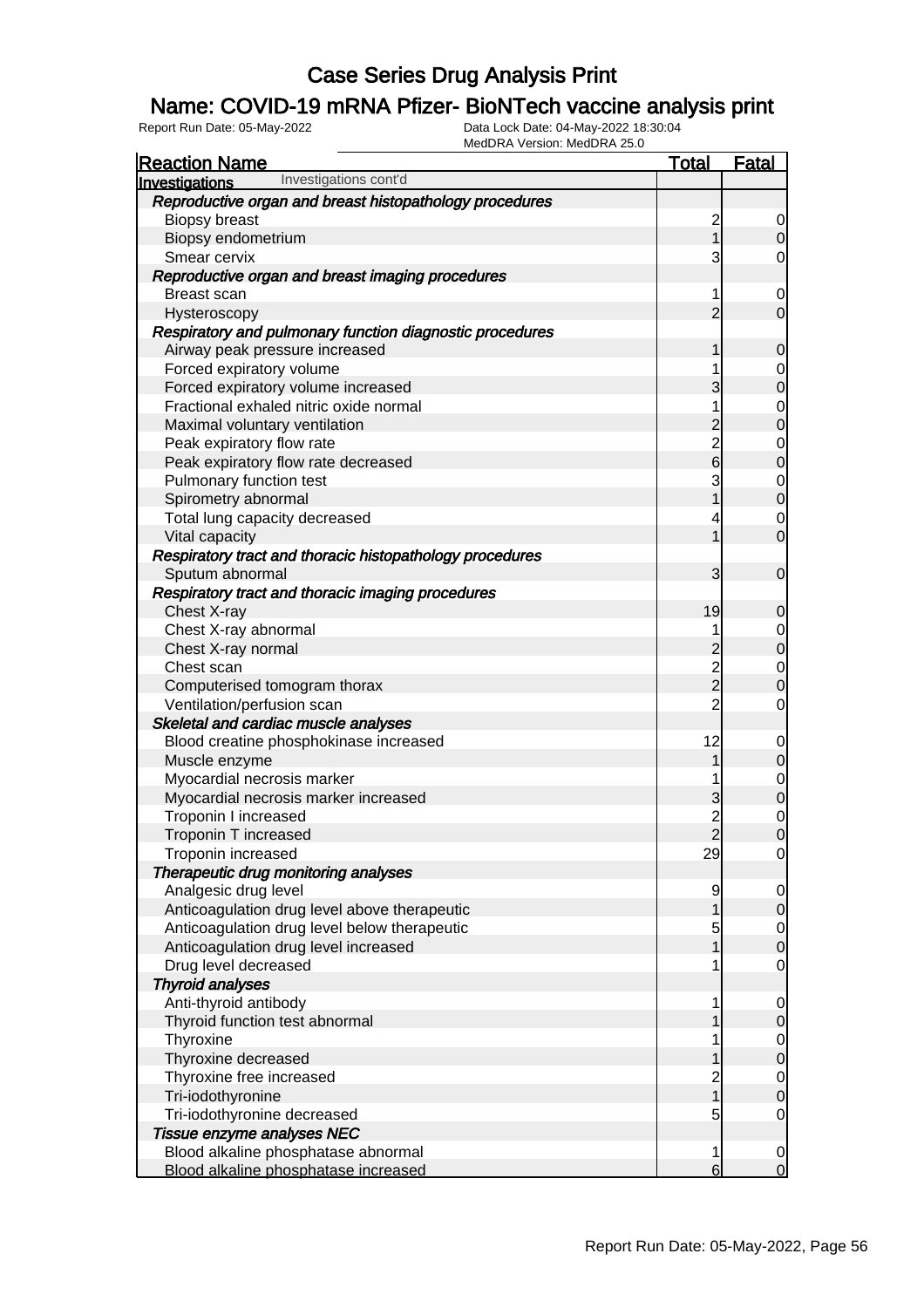### Name: COVID-19 mRNA Pfizer- BioNTech vaccine analysis print

| <b>Reaction Name</b>                     | <u>Total</u>   | Fatal            |
|------------------------------------------|----------------|------------------|
| Investigations cont'd<br>Investigations  |                |                  |
| Blood lactate dehydrogenase              | 1              | $\mathbf 0$      |
| Blood lactate dehydrogenase increased    |                | $\Omega$         |
| Enzyme level increased                   |                | 0                |
| <b>Toxicology laboratory analyses</b>    |                |                  |
| Blood caffeine decreased                 |                | $\mathbf 0$      |
| <b>Blood lead</b>                        |                | $\mathbf 0$      |
| Drug screen positive                     | $\mathbf 2$    | $\mathbf 0$      |
| Opiates                                  |                | $\boldsymbol{0}$ |
| Toxicologic test abnormal                |                | $\mathbf 0$      |
| <b>Urinalysis NEC</b>                    |                |                  |
| <b>Blood urine</b>                       | 19             | $\mathbf 0$      |
| Blood urine present                      | 80             | $\mathbf 0$      |
| Cells in urine                           |                | $\mathbf 0$      |
| Glucose urine present                    |                | $\mathbf 0$      |
| Protein urine                            |                | $\mathbf 0$      |
| Protein urine absent                     |                | $\mathbf 0$      |
| Protein urine present                    |                | $\mathbf 0$      |
| Red blood cells urine                    |                | $\mathbf 0$      |
| Urine analysis abnormal                  | 6              | $\mathbf 0$      |
| Urine leukocyte esterase positive        |                | $\pmb{0}$        |
| Urine uric acid increased                |                | $\mathbf 0$      |
| pH urine                                 | 6              | $\mathbf 0$      |
| pH urine increased                       | $\overline{2}$ | $\mathbf 0$      |
| Urinary tract function analyses NEC      |                |                  |
| Urine output                             | 14             | $\mathbf 0$      |
| Urine output decreased                   | 15             | $\mathbf 0$      |
| Urine output increased                   | 7              | $\mathbf 0$      |
| Urinary tract histopathology procedures  |                |                  |
| Urine cytology                           | 1              | $\mathbf 0$      |
| Urinary tract imaging procedures         |                |                  |
| <b>Bladder</b> scan                      |                | 0                |
| Cystoscopy                               | $\overline{2}$ | $\mathbf 0$      |
| Ultrasound kidney normal                 |                | $\mathbf 0$      |
| Vascular imaging procedures NEC          |                |                  |
| Venogram                                 | $\overline{c}$ | $\mathbf 0$      |
| Vascular tests NEC (incl blood pressure) |                |                  |
| Blood pressure abnormal                  | 13             | $\overline{0}$   |
| Blood pressure ambulatory increased      | 1              | $\mathbf 0$      |
| Blood pressure decreased                 | 92             | $\overline{0}$   |
| Blood pressure diastolic                 | $\overline{c}$ | $\pmb{0}$        |
| Blood pressure diastolic decreased       |                | $\mathbf 0$      |
| Blood pressure diastolic increased       | 4              | $\boldsymbol{0}$ |
| Blood pressure difference of extremities |                | $\mathbf 0$      |
| Blood pressure increased                 | 307            | $\mathbf 0$      |
| Blood pressure measurement               | 49             | $\mathbf 0$      |
| Blood pressure normal                    | $\overline{c}$ | $\pmb{0}$        |
| Blood pressure orthostatic               |                | $\mathbf 0$      |
| Blood pressure systolic                  |                | $\boldsymbol{0}$ |
| Blood pressure systolic decreased        |                | 0                |
| Blood pressure systolic increased        |                | $\mathbf 0$      |
| Virus identification and serology        |                |                  |
| Coronavirus test                         | 11             | $\mathbf 0$      |
| Coronavirus test positive                | 4              | 0                |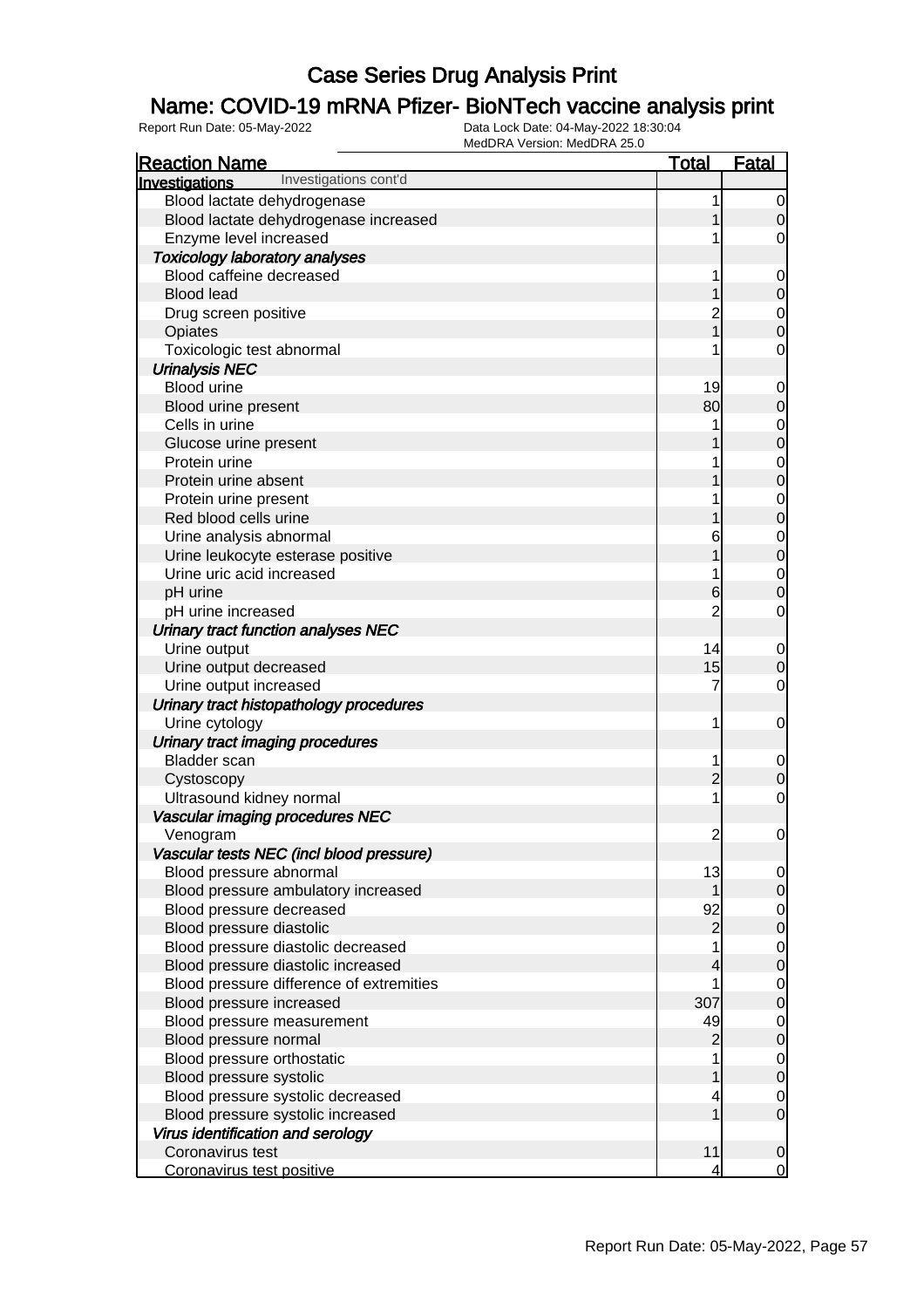### Name: COVID-19 mRNA Pfizer- BioNTech vaccine analysis print

| <b>Reaction Name</b>                    | <u>Total</u>            | <b>Fatal</b>                     |
|-----------------------------------------|-------------------------|----------------------------------|
| Investigations cont'd<br>Investigations |                         |                                  |
| Cytomegalovirus test positive           | 1                       | $\mathbf 0$                      |
| HIV antibody positive                   | 1                       | $\mathbf{0}$                     |
| HIV test                                |                         | $\overline{0}$                   |
| SARS-CoV-1 test                         |                         | $\mathbf{0}$                     |
| SARS-CoV-1 test positive                | 1                       | $\overline{0}$                   |
| SARS-CoV-2 antibody test                | 10                      | $\mathbf{0}$                     |
| SARS-CoV-2 antibody test negative       | 15                      | $\overline{0}$                   |
| SARS-CoV-2 antibody test positive       | 6                       | $\begin{matrix}0\\0\end{matrix}$ |
| SARS-CoV-2 test                         | 36                      |                                  |
| SARS-CoV-2 test false negative          | $\frac{2}{4}$           | $\begin{matrix}0\\0\end{matrix}$ |
| SARS-CoV-2 test false positive          |                         |                                  |
| SARS-CoV-2 test negative                | 10                      | $\mathbf{0}$                     |
| SARS-CoV-2 test positive                | 113                     | $\overline{0}$                   |
| Viral load                              | $\frac{2}{4}$           | $\mathbf 0$                      |
| Viral test                              |                         | $\overline{0}$                   |
| Viral test positive                     | 1                       | $\mathbf 0$                      |
| Vitamin analyses                        |                         |                                  |
| Blood folate decreased                  | 8                       | $\mathbf 0$                      |
| Vitamin B12                             | $\overline{1}$          | $\overline{0}$                   |
| Vitamin B12 abnormal                    |                         | $\mathbf{0}$                     |
| Vitamin B12 decreased                   | $\frac{2}{3}$           | $\overline{0}$                   |
| Vitamin D                               | $\overline{\mathbf{4}}$ | $\mathbf{0}$                     |
| Vitamin D decreased                     | $\overline{4}$          | $\overline{0}$                   |
| Water and electrolyte analyses NEC      |                         |                                  |
| Urine osmolarity                        | 1                       | $\mathbf 0$                      |
| Volume blood                            | 1                       | $\mathbf 0$                      |
| White blood cell analyses               |                         |                                  |
| Eosinophil count                        | 1                       | $\mathbf 0$                      |
| Eosinophil count decreased              |                         | $\mathbf 0$                      |
| Eosinophil count increased              | 3                       | $\mathbf 0$                      |
| Lymphocyte count                        |                         | $\overline{0}$                   |
| Lymphocyte count decreased              | 3                       | $\begin{matrix}0\\0\end{matrix}$ |
| Lymphocyte count increased              | $\overline{\mathbf{1}}$ |                                  |
| Monocyte count increased                | $\overline{\mathbf{c}}$ | $\mathbf 0$                      |
| Neutrophil count                        | $\overline{4}$          | $\overline{0}$                   |
| Neutrophil count decreased              | 12                      |                                  |
| Neutrophil count increased              | 4                       | $\begin{matrix}0\\0\end{matrix}$ |
| White blood cell count                  | 5                       | $\mathbf{O}$                     |
| White blood cell count decreased        | 16                      | $\overline{0}$                   |
| White blood cell count increased        | 13                      | $\frac{0}{3}$                    |
| <b>Investigations SOC TOTAL</b>         | 6463                    |                                  |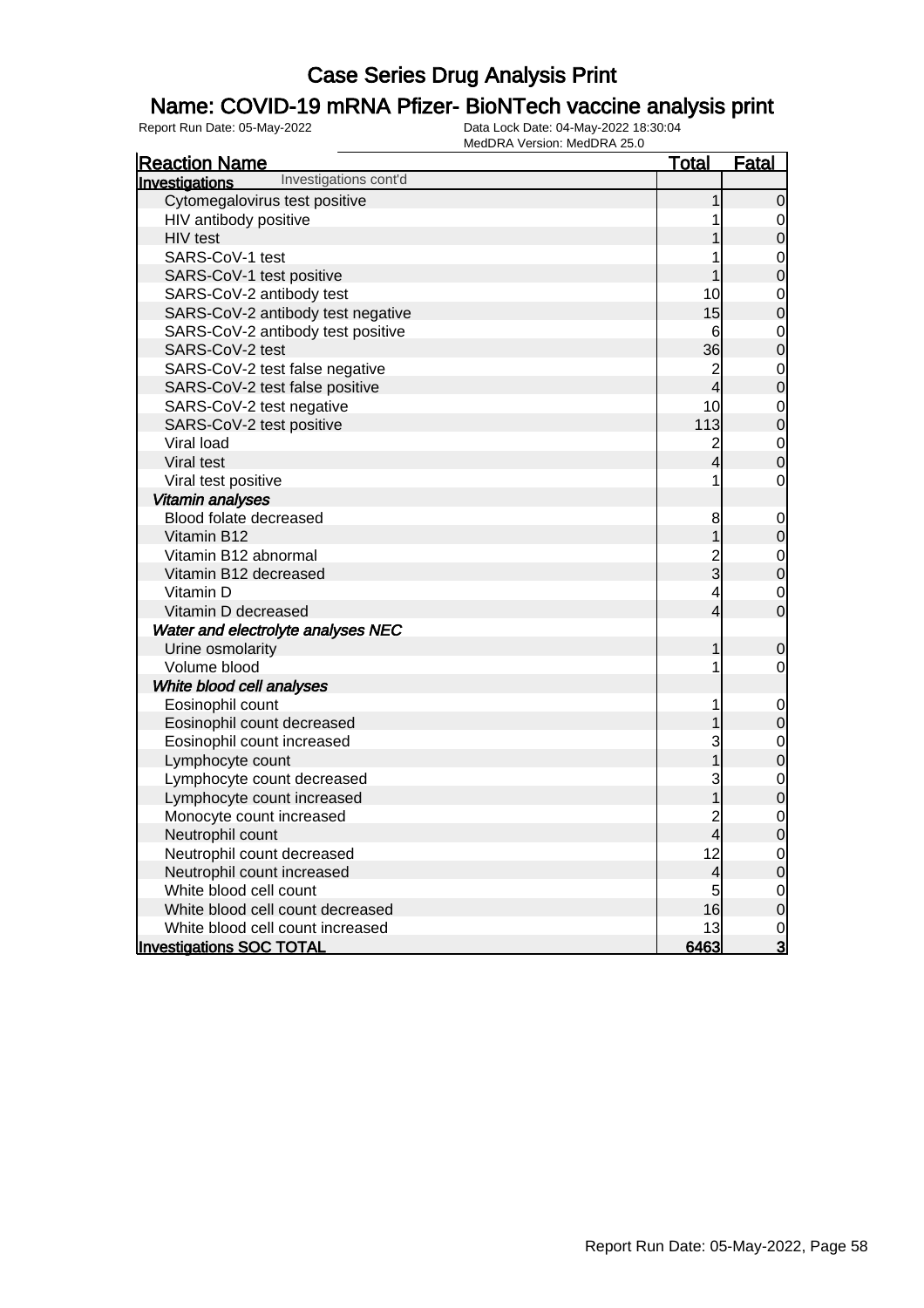### Name: COVID-19 mRNA Pfizer- BioNTech vaccine analysis print

| <b>Reaction Name</b>                                                  | <b>Total</b>    | <b>Fatal</b>     |
|-----------------------------------------------------------------------|-----------------|------------------|
| <b>Metabolic disorders</b>                                            |                 |                  |
| Appetite disorders                                                    |                 |                  |
| Appetite disorder                                                     | 23              | $\mathbf 0$      |
| Decreased appetite                                                    | 1537            | 0                |
| Diet refusal                                                          |                 | $\boldsymbol{0}$ |
| Eating disorder symptom                                               | 3               | $\mathbf 0$      |
| Food craving                                                          | 13              | $\mathbf 0$      |
| Food refusal                                                          | 16              | $\mathbf 0$      |
| Hyperphagia                                                           | 15              | $\mathbf 0$      |
| Hypophagia                                                            | 20              | $\mathbf 0$      |
| Increased appetite                                                    | 38              | $\boldsymbol{0}$ |
| Salt craving                                                          | $\overline{2}$  | $\mathbf 0$      |
| Calcium metabolism disorders                                          |                 |                  |
| Hypocalcaemia                                                         | 3               | $\mathbf 0$      |
| Tetany                                                                | $5\overline{)}$ | $\mathbf 0$      |
| Copper metabolism disorders                                           |                 |                  |
| Copper deficiency                                                     | 1               | $\mathbf 0$      |
| Diabetes mellitus (incl subtypes)                                     |                 |                  |
| Diabetes mellitus                                                     | 62              | $\mathbf 0$      |
| Diabetes mellitus inadequate control                                  | 18              |                  |
| Increased insulin requirement                                         | $\overline{c}$  | $\mathbf 0$      |
| Insulin resistant diabetes                                            | 1               | $\mathbf 0$      |
| Latent autoimmune diabetes in adults                                  | $\overline{c}$  | $\mathbf 0$      |
| Type 1 diabetes mellitus                                              | 16              | $\mathbf 0$      |
| Type 2 diabetes mellitus                                              | 5               | $\mathbf 0$      |
| <b>Diabetic complications NEC</b>                                     |                 |                  |
| Diabetic complication                                                 | $\overline{c}$  | $\mathbf 0$      |
| Diabetic ketoacidosis                                                 | 12              | 0                |
| Diabetic ketosis                                                      | 1               | $\mathbf 0$      |
| Disorders of purine metabolism                                        |                 |                  |
| Gout                                                                  | 109             | $\mathbf 0$      |
| Electrolyte imbalance NEC                                             |                 |                  |
| Electrolyte imbalance                                                 | 1               | $\boldsymbol{0}$ |
| Fluid imbalance                                                       | $\overline{2}$  | $\mathbf 0$      |
| <b>Elevated cholesterol</b>                                           |                 |                  |
| Hypercholesterolaemia                                                 | 1               | $\mathbf 0$      |
| Fat soluble vitamin deficiencies and disorders                        |                 |                  |
| Vitamin D deficiency                                                  | 11              | 0                |
| Fluid intake decreased                                                |                 |                  |
| Fluid intake reduced                                                  | $\overline{2}$  | $\mathbf 0$      |
| <b>Fluid intake increased</b>                                         |                 |                  |
| Polydipsia                                                            | 7               | 0                |
| Food malabsorption and intolerance syndromes (excl sugar intolerance) |                 |                  |
| Alcohol intolerance                                                   | 8               | 0                |
| Breast milk substitute intolerance                                    | 1               | $\mathbf 0$      |
| Dairy intolerance                                                     | 3               | $\overline{0}$   |
| Food intolerance                                                      | 23              | $\mathbf 0$      |
| Gluten sensitivity                                                    | 7               | $\mathbf 0$      |
| Histamine intolerance                                                 |                 | $\mathbf 0$      |
| <b>General nutritional disorders NEC</b>                              |                 |                  |
| Abnormal loss of weight                                               | 42              | $\mathbf 0$      |
| Abnormal weight gain                                                  | 21              | 0                |
| Cachexia                                                              | 1               | $\mathbf 0$      |
| Feeding disorder                                                      | 112             | $\overline{0}$   |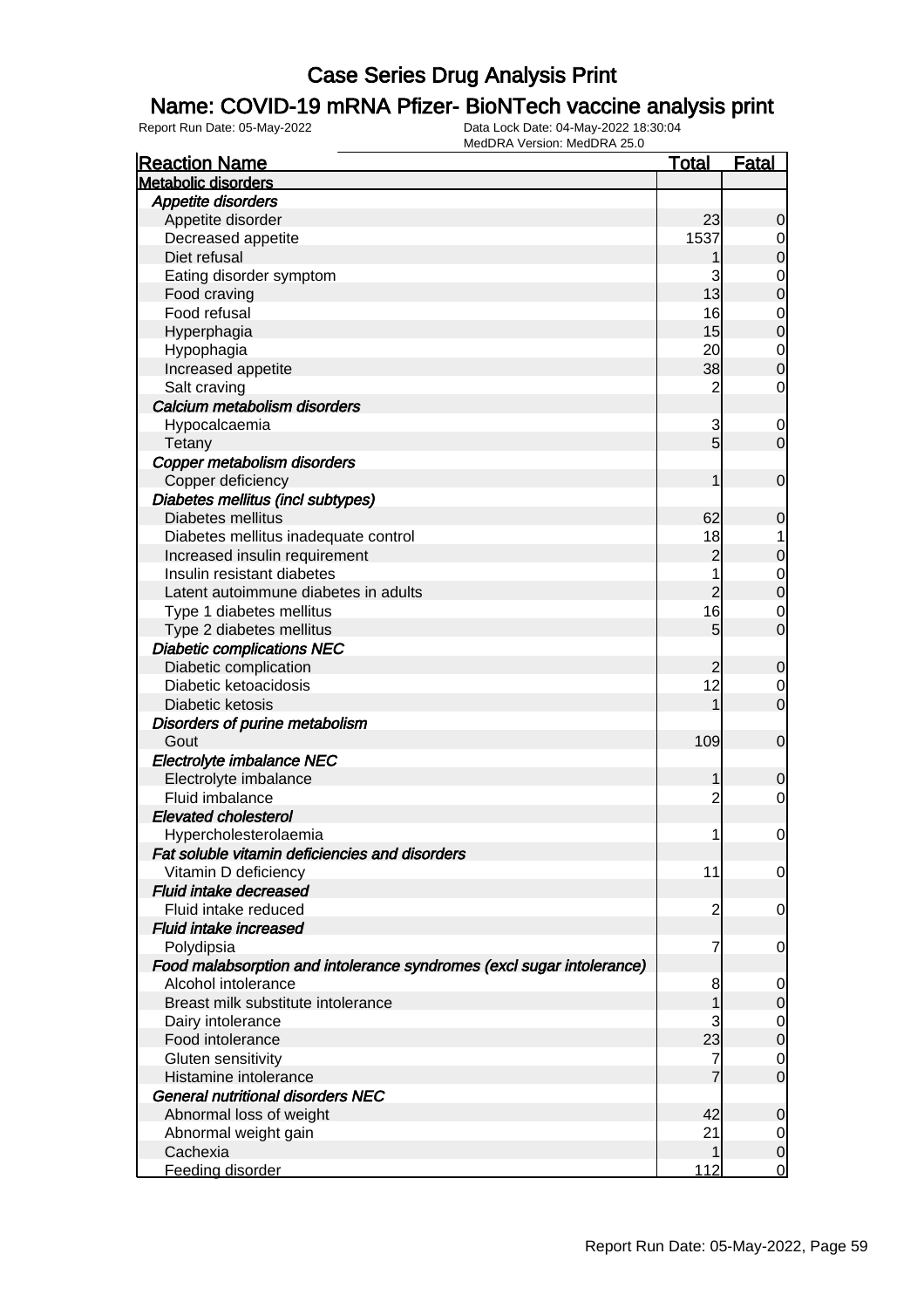### Name: COVID-19 mRNA Pfizer- BioNTech vaccine analysis print

| <b>Reaction Name</b>                           | <b>Total</b>   | <b>Fatal</b>     |
|------------------------------------------------|----------------|------------------|
| Metabolic disorders Metabolic disorders cont'd |                |                  |
| Food aversion                                  | 14             | $\mathbf 0$      |
| Malnutrition                                   | 3              | 0                |
| Neonatal insufficient breast milk syndrome     |                | $\boldsymbol{0}$ |
| Obesity                                        |                | $\mathbf 0$      |
| Overweight                                     |                | $\boldsymbol{0}$ |
| Poor feeding infant                            | 17             | 0                |
| Weight loss poor                               | 3              | $\overline{0}$   |
| <b>Hyperglycaemic conditions NEC</b>           |                |                  |
| Glucose tolerance impaired                     | 2              | $\mathbf 0$      |
| Hyperglycaemia                                 | 69             | $\mathbf 0$      |
| Insulin resistance                             | 5              | $\mathbf 0$      |
| <b>Hyperlipidaemias NEC</b>                    |                |                  |
| Hyperlipidaemia                                | 1              | $\mathbf 0$      |
| <b>Hypoglycaemic conditions NEC</b>            |                |                  |
| Glycopenia                                     |                | $\mathbf 0$      |
| Hypoglycaemia                                  | 84             | $\mathbf 0$      |
| Hypoglycaemia unawareness                      |                | $\mathbf 0$      |
| Postprandial hypoglycaemia                     | 3              | $\mathbf 0$      |
| Iron deficiencies                              |                |                  |
| Iron deficiency                                | 13             | 0                |
| <i><b>Iron excess</b></i>                      |                |                  |
| Haemochromatosis                               | $\overline{c}$ | 0                |
| Iron overload                                  | 1              | $\mathbf 0$      |
| Lipid metabolism and deposit disorders NEC     |                |                  |
| Body fat disorder                              | 1              | $\mathbf 0$      |
| Magnesium metabolism disorders                 |                |                  |
| Hypomagnesaemia                                | 1              | $\mathbf 0$      |
| Magnesium deficiency                           | 1              | 0                |
| Metabolic acidoses (excl diabetic acidoses)    |                |                  |
| Ketoacidosis                                   | 7              | 1                |
| Lactic acidosis                                | 3              | $\mathbf 0$      |
| Metabolic acidosis                             | 4              | 0                |
| <b>Metabolic disorders NEC</b>                 |                |                  |
| Hypercarotinaemia                              |                | 0                |
| Hypercatabolism                                | 1              | $\mathbf 0$      |
| Hypometabolism                                 | 1              | $\overline{0}$   |
| Metabolic disorder                             |                | $\overline{0}$   |
| Mixed acid-base disorders                      |                |                  |
| Acidosis                                       | $\overline{4}$ | $\mathbf 0$      |
| Phosphorus metabolism disorders                |                |                  |
| Hypophosphataemia                              | 1              | $\mathbf 0$      |
| Potassium imbalance                            |                |                  |
| Hyperkalaemia                                  | 6              | $\mathbf 0$      |
| Hypokalaemia                                   | 5              | 0                |
| Hypokalaemic syndrome                          |                | $\mathbf 0$      |
| Sodium imbalance                               |                |                  |
| Hypernatraemia                                 | 1              | $\mathbf 0$      |
| Hyponatraemia                                  | 12             | 0                |
| Hyponatraemic syndrome                         | 3              | $\boldsymbol{0}$ |
| Salt intoxication                              |                | 0                |
| Sugar intolerance (excl glucose intolerance)   |                |                  |
| Lactose intolerance                            | 5              | $\mathbf 0$      |
| <b>Total fluid volume decreased</b>            |                |                  |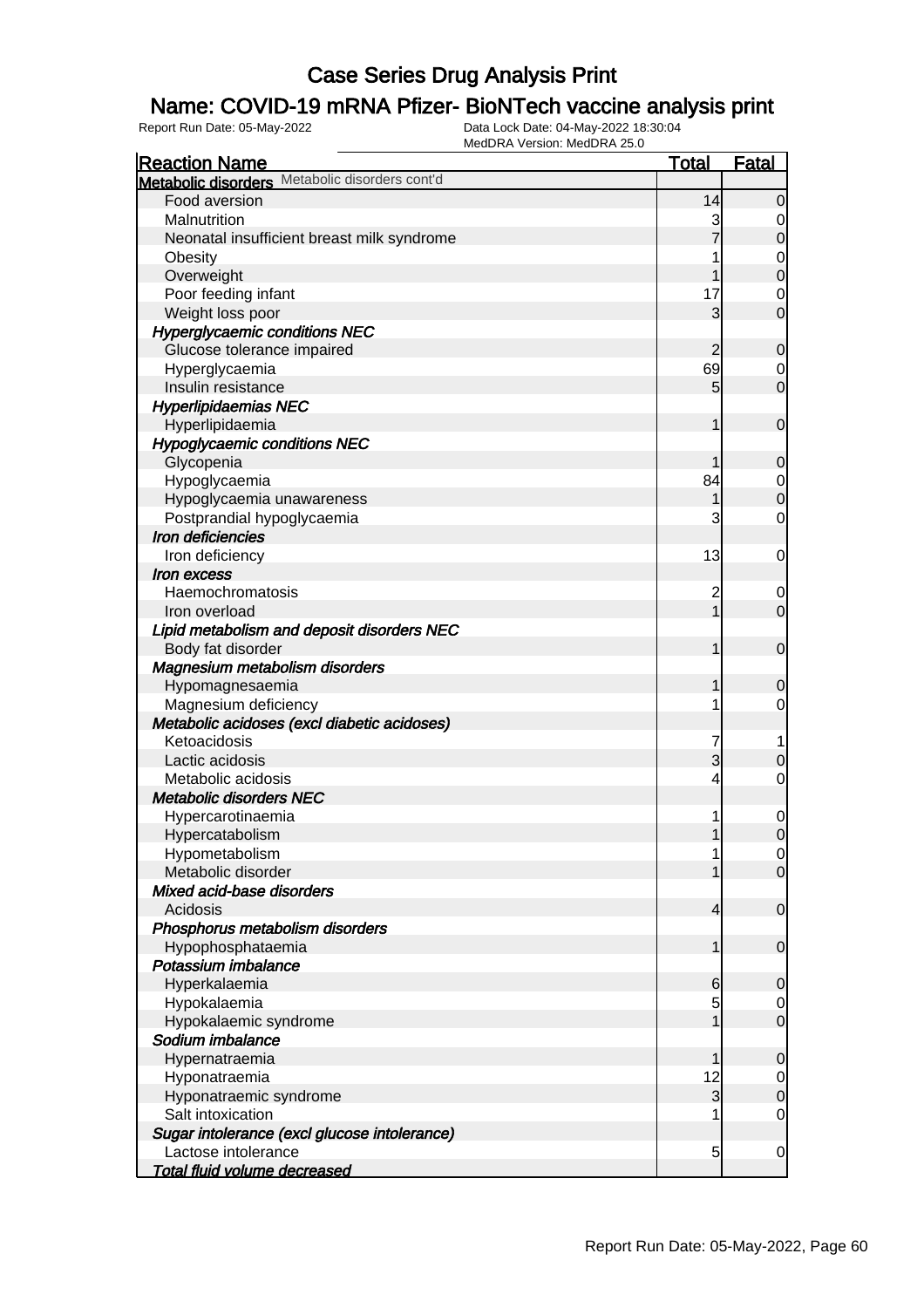### Name: COVID-19 mRNA Pfizer- BioNTech vaccine analysis print

| <b>Reaction Name</b>                           | <u>Total</u> | Fatal          |
|------------------------------------------------|--------------|----------------|
| Metabolic disorders Metabolic disorders cont'd |              |                |
| Dehydration                                    | 245          | 0l             |
| Total fluid volume increased                   |              |                |
| Fluid retention                                | 67           | 0l             |
| Hypervolaemia                                  | 5            | $\Omega$       |
| <b>Vitamin deficiencies NEC</b>                |              |                |
| Hypovitaminosis                                | 6            | $\Omega$       |
| Water soluble vitamin deficiencies             |              |                |
| Folate deficiency                              | 11           | $\overline{0}$ |
| Vitamin B complex deficiency                   |              | $\overline{0}$ |
| Vitamin B12 deficiency                         |              | $\Omega$       |
| Metabolic disorders SOC TOTAL                  | 278          | $\overline{2}$ |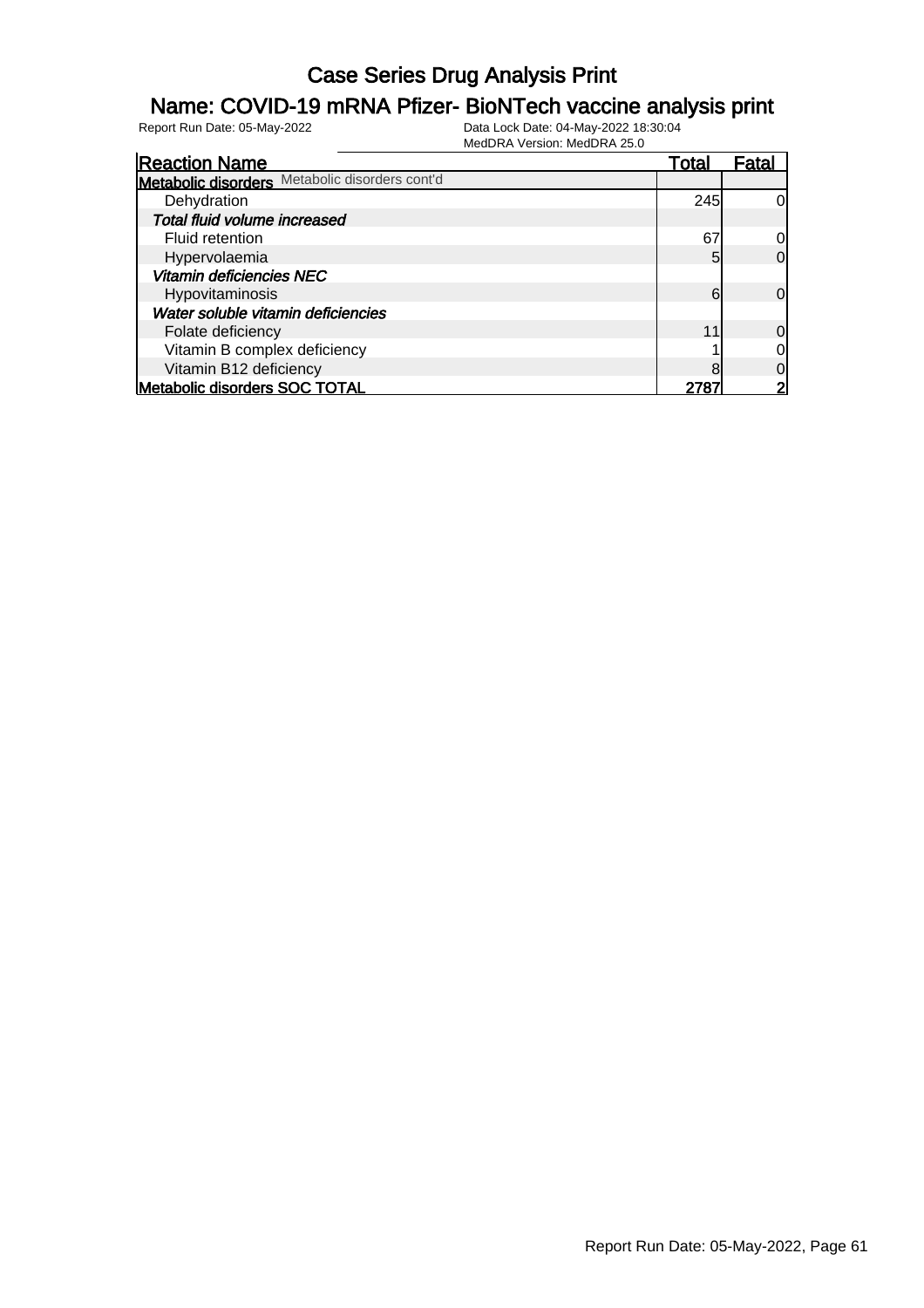#### Name: COVID-19 mRNA Pfizer- BioNTech vaccine analysis print

| <b>Reaction Name</b>                   | <u>Total</u>                     | <b>Fatal</b>                |
|----------------------------------------|----------------------------------|-----------------------------|
| Muscle & tissue disorders              |                                  |                             |
| <b>Arthropathies NEC</b>               |                                  |                             |
| <b>Arthritis</b>                       | 410                              | 0                           |
| Arthropathy                            | 35                               | $\mathbf 0$                 |
| Autoimmune arthritis                   | 10                               | 0                           |
| Haemarthrosis                          | 5                                | $\mathbf 0$                 |
| Joint microhaemorrhage                 |                                  | 0                           |
| Palindromic rheumatism                 | 3                                | $\mathbf 0$                 |
| Polyarthritis                          | 17                               | $\mathbf 0$                 |
| Rheumatic fever                        | $\overline{c}$                   | $\mathbf 0$                 |
| <b>Sacroiliitis</b>                    | 6                                | 0                           |
| Seronegative arthritis                 | 3                                | 0                           |
| <b>Bone disorders NEC</b>              |                                  |                             |
| Bone cyst                              | $\overline{c}$                   | $\mathbf 0$                 |
| Exostosis                              |                                  | 0                           |
| Jaw disorder                           | 4                                | $\mathbf 0$                 |
| Medial tibial stress syndrome          | 6                                | $\mathbf 0$                 |
| Osteitis                               | 9                                | $\mathbf 0$                 |
| Osteonecrosis                          |                                  | $\mathbf 0$                 |
| Osteonecrosis of jaw                   | 3                                | $\mathbf 0$                 |
| Spinal disorder                        | $\overline{2}$                   | 0                           |
| Bone related signs and symptoms        |                                  |                             |
| Bone pain                              | 458                              | 0                           |
| Bone swelling                          | 10                               |                             |
| Coccydynia                             | 4                                | $\mathbf 0$<br>$\mathbf 0$  |
|                                        |                                  |                             |
| Metatarsalgia                          | 435                              | $\mathbf 0$<br>$\mathbf{0}$ |
| Pain in jaw                            |                                  |                             |
| Pubic pain                             | 102                              | $\mathbf 0$                 |
| Spinal pain<br><b>Bursal disorders</b> |                                  | 0                           |
|                                        |                                  |                             |
| <b>Bursitis</b>                        | 105                              | $\mathbf 0$                 |
| Cartilage disorders<br>Chondritis      |                                  |                             |
| Costochondritis                        |                                  | 0                           |
|                                        | 147                              | $\mathbf 0$                 |
| Osteochondritis                        |                                  | $\mathbf 0$                 |
| Polychondritis                         | 3                                | $\mathbf{0}$                |
| <b>Connective tissue disorders NEC</b> |                                  |                             |
| Connective tissue disorder             | 3                                | $\overline{0}$              |
| Polymyalgia rheumatica                 | 91                               | 0                           |
| Reynold's syndrome                     | $\overline{c}$                   | $\mathbf 0$                 |
| Scleroderma                            |                                  | $\mathbf 0$                 |
| Sjogren's syndrome                     | 8                                | $\mathbf 0$                 |
| Systemic scleroderma                   | 1                                | $\mathbf 0$                 |
| Crystal arthropathic disorders         |                                  |                             |
| Chondrocalcinosis pyrophosphate        | 3                                | 0                           |
| Crystal arthropathy                    | $\overline{c}$<br>$\overline{2}$ | $\mathbf 0$                 |
| Gouty arthritis                        |                                  | $\mathbf 0$                 |
| <b>Epiphyseal disorders</b>            |                                  |                             |
| Epiphyses premature fusion             | 1                                | $\mathbf 0$                 |
| <b>Extremity deformities</b>           |                                  |                             |
| Bone deformity                         |                                  | 0                           |
| Finger deformity                       | 3                                | $\overline{0}$              |
| Foot deformity                         | $\overline{\mathcal{L}}$         | $\mathbf 0$                 |
| Hand deformity                         | 4                                | $\mathbf 0$                 |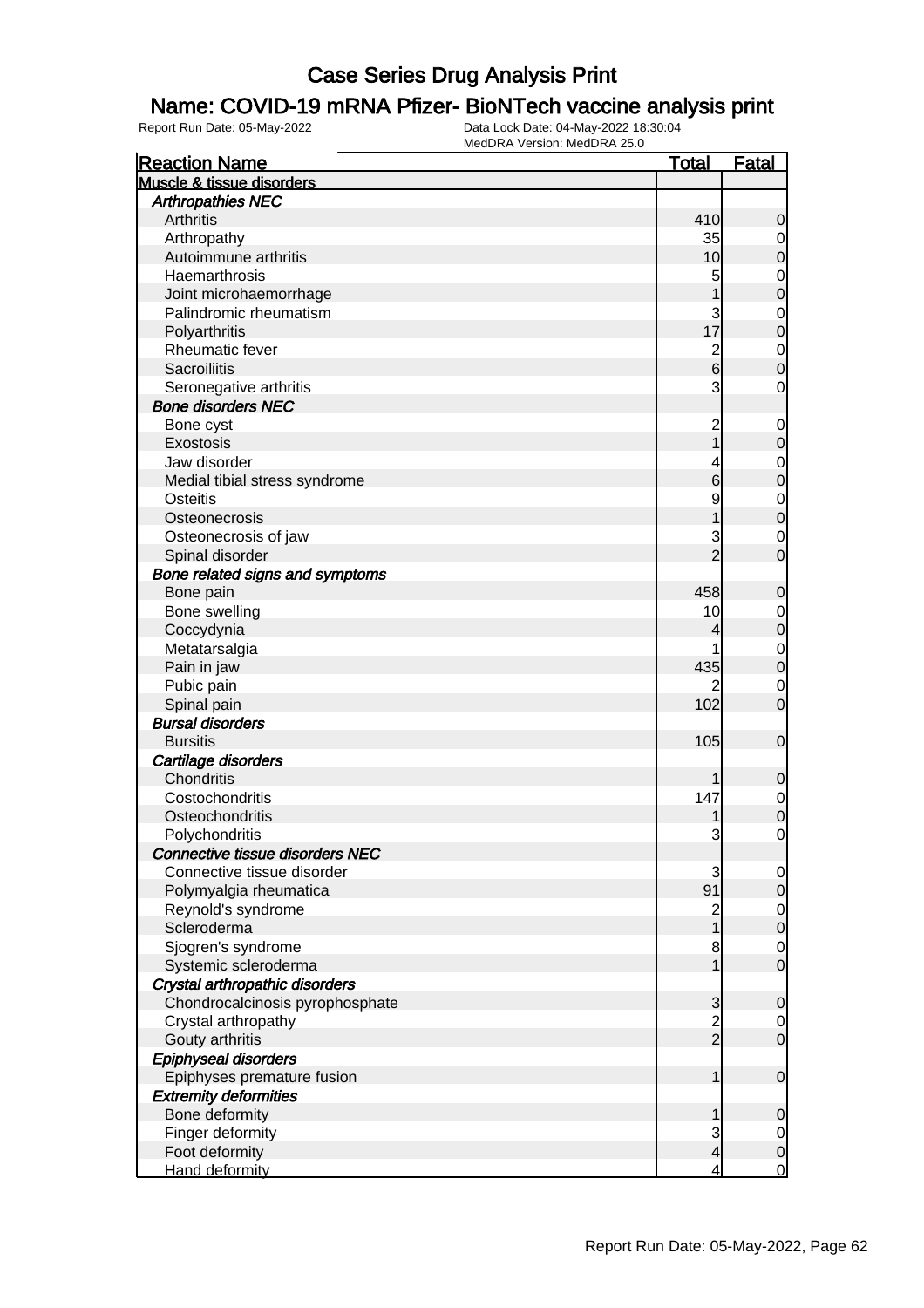### Name: COVID-19 mRNA Pfizer- BioNTech vaccine analysis print

| <b>Reaction Name</b>                                  | <u>Total</u>   | <b>Fatal</b>   |
|-------------------------------------------------------|----------------|----------------|
| Muscle & tissue disordersle & tissue disorders cont'd |                |                |
| Knee deformity                                        |                | 0              |
| Limb deformity                                        | 6              | 0              |
| Musculoskeletal deformity                             |                | $\overline{0}$ |
| <b>Fractures NEC</b>                                  |                |                |
| Osteoporotic fracture                                 | 1              | $\mathbf 0$    |
| Intervertebral disc disorders NEC                     |                |                |
| Intervertebral disc protrusion                        | 3              | 0              |
| Joint related disorders NEC                           |                |                |
| Carpal collapse                                       |                | 0              |
| Chondromalacia                                        |                | $\overline{0}$ |
| Greater trochanteric pain syndrome                    |                | 0              |
| Hypermobility syndrome                                |                | $\mathbf 0$    |
| Joint ankylosis                                       |                | 0              |
| Joint deposit                                         |                | 0              |
| Joint destruction                                     |                | 0              |
| Joint instability                                     |                | 0              |
| Joint laxity                                          | 3              | 0              |
| Joint lock                                            | 36             | 0              |
| <b>Ligament laxity</b>                                |                | 0              |
| Patellofemoral pain syndrome                          |                | $\mathbf 0$    |
| Periarthritis                                         | 275            | 0              |
| Rotator cuff syndrome                                 | 44             | 0              |
| Temporomandibular joint syndrome                      | 16             | 0              |
| Joint related signs and symptoms                      |                |                |
| Arthralgia                                            | 10605          | 0              |
| Jaw clicking                                          | 7              | $\mathbf 0$    |
| Joint effusion                                        | 16             | 0              |
| Joint noise                                           | 44             | 0              |
| Joint range of motion decreased                       | 39             | 0              |
| Joint stiffness                                       | 307            | $\mathbf 0$    |
| Joint swelling                                        | 692            | $\mathbf 0$    |
| Joint vibration                                       | 4              | $\mathbf 0$    |
| Joint warmth                                          | 17             | 0              |
| Loose body in joint                                   | 1              | 0              |
| <b>Ligament disorders</b>                             |                |                |
| Ligament pain                                         | 4              | $\overline{O}$ |
| Ligamentitis                                          | $\overline{3}$ | $\overline{0}$ |
| Symphysiolysis                                        |                | 0              |
| Lupus erythematosus (incl subtypes)                   |                |                |
| Lupus-like syndrome                                   | 1              | $\mathbf 0$    |
| Systemic lupus erythematosus                          | 30             | $\mathbf 0$    |
| Metabolic bone disorders                              |                |                |
| Osteopenia                                            | 4              | 0              |
| Osteoporosis                                          | 7              | $\mathbf 0$    |
| <b>Muscle infections and inflammations</b>            |                |                |
| Antisynthetase syndrome                               | 3              | $\mathbf 0$    |
| Immune-mediated myositis                              | $\overline{2}$ | $\mathbf 0$    |
| <b>Myositis</b>                                       | 53             | $\mathbf 0$    |
| Polymyositis                                          | 9              | $\mathbf 0$    |
| Muscle pains                                          |                |                |
| Fibromyalgia                                          | 145            | $\mathbf 0$    |
| Myalgia                                               | 11894          | $\overline{0}$ |
| Myalgia intercostal                                   | 2              | $\overline{0}$ |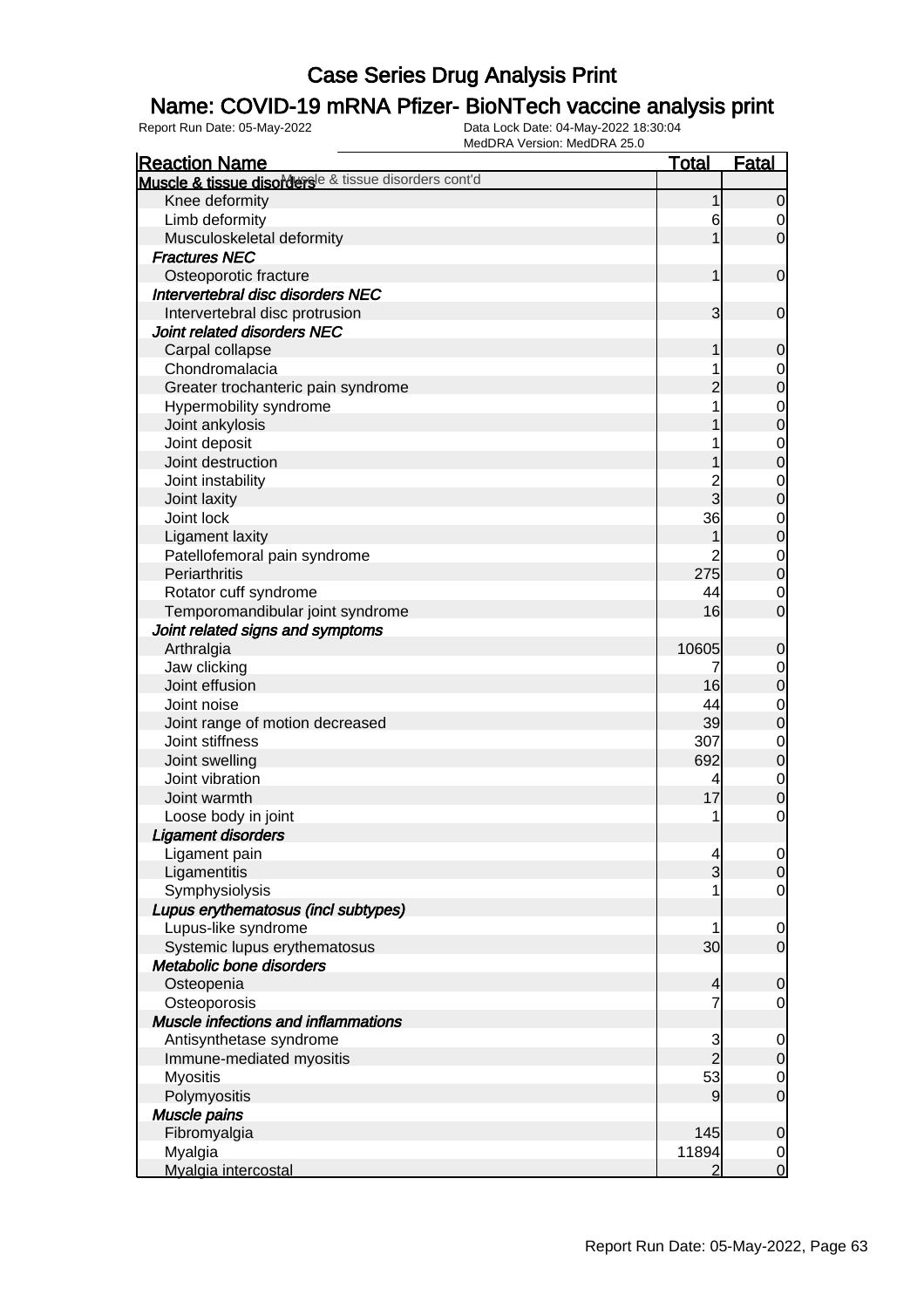### Name: COVID-19 mRNA Pfizer- BioNTech vaccine analysis print

| <b>Reaction Name</b>                                                                  | <b>Total</b>   | <b>Fatal</b>     |
|---------------------------------------------------------------------------------------|----------------|------------------|
| Muscle & tissue disordersle & tissue disorders cont'd                                 |                |                  |
| Myofascial pain syndrome                                                              | 13             | $\overline{0}$   |
| Muscle related signs and symptoms NEC                                                 |                |                  |
| Haematoma muscle                                                                      |                | 0                |
| Muscle atrophy                                                                        | 33             | $\mathbf 0$      |
| Muscle discomfort                                                                     | 8              | 0                |
| Muscle disorder                                                                       | 12             | $\mathbf 0$      |
| Muscle fatigue                                                                        | 405            | $\mathbf 0$      |
| Muscle haemorrhage                                                                    |                | $\mathbf 0$      |
| Muscle mass                                                                           | 5              | $\mathbf 0$      |
| Muscle oedema                                                                         | $\overline{5}$ | $\boldsymbol{0}$ |
| Muscle spasms                                                                         | 2368           | 0                |
| Muscle swelling                                                                       | 45             | $\mathbf 0$      |
| Muscle tightness                                                                      | 112            | $\mathbf 0$      |
| Muscle twitching                                                                      | 568            | $\mathbf 0$      |
| Myofascial spasm                                                                      |                | 0                |
| Muscle tone abnormalities                                                             |                |                  |
| Muscle rigidity                                                                       | 25             | 0                |
| Nuchal rigidity                                                                       | 13             | $\mathbf 0$      |
| <b>Torticollis</b>                                                                    | 7              | 0                |
| <b>Trismus</b>                                                                        | 42             | $\overline{0}$   |
| Muscle weakness conditions                                                            |                |                  |
| Muscular weakness                                                                     | 1191           | $\mathbf 0$      |
| Musculoskeletal and connective tissue conditions NEC                                  |                |                  |
| Back disorder                                                                         | 5              | $\mathbf 0$      |
| Chest wall mass                                                                       |                | 0                |
| Growth disorder                                                                       | $\overline{2}$ | $\mathbf 0$      |
| Limb mass                                                                             | 24             | $\mathbf 0$      |
| Mandibular mass                                                                       | 3              | $\boldsymbol{0}$ |
| <b>Mastication disorder</b>                                                           | 8              | $\mathbf 0$      |
| Mobility decreased                                                                    | 158            | $\boldsymbol{0}$ |
| Muscle contracture                                                                    |                | $\mathbf 0$      |
| Musculoskeletal disorder                                                              | 13             | $\boldsymbol{0}$ |
| Musculoskeletal stiffness                                                             | 1521           | $\mathbf 0$      |
| Pelvic misalignment                                                                   |                | $\mathbf 0$      |
| Posture abnormal                                                                      | $\overline{c}$ | $\mathbf 0$      |
| Sacroiliac joint dysfunction                                                          | 1              | 0                |
| Weight bearing difficulty                                                             | 5              | $\overline{0}$   |
| Musculoskeletal and connective tissue deformities of skull, face and<br>buccal cavity |                |                  |
| Facial asymmetry                                                                      | 1              | 0                |
| Head deformity                                                                        | $\overline{2}$ | 0                |
| Nose deformity                                                                        |                | 0                |
| Musculoskeletal and connective tissue infections and inflammations NEC                |                |                  |
| Connective tissue inflammation                                                        | 1              | 0                |
| Dactylitis                                                                            | 3              | 0                |
| Dupuytren's contracture                                                               |                | 0                |
| <b>Fasciitis</b>                                                                      |                | 0                |
| <b>Plantar fasciitis</b>                                                              | 17             | 0                |
| Musculoskeletal and connective tissue pain and discomfort                             |                |                  |
| Back pain                                                                             | 2899           | 0                |
| Flank pain                                                                            | 87             | 0                |
| Growing pains                                                                         | 1              | $\overline{0}$   |
| Limb discomfort                                                                       | 1682           | $\overline{0}$   |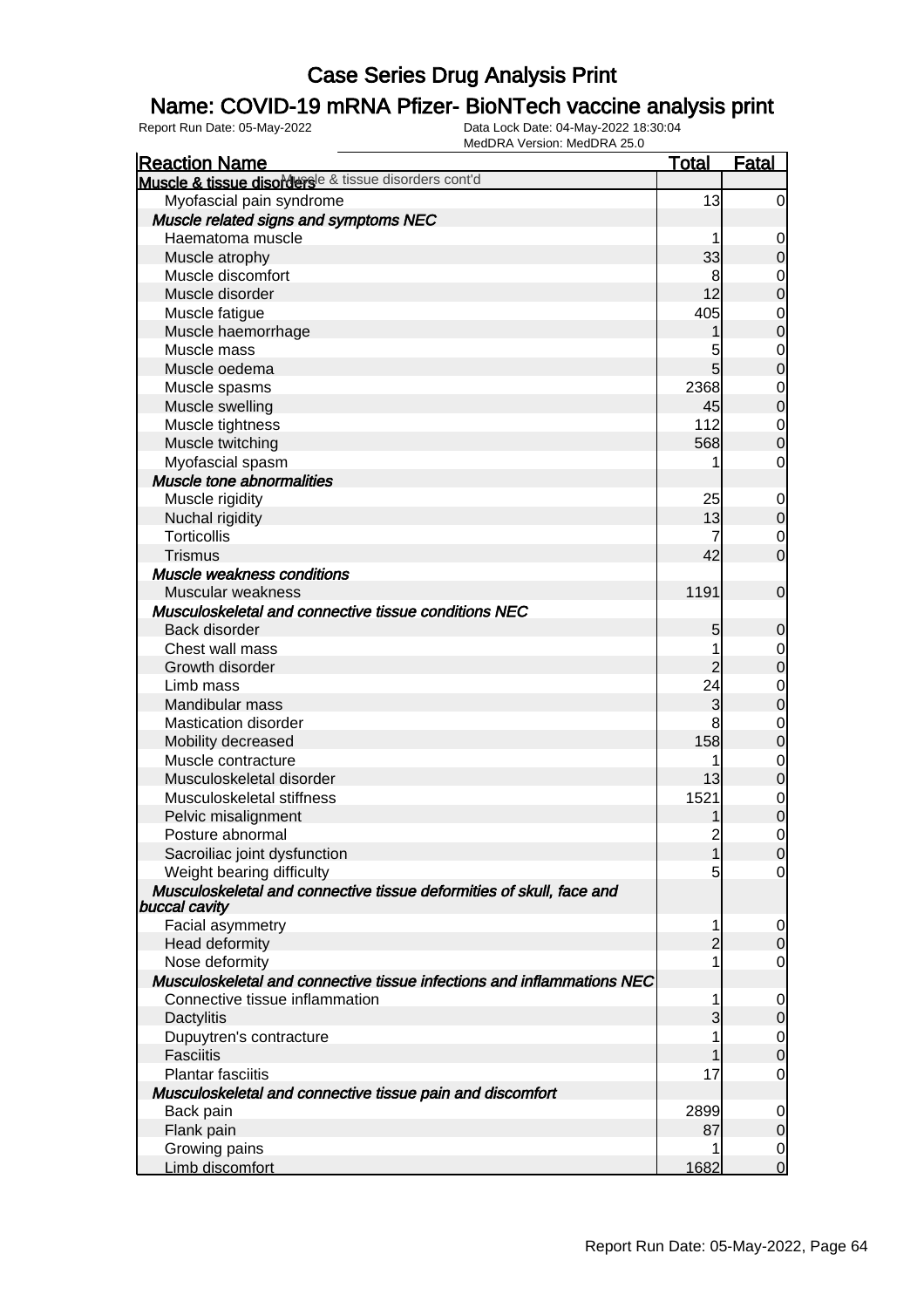### Name: COVID-19 mRNA Pfizer- BioNTech vaccine analysis print

| <b>Reaction Name</b>                                                  | <u>Total</u>   | <b>Fatal</b>     |
|-----------------------------------------------------------------------|----------------|------------------|
| Muscle & tissue disorders <sup>le &amp; tissue disorders cont'd</sup> |                |                  |
| Musculoskeletal chest pain                                            | 314            | $\overline{0}$   |
| Musculoskeletal discomfort                                            | 130            | $\mathbf 0$      |
| Musculoskeletal pain                                                  | 145            | $\mathbf 0$      |
| Neck pain                                                             | 2254           | $\mathbf 0$      |
| Pain in extremity                                                     | 14711          | 1                |
| Rheumatic disorder                                                    | 17             | $\mathbf 0$      |
| Sacral pain                                                           | 4              | $\mathbf 0$      |
| <b>Myopathies</b>                                                     |                |                  |
| Mitochondrial myopathy acquired                                       | 1              | $\mathbf 0$      |
| Myopathy                                                              | 9              | $\mathbf 0$      |
| Rhabdomyolysis                                                        | 14             | $\mathbf 0$      |
| Osteoarthropathies                                                    |                |                  |
| Nodal osteoarthritis                                                  |                | $\mathbf 0$      |
| Osteoarthritis                                                        | 67             | $\mathbf 0$      |
| Spinal osteoarthritis                                                 | 2              | $\mathbf 0$      |
| <b>Psoriatic arthropathies</b>                                        |                |                  |
| Psoriatic arthropathy                                                 | 27             | $\mathbf 0$      |
| <b>Rheumatoid arthropathies</b>                                       |                |                  |
| Juvenile idiopathic arthritis                                         |                | $\mathbf 0$      |
| <b>Rheumatoid arthritis</b>                                           | 150            | $\boldsymbol{0}$ |
| Rheumatoid nodule                                                     |                | $\mathbf 0$      |
| Still's disease                                                       | 2              | $\overline{0}$   |
| Soft tissue disorders NEC                                             |                |                  |
| Axillary mass                                                         | 322            | $\mathbf 0$      |
| Fistula                                                               | 1              | $\mathbf 0$      |
| Fistula discharge                                                     |                | $\overline{0}$   |
| Fluctuance                                                            |                | $\mathbf 0$      |
| Groin pain                                                            | 128            | $\overline{0}$   |
| Neck mass                                                             | 47             | $\mathbf 0$      |
| Purple glove syndrome                                                 |                | $\overline{0}$   |
| Soft tissue disorder                                                  | 3              | $\mathbf 0$      |
| Soft tissue necrosis                                                  | 1              | $\overline{0}$   |
| Soft tissue swelling                                                  | 7              | $\mathbf 0$      |
| Spine and neck deformities                                            |                |                  |
| Kyphosis                                                              | $\overline{c}$ | 0                |
| Lordosis                                                              | 1              | $\overline{0}$   |
| Neck deformity                                                        |                | $\overline{0}$   |
| Scoliosis                                                             |                | $\boldsymbol{0}$ |
| Spinal stenosis                                                       | 3              | $\mathbf 0$      |
| Spondyloarthropathies                                                 |                |                  |
| Ankylosing spondylitis                                                | 10             | $\mathbf 0$      |
| Arthritis reactive                                                    | 79             | $\overline{0}$   |
| Spondylitis                                                           | 4              | $\overline{0}$   |
| Spondyloarthropathy                                                   |                | $\overline{O}$   |
| <b>Synovial disorders</b>                                             |                |                  |
| Synovial cyst                                                         | 23             | $\mathbf 0$      |
| Synovitis                                                             | 12             | $\mathbf 0$      |
| <b>Tendon disorders</b>                                               |                |                  |
| Enthesopathy                                                          | 3              | $\mathbf 0$      |
| Posterior tibial tendon dysfunction                                   |                | $\overline{0}$   |
| Tendon disorder                                                       | 7              | $\overline{0}$   |
| Tendon pain                                                           | 27             | $\boldsymbol{0}$ |
| Tendonitis                                                            | 65             | $\overline{0}$   |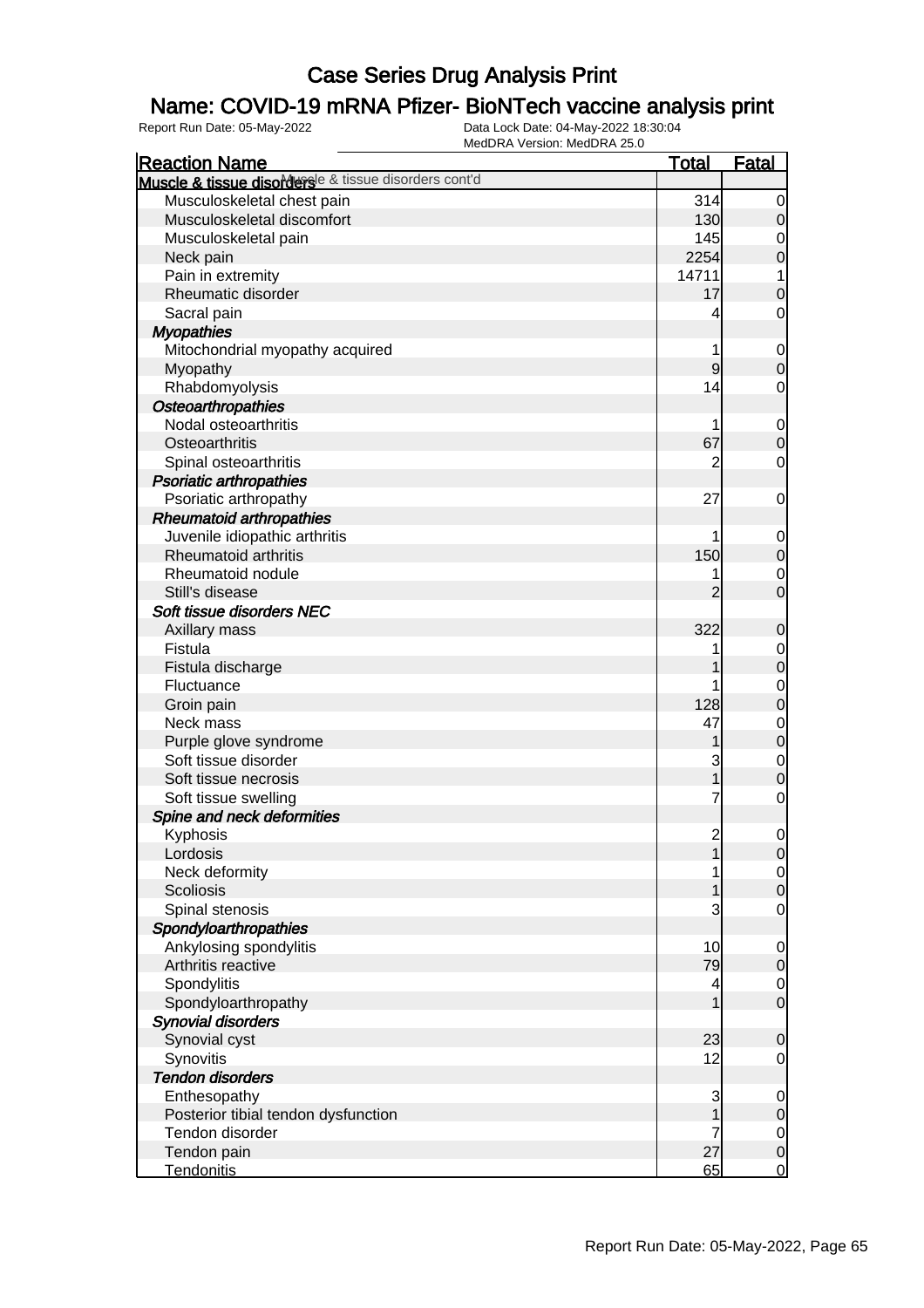### Name: COVID-19 mRNA Pfizer- BioNTech vaccine analysis print

| <b>Reaction Name</b>                                  | Total | Fatal          |
|-------------------------------------------------------|-------|----------------|
| Muscle & tissue disordersle & tissue disorders cont'd |       |                |
| Tenosynovitis                                         |       | <sup>O</sup>   |
| Tenosynovitis stenosans                               |       | 0              |
| Trigger finger                                        | 34    | $\Omega$       |
| <b>Trunk deformities</b>                              |       |                |
| Deformity thorax                                      |       | $\overline{0}$ |
| Drooping shoulder syndrome                            |       | 0              |
| Shoulder deformity                                    |       | $\Omega$       |
| Muscle & tissue disorders SOC TOTAL                   | 56150 |                |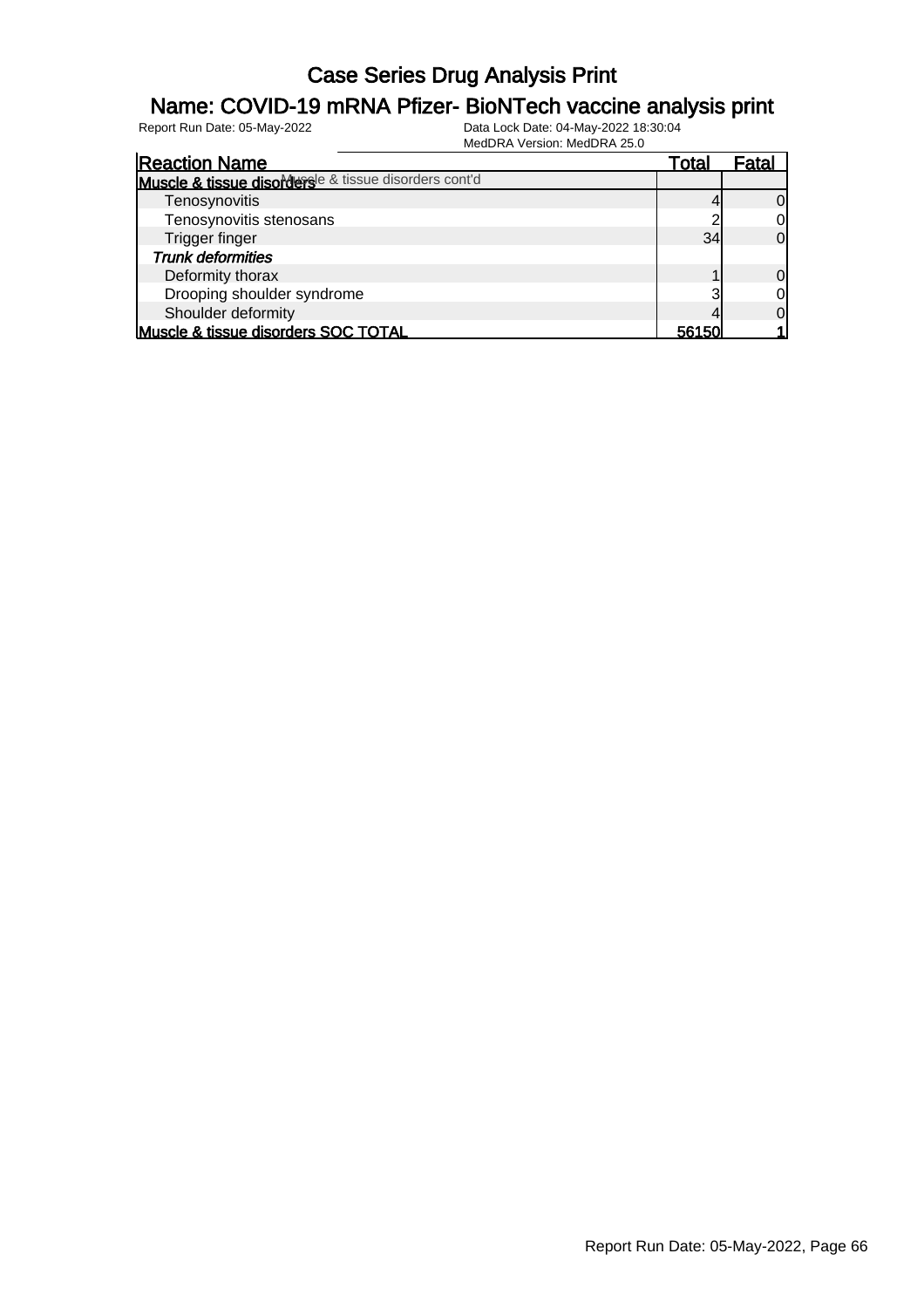### Name: COVID-19 mRNA Pfizer- BioNTech vaccine analysis print

| <b>Reaction Name</b>                                                     | <u>Total</u>   | <b>Fatal</b>                   |
|--------------------------------------------------------------------------|----------------|--------------------------------|
| <b>Neoplasms</b>                                                         |                |                                |
| Adrenal neoplasms malignant                                              |                |                                |
| Adrenal gland cancer                                                     | 1              | $\overline{0}$                 |
| Angioimmunoblastic T-cell lymphomas                                      |                |                                |
| Angioimmunoblastic T-cell lymphoma                                       |                | $\mathbf 0$                    |
| <b>B-cell lymphomas NEC</b>                                              |                |                                |
| B-cell lymphoma                                                          | 2              |                                |
| Follicular lymphoma                                                      | 4              | 0                              |
| Bile duct neoplasms malignant                                            |                |                                |
| Bile duct cancer                                                         | 1              | 0                              |
| Bone neoplasms malignant (excl sarcomas)                                 |                |                                |
| Bone cancer                                                              | 1              | 1                              |
| Bone neoplasms unspecified malignancy                                    |                |                                |
| Bone neoplasm                                                            | 1              | 0                              |
| Breast and nipple neoplasms benign                                       |                |                                |
| Benign breast neoplasm                                                   | 3              | 0                              |
| Fibroadenoma of breast                                                   | $\overline{2}$ | 0                              |
| <b>Breast and nipple neoplasms malignant</b>                             |                |                                |
| <b>Breast cancer</b>                                                     | 45             | 0                              |
| Breast cancer female                                                     |                | $\mathbf 0$                    |
| Breast cancer male                                                       |                | 0                              |
| Breast cancer stage I                                                    | 1              |                                |
| Breast cancer stage III                                                  | 3              | $\mathbf 0$<br>0               |
| HER2 positive breast cancer                                              |                |                                |
|                                                                          |                | $\mathbf{0}$<br>$\overline{0}$ |
| Inflammatory carcinoma of the breast<br>Invasive ductal breast carcinoma |                |                                |
|                                                                          |                | $\mathbf 0$<br>$\overline{0}$  |
| Triple negative breast cancer                                            | 4              |                                |
| Cardiovascular neoplasms benign                                          |                |                                |
| Haemangioma                                                              | 2              | 0                              |
| Pericardial lipoma                                                       | 1              | 0                              |
| Cartilage sarcomas                                                       |                |                                |
| Chondrosarcoma                                                           | 1              | 0                              |
| Central nervous system neoplasms malignant NEC                           |                |                                |
| Brain cancer metastatic                                                  | 1              | 0                              |
| Cervix neoplasms malignant                                               |                |                                |
| Cervix carcinoma                                                         | 3              | 0                              |
| Colorectal neoplasms malignant                                           |                |                                |
| Colon cancer                                                             | $\frac{2}{2}$  | $\overline{0}$                 |
| Colorectal cancer                                                        |                | $\mathbf 0$                    |
| Rectal cancer                                                            | $\overline{2}$ | $\mathbf 0$                    |
| Endocrine neoplasms malignant and unspecified NEC                        |                |                                |
| Neuroendocrine tumour                                                    | 1              | $\mathbf 0$                    |
| Thyroid neoplasm                                                         |                | $\mathbf 0$                    |
| <b>Endometrial neoplasms malignant</b>                                   |                |                                |
| <b>Endometrial cancer</b>                                                | 2              | $\mathbf 0$                    |
| <b>Follicular lymphomas</b>                                              |                |                                |
| Primary gastrointestinal follicular lymphoma                             | 1              | $\mathbf 0$                    |
| Gastric neoplasms malignant                                              |                |                                |
| Gastric cancer                                                           | 1              | $\mathbf{1}$                   |
| Gastrointestinal neoplasms malignant NEC                                 |                |                                |
| Gastrointestinal carcinoma                                               | 4              | $\mathbf 0$                    |
| <b>Hepatic neoplasms malignant</b>                                       |                |                                |
| Hepatocellular carcinoma                                                 | 1              | $\mathbf 0$                    |
| <b>Hepatobiliary neoplasms benign</b>                                    |                |                                |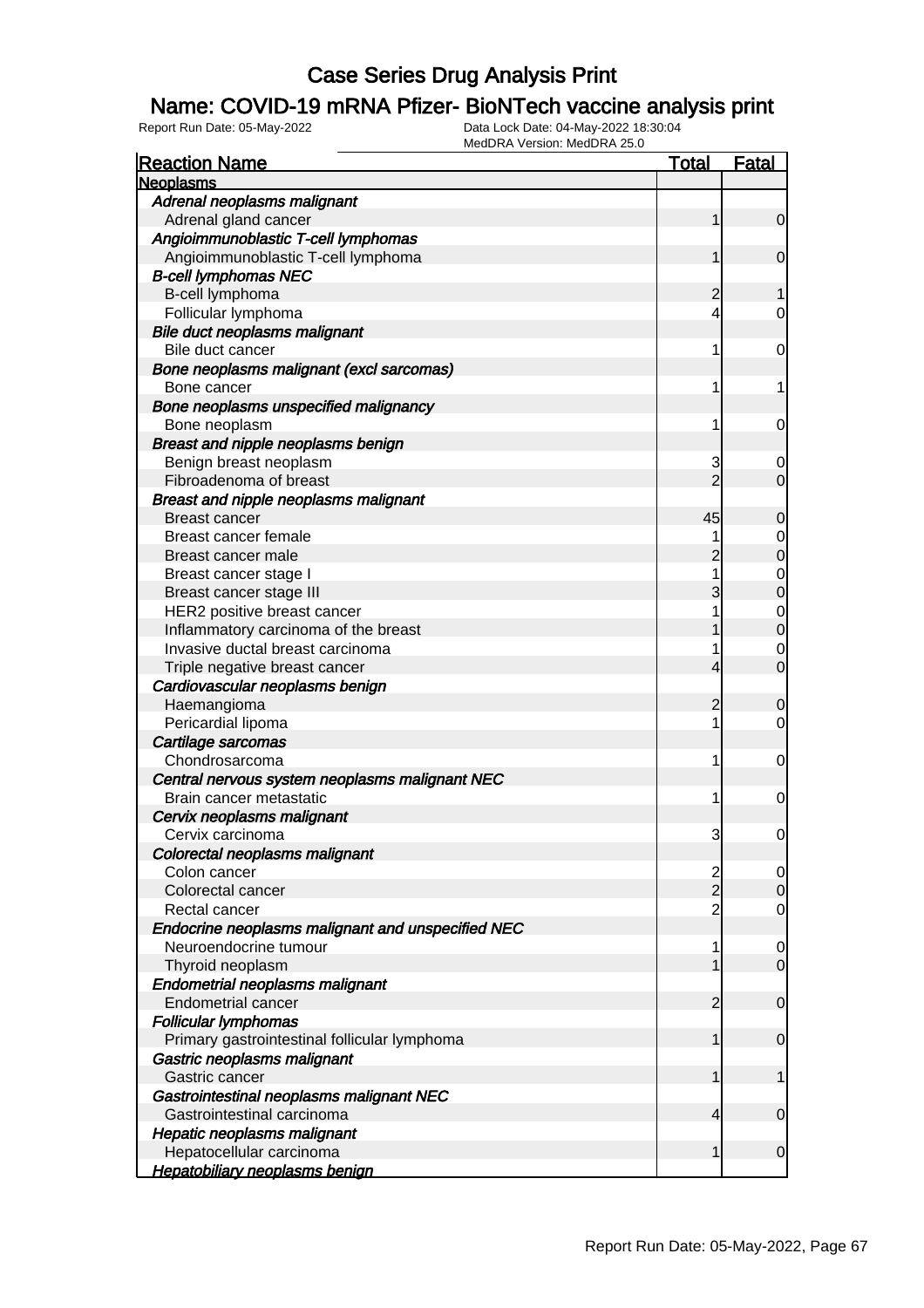### Name: COVID-19 mRNA Pfizer- BioNTech vaccine analysis print

| <b>Reaction Name</b>                                              | <u>Total</u>   | <b>Fatal</b>                     |
|-------------------------------------------------------------------|----------------|----------------------------------|
| Neoplasms cont'd<br><b>Neoplasms</b>                              |                |                                  |
| Haemangioma of liver                                              | 1              | $\overline{0}$                   |
| Hepatobiliary neoplasms malignancy unspecified                    |                |                                  |
| Hepatic neoplasm                                                  | 1              | $\mathbf 0$                      |
| <b>Hodgkin's disease NEC</b>                                      |                |                                  |
| Hodgkin's disease                                                 | 4              | $\mathbf 0$                      |
| Islet cell neoplasms and APUDoma NEC                              |                |                                  |
| Pancreatic neuroendocrine tumour                                  | 1              | $\mathbf 0$                      |
| Kaposi's sarcomas                                                 |                |                                  |
| Kaposi's sarcoma                                                  | 1              | $\mathbf 0$                      |
| Leukaemias NEC                                                    |                |                                  |
| Leukaemia                                                         | 6              | 1                                |
| Leukaemias acute NEC                                              |                |                                  |
| Acute leukaemia                                                   | $\overline{2}$ | $\mathbf 0$                      |
| Leukaemias chronic NEC                                            |                |                                  |
| Chronic leukaemia                                                 | 1              | $\mathbf 0$                      |
| Leukaemias chronic lymphocytic                                    |                |                                  |
| Chronic lymphocytic leukaemia                                     | 3              | $\mathbf 0$                      |
| Leukaemias chronic myeloid                                        |                |                                  |
| Chronic myeloid leukaemia                                         | 1              | $\mathbf 0$                      |
| Lip and oral cavity neoplasms malignant                           |                |                                  |
| Lip and/or oral cavity cancer recurrent                           | 1              | $\mathbf 0$                      |
| <b>Lymphomas unspecified NEC</b>                                  |                |                                  |
| Lymphoma                                                          | 47             | 1                                |
| Lymphoproliferative disorders NEC (excl leukaemias and lymphomas) |                |                                  |
| Histiocytic necrotising lymphadenitis                             | 1              | $\mathbf 0$                      |
| Mantle cell lymphomas                                             |                |                                  |
| Mantle cell lymphoma                                              | $\overline{2}$ | $\mathbf 0$                      |
| Metastases to specified sites                                     |                |                                  |
| Metastases to bone                                                | 1              | $\mathbf 0$                      |
| Metastases to liver                                               |                | 0                                |
| Metastases to lymph nodes                                         | 5              | $\overline{0}$                   |
| Metastases to unknown and unspecified sites                       |                |                                  |
| Metastasis                                                        | 1              | $\mathbf 0$                      |
| Myelodysplastic syndromes                                         |                |                                  |
| Myelodysplastic syndrome                                          | $\overline{4}$ | $\boldsymbol{0}$                 |
| Myeloproliferative disorders (excl leukaemias)                    |                |                                  |
| Essential thrombocythaemia                                        | $\overline{2}$ | $\overline{0}$                   |
| Neoplasms malignant site unspecified NEC                          |                |                                  |
| Adenocarcinoma metastatic                                         | 1              | $\mathbf 0$                      |
| Metastatic neoplasm                                               | $\overline{2}$ | $\frac{0}{3}$                    |
| Neoplasm malignant                                                | 14             |                                  |
| Second primary malignancy                                         | 1              | $\mathbf 0$                      |
| Squamous cell carcinoma                                           | 5              | $\overline{O}$                   |
| Neoplasms unspecified malignancy and site unspecified NEC         |                |                                  |
| Neoplasm                                                          | $\overline{2}$ | $\mathbf 0$                      |
| Neoplasm recurrence                                               |                | $\mathbf 0$                      |
| Nervous system neoplasms benign NEC                               |                |                                  |
| Cranial nerve neoplasm benign                                     | 1              | $\mathbf 0$                      |
| Neurilemmoma benign                                               |                | $\mathbf 0$                      |
| Nervous system neoplasms unspecified malignancy NEC               |                |                                  |
| Brain neoplasm                                                    | 5<br>1         | $\mathbf 0$                      |
| Meningioma                                                        |                | $\overline{0}$<br>$\overline{1}$ |
| Spinal cord neoplasm                                              |                |                                  |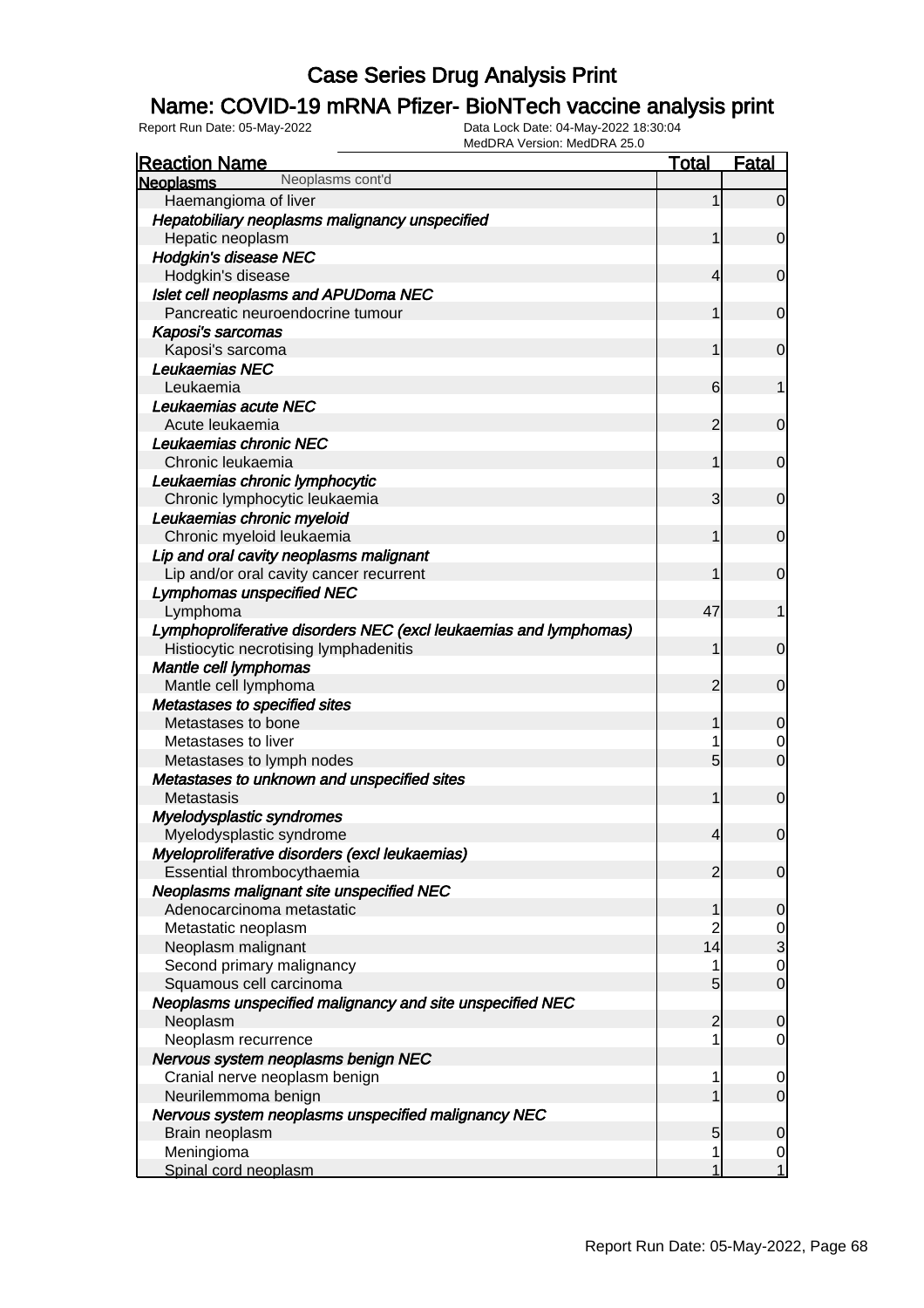### Name: COVID-19 mRNA Pfizer- BioNTech vaccine analysis print

| <b>Reaction Name</b>                                                               | Total          | <b>Fatal</b>   |
|------------------------------------------------------------------------------------|----------------|----------------|
| Neoplasms cont'd<br><b>Neoplasms</b>                                               |                |                |
| <b>Neuromas</b>                                                                    |                |                |
| Acoustic neuroma                                                                   | 3              | 0              |
| Neuroma                                                                            | 1              | 0              |
| Non-Hodgkin's lymphomas NEC                                                        |                |                |
| Non-Hodgkin's lymphoma                                                             | 3              | 0              |
| Ocular neoplasms benign                                                            |                |                |
| Eye naevus                                                                         | 3              | 0              |
| Ocular neoplasms malignancy unspecified                                            |                |                |
| Eyelid tumour                                                                      | 1              | 0              |
| Oesophageal neoplasms malignant                                                    |                |                |
| Oesophageal cancer metastatic                                                      | 4              | 0              |
| Oncologic complications and emergencies                                            |                |                |
| Cancer pain                                                                        | 1              | 0              |
| Tumour haemorrhage                                                                 | 1              | $\overline{0}$ |
| Oropharyngeal, nasopharyngeal and tonsillar neoplasms malignant and<br>unspecified |                |                |
| Tonsil cancer                                                                      | $\overline{4}$ | 0              |
| Ovarian neoplasms malignant (excl germ cell)                                       |                |                |
| Ovarian cancer                                                                     | 1              | 0              |
| Pancreatic neoplasms malignant (excl islet cell and carcinoid)                     |                |                |
| Pancreatic carcinoma                                                               | $\overline{4}$ | 0              |
| Paraneoplastic syndromes NEC                                                       |                |                |
| Paraneoplastic syndrome                                                            | $\overline{2}$ | $\mathbf 0$    |
| Plasma cell myelomas                                                               |                |                |
| POEMS syndrome                                                                     | 1              | 0              |
| Plasma cell myeloma                                                                | $\overline{c}$ | 0              |
| Plasma cell neoplasms NEC                                                          |                |                |
| Hypergammaglobulinaemia benign monoclonal                                          | 1              | 0              |
| <b>TEMPI</b> syndrome                                                              | $\overline{2}$ | 0              |
| Prostatic neoplasms malignant                                                      |                |                |
| Prostate cancer                                                                    | $\overline{4}$ | 0              |
| Renal neoplasms malignant                                                          |                |                |
| Clear cell renal cell carcinoma                                                    |                | 0              |
| Renal cancer                                                                       | 3              | 0              |
| Reproductive neoplasms female benign NEC                                           |                |                |
| Benign hydatidiform mole                                                           | 5              | $\overline{0}$ |
| Respiratory tract and pleural neoplasms malignant cell type unspecified<br>NEC     |                |                |
| Bronchial carcinoma                                                                | 1              | $\mathbf 0$    |
| Lung cancer metastatic                                                             | 1              |                |
| Lung neoplasm malignant                                                            | 15             |                |
| Salivary gland neoplasms unspecified malignancy                                    |                |                |
| Salivary gland neoplasm                                                            | $\overline{2}$ | $\mathbf 0$    |
| Skin melanomas (excl ocular)                                                       |                |                |
| Malignant melanoma                                                                 | 3              | $\mathbf 0$    |
| Metastatic malignant melanoma                                                      | 1              | $\overline{0}$ |
| Skin neoplasms benign                                                              |                |                |
| Acrochordon                                                                        | 7              | $\overline{0}$ |
| Anogenital warts                                                                   | 7              | $\mathbf 0$    |
| Fibrous histiocytoma                                                               |                | $\mathbf 0$    |
| Haemangioma of skin                                                                | 7              | $\mathbf 0$    |
| Melanocytic naevus                                                                 | 10             | $\overline{0}$ |
| Pyogenic granuloma                                                                 |                | $\overline{0}$ |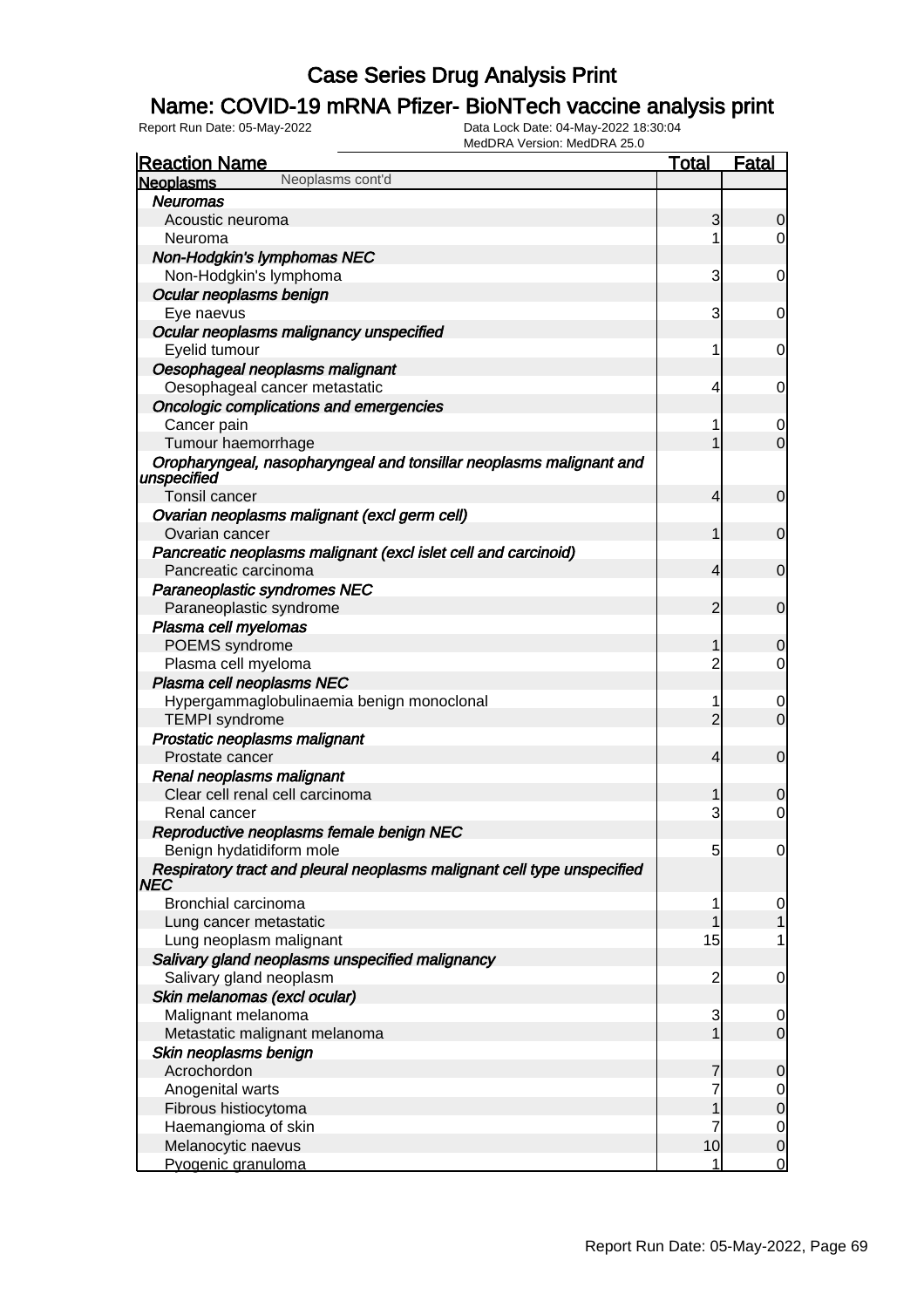### Name: COVID-19 mRNA Pfizer- BioNTech vaccine analysis print

| <b>Reaction Name</b>                                     | <u>Total</u> | <u>Fatal</u>   |
|----------------------------------------------------------|--------------|----------------|
| Neoplasms cont'd<br><b>Neoplasms</b>                     |              |                |
| Seborrhoeic keratosis                                    |              | $\overline{0}$ |
| Skin papilloma                                           | 22           | $\overline{0}$ |
| Skin neoplasms malignant and unspecified (excl melanoma) |              |                |
| Basal cell carcinoma                                     | 3            | $\overline{O}$ |
| Bowen's disease                                          |              | $\overline{0}$ |
| Neoplasm skin                                            |              | $\overline{0}$ |
| Skin cancer                                              |              | $\overline{0}$ |
| Squamous cell carcinoma of skin                          |              | $\overline{0}$ |
| Soft tissue neoplasms benign NEC                         |              |                |
| Lipoma                                                   |              | $\overline{O}$ |
| Lymphangioma                                             |              | $\overline{0}$ |
| Soft tissue sarcomas histology unspecified               |              |                |
| Sarcoma                                                  |              | $\overline{0}$ |
| Thyroid neoplasms malignant                              |              |                |
| Huerthle cell carcinoma                                  |              | $\overline{0}$ |
| Papillary thyroid cancer                                 |              | $\overline{0}$ |
| Thyroid cancer                                           |              | $\overline{0}$ |
| Uterine neoplasms benign                                 |              |                |
| Uterine leiomyoma                                        | 18           | $\overline{0}$ |
| <b>Neoplasms SOC TOTAL</b>                               | 388          |                |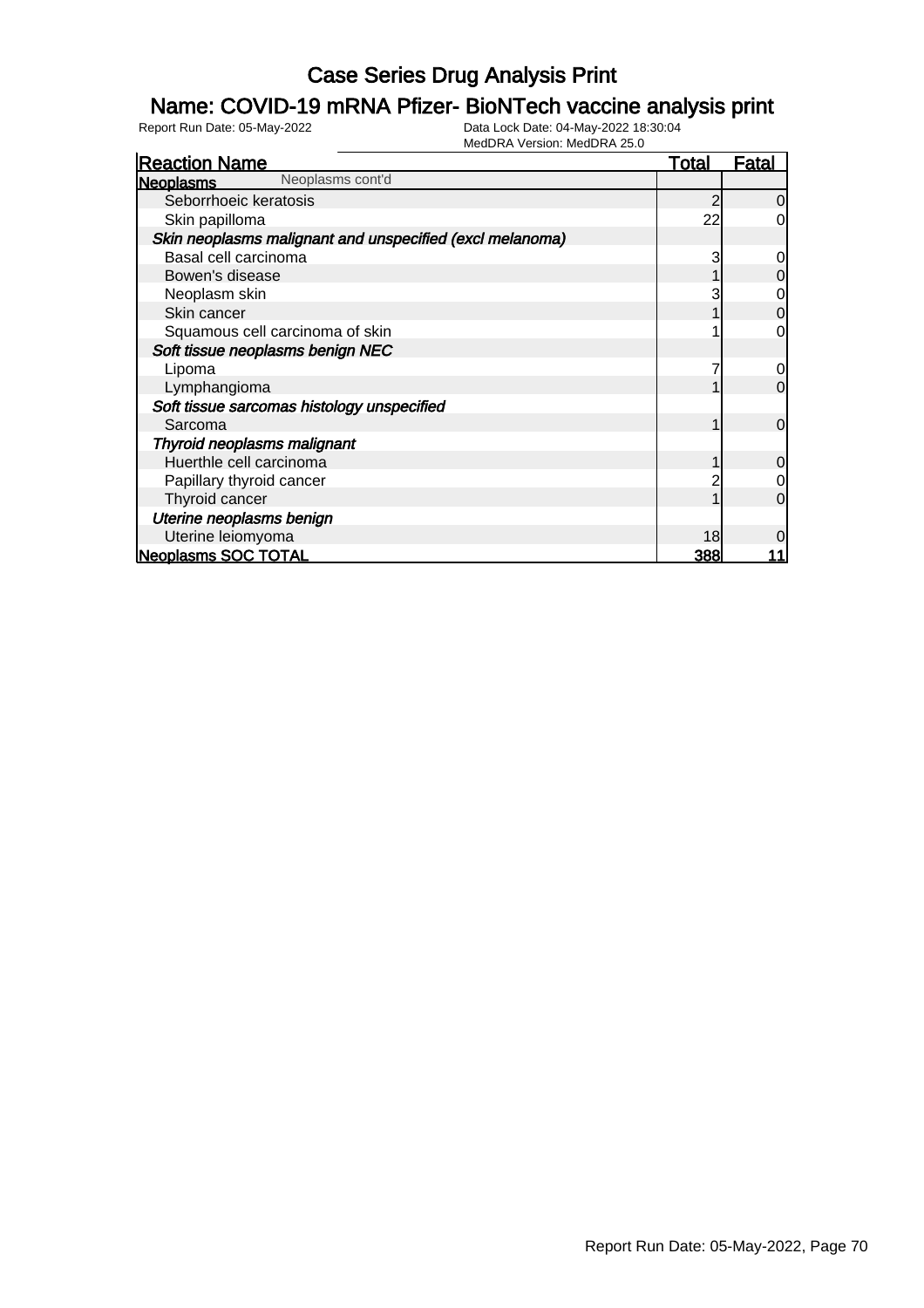### Name: COVID-19 mRNA Pfizer- BioNTech vaccine analysis print

| <b>Reaction Name</b>                                              | <u>Total</u>   | <b>Fatal</b>                          |
|-------------------------------------------------------------------|----------------|---------------------------------------|
| Nervous system disorders                                          |                |                                       |
| <b>Abnormal reflexes</b>                                          |                |                                       |
| Areflexia                                                         | 10             | 0                                     |
| Extensor plantar response                                         | $\overline{c}$ | 0                                     |
| Hoffmann's sign                                                   |                | 0                                     |
| Hyperreflexia                                                     | 5              | 0                                     |
| Hyporeflexia                                                      | 11             | 0                                     |
| Reflexes abnormal                                                 | $\overline{2}$ | 0                                     |
| Abnormal sleep-related events                                     |                |                                       |
| Sleep paralysis                                                   | 32             | 0                                     |
| Absence seizures                                                  |                |                                       |
| Petit mal epilepsy                                                | 32             | 0                                     |
| Acute polyneuropathies                                            |                |                                       |
| Acute motor axonal neuropathy                                     | 1              | $\mathbf 0$                           |
| Acute motor-sensory axonal neuropathy                             |                | $\mathbf 0$                           |
| Guillain-Barre syndrome                                           | 102            |                                       |
| Miller Fisher syndrome                                            | 5              | $\begin{array}{c} 2 \\ 0 \end{array}$ |
| Subacute inflammatory demyelinating polyneuropathy                | 1              | 0                                     |
| Alzheimer's disease (incl subtypes)                               |                |                                       |
| Dementia Alzheimer's type                                         | 1              | 1                                     |
| Autonomic nervous system disorders                                |                |                                       |
| Anticholinergic syndrome                                          | 1              | $\mathbf 0$                           |
| Autonomic nervous system imbalance                                | 15             | 0                                     |
| Autonomic neuropathy                                              | 3              |                                       |
| Horner's syndrome                                                 | $\overline{2}$ | $\mathbf 0$<br>0                      |
| Orthostatic intolerance                                           | $\overline{c}$ |                                       |
|                                                                   |                | 0                                     |
| Central nervous system aneurysms and dissections                  |                |                                       |
| Carotid artery dissection                                         | 1              | $\mathbf 0$                           |
| Intracranial aneurysm                                             | 2<br>1         |                                       |
| Vertebral artery dissection                                       |                | 0                                     |
| Central nervous system haemorrhages and cerebrovascular accidents |                |                                       |
| Basal ganglia haemorrhage                                         | 1              | $\mathbf 0$                           |
| Basal ganglia infarction                                          |                | 0                                     |
| Brain stem haemorrhage                                            | 3              | 3                                     |
| Brain stem infarction                                             |                |                                       |
| Brain stem stroke                                                 | 3              | 0                                     |
| Carotid artery occlusion                                          | 1              | $\overline{0}$                        |
| Carotid artery thrombosis                                         | 4              | $\overline{0}$                        |
| Cerebellar artery thrombosis                                      | 1              | 0                                     |
| Cerebellar haemorrhage                                            | 3              | $\overline{0}$                        |
| Cerebellar infarction                                             | $\overline{3}$ | $\boldsymbol{0}$                      |
| Cerebellar ischaemia                                              | 1              | 0                                     |
| Cerebellar stroke                                                 | 8              | 1                                     |
| Cerebral artery embolism                                          | $\frac{3}{2}$  | 1                                     |
| Cerebral artery occlusion                                         |                | 0                                     |
| Cerebral artery thrombosis                                        | 5              | 0                                     |
| Cerebral haemorrhage                                              | 65             | 15                                    |
| Cerebral infarction                                               | 32             | 3                                     |
| Cerebral ischaemia                                                | 1              | $\mathbf 0$                           |
| Cerebral thrombosis                                               | 15             | 0                                     |
| Cerebrovascular accident                                          | 499            | 20                                    |
| Embolic stroke                                                    | 8              | $\overline{0}$                        |
| Haemorrhage intracranial                                          | 16             | 4                                     |
| Haemorrhagic cerebral infarction                                  | 1              | $\overline{0}$                        |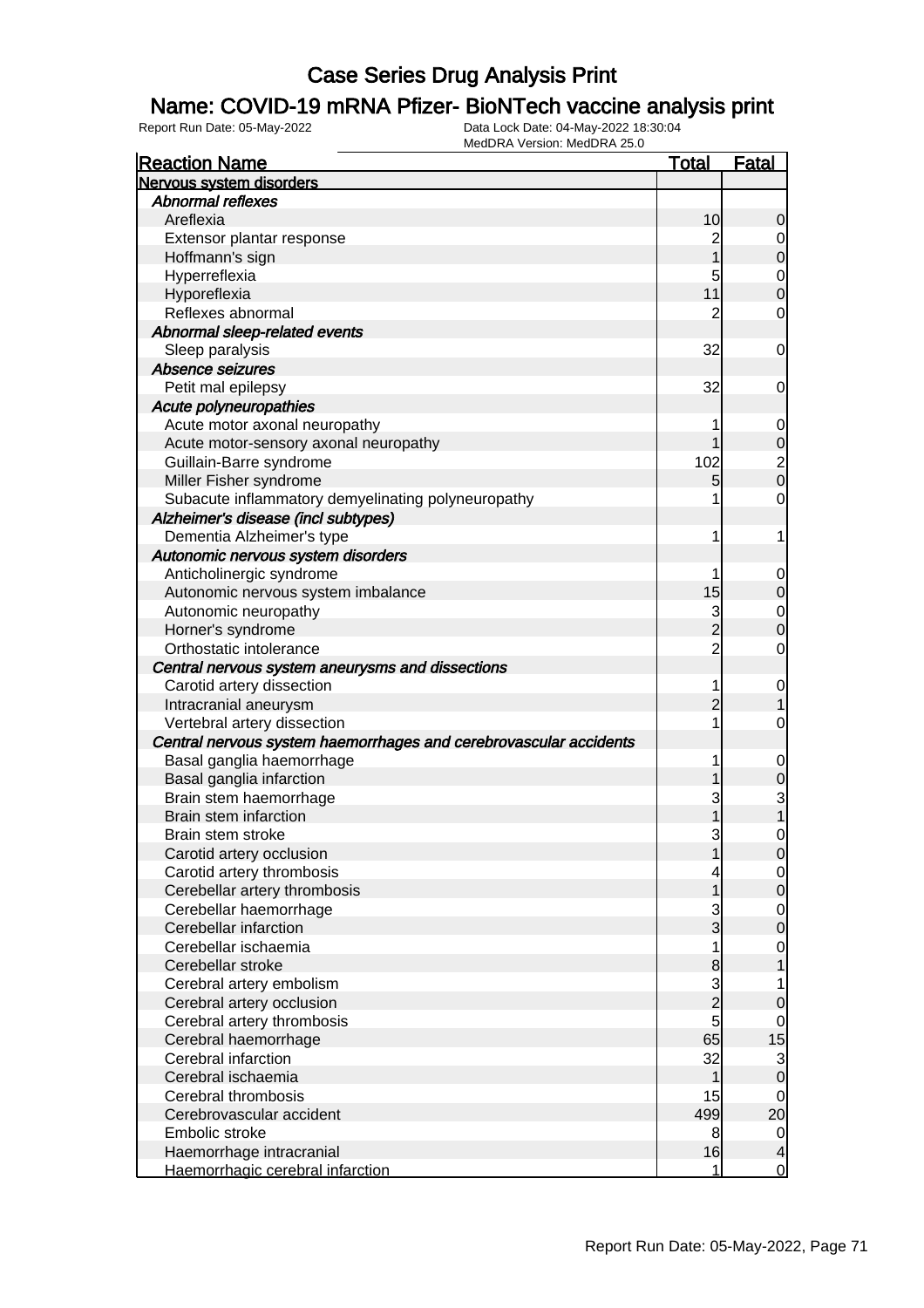### Name: COVID-19 mRNA Pfizer- BioNTech vaccine analysis print

| <b>Reaction Name</b>                                      | <b>Total</b>   | <b>Fatal</b>                  |
|-----------------------------------------------------------|----------------|-------------------------------|
| Nervous system disordersus system disorders cont'd        |                |                               |
| Haemorrhagic stroke                                       | 12             | $5 \mid$                      |
| Internal capsule infarction                               |                | $\overline{0}$                |
| Intracranial haematoma                                    | $\overline{2}$ | $\mathbf 0$                   |
| Ischaemic cerebral infarction                             |                |                               |
| Ischaemic stroke                                          | 64             | $\frac{0}{3}$                 |
| Lacunar infarction                                        | 4              | $\mathbf 0$                   |
| Lacunar stroke                                            | 6              | $\mathbf 0$                   |
| Lateral medullary syndrome                                |                | $\mathbf 0$                   |
| Pseudostroke                                              | 2<br>3         | $\overline{0}$                |
| Ruptured cerebral aneurysm                                |                | $\mathbf 0$                   |
| Spinal cord infarction                                    |                | $\overline{0}$                |
| Spinal stroke                                             |                | $\mathbf 0$                   |
| Stroke in evolution                                       |                | $\mathbf 0$                   |
| Subarachnoid haemorrhage                                  | 19             | $\bf{8}$                      |
| Thalamic infarction                                       |                | $\mathbf 0$                   |
| Thrombotic stroke                                         | 6              | 1                             |
| Vertebrobasilar stroke                                    |                | $\mathbf 0$                   |
| Central nervous system inflammatory disorders NEC         |                |                               |
| Arachnoiditis                                             |                | $\boldsymbol{0}$              |
| Gliosis                                                   | $\overline{c}$ | 0                             |
| Central nervous system vascular disorders NEC             |                |                               |
| Brain hypoxia                                             | 5              |                               |
| Carotid arteriosclerosis                                  |                | $\mathbf 0$                   |
| Central nervous system vasculitis                         |                | $\mathbf{0}$                  |
| Cerebral amyloid angiopathy                               |                | $\overline{0}$                |
| Cerebral congestion                                       | 5              | $\mathbf{0}$                  |
| Cerebral small vessel ischaemic disease                   | 4              | $\overline{0}$                |
| Cerebrovascular disorder                                  |                | $\mathbf 0$                   |
| Post cardiac arrest syndrome                              |                | $\overline{0}$                |
| Reversible cerebral vasoconstriction syndrome             |                | $\mathbf 0$                   |
| Cerebrovascular venous and sinus thrombosis               |                |                               |
| Cerebral venous sinus thrombosis                          | 58             | 5                             |
| Cerebral venous thrombosis                                | 9              | $\mathbf 0$                   |
| Superior sagittal sinus thrombosis                        | 6              | $\mathbf 0$                   |
| Transverse sinus thrombosis                               | 3              | $\overline{O}$                |
| Cervical spinal cord and nerve root disorders             |                |                               |
| Cervical radiculopathy                                    | $\overline{2}$ | 0                             |
| Cervicobrachial syndrome                                  | 6              | $\overline{0}$                |
| <b>Choreiform movements</b>                               |                |                               |
| Chorea                                                    | 3              | $\mathbf 0$                   |
| Chronic polyneuropathies                                  |                |                               |
| Chronic inflammatory demyelinating polyradiculoneuropathy |                |                               |
|                                                           | 2<br>2         | $\overline{0}$<br>$\mathbf 0$ |
| Demyelinating polyneuropathy                              |                |                               |
| Diabetic neuropathy                                       |                | $\mathbf 0$                   |
| Coma states                                               |                |                               |
| Coma                                                      | 18             | $\overline{0}$<br>$\mathbf 0$ |
| Diabetic coma                                             |                |                               |
| Hypoglycaemic coma                                        |                | $\mathbf 0$                   |
| Coordination and balance disturbances                     |                |                               |
| Ataxia                                                    | 21             | $\mathbf 0$                   |
| Balance disorder                                          | 514            | $\mathbf 0$                   |
| Cerebellar ataxia                                         |                | $\overline{0}$                |
| Cerebellar syndrome                                       |                | $\overline{0}$                |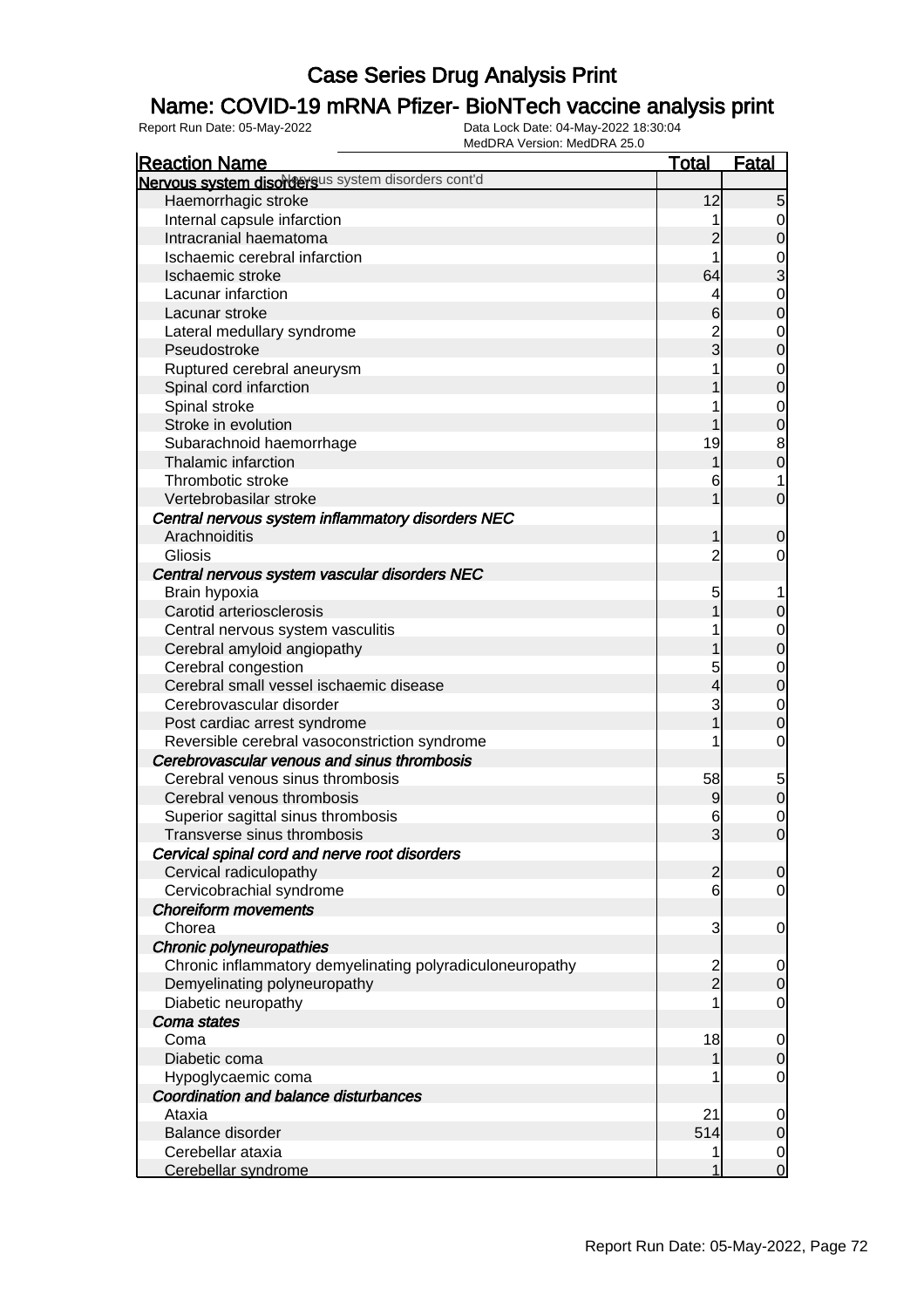### Name: COVID-19 mRNA Pfizer- BioNTech vaccine analysis print

| <b>Reaction Name</b>                                     | <b>Total</b>   | <b>Fatal</b>               |
|----------------------------------------------------------|----------------|----------------------------|
| Nervous system disordersus system disorders cont'd       |                |                            |
| Coordination abnormal                                    | 76             | $\mathbf 0$                |
| Dysdiadochokinesis                                       |                | $\mathbf 0$                |
| Dysstasia                                                | 77             | 0                          |
| Nystagmus                                                | 17             | $\overline{0}$             |
| <b>Cortical dysfunction NEC</b>                          |                |                            |
| Alexia                                                   | $\overline{2}$ | $\mathbf 0$                |
| Aphasia                                                  | 105            | 0                          |
| Apraxia                                                  |                | $\mathbf 0$                |
| Dysgraphia                                               |                | $\mathbf 0$                |
| <b>Dyslexia</b>                                          |                | $\mathbf 0$                |
| Dyspraxia                                                | $\overline{c}$ | $\mathbf 0$                |
| Neurologic neglect syndrome                              |                | $\boldsymbol{0}$           |
| Sensory processing disorder                              | 3              | $\mathbf 0$                |
| Visuospatial deficit                                     |                | $\mathbf 0$                |
| Cranial nerve disorders NEC                              |                |                            |
| Cranial nerve disorder                                   | 3              | 0                          |
| Cranial nerve paralysis                                  |                | 0                          |
| Dementia (excl Alzheimer's type)                         |                |                            |
| Dementia                                                 | 19             | $\mathbf 0$                |
| Dementia with Lewy bodies                                | $\overline{c}$ | $\mathbf 0$                |
| Senile dementia                                          |                | $\mathbf 0$                |
| <b>Demyelinating disorders NEC</b>                       |                |                            |
| Acute disseminated encephalomyelitis                     |                | $\mathbf 0$                |
| Clinically isolated syndrome                             |                | $\mathbf 0$                |
| Demyelination                                            | 13             | $\mathbf 0$                |
| Neuromyelitis optica spectrum disorder                   | $\overline{2}$ | $\overline{0}$             |
| Disturbances in consciousness NEC                        |                |                            |
| Altered state of consciousness                           | 14             | $\mathbf 0$                |
| <b>Consciousness fluctuating</b>                         | 3              | $\mathbf 0$                |
| Depressed level of consciousness                         | 56             | $\mathbf 0$                |
| Infant sedation                                          |                | $\mathbf 0$                |
| Lethargy                                                 | 2568           | $\mathbf 0$                |
| Loss of consciousness                                    | 823            | 1                          |
| Postictal state                                          | 6              | $\mathbf 0$                |
| Sedation                                                 | 9              | $\mathbf 0$                |
| Sedation complication                                    |                | $\overline{0}$             |
| Somnolence                                               | 1222           | $\overline{0}$             |
| Stupor                                                   | 5              | $\mathbf 0$                |
| Syncope                                                  | 2839           | $\mathbf 0$                |
| Disturbances in sleep phase rhythm                       |                |                            |
| Circadian rhythm sleep disorder                          | $\frac{2}{2}$  | $\mathbf 0$                |
| Irregular sleep phase                                    |                | $\mathbf 0$                |
| Irregular sleep wake rhythm disorder                     | $\frac{2}{1}$  | $\overline{0}$             |
| Non-24-hour sleep-wake disorder                          |                | $\mathbf 0$                |
| Dyskinesias and movement disorders NEC                   |                |                            |
| Akathisia                                                | 7              | $\mathbf 0$                |
| <b>Ballismus</b>                                         |                | $\overline{0}$             |
| Bradykinesia                                             | 26             | $\mathbf 0$                |
| Clumsiness                                               | 23             | $\mathbf 0$                |
| Dyskinesia                                               | 86             | $\pmb{0}$                  |
| Extrapyramidal disorder                                  | 3              | $\overline{0}$             |
| Fine motor skill dysfunction<br>Foetal movement disorder | 13<br>7        | $\mathbf 0$<br>$\mathbf 0$ |
|                                                          |                |                            |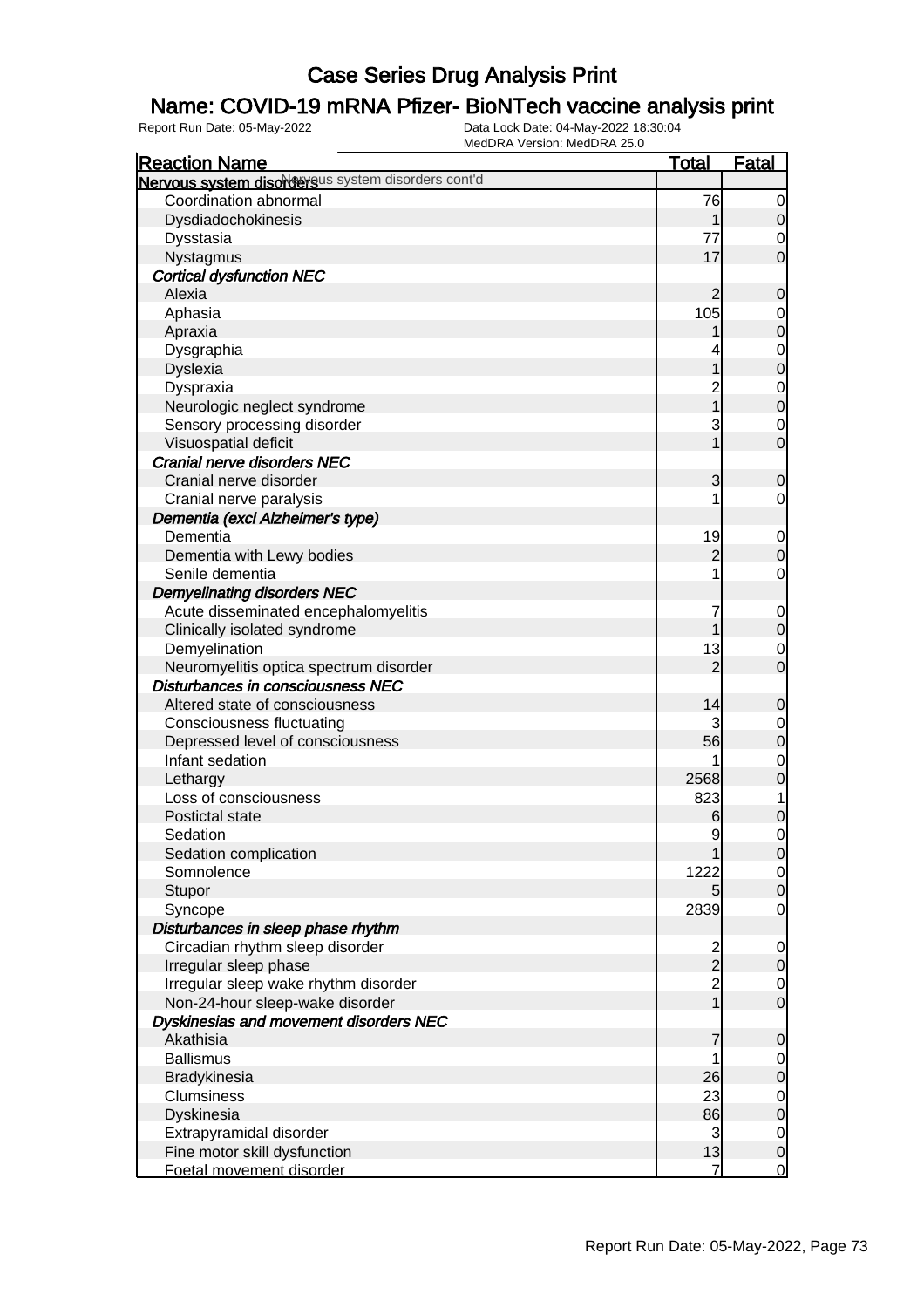### Name: COVID-19 mRNA Pfizer- BioNTech vaccine analysis print

| <b>Reaction Name</b>                               | <b>Total</b>   | <b>Fatal</b>     |
|----------------------------------------------------|----------------|------------------|
| Nervous system disordersus system disorders cont'd |                |                  |
| Hyperkinesia                                       | 4              | $\overline{0}$   |
| Hypokinesia                                        | 113            | 0                |
| Micrographia                                       |                | 0                |
| Motor dysfunction                                  | 6              | $\mathbf 0$      |
| Movement disorder                                  | 73             | $\mathbf 0$      |
| Psychomotor hyperactivity                          | 30             | $\mathbf 0$      |
| Synkinesis                                         | $\overline{c}$ | $\mathbf 0$      |
| Tardive dyskinesia                                 | $\overline{2}$ | $\mathbf 0$      |
| <b>Dystonias</b>                                   |                |                  |
| Dystonia                                           | 17             | $\mathbf 0$      |
| Writer's cramp                                     |                | $\mathbf 0$      |
| <b>Encephalitis NEC</b>                            |                |                  |
| Encephalitis autoimmune                            | 1              | $\mathbf 0$      |
| Limbic encephalitis                                | 1              | 0                |
| Noninfective encephalitis                          |                | $\overline{0}$   |
| <b>Encephalopathies NEC</b>                        |                |                  |
| Autoimmune encephalopathy                          | $\overline{c}$ | 1                |
| Encephalopathy                                     | 6              | $\mathbf 0$      |
| Hashimoto's encephalopathy                         | $\overline{2}$ | $\mathbf 0$      |
| Posterior reversible encephalopathy syndrome       | 1              | $\mathbf 0$      |
| Eye movement disorders                             |                |                  |
| Illrd nerve disorder                               |                | $\mathbf 0$      |
| Illrd nerve paralysis                              |                | $\mathbf 0$      |
| IVth nerve paralysis                               |                | $\mathbf 0$      |
| Microvascular cranial nerve palsy                  | 2              | $\mathbf 0$      |
| VIth nerve disorder                                |                | $\mathbf 0$      |
| VIth nerve paralysis                               | 13             | $\overline{0}$   |
| Facial cranial nerve disorders                     |                |                  |
| Bell's palsy                                       | 646            | $\mathbf 0$      |
| Facial nerve disorder                              | 9              | 0                |
| Facial paralysis                                   | 487            | $\boldsymbol{0}$ |
| <b>Facial paresis</b>                              | 107            | $\mathbf 0$      |
| Facial spasm                                       | 56             | $\mathbf 0$      |
| Generalised tonic-clonic seizures                  |                |                  |
| Generalised tonic-clonic seizure                   | 82             | $\mathbf 0$      |
| Glossopharyngeal nerve disorders                   |                |                  |
| Glossopharyngeal neuralgia                         | 1              | $\overline{0}$   |
| <b>Headaches NEC</b>                               |                |                  |
| Cervicogenic headache                              | 3              | 0                |
| Cluster headache                                   | 295            | 0                |
| Cold-stimulus headache                             | 37             | $\mathbf 0$      |
| Drug withdrawal headache                           | 3              | $\mathbf 0$      |
| <b>Exertional headache</b>                         | $\overline{9}$ | $\pmb{0}$        |
| External compression headache                      | $\overline{2}$ | $\mathbf 0$      |
| Headache                                           | 30414          | 1                |
| Medication overuse headache                        | $\overline{2}$ | 0                |
| New daily persistent headache                      | 8              | $\pmb{0}$        |
| Occipital neuralgia                                | 17             | $\mathbf 0$      |
| Ophthalmoplegic migraine                           | 1              | $\boldsymbol{0}$ |
| Primary cough headache                             | 4              | $\mathbf 0$      |
| Primary headache associated with sexual activity   | 10             | $\mathbf 0$      |
| Sinus headache                                     | 403            | $\overline{0}$   |
| Tension headache                                   | 635            | $\overline{0}$   |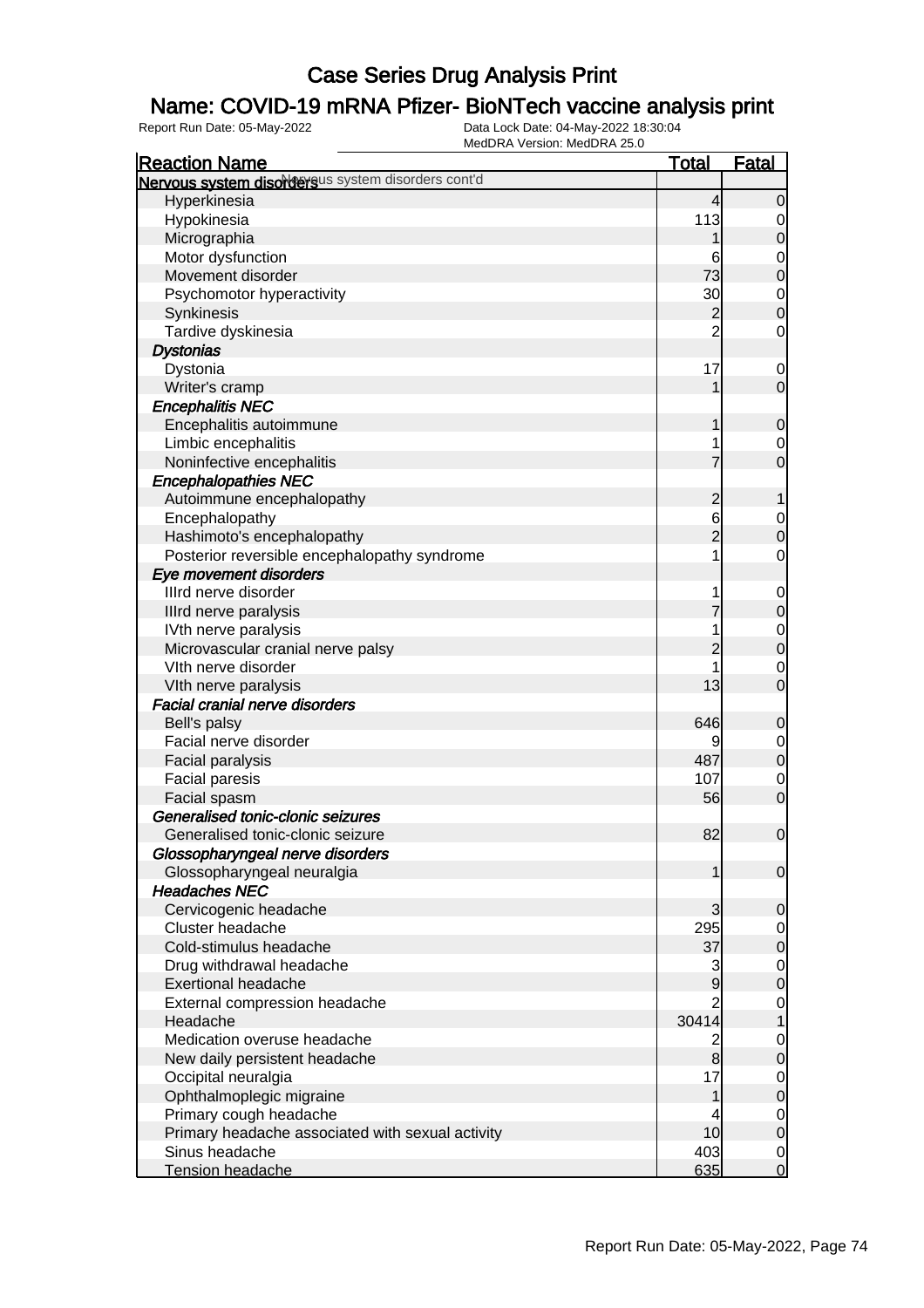### Name: COVID-19 mRNA Pfizer- BioNTech vaccine analysis print

| <b>Reaction Name</b>                               | <b>Total</b>                                   | <b>Fatal</b>                  |
|----------------------------------------------------|------------------------------------------------|-------------------------------|
| Nervous system disordersus system disorders cont'd |                                                |                               |
| Thunderclap headache                               | 25                                             | $\overline{0}$                |
| Vascular headache                                  | 22                                             | $\overline{0}$                |
| <b>Hydrocephalic conditions</b>                    |                                                |                               |
| Hydrocephalus                                      | $5\overline{)}$                                | $\mathbf 0$                   |
| Hypoglossal nerve disorders                        |                                                |                               |
| Tongue paralysis                                   | 1                                              | $\mathbf 0$                   |
| Increased intracranial pressure disorders          |                                                |                               |
| Brain compression                                  | $\overline{c}$                                 | $\mathbf 0$                   |
| Brain oedema                                       | 13                                             |                               |
| Idiopathic intracranial hypertension               | 12                                             | $\frac{2}{0}$                 |
| Intracranial pressure increased                    | 5                                              | $\mathbf 0$                   |
| <b>Intellectual disabilities</b>                   |                                                |                               |
| Intellectual disability                            | 4                                              | $\mathbf 0$                   |
| Lumbar spinal cord and nerve root disorders        |                                                |                               |
| Cauda equina syndrome                              |                                                | 0                             |
| Sciatica                                           | 139                                            | $\mathbf 0$                   |
| Memory loss (excl dementia)                        |                                                |                               |
| Amnesia                                            | 236                                            | $\mathbf 0$                   |
| Memory impairment                                  | 258                                            |                               |
| Retrograde amnesia                                 |                                                | $\overline{0}$<br>$\mathbf 0$ |
|                                                    | 10                                             | $\mathbf 0$                   |
| Transient global amnesia                           |                                                |                               |
| Mental impairment (excl dementia and memory loss)  |                                                |                               |
| Cognitive disorder                                 | 110                                            | $\mathbf 0$                   |
| Cognitive linguistic deficit                       |                                                | $\mathbf 0$                   |
| Disturbance in attention                           | 404                                            | $\mathbf 0$                   |
| Mental impairment                                  | 62                                             | $\mathbf 0$                   |
| Migraine headaches                                 |                                                |                               |
| Basilar migraine                                   |                                                | $\mathbf 0$                   |
| Hemiplegic migraine                                | 44                                             | $\mathbf 0$                   |
| Migraine                                           | 3566                                           | $\boldsymbol{0}$              |
| Migraine with aura                                 | 235                                            | $\mathbf 0$                   |
| Migraine without aura                              | 22                                             | $\mathbf 0$                   |
| Ophthalmic migraine                                | $\overline{7}$                                 | $\mathbf 0$                   |
| Retinal migraine                                   | 39                                             | $\mathbf 0$                   |
| Typical aura without headache                      | 9                                              | $\mathbf 0$                   |
| Vestibular migraine                                | 30                                             | $\overline{0}$                |
| Mixed cranial nerve disorders                      |                                                |                               |
| <b>Bulbar palsy</b>                                | $\overline{2}$                                 | $\mathbf 0$                   |
| <b>Mononeuropathies</b>                            |                                                |                               |
| Carpal tunnel syndrome                             | 36                                             | $\mathbf 0$                   |
| Cubital tunnel syndrome                            | 4                                              | 0                             |
| Meralgia paraesthetica                             | $\begin{array}{c} 2 \\ 2 \\ 4 \end{array}$     | $\mathbf 0$                   |
| Mononeuritis                                       |                                                | $\mathbf 0$                   |
| Mononeuropathy                                     |                                                | $\boldsymbol{0}$              |
| Nerve compression                                  | 32                                             | $\mathbf 0$                   |
| Peripheral nerve lesion                            | $\overline{c}$                                 | $\boldsymbol{0}$              |
| Peroneal nerve palsy                               | 21                                             | $\mathbf 0$                   |
| Piriformis syndrome                                |                                                | $\boldsymbol{0}$              |
| Pudendal canal syndrome                            |                                                | $\mathbf 0$                   |
| Sciatic nerve neuropathy                           |                                                | $\pmb{0}$                     |
| Ulnar nerve palsy                                  |                                                | $\overline{0}$                |
| <b>Ulnar neuritis</b>                              | $\begin{array}{c}\n 2 \\ 2 \\ 3\n \end{array}$ | $\boldsymbol{0}$              |
| Ulnar tunnel syndrome                              | $\overline{2}$                                 | $\overline{0}$                |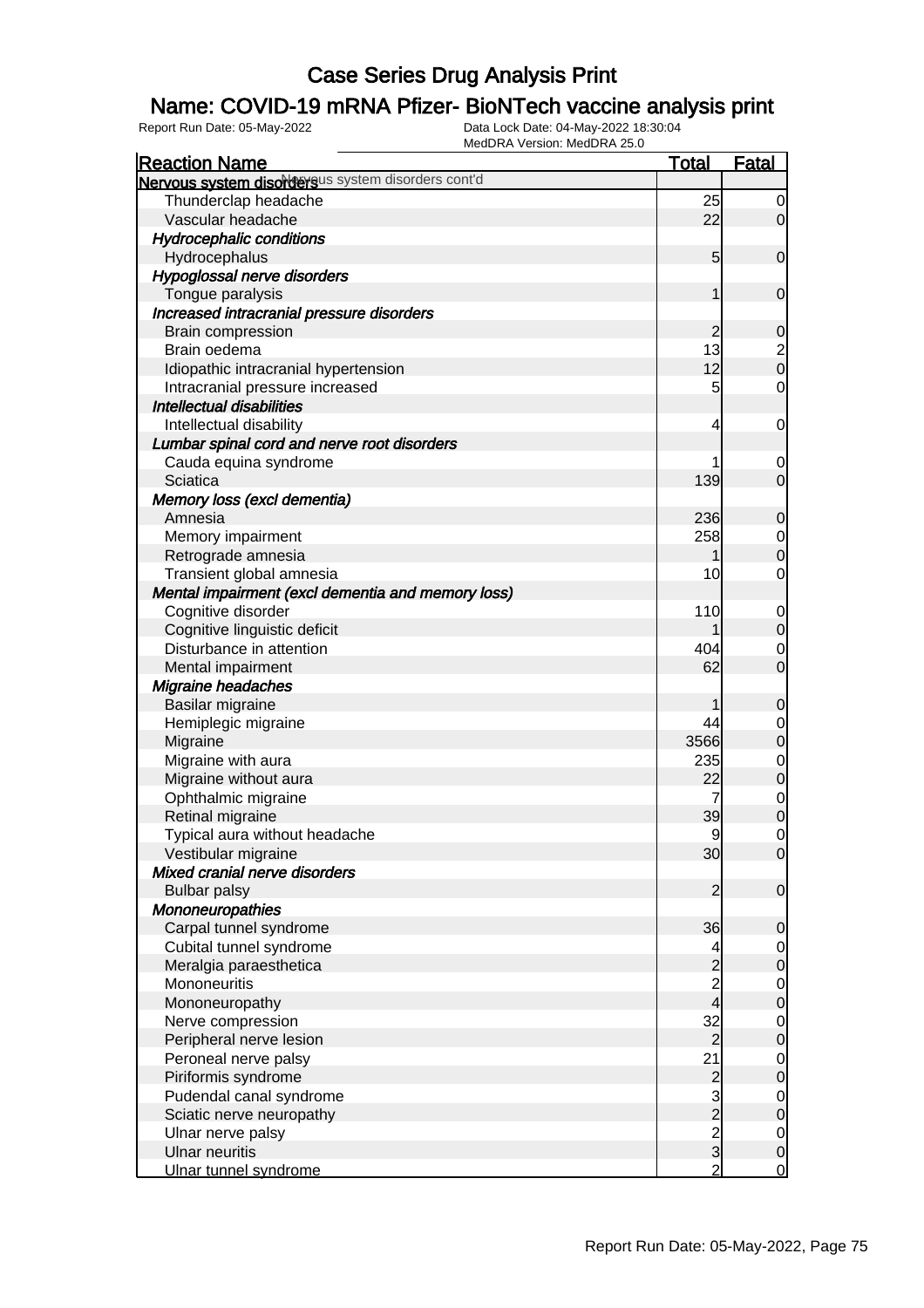### Name: COVID-19 mRNA Pfizer- BioNTech vaccine analysis print

| <b>Reaction Name</b>                               | <b>Total</b>   | <b>Fatal</b>     |
|----------------------------------------------------|----------------|------------------|
| Nervous system disordersus system disorders cont'd |                |                  |
| Motor neurone diseases                             |                |                  |
| Amyotrophic lateral sclerosis                      |                | 0                |
| Lower motor neurone lesion                         | 2              | $\mathbf 0$      |
| Motor neurone disease                              |                |                  |
| Progressive bulbar palsy                           |                | $\frac{3}{0}$    |
| Upper motor neurone lesion                         |                | $\mathbf 0$      |
| Multiple sclerosis acute and progressive           |                |                  |
| <b>Band sensation</b>                              |                | $\mathbf 0$      |
| Multiple sclerosis                                 | 39             | 0                |
| Multiple sclerosis relapse                         | 26             | $\mathbf 0$      |
| Relapsing-remitting multiple sclerosis             |                | 0                |
| Tumefactive multiple sclerosis                     |                | 1                |
| Muscle tone abnormal                               |                |                  |
| Drop attacks                                       | 2              | 0                |
| Hypertonia                                         | $\overline{2}$ | 0                |
| Hypotonia                                          | 40             | $\mathbf 0$      |
| Morvan syndrome                                    |                | $\mathbf 0$      |
| Muscle tone disorder                               |                | $\mathbf 0$      |
| Serotonin syndrome                                 |                | $\mathbf 0$      |
| Stiff leg syndrome                                 |                | $\mathbf 0$      |
| Myelitis (incl infective)                          |                |                  |
|                                                    | 38             | 0                |
| Myelitis transverse                                |                |                  |
| Narcolepsy and hypersomnia                         |                |                  |
| Cataplexy                                          | 3              | 0                |
| Hypersomnia                                        | 126            | 0                |
| Narcolepsy                                         |                | 0                |
| Nervous system disorders NEC                       |                |                  |
| Central nervous system lesion                      | 3              | $\mathbf 0$      |
| Cerebral disorder                                  | 3              | 0                |
| Nervous system disorder                            | 29             | $\mathbf 0$      |
| Neurotoxicity                                      | 4              | $\mathbf 0$      |
| Psychomotor skills impaired                        | 1              | $\mathbf 0$      |
| Neurologic visual problems NEC                     |                |                  |
| Hemianopia                                         | 1              | $\mathbf 0$      |
| Hemianopia homonymous                              | $\overline{c}$ | $\mathbf{0}$     |
| Quadrantanopia                                     | $\mathbf{2}$   | $\overline{0}$   |
| <b>Tunnel vision</b>                               | 24             | $\overline{0}$   |
| <b>Neurological signs and symptoms NEC</b>         |                |                  |
| Agitation neonatal                                 | 1              | $\mathbf 0$      |
| Cerebrospinal fluid leakage                        |                | $\overline{0}$   |
| Clonus                                             | 5              | $\mathbf 0$      |
| Decerebrate posture                                |                | $\mathbf 0$      |
| Decorticate posture                                |                | $\boldsymbol{0}$ |
| <b>Dizziness</b>                                   | 11453          | $\mathbf 0$      |
| Dizziness exertional                               | 53             | $\boldsymbol{0}$ |
| Dizziness postural                                 | 856            | $\mathbf 0$      |
| Drooling                                           | 26             | $\boldsymbol{0}$ |
| Fontanelle bulging                                 | $\overline{2}$ | $\mathbf 0$      |
| <b>Head discomfort</b>                             | 411            | $\boldsymbol{0}$ |
| Hyporesponsive to stimuli                          | $\overline{2}$ | $\mathbf 0$      |
| Inability to crawl                                 | $\overline{3}$ | $\boldsymbol{0}$ |
| Infant irritability                                | 10             | $\overline{0}$   |
| <b>Meningism</b>                                   | $\overline{2}$ | $\mathbf 0$      |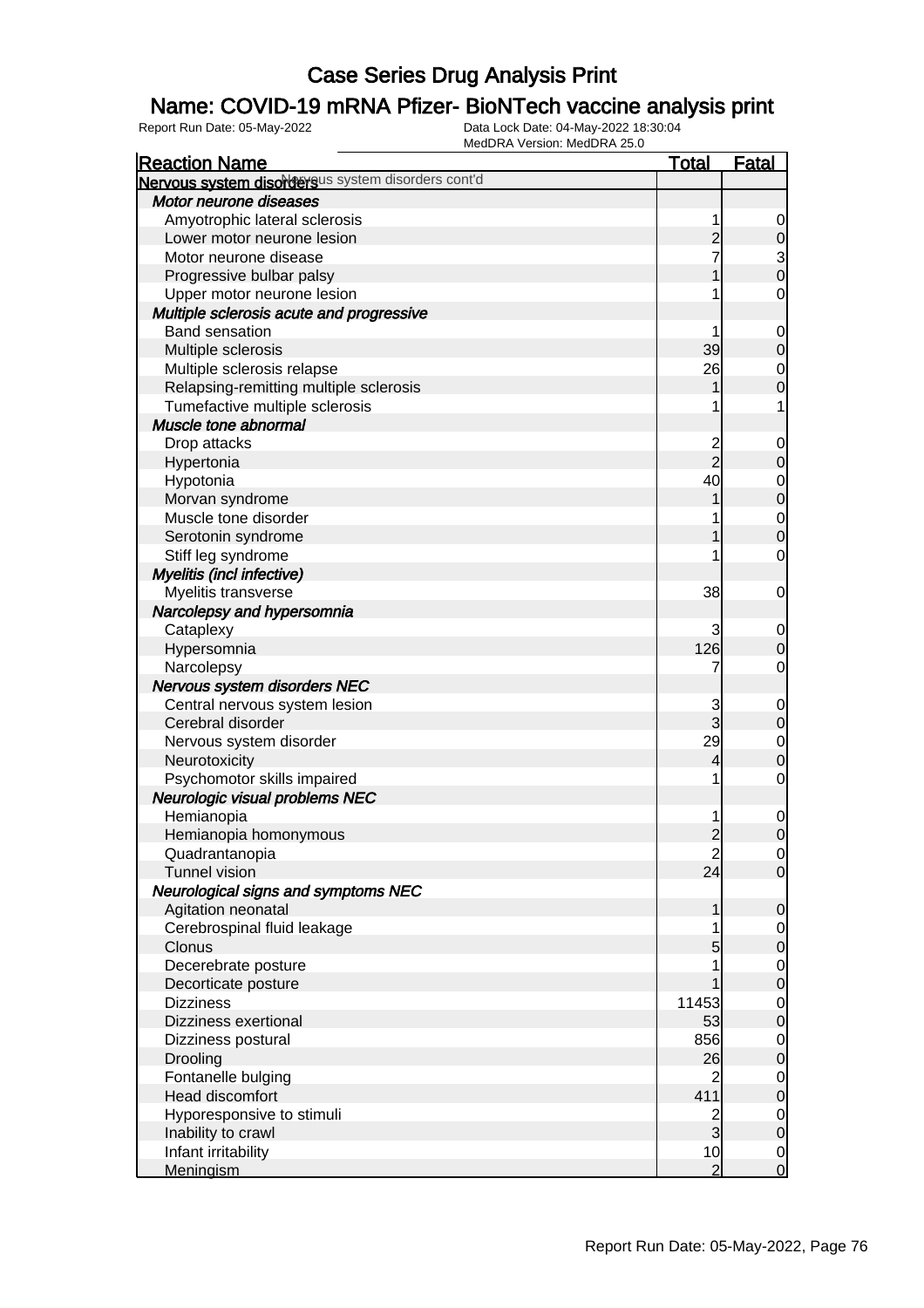### Name: COVID-19 mRNA Pfizer- BioNTech vaccine analysis print

| <b>Reaction Name</b>                               | <b>Total</b>    | <b>Fatal</b>     |
|----------------------------------------------------|-----------------|------------------|
| Nervous system disordersus system disorders cont'd |                 |                  |
| Myoclonus                                          | 35              | $\mathbf 0$      |
| Neurological symptom                               | 75              | $\mathbf 0$      |
| Patient elopement                                  | 1               | $\mathbf 0$      |
| Persistent postural-perceptual dizziness           | 18              | $\mathbf 0$      |
| Presyncope                                         | 722             | $\mathbf{0}$     |
| Sensory overload                                   | 5               | $\mathbf 0$      |
| Slow response to stimuli                           | 4               | $\mathbf{0}$     |
| Tongue biting                                      | $\bf{8}$        | $\mathbf 0$      |
| Unresponsive to stimuli                            | 66              | $\mathbf 0$      |
| Neuromuscular disorders NEC                        |                 |                  |
| Muscle contractions involuntary                    | 32              | $\mathbf 0$      |
| Muscle spasticity                                  | 21              | $\boldsymbol{0}$ |
| Neuromuscular pain                                 | 3               | $\mathbf 0$      |
| Neuromuscular junction dysfunction                 |                 |                  |
| Myasthenia gravis                                  | 17              | $\mathbf 0$      |
| Myasthenia gravis crisis                           | $\overline{c}$  | $\boldsymbol{0}$ |
| Myasthenic syndrome                                |                 | $\mathbf 0$      |
| <b>Olfactory nerve disorders</b>                   |                 |                  |
| Anosmia                                            | 335             | $\mathbf 0$      |
| Hyposmia                                           | 19              | $\mathbf 0$      |
| Parosmia                                           | 339             | $\mathbf 0$      |
| <b>Optic nerve disorders NEC</b>                   |                 |                  |
| Optic neuritis                                     | 44              | $\mathbf 0$      |
| Paraesthesias and dysaesthesias                    |                 |                  |
| Burning feet syndrome                              | 14              | $\mathbf 0$      |
| <b>Burning sensation</b>                           | 680             | $\boldsymbol{0}$ |
| Burning sensation mucosal                          | $\overline{c}$  | $\mathbf{0}$     |
| Dysaesthesia                                       | 8               | $\mathbf 0$      |
| Formication                                        | 46              | $\mathbf{0}$     |
| Hemianaesthesia                                    | 1               | $\overline{0}$   |
| Hemihypoaesthesia                                  | 3               | $\mathbf{0}$     |
| Hemiparaesthesia                                   | $5\overline{)}$ | $\overline{0}$   |
| Hyperaesthesia                                     | 125             | $\mathbf{0}$     |
| Hypoaesthesia                                      | 3565            | $\mathbf 0$      |
| Lhermitte's sign                                   | 1               | $\mathbf 0$      |
| Paraesthesia                                       | 4868            | $\overline{0}$   |
| Reversed hot-cold sensation                        |                 | $\overline{0}$   |
| Synaesthesia                                       | $\overline{c}$  | $\mathbf 0$      |
| Vibration syndrome                                 | 3               | $\mathbf 0$      |
| Paralysis and paresis (excl cranial nerve)         |                 |                  |
| Diplegia                                           | 22              | $\mathbf 0$      |
| Hemiparesis                                        | 71              | $\mathbf 0$      |
| Hemiplegia                                         | 50              | $\overline{0}$   |
| Locked-in syndrome                                 |                 | $\boldsymbol{0}$ |
| Monoparesis                                        | 94              | $\mathbf 0$      |
| Monoplegia                                         | 103             | $\boldsymbol{0}$ |
| Paralysis                                          | 158             | $\mathbf 0$      |
| Paraparesis                                        | $\overline{4}$  | $\boldsymbol{0}$ |
| Paraplegia                                         | 4               | $\mathbf 0$      |
| Paresis                                            | 10              | $\mathbf 0$      |
| Quadriparesis                                      |                 | $\overline{0}$   |
| Quadriplegia                                       | 1               | $\mathbf 0$      |
| Parkinson's disease and parkinsonism               |                 |                  |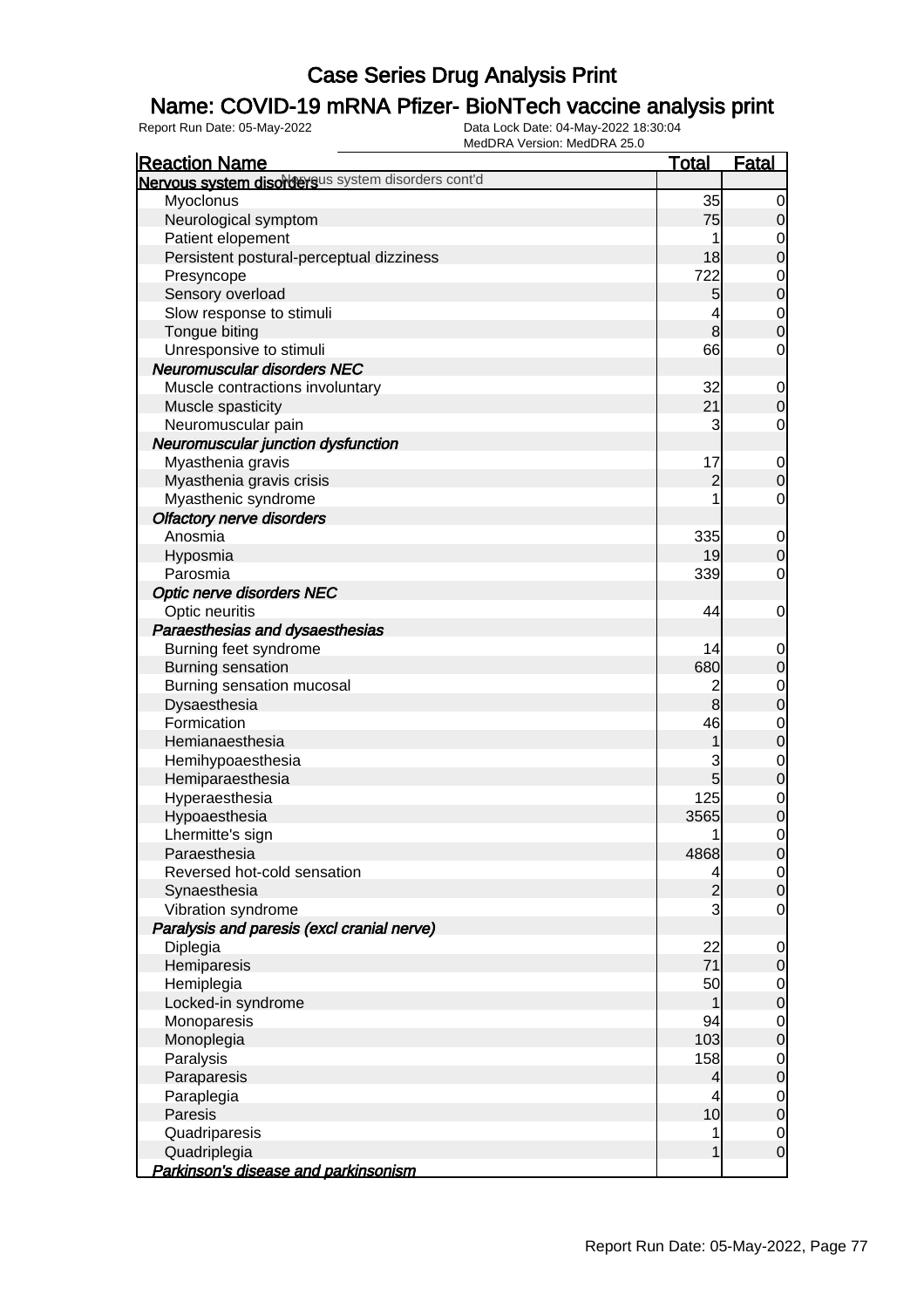### Name: COVID-19 mRNA Pfizer- BioNTech vaccine analysis print

| <b>Reaction Name</b>                                           | <b>Total</b>   | <b>Fatal</b>     |
|----------------------------------------------------------------|----------------|------------------|
| Nervous system disordersus system disorders cont'd             |                |                  |
| Freezing phenomenon                                            | 18             | $\mathbf 0$      |
| Hypokinetic dysarthria                                         |                | $\overline{0}$   |
| Parkinson's disease                                            | 4              | $\mathbf 0$      |
| Parkinsonian gait                                              |                | 0                |
| Parkinsonian rest tremor                                       |                | $\boldsymbol{0}$ |
| Parkinsonism                                                   |                | 0                |
| Reduced facial expression                                      | 11             | $\overline{0}$   |
| <b>Partial complex seizures</b>                                |                |                  |
| Dreamy state                                                   | 6              | $\mathbf 0$      |
| Focal dyscognitive seizures                                    | 6              | 0                |
| Temporal lobe epilepsy                                         | $\overline{2}$ | $\mathbf 0$      |
| Partial simple seizures NEC                                    |                |                  |
| Autonomic seizure                                              | 1              | $\mathbf 0$      |
| <b>Peripheral neuropathies NEC</b>                             |                |                  |
| Axonal neuropathy                                              | $\overline{c}$ | $\mathbf 0$      |
| Brachial plexopathy                                            | $\overline{2}$ | 0                |
| Neuralgic amyotrophy                                           | 11             | $\mathbf 0$      |
| <b>Neuritis</b>                                                | 12             | 0                |
| Neuropathy peripheral                                          | 162            | $\mathbf 0$      |
| Peripheral sensorimotor neuropathy                             | 1              | $\mathbf 0$      |
| Peripheral sensory neuropathy                                  | 13             | $\mathbf 0$      |
| Polyneuropathy                                                 | 5              | $\mathbf 0$      |
| Small fibre neuropathy                                         | 4              |                  |
|                                                                |                | $\mathbf 0$      |
| Thoracic outlet syndrome<br>Seizures and seizure disorders NEC | $\overline{c}$ | $\mathbf 0$      |
|                                                                |                |                  |
| Atonic seizures                                                | 9              | $\mathbf 0$      |
| Change in seizure presentation                                 | $\overline{c}$ | $\mathbf 0$      |
| Clonic convulsion                                              | 6              | 0                |
| <b>Convulsions local</b>                                       |                | $\mathbf 0$      |
| Convulsive threshold lowered                                   |                | 0                |
| Epilepsy                                                       | 176            | $\mathbf 0$      |
| Epileptic aura                                                 | $\overline{c}$ | $\mathbf 0$      |
| Epileptic encephalopathy                                       | $\overline{2}$ | $\mathbf 0$      |
| Febrile convulsion                                             | 21             | $\mathbf 0$      |
| Idiopathic generalised epilepsy                                | 1              | $\mathbf 0$      |
| Neonatal epileptic seizure                                     | 1              | $\overline{0}$   |
| Partial seizures                                               | 30             | $\overline{0}$   |
| Partial seizures with secondary generalisation                 |                | $\overline{0}$   |
| Post stroke seizure                                            |                | $\pmb{0}$        |
| Psychogenic seizure                                            | 11             | $\overline{0}$   |
| Seizure                                                        | 769            | $\overline{c}$   |
| Seizure anoxic                                                 | 3              | $\mathbf 0$      |
| Seizure cluster                                                |                | $\pmb{0}$        |
| Seizure like phenomena                                         | 4              | $\overline{0}$   |
| Status epilepticus                                             | 41             | $\pmb{0}$        |
| Tonic clonic movements                                         | 7              | $\overline{0}$   |
| Tonic convulsion                                               | 38             | $\mathbf 0$      |
| Tonic posturing                                                |                | $\mathbf 0$      |
| <b>Sensory abnormalities NEC</b>                               |                |                  |
| Ageusia                                                        | 611            | $\mathbf 0$      |
| Allodynia                                                      | 33             | $\mathbf 0$      |
| Aura                                                           | 29             | $\overline{0}$   |
| Central pain syndrome                                          | 1              | $\mathbf 0$      |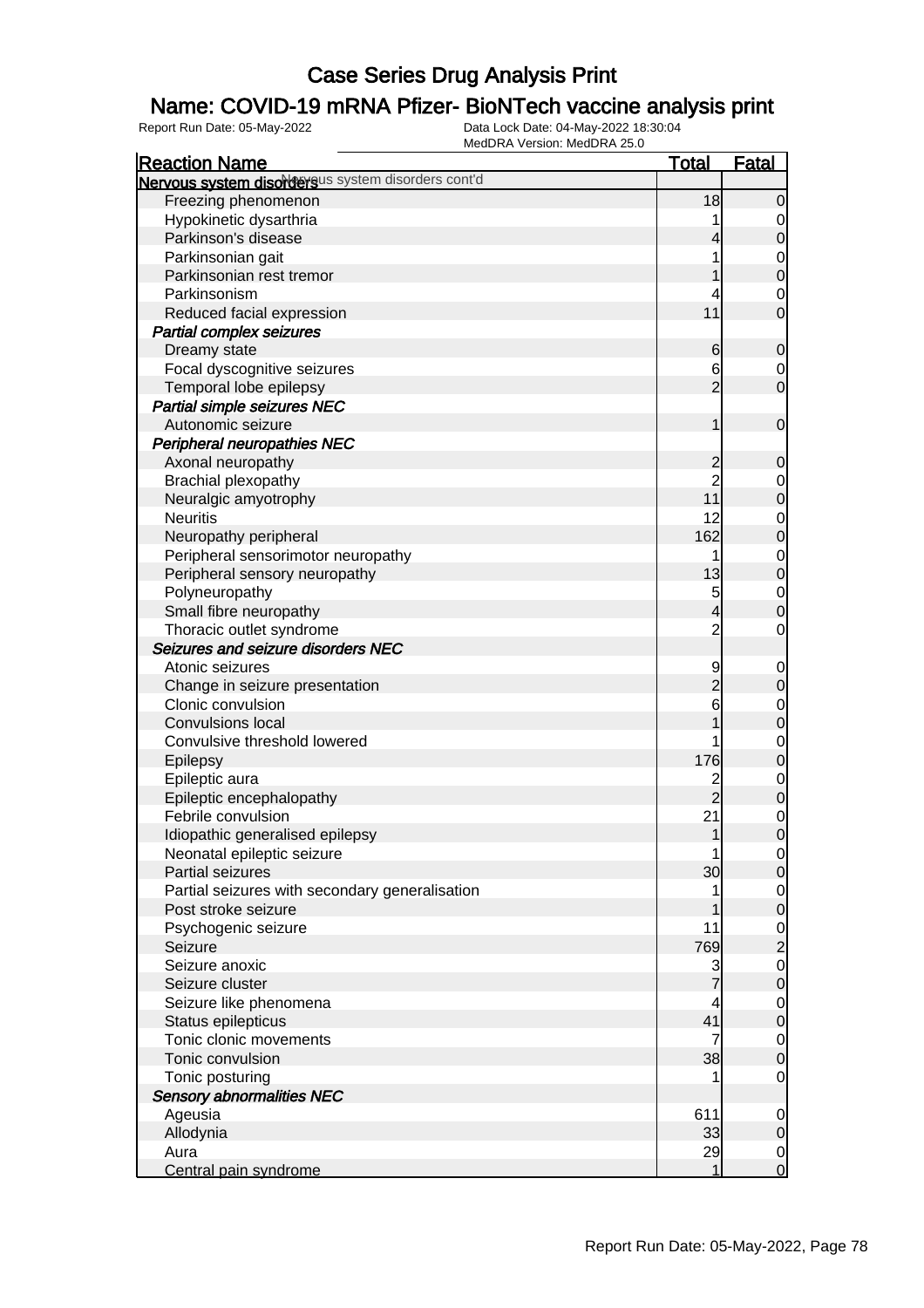### Name: COVID-19 mRNA Pfizer- BioNTech vaccine analysis print

| <b>Reaction Name</b>                               | <u>Total</u>   | Fatal            |
|----------------------------------------------------|----------------|------------------|
| Nervous system disordersus system disorders cont'd |                |                  |
| Complex regional pain syndrome                     | 6              | $\mathbf 0$      |
| Dysgeusia                                          | 1334           | $\mathbf 0$      |
| Electric shock sensation                           | 58             | $\mathbf 0$      |
| Hypergeusia                                        |                | $\mathbf 0$      |
| Hypogeusia                                         | 9              | $\mathbf 0$      |
| Intercostal neuralgia                              |                | $\mathbf 0$      |
| Loss of proprioception                             | $\frac{2}{3}$  | $\mathbf 0$      |
| Morton's neuralgia                                 | $\overline{4}$ | $\mathbf 0$      |
| Neuralgia                                          | 739            | $\mathbf 0$      |
| Persistent genital arousal disorder                | $\overline{c}$ | $\mathbf 0$      |
| Phantom limb syndrome                              | 8              | $\mathbf 0$      |
| Post herpetic neuralgia                            | 17             | $\mathbf 0$      |
| Restless arm syndrome                              | 4              | $\mathbf 0$      |
| Restless legs syndrome                             | 165            | $\mathbf 0$      |
| Sensory disturbance                                | 132            | $\mathbf 0$      |
| Sensory loss                                       | 116            | $\mathbf 0$      |
| Taste disorder                                     | 320            | $\mathbf 0$      |
| Visual perseveration                               | 3              | $\mathbf 0$      |
| <b>Sleep disturbances NEC</b>                      |                |                  |
| Microsleep                                         | 1              | $\mathbf 0$      |
| Sleep deficit                                      | 13             | $\mathbf 0$      |
| Sudden onset of sleep                              |                | $\mathbf 0$      |
| Speech and language abnormalities                  |                |                  |
| Dysarthria                                         | 247            | $\mathbf 0$      |
| Incoherent                                         | 15             | $\mathbf 0$      |
| Language disorder                                  | $\overline{c}$ | $\mathbf 0$      |
| Repetitive speech                                  | 5              | $\mathbf 0$      |
| Slow speech                                        | 24             | $\mathbf 0$      |
| Speech disorder                                    | 86             | $\mathbf 0$      |
| Speech disorder developmental                      | $\overline{c}$ | $\mathbf 0$      |
| Spinal cord and nerve root disorders NEC           |                |                  |
| Acquired syringomyelia                             |                | $\mathbf 0$      |
| Myelopathy                                         |                | $\mathbf 0$      |
| Radiculitis brachial                               | 18             | $\mathbf 0$      |
| Radiculopathy                                      | 8              | 0                |
| <b>Structural brain disorders NEC</b>              |                |                  |
| Brain injury                                       | 12             | $\overline{c}$   |
| Cerebral ventricle dilatation                      | $\overline{2}$ | $\overline{0}$   |
| Hyperintensity in brain deep nuclei                |                | $\overline{0}$   |
| Intracranial mass                                  |                | $\boldsymbol{0}$ |
| White matter lesion                                | $\overline{c}$ | $\mathbf 0$      |
| Transient cerebrovascular events                   |                |                  |
| Transient ischaemic attack                         | 200            | 3                |
| Tremor (excl congenital)                           |                |                  |
| <b>Essential tremor</b>                            | 6              | 0                |
| <b>Head titubation</b>                             | 15             | $\mathbf 0$      |
| Resting tremor                                     | 4              | 0                |
| Tremor                                             | 2181           | $\mathbf 0$      |
| <b>Trigeminal disorders</b>                        |                |                  |
| Numb chin syndrome                                 | $\overline{c}$ | $\mathbf 0$      |
| Trigeminal nerve disorder                          | 3              | 0                |
| Trigeminal neuralgia                               | 87             | $\mathbf 0$      |
| <b>Trigeminal neuritis</b>                         | $\overline{3}$ | $\overline{0}$   |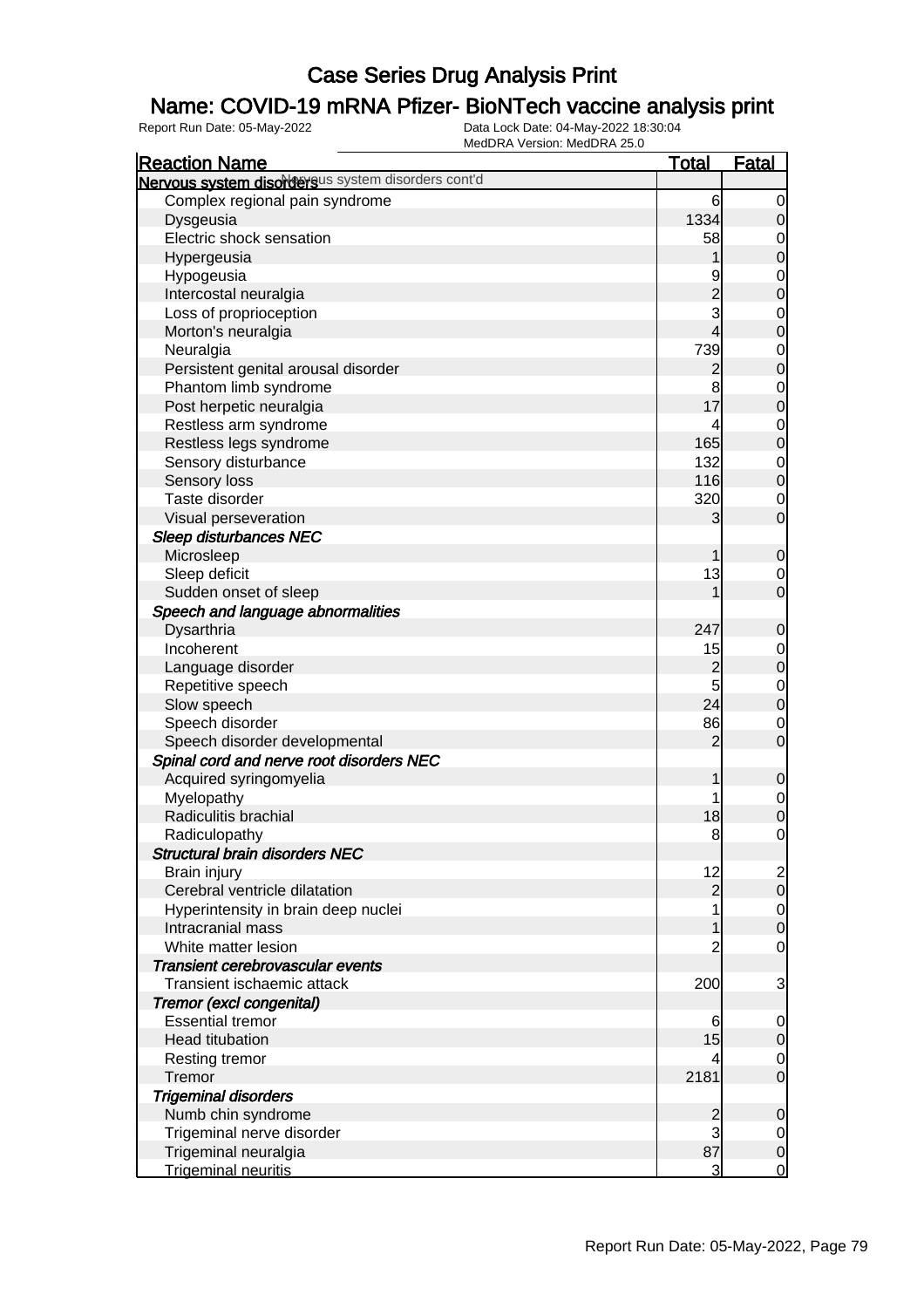#### Name: COVID-19 mRNA Pfizer- BioNTech vaccine analysis print

| <b>Reaction Name</b>                               | Total | ⊦ata |
|----------------------------------------------------|-------|------|
| Nervous system disordersus system disorders cont'd |       |      |
| Vagus nerve disorders                              |       |      |
| Vagus nerve disorder                               |       | 0    |
| Vocal cord paralysis                               |       | 0    |
| <b>Vertigos NEC</b>                                |       |      |
| Cervicogenic vertigo                               |       | 0    |
| Vertigo CNS origin                                 |       |      |
| Nervous system disorders SOC TOTAL                 | 81422 |      |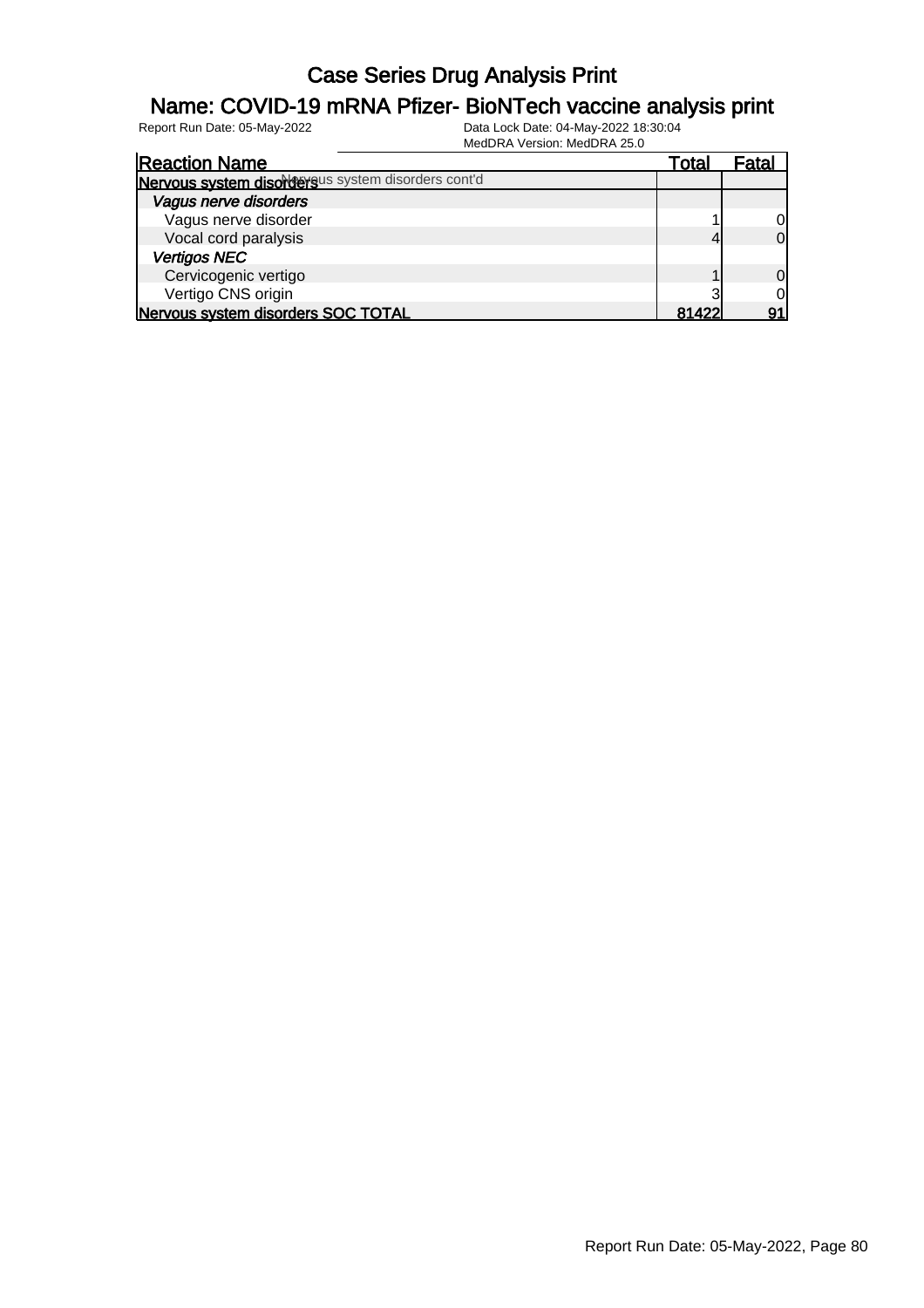### Name: COVID-19 mRNA Pfizer- BioNTech vaccine analysis print

| <b>Reaction Name</b>                                 | <b>Total</b>   | <b>Fatal</b>   |
|------------------------------------------------------|----------------|----------------|
| <b>Pregnancy conditions</b>                          |                |                |
| Abortion related conditions and complications        |                |                |
| Anembryonic gestation                                | 3              | $\overline{0}$ |
| Abortions not specified as induced or spontaneous    |                |                |
| Abortion                                             |                | 0              |
| Abortion missed                                      |                | 0              |
| <b>Abortions spontaneous</b>                         |                |                |
| Abortion spontaneous                                 | 490            | 0              |
| Abortion threatened                                  | 2              | $\overline{0}$ |
| Amniotic fluid and cavity disorders of pregnancy NEC |                |                |
| Amniorrhoea                                          | 2              | 0              |
| Oligohydramnios                                      |                | 0              |
| <b>Foetal complications NEC</b>                      |                |                |
| Foetal cardiac disorder                              |                | 0              |
| Foetal distress syndrome                             |                | $\mathbf 0$    |
| Foetal hypokinesia                                   | 13             | 0              |
| Foetal conditions due to maternal conditions         |                |                |
| Maternal condition affecting foetus                  | 1              | 0              |
| <b>Foetal growth complications</b>                   |                |                |
| Foetal growth restriction                            | 8              | 1              |
| Gestational age and weight conditions                |                |                |
| Low birth weight baby                                |                | 0              |
| Premature baby                                       | 8              |                |
| Small for dates baby                                 |                | 0              |
| Haemorrhagic complications of pregnancy              |                |                |
| Haemorrhage in pregnancy                             | 3              | 0              |
| Premature separation of placenta                     | 3              | $\mathbf 0$    |
| Retroplacental haematoma                             |                | 0              |
| Subchorionic haematoma                               | 3              | $\mathbf 0$    |
| Subchorionic haemorrhage                             |                | 0              |
| Hypertension associated disorders of pregnancy       |                |                |
| Pre-eclampsia                                        | 4              | 0              |
| Labour onset and length abnormalities                |                |                |
| Induced labour                                       |                | 0              |
| Premature delivery                                   |                | $\mathbf 0$    |
| Premature labour                                     | 9              | 0              |
| Premature rupture of membranes                       | 3              | 0              |
| Threatened labour                                    |                | $\overline{0}$ |
| <b>Maternal complications of delivery NEC</b>        |                |                |
| Retained placenta or membranes                       | $\overline{c}$ | $\mathbf 0$    |
| Maternal complications of labour NEC                 |                |                |
| Uterine contractions abnormal                        | 1              | $\overline{0}$ |
| Uterine hypertonus                                   | 8              | $\overline{0}$ |
| Maternal complications of pregnancy NEC              |                |                |
| <b>Biochemical pregnancy</b>                         | 4              | $\mathbf 0$    |
| Complication of pregnancy                            |                | $\overline{0}$ |
| Decidual cast                                        | 8              | $\mathbf 0$    |
| Ectopic pregnancy                                    | 15             | $\overline{0}$ |
| Hyperemesis gravidarum                               | 1              | $\pmb{0}$      |
| Morning sickness                                     | 16             | $\mathbf 0$    |
| Preterm premature rupture of membranes               | 3              | $\mathbf 0$    |
| Ruptured ectopic pregnancy                           |                | $\overline{0}$ |
| Somatic symptom disorder of pregnancy                | 3              | $\mathbf 0$    |
| Neonatal hepatobiliary disorders                     |                |                |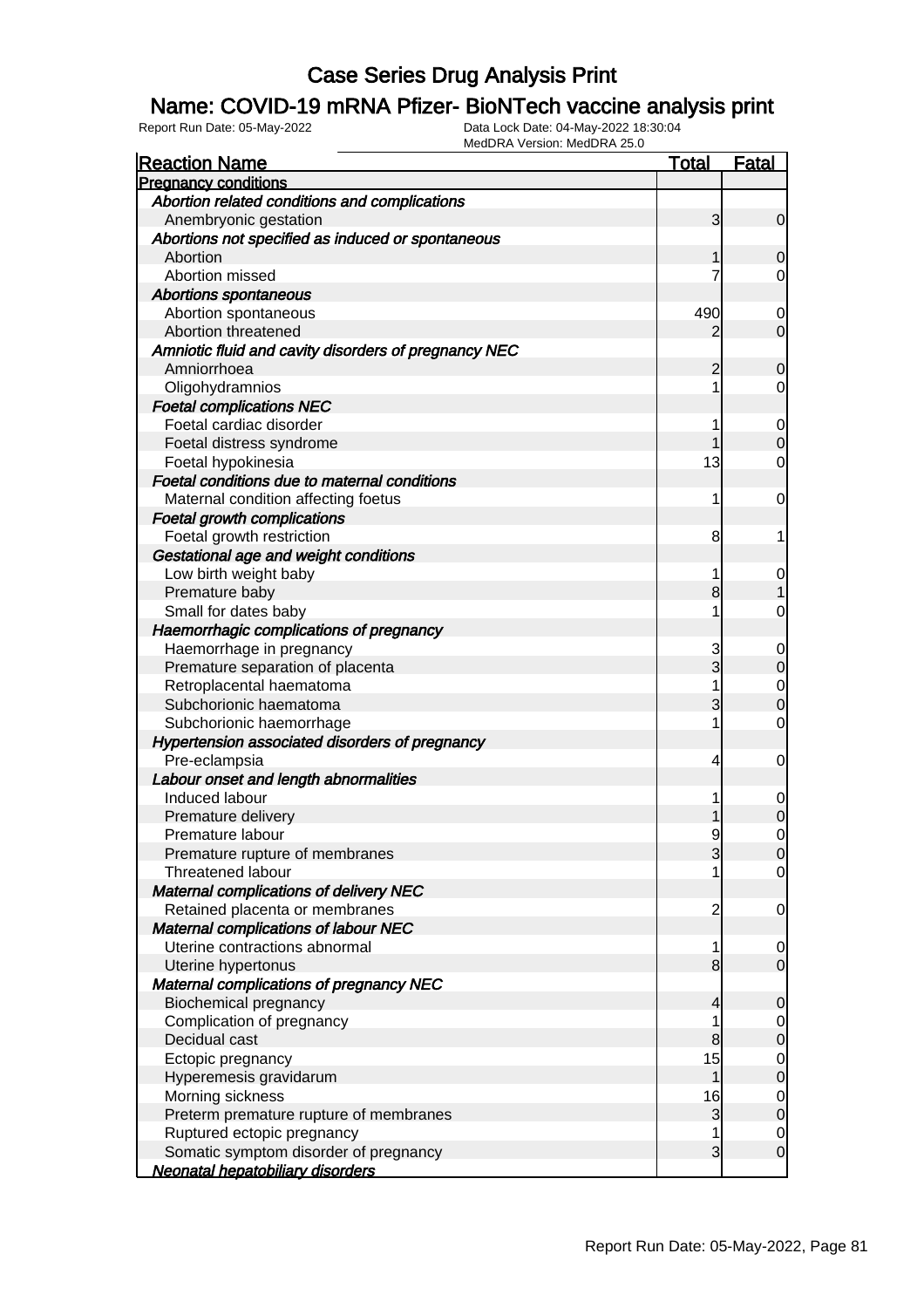### Name: COVID-19 mRNA Pfizer- BioNTech vaccine analysis print

| <b>Reaction Name</b>                            | <b>Total</b>   | <b>Fatal</b>                     |
|-------------------------------------------------|----------------|----------------------------------|
| Pregnancy conditions regnancy conditions cont'd |                |                                  |
| Jaundice neonatal                               | 1              | $\mathbf 0$                      |
| Normal newborn status                           |                |                                  |
| Normal newborn                                  | $\overline{2}$ | $\mathbf 0$                      |
| Normal pregnancy, labour and delivery           |                |                                  |
| Labour pain                                     | 1              | $\mathbf 0$                      |
| Live birth                                      | 8              | $\mathbf 0$                      |
| Pregnancy                                       | 35             | $\overline{0}$                   |
| Term birth                                      | $\overline{c}$ | $\mathbf 0$                      |
| Uterine contractions during pregnancy           | $\overline{6}$ | $\mathbf 0$                      |
| Placental abnormalities (excl neoplasms)        |                |                                  |
| Foetal vascular malperfusion                    | $\overline{c}$ | $\mathbf 0$                      |
| Placental calcification                         |                | $\mathbf 0$                      |
| Placental disorder                              | $\overline{c}$ | $\mathbf 0$                      |
| Placental insufficiency                         | 1              | $\mathbf 0$                      |
| Small size placenta                             | $\overline{2}$ | $\overline{0}$                   |
| <b>Postpartum complications NEC</b>             |                |                                  |
| Postpartum haemorrhage                          | 5              | $\mathbf 0$                      |
| Pregnancy complicated by maternal disorders     |                |                                  |
| <b>Gestational diabetes</b>                     | $\overline{c}$ | $\mathbf 0$                      |
| Peripartum cardiomyopathy                       | 1              | $\mathbf 0$                      |
| Stillbirth and foetal death                     |                |                                  |
| Foetal death                                    | 2              | 2                                |
| Stillbirth                                      | 10             | 10                               |
| <b>Umbilical cord complications</b>             |                |                                  |
| Umbilical cord abnormality                      | 1              | $\mathbf 0$                      |
| Umbilical cord thrombosis                       | 1              | $\mathbf 0$                      |
| Unintended pregnancies                          |                |                                  |
| Pregnancy after post coital contraception       | $\overline{c}$ | $\mathbf 0$                      |
| Pregnancy on contraceptive                      | 3              | $\mathbf 0$                      |
| Pregnancy on oral contraceptive                 | 2<br>2         | $\begin{matrix}0\\0\end{matrix}$ |
| Pregnancy with contraceptive device             |                |                                  |
| Pregnancy with implant contraceptive            | 1              | $\mathbf{0}$                     |
| Unintended pregnancy                            |                | $\overline{0}$                   |
| Unwanted pregnancy                              |                | 0                                |
| <b>Pregnancy conditions SOC TOTAL</b>           | 733            | 14                               |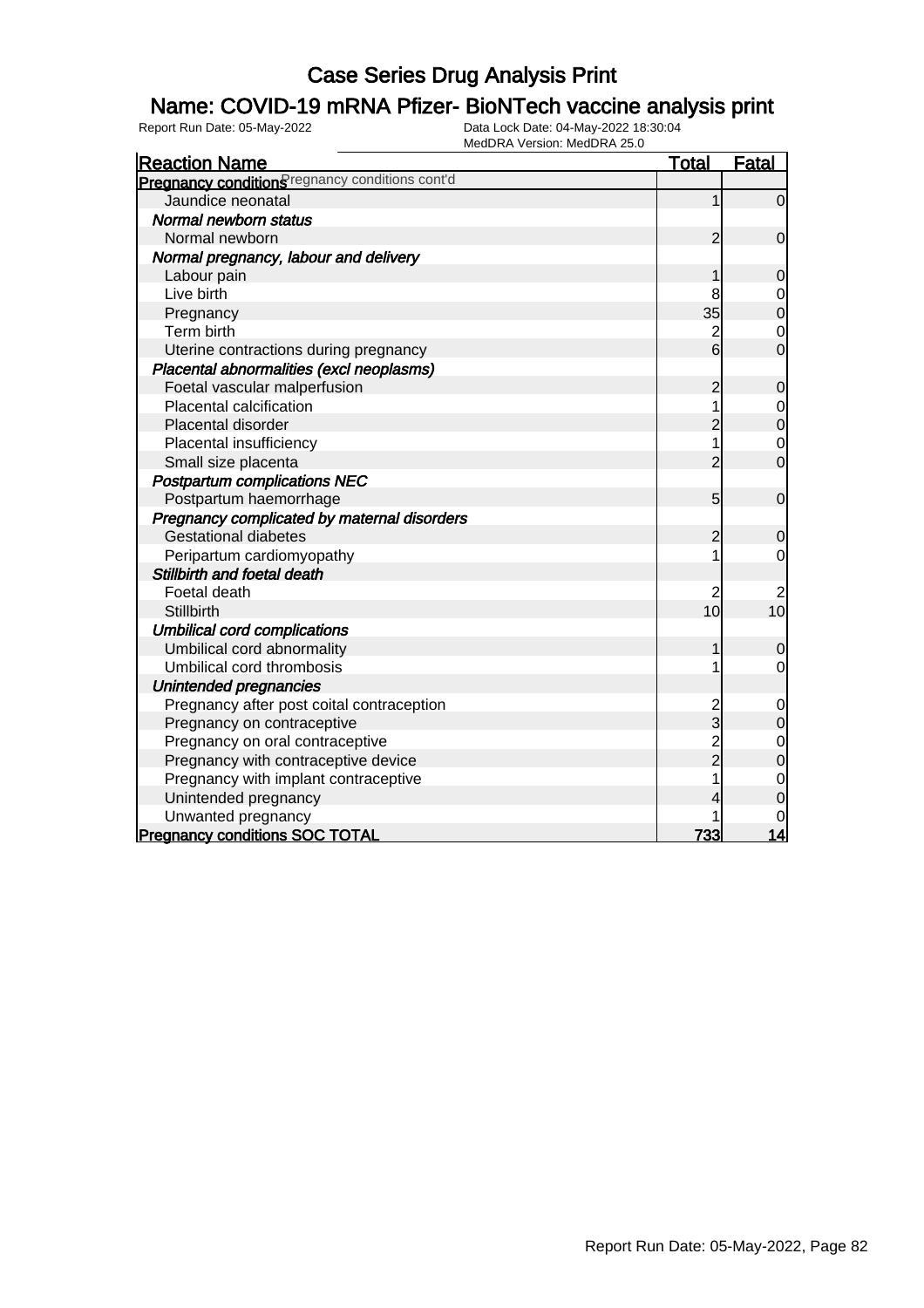### Name: COVID-19 mRNA Pfizer- BioNTech vaccine analysis print

| <b>Reaction Name</b>                         | <b>Total</b>   | <u>Fatal</u>   |
|----------------------------------------------|----------------|----------------|
| <b>Device electrical issues</b>              |                |                |
| Electromagnetic interference                 | 1              | $\mathbf 0$    |
| <b>Device issues NEC</b>                     |                |                |
| Device connection issue                      | 1              | $\mathbf 0$    |
| Device failure                               |                | $\mathbf 0$    |
| Device issue                                 | 3              | $\overline{0}$ |
| Device malfunction events NEC                |                |                |
| Device infusion issue                        | 1              | $\mathbf 0$    |
| Device malfunction                           |                | $\mathbf 0$    |
| Device pacing issue                          |                | $\overline{0}$ |
| Device stimulation issue                     | 1              | $\mathbf 0$    |
| Oversensing                                  | 21             | $\overline{0}$ |
| Thrombosis in device                         | 16             | $\overline{0}$ |
| Undersensing                                 |                | $\overline{0}$ |
| Device physical property and chemical issues |                |                |
| Device breakage                              | 1              | $\mathbf 0$    |
| Device defective                             | 9              | $\mathbf 0$    |
| Device kink                                  |                | $\mathbf 0$    |
| Needle issue                                 | 3              | $\overline{0}$ |
| <b>Manufacturing materials issues</b>        |                |                |
| Manufacturing materials contamination        | 1              | $\mathbf 0$    |
| Product contamination and sterility issues   |                |                |
| Product contamination                        | 17             | 0              |
| Product contamination physical               | 11             | $\overline{0}$ |
| <b>Product packaging issues</b>              |                |                |
| Packaging design issue                       | 1              | $\mathbf 0$    |
| Product closure issue                        | 1              | $\mathbf 0$    |
| <b>Product physical issues</b>               |                |                |
| Liquid product physical issue                | 12             | $\mathbf 0$    |
| Product after taste                          | $\overline{3}$ | $\mathbf 0$    |
| Product deposit                              |                | $\mathbf{0}$   |
| Product odour abnormal                       | 3              | $\overline{0}$ |
| Product physical issue                       | $\frac{2}{9}$  | $\overline{0}$ |
| Product taste abnormal                       |                | $\overline{0}$ |
| <b>Product quality issues NEC</b>            |                |                |
| Product complaint                            | $\overline{c}$ | $\mathbf 0$    |
| Product origin unknown                       | 5              | $\mathbf 0$    |
| Product supply and availability issues       |                |                |
| Product availability issue                   |                | $\mathbf 0$    |
| null SOC TOTAL                               | 131            | $\overline{0}$ |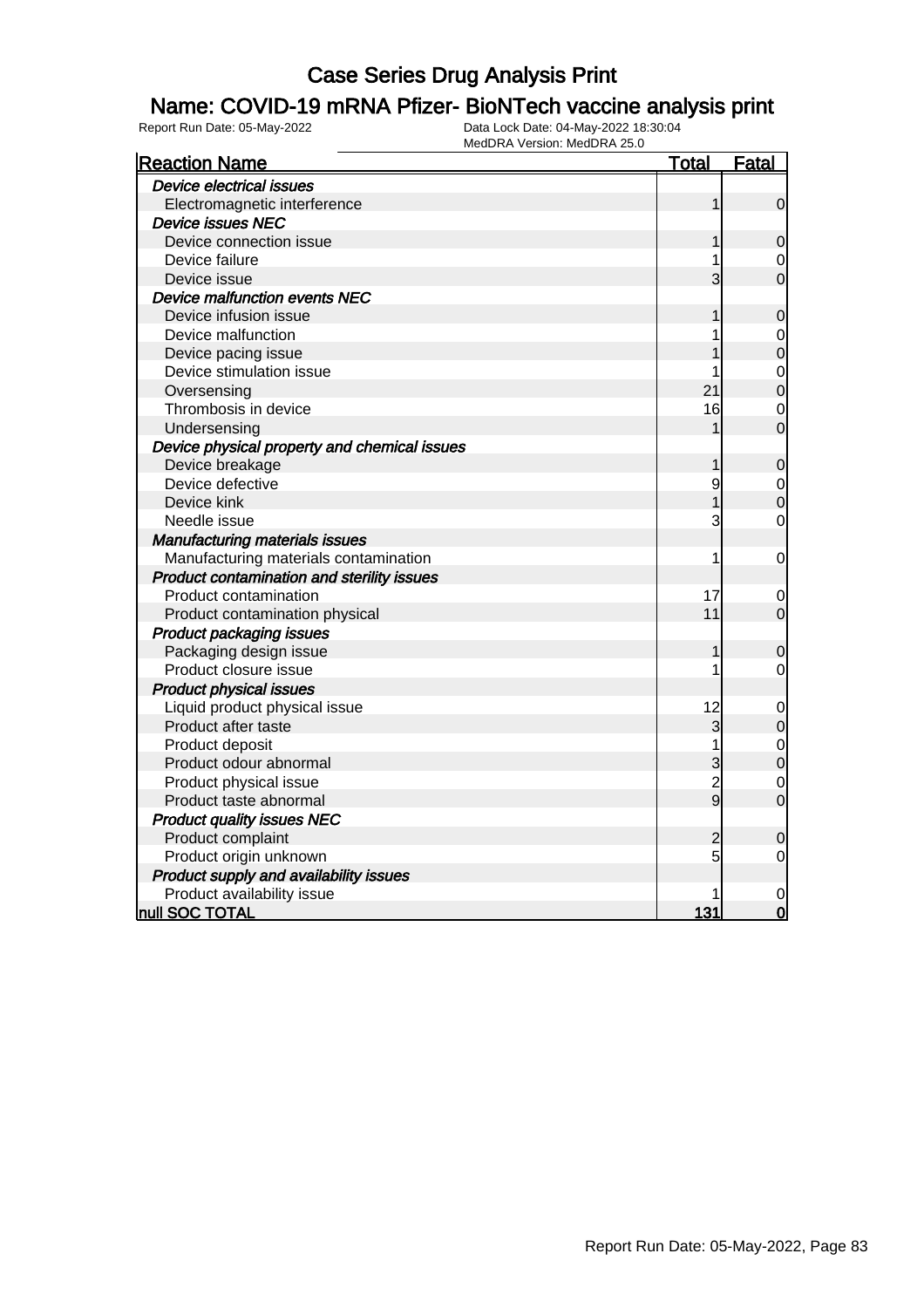### Name: COVID-19 mRNA Pfizer- BioNTech vaccine analysis print

| <b>Reaction Name</b>                                   | <b>Total</b>   | <b>Fatal</b>     |
|--------------------------------------------------------|----------------|------------------|
| <b>Psychiatric disorders</b>                           |                |                  |
| <b>Abnormal behaviour NEC</b>                          |                |                  |
| Abnormal behaviour                                     | 28             | $\mathbf 0$      |
| Behaviour disorder                                     |                | $\overline{0}$   |
| <b>Breath holding</b>                                  | 2<br>7         | $\mathbf 0$      |
| Staring                                                | 8              | 0                |
| <b>Adjustment disorders</b>                            |                |                  |
| Adjustment disorder                                    | 1              | 0                |
| Adjustment disorder with depressed mood                | 5              | $\overline{0}$   |
| <b>Affect alterations NEC</b>                          |                |                  |
| Affect lability                                        | 16             | $\mathbf 0$      |
| Constricted affect                                     | 8              | $\overline{0}$   |
| Flat affect                                            | 12             | $\mathbf 0$      |
| Inappropriate affect                                   | 23             | 0                |
| <b>Amnestic symptoms</b>                               |                |                  |
| Paramnesia                                             | 7              | 0                |
| <b>Anxiety disorders NEC</b>                           |                |                  |
| Anxiety disorder                                       |                | 0                |
| Generalised anxiety disorder                           | 2<br>3         | $\boldsymbol{0}$ |
| <b>Neurosis</b>                                        |                | $\mathbf 0$      |
| <b>Anxiety symptoms</b>                                |                |                  |
|                                                        |                |                  |
| Agitation                                              | 98<br>1120     | 0                |
| Anxiety                                                |                | $\mathbf 0$      |
| Immunisation stress-related response                   | 4              | $\mathbf 0$      |
| Nervousness                                            | 218            | $\boldsymbol{0}$ |
| <b>Stress</b>                                          | 144            | 0                |
| <b>Tension</b>                                         | 47             | $\overline{0}$   |
| Attention deficit and disruptive behaviour disorders   |                |                  |
| Attention deficit hyperactivity disorder               | 7              | $\mathbf 0$      |
| <b>Behaviour and socialisation disturbances</b>        |                |                  |
| Aggression                                             | 17             | $\mathbf 0$      |
| Attention-seeking behaviour                            |                | 0                |
| Aversion                                               |                | $\mathbf 0$      |
| <b>Disinhibition</b>                                   | 3              | $\mathbf 0$      |
| Indifference                                           |                | $\mathbf 0$      |
| Paranoia                                               | 31             | $\mathbf 0$      |
| Personality change                                     | $6 \,$         | $\overline{0}$   |
| Social avoidant behaviour                              | 6              | $\overline{0}$   |
| Soliloquy                                              | $\overline{2}$ | $\mathbf 0$      |
| Suspiciousness                                         |                | $\overline{0}$   |
| <b>Bipolar disorders</b>                               |                |                  |
| Bipolar I disorder                                     |                | 0                |
| Bipolar disorder                                       | $\frac{2}{5}$  | $\overline{0}$   |
| Cognitive and attention disorders and disturbances NEC |                |                  |
| Daydreaming                                            | 9              | $\mathbf 0$      |
| Distractibility                                        |                | 0                |
| Mental fatigue                                         | 252            | $\overline{0}$   |
| <b>Communications disorders</b>                        |                |                  |
| Communication disorder                                 | 7              | $\mathbf 0$      |
| Mutism                                                 | 4              | 0                |
| Speech sound disorder                                  |                | $\overline{0}$   |
| <b>Confusion and disorientation</b>                    |                |                  |
| Confusional state                                      | 1072           | $\mathbf 0$      |
| <b>Disorientation</b>                                  | 331            | $\overline{0}$   |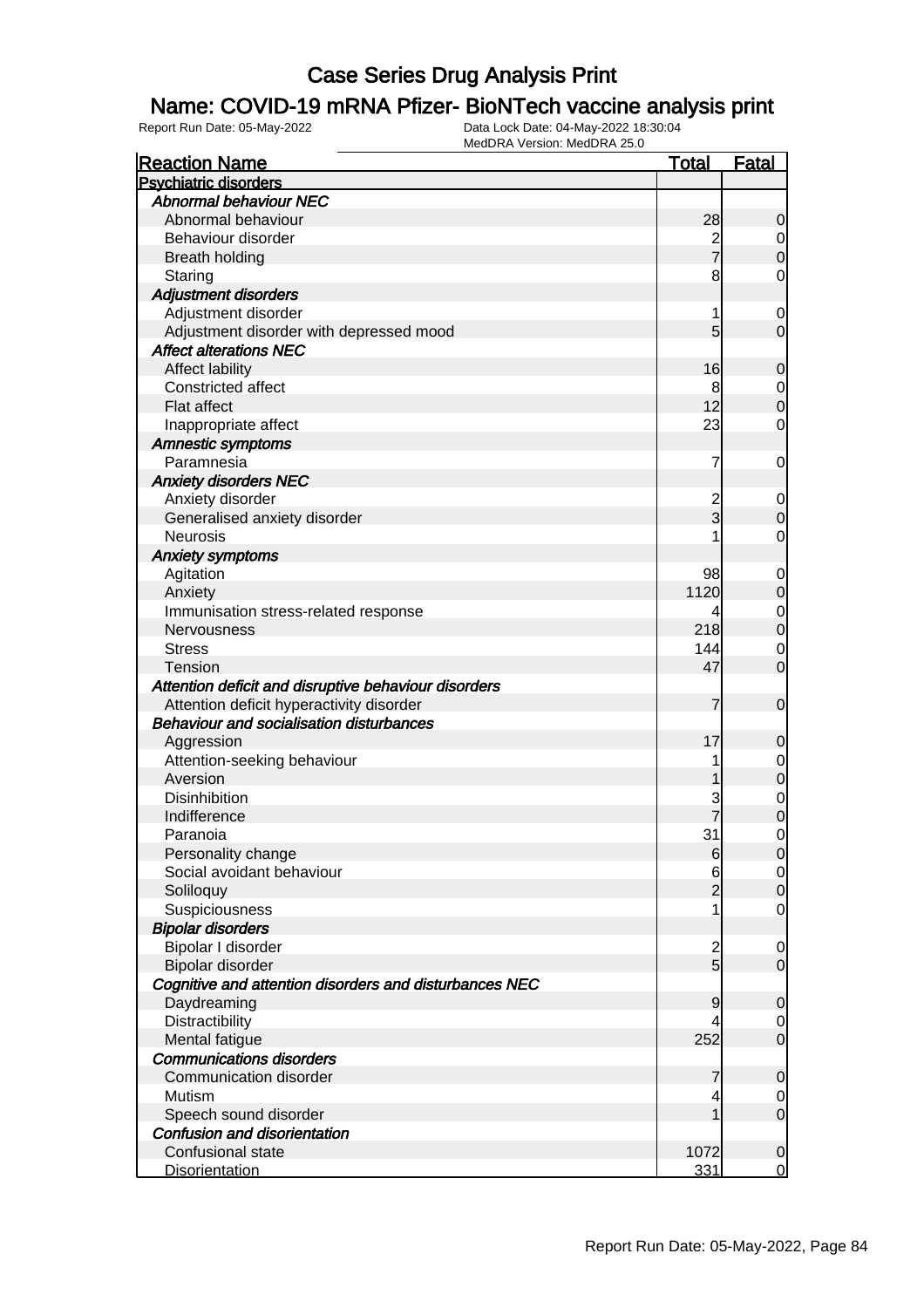### Name: COVID-19 mRNA Pfizer- BioNTech vaccine analysis print

| Psychiatric disorders Psychiatric disorders cont'd<br>Decreased physical activity levels<br>Catatonia<br>1<br>$\mathbf 0$<br>Deliria<br>151<br>Delirium<br>0<br><b>Delusional symptoms</b><br>19<br>Delusion<br>0<br>Depressive disorders<br>Agitated depression<br>6<br>$\mathbf 0$<br>433<br>Depression<br>$\mathbf 0$<br>Depression suicidal<br>20<br>$\mathbf 0$<br>15<br>Major depression<br>$\mathbf 0$<br>Mixed anxiety and depressive disorder<br>$\mathbf 0$<br>4<br><b>Dissociative states</b><br>Depersonalisation/derealisation disorder<br>13<br>$\mathbf 0$<br>40<br><b>Dissociation</b><br>$\mathbf 0$<br>Dissociative amnesia<br>4<br>0<br>$\overline{2}$<br>$\overline{0}$<br>Dissociative disorder<br>Disturbances in initiating and maintaining sleep<br>Initial insomnia<br>30<br>0<br>1999<br>Insomnia<br>$\mathbf 0$<br>Middle insomnia<br>34<br>$\mathbf 0$<br>Terminal insomnia<br>35<br>$\mathbf 0$<br><b>Dyssomnias</b><br>Breathing-related sleep disorder<br>$\mathbf 0$<br>Dyssomnia<br>0<br>Poor quality sleep<br>271<br>$\mathbf 0$<br><b>Eating disorders NEC</b><br>Bulimia nervosa<br>$\mathbf 0$<br>16<br>Eating disorder<br>0<br>Selective eating disorder<br>$\mathbf 0$<br><b>Emotional and mood disturbances NEC</b><br>48<br>Anger<br>$\mathbf 0$<br>Dysphoria<br>3<br>$\mathbf 0$<br>Emotional disorder<br>76<br>$\mathbf 0$<br>$\overline{0}$<br>65<br><b>Emotional distress</b><br><b>Emotional poverty</b><br>$\overline{c}$<br>$\overline{0}$<br>51<br>Euphoric mood<br>$\mathbf 0$<br>Frustration tolerance decreased<br>2<br>$\overline{0}$<br>239<br>$\boldsymbol{0}$<br>Irritability<br>Mood altered<br>67<br>$\overline{0}$<br>$\mathbf 0$<br>Morose<br><b>Factitious disorders</b><br>Factitious disorder<br>4<br>$\mathbf 0$<br>Fear symptoms and phobic disorders (incl social phobia)<br>Agoraphobia<br>$\overline{c}$<br>0<br>Claustrophobia<br>$\overline{0}$<br>34<br>Fear<br>$\mathbf 0$<br>Fear of death<br>$\overline{c}$<br>$\mathbf 0$<br>$\overline{1}$<br>Fear of eating<br>$\boldsymbol{0}$<br>$\frac{3}{6}$<br>Fear of falling<br>$\overline{0}$<br>Fear of injection<br>$\boldsymbol{0}$ | <b>Reaction Name</b> | <u>Total</u> | <b>Fatal</b>   |
|-------------------------------------------------------------------------------------------------------------------------------------------------------------------------------------------------------------------------------------------------------------------------------------------------------------------------------------------------------------------------------------------------------------------------------------------------------------------------------------------------------------------------------------------------------------------------------------------------------------------------------------------------------------------------------------------------------------------------------------------------------------------------------------------------------------------------------------------------------------------------------------------------------------------------------------------------------------------------------------------------------------------------------------------------------------------------------------------------------------------------------------------------------------------------------------------------------------------------------------------------------------------------------------------------------------------------------------------------------------------------------------------------------------------------------------------------------------------------------------------------------------------------------------------------------------------------------------------------------------------------------------------------------------------------------------------------------------------------------------------------------------------------------------------------------------------------------------------------------------------------------------------------------------------------------------------------------------------------------------------------------------------------------------------------------------------------------------------------------------------------------------------------------------|----------------------|--------------|----------------|
|                                                                                                                                                                                                                                                                                                                                                                                                                                                                                                                                                                                                                                                                                                                                                                                                                                                                                                                                                                                                                                                                                                                                                                                                                                                                                                                                                                                                                                                                                                                                                                                                                                                                                                                                                                                                                                                                                                                                                                                                                                                                                                                                                             |                      |              |                |
|                                                                                                                                                                                                                                                                                                                                                                                                                                                                                                                                                                                                                                                                                                                                                                                                                                                                                                                                                                                                                                                                                                                                                                                                                                                                                                                                                                                                                                                                                                                                                                                                                                                                                                                                                                                                                                                                                                                                                                                                                                                                                                                                                             |                      |              |                |
|                                                                                                                                                                                                                                                                                                                                                                                                                                                                                                                                                                                                                                                                                                                                                                                                                                                                                                                                                                                                                                                                                                                                                                                                                                                                                                                                                                                                                                                                                                                                                                                                                                                                                                                                                                                                                                                                                                                                                                                                                                                                                                                                                             |                      |              |                |
|                                                                                                                                                                                                                                                                                                                                                                                                                                                                                                                                                                                                                                                                                                                                                                                                                                                                                                                                                                                                                                                                                                                                                                                                                                                                                                                                                                                                                                                                                                                                                                                                                                                                                                                                                                                                                                                                                                                                                                                                                                                                                                                                                             |                      |              |                |
|                                                                                                                                                                                                                                                                                                                                                                                                                                                                                                                                                                                                                                                                                                                                                                                                                                                                                                                                                                                                                                                                                                                                                                                                                                                                                                                                                                                                                                                                                                                                                                                                                                                                                                                                                                                                                                                                                                                                                                                                                                                                                                                                                             |                      |              |                |
|                                                                                                                                                                                                                                                                                                                                                                                                                                                                                                                                                                                                                                                                                                                                                                                                                                                                                                                                                                                                                                                                                                                                                                                                                                                                                                                                                                                                                                                                                                                                                                                                                                                                                                                                                                                                                                                                                                                                                                                                                                                                                                                                                             |                      |              |                |
|                                                                                                                                                                                                                                                                                                                                                                                                                                                                                                                                                                                                                                                                                                                                                                                                                                                                                                                                                                                                                                                                                                                                                                                                                                                                                                                                                                                                                                                                                                                                                                                                                                                                                                                                                                                                                                                                                                                                                                                                                                                                                                                                                             |                      |              |                |
|                                                                                                                                                                                                                                                                                                                                                                                                                                                                                                                                                                                                                                                                                                                                                                                                                                                                                                                                                                                                                                                                                                                                                                                                                                                                                                                                                                                                                                                                                                                                                                                                                                                                                                                                                                                                                                                                                                                                                                                                                                                                                                                                                             |                      |              |                |
|                                                                                                                                                                                                                                                                                                                                                                                                                                                                                                                                                                                                                                                                                                                                                                                                                                                                                                                                                                                                                                                                                                                                                                                                                                                                                                                                                                                                                                                                                                                                                                                                                                                                                                                                                                                                                                                                                                                                                                                                                                                                                                                                                             |                      |              |                |
|                                                                                                                                                                                                                                                                                                                                                                                                                                                                                                                                                                                                                                                                                                                                                                                                                                                                                                                                                                                                                                                                                                                                                                                                                                                                                                                                                                                                                                                                                                                                                                                                                                                                                                                                                                                                                                                                                                                                                                                                                                                                                                                                                             |                      |              |                |
|                                                                                                                                                                                                                                                                                                                                                                                                                                                                                                                                                                                                                                                                                                                                                                                                                                                                                                                                                                                                                                                                                                                                                                                                                                                                                                                                                                                                                                                                                                                                                                                                                                                                                                                                                                                                                                                                                                                                                                                                                                                                                                                                                             |                      |              |                |
|                                                                                                                                                                                                                                                                                                                                                                                                                                                                                                                                                                                                                                                                                                                                                                                                                                                                                                                                                                                                                                                                                                                                                                                                                                                                                                                                                                                                                                                                                                                                                                                                                                                                                                                                                                                                                                                                                                                                                                                                                                                                                                                                                             |                      |              |                |
|                                                                                                                                                                                                                                                                                                                                                                                                                                                                                                                                                                                                                                                                                                                                                                                                                                                                                                                                                                                                                                                                                                                                                                                                                                                                                                                                                                                                                                                                                                                                                                                                                                                                                                                                                                                                                                                                                                                                                                                                                                                                                                                                                             |                      |              |                |
|                                                                                                                                                                                                                                                                                                                                                                                                                                                                                                                                                                                                                                                                                                                                                                                                                                                                                                                                                                                                                                                                                                                                                                                                                                                                                                                                                                                                                                                                                                                                                                                                                                                                                                                                                                                                                                                                                                                                                                                                                                                                                                                                                             |                      |              |                |
|                                                                                                                                                                                                                                                                                                                                                                                                                                                                                                                                                                                                                                                                                                                                                                                                                                                                                                                                                                                                                                                                                                                                                                                                                                                                                                                                                                                                                                                                                                                                                                                                                                                                                                                                                                                                                                                                                                                                                                                                                                                                                                                                                             |                      |              |                |
|                                                                                                                                                                                                                                                                                                                                                                                                                                                                                                                                                                                                                                                                                                                                                                                                                                                                                                                                                                                                                                                                                                                                                                                                                                                                                                                                                                                                                                                                                                                                                                                                                                                                                                                                                                                                                                                                                                                                                                                                                                                                                                                                                             |                      |              |                |
|                                                                                                                                                                                                                                                                                                                                                                                                                                                                                                                                                                                                                                                                                                                                                                                                                                                                                                                                                                                                                                                                                                                                                                                                                                                                                                                                                                                                                                                                                                                                                                                                                                                                                                                                                                                                                                                                                                                                                                                                                                                                                                                                                             |                      |              |                |
|                                                                                                                                                                                                                                                                                                                                                                                                                                                                                                                                                                                                                                                                                                                                                                                                                                                                                                                                                                                                                                                                                                                                                                                                                                                                                                                                                                                                                                                                                                                                                                                                                                                                                                                                                                                                                                                                                                                                                                                                                                                                                                                                                             |                      |              |                |
|                                                                                                                                                                                                                                                                                                                                                                                                                                                                                                                                                                                                                                                                                                                                                                                                                                                                                                                                                                                                                                                                                                                                                                                                                                                                                                                                                                                                                                                                                                                                                                                                                                                                                                                                                                                                                                                                                                                                                                                                                                                                                                                                                             |                      |              |                |
|                                                                                                                                                                                                                                                                                                                                                                                                                                                                                                                                                                                                                                                                                                                                                                                                                                                                                                                                                                                                                                                                                                                                                                                                                                                                                                                                                                                                                                                                                                                                                                                                                                                                                                                                                                                                                                                                                                                                                                                                                                                                                                                                                             |                      |              |                |
|                                                                                                                                                                                                                                                                                                                                                                                                                                                                                                                                                                                                                                                                                                                                                                                                                                                                                                                                                                                                                                                                                                                                                                                                                                                                                                                                                                                                                                                                                                                                                                                                                                                                                                                                                                                                                                                                                                                                                                                                                                                                                                                                                             |                      |              |                |
|                                                                                                                                                                                                                                                                                                                                                                                                                                                                                                                                                                                                                                                                                                                                                                                                                                                                                                                                                                                                                                                                                                                                                                                                                                                                                                                                                                                                                                                                                                                                                                                                                                                                                                                                                                                                                                                                                                                                                                                                                                                                                                                                                             |                      |              |                |
|                                                                                                                                                                                                                                                                                                                                                                                                                                                                                                                                                                                                                                                                                                                                                                                                                                                                                                                                                                                                                                                                                                                                                                                                                                                                                                                                                                                                                                                                                                                                                                                                                                                                                                                                                                                                                                                                                                                                                                                                                                                                                                                                                             |                      |              |                |
|                                                                                                                                                                                                                                                                                                                                                                                                                                                                                                                                                                                                                                                                                                                                                                                                                                                                                                                                                                                                                                                                                                                                                                                                                                                                                                                                                                                                                                                                                                                                                                                                                                                                                                                                                                                                                                                                                                                                                                                                                                                                                                                                                             |                      |              |                |
|                                                                                                                                                                                                                                                                                                                                                                                                                                                                                                                                                                                                                                                                                                                                                                                                                                                                                                                                                                                                                                                                                                                                                                                                                                                                                                                                                                                                                                                                                                                                                                                                                                                                                                                                                                                                                                                                                                                                                                                                                                                                                                                                                             |                      |              |                |
|                                                                                                                                                                                                                                                                                                                                                                                                                                                                                                                                                                                                                                                                                                                                                                                                                                                                                                                                                                                                                                                                                                                                                                                                                                                                                                                                                                                                                                                                                                                                                                                                                                                                                                                                                                                                                                                                                                                                                                                                                                                                                                                                                             |                      |              |                |
|                                                                                                                                                                                                                                                                                                                                                                                                                                                                                                                                                                                                                                                                                                                                                                                                                                                                                                                                                                                                                                                                                                                                                                                                                                                                                                                                                                                                                                                                                                                                                                                                                                                                                                                                                                                                                                                                                                                                                                                                                                                                                                                                                             |                      |              |                |
|                                                                                                                                                                                                                                                                                                                                                                                                                                                                                                                                                                                                                                                                                                                                                                                                                                                                                                                                                                                                                                                                                                                                                                                                                                                                                                                                                                                                                                                                                                                                                                                                                                                                                                                                                                                                                                                                                                                                                                                                                                                                                                                                                             |                      |              |                |
|                                                                                                                                                                                                                                                                                                                                                                                                                                                                                                                                                                                                                                                                                                                                                                                                                                                                                                                                                                                                                                                                                                                                                                                                                                                                                                                                                                                                                                                                                                                                                                                                                                                                                                                                                                                                                                                                                                                                                                                                                                                                                                                                                             |                      |              |                |
|                                                                                                                                                                                                                                                                                                                                                                                                                                                                                                                                                                                                                                                                                                                                                                                                                                                                                                                                                                                                                                                                                                                                                                                                                                                                                                                                                                                                                                                                                                                                                                                                                                                                                                                                                                                                                                                                                                                                                                                                                                                                                                                                                             |                      |              |                |
|                                                                                                                                                                                                                                                                                                                                                                                                                                                                                                                                                                                                                                                                                                                                                                                                                                                                                                                                                                                                                                                                                                                                                                                                                                                                                                                                                                                                                                                                                                                                                                                                                                                                                                                                                                                                                                                                                                                                                                                                                                                                                                                                                             |                      |              |                |
|                                                                                                                                                                                                                                                                                                                                                                                                                                                                                                                                                                                                                                                                                                                                                                                                                                                                                                                                                                                                                                                                                                                                                                                                                                                                                                                                                                                                                                                                                                                                                                                                                                                                                                                                                                                                                                                                                                                                                                                                                                                                                                                                                             |                      |              |                |
|                                                                                                                                                                                                                                                                                                                                                                                                                                                                                                                                                                                                                                                                                                                                                                                                                                                                                                                                                                                                                                                                                                                                                                                                                                                                                                                                                                                                                                                                                                                                                                                                                                                                                                                                                                                                                                                                                                                                                                                                                                                                                                                                                             |                      |              |                |
|                                                                                                                                                                                                                                                                                                                                                                                                                                                                                                                                                                                                                                                                                                                                                                                                                                                                                                                                                                                                                                                                                                                                                                                                                                                                                                                                                                                                                                                                                                                                                                                                                                                                                                                                                                                                                                                                                                                                                                                                                                                                                                                                                             |                      |              |                |
|                                                                                                                                                                                                                                                                                                                                                                                                                                                                                                                                                                                                                                                                                                                                                                                                                                                                                                                                                                                                                                                                                                                                                                                                                                                                                                                                                                                                                                                                                                                                                                                                                                                                                                                                                                                                                                                                                                                                                                                                                                                                                                                                                             |                      |              |                |
|                                                                                                                                                                                                                                                                                                                                                                                                                                                                                                                                                                                                                                                                                                                                                                                                                                                                                                                                                                                                                                                                                                                                                                                                                                                                                                                                                                                                                                                                                                                                                                                                                                                                                                                                                                                                                                                                                                                                                                                                                                                                                                                                                             |                      |              |                |
|                                                                                                                                                                                                                                                                                                                                                                                                                                                                                                                                                                                                                                                                                                                                                                                                                                                                                                                                                                                                                                                                                                                                                                                                                                                                                                                                                                                                                                                                                                                                                                                                                                                                                                                                                                                                                                                                                                                                                                                                                                                                                                                                                             |                      |              |                |
|                                                                                                                                                                                                                                                                                                                                                                                                                                                                                                                                                                                                                                                                                                                                                                                                                                                                                                                                                                                                                                                                                                                                                                                                                                                                                                                                                                                                                                                                                                                                                                                                                                                                                                                                                                                                                                                                                                                                                                                                                                                                                                                                                             |                      |              |                |
|                                                                                                                                                                                                                                                                                                                                                                                                                                                                                                                                                                                                                                                                                                                                                                                                                                                                                                                                                                                                                                                                                                                                                                                                                                                                                                                                                                                                                                                                                                                                                                                                                                                                                                                                                                                                                                                                                                                                                                                                                                                                                                                                                             |                      |              |                |
|                                                                                                                                                                                                                                                                                                                                                                                                                                                                                                                                                                                                                                                                                                                                                                                                                                                                                                                                                                                                                                                                                                                                                                                                                                                                                                                                                                                                                                                                                                                                                                                                                                                                                                                                                                                                                                                                                                                                                                                                                                                                                                                                                             |                      |              |                |
|                                                                                                                                                                                                                                                                                                                                                                                                                                                                                                                                                                                                                                                                                                                                                                                                                                                                                                                                                                                                                                                                                                                                                                                                                                                                                                                                                                                                                                                                                                                                                                                                                                                                                                                                                                                                                                                                                                                                                                                                                                                                                                                                                             |                      |              |                |
|                                                                                                                                                                                                                                                                                                                                                                                                                                                                                                                                                                                                                                                                                                                                                                                                                                                                                                                                                                                                                                                                                                                                                                                                                                                                                                                                                                                                                                                                                                                                                                                                                                                                                                                                                                                                                                                                                                                                                                                                                                                                                                                                                             |                      |              |                |
|                                                                                                                                                                                                                                                                                                                                                                                                                                                                                                                                                                                                                                                                                                                                                                                                                                                                                                                                                                                                                                                                                                                                                                                                                                                                                                                                                                                                                                                                                                                                                                                                                                                                                                                                                                                                                                                                                                                                                                                                                                                                                                                                                             |                      |              |                |
|                                                                                                                                                                                                                                                                                                                                                                                                                                                                                                                                                                                                                                                                                                                                                                                                                                                                                                                                                                                                                                                                                                                                                                                                                                                                                                                                                                                                                                                                                                                                                                                                                                                                                                                                                                                                                                                                                                                                                                                                                                                                                                                                                             |                      |              |                |
|                                                                                                                                                                                                                                                                                                                                                                                                                                                                                                                                                                                                                                                                                                                                                                                                                                                                                                                                                                                                                                                                                                                                                                                                                                                                                                                                                                                                                                                                                                                                                                                                                                                                                                                                                                                                                                                                                                                                                                                                                                                                                                                                                             |                      |              |                |
|                                                                                                                                                                                                                                                                                                                                                                                                                                                                                                                                                                                                                                                                                                                                                                                                                                                                                                                                                                                                                                                                                                                                                                                                                                                                                                                                                                                                                                                                                                                                                                                                                                                                                                                                                                                                                                                                                                                                                                                                                                                                                                                                                             |                      |              |                |
|                                                                                                                                                                                                                                                                                                                                                                                                                                                                                                                                                                                                                                                                                                                                                                                                                                                                                                                                                                                                                                                                                                                                                                                                                                                                                                                                                                                                                                                                                                                                                                                                                                                                                                                                                                                                                                                                                                                                                                                                                                                                                                                                                             |                      |              |                |
|                                                                                                                                                                                                                                                                                                                                                                                                                                                                                                                                                                                                                                                                                                                                                                                                                                                                                                                                                                                                                                                                                                                                                                                                                                                                                                                                                                                                                                                                                                                                                                                                                                                                                                                                                                                                                                                                                                                                                                                                                                                                                                                                                             |                      |              |                |
|                                                                                                                                                                                                                                                                                                                                                                                                                                                                                                                                                                                                                                                                                                                                                                                                                                                                                                                                                                                                                                                                                                                                                                                                                                                                                                                                                                                                                                                                                                                                                                                                                                                                                                                                                                                                                                                                                                                                                                                                                                                                                                                                                             |                      |              |                |
|                                                                                                                                                                                                                                                                                                                                                                                                                                                                                                                                                                                                                                                                                                                                                                                                                                                                                                                                                                                                                                                                                                                                                                                                                                                                                                                                                                                                                                                                                                                                                                                                                                                                                                                                                                                                                                                                                                                                                                                                                                                                                                                                                             |                      |              |                |
|                                                                                                                                                                                                                                                                                                                                                                                                                                                                                                                                                                                                                                                                                                                                                                                                                                                                                                                                                                                                                                                                                                                                                                                                                                                                                                                                                                                                                                                                                                                                                                                                                                                                                                                                                                                                                                                                                                                                                                                                                                                                                                                                                             |                      |              |                |
|                                                                                                                                                                                                                                                                                                                                                                                                                                                                                                                                                                                                                                                                                                                                                                                                                                                                                                                                                                                                                                                                                                                                                                                                                                                                                                                                                                                                                                                                                                                                                                                                                                                                                                                                                                                                                                                                                                                                                                                                                                                                                                                                                             |                      |              |                |
| $\mathbf 0$<br>Performance fear<br>1                                                                                                                                                                                                                                                                                                                                                                                                                                                                                                                                                                                                                                                                                                                                                                                                                                                                                                                                                                                                                                                                                                                                                                                                                                                                                                                                                                                                                                                                                                                                                                                                                                                                                                                                                                                                                                                                                                                                                                                                                                                                                                                        | Osmophobia           | 1            | $\overline{0}$ |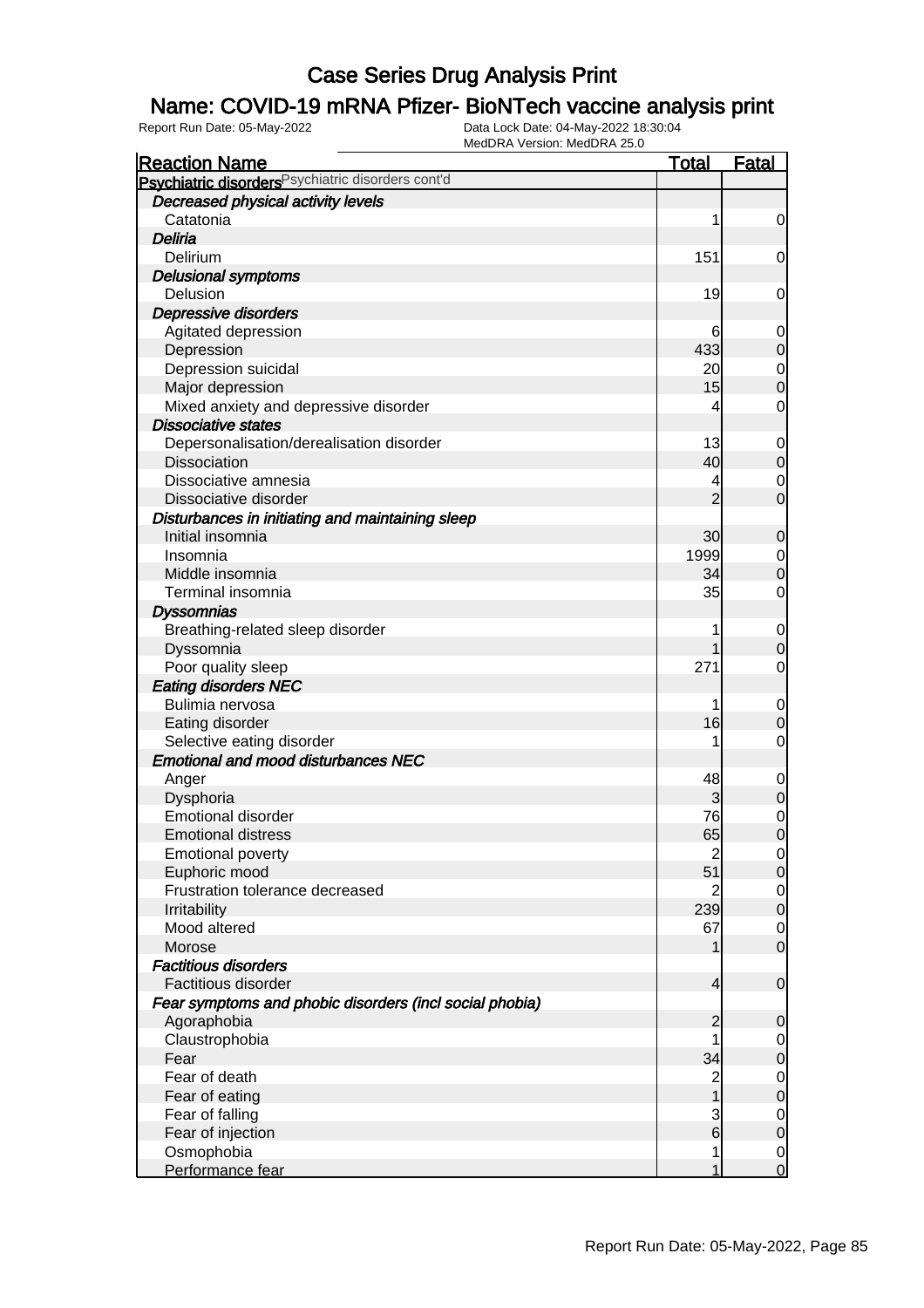### Name: COVID-19 mRNA Pfizer- BioNTech vaccine analysis print

| <b>Reaction Name</b>                                          | <b>Total</b>   | <b>Fatal</b>               |
|---------------------------------------------------------------|----------------|----------------------------|
| Psychiatric disorders <sup>Psychiatric disorders cont'd</sup> |                |                            |
| Phobia                                                        | 3              | 0                          |
| Phonophobia                                                   | 3              | $\mathbf 0$                |
| Social anxiety disorder                                       | $\overline{c}$ | $\mathbf 0$                |
| Social fear                                                   |                | $\mathbf 0$                |
| <b>Fluctuating mood symptoms</b>                              |                |                            |
| Mood swings                                                   | 174            | $\mathbf 0$                |
| Hallucinations (excl sleep-related)                           |                |                            |
| Hallucination                                                 | 261            | 0                          |
| Hallucination, auditory                                       | 23             | $\mathbf 0$                |
| Hallucination, olfactory                                      | 15             | $\pmb{0}$                  |
| Hallucination, tactile                                        |                | $\mathbf 0$                |
| Hallucination, visual                                         | 33             | $\mathbf 0$                |
| Hallucinations, mixed                                         | 4              | $\mathbf 0$                |
| Increased physical activity levels                            |                |                            |
| <b>Restlessness</b>                                           | 178            | 0                          |
| Infancy, childhood and adolescence psychiatric disorders NEC  |                |                            |
| Social (pragmatic) communication disorder                     | 1              | 0                          |
| Learning disorders                                            |                |                            |
| Learning disability                                           |                | $\mathbf 0$                |
| Learning disorder                                             |                | $\boldsymbol{0}$           |
| Reading disorder                                              |                | $\mathbf 0$                |
| <b>Mental disorders NEC</b>                                   |                |                            |
| Mental disorder                                               | 24             |                            |
|                                                               |                | $\mathbf 0$                |
| Mental status changes                                         |                | $\mathbf 0$<br>$\mathbf 0$ |
| Psychological factor affecting medical condition              |                |                            |
| Mood alterations with depressive symptoms<br>Anhedonia        |                |                            |
| Decreased interest                                            | 3<br>11        | $\mathbf 0$                |
|                                                               |                | $\mathbf 0$                |
| Depressed mood                                                | 461            | $\mathbf 0$                |
| Depressive symptom                                            | $\overline{c}$ | $\mathbf 0$                |
| Feeling guilty                                                |                | $\mathbf 0$                |
| Feeling of despair                                            | 5              | $\mathbf 0$                |
| Feelings of worthlessness                                     | 2<br>3         | $\mathbf 0$                |
| Negative thoughts                                             |                | $\mathbf 0$                |
| Psychomotor retardation                                       | $\overline{c}$ | $\mathbf 0$                |
| Sense of a foreshortened future                               | 3              | $\overline{0}$             |
| <b>Tearfulness</b>                                            | 50             | $\overline{0}$             |
| Mood alterations with manic symptoms                          |                |                            |
| Hypomania                                                     | $\overline{2}$ | 0                          |
| Mania                                                         | 11             | $\mathbf 0$                |
| <b>Mood disorders NEC</b>                                     |                |                            |
| Affective disorder                                            | 4              | $\mathbf 0$                |
| Apathy                                                        | 38             | $\mathbf 0$                |
| Boredom                                                       | 1              | $\pmb{0}$                  |
| Laziness                                                      | 3              | $\mathbf 0$                |
| Listless                                                      | 26             | $\boldsymbol{0}$           |
| Mood disorder due to a general medical condition              |                | $\mathbf 0$                |
| Narcolepsy and associated conditions                          |                |                            |
| Hypnagogic hallucination                                      | 4              | $\mathbf 0$                |
| Hypnopompic hallucination                                     | $\overline{c}$ | $\mathbf 0$                |
| Sleep attacks                                                 | 3              | $\mathbf 0$                |
| Obsessive-compulsive disorders and symptoms                   |                |                            |
| Obsessive-compulsive symptom                                  | 1              | $\overline{0}$             |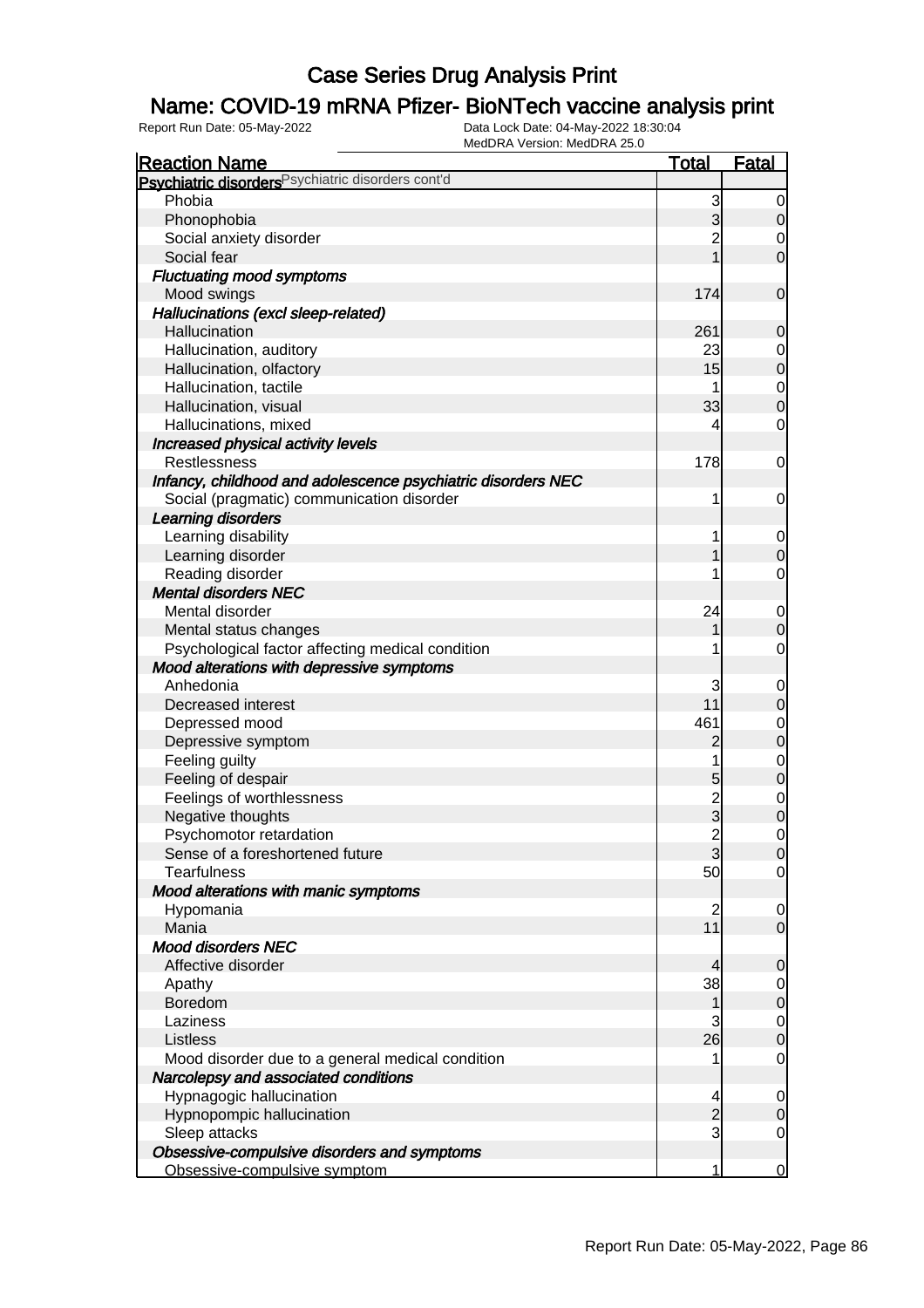### Name: COVID-19 mRNA Pfizer- BioNTech vaccine analysis print

| <b>Reaction Name</b>                                          | <b>Total</b>    | <b>Fatal</b>   |
|---------------------------------------------------------------|-----------------|----------------|
| Psychiatric disorders <sup>Psychiatric disorders cont'd</sup> |                 |                |
| Orgasmic disorders and disturbances                           |                 |                |
| Anorgasmia                                                    | 5               | 0              |
| Female orgasmic disorder                                      | $\overline{c}$  | $\mathbf 0$    |
| Orgasm abnormal                                               |                 | 0              |
| Orgasmic sensation decreased                                  |                 | $\mathbf 0$    |
| Premature ejaculation                                         |                 | $\mathbf 0$    |
| <b>Panic attacks and disorders</b>                            |                 |                |
| Limited symptom panic attack                                  |                 | $\mathbf 0$    |
| Panic attack                                                  | 270             | $\mathbf 0$    |
| Panic disorder                                                | 10              | 0              |
| Panic reaction                                                | 32              | $\mathbf 0$    |
| Paraphilias and paraphilic disorders                          |                 |                |
| Transvestism                                                  | 1               | $\mathbf 0$    |
| <b>Parasomnias</b>                                            |                 |                |
| Abnormal dreams                                               | 213             | 0              |
| Abnormal sleep-related event                                  |                 | 0              |
| Confusional arousal                                           |                 | $\mathbf 0$    |
| Exploding head syndrome                                       | 2               | $\mathbf 0$    |
| Nightmare                                                     | 239             | $\mathbf 0$    |
| Parasomnia                                                    | 5               | $\mathbf 0$    |
| Sleep inertia                                                 |                 | $\pmb{0}$      |
| Sleep talking                                                 | 6               | $\mathbf 0$    |
| Sleep terror                                                  | 29              | $\mathbf 0$    |
| Somnambulism                                                  | 10              | 0              |
| <b>Perception disturbances NEC</b>                            |                 |                |
| Autoscopy                                                     | 20              | $\mathbf 0$    |
| Deja vu                                                       | 3               | $\mathbf 0$    |
| Derealisation                                                 | 14              | 0              |
| Flashback                                                     | 4               | $\mathbf 0$    |
| Illusion                                                      | 6               | $\mathbf 0$    |
| Near death experience                                         |                 | $\mathbf 0$    |
| Time perception altered                                       | $\overline{c}$  | $\mathbf 0$    |
| <b>Personality disorders NEC</b>                              |                 |                |
| Personality disorder                                          |                 | $\mathbf 0$    |
| Self esteem decreased                                         |                 | $\mathbf 0$    |
| Pervasive developmental disorders NEC                         |                 |                |
| Autism spectrum disorder                                      | $5\overline{)}$ | $\overline{0}$ |
| Psychiatric elimination disorders                             |                 |                |
| Enuresis                                                      | 31              | $\mathbf 0$    |
| <b>Psychiatric symptoms NEC</b>                               |                 |                |
| Helplessness                                                  | 1               | $\mathbf 0$    |
| Hypervigilance                                                | 9               | 0              |
| Psychiatric symptom                                           | 13              | $\mathbf 0$    |
| Psychological trauma                                          | 4               | $\mathbf 0$    |
| <b>Trance</b>                                                 | 1               | $\mathbf 0$    |
| <b>Psychotic disorder NEC</b>                                 |                 |                |
| Acute psychosis                                               | 1               | $\mathbf 0$    |
| Psychotic behaviour                                           |                 | 0              |
| Psychotic disorder                                            | 34              | $\mathbf 0$    |
| Schizophrenia NEC                                             |                 |                |
| Schizophrenia                                                 | $\overline{2}$  | $\mathbf 0$    |
| Sexual and gender identity disorders NEC                      |                 |                |
| Gender dysphoria                                              | 1               | $\overline{0}$ |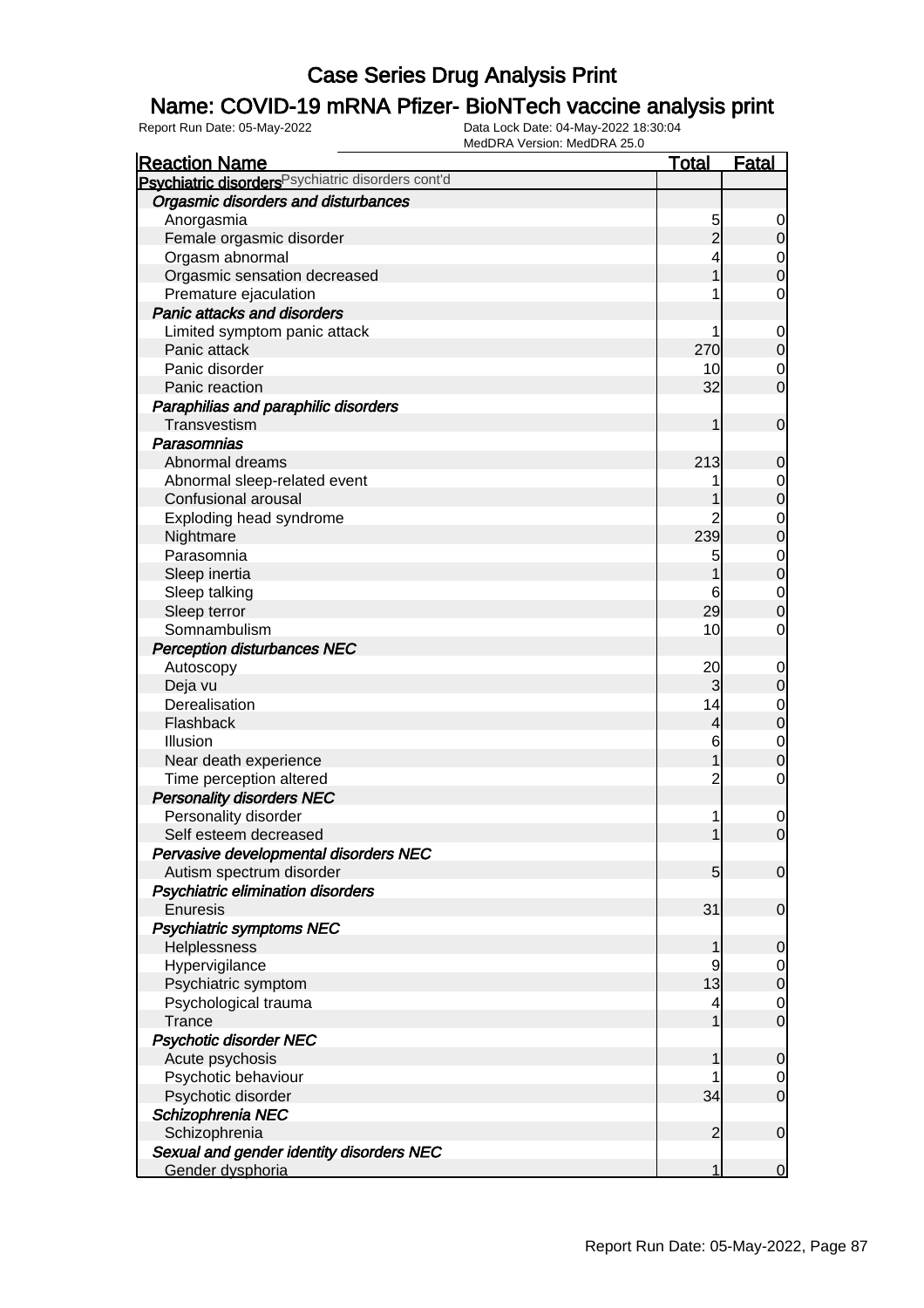### Name: COVID-19 mRNA Pfizer- BioNTech vaccine analysis print

| <b>Reaction Name</b>                                           | <b>Total</b>    | <b>Fatal</b>   |
|----------------------------------------------------------------|-----------------|----------------|
| Psychiatric disorders Psychiatric disorders cont'd             |                 |                |
| Sexual arousal disorders                                       |                 |                |
| Disturbance in sexual arousal                                  | 4               | $\mathbf 0$    |
| Sexual inhibition                                              |                 | $\overline{0}$ |
| Sexual desire disorders                                        |                 |                |
| Hypersexuality                                                 |                 | $\mathbf 0$    |
| Libido decreased                                               | 20              | $\mathbf 0$    |
| Libido disorder                                                | $\overline{c}$  | $\overline{0}$ |
| Libido increased                                               | 8               | $\overline{0}$ |
| Loss of libido                                                 | 22              | $\mathbf 0$    |
| <b>Sexual dysfunction NEC</b>                                  |                 |                |
| Genito-pelvic pain/penetration disorder                        | 2               | 0              |
| <b>Sleep disorders NEC</b>                                     |                 |                |
| Sleep disorder                                                 | 290             | $\mathbf 0$    |
| Sleep disorder due to general medical condition, insomnia type | 5               | $\overline{0}$ |
| Somatic symptom disorders                                      |                 |                |
| Conversion disorder                                            | 33              | $\mathbf 0$    |
| Habit cough                                                    | 22              | $\overline{0}$ |
| Somatic symptom disorder                                       | $\overline{2}$  | $\mathbf 0$    |
| Vomiting psychogenic                                           |                 | $\overline{0}$ |
| Speech and language usage disturbances                         |                 |                |
| Disorganised speech                                            | 10              | 0              |
| Logorrhoea                                                     | $\overline{2}$  | $\overline{0}$ |
| Speech articulation and rhythm disturbances                    |                 |                |
| Dysphemia                                                      | 27              | $\mathbf 0$    |
| Lack of spontaneous speech                                     |                 | 0              |
| Pressure of speech                                             |                 | $\mathbf 0$    |
| <b>Stereotypies and automatisms</b>                            |                 |                |
| Automatism                                                     |                 | $\mathbf 0$    |
| <b>Bruxism</b>                                                 | 16              | $\overline{0}$ |
| Head banging                                                   | 12              | $\mathbf 0$    |
| Stereotypy                                                     |                 | $\mathbf 0$    |
| <b>Stress disorders</b>                                        |                 |                |
| Burnout syndrome                                               | $\overline{c}$  | $\mathbf 0$    |
| Post-traumatic stress disorder                                 | $6\overline{6}$ | $\mathbf 0$    |
| Substance related and addictive disorders                      |                 |                |
| Alcohol problem                                                | 1               | $\overline{0}$ |
| Alcoholic hangover                                             |                 | $\overline{0}$ |
| Alcoholism                                                     | 5               | $\overline{O}$ |
| Dependence                                                     |                 | $\overline{0}$ |
| Nicotine dependence                                            | $\overline{2}$  | $\mathbf 0$    |
| Suicidal and self-injurious behaviour                          |                 |                |
| Completed suicide                                              | 3               | $\mathsf{H}$   |
| Intentional self-injury                                        | 6               | $\overline{0}$ |
| Self-injurious ideation                                        | $\overline{c}$  | $\mathbf 0$    |
| Suicidal ideation                                              | 53              | $\overline{0}$ |
| Suicide attempt                                                | 9               | $\mathbf 0$    |
| Suicide threat                                                 | $\overline{2}$  | $\mathbf 0$    |
| <b>Thinking disturbances</b>                                   |                 |                |
| Bradyphrenia                                                   | 45              | $\mathbf 0$    |
| Flight of ideas                                                | 1               | $\overline{0}$ |
| Intrusive thoughts                                             | 8               | $\overline{0}$ |
| Morbid thoughts                                                | 1               | $\mathbf 0$    |
| Tachyphrenia                                                   | 8               | <u>0</u>       |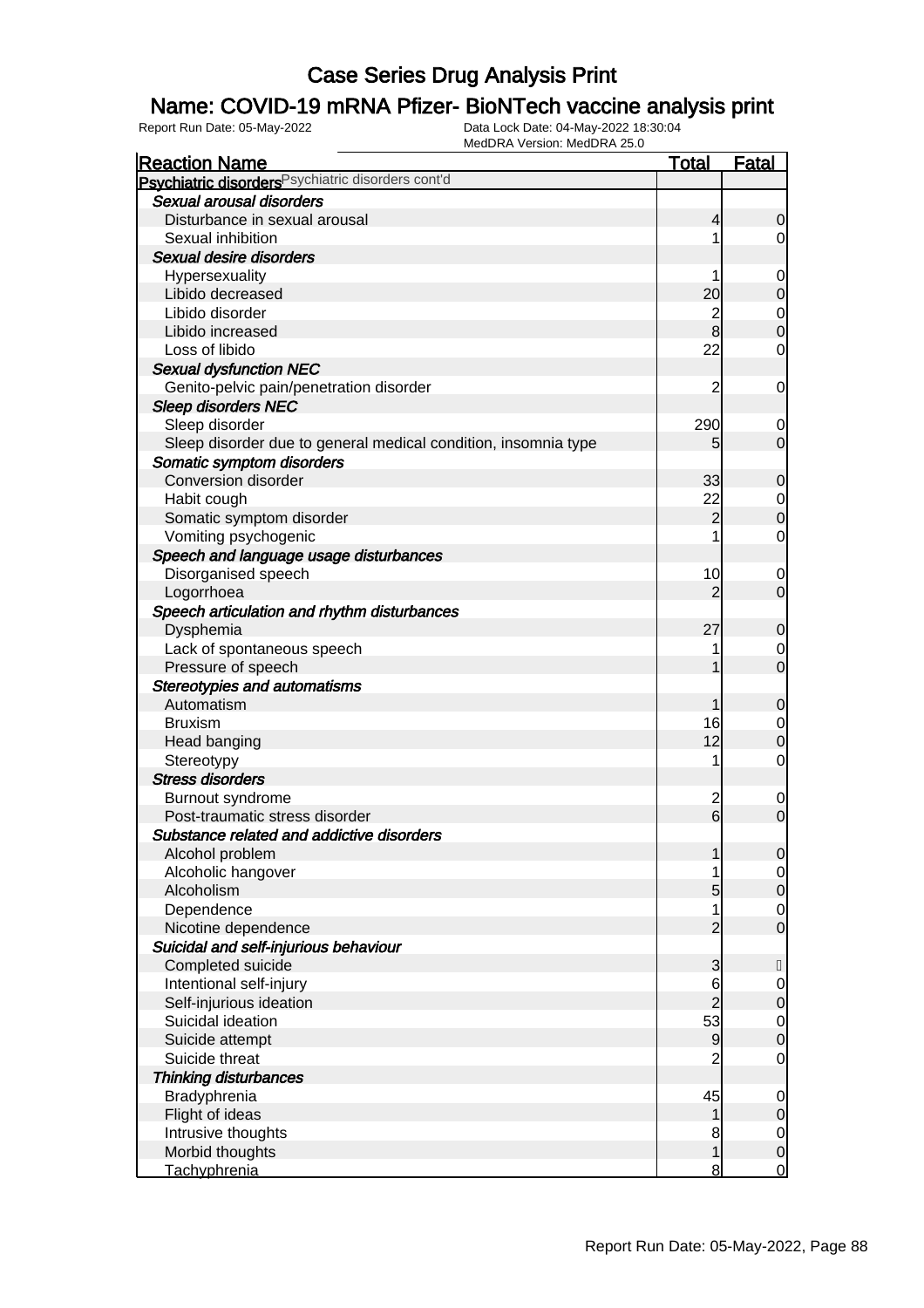### Name: COVID-19 mRNA Pfizer- BioNTech vaccine analysis print

| <b>Reaction Name</b>                               | Total | Fatal |
|----------------------------------------------------|-------|-------|
| Psychiatric disorders Psychiatric disorders cont'd |       |       |
| Thinking abnormal                                  | 22    |       |
| Thought blocking                                   | ລ     |       |
| <b>Tic disorders</b>                               |       |       |
| Tic                                                | 20    |       |
| <b>Psychiatric disorders SOC TOTAL</b>             | 10270 |       |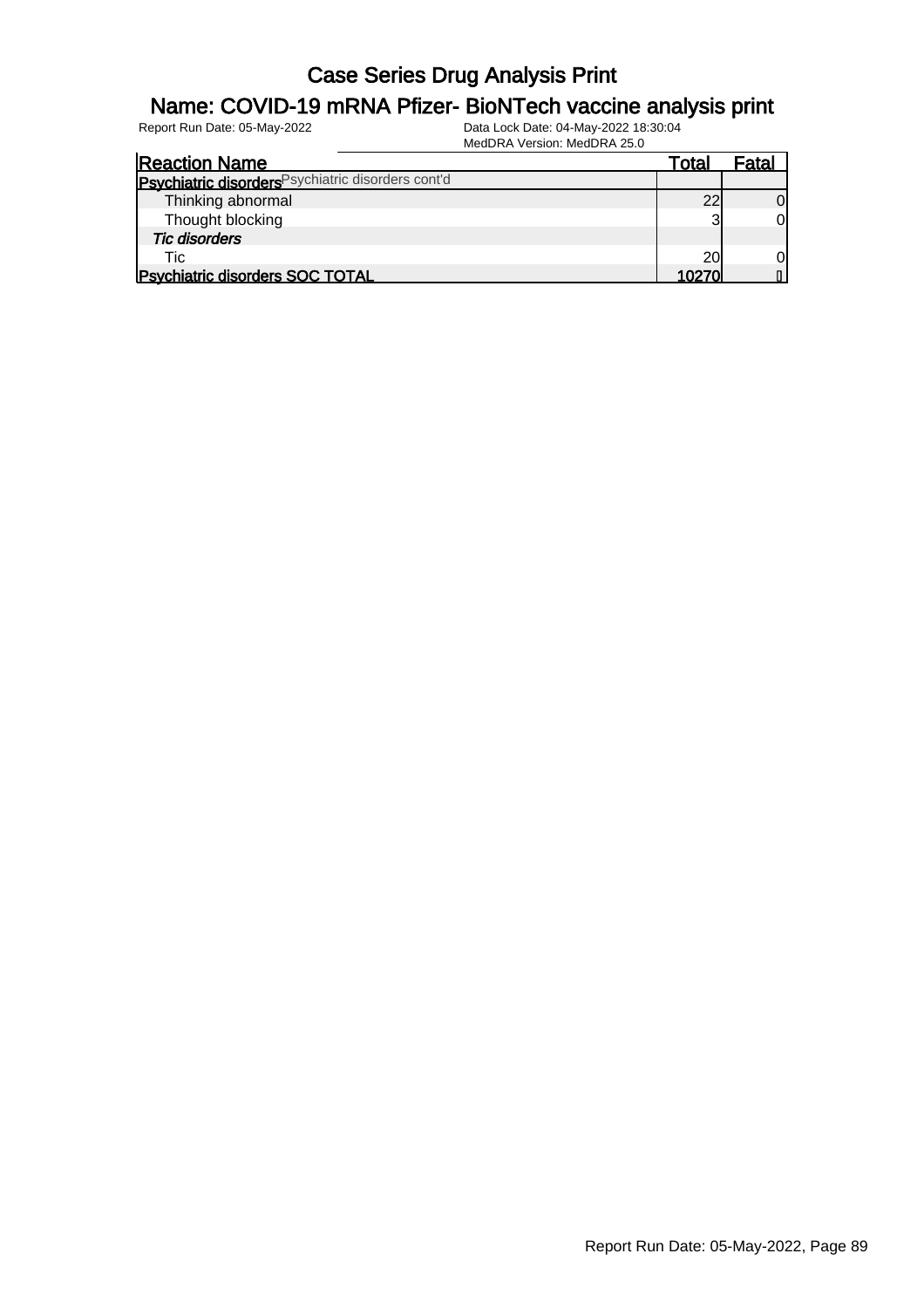### Name: COVID-19 mRNA Pfizer- BioNTech vaccine analysis print

| <b>Reaction Name</b>                           | <u>Total</u>   | <u>Fatal</u>     |
|------------------------------------------------|----------------|------------------|
| <b>Renal &amp; urinary disorders</b>           |                |                  |
| <b>Bladder and urethral symptoms</b>           |                |                  |
| <b>Bladder discomfort</b>                      | 4              | 0                |
| <b>Bladder irritation</b>                      | 14             | 0                |
| <b>Bladder</b> pain                            | 36             | 0                |
| Bladder spasm                                  | $\overline{c}$ | 0                |
| Dysuria                                        | 61             | 0                |
| Incontinence                                   | 45             | $\mathbf 0$      |
| Lower urinary tract symptoms                   | 3              | 0                |
| Micturition disorder                           | $\overline{2}$ | $\mathbf 0$      |
| Micturition urgency                            | 55             | 0                |
| Mixed incontinence                             |                | $\mathbf 0$      |
| Pollakiuria                                    | 164            | 0                |
| Stress urinary incontinence                    | $\overline{c}$ | $\mathbf 0$      |
| Urethral pain                                  | 8              | $\mathbf 0$      |
| Urge incontinence                              | 3              | $\mathbf 0$      |
| Urinary hesitation                             | 3              | $\mathbf 0$      |
| Urinary incontinence                           | 78             | $\mathbf 0$      |
| Urinary retention                              | 56             | 0                |
| Urine flow decreased                           | 19             | 0                |
| <b>Bladder disorders NEC</b>                   |                |                  |
| <b>Bladder dilatation</b>                      | 1              | $\mathbf 0$      |
| <b>Bladder disorder</b>                        | 13             | 0                |
| <b>Bladder fibrosis</b>                        | 1              | $\mathbf 0$      |
| <b>Bladder prolapse</b>                        |                | 0                |
| Urinary bladder haemorrhage                    | 4              | 0                |
| <b>Bladder infections and inflammations</b>    |                |                  |
| Cystitis haemorrhagic                          | 1              | $\mathbf 0$      |
| Cystitis interstitial                          | 6              | 0                |
| Cystitis noninfective                          | 1              | 0                |
| <b>Bladder neoplasms</b>                       |                |                  |
| <b>Bladder</b> cyst                            | 1              | $\mathbf 0$      |
| Genital and urinary tract disorders NEC        |                |                  |
| Genitourinary symptom                          | $\overline{c}$ | 0                |
| Urinary tract disorder                         | 4              | 0                |
| Urinary tract obstruction                      | 1              | 0                |
| Glomerulonephritis and nephrotic syndrome      |                |                  |
| Focal segmental glomerulosclerosis             | 1              | $\overline{0}$   |
| Glomerulonephritis membranous                  |                | $\mathbf 0$      |
| Glomerulonephritis minimal lesion              | 8              | $\overline{0}$   |
| Glomerulonephritis rapidly progressive         | $\overline{c}$ | $\boldsymbol{0}$ |
| IgA nephropathy                                | 4              | $\mathbf 0$      |
| Nephrotic syndrome                             | 21             | $\mathbf 0$      |
| Myoneurogenic bladder disorders                |                |                  |
| <b>Bladder dysfunction</b>                     | 8              | 0                |
| Hypertonic bladder                             | 6              | $\overline{0}$   |
| Hypotonic urinary bladder                      | 1              | 0                |
| Loss of bladder sensation                      | $\frac{3}{2}$  | $\mathbf 0$      |
| Neurogenic bladder                             |                | $\mathbf 0$      |
| <b>Nephritis NEC</b>                           |                |                  |
| Lupus nephritis                                | $\frac{2}{3}$  | 0                |
| <b>Nephritis</b>                               |                | $\overline{0}$   |
| Tubulointerstitial nephritis                   | $\overline{3}$ | $\boldsymbol{0}$ |
| <b>Nephropathies and tubular disorders NEC</b> |                |                  |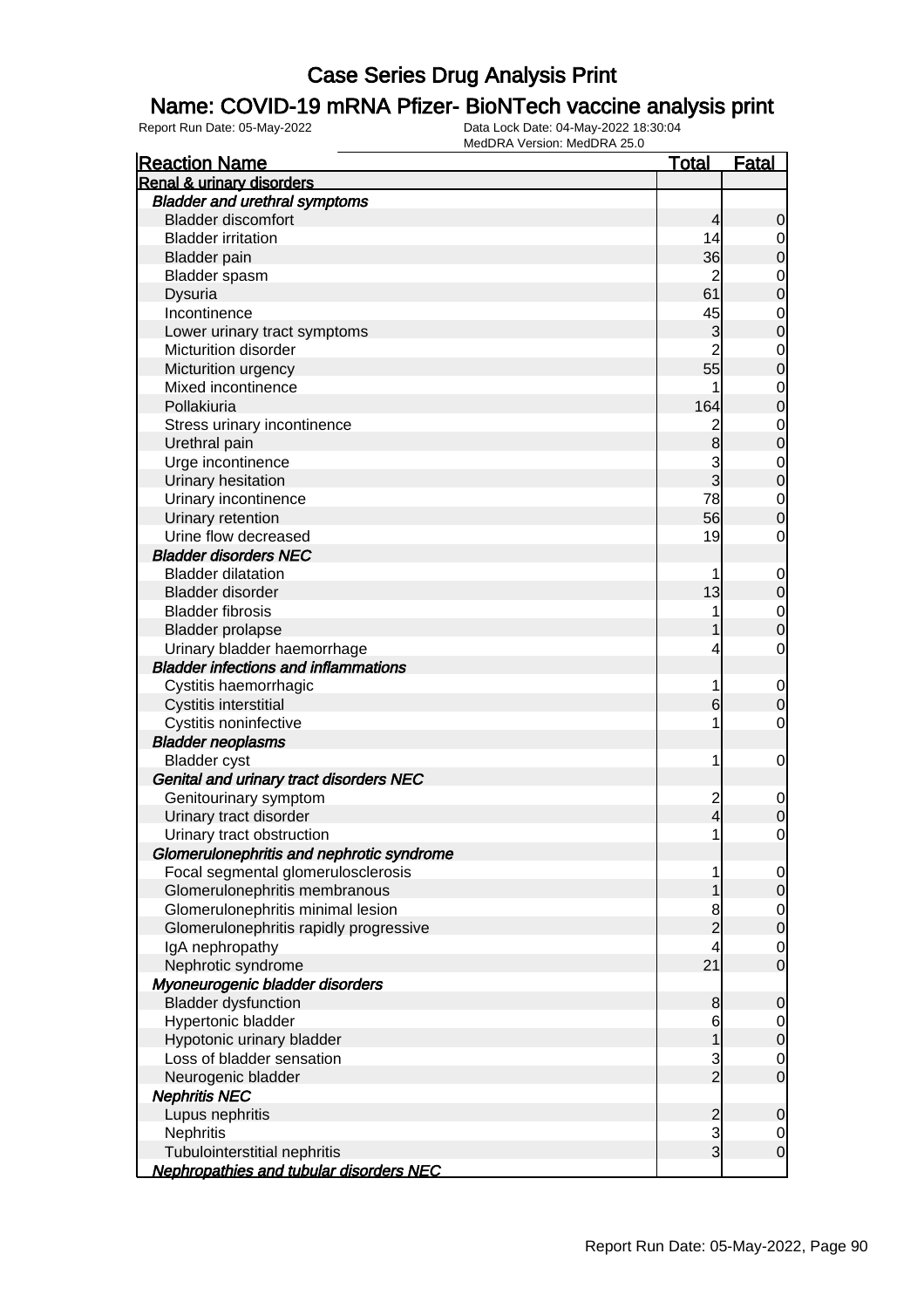### Name: COVID-19 mRNA Pfizer- BioNTech vaccine analysis print

| <b>Reaction Name</b>                                            | <b>Total</b>   | <b>Fatal</b>               |
|-----------------------------------------------------------------|----------------|----------------------------|
| Renal & urinary disorders & urinary disorders cont'd            |                |                            |
| Nephropathy                                                     | 1              | $\overline{0}$             |
| <b>Renal disorders NEC</b>                                      |                |                            |
| Kidney fibrosis                                                 |                | $\mathbf 0$                |
| Renal disorder                                                  | 11             | 1                          |
| Renal haemorrhage                                               |                | $\boldsymbol{0}$           |
| Renal mass                                                      |                | $\mathbf 0$                |
| Renal failure and impairment                                    |                |                            |
| Acute kidney injury                                             | 59             | 4                          |
| Anuria                                                          | 3              | $\mathbf 0$                |
| Chronic kidney disease                                          | 6              | $\mathbf{0}$               |
| Oliguria                                                        |                | $\overline{0}$             |
| Renal failure                                                   | 26             | 1                          |
| Renal impairment                                                | $35$           | $\mathbf 0$                |
| Renal injury                                                    | 3              | $\mathbf 0$                |
| <b>Renal failure complications</b>                              |                |                            |
| Azotaemia                                                       | 1              | 0                          |
| <b>Renal lithiasis</b>                                          |                |                            |
| Nephrolithiasis                                                 | 12             | 0                          |
| <b>Renal neoplasms</b>                                          |                |                            |
| Renal cyst                                                      | 1              | 0                          |
| Renal obstructive disorders                                     |                |                            |
| Hydronephrosis                                                  | $\overline{2}$ | 0                          |
| Renal structural abnormalities and trauma                       |                |                            |
| Kidney enlargement                                              | 1              | $\mathbf 0$                |
| Kidney small                                                    | $\overline{2}$ | $\mathbf 0$                |
| Renal vascular and ischaemic conditions                         |                |                            |
| Renal aneurysm                                                  | 1              | $\mathbf 0$                |
| Renal infarct                                                   |                |                            |
| Renal tubular necrosis                                          | $\overline{c}$ | $\mathbf 0$<br>$\mathbf 0$ |
| Renal vasculitis                                                | 1              | 1                          |
| Structural and obstructive urethral disorders (excl congenital) |                |                            |
| Urethral stenosis                                               | 1              | $\mathbf 0$                |
| <b>Ureteric disorders NEC</b>                                   |                |                            |
| Ureteric stenosis                                               | 1              | 0                          |
|                                                                 |                |                            |
| <b>Urinary abnormalities</b><br>Albuminuria                     |                |                            |
| Chromaturia                                                     | 1<br>69        | $\overline{0}$             |
|                                                                 |                | $\mathbf 0$                |
| Haematuria<br>Ketonuria                                         | 54             | $\overline{0}$             |
|                                                                 |                | $\pmb{0}$                  |
| Myoglobinuria                                                   |                | $\mathbf 0$                |
| Proteinuria                                                     | 13             | $\pmb{0}$                  |
| Urine abnormality<br>Urine odour abnormal                       | 13             | $\mathbf 0$                |
|                                                                 | 11             | $\mathbf 0$                |
| Urinary tract lithiasis (excl renal)                            |                |                            |
| Calculus bladder                                                | 1              | $\mathbf 0$                |
| Calculus urinary                                                |                | $\overline{0}$             |
| Urinary tract signs and symptoms NEC                            |                |                            |
| Costovertebral angle tenderness                                 | 1              | $\mathbf 0$                |
| Cystitis-like symptom                                           |                | $\mathbf 0$                |
| Haemorrhage urinary tract                                       | 31             | 1                          |
| Nocturia                                                        | 3              | $\mathbf 0$                |
| Polyuria                                                        | 9              | $\mathbf 0$                |
| Renal colic                                                     | 5              | $\overline{0}$             |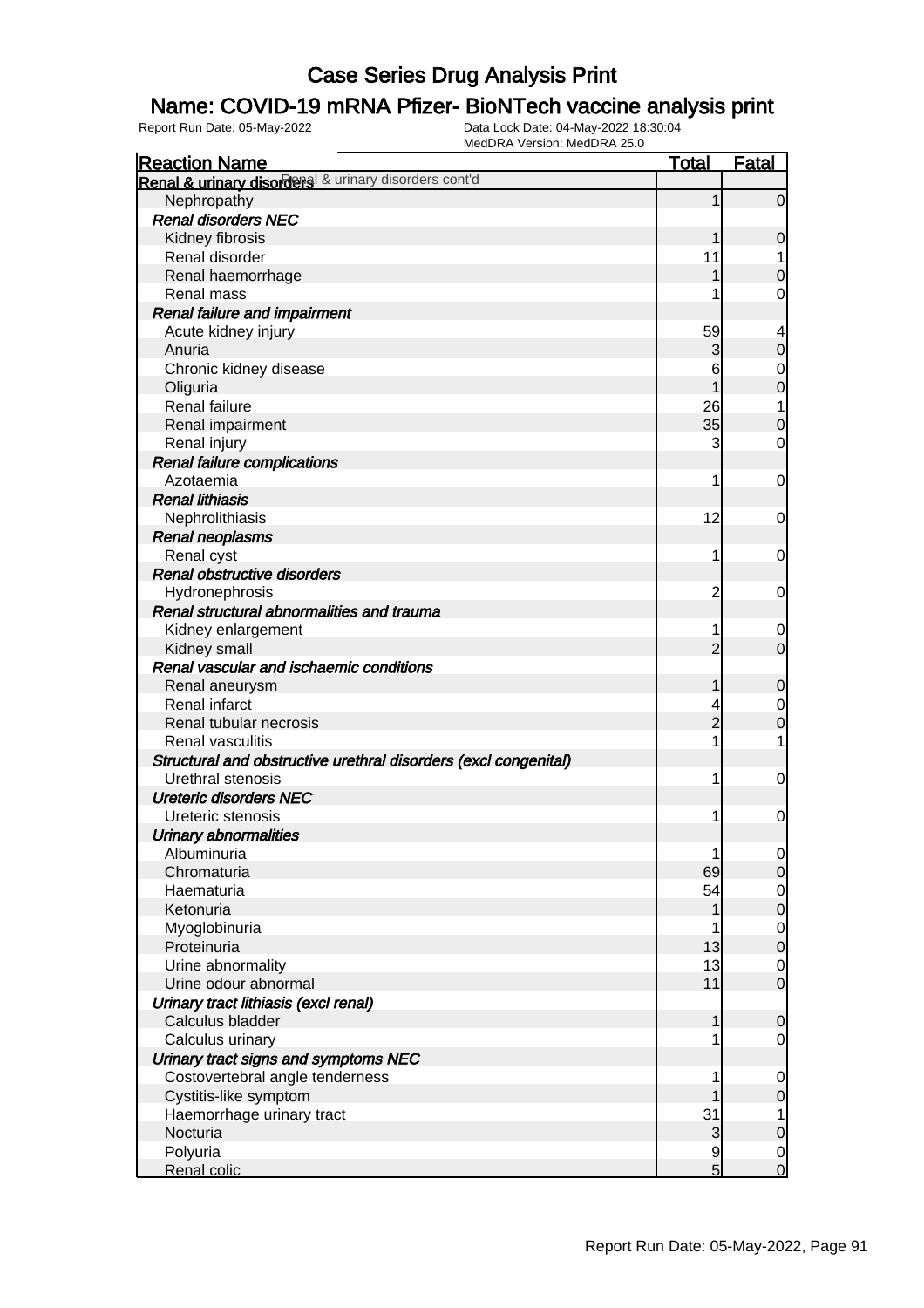#### Name: COVID-19 mRNA Pfizer- BioNTech vaccine analysis print

| <b>Reaction Name</b>                                 | Total | <sup>⊏</sup> ata. |
|------------------------------------------------------|-------|-------------------|
| Renal & urinary disorders & urinary disorders cont'd |       |                   |
| Renal pain                                           | 367   | 01                |
| Urinary tract discomfort                             |       | $\overline{0}$    |
| Urinary tract pain                                   |       | $\overline{0}$    |
| Renal & urinary disorders SOC TOTAL                  | 1424  | 8                 |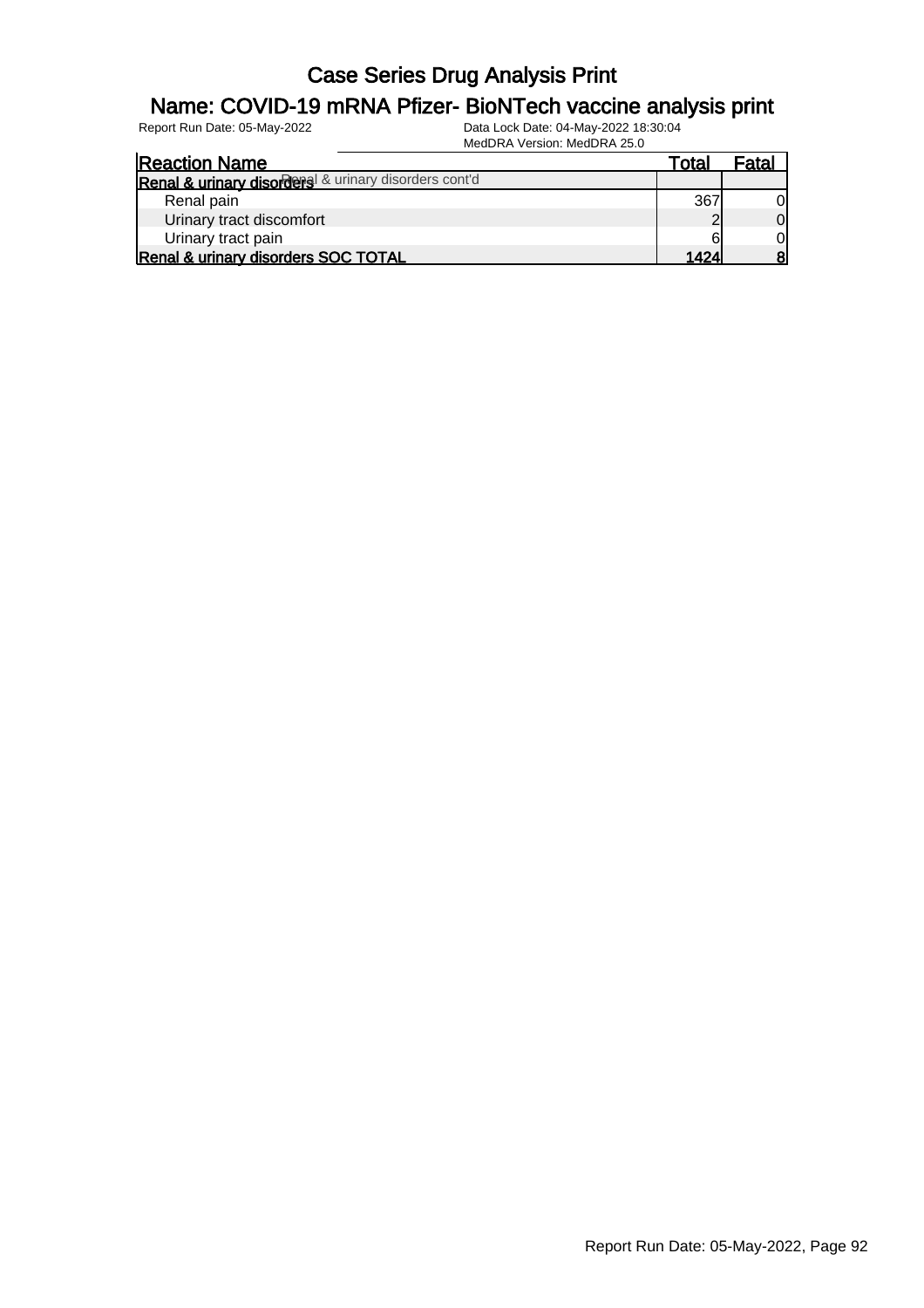#### Name: COVID-19 mRNA Pfizer- BioNTech vaccine analysis print

| <b>Reaction Name</b>                                  | <b>Total</b>   | <b>Fatal</b>     |
|-------------------------------------------------------|----------------|------------------|
| Reproductive & breast disorders                       |                |                  |
| Benign and malignant breast neoplasms                 |                |                  |
| <b>Breast cyst</b>                                    | 18             | $\mathbf 0$      |
| <b>Breast disorders NEC</b>                           |                |                  |
| Breast atrophy                                        | 1              | $\mathbf 0$      |
| <b>Breast disorder</b>                                | 4              | $\mathbf 0$      |
| Breast enlargement                                    | 32             | $\mathbf 0$      |
| <b>Breast mass</b>                                    | 152            | $\mathbf 0$      |
| Fibrocystic breast disease                            |                | $\mathbf 0$      |
| Gynaecomastia                                         |                | $\mathbf 0$      |
| Mastoptosis                                           |                | $\overline{0}$   |
| Nipple disorder                                       |                | $\mathbf 0$      |
| <b>Breast infections and inflammations</b>            |                |                  |
| <b>Breast inflammation</b>                            | 6              | $\mathbf 0$      |
| Nipple inflammation                                   | 3              | $\mathbf 0$      |
| <b>Breast signs and symptoms</b>                      |                |                  |
| Breast discharge                                      | 5              | $\mathbf 0$      |
| <b>Breast discomfort</b>                              | 15             | $\mathbf 0$      |
| Breast engorgement                                    | 11             | $\mathbf 0$      |
| Breast haematoma                                      |                | $\mathbf 0$      |
| Breast oedema                                         | 9              | $\mathbf 0$      |
| <b>Breast pain</b>                                    | 878            | $\mathbf 0$      |
| <b>Breast swelling</b>                                | 196            | $\mathbf 0$      |
| <b>Breast tenderness</b>                              | 107            | $\mathbf 0$      |
| Nipple pain                                           | 47             | 1                |
| Nipple swelling                                       | 4              | 0                |
| Cervix disorders NEC                                  |                |                  |
| Cervical dysplasia                                    | 3              | $\mathbf 0$      |
| Cervix disorder                                       | 1              | $\boldsymbol{0}$ |
| Cervix haemorrhage uterine                            | 5              | $\mathbf 0$      |
| Ectropion of cervix                                   | $\overline{5}$ | $\mathbf 0$      |
| Cervix infections and inflammations                   |                |                  |
| Cervix inflammation                                   | 1              | $\mathbf 0$      |
| Cervix neoplasms                                      |                |                  |
| Cervical polyp                                        | $\overline{2}$ | $\mathbf 0$      |
| Erection and ejaculation conditions and disorders     |                |                  |
| Ejaculation disorder                                  | 3              | $\mathbf 0$      |
| Ejaculation failure                                   | 3              | $\overline{0}$   |
| Erectile dysfunction                                  | 78             | $\mathbf 0$      |
| Erection increased                                    | 4              | $\mathbf 0$      |
| Organic erectile dysfunction                          | 14             | $\mathbf 0$      |
| Painful ejaculation                                   | 1              | $\overline{0}$   |
| Spontaneous ejaculation                               | $\overline{c}$ | $\boldsymbol{0}$ |
| Spontaneous penile erection                           | $\overline{c}$ | $\mathbf 0$      |
| Fallopian tube and ovary infections and inflammations |                |                  |
| Noninfective oophoritis                               | 6              | $\mathbf 0$      |
| <b>Lactation disorders</b>                            |                |                  |
| Breast milk discolouration                            | 4              | $\mathbf 0$      |
| Breast milk odour abnormal                            | $\overline{c}$ | $\mathbf 0$      |
| Galactorrhoea                                         | 5              | $\overline{0}$   |
| Galactostasis                                         |                | $\pmb{0}$        |
| Lactation disorder                                    | 11             | $\overline{0}$   |
| Lactation puerperal increased                         | 6              | $\boldsymbol{0}$ |
| <b>Suppressed lactation</b>                           | 50             | $\overline{0}$   |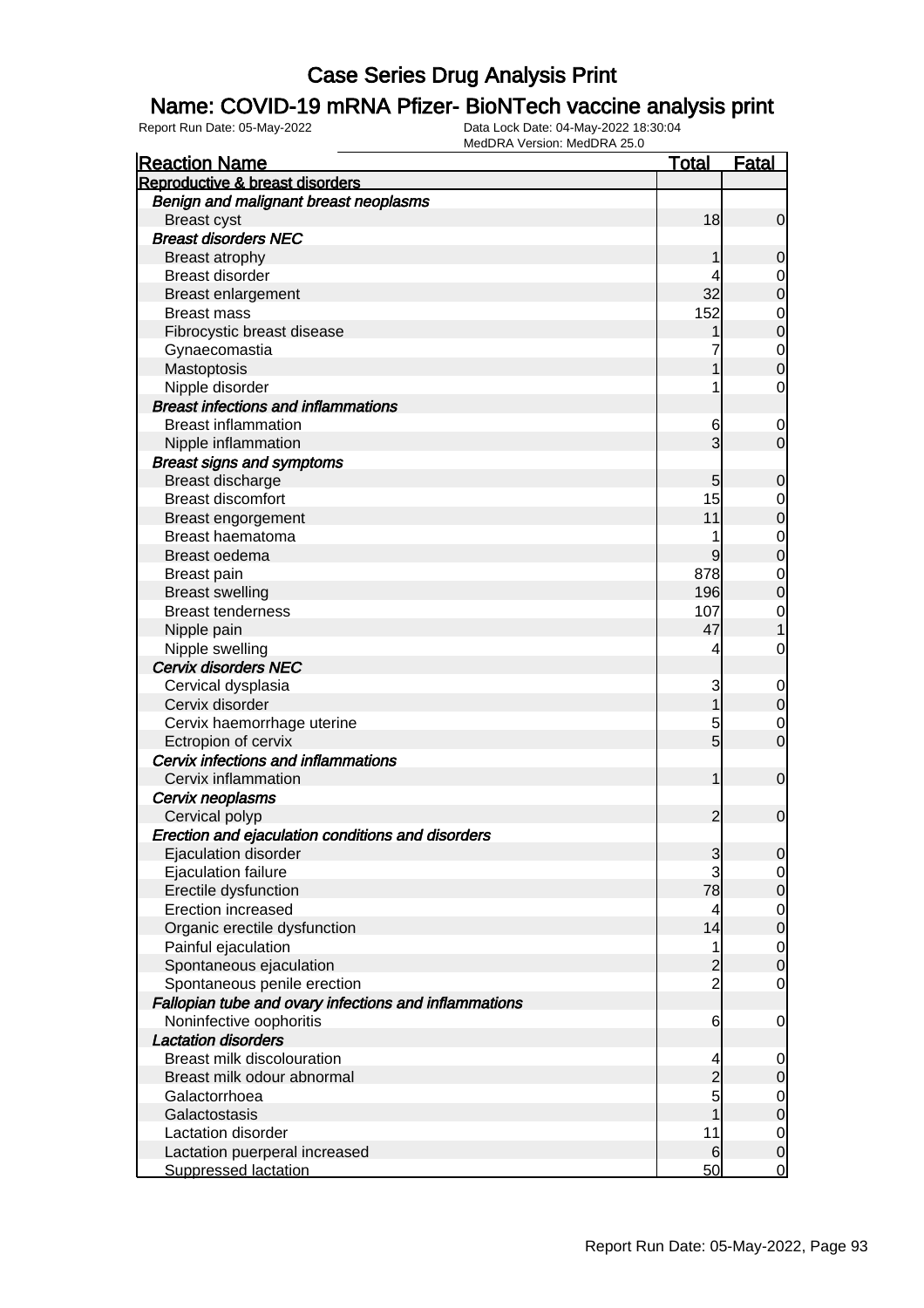### Name: COVID-19 mRNA Pfizer- BioNTech vaccine analysis print

| <b>Reaction Name</b>                                      | <b>Total</b>   | <b>Fatal</b>                         |
|-----------------------------------------------------------|----------------|--------------------------------------|
| Reproductive & breast disorders & breast disorders cont'd |                |                                      |
| <b>Menopausal effects NEC</b>                             |                |                                      |
| Artificial menopause                                      | 1              | $\mathbf 0$                          |
| Menopausal disorder                                       | 1              | $\overline{0}$                       |
| Menopausal symptoms                                       | 47             |                                      |
| Menopause delayed                                         | 1              | $\begin{matrix} 0 \\ 0 \end{matrix}$ |
| Premature menopause                                       | 25             | $\mathbf 0$                          |
| Menopausal effects on the genitourinary tract             |                |                                      |
| Atrophic vulvovaginitis                                   | 2              | $\mathbf 0$                          |
| Postmenopausal haemorrhage                                | 117            | $\overline{0}$                       |
| <b>Menstruation and uterine bleeding NEC</b>              |                |                                      |
| Abnormal uterine bleeding                                 | 8              | $\mathbf 0$                          |
| Abnormal withdrawal bleeding                              | 3              |                                      |
| <b>Bleeding anovulatory</b>                               |                | $\begin{matrix}0\\0\end{matrix}$     |
| Dysmenorrhoea                                             | 3346           |                                      |
| Intermenstrual bleeding                                   | 1326           | $0\atop 0$                           |
| Menstrual discomfort                                      | 36             |                                      |
| Menstrual disorder                                        | 2318           | $0\atop 0$                           |
| Menstruation irregular                                    | 4107           |                                      |
| Premenstrual dysphoric disorder                           | 14             | $0\atop 0$                           |
| Premenstrual headache                                     | 13             |                                      |
| Premenstrual pain                                         | 151            | $0\atop 0$                           |
| Premenstrual syndrome                                     | 141            |                                      |
| Retrograde menstruation                                   | $\overline{2}$ | $\begin{matrix}0\\0\end{matrix}$     |
| Withdrawal bleed                                          | 16             | $\mathbf 0$                          |
| <b>Menstruation with decreased bleeding</b>               |                |                                      |
| Amenorrhoea                                               | 733            |                                      |
|                                                           | 760            | $\mathbf 0$<br>$\overline{0}$        |
| Hypomenorrhoea                                            | 5768           |                                      |
| Menstruation delayed                                      | 234            | $\mathbf 0$<br>$\overline{0}$        |
| Oligomenorrhoea                                           |                |                                      |
| <b>Menstruation with increased bleeding</b>               |                |                                      |
| Heavy menstrual bleeding                                  | 6380           | $\mathbf 0$                          |
| Menometrorrhagia                                          | 21             | $\mathbf 0$<br>$\overline{0}$        |
| Polymenorrhoea                                            | 1048           |                                      |
| Ovarian and fallopian tube cysts and neoplasms            |                |                                      |
| Haemorrhagic ovarian cyst                                 | 3              | $\mathbf 0$                          |
| Ovarian cyst                                              | 32             | $\overline{0}$                       |
| Ovarian cyst ruptured                                     | $\overline{2}$ | $\overline{0}$                       |
| Polycystic ovaries                                        | 51             | $\overline{0}$                       |
| Ovarian and fallopian tube disorders NEC                  |                |                                      |
| Adnexal torsion                                           | 1              | $\mathbf 0$                          |
| Hydrosalpinx                                              | $\overline{2}$ | $\boldsymbol{0}$                     |
| Ovarian enlargement                                       | 1              | $\mathbf 0$                          |
| Ovarian failure                                           | 1              | $\mathbf 0$                          |
| Ovarian haemorrhage                                       | 8              | $\overline{0}$                       |
| Ovarian hyperstimulation syndrome                         | 1              | $\overline{0}$                       |
| Ovarian mass                                              | $\overline{2}$ | $\overline{0}$                       |
| Ovarian necrosis                                          | $\overline{1}$ | $\overline{0}$                       |
| Ovulation disorder                                        | 4              | $\overline{0}$                       |
| Ovulation pain                                            | 85             | $\overline{0}$                       |
| Premature ovulation                                       | 4              | $\mathbf 0$                          |
| Superovulation                                            | 1              | $\mathbf 0$                          |
| Pelvic prolapse conditions                                |                |                                      |
| Vaginal prolapse                                          | 1              | $\mathbf 0$                          |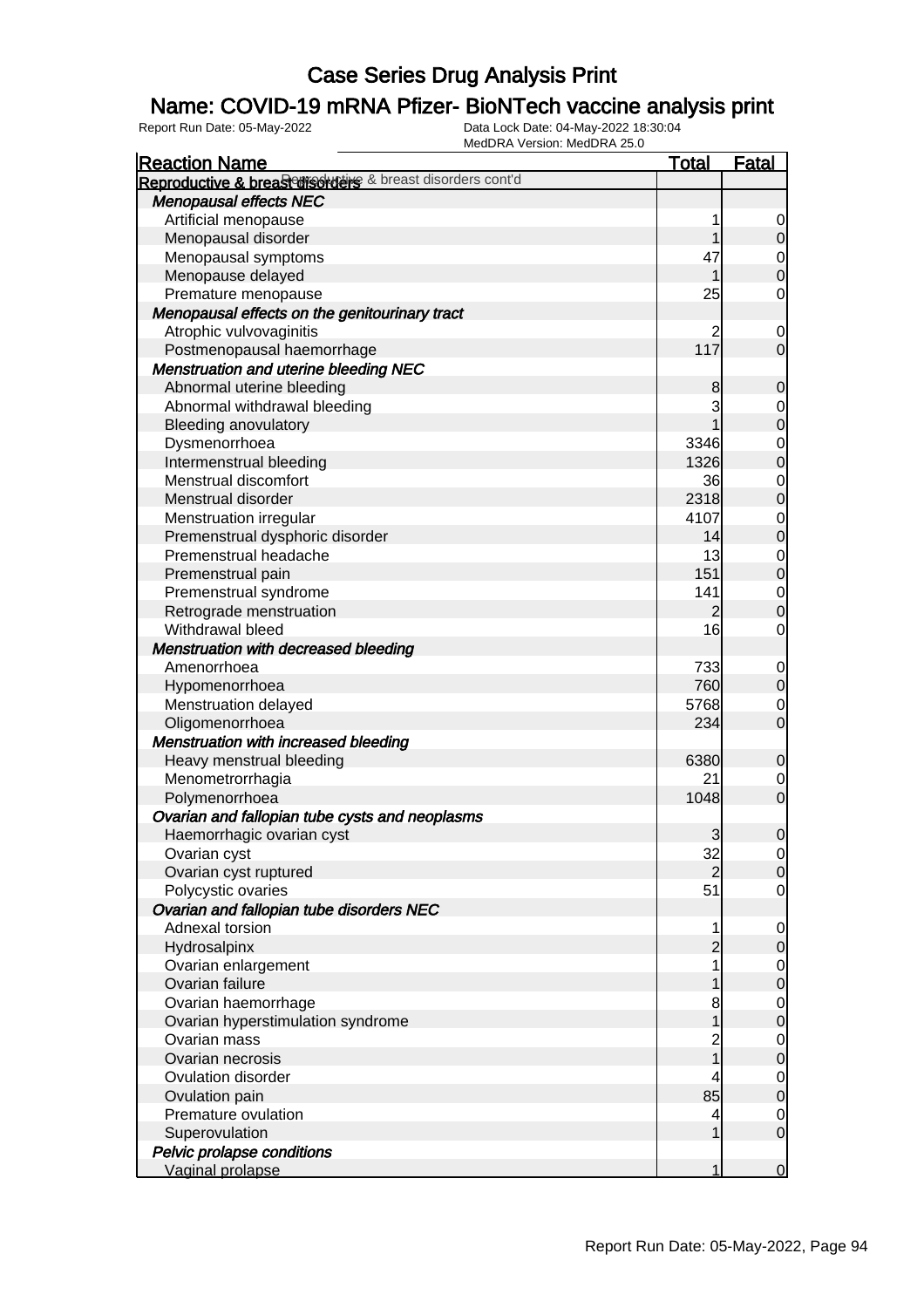### Name: COVID-19 mRNA Pfizer- BioNTech vaccine analysis print

| <b>Reaction Name</b>                                       | <b>Total</b>    | Fatal                            |
|------------------------------------------------------------|-----------------|----------------------------------|
| Reproductive & breast disorders & breast disorders cont'd  |                 |                                  |
| Pelvis and broad ligament disorders NEC                    |                 |                                  |
| Adnexa uteri mass                                          | 1               | $\mathbf 0$                      |
| Adnexa uteri pain                                          | 72              | $\overline{0}$                   |
| Pelvic congestion                                          | 1               | $\pmb{0}$                        |
| Pelvic floor muscle weakness                               |                 | $\mathbf 0$                      |
| Pelvic fluid collection                                    | 1               | $\overline{0}$                   |
| Pelvic haemorrhage                                         | 22              | $\mathbf 0$                      |
| Penile and scrotal infections and inflammations            |                 |                                  |
| Balanoposthitis                                            | 5               | $\mathbf 0$                      |
| Penile disorders NEC (excl erection and ejaculation)       |                 |                                  |
| Foreskin oedema                                            |                 | $\mathbf 0$                      |
| Penile blister                                             |                 | $\pmb{0}$                        |
| Penile discharge                                           |                 | $\boldsymbol{0}$                 |
| Penile discomfort                                          |                 | $\mathbf 0$                      |
| Penile erythema                                            |                 | $\mathbf 0$                      |
| Penile haemorrhage                                         | 3               | $\mathbf 0$                      |
| Penile oedema                                              | 1               | $\mathbf 0$                      |
| Penile pain                                                | $\overline{2}$  | $\mathbf 0$                      |
| Penile rash                                                | 1               | $\overline{0}$                   |
| Penile size reduced                                        |                 | $\overline{0}$                   |
| Penile swelling                                            | 6               | $\mathbf 0$                      |
| Penis disorder                                             | 12              | $\mathbf 0$                      |
| Prostate and seminal vesicles infections and inflammations |                 |                                  |
| <b>Prostatitis</b>                                         | $5\overline{)}$ | $\mathbf 0$                      |
| Prostatic neoplasms and hypertrophy                        |                 |                                  |
| Benign prostatic hyperplasia                               | $\overline{2}$  | $\mathbf 0$                      |
| Prostatic signs, symptoms and disorders NEC                |                 |                                  |
| Prostatic pain                                             | 1               | $\mathbf 0$                      |
| Prostatomegaly                                             | 3               | $\overline{0}$                   |
| Reproductive tract disorders NEC (excl neoplasms)          |                 |                                  |
| Genital erosion                                            |                 | $\mathbf 0$                      |
| Genital haemorrhage                                        | 25              | $\boldsymbol{0}$                 |
| Genital hypoaesthesia                                      | $\overline{c}$  |                                  |
| <b>Genital lesion</b>                                      | $\overline{2}$  | $\overline{0}$<br>$\overline{0}$ |
| Genital paraesthesia                                       | $\mathbf{1}$    | $\mathbf 0$                      |
| Genital ulceration                                         | 8               |                                  |
| Perineal ulceration                                        |                 | 0 <br>$\overline{0}$             |
| Reproductive tract infections and inflammations NEC        |                 |                                  |
| Genital tract inflammation                                 | 1               | $\mathbf 0$                      |
| Reproductive tract signs and symptoms NEC                  |                 |                                  |
| Genital burning sensation                                  |                 |                                  |
| Genital discolouration                                     | 3               | $\mathbf 0$                      |
|                                                            |                 | $\mathbf 0$                      |
| Genital erythema                                           |                 | $\overline{0}$                   |
| Genital pain                                               |                 | $\pmb{0}$                        |
| Genital rash                                               | 6               | $\mathbf 0$                      |
| <b>Genital swelling</b>                                    | 5               | $\mathbf 0$                      |
| Pelvic discomfort                                          | 6               | $\mathbf 0$                      |
| Pelvic pain                                                | 132             | $\mathbf 0$                      |
| Perineal pain                                              | 3               | $\mathbf 0$                      |
| Perineal rash                                              |                 | $\mathbf 0$                      |
| Pruritus genital                                           | 8               | $\mathbf 0$                      |
| <b>Scrotal disorders NEC</b>                               |                 |                                  |
| <b>Acquired hydrocele</b>                                  | 1               | $\mathbf 0$                      |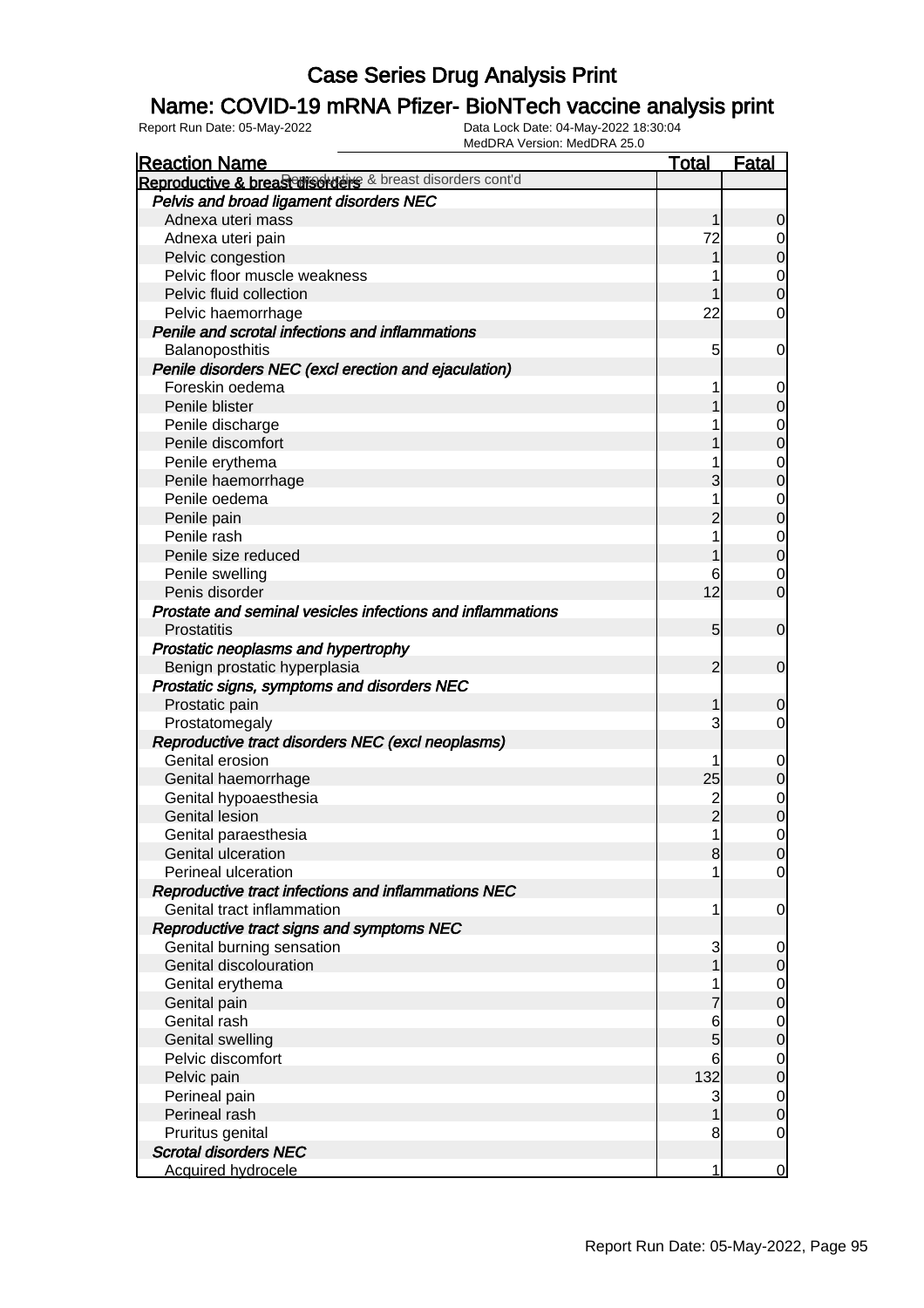### Name: COVID-19 mRNA Pfizer- BioNTech vaccine analysis print

| <b>Reaction Name</b>                                      | Total          | <b>Fatal</b>     |
|-----------------------------------------------------------|----------------|------------------|
| Reproductive & breast disorders & breast disorders cont'd |                |                  |
| Scrotal angiokeratoma                                     |                | $\overline{0}$   |
| Scrotal discomfort                                        |                | 0                |
| Scrotal erythema                                          | 2              | $\mathbf 0$      |
| Scrotal exfoliation                                       | $\overline{2}$ | 0                |
| Scrotal pain                                              | 22             | $\mathbf 0$      |
| Scrotal swelling                                          | 6              | $\mathbf 0$      |
| Scrotum erosion                                           |                | $\mathbf 0$      |
| Varicocele                                                | 2              | $\mathbf 0$      |
| Sexual function and fertility disorders NEC               |                |                  |
| Dyspareunia                                               | 7              | $\mathbf 0$      |
| Infertility                                               | 18             | 0                |
| Infertility female                                        | 5              | 0                |
| Sexual dysfunction                                        | 10             | $\overline{0}$   |
| Spermatogenesis and semen disorders                       |                |                  |
| Aspermia                                                  | 1              | $\mathbf 0$      |
| Haematospermia                                            | 8              | 0                |
| Semen discolouration                                      |                | $\overline{0}$   |
| Testicular and epididymal disorders NEC                   |                |                  |
| Testicular atrophy                                        |                | $\mathbf 0$      |
| Testicular disorder                                       | 4              |                  |
| Testicular oedema                                         |                | 0                |
|                                                           |                | $\boldsymbol{0}$ |
| Testicular pain                                           | 74             | $\mathbf 0$      |
| <b>Testicular swelling</b>                                | 14             | $\mathbf 0$      |
| <b>Testicular torsion</b>                                 |                | 0                |
| Testis discomfort                                         | 3              | $\overline{0}$   |
| Testicular and epididymal neoplasms                       |                |                  |
| <b>Testicular cyst</b>                                    | 1              | $\mathbf 0$      |
| <b>Uterine disorders NEC</b>                              |                |                  |
| Adenomyosis                                               | 11             | 0                |
| <b>Endometrial thickening</b>                             |                | 0                |
| Endometriosis                                             | 98             | $\boldsymbol{0}$ |
| Uterine haemorrhage                                       | 49             | 0                |
| Uterine pain                                              | 19             | $\mathbf 0$      |
| Uterine infections and inflammations (excl cervix)        |                |                  |
| Uterine inflammation                                      | 1              | $\mathbf 0$      |
| <b>Uterine neoplasms</b>                                  |                |                  |
| Uterine polyp                                             | 6              | $\overline{0}$   |
| <b>Uterine tone disorders</b>                             |                |                  |
| Uterine spasm                                             | 42             | $\mathbf 0$      |
| Vaginal and vulval infections and inflammations           |                |                  |
| Vulvovaginal inflammation                                 | $\overline{2}$ | $\mathbf 0$      |
| Vulvovaginal cysts and neoplasms                          |                |                  |
| Bartholin's cyst                                          | $\overline{c}$ | 0                |
| Vaginal cyst                                              | 8              | $\overline{0}$   |
| Vaginal polyp                                             |                | $\mathbf 0$      |
| Vulva cyst                                                |                | $\mathbf 0$      |
| <b>Vulvovaginal disorders NEC</b>                         |                |                  |
| Vaginal haemorrhage                                       | 1819           | 0                |
| Vaginal mucosal blistering                                |                | 0                |
| Vaginal ulceration                                        |                | 0                |
| Vulval disorder                                           | $\overline{c}$ | 0                |
| Vulval haemorrhage                                        | 34             | $\mathbf 0$      |
| <b>Vulval ulceration</b>                                  | 8              | $\overline{0}$   |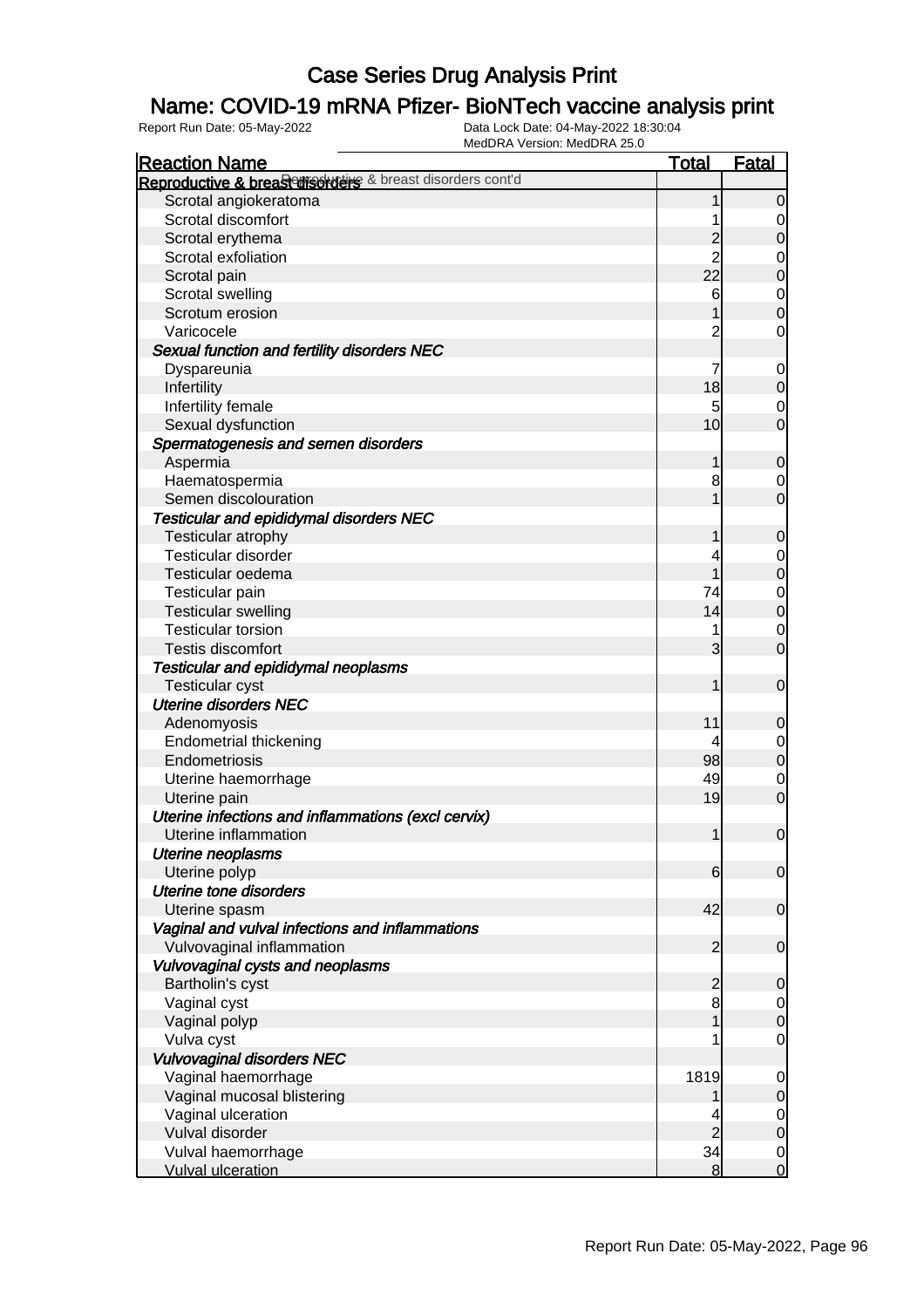### Name: COVID-19 mRNA Pfizer- BioNTech vaccine analysis print

| <b>Reaction Name</b>                                      | <u>Total</u> | <b>Fatal</b>   |
|-----------------------------------------------------------|--------------|----------------|
| Reproductive & breast disorders & breast disorders cont'd |              |                |
| Vulvovaginal ulceration                                   | 6            | $\overline{0}$ |
| Vulvovaginal signs and symptoms                           |              |                |
| Clitoral engorgement                                      |              | $\overline{0}$ |
| Coital bleeding                                           | 8            | $\overline{0}$ |
| Labia enlarged                                            |              | $\overline{0}$ |
| Vaginal discharge                                         | 89           | $\overline{0}$ |
| Vaginal lesion                                            |              | $\overline{0}$ |
| Vaginal odour                                             |              | $\overline{0}$ |
| Vaginal oedema                                            |              | $\overline{0}$ |
| Vulval eczema                                             |              | $\overline{0}$ |
| Vulval oedema                                             |              | $\overline{0}$ |
| Vulvovaginal burning sensation                            | 9            | $\overline{0}$ |
| Vulvovaginal discomfort                                   |              | $\overline{0}$ |
| Vulvovaginal dryness                                      | 6            | $\overline{0}$ |
| Vulvovaginal erythema                                     |              | $\overline{O}$ |
| Vulvovaginal pain                                         | 33           | $\overline{0}$ |
| Vulvovaginal pruritus                                     | 11           | $\overline{0}$ |
| Vulvovaginal rash                                         |              | $\overline{0}$ |
| Vulvovaginal swelling                                     |              | $\overline{0}$ |
| Reproductive & breast disorders SOC TOTAL                 | 31372        | 1              |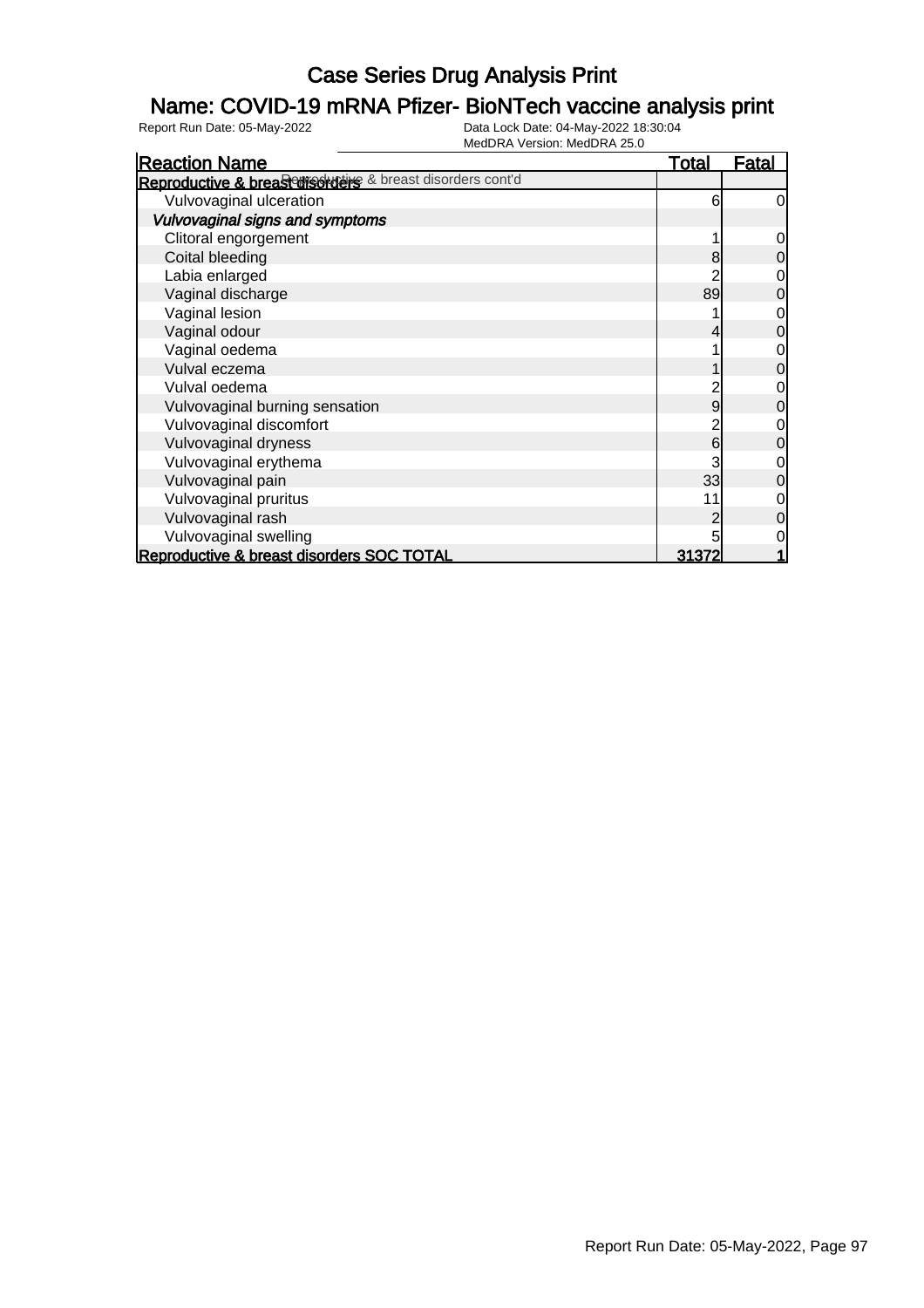#### Name: COVID-19 mRNA Pfizer- BioNTech vaccine analysis print

| <b>Reaction Name</b>                             | <u>Total</u>   | <b>Fatal</b>                     |
|--------------------------------------------------|----------------|----------------------------------|
| <b>Respiratory disorders</b>                     |                |                                  |
| <b>Breathing abnormalities</b>                   |                |                                  |
| Apnoea                                           | 7              | 0                                |
| Apnoeic attack                                   |                | 0                                |
| Dyspnoea                                         | 7002           | 5                                |
| Dyspnoea at rest                                 | 11             | 0                                |
| Dyspnoea exertional                              | 48             |                                  |
| Grunting                                         | 1              | 0                                |
| Hyperventilation                                 | 67             | 0                                |
| Hypopnoea                                        | 132            | 0                                |
| Hypoventilation                                  |                | 0                                |
| Irregular breathing                              | 29             | 0                                |
| Mouth breathing                                  | 7              | 0                                |
| Nocturnal dyspnoea                               | 2              | 0                                |
| Obstructive sleep apnoea syndrome                |                | 0                                |
| Orthopnoea                                       | 4              | 0                                |
| Respiration abnormal                             | 74             | 0                                |
| Respiratory arrest                               | 23             | $\mathbf 0$                      |
| Respiratory depression                           |                | $\mathbf 0$                      |
| Respiratory distress                             | 20             | 0                                |
| Sleep apnoea syndrome                            | 17             | 0                                |
| Tachypnoea                                       | 33             | $\mathbf 0$                      |
| <b>Bronchial conditions NEC</b>                  |                |                                  |
| Bronchial secretion retention                    | 4              | 0                                |
| <b>Bronchiectasis</b>                            | 16             | 0                                |
| Bronchospasm and obstruction                     |                |                                  |
| Asthma                                           | 437            | 0                                |
| Asthma late onset                                | 3              | 0                                |
| Bronchospasm                                     | 19             | 0                                |
| Chronic obstructive pulmonary disease            | 29             | 1                                |
| Cough variant asthma                             | 7              | 0                                |
| Obstructive airways disorder                     | 14             | 0                                |
| Reversible airways obstruction                   |                | 0                                |
| Wheezing                                         | 487            | $\mathbf 0$                      |
| Conditions associated with abnormal gas exchange |                |                                  |
| Asphyxia                                         | $\overline{c}$ | $\mathbf 0$                      |
| Cyanosis central                                 |                | $\Omega$                         |
| Hyperoxia                                        | 36             | $\overline{0}$<br>$\overline{2}$ |
| Hypoxia<br>Respiratory acidosis                  | 2              | 0                                |
| Coughing and associated symptoms                 |                |                                  |
| Allergic cough                                   | 9              |                                  |
| Atopic cough                                     |                | 0<br>0                           |
| Cough                                            | 3021           | 1                                |
| Cough decreased                                  | 2              | 0                                |
| Haemoptysis                                      | 75             | $\mathbf 0$                      |
| Productive cough                                 | 198            | 0                                |
| Sputum discoloured                               | 11             | 0                                |
| Sputum increased                                 | 4              | $\mathbf 0$                      |
| Diaphragmatic disorders                          |                |                                  |
| Acquired diaphragmatic eventration               |                | 0                                |
| Diaphragm muscle weakness                        | 1              | $\mathbf 0$                      |
| Diaphragmatic disorder                           |                | $\mathbf 0$                      |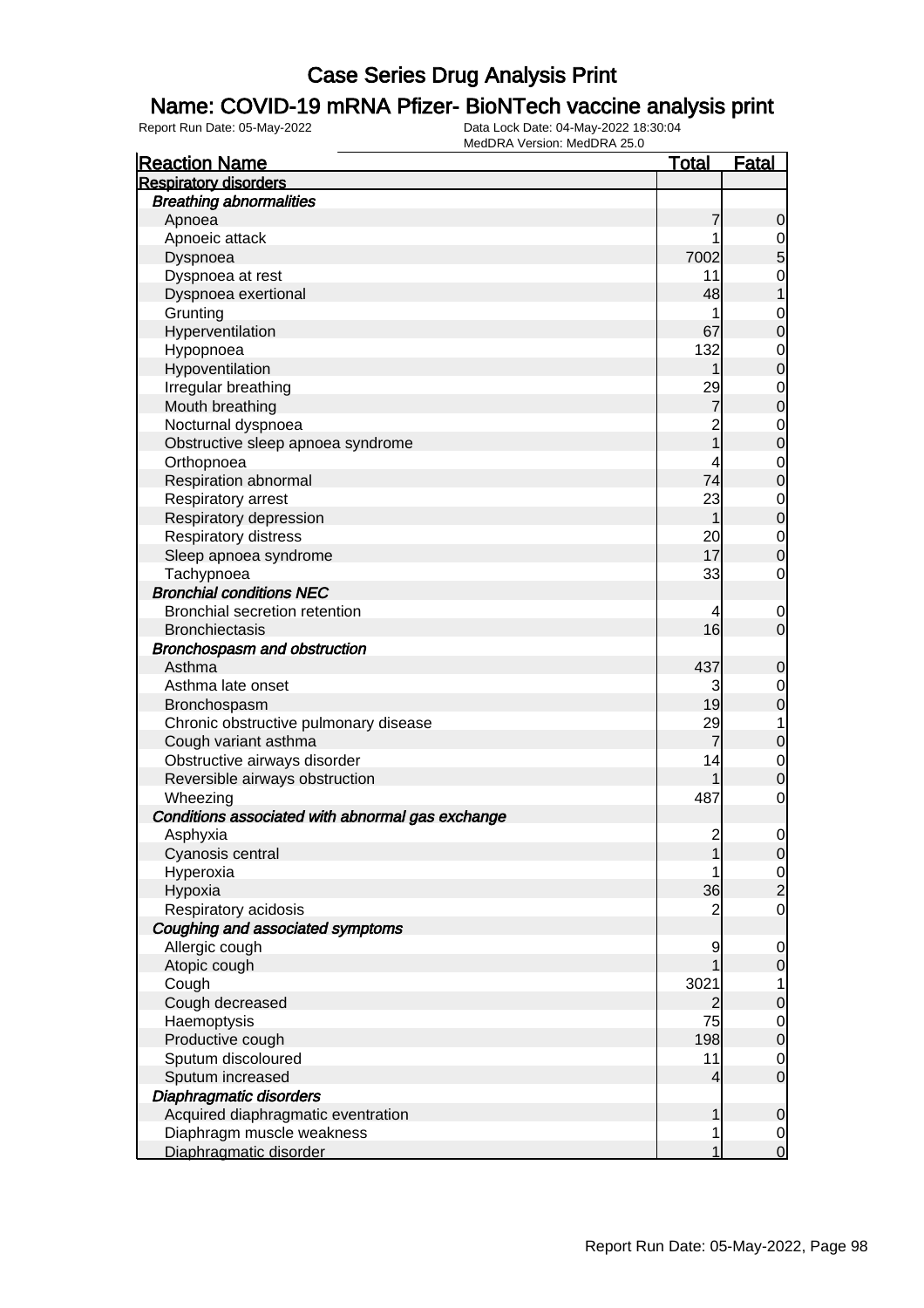### Name: COVID-19 mRNA Pfizer- BioNTech vaccine analysis print

| <b>Reaction Name</b>                                                          | <b>Total</b>   | <b>Fatal</b>                     |
|-------------------------------------------------------------------------------|----------------|----------------------------------|
| Respiratory disorders espiratory disorders cont'd                             |                |                                  |
| Laryngeal and adjacent sites disorders NEC (excl infections and<br>neoplasms) |                |                                  |
| Laryngeal disorder                                                            |                | 0                                |
| Reflux laryngitis                                                             | 3              |                                  |
| Vocal cord disorder                                                           | $\overline{2}$ | $\overline{0}$                   |
| Vocal cord dysfunction                                                        | 3              | 0                                |
| Laryngeal spasm, oedema and obstruction                                       |                |                                  |
| Epiglottic oedema                                                             |                | $\mathbf 0$                      |
| Laryngeal obstruction                                                         |                | $\overline{0}$                   |
| Laryngeal oedema                                                              |                | $\mathbf 0$                      |
| Laryngospasm                                                                  | 3              | O                                |
| Stridor                                                                       | 28             | 0                                |
| Lower respiratory tract inflammatory and immunologic conditions               |                |                                  |
| <b>Alveolitis</b>                                                             |                | $\mathbf 0$                      |
| Autoimmune lung disease                                                       |                | $\mathbf 0$                      |
| Hypersensitivity pneumonitis                                                  |                | $\mathbf 0$                      |
| Lower respiratory tract inflammation                                          |                | $\overline{0}$                   |
| Pneumonitis                                                                   | 36             |                                  |
|                                                                               | 3              | $\frac{2}{0}$                    |
| Pulmonary sarcoidosis                                                         |                |                                  |
| Lower respiratory tract signs and symptoms                                    |                |                                  |
| Hiccups                                                                       | 36             | 0                                |
| Increased bronchial secretion                                                 | 3              | $\mathbf 0$                      |
| Increased viscosity of bronchial secretion                                    |                | $\overline{0}$                   |
| Lung hyperinflation                                                           | 2              | $\mathbf 0$                      |
| Lung opacity                                                                  | 4              | $\overline{0}$                   |
| Pleuritic pain                                                                | 27             | $\mathbf 0$                      |
| Pulmonary haemorrhage                                                         |                | $\overline{0}$                   |
| Pulmonary pain                                                                | 121            | $\mathbf 0$                      |
| Rales                                                                         | 6              | $\overline{0}$                   |
| Respiratory fremitus                                                          | 1              | 0                                |
| <b>Mediastinal disorders</b>                                                  |                |                                  |
| <b>Mediastinal mass</b>                                                       |                | 0                                |
| Pulmonary hilum mass                                                          |                | $\overline{0}$                   |
| Nasal congestion and inflammations                                            |                |                                  |
| Nasal congestion                                                              | 342            | $\pmb{0}$                        |
| Nasal inflammation                                                            | 5              | $\Omega$                         |
| Rhinitis allergic                                                             | 28             | $\overline{0}$                   |
| <b>Nasal disorders NEC</b>                                                    |                |                                  |
| Epistaxis                                                                     | 1101           | 0                                |
| Intranasal hypoaesthesia                                                      |                | $\overline{0}$                   |
| Intranasal paraesthesia                                                       |                | $\overline{0}$                   |
| Nasal crusting                                                                |                |                                  |
| Nasal disorder                                                                | 4              | $0\atop 0$                       |
| Nasal dryness                                                                 | 36             |                                  |
| Nasal mucosal discolouration                                                  |                | $\begin{matrix}0\\0\end{matrix}$ |
| Nasal odour                                                                   |                |                                  |
| Nasal oedema                                                                  | 8              | $\begin{matrix}0\\0\end{matrix}$ |
| Nasal polyps                                                                  | $\overline{2}$ |                                  |
| Nasal pruritus                                                                | 13             | $\begin{matrix}0\\0\end{matrix}$ |
| Nasal ulcer                                                                   | 3              | $\mathbf 0$                      |
| <b>Neonatal hypoxic conditions</b>                                            |                |                                  |
| Dry lung syndrome                                                             | 1              | $\mathbf 0$                      |
| Gasping syndrome                                                              |                | $\overline{0}$                   |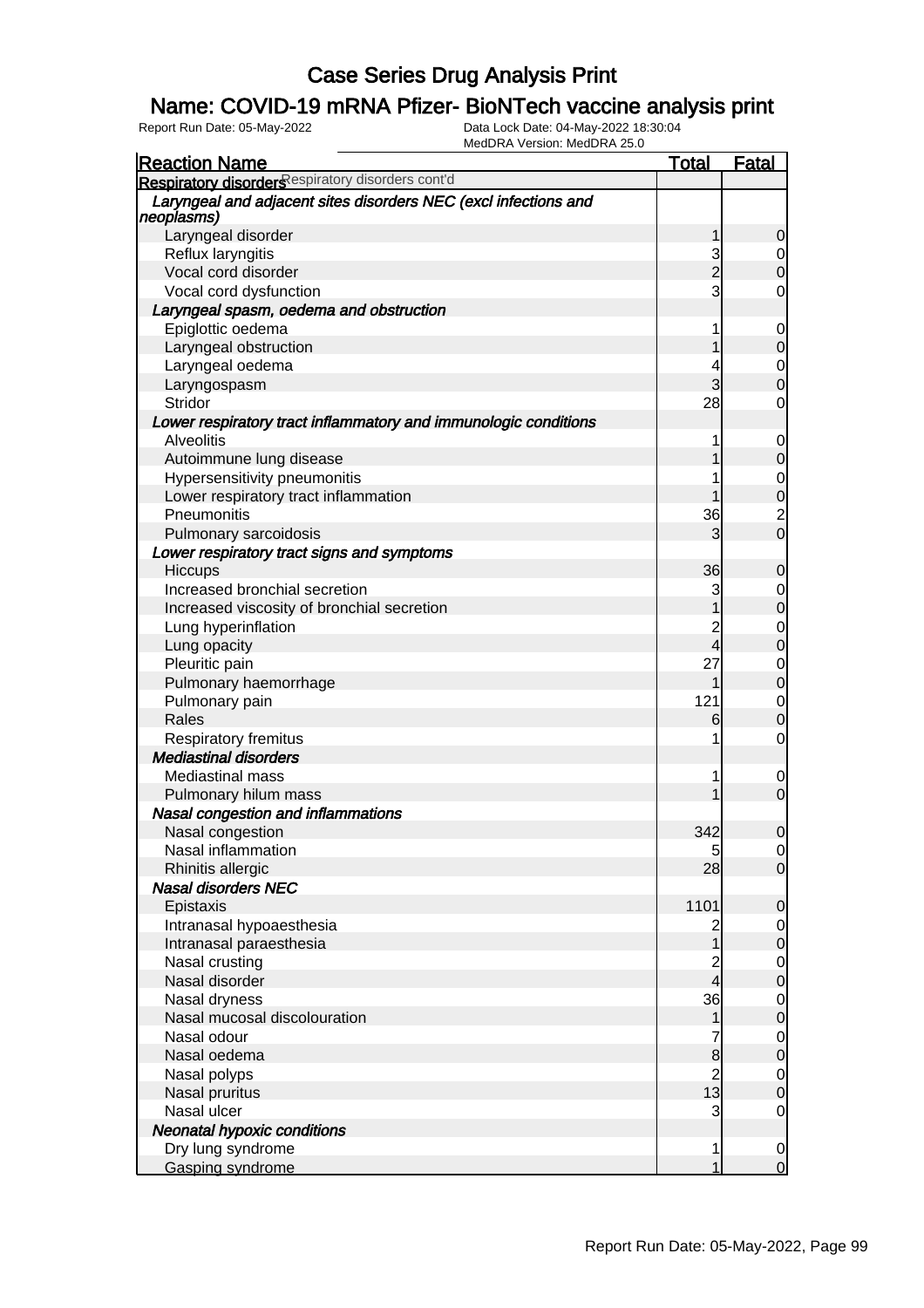### Name: COVID-19 mRNA Pfizer- BioNTech vaccine analysis print

| <b>Reaction Name</b>                                      | <b>Total</b>   | <b>Fatal</b>                     |
|-----------------------------------------------------------|----------------|----------------------------------|
| Respiratory disorders espiratory disorders cont'd         |                |                                  |
| Infantile apnoea                                          | $\overline{c}$ | $\overline{0}$                   |
| Paranasal sinus disorders (excl infections and neoplasms) |                |                                  |
| Allergic sinusitis                                        | 3              | $\mathbf 0$                      |
| Paranasal sinus inflammation                              | $\overline{5}$ | $\mathbf 0$                      |
| Sinonasal obstruction                                     | 15             | $\mathbf{0}$                     |
| Sinus congestion                                          | 73             | $\overline{0}$                   |
| Sinus disorder                                            | 8              | $\mathbf 0$                      |
| Parenchymal lung disorders NEC                            |                |                                  |
| Atelectasis                                               | 5              | $\mathbf 0$                      |
| Combined pulmonary fibrosis and emphysema                 | 1              | $\mathbf 0$                      |
| Emphysema                                                 | 3              | $\mathbf{0}$                     |
| Interstitial lung disease                                 | 11             | $\overline{0}$                   |
| Lung consolidation                                        | 6              | $\begin{matrix}0\\1\end{matrix}$ |
| Lung infiltration                                         |                |                                  |
| Organising pneumonia                                      | $\frac{2}{2}$  |                                  |
| Pulmonary alveolar haemorrhage                            | $\overline{1}$ | $0\atop 0$                       |
| Pulmonary cavitation                                      | 1              | $\mathbf{0}$                     |
| Pulmonary fibrosis                                        | 11             | $\overline{0}$                   |
| Pulmonary toxicity                                        | 1              | $\mathbf 0$                      |
| Pharyngeal disorders (excl infections and neoplasms)      |                |                                  |
| Hyperactive pharyngeal reflex                             | 1              | $\mathbf 0$                      |
| Pharyngeal enanthema                                      | 1              | $\mathbf 0$                      |
| Pharyngeal erythema                                       | 10             |                                  |
| Pharyngeal haemorrhage                                    | $\overline{2}$ | $0\atop 0$                       |
| Pharyngeal hypoaesthesia                                  | 40             | $\begin{matrix}0\\0\end{matrix}$ |
| Pharyngeal inflammation                                   | 4              |                                  |
| Pharyngeal lesion                                         | 1              |                                  |
| Pharyngeal mass                                           | 1              | $\begin{matrix}0\\0\end{matrix}$ |
| Pharyngeal oedema                                         | 15             | $\mathbf{0}$                     |
| Pharyngeal paraesthesia                                   | 57             | $\overline{0}$                   |
| Pharyngeal swelling                                       | 303            |                                  |
| Pharyngeal ulceration                                     | 19             | $\begin{matrix}0\\0\end{matrix}$ |
| Tonsillar erythema                                        | 14             |                                  |
| Tonsillar haemorrhage                                     | 1              | $\begin{matrix}0\\0\end{matrix}$ |
| Tonsillar hypertrophy                                     | 99             | $\overline{0}$                   |
| <b>Tonsillar inflammation</b>                             | $\overline{4}$ | 0                                |
| Tonsillar ulcer                                           | 1              | $\overline{0}$                   |
| Tonsillolith                                              | 1              | $\overline{0}$                   |
| <b>Pleural infections and inflammations</b>               |                |                                  |
| Pleurisy                                                  | 41             | $\boldsymbol{0}$                 |
| Pneumothorax and pleural effusions NEC                    |                |                                  |
| Pleural effusion                                          | 42             | $\mathbf 0$                      |
| Pneumothorax                                              | 14             | $\mathbf 0$                      |
| Pneumothorax spontaneous                                  | $\overline{5}$ | $\overline{0}$                   |
| <b>Pulmonary hypertensions</b>                            |                |                                  |
| Pulmonary hypertension                                    | 3              | $\mathbf 0$                      |
| Pulmonary oedemas                                         |                |                                  |
| Acute respiratory distress syndrome                       | 3              | 1                                |
| Pulmonary congestion                                      | 20             |                                  |
| Pulmonary oedema                                          | 25             | $\frac{0}{2}$                    |
| Pulmonary thrombotic and embolic conditions               |                |                                  |
| Pulmonary artery thrombosis                               | $\mathbf{2}$   | 0                                |
| Pulmonary embolism                                        | 557            | 41                               |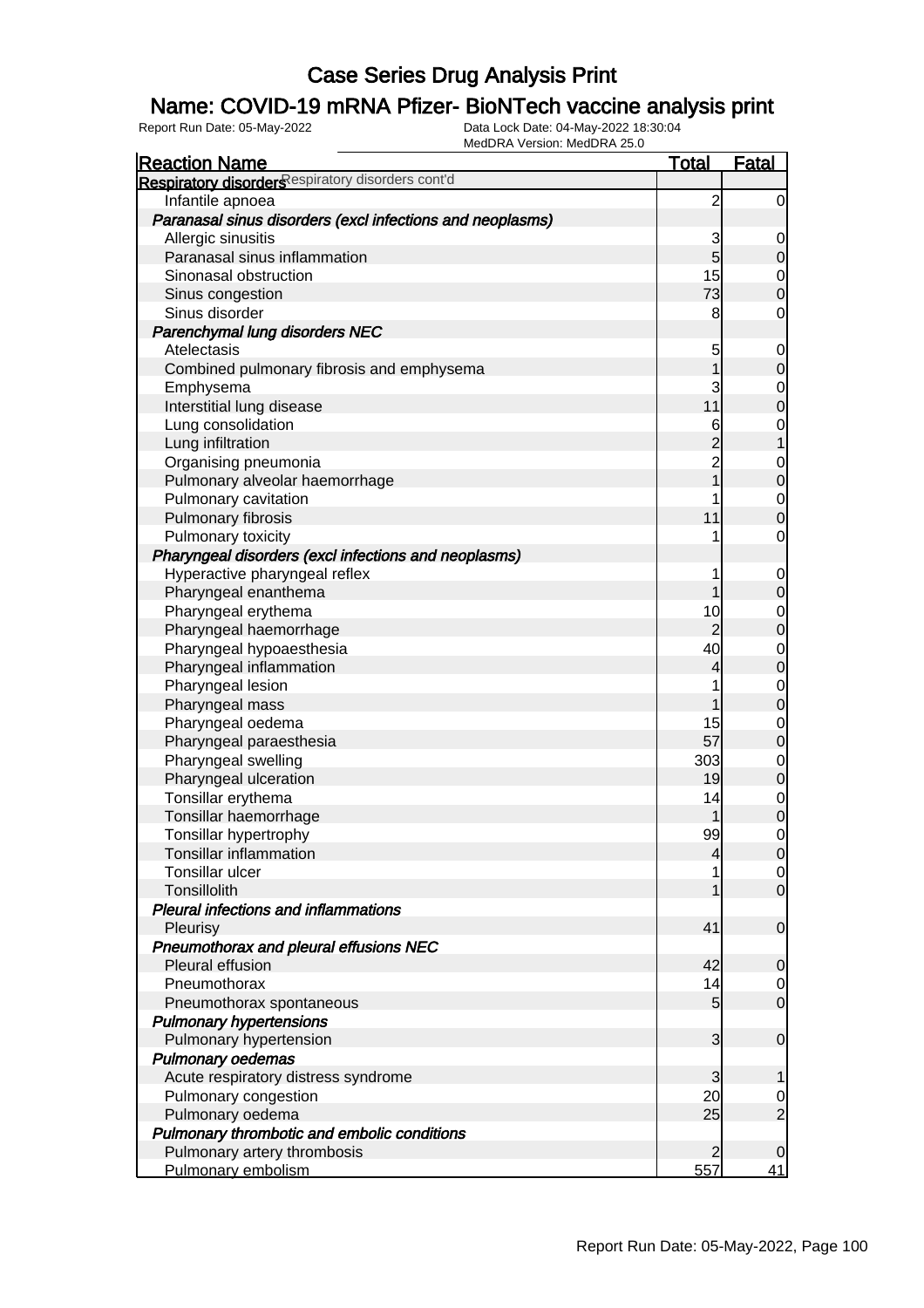### Name: COVID-19 mRNA Pfizer- BioNTech vaccine analysis print

| <b>Reaction Name</b>                               | <b>Total</b>   | <b>Fatal</b>     |
|----------------------------------------------------|----------------|------------------|
| Respiratory disorders espiratory disorders cont'd  |                |                  |
| Pulmonary infarction                               | $\overline{7}$ | $\overline{0}$   |
| Pulmonary thrombosis                               | 13             |                  |
| Respiratory failures (excl neonatal)               |                |                  |
| Acute respiratory failure                          | 3              |                  |
| Respiratory failure                                | 15             | $\overline{2}$   |
| <b>Respiratory signs and symptoms NEC</b>          |                |                  |
| Allergic respiratory symptom                       | 6              | $\mathbf 0$      |
| Diaphragmalgia                                     | 10             | 0                |
| <b>Nasal flaring</b>                               |                | $\boldsymbol{0}$ |
| Painful respiration                                | 19             | 1                |
| Pleural rub                                        | 1              | $\boldsymbol{0}$ |
| Respiratory symptom                                | 21             | 0                |
| Suffocation feeling                                | $\overline{c}$ | $\mathbf 0$      |
| Use of accessory respiratory muscles               | $\overline{2}$ | 0                |
| <b>Respiratory tract disorders NEC</b>             |                |                  |
| Allergic respiratory disease                       | 1              | 0                |
| Aspiration                                         | 4              | $\boldsymbol{0}$ |
| Lung disorder                                      | 12             | 0                |
| Pulmonary mass                                     | 6              | $\boldsymbol{0}$ |
| Respiratory disorder                               | 16             | 1                |
| Respiratory tract congestion                       | 5              | $\mathbf 0$      |
| Respiratory tract haemorrhage                      |                | $\mathbf 0$      |
| Respiratory tract inflammation                     | $\frac{2}{2}$  | $\boldsymbol{0}$ |
| Respiratory tract irritation                       | 9              | 0                |
| Respiratory tract oedema                           | 4              | $\mathbf 0$      |
| Thoracic musculoskeletal disorders                 |                |                  |
| Respiratory muscle weakness                        | $\overline{2}$ | $\mathbf 0$      |
| Tracheal disorders (excl infections and neoplasms) |                |                  |
| <b>Tracheal disorder</b>                           | 1              | $\mathbf 0$      |
| Tracheal pain                                      | $\overline{c}$ | $\overline{0}$   |
| <b>Upper respiratory tract neoplasms</b>           |                |                  |
| Tonsillar cyst                                     | 1              | $\mathbf 0$      |
| Upper respiratory tract signs and symptoms         |                |                  |
| Aphonia                                            | 148            | 0                |
| Catarrh                                            | 34             | $\overline{0}$   |
| Choking                                            | 20             | $\overline{0}$   |
| Choking sensation                                  | 7              | $\overline{0}$   |
| Dry throat                                         | 188            | $\overline{0}$   |
| Dysphonia                                          | 189            | $\mathbf 0$      |
| Increased upper airway secretion                   | 6              | $\overline{0}$   |
| Increased viscosity of upper respiratory secretion | 36             | $\boldsymbol{0}$ |
| Laryngeal pain                                     | 1              | $\overline{0}$   |
| Nasal discharge discolouration                     | 4              | $\boldsymbol{0}$ |
| Nasal discomfort                                   | 59             | $\overline{0}$   |
| Nasal obstruction                                  | 3              | $\boldsymbol{0}$ |
| Oropharyngeal blistering                           | 11             | $\overline{0}$   |
| Oropharyngeal discolouration                       | 1              | $\boldsymbol{0}$ |
| Oropharyngeal discomfort                           | 71             | $\overline{0}$   |
| Oropharyngeal pain                                 | 3306           | $\mathbf 0$      |
| Oropharyngeal plaque                               | 2              | $\overline{0}$   |
| Paranasal sinus discomfort                         | 55             | $\mathbf 0$      |
| Rhinalgia                                          | 15             | $\overline{0}$   |
| Rhinorrhoea                                        | 1090           | $\overline{0}$   |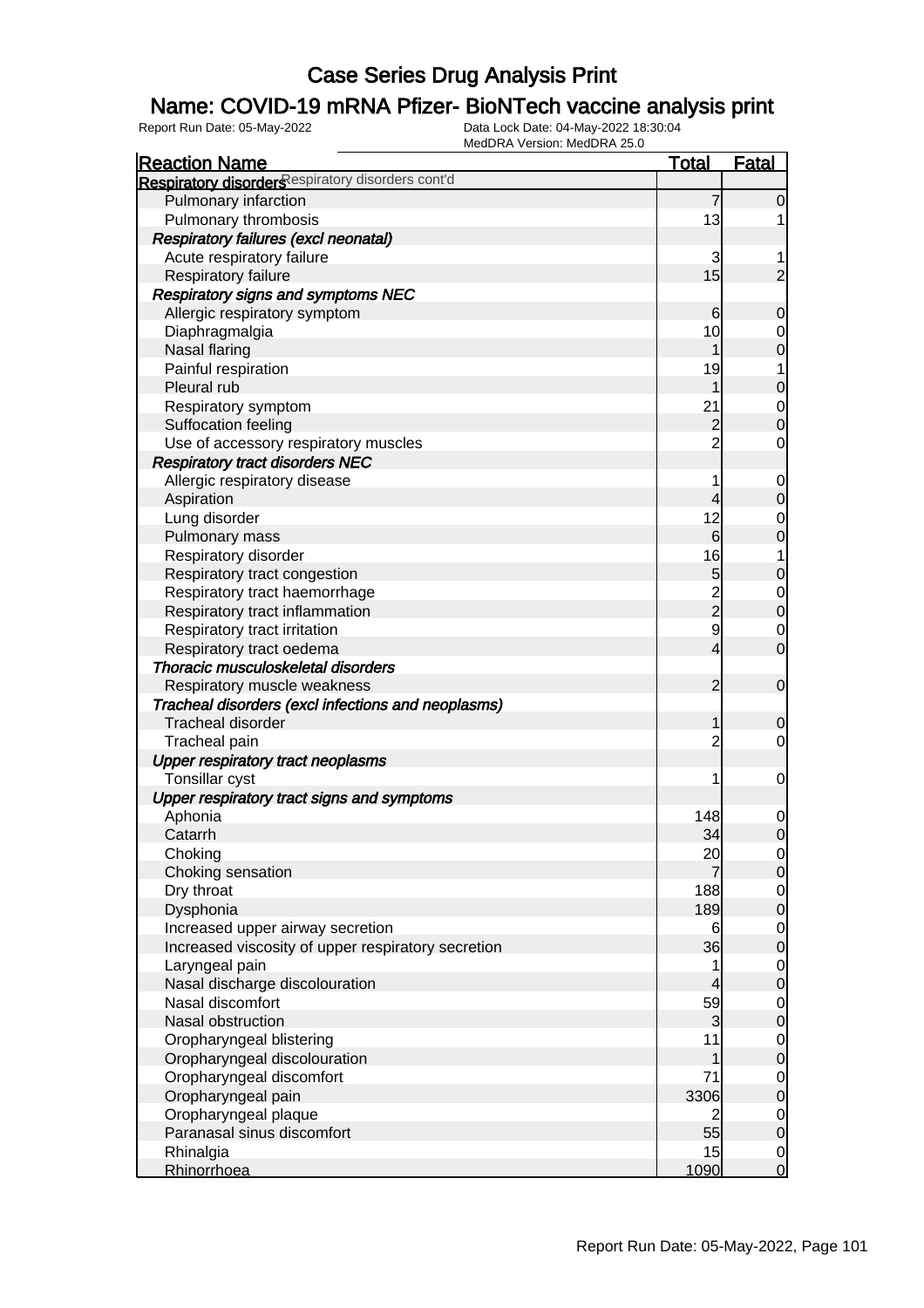### Name: COVID-19 mRNA Pfizer- BioNTech vaccine analysis print

| <b>Reaction Name</b>                              | <u>Total</u> | Fatal          |
|---------------------------------------------------|--------------|----------------|
| Respiratory disorders espiratory disorders cont'd |              |                |
| Sinus pain                                        | 252          | $\overline{0}$ |
| Sneezing                                          | 469          | $\overline{0}$ |
| Snoring                                           |              | $\overline{0}$ |
| Throat clearing                                   | 8            | $\overline{0}$ |
| Throat irritation                                 | 270          | $\overline{0}$ |
| Throat lesion                                     |              | $\overline{0}$ |
| Throat tightness                                  | 294          | $\overline{0}$ |
| Upper airway obstruction                          |              | $\overline{0}$ |
| Upper respiratory tract congestion                |              | $\overline{0}$ |
| Upper respiratory tract irritation                |              | $\overline{0}$ |
| Upper-airway cough syndrome                       | 16           | $\overline{0}$ |
| Yawning                                           | 31           | $\Omega$       |
| Vascular pulmonary disorders NEC                  |              |                |
| Acute chest syndrome                              |              | $\overline{0}$ |
| <b>Respiratory disorders SOC TOTAL</b>            | 21919        | 63             |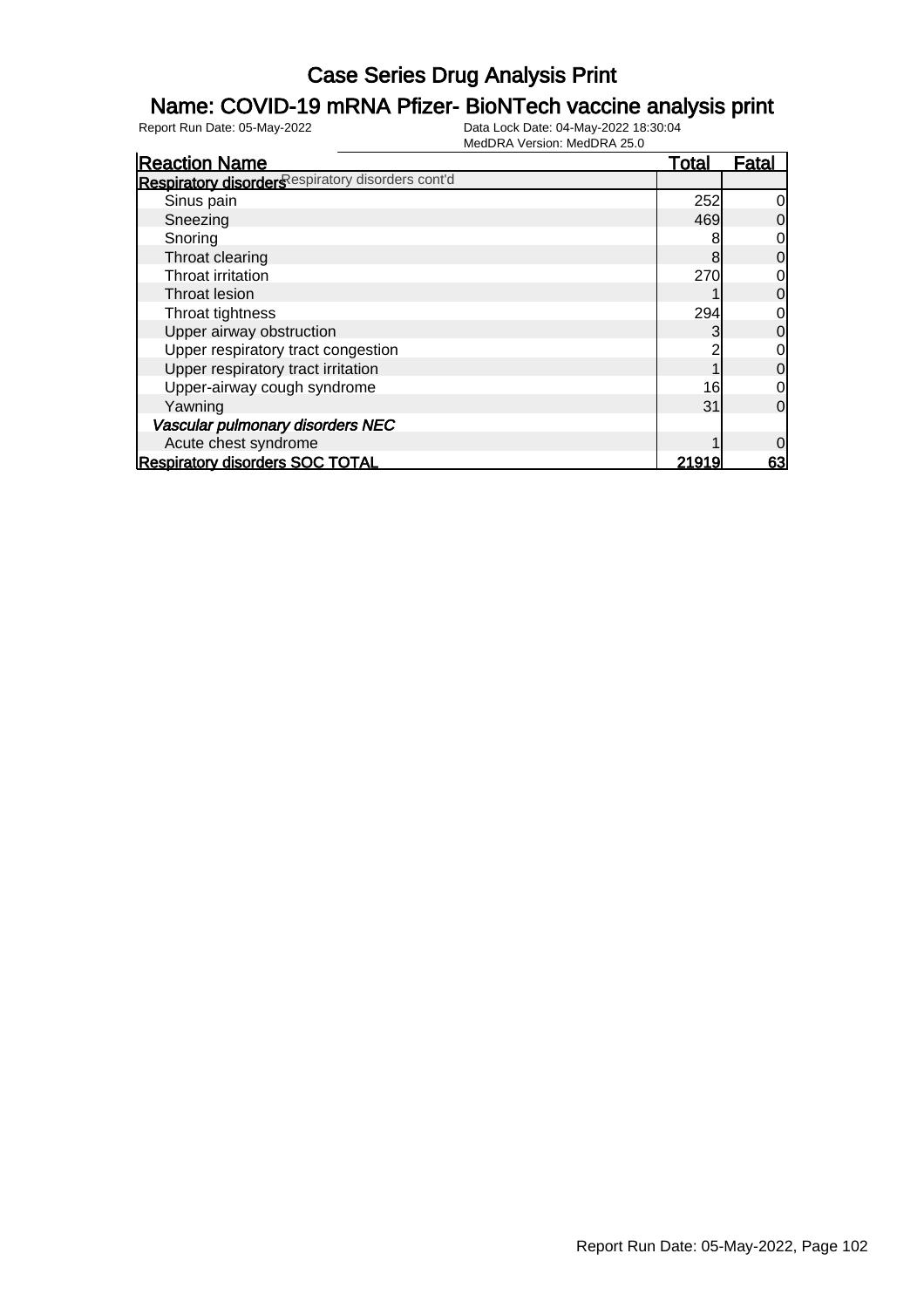### Name: COVID-19 mRNA Pfizer- BioNTech vaccine analysis print

| <b>Reaction Name</b>                   | <u>Total</u>   | <b>Fatal</b>   |
|----------------------------------------|----------------|----------------|
| <b>Skin disorders</b>                  |                |                |
| Acnes                                  |                |                |
| Acne                                   | 222            | 0              |
| Acne cystic                            | 28             | $\mathbf 0$    |
| Dermatitis acneiform                   | 13             | 0              |
| Oil acne                               | 1              | 0              |
| <b>Alopecias</b>                       |                |                |
| Alopecia                               | 475            | $\mathbf 0$    |
| Alopecia areata                        | 78             | 0              |
| Alopecia totalis                       | 4              | 0              |
| Alopecia universalis                   |                | 0              |
| Androgenetic alopecia                  | $\overline{c}$ | $\mathbf 0$    |
| Diffuse alopecia                       | 4              | 0              |
| Hypotrichosis                          | 3              | 0              |
| Lichen planopilaris                    | $\overline{2}$ | 0              |
| Madarosis                              | 9              | 0              |
| Angioedemas                            |                |                |
| Angioedema                             | 285            | $\mathbf 0$    |
| Circumoral oedema                      |                | 0              |
| Circumoral swelling                    |                |                |
| Idiopathic angioedema                  |                | 0<br>0         |
| Apocrine and eccrine gland disorders   |                |                |
| Anhidrosis                             |                |                |
| <b>Bromhidrosis</b>                    |                | 0              |
|                                        |                | 0              |
| Cold sweat                             | 889            | 0              |
| Hidradenitis                           | 5<br>2735      | 0              |
| Hyperhidrosis                          |                | 0              |
| Hypohidrosis                           | 2              | 0              |
| Milia                                  | $\overline{2}$ | 0              |
| Miliaria                               | 119            | 0              |
| Night sweats                           | 965            | 0              |
| Sweat discolouration                   | 1              | $\mathbf 0$    |
| <b>Bullous conditions</b>              |                |                |
| Autoimmune blistering disease          |                | 0              |
| <b>Blister</b>                         | 555            | 0              |
| <b>Blister rupture</b>                 | 1              | 0              |
| <b>Blood blister</b>                   | 37             | $\Omega$       |
| Dermatitis bullous                     | 19             | $\overline{0}$ |
| Erythema multiforme                    | 45             | 0              |
| <b>Fracture blisters</b>               | 1              | $\mathbf 0$    |
| Herpes gestationis                     |                | $\mathbf 0$    |
| Mucous membrane pemphigoid             | 1              | $\mathbf 0$    |
| Pemphigoid                             | 33             | $\mathbf 0$    |
| Pemphigus                              | 9              | $\mathbf 0$    |
| Stevens-Johnson syndrome               | 7              | 0              |
| Toxic epidermal necrolysis             | $\overline{c}$ | 1              |
| Connective tissue disorders            |                |                |
| Chronic cutaneous lupus erythematosus  | 3              | $\overline{0}$ |
| Dermatomyositis                        | 12             | 0              |
| Subacute cutaneous lupus erythematosus | 3              | 0              |
| Dermal and epidermal conditions NEC    |                |                |
| Acute febrile neutrophilic dermatosis  | 1              | $\mathbf 0$    |
| Dermatosis                             | 2              | $\mathbf 0$    |
| Dry skin                               | 305            | $\mathbf 0$    |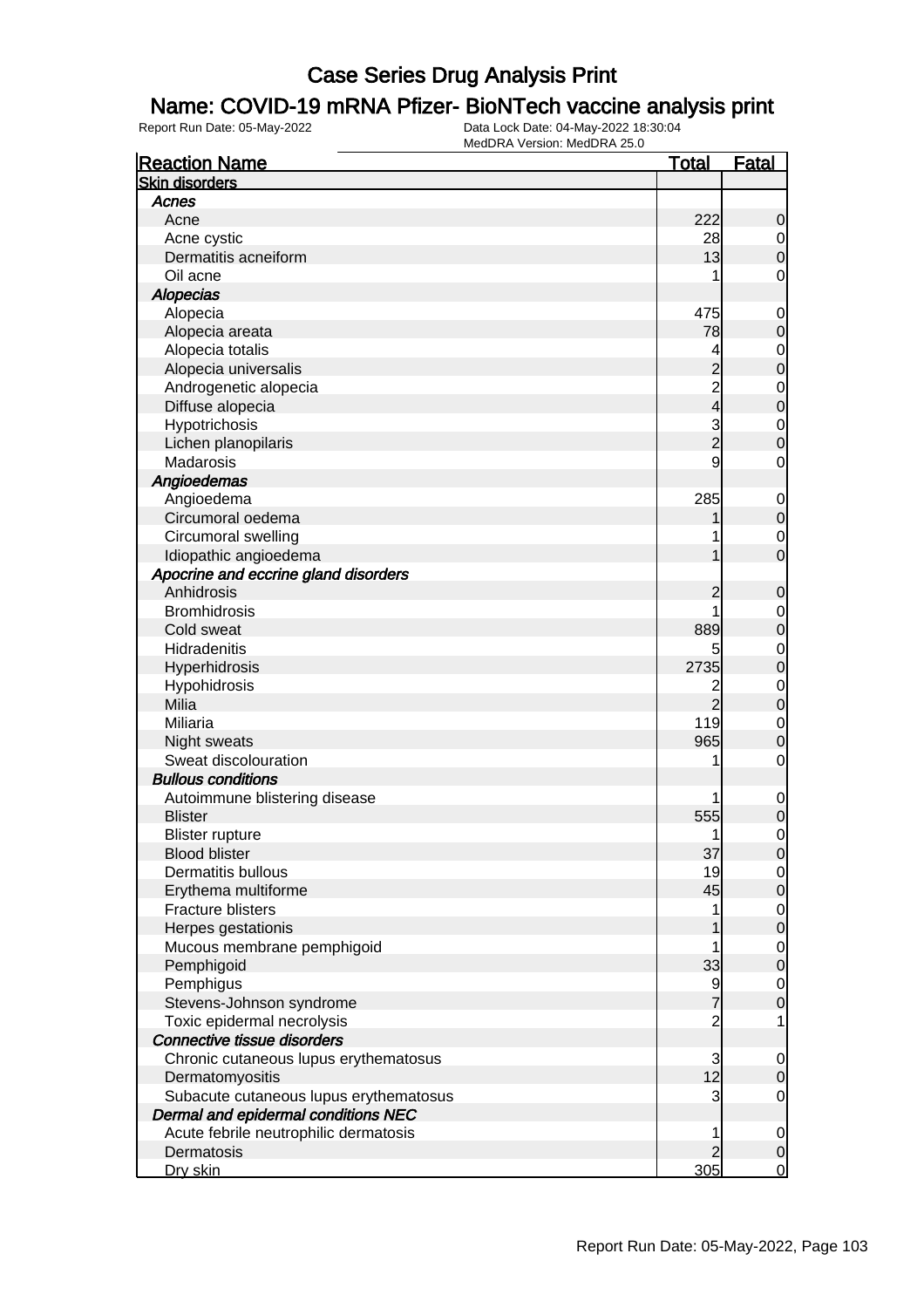### Name: COVID-19 mRNA Pfizer- BioNTech vaccine analysis print

| <b>Total</b><br><b>Fatal</b><br><b>Reaction Name</b><br>Skin disorders cont'd<br><b>Skin disorders</b><br>Koebner phenomenon<br>$\mathbf 0$<br>1<br>Macule<br>5<br>0<br>Neutrophilic dermatosis<br>$\mathbf 0$<br>Pain of skin<br>349<br>$\mathbf 0$<br>120<br>$\mathbf 0$<br>Papule<br>Pathergy reaction<br>$\mathbf 0$<br>$\mathbf 0$<br>28<br>Scab<br>Scar discomfort<br>$\mathbf 0$<br>$\mathbf 0$<br>20<br>Scar pain<br>238<br>Sensitive skin<br>$\mathbf 0$<br>$\mathbf 0$<br>Shagreen skin<br>Skin burning sensation<br>274<br>$\mathbf 0$<br>$\mathbf 0$<br>Skin degenerative disorder<br>Skin discolouration<br>168<br>$\mathbf 0$<br>Skin discomfort<br>$\mathbf 0$<br>6<br>36<br>Skin disorder<br>$\mathbf 0$<br>$\mathbf 0$<br>Skin fissures<br>11<br>Skin indentation<br>3<br>$\mathbf 0$<br>$\overline{5}$<br>$\mathbf 0$<br>Skin induration<br>53<br>Skin lesion<br>$\mathbf 0$<br>$\mathbf 0$<br>Skin lesion inflammation<br>Skin necrosis<br>$\mathbf 0$<br>27<br>$\mathbf 0$<br>Skin odour abnormal<br>Skin plaque<br>$\mathbf 0$<br>175<br>$\mathbf 0$<br>Skin reaction<br>45<br>Skin sensitisation<br>$\mathbf 0$<br>116<br>$\mathbf 0$<br>Skin swelling<br>Skin texture abnormal<br>2<br>$\mathbf 0$<br>30<br>$\mathbf 0$<br>Skin tightness<br>371<br>Skin warm<br>$\mathbf 0$<br>$\mathbf 0$<br>Skin weeping<br>18<br>Sticky skin<br>3<br>$\mathbf 0$<br>$\mathbf 0$<br>3<br>Target skin lesion<br>Transient acantholytic dermatosis<br>$\mathbf 0$<br>$\overline{0}$<br>29<br><b>Yellow skin</b><br>Dermatitis and eczema |
|--------------------------------------------------------------------------------------------------------------------------------------------------------------------------------------------------------------------------------------------------------------------------------------------------------------------------------------------------------------------------------------------------------------------------------------------------------------------------------------------------------------------------------------------------------------------------------------------------------------------------------------------------------------------------------------------------------------------------------------------------------------------------------------------------------------------------------------------------------------------------------------------------------------------------------------------------------------------------------------------------------------------------------------------------------------------------------------------------------------------------------------------------------------------------------------------------------------------------------------------------------------------------------------------------------------------------------------------------------------------------------------------------------------------------------------------------------------------------------------------------------------------------------------------------|
|                                                                                                                                                                                                                                                                                                                                                                                                                                                                                                                                                                                                                                                                                                                                                                                                                                                                                                                                                                                                                                                                                                                                                                                                                                                                                                                                                                                                                                                                                                                                                  |
|                                                                                                                                                                                                                                                                                                                                                                                                                                                                                                                                                                                                                                                                                                                                                                                                                                                                                                                                                                                                                                                                                                                                                                                                                                                                                                                                                                                                                                                                                                                                                  |
|                                                                                                                                                                                                                                                                                                                                                                                                                                                                                                                                                                                                                                                                                                                                                                                                                                                                                                                                                                                                                                                                                                                                                                                                                                                                                                                                                                                                                                                                                                                                                  |
|                                                                                                                                                                                                                                                                                                                                                                                                                                                                                                                                                                                                                                                                                                                                                                                                                                                                                                                                                                                                                                                                                                                                                                                                                                                                                                                                                                                                                                                                                                                                                  |
|                                                                                                                                                                                                                                                                                                                                                                                                                                                                                                                                                                                                                                                                                                                                                                                                                                                                                                                                                                                                                                                                                                                                                                                                                                                                                                                                                                                                                                                                                                                                                  |
|                                                                                                                                                                                                                                                                                                                                                                                                                                                                                                                                                                                                                                                                                                                                                                                                                                                                                                                                                                                                                                                                                                                                                                                                                                                                                                                                                                                                                                                                                                                                                  |
|                                                                                                                                                                                                                                                                                                                                                                                                                                                                                                                                                                                                                                                                                                                                                                                                                                                                                                                                                                                                                                                                                                                                                                                                                                                                                                                                                                                                                                                                                                                                                  |
|                                                                                                                                                                                                                                                                                                                                                                                                                                                                                                                                                                                                                                                                                                                                                                                                                                                                                                                                                                                                                                                                                                                                                                                                                                                                                                                                                                                                                                                                                                                                                  |
|                                                                                                                                                                                                                                                                                                                                                                                                                                                                                                                                                                                                                                                                                                                                                                                                                                                                                                                                                                                                                                                                                                                                                                                                                                                                                                                                                                                                                                                                                                                                                  |
|                                                                                                                                                                                                                                                                                                                                                                                                                                                                                                                                                                                                                                                                                                                                                                                                                                                                                                                                                                                                                                                                                                                                                                                                                                                                                                                                                                                                                                                                                                                                                  |
|                                                                                                                                                                                                                                                                                                                                                                                                                                                                                                                                                                                                                                                                                                                                                                                                                                                                                                                                                                                                                                                                                                                                                                                                                                                                                                                                                                                                                                                                                                                                                  |
|                                                                                                                                                                                                                                                                                                                                                                                                                                                                                                                                                                                                                                                                                                                                                                                                                                                                                                                                                                                                                                                                                                                                                                                                                                                                                                                                                                                                                                                                                                                                                  |
|                                                                                                                                                                                                                                                                                                                                                                                                                                                                                                                                                                                                                                                                                                                                                                                                                                                                                                                                                                                                                                                                                                                                                                                                                                                                                                                                                                                                                                                                                                                                                  |
|                                                                                                                                                                                                                                                                                                                                                                                                                                                                                                                                                                                                                                                                                                                                                                                                                                                                                                                                                                                                                                                                                                                                                                                                                                                                                                                                                                                                                                                                                                                                                  |
|                                                                                                                                                                                                                                                                                                                                                                                                                                                                                                                                                                                                                                                                                                                                                                                                                                                                                                                                                                                                                                                                                                                                                                                                                                                                                                                                                                                                                                                                                                                                                  |
|                                                                                                                                                                                                                                                                                                                                                                                                                                                                                                                                                                                                                                                                                                                                                                                                                                                                                                                                                                                                                                                                                                                                                                                                                                                                                                                                                                                                                                                                                                                                                  |
|                                                                                                                                                                                                                                                                                                                                                                                                                                                                                                                                                                                                                                                                                                                                                                                                                                                                                                                                                                                                                                                                                                                                                                                                                                                                                                                                                                                                                                                                                                                                                  |
|                                                                                                                                                                                                                                                                                                                                                                                                                                                                                                                                                                                                                                                                                                                                                                                                                                                                                                                                                                                                                                                                                                                                                                                                                                                                                                                                                                                                                                                                                                                                                  |
|                                                                                                                                                                                                                                                                                                                                                                                                                                                                                                                                                                                                                                                                                                                                                                                                                                                                                                                                                                                                                                                                                                                                                                                                                                                                                                                                                                                                                                                                                                                                                  |
|                                                                                                                                                                                                                                                                                                                                                                                                                                                                                                                                                                                                                                                                                                                                                                                                                                                                                                                                                                                                                                                                                                                                                                                                                                                                                                                                                                                                                                                                                                                                                  |
|                                                                                                                                                                                                                                                                                                                                                                                                                                                                                                                                                                                                                                                                                                                                                                                                                                                                                                                                                                                                                                                                                                                                                                                                                                                                                                                                                                                                                                                                                                                                                  |
|                                                                                                                                                                                                                                                                                                                                                                                                                                                                                                                                                                                                                                                                                                                                                                                                                                                                                                                                                                                                                                                                                                                                                                                                                                                                                                                                                                                                                                                                                                                                                  |
|                                                                                                                                                                                                                                                                                                                                                                                                                                                                                                                                                                                                                                                                                                                                                                                                                                                                                                                                                                                                                                                                                                                                                                                                                                                                                                                                                                                                                                                                                                                                                  |
|                                                                                                                                                                                                                                                                                                                                                                                                                                                                                                                                                                                                                                                                                                                                                                                                                                                                                                                                                                                                                                                                                                                                                                                                                                                                                                                                                                                                                                                                                                                                                  |
|                                                                                                                                                                                                                                                                                                                                                                                                                                                                                                                                                                                                                                                                                                                                                                                                                                                                                                                                                                                                                                                                                                                                                                                                                                                                                                                                                                                                                                                                                                                                                  |
|                                                                                                                                                                                                                                                                                                                                                                                                                                                                                                                                                                                                                                                                                                                                                                                                                                                                                                                                                                                                                                                                                                                                                                                                                                                                                                                                                                                                                                                                                                                                                  |
|                                                                                                                                                                                                                                                                                                                                                                                                                                                                                                                                                                                                                                                                                                                                                                                                                                                                                                                                                                                                                                                                                                                                                                                                                                                                                                                                                                                                                                                                                                                                                  |
|                                                                                                                                                                                                                                                                                                                                                                                                                                                                                                                                                                                                                                                                                                                                                                                                                                                                                                                                                                                                                                                                                                                                                                                                                                                                                                                                                                                                                                                                                                                                                  |
|                                                                                                                                                                                                                                                                                                                                                                                                                                                                                                                                                                                                                                                                                                                                                                                                                                                                                                                                                                                                                                                                                                                                                                                                                                                                                                                                                                                                                                                                                                                                                  |
|                                                                                                                                                                                                                                                                                                                                                                                                                                                                                                                                                                                                                                                                                                                                                                                                                                                                                                                                                                                                                                                                                                                                                                                                                                                                                                                                                                                                                                                                                                                                                  |
|                                                                                                                                                                                                                                                                                                                                                                                                                                                                                                                                                                                                                                                                                                                                                                                                                                                                                                                                                                                                                                                                                                                                                                                                                                                                                                                                                                                                                                                                                                                                                  |
|                                                                                                                                                                                                                                                                                                                                                                                                                                                                                                                                                                                                                                                                                                                                                                                                                                                                                                                                                                                                                                                                                                                                                                                                                                                                                                                                                                                                                                                                                                                                                  |
|                                                                                                                                                                                                                                                                                                                                                                                                                                                                                                                                                                                                                                                                                                                                                                                                                                                                                                                                                                                                                                                                                                                                                                                                                                                                                                                                                                                                                                                                                                                                                  |
|                                                                                                                                                                                                                                                                                                                                                                                                                                                                                                                                                                                                                                                                                                                                                                                                                                                                                                                                                                                                                                                                                                                                                                                                                                                                                                                                                                                                                                                                                                                                                  |
|                                                                                                                                                                                                                                                                                                                                                                                                                                                                                                                                                                                                                                                                                                                                                                                                                                                                                                                                                                                                                                                                                                                                                                                                                                                                                                                                                                                                                                                                                                                                                  |
|                                                                                                                                                                                                                                                                                                                                                                                                                                                                                                                                                                                                                                                                                                                                                                                                                                                                                                                                                                                                                                                                                                                                                                                                                                                                                                                                                                                                                                                                                                                                                  |
|                                                                                                                                                                                                                                                                                                                                                                                                                                                                                                                                                                                                                                                                                                                                                                                                                                                                                                                                                                                                                                                                                                                                                                                                                                                                                                                                                                                                                                                                                                                                                  |
| Autoimmune dermatitis<br>$\overline{2}$<br>$\mathbf 0$                                                                                                                                                                                                                                                                                                                                                                                                                                                                                                                                                                                                                                                                                                                                                                                                                                                                                                                                                                                                                                                                                                                                                                                                                                                                                                                                                                                                                                                                                           |
| 170<br>Dermatitis<br>$\mathbf 0$                                                                                                                                                                                                                                                                                                                                                                                                                                                                                                                                                                                                                                                                                                                                                                                                                                                                                                                                                                                                                                                                                                                                                                                                                                                                                                                                                                                                                                                                                                                 |
| 308<br>$\boldsymbol{0}$<br>Dermatitis allergic                                                                                                                                                                                                                                                                                                                                                                                                                                                                                                                                                                                                                                                                                                                                                                                                                                                                                                                                                                                                                                                                                                                                                                                                                                                                                                                                                                                                                                                                                                   |
| 65<br>Dermatitis atopic<br>$\mathbf 0$                                                                                                                                                                                                                                                                                                                                                                                                                                                                                                                                                                                                                                                                                                                                                                                                                                                                                                                                                                                                                                                                                                                                                                                                                                                                                                                                                                                                                                                                                                           |
| 26<br>$\mathbf 0$<br>Dermatitis contact                                                                                                                                                                                                                                                                                                                                                                                                                                                                                                                                                                                                                                                                                                                                                                                                                                                                                                                                                                                                                                                                                                                                                                                                                                                                                                                                                                                                                                                                                                          |
| Dermatitis diaper<br>$\mathbf 0$<br>4                                                                                                                                                                                                                                                                                                                                                                                                                                                                                                                                                                                                                                                                                                                                                                                                                                                                                                                                                                                                                                                                                                                                                                                                                                                                                                                                                                                                                                                                                                            |
| 32<br>$\overline{0}$<br>Dyshidrotic eczema                                                                                                                                                                                                                                                                                                                                                                                                                                                                                                                                                                                                                                                                                                                                                                                                                                                                                                                                                                                                                                                                                                                                                                                                                                                                                                                                                                                                                                                                                                       |
| 439<br>Eczema                                                                                                                                                                                                                                                                                                                                                                                                                                                                                                                                                                                                                                                                                                                                                                                                                                                                                                                                                                                                                                                                                                                                                                                                                                                                                                                                                                                                                                                                                                                                    |
| $\mathbf 0$<br>17<br>Eczema asteatotic                                                                                                                                                                                                                                                                                                                                                                                                                                                                                                                                                                                                                                                                                                                                                                                                                                                                                                                                                                                                                                                                                                                                                                                                                                                                                                                                                                                                                                                                                                           |
| $\overline{0}$<br>Eczema infantile<br>$\mathbf 0$                                                                                                                                                                                                                                                                                                                                                                                                                                                                                                                                                                                                                                                                                                                                                                                                                                                                                                                                                                                                                                                                                                                                                                                                                                                                                                                                                                                                                                                                                                |
| $\overline{7}$                                                                                                                                                                                                                                                                                                                                                                                                                                                                                                                                                                                                                                                                                                                                                                                                                                                                                                                                                                                                                                                                                                                                                                                                                                                                                                                                                                                                                                                                                                                                   |
| $\overline{0}$<br>Eczema nummular                                                                                                                                                                                                                                                                                                                                                                                                                                                                                                                                                                                                                                                                                                                                                                                                                                                                                                                                                                                                                                                                                                                                                                                                                                                                                                                                                                                                                                                                                                                |
| Eczema vesicular<br>$\mathbf 0$                                                                                                                                                                                                                                                                                                                                                                                                                                                                                                                                                                                                                                                                                                                                                                                                                                                                                                                                                                                                                                                                                                                                                                                                                                                                                                                                                                                                                                                                                                                  |
| $\mathbf 0$<br>8<br>Eczema weeping                                                                                                                                                                                                                                                                                                                                                                                                                                                                                                                                                                                                                                                                                                                                                                                                                                                                                                                                                                                                                                                                                                                                                                                                                                                                                                                                                                                                                                                                                                               |
| Hand dermatitis<br>5<br>$\mathbf 0$                                                                                                                                                                                                                                                                                                                                                                                                                                                                                                                                                                                                                                                                                                                                                                                                                                                                                                                                                                                                                                                                                                                                                                                                                                                                                                                                                                                                                                                                                                              |
| 1<br>$\mathbf 0$<br>Intertrigo                                                                                                                                                                                                                                                                                                                                                                                                                                                                                                                                                                                                                                                                                                                                                                                                                                                                                                                                                                                                                                                                                                                                                                                                                                                                                                                                                                                                                                                                                                                   |
| Neurodermatitis<br>$\mathbf 0$<br>4<br>$\overline{3}$<br>$\overline{0}$<br>Perioral dermatitis                                                                                                                                                                                                                                                                                                                                                                                                                                                                                                                                                                                                                                                                                                                                                                                                                                                                                                                                                                                                                                                                                                                                                                                                                                                                                                                                                                                                                                                   |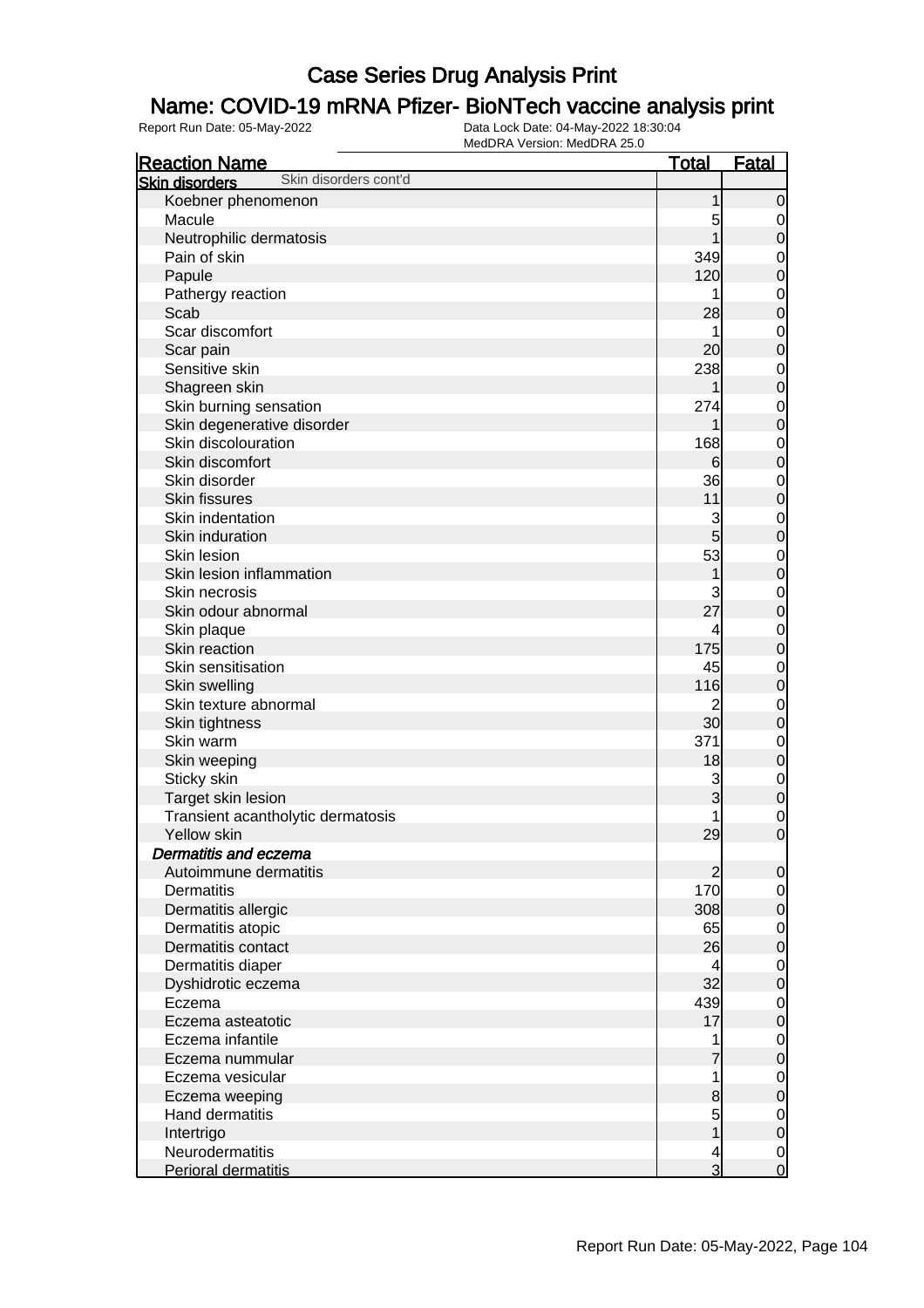### Name: COVID-19 mRNA Pfizer- BioNTech vaccine analysis print

| <b>Reaction Name</b>                                            | <u>Total</u>    | <b>Fatal</b>   |
|-----------------------------------------------------------------|-----------------|----------------|
| Skin disorders cont'd<br><b>Skin disorders</b>                  |                 |                |
| Seborrhoeic dermatitis                                          | 9               | 0              |
| Skin irritation                                                 | 160             | 0              |
| Stasis dermatitis                                               | 2               | 0              |
| Dermatitis ascribed to specific agent                           |                 |                |
| Drug eruption                                                   | 35              | $\mathbf 0$    |
| Drug reaction with eosinophilia and systemic symptoms           |                 | 0              |
| Fixed eruption                                                  | 3               | $\mathbf 0$    |
| Palmar-plantar erythrodysaesthesia syndrome                     | 3               | 0              |
| Toxic skin eruption                                             | $\overline{2}$  | 0              |
| Erythemas                                                       |                 |                |
| Erythema                                                        | 2528            | $\mathbf 0$    |
| Palmar erythema                                                 | 4               | $\mathbf 0$    |
| Pernio-like erythema                                            | 1               | 0              |
| Vancomycin infusion reaction                                    | 2               | $\mathbf 0$    |
| <b>Exfoliative conditions</b>                                   |                 |                |
| Dermatitis exfoliative                                          | 2               | 0              |
| Dermatitis exfoliative generalised                              | 6               | 0              |
| Exfoliative rash                                                | 26              | $\mathbf 0$    |
| Keratolysis exfoliativa acquired                                | 2               | 0              |
| Skin exfoliation                                                | 152             | $\mathbf 0$    |
| Granulomatous and deep cutaneous inflammatory conditions        |                 |                |
| Cutaneous sarcoidosis                                           | 1               | 0              |
| Granuloma annulare                                              | 8               | 0              |
| Necrobiosis lipoidica diabeticorum                              |                 | $\mathbf 0$    |
| <b>Hyperkeratoses</b>                                           |                 |                |
| Hyperkeratosis                                                  | $\overline{c}$  | 0              |
| Keratosis pilaris                                               | 3               | 0              |
| Lichenoid keratosis                                             | 4               | $\mathbf 0$    |
| <b>Hyperpigmentation disorders</b>                              |                 |                |
| Argyria                                                         | 1               | 0              |
| Chloasma                                                        | $\overline{c}$  | 0              |
| <b>Ephelides</b>                                                | 1               | $\mathbf 0$    |
| Skin hyperpigmentation                                          | 7               | $\mathbf 0$    |
| Solar lentigo                                                   | 4               | $\mathbf 0$    |
| <b>Hypertrichoses</b>                                           |                 |                |
| <b>Hirsutism</b>                                                | $\overline{c}$  | $\Omega$       |
| Hypertrichosis                                                  | $\overline{2}$  | $\mathbf 0$    |
| <b>Hypopigmentation disorders</b>                               |                 |                |
| Skin depigmentation                                             | 5               | $\mathbf 0$    |
| Skin hypopigmentation                                           |                 | $\mathbf 0$    |
| Vitiligo                                                        | 27              | $\mathbf 0$    |
| Lipodystrophies                                                 |                 |                |
| Lipoatrophy                                                     | 4               | $\mathbf 0$    |
| Lipodystrophy acquired                                          | 1               | $\mathbf 0$    |
| Nail and nail bed conditions (excl infections and infestations) |                 |                |
| Ingrowing nail                                                  | 2               | 0              |
| Nail discolouration                                             | 12              | $\overline{0}$ |
| Nail disorder                                                   | 7               | 0              |
| Nail growth abnormal                                            | 1               | $\mathbf 0$    |
| Nail pigmentation                                               |                 | 0              |
| Nail ridging                                                    | $\frac{2}{3}$   | $\mathbf 0$    |
| Onychalgia                                                      | 10              | $\mathbf 0$    |
| <b>Onychoclasis</b>                                             | $6 \overline{}$ | 0              |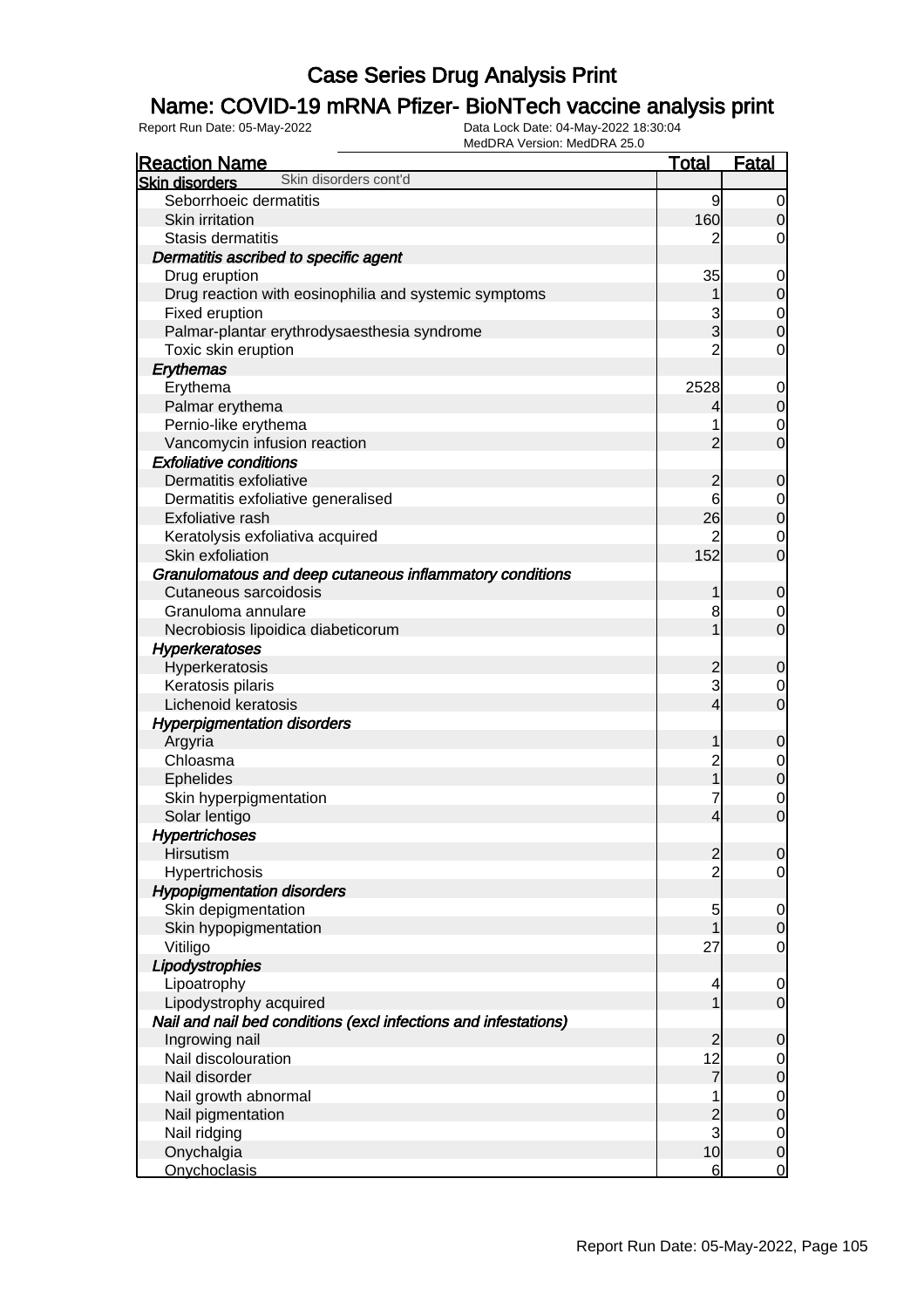### Name: COVID-19 mRNA Pfizer- BioNTech vaccine analysis print

| Skin disorders cont'd<br><b>Skin disorders</b><br>Onychomadesis<br>3<br>$\overline{0}$<br>Splinter haemorrhages<br>$\overline{0}$<br>4<br><b>Panniculitides</b><br>Erythema nodosum<br>35<br>0<br>Panniculitis<br>3<br>$\mathbf 0$<br>Papulosquamous conditions<br>Erythema annulare<br>$\overline{c}$<br>$\mathbf 0$<br>28<br>Lichen planus<br>0<br>Lichen sclerosus<br>11<br>$\boldsymbol{0}$<br>Parapsoriasis<br>9<br>0<br>$\boldsymbol{0}$<br>Pityriasis alba<br>Pityriasis rosea<br>144<br>0<br>$\overline{0}$<br>Pityriasis rubra pilaris<br>Photosensitivity and photodermatosis conditions<br>Actinic prurigo<br>1<br>$\mathbf 0$<br>Photosensitivity reaction<br>72<br>0<br>3<br>Polymorphic light eruption<br>$\boldsymbol{0}$<br>Solar dermatitis<br>$\overline{c}$<br>0<br><b>Pigmentation changes NEC</b><br>Haemosiderin stain<br>0<br>18<br>$\overline{0}$<br><b>Pigmentation disorder</b><br><b>Pilar disorders NEC</b><br>11<br>Hair colour changes<br>$\mathbf 0$<br>Hair disorder<br>0<br>13<br>Hair growth abnormal<br>$\boldsymbol{0}$<br>Hair texture abnormal<br>7<br>$\mathbf 0$<br>29<br>$\boldsymbol{0}$<br>Piloerection<br>Pseudofolliculitis<br>3<br>0<br>3<br>$\overline{0}$<br>Trichorrhexis<br><b>Pruritus NEC</b><br>10<br>Itching scar<br>$\mathbf 0$<br>Polymorphic eruption of pregnancy<br>0<br>Pruritus<br>$\mathbf 0$<br>6458<br><b>Psoriatic conditions</b><br>$\mathbf 0$<br>Dermatitis psoriasiform<br>$6 \,$<br>25<br>Guttate psoriasis<br>$\overline{0}$<br>Nail psoriasis<br>3<br>$\overline{0}$<br>$\overline{c}$<br>Palmoplantar pustulosis<br>$\overline{0}$<br>260<br>Psoriasis<br>$\mathbf 0$<br>Pustular psoriasis<br>3<br>$\overline{0}$<br>$\overline{2}$<br>Rebound psoriasis<br>$\overline{0}$<br>Purpura and related conditions<br>Ecchymosis<br>1<br>$\mathbf 0$<br>Henoch-Schonlein purpura<br>16<br>$\overline{0}$<br>163<br>Petechiae<br>$\mathbf 0$<br>62<br>$\mathbf 0$<br>Purpura<br><b>Pustular conditions</b><br>Acute generalised exanthematous pustulosis<br>$\overline{c}$<br>$\mathbf 0$<br>Rashes, eruptions and exanthems NEC<br><b>Butterfly rash</b><br>8<br>$\mathbf 0$<br>Rash<br>6778<br>$\mathbf{1}$ | <b>Reaction Name</b> | <b>Total</b> | <b>Fatal</b> |
|----------------------------------------------------------------------------------------------------------------------------------------------------------------------------------------------------------------------------------------------------------------------------------------------------------------------------------------------------------------------------------------------------------------------------------------------------------------------------------------------------------------------------------------------------------------------------------------------------------------------------------------------------------------------------------------------------------------------------------------------------------------------------------------------------------------------------------------------------------------------------------------------------------------------------------------------------------------------------------------------------------------------------------------------------------------------------------------------------------------------------------------------------------------------------------------------------------------------------------------------------------------------------------------------------------------------------------------------------------------------------------------------------------------------------------------------------------------------------------------------------------------------------------------------------------------------------------------------------------------------------------------------------------------------------------------------------------------------------------------------------------------------------------------------------------------------------------------------------------------------------------------------------------------------------------------------------------------------------------------------------------------------------------------------------------------------------------------------------------------------------------------------------------------------------------|----------------------|--------------|--------------|
|                                                                                                                                                                                                                                                                                                                                                                                                                                                                                                                                                                                                                                                                                                                                                                                                                                                                                                                                                                                                                                                                                                                                                                                                                                                                                                                                                                                                                                                                                                                                                                                                                                                                                                                                                                                                                                                                                                                                                                                                                                                                                                                                                                                  |                      |              |              |
|                                                                                                                                                                                                                                                                                                                                                                                                                                                                                                                                                                                                                                                                                                                                                                                                                                                                                                                                                                                                                                                                                                                                                                                                                                                                                                                                                                                                                                                                                                                                                                                                                                                                                                                                                                                                                                                                                                                                                                                                                                                                                                                                                                                  |                      |              |              |
|                                                                                                                                                                                                                                                                                                                                                                                                                                                                                                                                                                                                                                                                                                                                                                                                                                                                                                                                                                                                                                                                                                                                                                                                                                                                                                                                                                                                                                                                                                                                                                                                                                                                                                                                                                                                                                                                                                                                                                                                                                                                                                                                                                                  |                      |              |              |
|                                                                                                                                                                                                                                                                                                                                                                                                                                                                                                                                                                                                                                                                                                                                                                                                                                                                                                                                                                                                                                                                                                                                                                                                                                                                                                                                                                                                                                                                                                                                                                                                                                                                                                                                                                                                                                                                                                                                                                                                                                                                                                                                                                                  |                      |              |              |
|                                                                                                                                                                                                                                                                                                                                                                                                                                                                                                                                                                                                                                                                                                                                                                                                                                                                                                                                                                                                                                                                                                                                                                                                                                                                                                                                                                                                                                                                                                                                                                                                                                                                                                                                                                                                                                                                                                                                                                                                                                                                                                                                                                                  |                      |              |              |
|                                                                                                                                                                                                                                                                                                                                                                                                                                                                                                                                                                                                                                                                                                                                                                                                                                                                                                                                                                                                                                                                                                                                                                                                                                                                                                                                                                                                                                                                                                                                                                                                                                                                                                                                                                                                                                                                                                                                                                                                                                                                                                                                                                                  |                      |              |              |
|                                                                                                                                                                                                                                                                                                                                                                                                                                                                                                                                                                                                                                                                                                                                                                                                                                                                                                                                                                                                                                                                                                                                                                                                                                                                                                                                                                                                                                                                                                                                                                                                                                                                                                                                                                                                                                                                                                                                                                                                                                                                                                                                                                                  |                      |              |              |
|                                                                                                                                                                                                                                                                                                                                                                                                                                                                                                                                                                                                                                                                                                                                                                                                                                                                                                                                                                                                                                                                                                                                                                                                                                                                                                                                                                                                                                                                                                                                                                                                                                                                                                                                                                                                                                                                                                                                                                                                                                                                                                                                                                                  |                      |              |              |
|                                                                                                                                                                                                                                                                                                                                                                                                                                                                                                                                                                                                                                                                                                                                                                                                                                                                                                                                                                                                                                                                                                                                                                                                                                                                                                                                                                                                                                                                                                                                                                                                                                                                                                                                                                                                                                                                                                                                                                                                                                                                                                                                                                                  |                      |              |              |
|                                                                                                                                                                                                                                                                                                                                                                                                                                                                                                                                                                                                                                                                                                                                                                                                                                                                                                                                                                                                                                                                                                                                                                                                                                                                                                                                                                                                                                                                                                                                                                                                                                                                                                                                                                                                                                                                                                                                                                                                                                                                                                                                                                                  |                      |              |              |
|                                                                                                                                                                                                                                                                                                                                                                                                                                                                                                                                                                                                                                                                                                                                                                                                                                                                                                                                                                                                                                                                                                                                                                                                                                                                                                                                                                                                                                                                                                                                                                                                                                                                                                                                                                                                                                                                                                                                                                                                                                                                                                                                                                                  |                      |              |              |
|                                                                                                                                                                                                                                                                                                                                                                                                                                                                                                                                                                                                                                                                                                                                                                                                                                                                                                                                                                                                                                                                                                                                                                                                                                                                                                                                                                                                                                                                                                                                                                                                                                                                                                                                                                                                                                                                                                                                                                                                                                                                                                                                                                                  |                      |              |              |
|                                                                                                                                                                                                                                                                                                                                                                                                                                                                                                                                                                                                                                                                                                                                                                                                                                                                                                                                                                                                                                                                                                                                                                                                                                                                                                                                                                                                                                                                                                                                                                                                                                                                                                                                                                                                                                                                                                                                                                                                                                                                                                                                                                                  |                      |              |              |
|                                                                                                                                                                                                                                                                                                                                                                                                                                                                                                                                                                                                                                                                                                                                                                                                                                                                                                                                                                                                                                                                                                                                                                                                                                                                                                                                                                                                                                                                                                                                                                                                                                                                                                                                                                                                                                                                                                                                                                                                                                                                                                                                                                                  |                      |              |              |
|                                                                                                                                                                                                                                                                                                                                                                                                                                                                                                                                                                                                                                                                                                                                                                                                                                                                                                                                                                                                                                                                                                                                                                                                                                                                                                                                                                                                                                                                                                                                                                                                                                                                                                                                                                                                                                                                                                                                                                                                                                                                                                                                                                                  |                      |              |              |
|                                                                                                                                                                                                                                                                                                                                                                                                                                                                                                                                                                                                                                                                                                                                                                                                                                                                                                                                                                                                                                                                                                                                                                                                                                                                                                                                                                                                                                                                                                                                                                                                                                                                                                                                                                                                                                                                                                                                                                                                                                                                                                                                                                                  |                      |              |              |
|                                                                                                                                                                                                                                                                                                                                                                                                                                                                                                                                                                                                                                                                                                                                                                                                                                                                                                                                                                                                                                                                                                                                                                                                                                                                                                                                                                                                                                                                                                                                                                                                                                                                                                                                                                                                                                                                                                                                                                                                                                                                                                                                                                                  |                      |              |              |
|                                                                                                                                                                                                                                                                                                                                                                                                                                                                                                                                                                                                                                                                                                                                                                                                                                                                                                                                                                                                                                                                                                                                                                                                                                                                                                                                                                                                                                                                                                                                                                                                                                                                                                                                                                                                                                                                                                                                                                                                                                                                                                                                                                                  |                      |              |              |
|                                                                                                                                                                                                                                                                                                                                                                                                                                                                                                                                                                                                                                                                                                                                                                                                                                                                                                                                                                                                                                                                                                                                                                                                                                                                                                                                                                                                                                                                                                                                                                                                                                                                                                                                                                                                                                                                                                                                                                                                                                                                                                                                                                                  |                      |              |              |
|                                                                                                                                                                                                                                                                                                                                                                                                                                                                                                                                                                                                                                                                                                                                                                                                                                                                                                                                                                                                                                                                                                                                                                                                                                                                                                                                                                                                                                                                                                                                                                                                                                                                                                                                                                                                                                                                                                                                                                                                                                                                                                                                                                                  |                      |              |              |
|                                                                                                                                                                                                                                                                                                                                                                                                                                                                                                                                                                                                                                                                                                                                                                                                                                                                                                                                                                                                                                                                                                                                                                                                                                                                                                                                                                                                                                                                                                                                                                                                                                                                                                                                                                                                                                                                                                                                                                                                                                                                                                                                                                                  |                      |              |              |
|                                                                                                                                                                                                                                                                                                                                                                                                                                                                                                                                                                                                                                                                                                                                                                                                                                                                                                                                                                                                                                                                                                                                                                                                                                                                                                                                                                                                                                                                                                                                                                                                                                                                                                                                                                                                                                                                                                                                                                                                                                                                                                                                                                                  |                      |              |              |
|                                                                                                                                                                                                                                                                                                                                                                                                                                                                                                                                                                                                                                                                                                                                                                                                                                                                                                                                                                                                                                                                                                                                                                                                                                                                                                                                                                                                                                                                                                                                                                                                                                                                                                                                                                                                                                                                                                                                                                                                                                                                                                                                                                                  |                      |              |              |
|                                                                                                                                                                                                                                                                                                                                                                                                                                                                                                                                                                                                                                                                                                                                                                                                                                                                                                                                                                                                                                                                                                                                                                                                                                                                                                                                                                                                                                                                                                                                                                                                                                                                                                                                                                                                                                                                                                                                                                                                                                                                                                                                                                                  |                      |              |              |
|                                                                                                                                                                                                                                                                                                                                                                                                                                                                                                                                                                                                                                                                                                                                                                                                                                                                                                                                                                                                                                                                                                                                                                                                                                                                                                                                                                                                                                                                                                                                                                                                                                                                                                                                                                                                                                                                                                                                                                                                                                                                                                                                                                                  |                      |              |              |
|                                                                                                                                                                                                                                                                                                                                                                                                                                                                                                                                                                                                                                                                                                                                                                                                                                                                                                                                                                                                                                                                                                                                                                                                                                                                                                                                                                                                                                                                                                                                                                                                                                                                                                                                                                                                                                                                                                                                                                                                                                                                                                                                                                                  |                      |              |              |
|                                                                                                                                                                                                                                                                                                                                                                                                                                                                                                                                                                                                                                                                                                                                                                                                                                                                                                                                                                                                                                                                                                                                                                                                                                                                                                                                                                                                                                                                                                                                                                                                                                                                                                                                                                                                                                                                                                                                                                                                                                                                                                                                                                                  |                      |              |              |
|                                                                                                                                                                                                                                                                                                                                                                                                                                                                                                                                                                                                                                                                                                                                                                                                                                                                                                                                                                                                                                                                                                                                                                                                                                                                                                                                                                                                                                                                                                                                                                                                                                                                                                                                                                                                                                                                                                                                                                                                                                                                                                                                                                                  |                      |              |              |
|                                                                                                                                                                                                                                                                                                                                                                                                                                                                                                                                                                                                                                                                                                                                                                                                                                                                                                                                                                                                                                                                                                                                                                                                                                                                                                                                                                                                                                                                                                                                                                                                                                                                                                                                                                                                                                                                                                                                                                                                                                                                                                                                                                                  |                      |              |              |
|                                                                                                                                                                                                                                                                                                                                                                                                                                                                                                                                                                                                                                                                                                                                                                                                                                                                                                                                                                                                                                                                                                                                                                                                                                                                                                                                                                                                                                                                                                                                                                                                                                                                                                                                                                                                                                                                                                                                                                                                                                                                                                                                                                                  |                      |              |              |
|                                                                                                                                                                                                                                                                                                                                                                                                                                                                                                                                                                                                                                                                                                                                                                                                                                                                                                                                                                                                                                                                                                                                                                                                                                                                                                                                                                                                                                                                                                                                                                                                                                                                                                                                                                                                                                                                                                                                                                                                                                                                                                                                                                                  |                      |              |              |
|                                                                                                                                                                                                                                                                                                                                                                                                                                                                                                                                                                                                                                                                                                                                                                                                                                                                                                                                                                                                                                                                                                                                                                                                                                                                                                                                                                                                                                                                                                                                                                                                                                                                                                                                                                                                                                                                                                                                                                                                                                                                                                                                                                                  |                      |              |              |
|                                                                                                                                                                                                                                                                                                                                                                                                                                                                                                                                                                                                                                                                                                                                                                                                                                                                                                                                                                                                                                                                                                                                                                                                                                                                                                                                                                                                                                                                                                                                                                                                                                                                                                                                                                                                                                                                                                                                                                                                                                                                                                                                                                                  |                      |              |              |
|                                                                                                                                                                                                                                                                                                                                                                                                                                                                                                                                                                                                                                                                                                                                                                                                                                                                                                                                                                                                                                                                                                                                                                                                                                                                                                                                                                                                                                                                                                                                                                                                                                                                                                                                                                                                                                                                                                                                                                                                                                                                                                                                                                                  |                      |              |              |
|                                                                                                                                                                                                                                                                                                                                                                                                                                                                                                                                                                                                                                                                                                                                                                                                                                                                                                                                                                                                                                                                                                                                                                                                                                                                                                                                                                                                                                                                                                                                                                                                                                                                                                                                                                                                                                                                                                                                                                                                                                                                                                                                                                                  |                      |              |              |
|                                                                                                                                                                                                                                                                                                                                                                                                                                                                                                                                                                                                                                                                                                                                                                                                                                                                                                                                                                                                                                                                                                                                                                                                                                                                                                                                                                                                                                                                                                                                                                                                                                                                                                                                                                                                                                                                                                                                                                                                                                                                                                                                                                                  |                      |              |              |
|                                                                                                                                                                                                                                                                                                                                                                                                                                                                                                                                                                                                                                                                                                                                                                                                                                                                                                                                                                                                                                                                                                                                                                                                                                                                                                                                                                                                                                                                                                                                                                                                                                                                                                                                                                                                                                                                                                                                                                                                                                                                                                                                                                                  |                      |              |              |
|                                                                                                                                                                                                                                                                                                                                                                                                                                                                                                                                                                                                                                                                                                                                                                                                                                                                                                                                                                                                                                                                                                                                                                                                                                                                                                                                                                                                                                                                                                                                                                                                                                                                                                                                                                                                                                                                                                                                                                                                                                                                                                                                                                                  |                      |              |              |
|                                                                                                                                                                                                                                                                                                                                                                                                                                                                                                                                                                                                                                                                                                                                                                                                                                                                                                                                                                                                                                                                                                                                                                                                                                                                                                                                                                                                                                                                                                                                                                                                                                                                                                                                                                                                                                                                                                                                                                                                                                                                                                                                                                                  |                      |              |              |
|                                                                                                                                                                                                                                                                                                                                                                                                                                                                                                                                                                                                                                                                                                                                                                                                                                                                                                                                                                                                                                                                                                                                                                                                                                                                                                                                                                                                                                                                                                                                                                                                                                                                                                                                                                                                                                                                                                                                                                                                                                                                                                                                                                                  |                      |              |              |
|                                                                                                                                                                                                                                                                                                                                                                                                                                                                                                                                                                                                                                                                                                                                                                                                                                                                                                                                                                                                                                                                                                                                                                                                                                                                                                                                                                                                                                                                                                                                                                                                                                                                                                                                                                                                                                                                                                                                                                                                                                                                                                                                                                                  |                      |              |              |
|                                                                                                                                                                                                                                                                                                                                                                                                                                                                                                                                                                                                                                                                                                                                                                                                                                                                                                                                                                                                                                                                                                                                                                                                                                                                                                                                                                                                                                                                                                                                                                                                                                                                                                                                                                                                                                                                                                                                                                                                                                                                                                                                                                                  |                      |              |              |
|                                                                                                                                                                                                                                                                                                                                                                                                                                                                                                                                                                                                                                                                                                                                                                                                                                                                                                                                                                                                                                                                                                                                                                                                                                                                                                                                                                                                                                                                                                                                                                                                                                                                                                                                                                                                                                                                                                                                                                                                                                                                                                                                                                                  |                      |              |              |
|                                                                                                                                                                                                                                                                                                                                                                                                                                                                                                                                                                                                                                                                                                                                                                                                                                                                                                                                                                                                                                                                                                                                                                                                                                                                                                                                                                                                                                                                                                                                                                                                                                                                                                                                                                                                                                                                                                                                                                                                                                                                                                                                                                                  |                      |              |              |
|                                                                                                                                                                                                                                                                                                                                                                                                                                                                                                                                                                                                                                                                                                                                                                                                                                                                                                                                                                                                                                                                                                                                                                                                                                                                                                                                                                                                                                                                                                                                                                                                                                                                                                                                                                                                                                                                                                                                                                                                                                                                                                                                                                                  |                      |              |              |
|                                                                                                                                                                                                                                                                                                                                                                                                                                                                                                                                                                                                                                                                                                                                                                                                                                                                                                                                                                                                                                                                                                                                                                                                                                                                                                                                                                                                                                                                                                                                                                                                                                                                                                                                                                                                                                                                                                                                                                                                                                                                                                                                                                                  |                      |              |              |
|                                                                                                                                                                                                                                                                                                                                                                                                                                                                                                                                                                                                                                                                                                                                                                                                                                                                                                                                                                                                                                                                                                                                                                                                                                                                                                                                                                                                                                                                                                                                                                                                                                                                                                                                                                                                                                                                                                                                                                                                                                                                                                                                                                                  |                      |              |              |
|                                                                                                                                                                                                                                                                                                                                                                                                                                                                                                                                                                                                                                                                                                                                                                                                                                                                                                                                                                                                                                                                                                                                                                                                                                                                                                                                                                                                                                                                                                                                                                                                                                                                                                                                                                                                                                                                                                                                                                                                                                                                                                                                                                                  |                      |              |              |
|                                                                                                                                                                                                                                                                                                                                                                                                                                                                                                                                                                                                                                                                                                                                                                                                                                                                                                                                                                                                                                                                                                                                                                                                                                                                                                                                                                                                                                                                                                                                                                                                                                                                                                                                                                                                                                                                                                                                                                                                                                                                                                                                                                                  |                      |              |              |
|                                                                                                                                                                                                                                                                                                                                                                                                                                                                                                                                                                                                                                                                                                                                                                                                                                                                                                                                                                                                                                                                                                                                                                                                                                                                                                                                                                                                                                                                                                                                                                                                                                                                                                                                                                                                                                                                                                                                                                                                                                                                                                                                                                                  |                      |              |              |
|                                                                                                                                                                                                                                                                                                                                                                                                                                                                                                                                                                                                                                                                                                                                                                                                                                                                                                                                                                                                                                                                                                                                                                                                                                                                                                                                                                                                                                                                                                                                                                                                                                                                                                                                                                                                                                                                                                                                                                                                                                                                                                                                                                                  |                      |              |              |
|                                                                                                                                                                                                                                                                                                                                                                                                                                                                                                                                                                                                                                                                                                                                                                                                                                                                                                                                                                                                                                                                                                                                                                                                                                                                                                                                                                                                                                                                                                                                                                                                                                                                                                                                                                                                                                                                                                                                                                                                                                                                                                                                                                                  |                      |              |              |
|                                                                                                                                                                                                                                                                                                                                                                                                                                                                                                                                                                                                                                                                                                                                                                                                                                                                                                                                                                                                                                                                                                                                                                                                                                                                                                                                                                                                                                                                                                                                                                                                                                                                                                                                                                                                                                                                                                                                                                                                                                                                                                                                                                                  |                      |              |              |
|                                                                                                                                                                                                                                                                                                                                                                                                                                                                                                                                                                                                                                                                                                                                                                                                                                                                                                                                                                                                                                                                                                                                                                                                                                                                                                                                                                                                                                                                                                                                                                                                                                                                                                                                                                                                                                                                                                                                                                                                                                                                                                                                                                                  |                      | 1472         |              |
| Rash erythematous<br>$\overline{0}$<br>590<br>$\overline{0}$<br>Rash macular                                                                                                                                                                                                                                                                                                                                                                                                                                                                                                                                                                                                                                                                                                                                                                                                                                                                                                                                                                                                                                                                                                                                                                                                                                                                                                                                                                                                                                                                                                                                                                                                                                                                                                                                                                                                                                                                                                                                                                                                                                                                                                     |                      |              |              |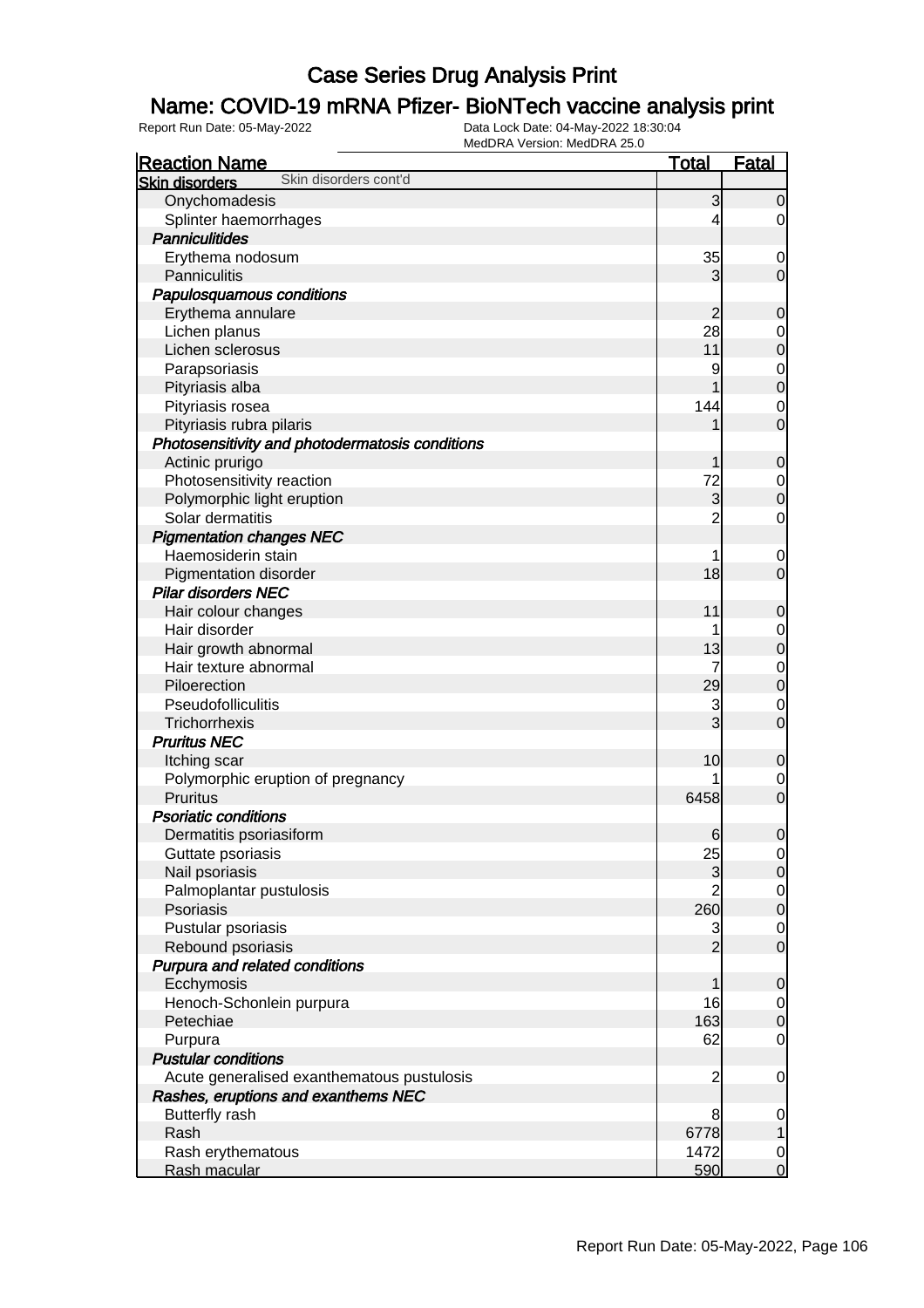### Name: COVID-19 mRNA Pfizer- BioNTech vaccine analysis print

| Skin disorders cont'd<br><b>Skin disorders</b><br>Rash maculo-papular<br>69<br>$\mathbf 0$<br>Rash morbilliform<br>50<br>$\mathbf 0$<br>409<br>Rash papular<br>$\mathbf 0$<br>1439<br>$\mathbf 0$<br>Rash pruritic<br>Rash scarlatiniform<br>$\mathbf 0$<br>$\overline{0}$<br>Rash vesicular<br>91<br>Systemic lupus erythematosus rash<br>9<br>$\mathbf 0$<br>Rosaceas<br>Erythematotelangiectatic rosacea<br>$\mathbf 0$<br>Papulopustular rosacea<br>$\mathbf 0$<br>40<br>Rosacea<br>$\mathbf 0$<br><b>Scaly conditions</b><br>Dandruff<br>$\mathbf 0$<br>30<br>$\mathbf 0$<br>Pityriasis<br>Sebaceous gland disorders<br>Sebaceous glands overactivity<br>$\mathbf 0$<br>Seborrhoea<br>15<br>0<br>Skin and subcutaneous conditions NEC<br>Cellulite<br>2<br>$\mathbf 0$<br>6<br>$\pmb{0}$<br>Cutaneous symptom<br>Reactive perforating collagenosis<br>$\mathbf 0$<br>Skin mass<br>31<br>$\overline{0}$<br>Skin and subcutaneous tissue ulcerations<br>Ischaemic skin ulcer<br>$\mathbf 0$<br>Mucocutaneous ulceration<br>$\mathbf 0$<br>$\mathbf 0$<br>2<br>Pyoderma gangrenosum<br>Scleroderma associated digital ulcer<br>$\mathbf 0$<br>31<br>$\boldsymbol{0}$<br>Skin erosion<br>Skin ulcer<br>23<br>$\mathbf 0$<br>Skin cysts and polyps<br>Dermal cyst<br>21<br>0<br><b>Skin dystrophies</b><br>Keloid scar<br>3<br>$\mathbf 0$<br>$\mathbf 0$<br>Skin wrinkling<br>$\overline{4}$<br>Skin haemorrhages<br>15<br>Haemorrhage subcutaneous<br>$\overline{0}$<br>Skin haemorrhage<br>24<br>$\overline{0}$<br>Skin hyperplasias and hypertrophies<br>Skin hypertrophy<br>$\overline{c}$<br>0<br>Skin hypoplasias and atrophies<br>Skin atrophy<br>3<br>$\mathbf 0$<br>$\mathbf{8}$<br>Skin striae<br>$\overline{0}$<br>Skin injuries and mechanical dermatoses<br>Decubitus ulcer<br>3<br>$\mathbf 0$<br>5<br>Needle track marks<br>$\mathbf 0$<br>Skin preneoplastic conditions NEC<br>Actinic keratosis<br>1<br>$\mathbf 0$<br><b>Skin vascular conditions NEC</b><br>Angiodermatitis<br>$\overline{c}$<br>$\mathbf 0$<br>$\overline{5}$<br>Skin oedema<br>$\overline{0}$ | <b>Reaction Name</b> | <b>Total</b> | <b>Fatal</b> |
|-------------------------------------------------------------------------------------------------------------------------------------------------------------------------------------------------------------------------------------------------------------------------------------------------------------------------------------------------------------------------------------------------------------------------------------------------------------------------------------------------------------------------------------------------------------------------------------------------------------------------------------------------------------------------------------------------------------------------------------------------------------------------------------------------------------------------------------------------------------------------------------------------------------------------------------------------------------------------------------------------------------------------------------------------------------------------------------------------------------------------------------------------------------------------------------------------------------------------------------------------------------------------------------------------------------------------------------------------------------------------------------------------------------------------------------------------------------------------------------------------------------------------------------------------------------------------------------------------------------------------------------------------------------------------------------------------------------------------------------------------------------------------------------------------------------------------------------------------------------------------------------------------------------------------------------------------------------------------------------------------------------------------------------------------------------------------------------|----------------------|--------------|--------------|
|                                                                                                                                                                                                                                                                                                                                                                                                                                                                                                                                                                                                                                                                                                                                                                                                                                                                                                                                                                                                                                                                                                                                                                                                                                                                                                                                                                                                                                                                                                                                                                                                                                                                                                                                                                                                                                                                                                                                                                                                                                                                                     |                      |              |              |
|                                                                                                                                                                                                                                                                                                                                                                                                                                                                                                                                                                                                                                                                                                                                                                                                                                                                                                                                                                                                                                                                                                                                                                                                                                                                                                                                                                                                                                                                                                                                                                                                                                                                                                                                                                                                                                                                                                                                                                                                                                                                                     |                      |              |              |
|                                                                                                                                                                                                                                                                                                                                                                                                                                                                                                                                                                                                                                                                                                                                                                                                                                                                                                                                                                                                                                                                                                                                                                                                                                                                                                                                                                                                                                                                                                                                                                                                                                                                                                                                                                                                                                                                                                                                                                                                                                                                                     |                      |              |              |
|                                                                                                                                                                                                                                                                                                                                                                                                                                                                                                                                                                                                                                                                                                                                                                                                                                                                                                                                                                                                                                                                                                                                                                                                                                                                                                                                                                                                                                                                                                                                                                                                                                                                                                                                                                                                                                                                                                                                                                                                                                                                                     |                      |              |              |
|                                                                                                                                                                                                                                                                                                                                                                                                                                                                                                                                                                                                                                                                                                                                                                                                                                                                                                                                                                                                                                                                                                                                                                                                                                                                                                                                                                                                                                                                                                                                                                                                                                                                                                                                                                                                                                                                                                                                                                                                                                                                                     |                      |              |              |
|                                                                                                                                                                                                                                                                                                                                                                                                                                                                                                                                                                                                                                                                                                                                                                                                                                                                                                                                                                                                                                                                                                                                                                                                                                                                                                                                                                                                                                                                                                                                                                                                                                                                                                                                                                                                                                                                                                                                                                                                                                                                                     |                      |              |              |
|                                                                                                                                                                                                                                                                                                                                                                                                                                                                                                                                                                                                                                                                                                                                                                                                                                                                                                                                                                                                                                                                                                                                                                                                                                                                                                                                                                                                                                                                                                                                                                                                                                                                                                                                                                                                                                                                                                                                                                                                                                                                                     |                      |              |              |
|                                                                                                                                                                                                                                                                                                                                                                                                                                                                                                                                                                                                                                                                                                                                                                                                                                                                                                                                                                                                                                                                                                                                                                                                                                                                                                                                                                                                                                                                                                                                                                                                                                                                                                                                                                                                                                                                                                                                                                                                                                                                                     |                      |              |              |
|                                                                                                                                                                                                                                                                                                                                                                                                                                                                                                                                                                                                                                                                                                                                                                                                                                                                                                                                                                                                                                                                                                                                                                                                                                                                                                                                                                                                                                                                                                                                                                                                                                                                                                                                                                                                                                                                                                                                                                                                                                                                                     |                      |              |              |
|                                                                                                                                                                                                                                                                                                                                                                                                                                                                                                                                                                                                                                                                                                                                                                                                                                                                                                                                                                                                                                                                                                                                                                                                                                                                                                                                                                                                                                                                                                                                                                                                                                                                                                                                                                                                                                                                                                                                                                                                                                                                                     |                      |              |              |
|                                                                                                                                                                                                                                                                                                                                                                                                                                                                                                                                                                                                                                                                                                                                                                                                                                                                                                                                                                                                                                                                                                                                                                                                                                                                                                                                                                                                                                                                                                                                                                                                                                                                                                                                                                                                                                                                                                                                                                                                                                                                                     |                      |              |              |
|                                                                                                                                                                                                                                                                                                                                                                                                                                                                                                                                                                                                                                                                                                                                                                                                                                                                                                                                                                                                                                                                                                                                                                                                                                                                                                                                                                                                                                                                                                                                                                                                                                                                                                                                                                                                                                                                                                                                                                                                                                                                                     |                      |              |              |
|                                                                                                                                                                                                                                                                                                                                                                                                                                                                                                                                                                                                                                                                                                                                                                                                                                                                                                                                                                                                                                                                                                                                                                                                                                                                                                                                                                                                                                                                                                                                                                                                                                                                                                                                                                                                                                                                                                                                                                                                                                                                                     |                      |              |              |
|                                                                                                                                                                                                                                                                                                                                                                                                                                                                                                                                                                                                                                                                                                                                                                                                                                                                                                                                                                                                                                                                                                                                                                                                                                                                                                                                                                                                                                                                                                                                                                                                                                                                                                                                                                                                                                                                                                                                                                                                                                                                                     |                      |              |              |
|                                                                                                                                                                                                                                                                                                                                                                                                                                                                                                                                                                                                                                                                                                                                                                                                                                                                                                                                                                                                                                                                                                                                                                                                                                                                                                                                                                                                                                                                                                                                                                                                                                                                                                                                                                                                                                                                                                                                                                                                                                                                                     |                      |              |              |
|                                                                                                                                                                                                                                                                                                                                                                                                                                                                                                                                                                                                                                                                                                                                                                                                                                                                                                                                                                                                                                                                                                                                                                                                                                                                                                                                                                                                                                                                                                                                                                                                                                                                                                                                                                                                                                                                                                                                                                                                                                                                                     |                      |              |              |
|                                                                                                                                                                                                                                                                                                                                                                                                                                                                                                                                                                                                                                                                                                                                                                                                                                                                                                                                                                                                                                                                                                                                                                                                                                                                                                                                                                                                                                                                                                                                                                                                                                                                                                                                                                                                                                                                                                                                                                                                                                                                                     |                      |              |              |
|                                                                                                                                                                                                                                                                                                                                                                                                                                                                                                                                                                                                                                                                                                                                                                                                                                                                                                                                                                                                                                                                                                                                                                                                                                                                                                                                                                                                                                                                                                                                                                                                                                                                                                                                                                                                                                                                                                                                                                                                                                                                                     |                      |              |              |
|                                                                                                                                                                                                                                                                                                                                                                                                                                                                                                                                                                                                                                                                                                                                                                                                                                                                                                                                                                                                                                                                                                                                                                                                                                                                                                                                                                                                                                                                                                                                                                                                                                                                                                                                                                                                                                                                                                                                                                                                                                                                                     |                      |              |              |
|                                                                                                                                                                                                                                                                                                                                                                                                                                                                                                                                                                                                                                                                                                                                                                                                                                                                                                                                                                                                                                                                                                                                                                                                                                                                                                                                                                                                                                                                                                                                                                                                                                                                                                                                                                                                                                                                                                                                                                                                                                                                                     |                      |              |              |
|                                                                                                                                                                                                                                                                                                                                                                                                                                                                                                                                                                                                                                                                                                                                                                                                                                                                                                                                                                                                                                                                                                                                                                                                                                                                                                                                                                                                                                                                                                                                                                                                                                                                                                                                                                                                                                                                                                                                                                                                                                                                                     |                      |              |              |
|                                                                                                                                                                                                                                                                                                                                                                                                                                                                                                                                                                                                                                                                                                                                                                                                                                                                                                                                                                                                                                                                                                                                                                                                                                                                                                                                                                                                                                                                                                                                                                                                                                                                                                                                                                                                                                                                                                                                                                                                                                                                                     |                      |              |              |
|                                                                                                                                                                                                                                                                                                                                                                                                                                                                                                                                                                                                                                                                                                                                                                                                                                                                                                                                                                                                                                                                                                                                                                                                                                                                                                                                                                                                                                                                                                                                                                                                                                                                                                                                                                                                                                                                                                                                                                                                                                                                                     |                      |              |              |
|                                                                                                                                                                                                                                                                                                                                                                                                                                                                                                                                                                                                                                                                                                                                                                                                                                                                                                                                                                                                                                                                                                                                                                                                                                                                                                                                                                                                                                                                                                                                                                                                                                                                                                                                                                                                                                                                                                                                                                                                                                                                                     |                      |              |              |
|                                                                                                                                                                                                                                                                                                                                                                                                                                                                                                                                                                                                                                                                                                                                                                                                                                                                                                                                                                                                                                                                                                                                                                                                                                                                                                                                                                                                                                                                                                                                                                                                                                                                                                                                                                                                                                                                                                                                                                                                                                                                                     |                      |              |              |
|                                                                                                                                                                                                                                                                                                                                                                                                                                                                                                                                                                                                                                                                                                                                                                                                                                                                                                                                                                                                                                                                                                                                                                                                                                                                                                                                                                                                                                                                                                                                                                                                                                                                                                                                                                                                                                                                                                                                                                                                                                                                                     |                      |              |              |
|                                                                                                                                                                                                                                                                                                                                                                                                                                                                                                                                                                                                                                                                                                                                                                                                                                                                                                                                                                                                                                                                                                                                                                                                                                                                                                                                                                                                                                                                                                                                                                                                                                                                                                                                                                                                                                                                                                                                                                                                                                                                                     |                      |              |              |
|                                                                                                                                                                                                                                                                                                                                                                                                                                                                                                                                                                                                                                                                                                                                                                                                                                                                                                                                                                                                                                                                                                                                                                                                                                                                                                                                                                                                                                                                                                                                                                                                                                                                                                                                                                                                                                                                                                                                                                                                                                                                                     |                      |              |              |
|                                                                                                                                                                                                                                                                                                                                                                                                                                                                                                                                                                                                                                                                                                                                                                                                                                                                                                                                                                                                                                                                                                                                                                                                                                                                                                                                                                                                                                                                                                                                                                                                                                                                                                                                                                                                                                                                                                                                                                                                                                                                                     |                      |              |              |
|                                                                                                                                                                                                                                                                                                                                                                                                                                                                                                                                                                                                                                                                                                                                                                                                                                                                                                                                                                                                                                                                                                                                                                                                                                                                                                                                                                                                                                                                                                                                                                                                                                                                                                                                                                                                                                                                                                                                                                                                                                                                                     |                      |              |              |
|                                                                                                                                                                                                                                                                                                                                                                                                                                                                                                                                                                                                                                                                                                                                                                                                                                                                                                                                                                                                                                                                                                                                                                                                                                                                                                                                                                                                                                                                                                                                                                                                                                                                                                                                                                                                                                                                                                                                                                                                                                                                                     |                      |              |              |
|                                                                                                                                                                                                                                                                                                                                                                                                                                                                                                                                                                                                                                                                                                                                                                                                                                                                                                                                                                                                                                                                                                                                                                                                                                                                                                                                                                                                                                                                                                                                                                                                                                                                                                                                                                                                                                                                                                                                                                                                                                                                                     |                      |              |              |
|                                                                                                                                                                                                                                                                                                                                                                                                                                                                                                                                                                                                                                                                                                                                                                                                                                                                                                                                                                                                                                                                                                                                                                                                                                                                                                                                                                                                                                                                                                                                                                                                                                                                                                                                                                                                                                                                                                                                                                                                                                                                                     |                      |              |              |
|                                                                                                                                                                                                                                                                                                                                                                                                                                                                                                                                                                                                                                                                                                                                                                                                                                                                                                                                                                                                                                                                                                                                                                                                                                                                                                                                                                                                                                                                                                                                                                                                                                                                                                                                                                                                                                                                                                                                                                                                                                                                                     |                      |              |              |
|                                                                                                                                                                                                                                                                                                                                                                                                                                                                                                                                                                                                                                                                                                                                                                                                                                                                                                                                                                                                                                                                                                                                                                                                                                                                                                                                                                                                                                                                                                                                                                                                                                                                                                                                                                                                                                                                                                                                                                                                                                                                                     |                      |              |              |
|                                                                                                                                                                                                                                                                                                                                                                                                                                                                                                                                                                                                                                                                                                                                                                                                                                                                                                                                                                                                                                                                                                                                                                                                                                                                                                                                                                                                                                                                                                                                                                                                                                                                                                                                                                                                                                                                                                                                                                                                                                                                                     |                      |              |              |
|                                                                                                                                                                                                                                                                                                                                                                                                                                                                                                                                                                                                                                                                                                                                                                                                                                                                                                                                                                                                                                                                                                                                                                                                                                                                                                                                                                                                                                                                                                                                                                                                                                                                                                                                                                                                                                                                                                                                                                                                                                                                                     |                      |              |              |
|                                                                                                                                                                                                                                                                                                                                                                                                                                                                                                                                                                                                                                                                                                                                                                                                                                                                                                                                                                                                                                                                                                                                                                                                                                                                                                                                                                                                                                                                                                                                                                                                                                                                                                                                                                                                                                                                                                                                                                                                                                                                                     |                      |              |              |
|                                                                                                                                                                                                                                                                                                                                                                                                                                                                                                                                                                                                                                                                                                                                                                                                                                                                                                                                                                                                                                                                                                                                                                                                                                                                                                                                                                                                                                                                                                                                                                                                                                                                                                                                                                                                                                                                                                                                                                                                                                                                                     |                      |              |              |
|                                                                                                                                                                                                                                                                                                                                                                                                                                                                                                                                                                                                                                                                                                                                                                                                                                                                                                                                                                                                                                                                                                                                                                                                                                                                                                                                                                                                                                                                                                                                                                                                                                                                                                                                                                                                                                                                                                                                                                                                                                                                                     |                      |              |              |
|                                                                                                                                                                                                                                                                                                                                                                                                                                                                                                                                                                                                                                                                                                                                                                                                                                                                                                                                                                                                                                                                                                                                                                                                                                                                                                                                                                                                                                                                                                                                                                                                                                                                                                                                                                                                                                                                                                                                                                                                                                                                                     |                      |              |              |
|                                                                                                                                                                                                                                                                                                                                                                                                                                                                                                                                                                                                                                                                                                                                                                                                                                                                                                                                                                                                                                                                                                                                                                                                                                                                                                                                                                                                                                                                                                                                                                                                                                                                                                                                                                                                                                                                                                                                                                                                                                                                                     |                      |              |              |
|                                                                                                                                                                                                                                                                                                                                                                                                                                                                                                                                                                                                                                                                                                                                                                                                                                                                                                                                                                                                                                                                                                                                                                                                                                                                                                                                                                                                                                                                                                                                                                                                                                                                                                                                                                                                                                                                                                                                                                                                                                                                                     |                      |              |              |
|                                                                                                                                                                                                                                                                                                                                                                                                                                                                                                                                                                                                                                                                                                                                                                                                                                                                                                                                                                                                                                                                                                                                                                                                                                                                                                                                                                                                                                                                                                                                                                                                                                                                                                                                                                                                                                                                                                                                                                                                                                                                                     |                      |              |              |
|                                                                                                                                                                                                                                                                                                                                                                                                                                                                                                                                                                                                                                                                                                                                                                                                                                                                                                                                                                                                                                                                                                                                                                                                                                                                                                                                                                                                                                                                                                                                                                                                                                                                                                                                                                                                                                                                                                                                                                                                                                                                                     |                      |              |              |
|                                                                                                                                                                                                                                                                                                                                                                                                                                                                                                                                                                                                                                                                                                                                                                                                                                                                                                                                                                                                                                                                                                                                                                                                                                                                                                                                                                                                                                                                                                                                                                                                                                                                                                                                                                                                                                                                                                                                                                                                                                                                                     |                      |              |              |
|                                                                                                                                                                                                                                                                                                                                                                                                                                                                                                                                                                                                                                                                                                                                                                                                                                                                                                                                                                                                                                                                                                                                                                                                                                                                                                                                                                                                                                                                                                                                                                                                                                                                                                                                                                                                                                                                                                                                                                                                                                                                                     |                      |              |              |
|                                                                                                                                                                                                                                                                                                                                                                                                                                                                                                                                                                                                                                                                                                                                                                                                                                                                                                                                                                                                                                                                                                                                                                                                                                                                                                                                                                                                                                                                                                                                                                                                                                                                                                                                                                                                                                                                                                                                                                                                                                                                                     |                      |              |              |
|                                                                                                                                                                                                                                                                                                                                                                                                                                                                                                                                                                                                                                                                                                                                                                                                                                                                                                                                                                                                                                                                                                                                                                                                                                                                                                                                                                                                                                                                                                                                                                                                                                                                                                                                                                                                                                                                                                                                                                                                                                                                                     |                      |              |              |
|                                                                                                                                                                                                                                                                                                                                                                                                                                                                                                                                                                                                                                                                                                                                                                                                                                                                                                                                                                                                                                                                                                                                                                                                                                                                                                                                                                                                                                                                                                                                                                                                                                                                                                                                                                                                                                                                                                                                                                                                                                                                                     |                      |              |              |
|                                                                                                                                                                                                                                                                                                                                                                                                                                                                                                                                                                                                                                                                                                                                                                                                                                                                                                                                                                                                                                                                                                                                                                                                                                                                                                                                                                                                                                                                                                                                                                                                                                                                                                                                                                                                                                                                                                                                                                                                                                                                                     |                      |              |              |
| <b>Skin vasculitides</b>                                                                                                                                                                                                                                                                                                                                                                                                                                                                                                                                                                                                                                                                                                                                                                                                                                                                                                                                                                                                                                                                                                                                                                                                                                                                                                                                                                                                                                                                                                                                                                                                                                                                                                                                                                                                                                                                                                                                                                                                                                                            |                      |              |              |
| Capillaritis<br>$\overline{4}$<br>$\overline{0}$<br>16<br>$\overline{0}$<br><b>Cutaneous vasculitis</b>                                                                                                                                                                                                                                                                                                                                                                                                                                                                                                                                                                                                                                                                                                                                                                                                                                                                                                                                                                                                                                                                                                                                                                                                                                                                                                                                                                                                                                                                                                                                                                                                                                                                                                                                                                                                                                                                                                                                                                             |                      |              |              |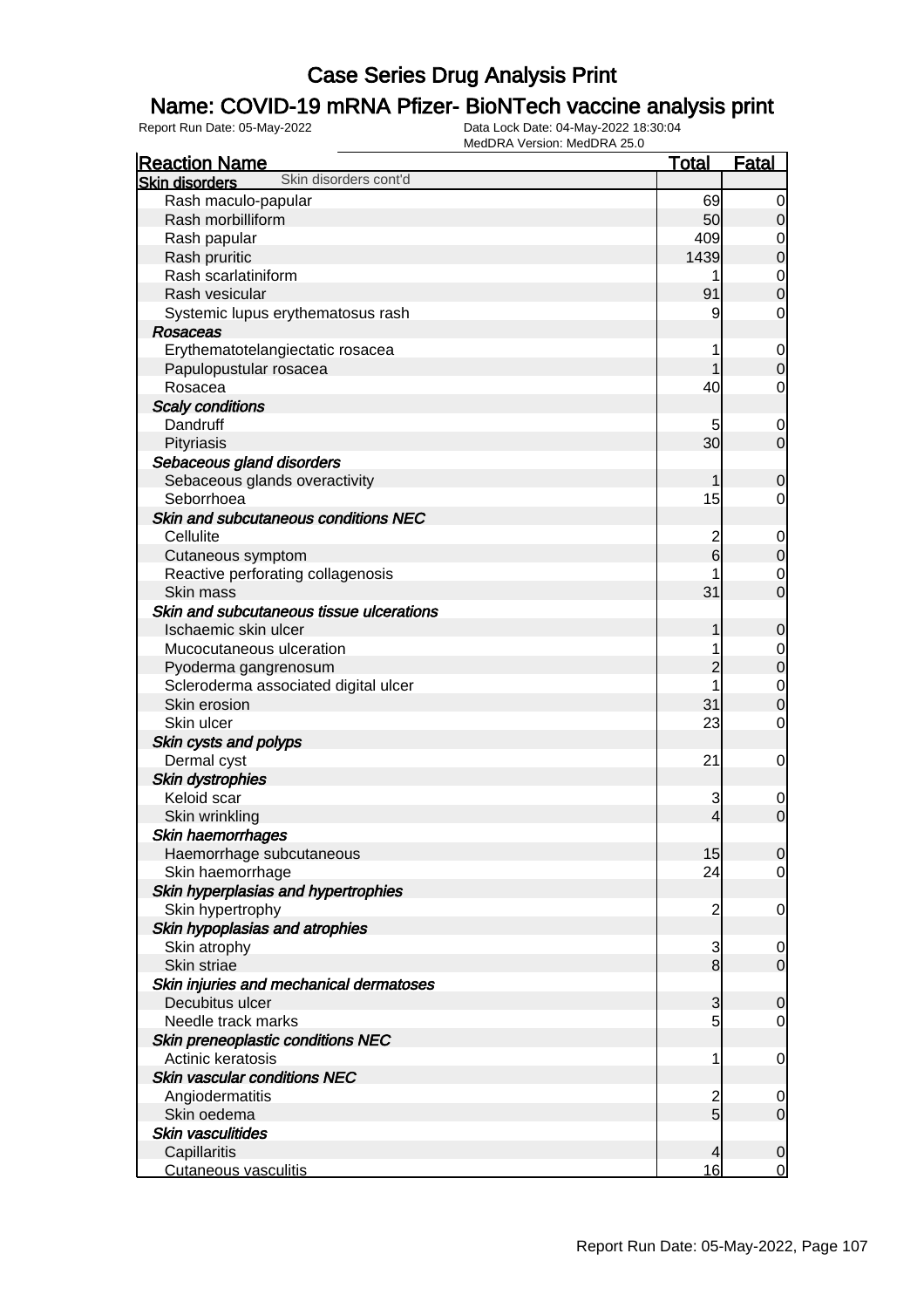### Name: COVID-19 mRNA Pfizer- BioNTech vaccine analysis print

| <b>Reaction Name</b>                           | <u>Total</u> | Fatal          |
|------------------------------------------------|--------------|----------------|
| Skin disorders cont'd<br><b>Skin disorders</b> |              |                |
| Hypersensitivity vasculitis                    |              | 0              |
| Vasculitic rash                                | 22           | 0              |
| Skin vasomotor conditions                      |              |                |
| Livedo reticularis                             | 30           | 0              |
| Telangiectasia and related conditions          |              |                |
| Spider naevus                                  |              | 0              |
| Telangiectasia                                 |              | $\overline{0}$ |
| <b>Urticarias</b>                              |              |                |
| Chronic spontaneous urticaria                  | 14           | 0              |
| Cold urticaria                                 | 10           | 0              |
| Idiopathic urticaria                           |              | $\mathbf 0$    |
| Mechanical urticaria                           | 17           | 0              |
| Solar urticaria                                |              | 0              |
| Urticaria                                      | 2350         | 0              |
| Urticaria cholinergic                          |              | 0              |
| Urticaria chronic                              | 42           | 0              |
| Urticaria contact                              |              | 0              |
| Urticaria papular                              |              | 0              |
| Urticaria thermal                              |              | 0              |
| Urticarial vasculitis                          |              | 0              |
| <b>Skin disorders SOC TOTAL</b>                | 34354        | $\overline{2}$ |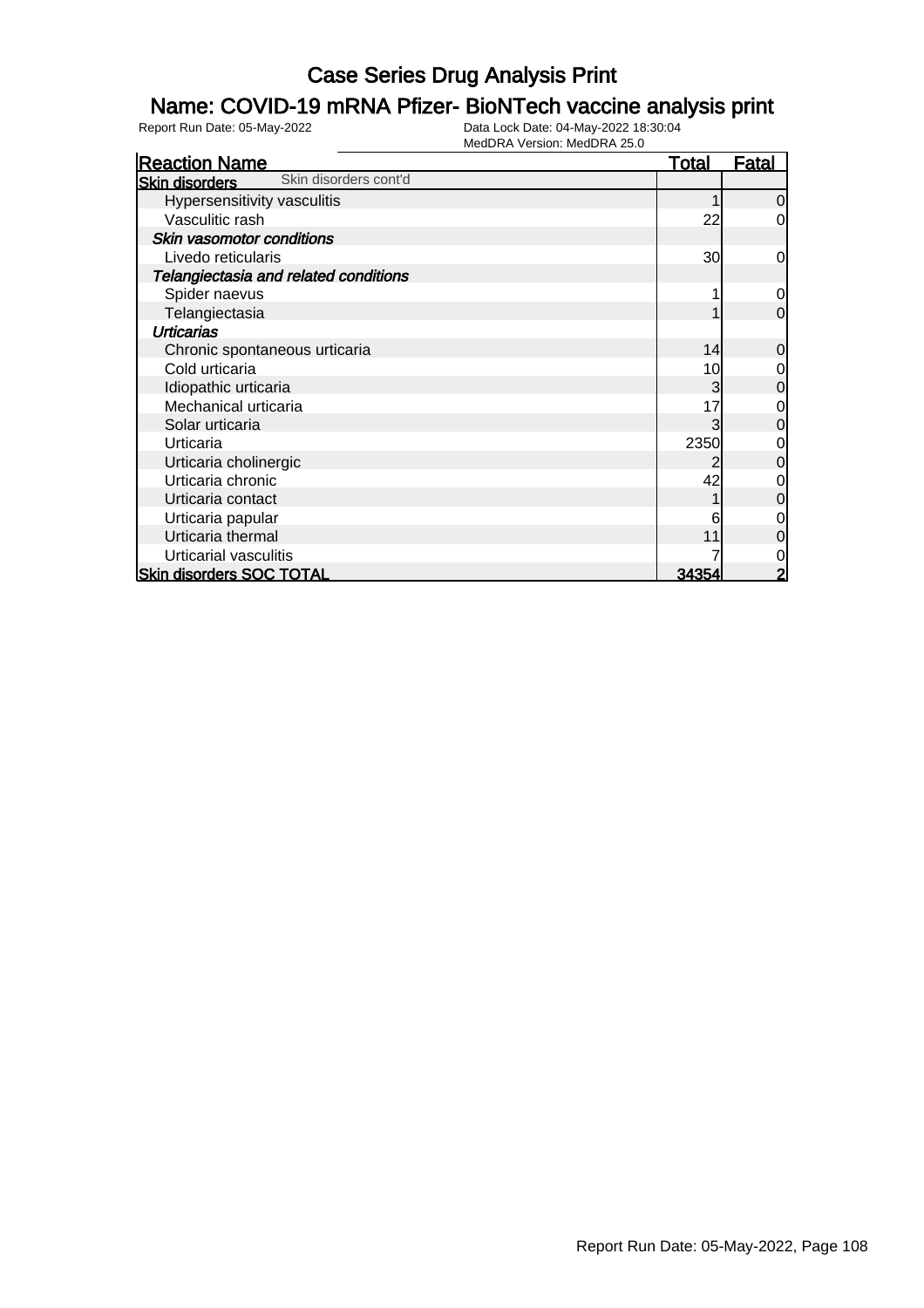### Name: COVID-19 mRNA Pfizer- BioNTech vaccine analysis print

| <b>Reaction Name</b>                                    | <b>Total</b>            | <b>Fatal</b>     |
|---------------------------------------------------------|-------------------------|------------------|
| Social circumstances                                    |                         |                  |
| Age related issues                                      |                         |                  |
| Infant                                                  | $\overline{c}$          | $\mathbf 0$      |
| Menarche                                                | 3                       | $\overline{0}$   |
| Menopause                                               | 50                      | $\boldsymbol{0}$ |
| Postmenopause                                           | 5                       | $\mathbf 0$      |
| <b>Criminal activity</b>                                |                         |                  |
| Verbal abuse                                            | 1                       | $\mathbf 0$      |
| <b>Dependents</b>                                       |                         |                  |
| Sick relative                                           | 7                       | $\mathbf 0$      |
| Dietary and nutritional issues                          |                         |                  |
| Feeding tube user                                       | 1                       | 0                |
| <b>Disability issues</b>                                |                         |                  |
| Bedridden                                               | 37                      | $\mathbf 0$      |
| Breast prosthesis user                                  | 3                       | $\mathbf 0$      |
| <b>Disability</b>                                       | 4                       | $\mathbf 0$      |
| Hearing disability                                      | 4                       | $\mathbf 0$      |
| Housebound                                              |                         | $\mathbf 0$      |
| Immobile                                                | 13                      | $\mathbf 0$      |
| Impaired driving ability                                | 5                       | $\mathbf 0$      |
| Impaired work ability                                   | 21                      | $\mathbf 0$      |
| Loss of personal independence in daily activities       | 62                      | $\mathbf 0$      |
| Mental disability                                       | 1                       | $\mathbf 0$      |
| Physical disability                                     | 6                       | $\mathbf 0$      |
| Sight disability                                        | 13                      | $\mathbf 0$      |
| Sitting disability                                      | 4                       | $\mathbf 0$      |
| Walking disability                                      | 4                       | $\mathbf 0$      |
| Wheelchair user                                         | $\overline{2}$          | $\mathbf 0$      |
| <b>Economic circumstances</b>                           |                         |                  |
| High income                                             | 1                       | $\mathbf 0$      |
| Low income                                              | 1                       | $\mathbf 0$      |
| <b>Educational issues</b>                               |                         |                  |
| <b>Educational problem</b>                              | 1                       | $\boldsymbol{0}$ |
| Illiteracy                                              | $\overline{2}$          | $\mathbf 0$      |
| <b>Employment issues</b>                                |                         |                  |
| Job dissatisfaction                                     | 1                       | $\mathbf 0$      |
| Retirement                                              | 4                       | $\overline{0}$   |
| Sick leave                                              |                         | $\overline{0}$   |
| Stress at work                                          | 3                       | $\mathbf 0$      |
| <b>Family and partner issues</b>                        |                         |                  |
| Bed sharing                                             | 1                       | $\mathbf 0$      |
| Family stress                                           |                         | $\mathbf 0$      |
| Non-occupational and unspecified environmental problems |                         |                  |
| Flooding                                                | $\overline{c}$          | 0                |
| Water pollution                                         | $\overline{2}$          | $\mathbf 0$      |
| Pregnancy related circumstances                         |                         |                  |
| <b>Breast feeding</b>                                   | 17                      | $\mathbf 0$      |
| Multigravida                                            |                         | 0                |
| Parity                                                  |                         | $\mathbf 0$      |
| Social issues NEC                                       |                         |                  |
| Exercise adequate                                       | $\overline{c}$          | $\mathbf 0$      |
| Hair dye user                                           | $\overline{c}$          | $\overline{0}$   |
| Impaired quality of life                                | $\overline{\mathbf{r}}$ | $\pmb{0}$        |
| Patient dissatisfaction with treatment                  | 1                       | $\overline{0}$   |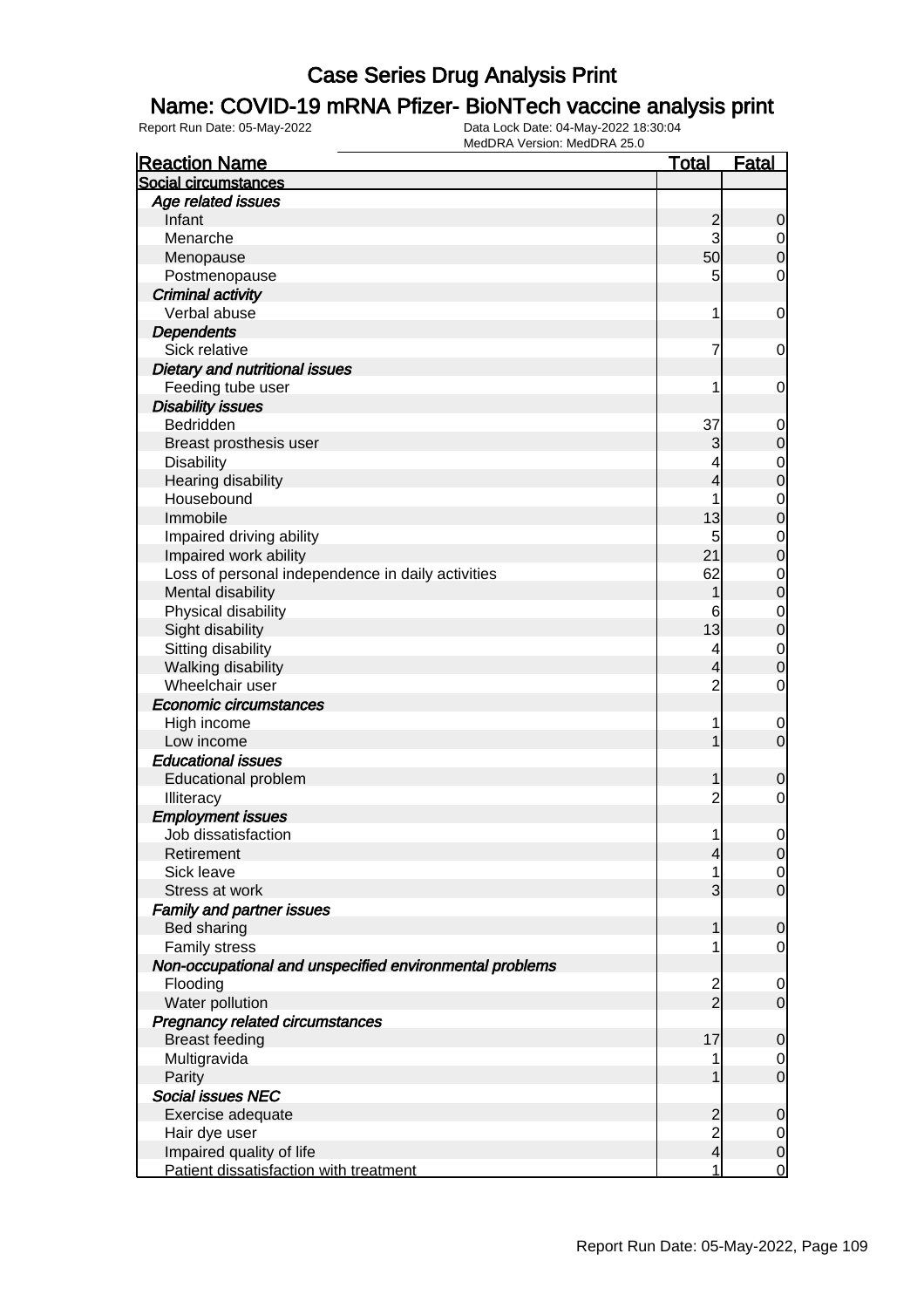#### Name: COVID-19 mRNA Pfizer- BioNTech vaccine analysis print

| <b>Reaction Name</b>                             | Гоtal |    |
|--------------------------------------------------|-------|----|
| Social circumstances Social circumstances cont'd |       |    |
| Tobacco use                                      |       |    |
| Ex-tobacco user                                  |       |    |
| Non-tobacco user                                 | 61    |    |
| Tobacco user                                     |       | ΩI |
| Social circumstances SOC TOTAL                   | 305   |    |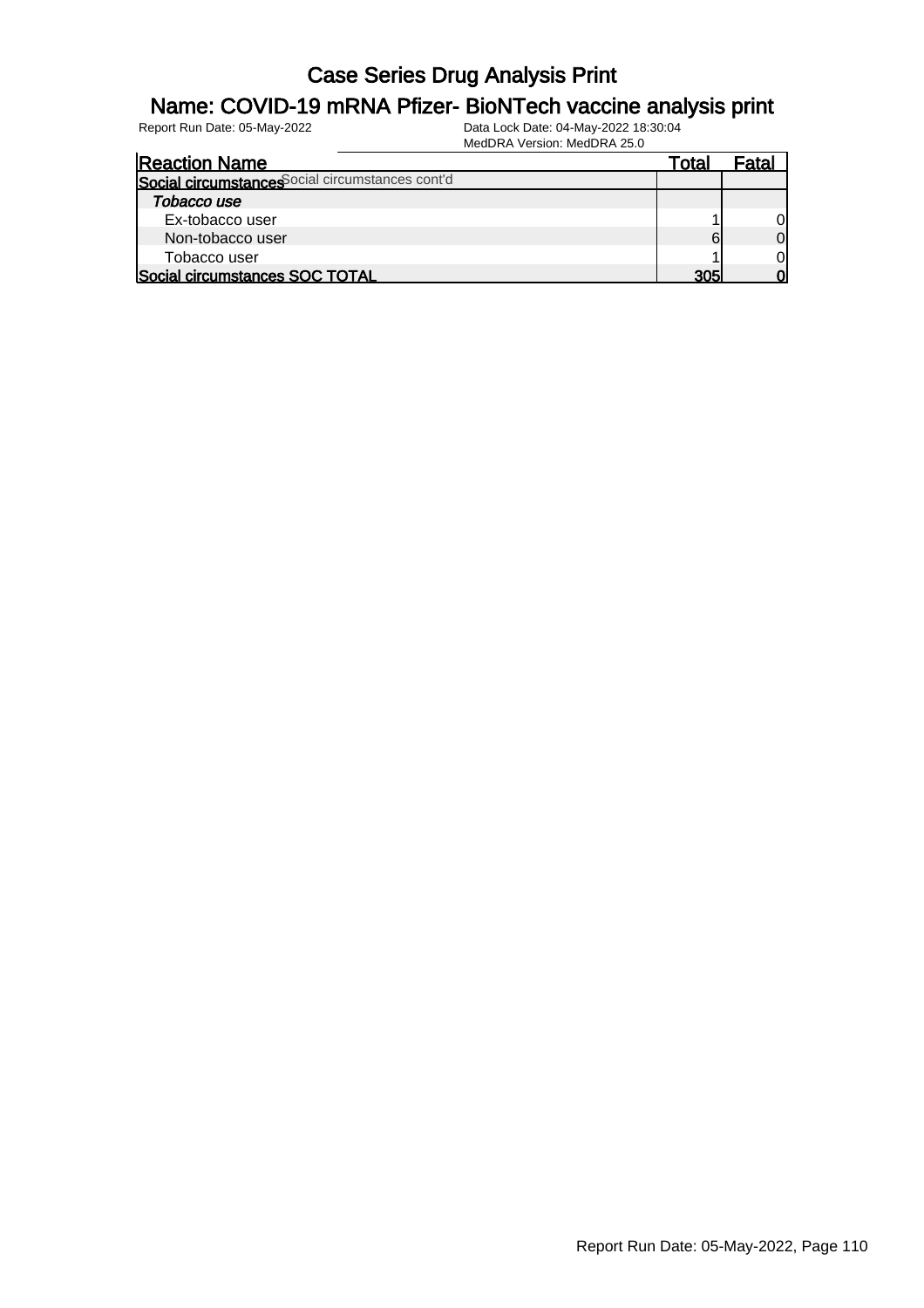### Name: COVID-19 mRNA Pfizer- BioNTech vaccine analysis print

| <b>Reaction Name</b>                                   | <u>Total</u>   | <b>Fatal</b>   |
|--------------------------------------------------------|----------------|----------------|
| Surgical & medical procedures                          |                |                |
| Adrenal gland therapeutic procedures                   |                |                |
| Adrenalectomy                                          | 1              | $\mathbf 0$    |
| Anaesthesia and allied procedures                      |                |                |
| Local anaesthesia                                      | 2              | 0              |
| Nerve block                                            | 5              | 0              |
| Analgesia supportive care                              |                |                |
| Analgesic therapy                                      | $\overline{2}$ | 0              |
| Antiinfective therapies                                |                |                |
| COVID-19 prophylaxis                                   | 1              | 0              |
| COVID-19 treatment                                     | 4              | $\mathbf 0$    |
| Arterial therapeutic procedures (excl aortic)          |                |                |
| Splenic artery embolisation                            | 1              | $\mathbf 0$    |
| <b>Blood and blood product treatment</b>               |                |                |
| Transfusion                                            | 2              | $\mathbf 0$    |
| <b>Breast therapeutic procedures NEC</b>               |                |                |
| Axillary lymphadenectomy                               | 3              | 0              |
| Mammoplasty                                            | 1              | 0              |
| Bronchial and pulmonary therapeutic procedures         |                |                |
| Airway secretion clearance therapy                     | 1              | 0              |
| Cardiac therapeutic procedures NEC                     |                |                |
| Cardiac operation                                      | 1              | 0              |
| Contraceptive methods female                           |                |                |
| Contraception                                          |                | 0              |
| Contraceptive implant                                  | 3              | 0              |
| Oral contraception                                     | 1              | $\mathbf 0$    |
| Contraceptive methods male                             |                |                |
| Condom                                                 | 1              | 0              |
| Dietary and nutritional therapies                      |                |                |
| Medical diet                                           | 8              | 0              |
| Nothing by mouth order<br>Wheat-free diet              | 13             | 0              |
|                                                        | 1              | 0              |
| External ear therapeutic procedures                    | 1              |                |
| Ear irrigation<br><b>Facial therapeutic procedures</b> |                | 0              |
| Face lift                                              | 1              | 0              |
| Fertility and fertilisation interventions female       |                |                |
| <b>Endometrial scratching</b>                          | 1              | $\overline{0}$ |
| Ovulation induction                                    | $\overline{2}$ | $\overline{0}$ |
| Gastric therapeutic procedures                         |                |                |
| Gastric operation                                      | 1              | $\mathbf 0$    |
| Gastrointestinal therapeutic procedures NEC            |                |                |
| Intestinal anastomosis                                 | 1              | 0              |
| Prophylaxis of nausea and vomiting                     | 16             | 0              |
| Gynaecological therapeutic procedures NEC              |                |                |
| Menstrual cycle management                             | 15             | $\mathbf 0$    |
| Haematological therapeutic procedures NEC              |                |                |
| Anticoagulant therapy                                  | 1              | 0              |
| Head, neck and oral cavity therapeutic procedures NEC  |                |                |
| Neck lift                                              | 1              | $\mathbf 0$    |
| Hernia repairs                                         |                |                |
| Hernia repair                                          | 1              | 0              |
| Hormonal therapeutic procedures NEC                    |                |                |
| Hormone replacement therapy                            | 2              | 0              |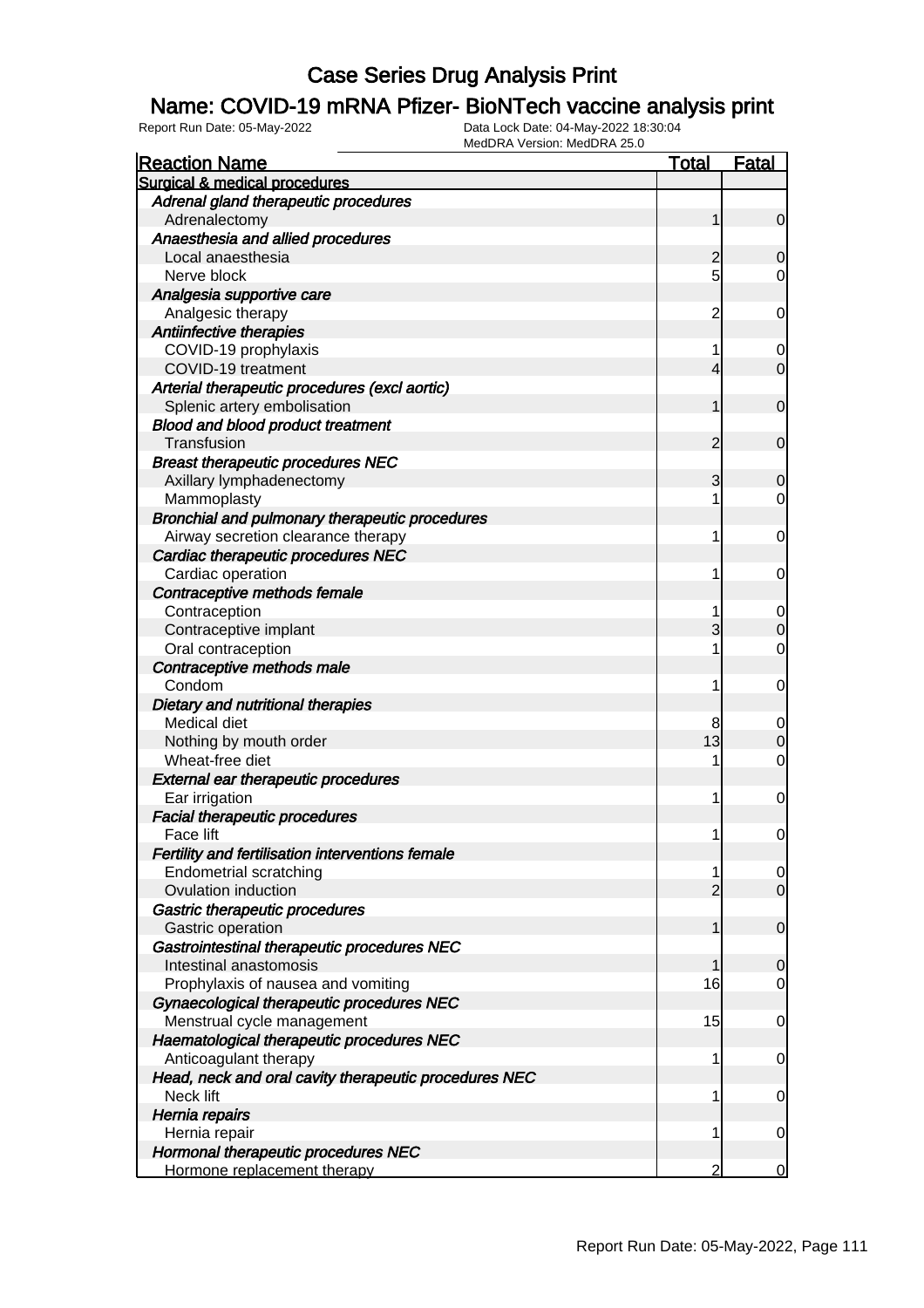### Name: COVID-19 mRNA Pfizer- BioNTech vaccine analysis print

| <b>Reaction Name</b>                                     | <b>Total</b>   | <b>Fatal</b>     |
|----------------------------------------------------------|----------------|------------------|
| Surgical & medical proceeder esmedical procedures cont'd |                |                  |
| Hormone therapy                                          | 8              | $\overline{0}$   |
| <b>Immunisations</b>                                     |                |                  |
| COVID-19 immunisation                                    | 97             | $\mathbf 0$      |
| Immunisation                                             | 491            |                  |
| <b>Induced abortions</b>                                 |                |                  |
| Abortion induced                                         | 1              | $\mathbf 0$      |
| Joint therapeutic procedures                             |                |                  |
| Joint injection                                          | 6              | $\mathbf 0$      |
| Joint surgery                                            |                | $\mathbf 0$      |
| Knee arthroplasty                                        |                | 0                |
| Large intestine therapeutic procedures                   |                |                  |
| Appendicectomy                                           | 2              | 0                |
| Limb therapeutic procedures                              |                |                  |
| Arm amputation                                           |                | $\mathbf 0$      |
| Limb immobilisation                                      | 12             | $\boldsymbol{0}$ |
| Limb operation                                           | 10             | 0                |
| Lymphoid tissue therapeutic procedures                   |                |                  |
| Lymphadenectomy                                          | $\overline{c}$ | $\mathbf 0$      |
| Splenectomy                                              | 1              | $\overline{0}$   |
| <b>Mastectomies</b>                                      |                |                  |
| Breast conserving surgery                                | 5              | $\mathbf 0$      |
| Nail therapeutic procedures                              |                |                  |
| Nail operation                                           | 3              | $\mathbf 0$      |
| Nervous system therapeutic procedures NEC                |                |                  |
| Multiple sclerosis relapse prophylaxis                   | 3              | $\mathbf 0$      |
| <b>Obstetric therapeutic procedures</b>                  |                |                  |
| Caesarean section                                        | 1              | 0                |
| Labour stimulation                                       |                | $\mathbf 0$      |
| Orbit and globe therapeutic procedures                   |                |                  |
| Strabismus correction                                    | 1              | 0                |
| Ovarian therapeutic procedures                           |                |                  |
| Ovarian operation                                        | 1              | $\mathbf 0$      |
| Peripheral nerve therapeutic procedures                  |                |                  |
| Neurolysis                                               |                | 0                |
| Peripheral nerve neurostimulation                        | 1              | $\overline{O}$   |
| Phototherapies                                           |                |                  |
| UV light therapy                                         | 1              | $\overline{0}$   |
| <b>Prophylactic procedures NEC</b>                       |                |                  |
| Anaphylaxis prophylaxis                                  | 3              | $\overline{0}$   |
| Immune tolerance induction                               |                | $\overline{0}$   |
| Prophylaxis against transplant rejection                 |                | $\mathbf 0$      |
| Reproductive system disorder prophylaxis                 |                | $\mathbf 0$      |
| <b>Psychiatric therapies</b>                             |                |                  |
| Electroconvulsive therapy                                | $\overline{c}$ | $\mathbf 0$      |
| Renal therapeutic procedures                             |                |                  |
| <b>Dialysis</b>                                          | 1              | $\overline{0}$   |
| Respiratory tract therapeutic procedures NEC             |                |                  |
| Asthma prophylaxis                                       | 4              | 0                |
| Retinal therapeutic procedures                           |                |                  |
| Retinopexy                                               |                | 0                |
| Skin and subcutaneous tissue therapeutic procedures NEC  |                |                  |
| Dermal filler injection                                  | 4              | $\overline{0}$   |
| Therapeutic skin care topical                            |                | $\overline{0}$   |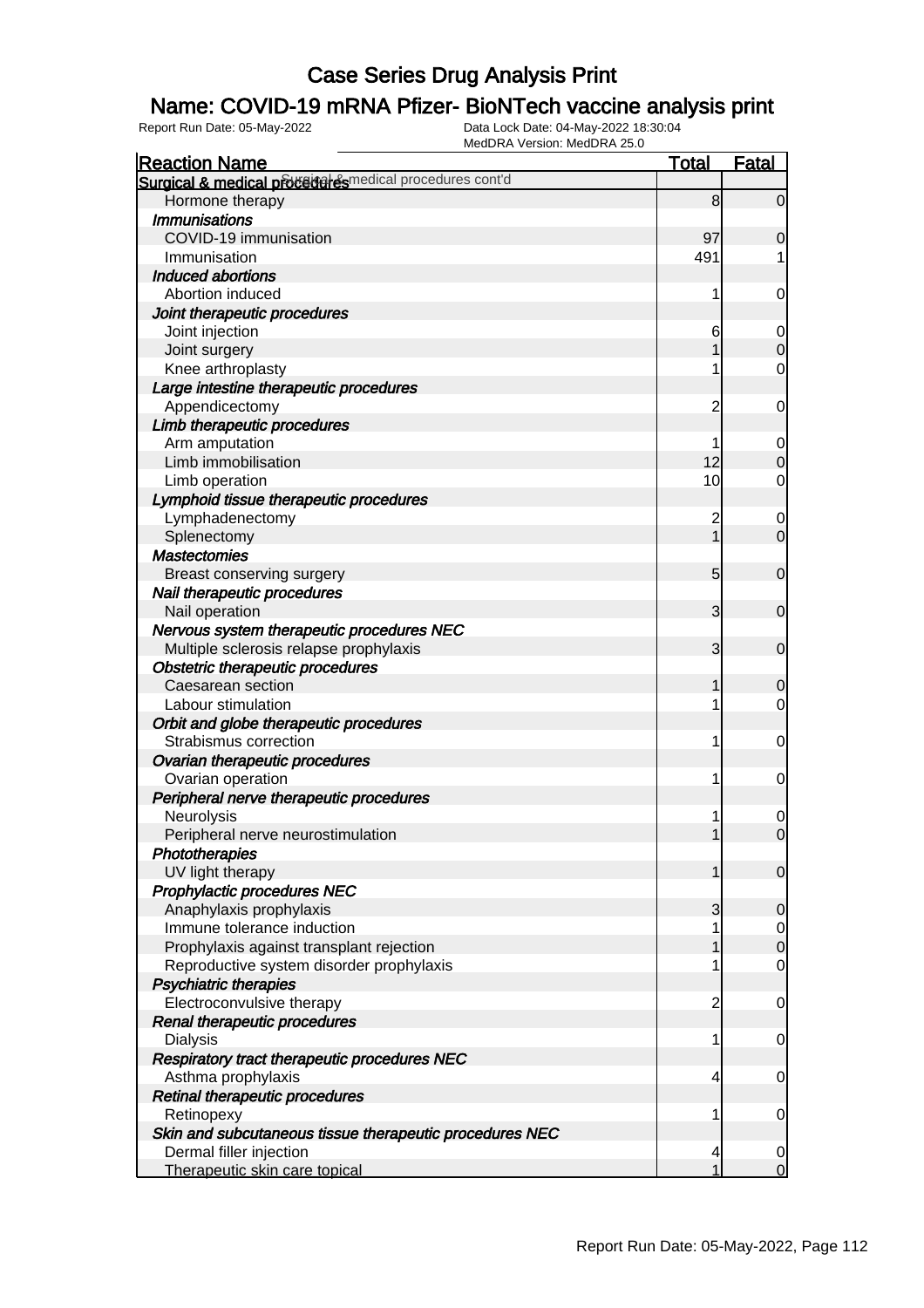### Name: COVID-19 mRNA Pfizer- BioNTech vaccine analysis print

| <b>Reaction Name</b>                                     | <b>Total</b>   | Fatal          |
|----------------------------------------------------------|----------------|----------------|
| Surgical & medical proceed example and procedures cont'd |                |                |
| Skull and brain therapeutic procedures                   |                |                |
| Cerebrovascular operation                                | 1              | $\overline{0}$ |
| Posterior fossa decompression                            |                | $\overline{0}$ |
| Small intestine therapeutic procedures                   |                |                |
| lleostomy                                                | 1              | $\mathbf 0$    |
| Spine and spinal cord therapeutic procedures             |                |                |
| Spinal decompression                                     | 1              | 0              |
| Tendon therapeutic procedures                            |                |                |
| Tenodesis                                                | 1              | 0              |
| Therapeutic bladder catheterisation                      |                |                |
| <b>Bladder catheterisation</b>                           | $\overline{c}$ | 0              |
| <b>Therapeutic procedures NEC</b>                        |                |                |
| Abscess drainage                                         | 1              | $\mathbf 0$    |
| Anaphylaxis treatment                                    |                | $\mathbf 0$    |
| <b>Bed rest</b>                                          | 6              | $\mathbf 0$    |
| Fatigue management                                       |                | $\overline{0}$ |
| Hospitalisation                                          | 15             | $\overline{0}$ |
| Injection                                                | 54             | $\overline{0}$ |
| Interchange of vaccine products                          | 332            | $\mathbf{0}$   |
| Localised alternating hot and cold therapy               | 2              | $\overline{0}$ |
| Magnetic therapy                                         | 1              | $\mathbf{0}$   |
| Mass excision                                            | 5              | $\overline{0}$ |
| Medical procedure                                        |                | $\mathbf{O}$   |
| Medication dilution                                      | $\overline{c}$ | $\overline{0}$ |
| Physical fitness training                                | 1              | $\mathbf{0}$   |
| Product used for unknown indication                      | $\overline{c}$ | $\overline{0}$ |
| Promotion of wound healing                               | 1              | $\mathbf 0$    |
| Specialist consultation                                  |                | $\overline{0}$ |
| Stent placement                                          | 1              | $\mathbf{O}$   |
| Stoma care                                               |                | $\overline{0}$ |
| Therapeutic procedure                                    | 2<br>2         | $\overline{0}$ |
| Therapy change                                           |                | $\overline{0}$ |
| <b>Tracheal therapeutic procedures</b>                   |                |                |
| Tracheostomy                                             | 1              | $\mathbf 0$    |
| Uterine therapeutic procedures                           |                |                |
| <b>Endometrial ablation</b>                              | 2              | $\mathbf 0$    |
| Vascular therapeutic procedures NEC                      |                |                |
| Vasodilation procedure                                   |                | 0              |
| Surgical & medical procedures SOC TOTAL                  | 1214           | 1              |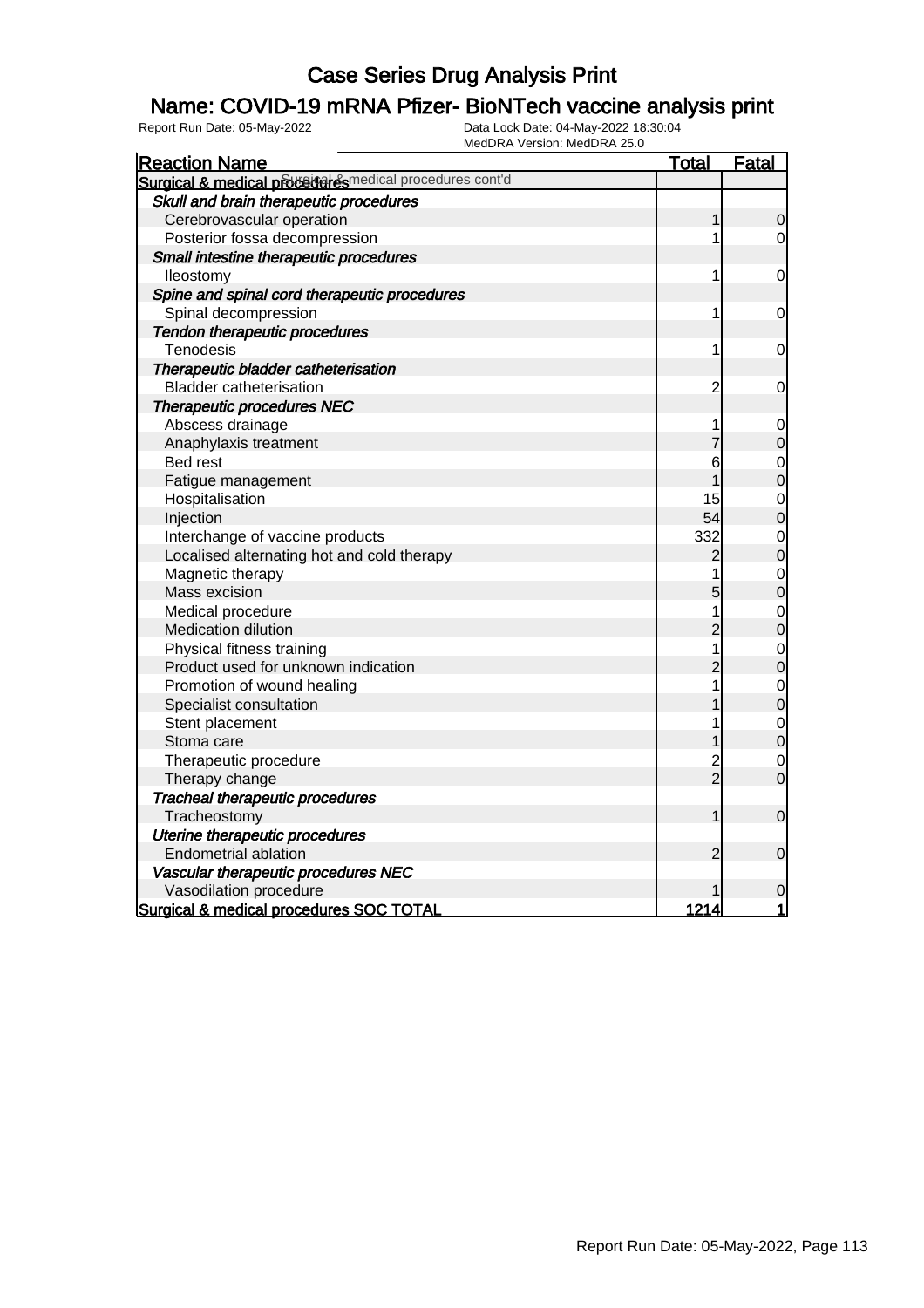### Name: COVID-19 mRNA Pfizer- BioNTech vaccine analysis print

| <b>Reaction Name</b>                        | <b>Total</b>   | <b>Fatal</b>     |
|---------------------------------------------|----------------|------------------|
| <b>Vascular disorders</b>                   |                |                  |
| Accelerated and malignant hypertension      |                |                  |
| Accelerated hypertension                    | 1              | 0                |
| Hypertensive crisis                         | 16             | 0                |
| Hypertensive urgency                        | $\overline{c}$ | $\mathbf 0$      |
| Malignant hypertension                      |                | $\mathbf 0$      |
| Aneurysms and dissections non-site specific |                |                  |
| Aneurysm                                    | 4              | $\mathbf 0$      |
| Aneurysm ruptured                           |                | $\mathbf 0$      |
| Artery dissection                           | $\overline{c}$ | $\mathbf 0$      |
| Aortic aneurysms and dissections            |                |                  |
| Acute aortic syndrome                       |                | $\mathbf 0$      |
| Aortic aneurysm                             | 2              | $\mathbf 0$      |
| Aortic aneurysm rupture                     |                | 1                |
| Aortic dissection                           |                | $\mathbf 0$      |
| Aortic embolism and thrombosis              |                |                  |
| Aortic embolus                              | 5              | $\mathbf 0$      |
| Aortic thrombosis                           | 4              | 0                |
| Aortic infections and inflammations         |                |                  |
| Aortitis                                    | 1              | $\mathbf 0$      |
| Aortic necrosis and vascular insufficiency  |                |                  |
| Aortic occlusion                            |                | 0                |
| Aortic stenosis                             |                | $\mathbf 0$      |
| Arterial infections and inflammations       |                |                  |
| Arteritis                                   |                | 0                |
| Giant cell arteritis                        | 23             | 0                |
| <b>Blood pressure disorders NEC</b>         |                |                  |
| Blood pressure fluctuation                  | 17             | 0                |
| Labile blood pressure                       | 4              | $\mathbf 0$      |
| Bruising, ecchymosis and purpura            |                |                  |
| Achenbach syndrome                          | 4              | $\mathbf 0$      |
| Circulatory collapse and shock              |                |                  |
| CT hypotension complex                      | 2              | 0                |
| Circulatory collapse                        | 94             | 0                |
| Hypoperfusion                               | $\frac{2}{2}$  | $\boldsymbol{0}$ |
| Hypovolaemic shock                          |                | 1                |
| Neurogenic shock                            | 24             | $\mathbf 0$      |
| Peripheral circulatory failure              | 6              | $\overline{0}$   |
| <b>Shock</b>                                | 25             | $\mathbf 0$      |
| Shock symptom                               | 4              | $\mathbf 0$      |
| <b>Haemorrhages NEC</b>                     |                |                  |
| Arterial haemorrhage                        | 1              | $\mathbf 0$      |
| Bloody discharge                            | 26             | $\mathbf 0$      |
| Haematoma                                   | 52             | $\overline{0}$   |
| Haemorrhage                                 | 1414           | $\overline{c}$   |
| Internal haemorrhage                        | 14             | 1                |
| Venous haemorrhage                          | $\overline{2}$ | $\mathbf 0$      |
| Lymphangiopathies                           |                |                  |
| Lymphangiopathy                             | 1              | $\mathbf 0$      |
| Lymphocele                                  | 7              | $\overline{0}$   |
| Lymphorrhoea                                | $\overline{2}$ | $\mathbf 0$      |
| Lymphostasis                                |                | $\mathbf 0$      |
| Lymphoedemas                                |                |                  |
| Lymphoedema                                 | 249            | $\overline{0}$   |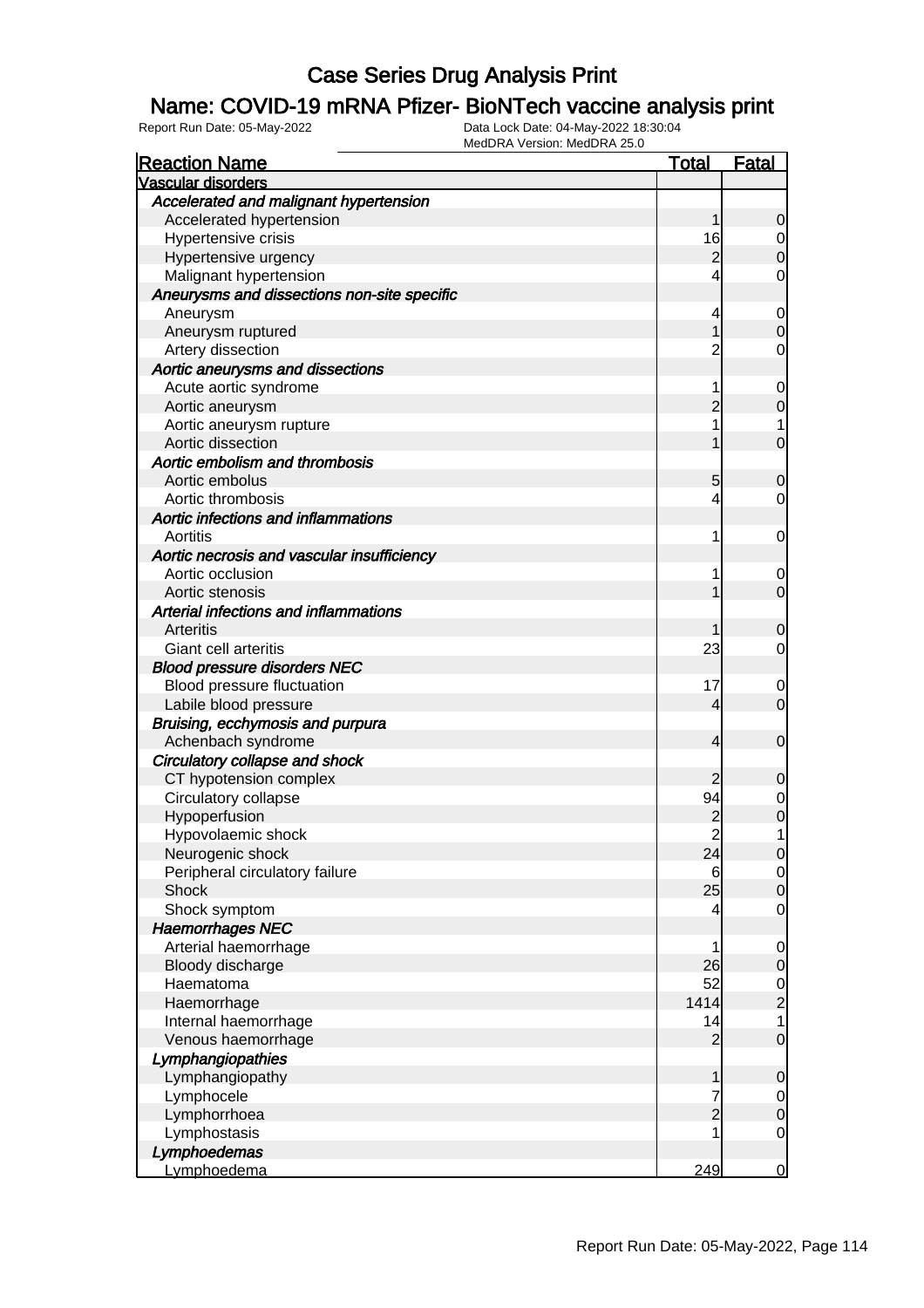### Name: COVID-19 mRNA Pfizer- BioNTech vaccine analysis print

| <b>Reaction Name</b>                                      | <b>Total</b>   | <b>Fatal</b>     |
|-----------------------------------------------------------|----------------|------------------|
| Vascular disorders Vascular disorders cont'd              |                |                  |
| Non-site specific embolism and thrombosis                 |                |                  |
| Arterial thrombosis                                       | 4              | 0                |
| Embolism                                                  | 68             | $\mathbf 0$      |
| Embolism arterial                                         | $\overline{c}$ | 0                |
| Embolism venous                                           | 8              |                  |
| Microembolism                                             | $\overline{2}$ | 0                |
| Thrombosis                                                | 545            | 11               |
| Venous thrombosis                                         | 8              | 0                |
| Non-site specific necrosis and vascular insufficiency NEC |                |                  |
| Arterial occlusive disease                                | 2              | 0                |
| Arterial spasm                                            |                | $\mathbf 0$      |
| Arteriosclerosis                                          |                |                  |
|                                                           |                | 0<br>$\mathbf 0$ |
| Haemorrhagic infarction                                   |                |                  |
| Infarction                                                | 3              | $\mathbf 0$      |
| Ischaemia                                                 | 11             | $\boldsymbol{0}$ |
| Peripheral venous disease                                 | $\overline{c}$ | $\mathbf 0$      |
| Vascular compression                                      |                | $\mathbf 0$      |
| Vascular occlusion                                        |                | 0                |
| Vasospasm                                                 |                | $\overline{0}$   |
| Non-site specific vascular disorders NEC                  |                |                  |
| Capillary disorder                                        |                | $\mathbf 0$      |
| Capillary fragility                                       | 6              | 0                |
| Endothelial dysfunction                                   |                | $\mathbf 0$      |
| Haemodynamic instability                                  |                | 0                |
| Superficial vein prominence                               | 3              | $\mathbf 0$      |
| Vascular fragility                                        |                | $\mathbf 0$      |
| Vascular pain                                             | 44             | $\mathbf 0$      |
| Vascular wall hypertrophy                                 |                | $\mathbf 0$      |
| Vasodilatation                                            | 46             | $\mathbf 0$      |
| Vein discolouration                                       | 7              | $\mathbf 0$      |
| Vein disorder                                             | 9              | $\mathbf 0$      |
| Vein rupture                                              | 7              | 0                |
| Peripheral aneurysms and dissections                      |                |                  |
| Peripheral artery aneurysm                                | 1              | $\mathbf 0$      |
| Peripheral embolism and thrombosis                        |                |                  |
| Axillary vein thrombosis                                  | 1              | $\overline{0}$   |
| Blue toe syndrome                                         | 36             | $\overline{O}$   |
| Deep vein thrombosis                                      | 365            | 1                |
| Femoral artery embolism                                   |                | $\boldsymbol{0}$ |
| Jugular vein thrombosis                                   | 5              | $\overline{0}$   |
| Pelvic venous thrombosis                                  | 4              | $\mathbf 0$      |
| Peripheral artery thrombosis                              |                | $\overline{0}$   |
| Peripheral embolism                                       | 4              | $\mathbf 0$      |
| Subclavian vein thrombosis                                |                |                  |
|                                                           | 4<br>31        | $\overline{0}$   |
| Superficial vein thrombosis                               |                | $\mathbf 0$      |
| Thrombophlebitis                                          | 31             | $\overline{0}$   |
| Peripheral vascular disorders NEC                         |                |                  |
| Cyanosis                                                  | 57             | $\mathbf 0$      |
| Erythromelalgia                                           | $\overline{2}$ | $\mathbf 0$      |
| Flushing                                                  | 484            | $\overline{0}$   |
| Hot flush                                                 | 1279           | $\mathbf 0$      |
| Peripheral vascular disorder                              | 3              | $\overline{0}$   |
| Vein wall hypertrophy                                     | 1              | $\mathbf 0$      |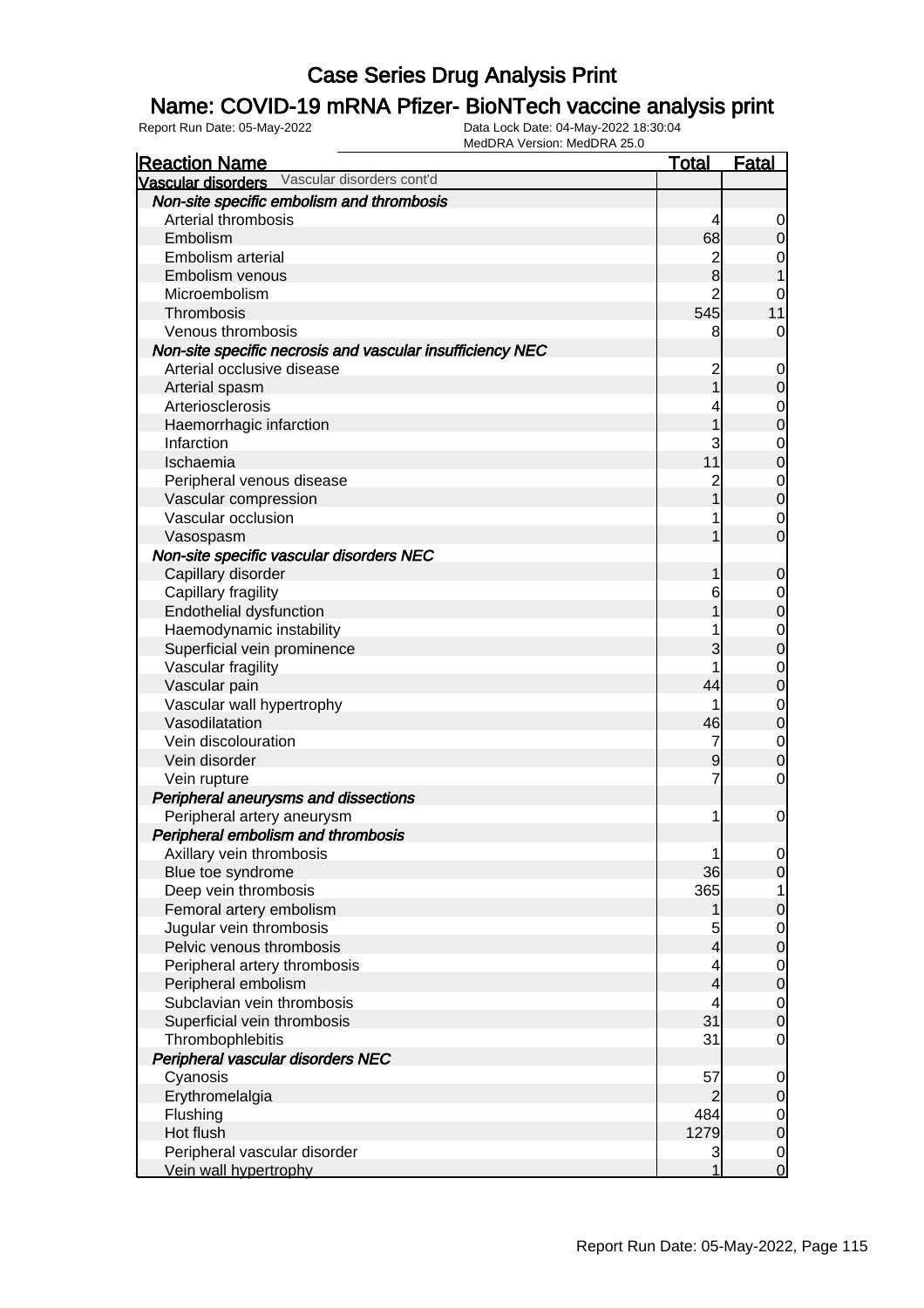### Name: COVID-19 mRNA Pfizer- BioNTech vaccine analysis print

| <b>Reaction Name</b>                                             | <b>Total</b>    | <u>Fatal</u>                         |
|------------------------------------------------------------------|-----------------|--------------------------------------|
| Vascular disorders Vascular disorders cont'd                     |                 |                                      |
| Peripheral vasoconstriction, necrosis and vascular insufficiency |                 |                                      |
| Claudication of jaw muscles                                      | 1               | $\mathbf 0$                          |
| <b>Extremity necrosis</b>                                        | 3               | $\Omega$                             |
| Iliac artery occlusion                                           |                 | $\overline{0}$                       |
| Intermittent claudication                                        |                 |                                      |
| Ischaemic limb pain                                              | $\overline{c}$  | $\begin{matrix} 0 \\ 0 \end{matrix}$ |
| Jugular vein occlusion                                           | $\overline{c}$  |                                      |
| May-Thurner syndrome                                             |                 | $\begin{matrix}0\\0\end{matrix}$     |
| Peripheral arterial occlusive disease                            | 2               |                                      |
| Peripheral artery occlusion                                      |                 | $\begin{matrix} 0 \\ 0 \end{matrix}$ |
| Peripheral coldness                                              | 398             |                                      |
| Peripheral ischaemia                                             | 13              | $\begin{matrix} 0 \\ 0 \end{matrix}$ |
| Poor peripheral circulation                                      | 24              |                                      |
| Raynaud's phenomenon                                             | 73              | $\begin{matrix} 0 \\ 0 \end{matrix}$ |
| Subclavian vein occlusion                                        | 1               | $\overline{0}$                       |
| Vasoconstriction                                                 | $\overline{2}$  | $\overline{0}$                       |
| <b>Phlebitis NEC</b>                                             |                 |                                      |
| <b>Phlebitis</b>                                                 | 37              | $\mathbf 0$                          |
| Phlebitis superficial                                            | 10              | $\mathbf 0$                          |
| Site specific vascular disorders NEC                             |                 |                                      |
| Aortic disorder                                                  |                 |                                      |
| Aortic rupture                                                   | $\overline{c}$  | $\frac{0}{2}$                        |
| Inferior vena cava dilatation                                    |                 | $\mathbf{O}$                         |
| Pallor                                                           | 450             | $\overline{0}$                       |
| Varicose veins NEC                                               |                 |                                      |
| Spider vein                                                      | 7               | $\mathbf 0$                          |
| Varicophlebitis                                                  | 4               | $\overline{0}$                       |
| Varicose vein                                                    | 42              | $\overline{0}$                       |
| Varicose vein ruptured                                           |                 | $\mathsf{O}\xspace$                  |
| Vascular hypertensive disorders NEC                              |                 |                                      |
| Diastolic hypertension                                           | 6               | $\mathbf{0}$                         |
| <b>Essential hypertension</b>                                    | $6 \overline{}$ | $\pmb{0}$                            |
| Hypertension                                                     | 792             | $0\atop 0$                           |
| Labile hypertension                                              | $\overline{c}$  |                                      |
| Orthostatic hypertension                                         | $\overline{2}$  | $\mathsf{O}\xspace$                  |
| Secondary hypertension                                           | 1               | 0                                    |
| Systolic hypertension                                            |                 | $\overline{0}$                       |
| White coat hypertension                                          |                 | $\overline{0}$                       |
| Vascular hypotensive disorders                                   |                 |                                      |
| Capillary leak syndrome                                          |                 | $\mathbf 0$                          |
| Diastolic hypotension                                            |                 | $\overline{0}$                       |
| Hypotension                                                      | 472             | $\mathbf{1}$                         |
| Orthostatic hypotension                                          | 34              | $\mathbf 0$                          |
| <b>Vasculitides NEC</b>                                          |                 |                                      |
| Behcet's syndrome                                                | 5               | $\mathbf 0$                          |
| Diffuse vasculitis                                               | 1               | $\mathbf 0$                          |
| Granulomatosis with polyangiitis                                 | 3               | $\overline{0}$                       |
| MAGIC syndrome                                                   | $\overline{2}$  | $\pmb{0}$                            |
| Thromboangiitis obliterans                                       |                 | $\mathbf 0$                          |
| Vasculitis                                                       | 58              | $\mathbf 0$                          |
| Vena caval embolism and thrombosis                               |                 |                                      |
| Vena cava embolism                                               | 1               | $\mathbf 0$                          |
| Vena cava thrombosis                                             | 1               | $\overline{0}$                       |